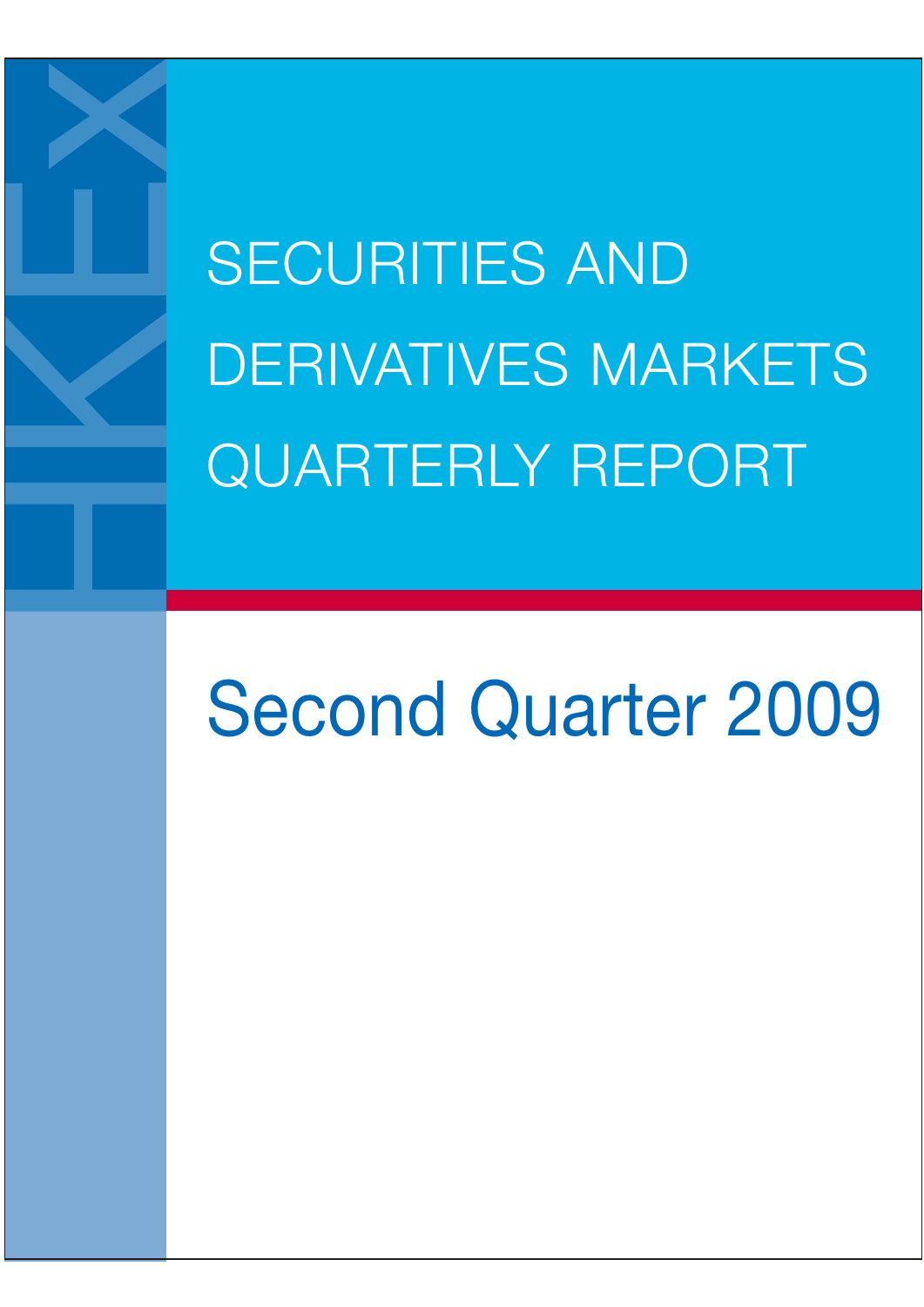### **Main Board**

| <b>Highlights</b>                       |                   | 2nd Quarter 2009    |               | 2nd Quarter 2008   |  |
|-----------------------------------------|-------------------|---------------------|---------------|--------------------|--|
| No. of listed companies                 |                   | 1,103               |               | 1,065              |  |
| No. of listed securities                |                   | 5,688               |               | 6,362              |  |
| Equities                                |                   |                     |               |                    |  |
| Ordinary shares                         |                   | 1,104               |               | 1,066              |  |
| Preference shares                       |                   | $\overline{2}$      |               | $\overline{2}$     |  |
| Warrants                                |                   | 2,756               |               | 4,634              |  |
| <b>Equity</b>                           |                   | 30                  |               | 35                 |  |
| Derivative                              |                   | 2,726               |               | 4,599              |  |
| Equity linked instrument                |                   | $\mathbf 0$         |               | $\theta$           |  |
| Callable bull/bear contracts            |                   | 1,620               |               | 453                |  |
| Unit trusts/mutual funds                |                   | 39                  |               | 32                 |  |
| Debt securities                         |                   | 167                 |               | 175                |  |
| No. of trading only stocks              |                   |                     |               |                    |  |
| Nasdaq stocks                           |                   | $\overline{7}$      |               | $\overline{7}$     |  |
| <b>iShares</b>                          |                   | $\overline{2}$      |               | $\overline{2}$     |  |
|                                         |                   |                     |               |                    |  |
| No. of trading days                     |                   | 61                  |               | 61                 |  |
| Total turnover in value (HK\$ mil.)     |                   | 4,353,187.76        | 4,623,402.28  |                    |  |
| Total turnover in shares (Mil. shs)     |                   | 6,564,752.44        | 7,071,196.65  |                    |  |
| Total number of trades (deals)          |                   | 48,922,983          | 32,471,499    |                    |  |
| Total market capitalisation (HK\$ mil.) |                   | 14,074,574.48       | 16,246,996.96 |                    |  |
| Average P/E ratio (times)               |                   | 13.42               | 11.98         |                    |  |
| Average dividend yield (%)              |                   | 3.41                |               | 2.95               |  |
| Number of exchange participants         |                   |                     |               |                    |  |
|                                         | $-$ Trading       | 458                 |               | 448                |  |
|                                         | - Non-trading     | 36                  |               | 35                 |  |
|                                         |                   |                     |               |                    |  |
| Turnover in value (HK\$ mil.)           |                   |                     |               |                    |  |
|                                         | Highest           | 146,624.25 (13/05)  |               | 130,257.77 (24/04) |  |
|                                         | Lowest            | 50,040.00 (29/06)   |               | 48,264.76 (17/06)  |  |
| Turnover in shares (Mil. shs)           |                   |                     |               |                    |  |
|                                         | Highest           | 135, 137.34 (13/05) |               | 153,755.52 (07/05) |  |
|                                         | Lowest            | 76,179.35 (26/06)   |               | 78,552.11 (27/06)  |  |
| Total number of trades (deals)          |                   |                     |               |                    |  |
|                                         |                   | 1,131,338 (02/06)   |               | 860,391 (24/06)    |  |
|                                         | Highest<br>Lowest | 589,405 (29/06)     |               | 356,184 (17/06)    |  |
|                                         |                   |                     |               |                    |  |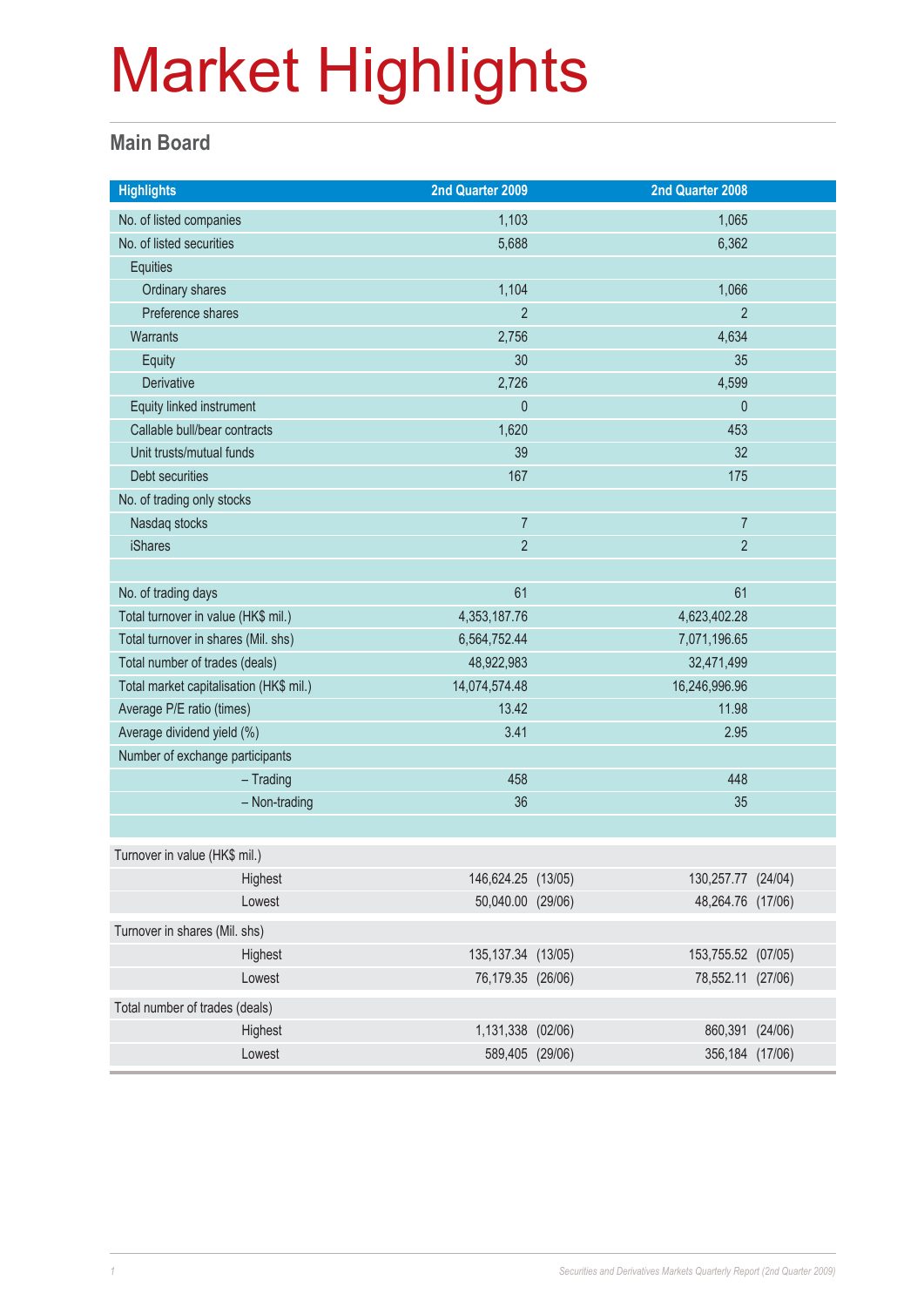### **Growth Enterprise Market (GEM)**

| <b>Highlights</b>                       |         | 2nd Quarter 2009 |                | 2nd Quarter 2008        |                |
|-----------------------------------------|---------|------------------|----------------|-------------------------|----------------|
| No. of listed companies                 |         | 170              |                | 189                     |                |
| No. of listed securities                |         | 171              |                | 193                     |                |
| Equities                                |         | 170              |                | 189                     |                |
| Warrants                                |         | $\overline{1}$   |                | $\overline{\mathbf{4}}$ |                |
|                                         |         |                  |                |                         |                |
| No. of trading days                     |         | 61               |                | 61                      |                |
| Total turnover in value (HK\$ mil.)     |         | 19,561.73        |                | 17,444.04               |                |
| Total turnover in shares (Mil. shs)     |         | 116,455.92       |                | 53,834.84               |                |
| Total number of trades (deals)          |         | 650,615          |                | 476,098                 |                |
| Total market capitalisation (HK\$ mil.) |         | 73,004.28        |                | 109,043.78              |                |
| Average P/E ratio (times)               |         | 34.03            |                | 15.61                   |                |
| Average dividend yield (%)              |         | 1.20             |                | 1.28                    |                |
| Turnover in value (HK\$ mil.)           |         |                  |                |                         |                |
|                                         | Highest |                  | 766.33 (22/05) |                         | 540.50 (06/05) |
|                                         | Lowest  |                  | 99.88 (23/04)  |                         | 133.46 (26/06) |
| Turnover in shares (Mil. shs)           |         |                  |                |                         |                |
|                                         | Highest | 5,878.05 (30/06) |                | 2,496.76 (07/04)        |                |
|                                         | Lowest  |                  | 665.87 (23/04) |                         | 411.69 (17/06) |
| Total number of trades (deals)          |         |                  |                |                         |                |
|                                         | Highest |                  | 22,878 (22/05) |                         | 15,415 (06/05) |
|                                         | Lowest  |                  | 3,504 (23/04)  |                         | 3,998 (23/06)  |
|                                         |         |                  |                |                         |                |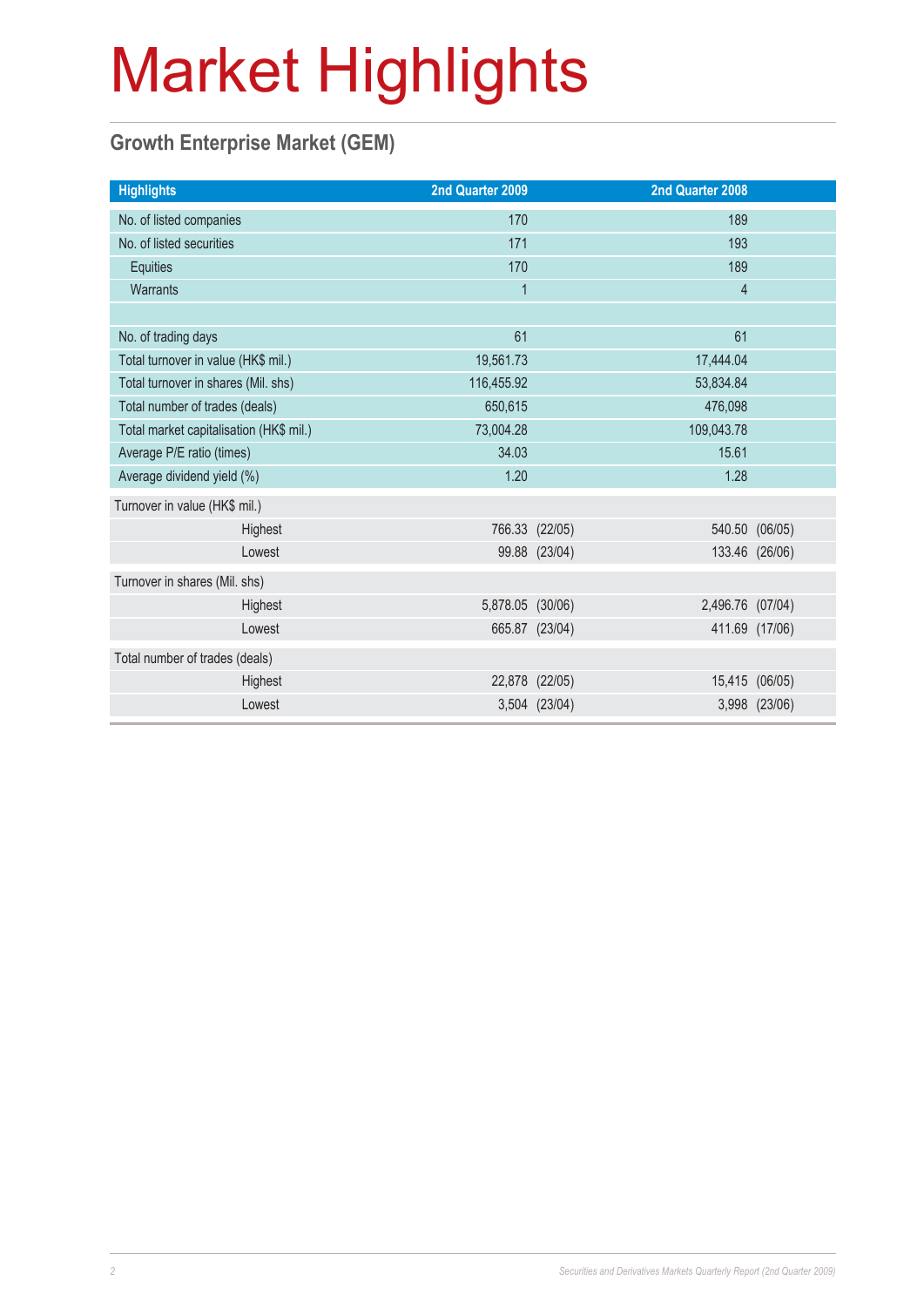### **Derivatives Market Highlights**

| <b>Highlights</b><br>2008<br>2009<br>All futures and options products (excluding stock options)<br>61.0<br>60.5<br>No. of trading days<br>Total contract volume<br>14,119,315<br>10,693,230<br>14,047,654<br>10,640,183<br>Equity index products<br>46,301<br><b>Equity products</b><br>69,549<br>994<br>Interest rates products<br>6,746<br><b>Gold Futures</b><br>1,118<br>176,748<br>Average daily contract volume<br>231,464<br>474,313<br>363,654<br>Total open interest as at the quarter end (contracts)<br>458,906<br>354,975<br>Equity index products<br><b>Equity products</b><br>14,806<br>6,864<br>585<br>1,815<br>Interest rates products<br>16<br><b>Gold Futures</b><br><b>Stock options</b><br>No. of newly introduced stock options classes<br>3<br>No. of stock options as at the quarter end<br>Class<br>48<br>50<br><b>Series</b><br>7,250<br>6,058<br>20,116.61<br>Total premium (HK\$ mil.)<br>26,994.75<br>Call<br>10,287.87<br>10,514.95<br>9,828.74<br>Put<br>16,479.79<br>329.78<br>446.19<br>Average daily premium (HK\$ mil.)<br>Total contract volume<br>13,279,436<br>12,837,557<br>Call<br>6,254,541<br>6,055,654<br>Put<br>7,024,895<br>6,781,903<br>Average daily contract volume<br>217,696<br>212,191<br>Total open interest as at the quarter end (contracts)<br>3,847,782<br>4,775,250<br>Call<br>1,380,387<br>1,941,554<br>Put<br>2,467,395<br>2,833,696 |
|------------------------------------------------------------------------------------------------------------------------------------------------------------------------------------------------------------------------------------------------------------------------------------------------------------------------------------------------------------------------------------------------------------------------------------------------------------------------------------------------------------------------------------------------------------------------------------------------------------------------------------------------------------------------------------------------------------------------------------------------------------------------------------------------------------------------------------------------------------------------------------------------------------------------------------------------------------------------------------------------------------------------------------------------------------------------------------------------------------------------------------------------------------------------------------------------------------------------------------------------------------------------------------------------------------------------------------------------------------------------------------------------|
|                                                                                                                                                                                                                                                                                                                                                                                                                                                                                                                                                                                                                                                                                                                                                                                                                                                                                                                                                                                                                                                                                                                                                                                                                                                                                                                                                                                                |
|                                                                                                                                                                                                                                                                                                                                                                                                                                                                                                                                                                                                                                                                                                                                                                                                                                                                                                                                                                                                                                                                                                                                                                                                                                                                                                                                                                                                |
|                                                                                                                                                                                                                                                                                                                                                                                                                                                                                                                                                                                                                                                                                                                                                                                                                                                                                                                                                                                                                                                                                                                                                                                                                                                                                                                                                                                                |
|                                                                                                                                                                                                                                                                                                                                                                                                                                                                                                                                                                                                                                                                                                                                                                                                                                                                                                                                                                                                                                                                                                                                                                                                                                                                                                                                                                                                |
|                                                                                                                                                                                                                                                                                                                                                                                                                                                                                                                                                                                                                                                                                                                                                                                                                                                                                                                                                                                                                                                                                                                                                                                                                                                                                                                                                                                                |
|                                                                                                                                                                                                                                                                                                                                                                                                                                                                                                                                                                                                                                                                                                                                                                                                                                                                                                                                                                                                                                                                                                                                                                                                                                                                                                                                                                                                |
|                                                                                                                                                                                                                                                                                                                                                                                                                                                                                                                                                                                                                                                                                                                                                                                                                                                                                                                                                                                                                                                                                                                                                                                                                                                                                                                                                                                                |
|                                                                                                                                                                                                                                                                                                                                                                                                                                                                                                                                                                                                                                                                                                                                                                                                                                                                                                                                                                                                                                                                                                                                                                                                                                                                                                                                                                                                |
|                                                                                                                                                                                                                                                                                                                                                                                                                                                                                                                                                                                                                                                                                                                                                                                                                                                                                                                                                                                                                                                                                                                                                                                                                                                                                                                                                                                                |
|                                                                                                                                                                                                                                                                                                                                                                                                                                                                                                                                                                                                                                                                                                                                                                                                                                                                                                                                                                                                                                                                                                                                                                                                                                                                                                                                                                                                |
|                                                                                                                                                                                                                                                                                                                                                                                                                                                                                                                                                                                                                                                                                                                                                                                                                                                                                                                                                                                                                                                                                                                                                                                                                                                                                                                                                                                                |
|                                                                                                                                                                                                                                                                                                                                                                                                                                                                                                                                                                                                                                                                                                                                                                                                                                                                                                                                                                                                                                                                                                                                                                                                                                                                                                                                                                                                |
|                                                                                                                                                                                                                                                                                                                                                                                                                                                                                                                                                                                                                                                                                                                                                                                                                                                                                                                                                                                                                                                                                                                                                                                                                                                                                                                                                                                                |
|                                                                                                                                                                                                                                                                                                                                                                                                                                                                                                                                                                                                                                                                                                                                                                                                                                                                                                                                                                                                                                                                                                                                                                                                                                                                                                                                                                                                |
|                                                                                                                                                                                                                                                                                                                                                                                                                                                                                                                                                                                                                                                                                                                                                                                                                                                                                                                                                                                                                                                                                                                                                                                                                                                                                                                                                                                                |
|                                                                                                                                                                                                                                                                                                                                                                                                                                                                                                                                                                                                                                                                                                                                                                                                                                                                                                                                                                                                                                                                                                                                                                                                                                                                                                                                                                                                |
|                                                                                                                                                                                                                                                                                                                                                                                                                                                                                                                                                                                                                                                                                                                                                                                                                                                                                                                                                                                                                                                                                                                                                                                                                                                                                                                                                                                                |
|                                                                                                                                                                                                                                                                                                                                                                                                                                                                                                                                                                                                                                                                                                                                                                                                                                                                                                                                                                                                                                                                                                                                                                                                                                                                                                                                                                                                |
|                                                                                                                                                                                                                                                                                                                                                                                                                                                                                                                                                                                                                                                                                                                                                                                                                                                                                                                                                                                                                                                                                                                                                                                                                                                                                                                                                                                                |
|                                                                                                                                                                                                                                                                                                                                                                                                                                                                                                                                                                                                                                                                                                                                                                                                                                                                                                                                                                                                                                                                                                                                                                                                                                                                                                                                                                                                |
|                                                                                                                                                                                                                                                                                                                                                                                                                                                                                                                                                                                                                                                                                                                                                                                                                                                                                                                                                                                                                                                                                                                                                                                                                                                                                                                                                                                                |
|                                                                                                                                                                                                                                                                                                                                                                                                                                                                                                                                                                                                                                                                                                                                                                                                                                                                                                                                                                                                                                                                                                                                                                                                                                                                                                                                                                                                |
|                                                                                                                                                                                                                                                                                                                                                                                                                                                                                                                                                                                                                                                                                                                                                                                                                                                                                                                                                                                                                                                                                                                                                                                                                                                                                                                                                                                                |
|                                                                                                                                                                                                                                                                                                                                                                                                                                                                                                                                                                                                                                                                                                                                                                                                                                                                                                                                                                                                                                                                                                                                                                                                                                                                                                                                                                                                |
|                                                                                                                                                                                                                                                                                                                                                                                                                                                                                                                                                                                                                                                                                                                                                                                                                                                                                                                                                                                                                                                                                                                                                                                                                                                                                                                                                                                                |
|                                                                                                                                                                                                                                                                                                                                                                                                                                                                                                                                                                                                                                                                                                                                                                                                                                                                                                                                                                                                                                                                                                                                                                                                                                                                                                                                                                                                |
|                                                                                                                                                                                                                                                                                                                                                                                                                                                                                                                                                                                                                                                                                                                                                                                                                                                                                                                                                                                                                                                                                                                                                                                                                                                                                                                                                                                                |
|                                                                                                                                                                                                                                                                                                                                                                                                                                                                                                                                                                                                                                                                                                                                                                                                                                                                                                                                                                                                                                                                                                                                                                                                                                                                                                                                                                                                |
|                                                                                                                                                                                                                                                                                                                                                                                                                                                                                                                                                                                                                                                                                                                                                                                                                                                                                                                                                                                                                                                                                                                                                                                                                                                                                                                                                                                                |
|                                                                                                                                                                                                                                                                                                                                                                                                                                                                                                                                                                                                                                                                                                                                                                                                                                                                                                                                                                                                                                                                                                                                                                                                                                                                                                                                                                                                |
|                                                                                                                                                                                                                                                                                                                                                                                                                                                                                                                                                                                                                                                                                                                                                                                                                                                                                                                                                                                                                                                                                                                                                                                                                                                                                                                                                                                                |
|                                                                                                                                                                                                                                                                                                                                                                                                                                                                                                                                                                                                                                                                                                                                                                                                                                                                                                                                                                                                                                                                                                                                                                                                                                                                                                                                                                                                |
| Total number of trades<br>440,987<br>293,049                                                                                                                                                                                                                                                                                                                                                                                                                                                                                                                                                                                                                                                                                                                                                                                                                                                                                                                                                                                                                                                                                                                                                                                                                                                                                                                                                   |
| Average daily number of trades<br>7,229<br>4,844                                                                                                                                                                                                                                                                                                                                                                                                                                                                                                                                                                                                                                                                                                                                                                                                                                                                                                                                                                                                                                                                                                                                                                                                                                                                                                                                               |
| <b>Total contracts exercised</b><br>2,193,993<br>2,166,917                                                                                                                                                                                                                                                                                                                                                                                                                                                                                                                                                                                                                                                                                                                                                                                                                                                                                                                                                                                                                                                                                                                                                                                                                                                                                                                                     |
| Average premium per contract (HK\$)<br>1,515<br>2,103                                                                                                                                                                                                                                                                                                                                                                                                                                                                                                                                                                                                                                                                                                                                                                                                                                                                                                                                                                                                                                                                                                                                                                                                                                                                                                                                          |
| Average contract per trade (contracts)<br>30<br>44                                                                                                                                                                                                                                                                                                                                                                                                                                                                                                                                                                                                                                                                                                                                                                                                                                                                                                                                                                                                                                                                                                                                                                                                                                                                                                                                             |
| Put volume/call volume<br>1.12<br>1.12                                                                                                                                                                                                                                                                                                                                                                                                                                                                                                                                                                                                                                                                                                                                                                                                                                                                                                                                                                                                                                                                                                                                                                                                                                                                                                                                                         |
| Average daily contract volume/open interest<br>5.7%<br>4.4%                                                                                                                                                                                                                                                                                                                                                                                                                                                                                                                                                                                                                                                                                                                                                                                                                                                                                                                                                                                                                                                                                                                                                                                                                                                                                                                                    |
| All futures and options products                                                                                                                                                                                                                                                                                                                                                                                                                                                                                                                                                                                                                                                                                                                                                                                                                                                                                                                                                                                                                                                                                                                                                                                                                                                                                                                                                               |
| <b>Total contract volume</b><br>27,398,751<br>23,530,787                                                                                                                                                                                                                                                                                                                                                                                                                                                                                                                                                                                                                                                                                                                                                                                                                                                                                                                                                                                                                                                                                                                                                                                                                                                                                                                                       |
| Total open interest as at the quarter end (contracts)<br>4,322,095<br>5,138,904                                                                                                                                                                                                                                                                                                                                                                                                                                                                                                                                                                                                                                                                                                                                                                                                                                                                                                                                                                                                                                                                                                                                                                                                                                                                                                                |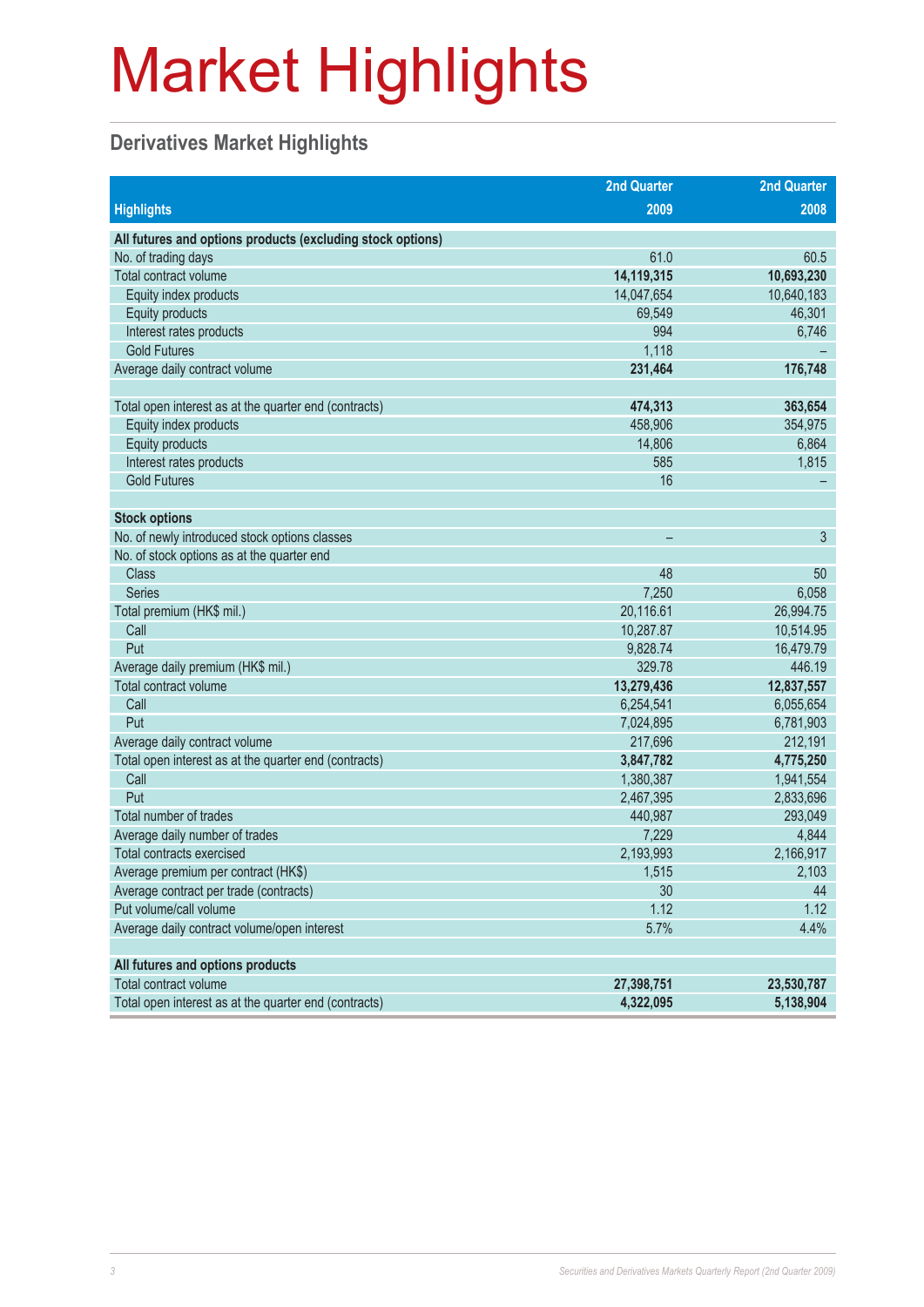### **Clearing and Settlement Statistics**

| <b>Securities Market</b>                                                                                                                                                                                                                                   | 2nd Quarter 2009                                       | 2nd Quarter 2008                                  |
|------------------------------------------------------------------------------------------------------------------------------------------------------------------------------------------------------------------------------------------------------------|--------------------------------------------------------|---------------------------------------------------|
| Average Daily Exchange Trades Handled by CCASS<br>- Number of trades<br>- Value of trades (HK\$bil.)<br>- Share quantity Involved (bil shares)                                                                                                             | 811,938<br>71.7<br>109.5                               | 540,113<br>76.1<br>116.8                          |
| Average Daily Settlement Instructions ("SIs") Settled by CCASS<br>- Number of SIs<br>- Value of SIs (HK\$bil.)<br>- Share quantity involved (bil. Shares)                                                                                                  | 74,476<br>188.2<br>46.4                                | 62,653<br>206.9<br>50.9                           |
| Average Daily Investor SIs ("ISIs") Settled by CCASS<br>- Number of ISIs<br>- Value of ISIs (HK\$mil.)<br>- Share quantity involved (mil. shares)                                                                                                          | 609<br>197.8<br>125.2                                  | 500<br>231.2<br>89.1                              |
| Average Daily Settlement Efficiency of CNS Stock Positions on Due Day (T+2) (%)<br>Average Daily Settlement Efficiency of CNS Stock Positions on the Day<br>following the Due Day (T+3) (%)                                                                | 99.84<br>99.99                                         | 99.84<br>99.99                                    |
| Average Daily Buy-ins Executed on T+3<br>- Number of brokers involved<br>- Number of buy-ins<br>- Value of buy-ins (HK\$mil)                                                                                                                               | 10<br>12<br>4.6                                        | 8<br>9<br>5.2                                     |
| Shares Deposited in the CCASS Depository<br>- Number of shares (bil shares)<br>- Percentage of total issued shares of the admitted securities<br>- Value of shares (HK\$bil)<br>- Percentage of the total market capitalisation of the admitted securities | 3,215.4<br>71.72<br>7,306.9<br>48.24                   | 3,980.2<br>75.61<br>7,704.1<br>44.60              |
| <b>Derivatives Market</b>                                                                                                                                                                                                                                  |                                                        |                                                   |
| Open Interest<br>- Equity Index Futures<br>- Stock Futures<br>- Interest Rates Futures<br>- Gold Futures<br>- Equity Index Options<br>- Stock Options                                                                                                      | 157,916<br>14,806<br>585<br>16<br>300,990<br>3,847,782 | 214,427<br>6,864<br>1,815<br>140,548<br>4,775,250 |
| <b>Cumulative Stock Options Exercised</b><br>- Share quantity involved (mil. shs)<br>- Value of shares (HK\$bil.)                                                                                                                                          | 1,744<br>31                                            | 2,052<br>61                                       |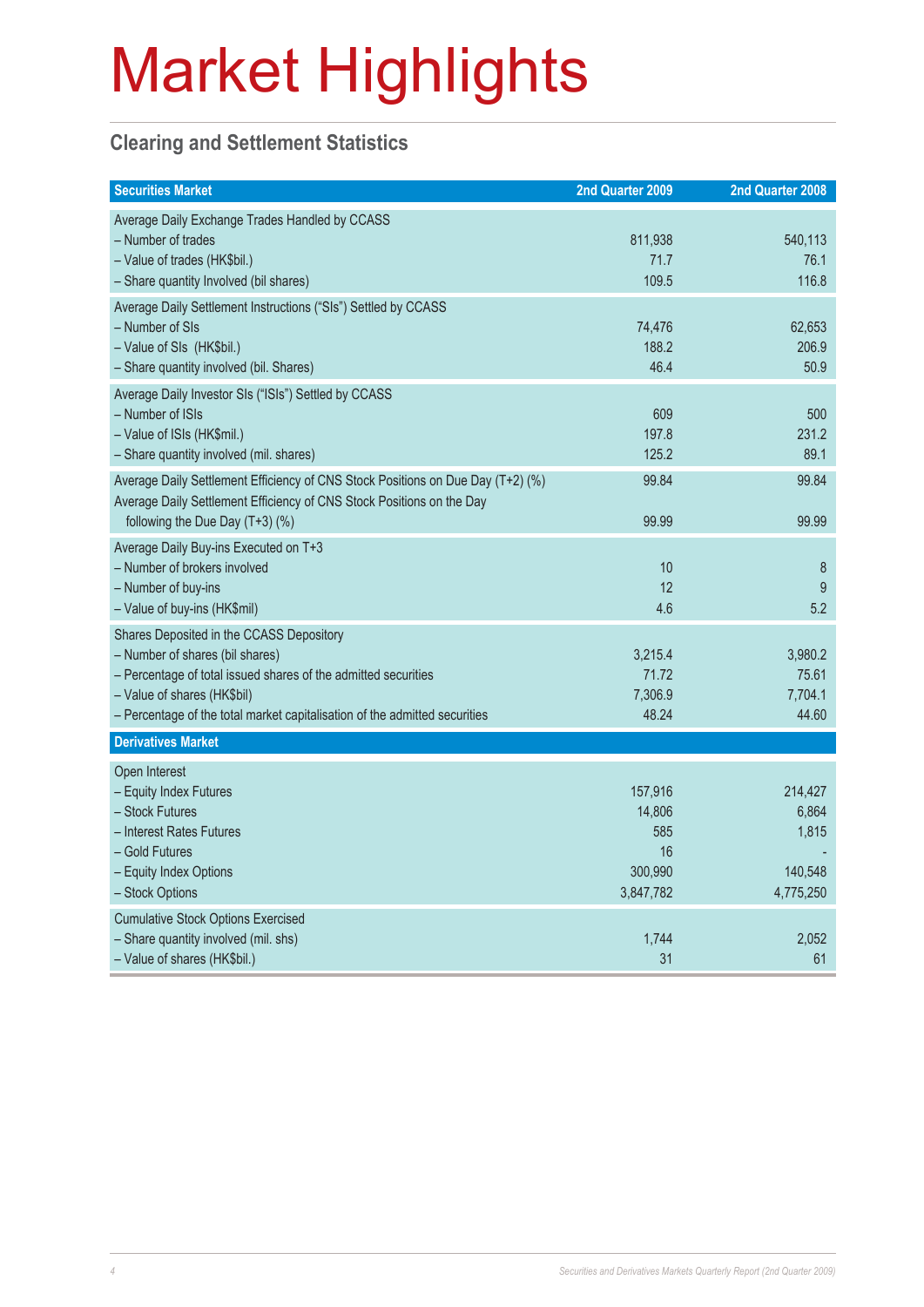### **Equity Turnover**

|      |                | <b>Share</b> | <b>Value</b> |              |
|------|----------------|--------------|--------------|--------------|
|      |                | (Mil. shs)   | (HK\$ mil.)  | No. of deals |
| 2008 | Q <sub>2</sub> | 497,409.06   | 3,329,344.37 | 25,180,928   |
|      | Q3             | 413,439.81   | 2,838,074.56 | 24,351,804   |
|      | Q4             | 608,044.76   | 2,322,640.74 | 32,068,396   |
| 2009 | Q1             | 595,122.61   | 1,902,713.82 | 26,427,341   |
|      | Q <sub>2</sub> | 1,188,910.37 | 3,347,606.37 | 42,040,614   |

### **Equity Trading Statistics**

|      |                | No. of<br>trading days | <b>Average daily</b><br>turnover (HK\$ mil.) | Average<br>value per deal |
|------|----------------|------------------------|----------------------------------------------|---------------------------|
| 2008 | Q2             | 61                     | 54,579.42                                    | 132,217                   |
|      | Q3             | 62                     | 45,775.40                                    | 116,545                   |
|      | Q4             | 62                     | 37,461.95                                    | 72,428                    |
| 2009 | Q <sub>1</sub> | 60                     | 31,711.90                                    | 71,998                    |
|      | Q2             | 61                     | 54,878.79                                    | 79,628                    |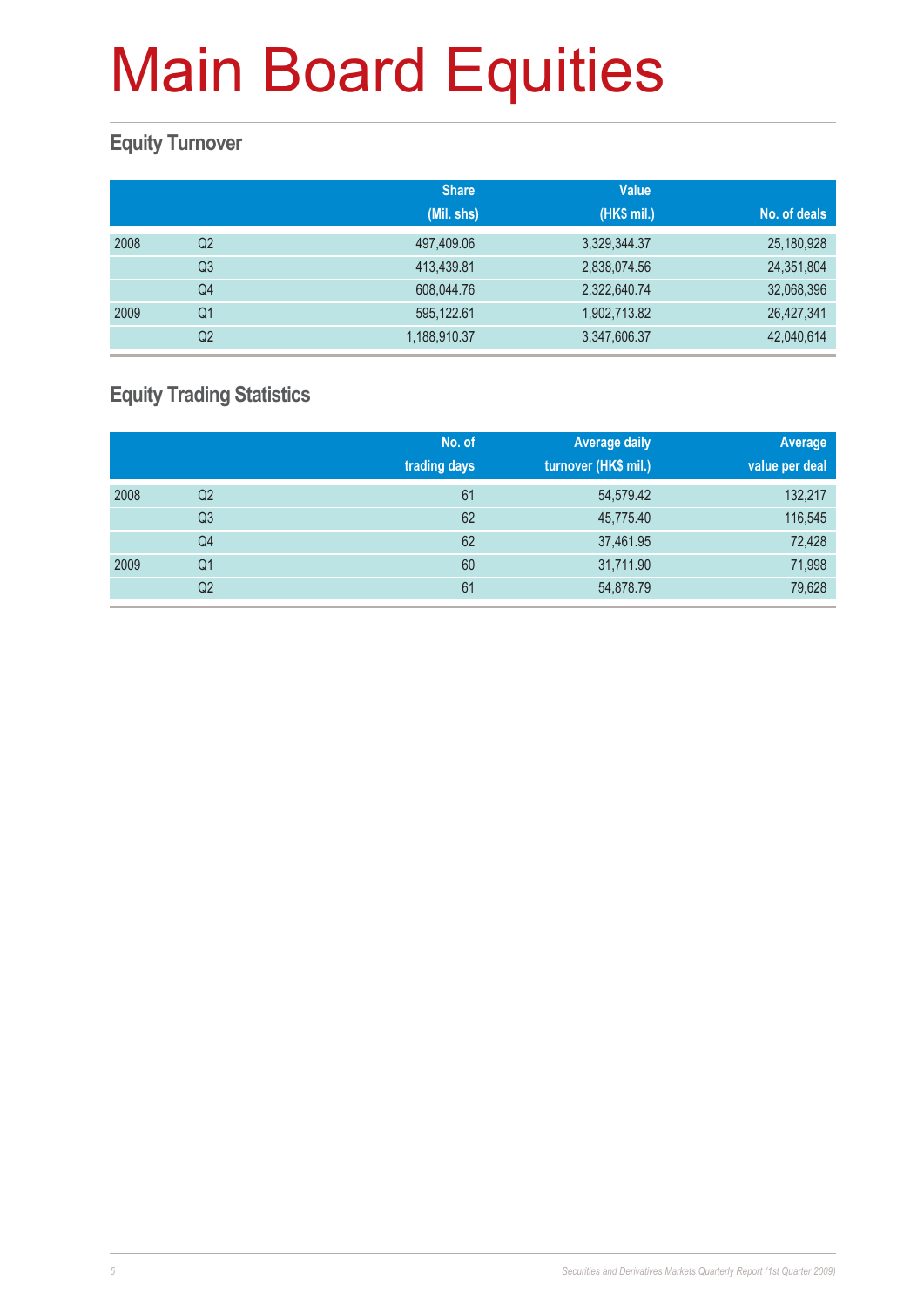#### **20 Most Advanced Stocks**

for 2nd quarter 2009

|       |                        |                 | <b>Closing price</b> |                          |
|-------|------------------------|-----------------|----------------------|--------------------------|
| Code  | <b>Stock</b>           | End of Jun 2009 | End of Mar 2009      | % up                     |
| 01141 | POLY DEV HOLD          | 1.130           | 0.082                | 1,278.05                 |
| 00030 | ABC COM (HOLD)         | 3.010           | 0.265                | 1,035.85                 |
| 02309 | <b>GRANDTOP INT'L</b>  | 0.540           | 0.068                | 694.12                   |
| 00931 | <b>ARTEL GROUP</b>     | 0.540           | 0.071                | 660.56                   |
| 00547 | <b>SUN INNOVATION</b>  | 0.165           | 0.025                | 560.00                   |
| 00471 | <b>GLOBAL FLEX</b>     | 0.149           | 0.027                | 451.85                   |
| 00295 | KONG SUN HOLD          | 0.118           | 0.025                | 372.00                   |
| 00922 | <b>VISION TECH</b>     | 0.460           | 0.099                | 364.65                   |
| 00851 | <b>MAE HOLDINGS</b>    | 0.900           | 0.195                | 361.54                   |
| 00925 | PEAKTOP INT'L          | 0.790           | 0.175                | 351.43                   |
| 00082 | <b>VODONE</b>          | 0.680           | 0.152                | 347.37                   |
| 00313 | <b>RICHLY FIELD</b>    | 0.260           | 0.059                | 340.68                   |
| 00462 | CH JIN HUI MIN         | 0.880           | 0.215                | 309.30                   |
| 00724 | SINO-TECH INT'L        | 0.275           | 0.069                | 298.55                   |
| 02898 | <b>LONG FAR PHARMA</b> | 1.470           | 0.400                | 267.50                   |
| 00055 | <b>CHUNG TAI PRINT</b> | 0.270           | 0.074                | 264.86                   |
| 00909 | <b>ZHONGDA INT'L</b>   | 1.120           | 0.310                | $\overline{A}$<br>261.29 |
| 00061 | <b>GREENGLOBAL RES</b> | 1.730           | 0.480                | 260.42                   |
| 00209 | <b>SEWCO INT'L</b>     | 0.330           | 0.098                | 236.73                   |
| 01003 | 21 HOLDINGS            | 1.740           | 0.520                | 234.62                   |
|       |                        |                 |                      |                          |

A Adjusted

#### **20 Most Declined Stocks**

for 2nd quarter 2009

|                 |       |                        | <b>Closing price</b> |                         |          |
|-----------------|-------|------------------------|----------------------|-------------------------|----------|
| <b>Rank</b>     | Code  | <b>Stock</b>           | End of Jun 2009      | End of Mar 2009         | % down   |
|                 | 01051 | <b>G-RESOURCES-NEW</b> | 0.540                | 1.200<br>$\overline{A}$ | $-55.00$ |
| $\overline{2}$  | 00198 | <b>SMI CORP</b>        | 0.164                | 0.355                   | $-53.80$ |
| 3               | 00008 | <b>PCCW</b>            | 2.020                | 3.980                   | $-49.25$ |
| 4               | 00913 | <b>UNITY INV HOLD</b>  | 0.079                | 0.135                   | $-41.48$ |
| 5               | 00651 | <b>WONSON INT'L</b>    | 0.500                | 0.850<br>$\overline{A}$ | $-41.18$ |
| $6\phantom{.}6$ | 00642 | <b>PALADIN PREF</b>    | 0.189                | 0.300                   | $-37.00$ |
| 7               | 00630 | <b>JACKIN INT'L</b>    | 0.160                | 0.249                   | $-35.74$ |
| 8               | 00597 | <b>CHINA RES MICRO</b> | 0.187                | 0.280                   | $-33.21$ |
| 9               | 00702 | <b>GENESIS ENERGY</b>  | 0.285                | 0.410                   | $-30.49$ |
| 10              | 00205 | <b>SEEC MEDIA</b>      | 0.165                | 0.220                   | $-25.00$ |
| 11              | 02332 | <b>HUTCH TELECOM</b>   | 1.820                | 2.420                   | $-24.79$ |
| 12              | 00764 | <b>CHINA STAR INV</b>  | 0.550                | 0.730<br>$\overline{A}$ | $-24.66$ |
| 13              | 00487 | <b>SUCCESSUNIVERSE</b> | 0.355                | 0.470                   | $-24.47$ |
| 14              | 01201 | <b>KITH HOLDINGS</b>   | 1.950                | 2.500                   | $-22.00$ |
| 15              | 00482 | <b>SANDMARTIN INTL</b> | 0.870                | 1.100                   | $-20.91$ |
| 16              | 01215 | <b>KAI YUAN HLDGS</b>  | 0.247                | 0.310                   | $-20.32$ |
| 17              | 01142 | <b>RONTEX INT'L</b>    | 0.084                | 0.104                   | $-19.23$ |
| 18              | 00252 | SE ASIA PPT            | 1.500                | 1.850                   | $-18.92$ |
| 19              | 00428 | <b>HARMONY ASSET</b>   | 3.800                | 4.650                   | $-18.28$ |
| 20              | 00660 | <b>WAI CHUN MINING</b> | 0.270                | 0.330                   | $-18.18$ |
|                 |       |                        |                      |                         |          |

A Adjusted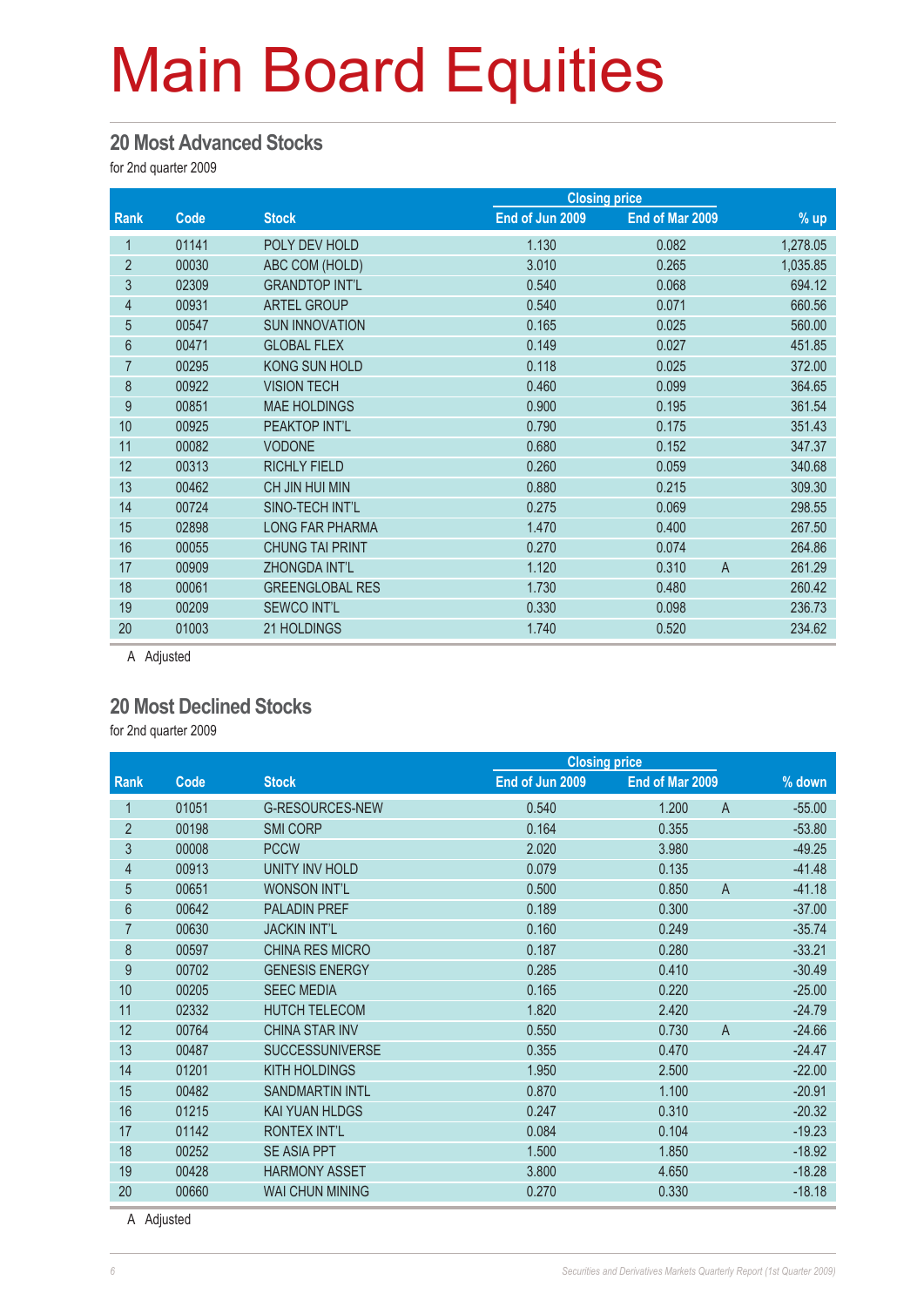#### **20 Most Active Stocks by Value**

for 2nd quarter 2009

| Rank           | Code  | <b>Stock</b>          | Turnover (HK\$ mil.) | % of total |
|----------------|-------|-----------------------|----------------------|------------|
| 1              | 00939 | <b>CCB</b>            | 285,451.07           | 6.95       |
| $\overline{2}$ | 00005 | <b>HSBC HOLDINGS</b>  | 217,606.82           | 5.30       |
| $\mathfrak{S}$ | 00941 | <b>CHINA MOBILE</b>   | 194,514.50           | 4.74       |
| $\overline{4}$ | 01398 | <b>ICBC</b>           | 181,883.32           | 4.43       |
| 5              | 03988 | <b>BANK OF CHINA</b>  | 145,708.63           | 3.55       |
| $6\phantom{a}$ | 02628 | <b>CHINA LIFE</b>     | 144,087.33           | 3.51       |
| $\overline{7}$ | 00857 | <b>PETROCHINA</b>     | 99,524.97            | 2.42       |
| 8              | 00388 | <b>HKEX</b>           | 96,294.76            | 2.35       |
| 9              | 00386 | SINOPEC CORP          | 94,150.82            | 2.29       |
| 10             | 00883 | <b>CNOOC</b>          | 88,419.60            | 2.15       |
| 11             | 00016 | SHK PPT               | 61,442.85            | 1.50       |
| 12             | 01919 | CHINA COSCO           | 59,586.87            | 1.45       |
| 13             | 02318 | <b>PING AN</b>        | 57,578.26            | 1.40       |
| 14             | 03968 | <b>CM BANK</b>        | 56,338.77            | 1.37       |
| 15             | 01088 | <b>CHINA SHENHUA</b>  | 50,820.00            | 1.24       |
| 16             | 02600 | <b>CHALCO</b>         | 44,642.33            | 1.09       |
| 17             | 00688 | CHINA OVERSEAS        | 40,756.02            | 0.99       |
| 18             | 00358 | <b>JIANGXI COPPER</b> | 39,289.59            | 0.96       |
| 19             | 00001 | <b>CHEUNG KONG</b>    | 38,633.09            | 0.94       |
| 20             | 03328 | <b>BANKCOMM</b>       | 37,909.48            | 0.92       |
| <b>Total</b>   |       |                       | 2,034,639.12         | 49.57      |

#### **20 Most Active Stocks by Shares**

| Rank           | Code  | <b>Stock</b>           | <b>Turnover (Mil. shs)</b> | % of total |
|----------------|-------|------------------------|----------------------------|------------|
| 1              | 00939 | <b>CCB</b>             | 60,262.91                  | 4.36       |
| $\overline{2}$ | 03988 | <b>BANK OF CHINA</b>   | 50,077.60                  | 3.63       |
| 3              | 00651 | <b>WONSON INT'L</b>    | 42,362.12                  | 3.07       |
| $\overline{4}$ | 01398 | <b>ICBC</b>            | 41,471.57                  | 3.00       |
| 5              | 00690 | <b>UNI-BIO GROUP</b>   | 37,676.45                  | 2.73       |
| 6              | 03886 | <b>TOWN HEALTH</b>     | 26,897.54                  | 1.95       |
| $\overline{7}$ | 01041 | <b>FULBOND HOLDING</b> | 18,649.26                  | 1.35       |
| 8              | 01142 | RONTEX INT'L           | 17,986.12                  | 1.30       |
| 9              | 00386 | SINOPEC CORP           | 16,974.36                  | 1.23       |
| 10             | 00261 | <b>CCT TECH INT'L</b>  | 16,472.60                  | 1.19       |
| 11             | 00697 | SHOUGANG INT'L         | 15,596.13                  | 1.13       |
| 12             | 00152 | SHENZHEN INT'L         | 14,398.71                  | 1.04       |
| 13             | 02866 | <b>CSCL</b>            | 13,736.43                  | 0.99       |
| 14             | 00857 | <b>PETROCHINA</b>      | 13,525.88                  | 0.98       |
| 15             | 00648 | <b>CHINA RENJI</b>     | 13,439.25                  | 0.97       |
| 16             | 01228 | <b>SUPERB SUMMIT</b>   | 12,609.12                  | 0.91       |
| 17             | 00245 | <b>CHINA SEVENSTAR</b> | 11,611.80                  | 0.84       |
| 18             | 00728 | <b>CHINA TELECOM</b>   | 10,669.44                  | 0.77       |
| 19             | 00182 | <b>CHINA WINDPOWER</b> | 10,651.27                  | 0.77       |
| 20             | 00166 | <b>NEW TIMES GROUP</b> | 10,622.23                  | 0.77       |
| <b>Total</b>   |       |                        | 455,690.77                 | 32.99      |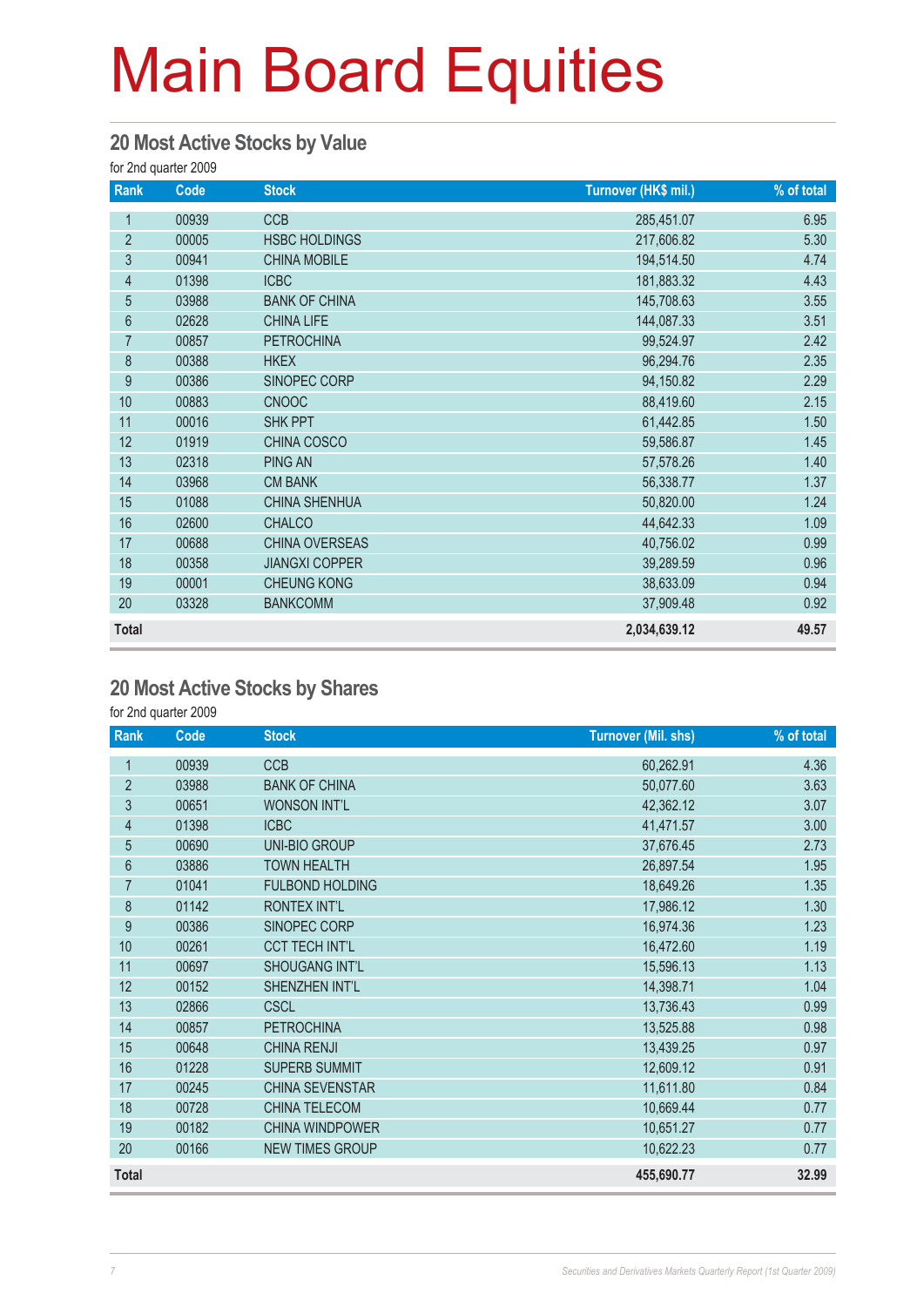#### **Market Capitalisation of listed companies for Main Board**

|      |    | HK\$ mil.     |
|------|----|---------------|
| 2008 | Q2 | 16,246,996.96 |
|      | Q3 | 12,481,118.88 |
|      | Q4 | 10,253,588.75 |
| 2009 | Q1 | 10,080,762.91 |
|      | Q2 | 14,074,574.48 |

#### **Market Capitalisation by Hang Seng Industry Classification System\* – Main Board** Quarter-end figures



Hang Seng Industry Classification System (HSICS) is provided by Hang Seng Indexes Company Limited.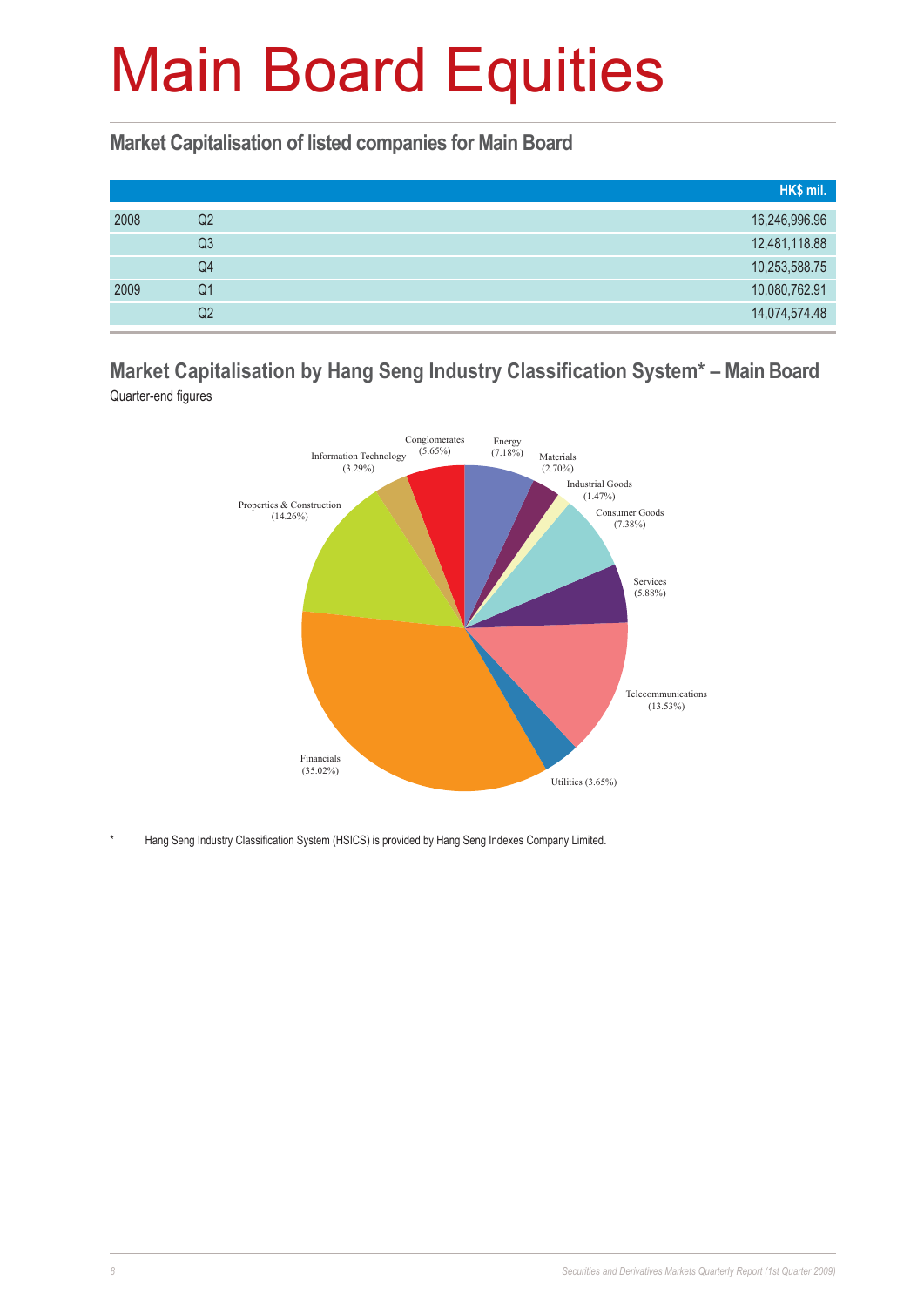#### **50 Leading Companies by Market Capitalisation**

as at the 2nd quarter end 2009

| <b>Rank</b>         | <b>Code</b> | <b>Company</b>                                          | <b>Market capitalisation (HK\$ mil.)</b> | % of market total |
|---------------------|-------------|---------------------------------------------------------|------------------------------------------|-------------------|
| $\mathbf{1}$        | 00941       | China Mobile Ltd.                                       | 1,556,457.81                             | 11.06             |
| $\overline{2}$      | 00939       | China Construction Bank Corporation - H Shares          | 1,350,381.39                             | 9.59              |
| 3                   | 00005       | <b>HSBC Holdings plc</b>                                | 1,136,706.22                             | 8.08              |
| 4                   | 01398       | Industrial and Commercial Bank of China Ltd. - H Shares | 448,505.11                               | 3.19              |
| 5                   | 00883       | CNOOC Ltd.                                              | 429,271.01                               | 3.05              |
| $6\phantom{a}$      | 02888       | <b>Standard Chartered PLC</b>                           | 290,143.70                               | 2.06              |
| $\overline{7}$      | 03988       | Bank of China Ltd. - H Shares                           | 280,514.73                               | 1.99              |
| 8                   | 00016       | Sun Hung Kai Properties Ltd.                            | 248,227.47                               | 1.76              |
| 9                   | 00762       | China Unicom (Hong Kong) Ltd.                           | 243,858.91                               | 1.73              |
| 10                  | 00013       | Hutchison Whampoa Ltd.                                  | 215,939.73                               | 1.53              |
| 11                  | 02628       | China Life Insurance Co. Ltd. - H Shares                | 212,073.49                               | 1.51              |
| 12                  | 00011       | Hang Seng Bank Ltd.                                     | 208,390.86                               | 1.48              |
| 13                  | 00001       | Cheung Kong (Holdings) Ltd.                             | 206,370.24                               | 1.47              |
| 14                  | 03328       | Bank of Communications Co., Ltd. - H Shares             | 200,430.23                               | 1.42              |
| 15                  | 00857       | PetroChina Co. Ltd. - H Shares                          | 181,450.54                               | 1.29              |
| 16                  | 00700       | Tencent Holdings Ltd.                                   | 163,194.01                               | 1.16              |
| 17                  | 00688       | China Overseas Land & Investment Ltd.                   | 146,982.10                               | 1.04              |
| 18                  | 02388       | BOC Hong Kong (Holdings) Ltd.                           | 143,578.36                               | 1.02              |
| 19                  | 02318       | Ping An Insurance (Group) Co. of China Ltd. - H Shares  | 134,200.86                               | 0.95              |
| 20                  | 00066       | MTR Corporation Ltd.                                    | 132,795.32                               | 0.94              |
| 21                  | 00388       | Hong Kong Exchanges and Clearing Ltd.                   | 129,859.12                               | 0.92              |
| 22                  | 00002       | CLP Holdings Ltd.                                       | 123,675.77                               | 0.88              |
| 23                  | 00019       | Swire Pacific Ltd.                                      | 115,265.30                               | 0.82              |
| 24                  | 00003       | Hong Kong and China Gas Co. Ltd., The                   | 107,242.31                               | 0.76              |
| 25                  | 00101       | Hang Lung Properties Ltd.                               | 106,335.09                               | 0.76              |
| 26                  | 00386       | China Petroleum & Chemical Corporation - H Shares       | 99,172.68                                | 0.70              |
| 27                  | 01088       | China Shenhua Energy Co. Ltd. - H Shares                | 97,029.53                                | 0.69              |
| 28                  | 00012       | Henderson Land Development Co. Ltd.                     | 95,422.70                                | 0.68              |
| 29                  | 00006       | Hongkong Electric Holdings Ltd.                         | 91,986.68                                | 0.65              |
| 30                  | 00004       | Wharf (Holdings) Ltd., The                              | 90,464.34                                | 0.64              |
| 31                  | 01109       | China Resources Land Ltd.                               | 86,296.53                                | 0.61              |
| 32                  | 00836       | China Resources Power Holdings Co. Ltd.                 | 80,367.37                                | 0.57              |
| 33                  | 00494       | Li & Fung Ltd.                                          | 78,195.00                                | 0.56              |
| 34                  | 00322       | Tingyi (Cayman Islands) Holdings Corp.                  | 71,399.22                                | 0.51              |
| 35                  | 01688       | Alibaba.com Ltd.                                        | 69,240.22                                | 0.49              |
| 36                  | 00998       | China CITIC Bank Corporation Ltd. - H Shares            | 62,381.07                                | 0.44              |
| 37                  | 00083       | Sino Land Co. Ltd.                                      | 62,145.95                                | 0.44              |
| 38                  | 03968       | China Merchants Bank Co., Ltd. - H Shares               | 61,391.04                                | 0.44              |
| 39                  | 01038       | Cheung Kong Infrastructure Holdings Ltd.                | 61,314.51                                | 0.44              |
| 40                  | 02007       | Country Garden Holdings Co. Ltd.                        | 59,059.60                                | 0.42              |
| 41                  | 00267       | CITIC Pacific Ltd.                                      | 58,413.31                                | 0.42              |
| 42                  | 00151       | Want Want China Holdings Ltd.                           | 57,853.45                                | 0.41              |
| 43                  | 01333       | China Zhongwang Holdings Ltd.                           | 57,523.10                                | 0.41              |
| 44                  | 01880       | Belle International Holdings Ltd.                       | 57,521.47                                | 0.41              |
| 45                  | 00017       | New World Development Co. Ltd.                          | 54,219.80                                | 0.39              |
| 46                  | 00144       | China Merchants Holdings (International) Co. Ltd.       | 54, 163. 79                              | 0.38              |
| 47                  | 00330       | Esprit Holdings Ltd.                                    | 53,887.77                                | 0.38              |
| 48                  | 00728       | China Telecom Corporation Ltd. - H Shares               | 53,566.80                                | 0.38              |
| 49                  | 00813       | Shimao Property Holdings Ltd.                           | 53,243.86                                | 0.38              |
| 50                  | 00010       | Hang Lung Group Ltd.                                    | 48,702.36                                | 0.35              |
|                     |             |                                                         |                                          |                   |
| <b>Total</b>        |             |                                                         | 10,226,811.84                            | 72.66             |
| <b>Market Total</b> |             |                                                         | 14,074,574.48                            | 100.00            |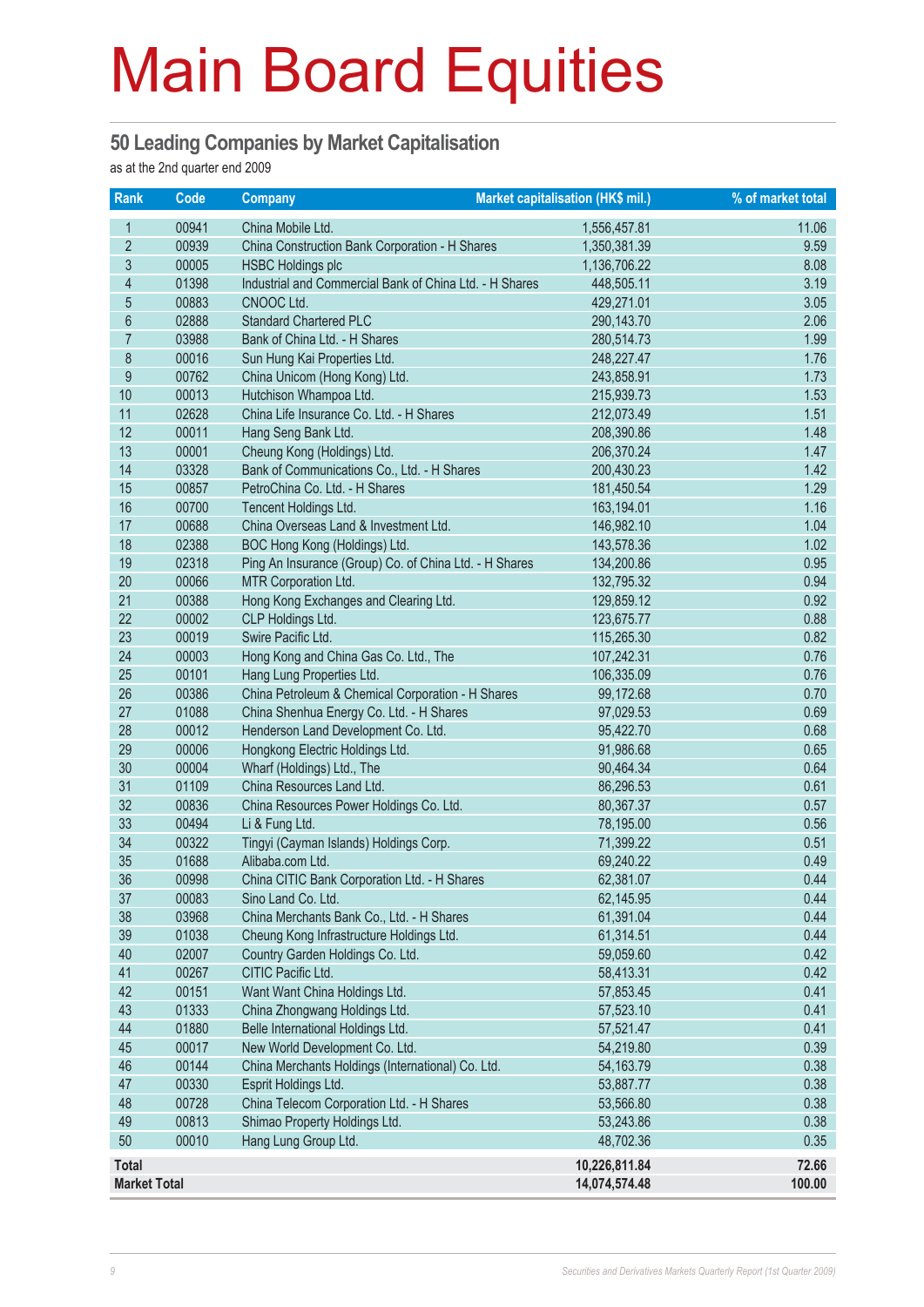### **Short Selling (value)**

|      |    | Short selling turnover (HK\$ mil.) | Equity turnover (HK\$ mil.) * | % of equity total |
|------|----|------------------------------------|-------------------------------|-------------------|
| 2008 | Q2 | 345,265.36                         | 3,346,787.65                  | 10.32             |
|      | Q3 | 327,618.01                         | 2,847,263.13                  | 11.51             |
|      | Q4 | 207,081.01                         | 2,326,710.98                  | 8.90              |
| 2009 | O1 | 193,237.79                         | 1,906,905.94                  | 10.13             |
|      | Q2 | 210,086.20                         | 3,367,168.10                  | 6.24              |

include Main Board and GEM figures

### **Short Selling (share)**

|      |    | <b>Short selling turnover (Mil. shs)</b> | Equity turnover (Mil. shs) * | % of equity total |
|------|----|------------------------------------------|------------------------------|-------------------|
| 2008 | Q2 | 25.402.17                                | 551,233.73                   | 4.61              |
|      | Q3 | 27,563.50                                | 441,101.48                   | 6.25              |
|      | Q4 | 26,217.91                                | 628,043.79                   | 4.17              |
| 2009 | Q1 | 23,846.47                                | 618,173.72                   | 3.86              |
|      | Q2 | 22,870.86                                | 1,305,366.29                 | 1.75              |

include Main Board and GEM figures

#### **New Listing Companies Statistics**

|      |                | No. of newly<br>listed companies | No. of companies<br>transferred from GEM * | <b>Funds raised</b><br>(HK\$ mil.) $#$ |
|------|----------------|----------------------------------|--------------------------------------------|----------------------------------------|
| 2008 | Q <sub>2</sub> | 11                               | -                                          | 17,153.41                              |
|      | Q <sub>3</sub> |                                  | 8                                          | 11,970.91                              |
|      | Q4             | 5                                | 6                                          | 3,645.19                               |
| 2009 | Q <sub>1</sub> |                                  | 0                                          | 1,561.65                               |
|      | Q <sub>2</sub> |                                  | 4                                          | 15,849.80                              |

Included only the transfers of listing from GEM to Main Board pursuant to the revised Rule 9.24 of GEM Listing Rules and to the new Chapter 9A of the Main Board Listing Rules effective from 1 July 2008

# All funds raised are attributed to the initial public offers of newly listed companies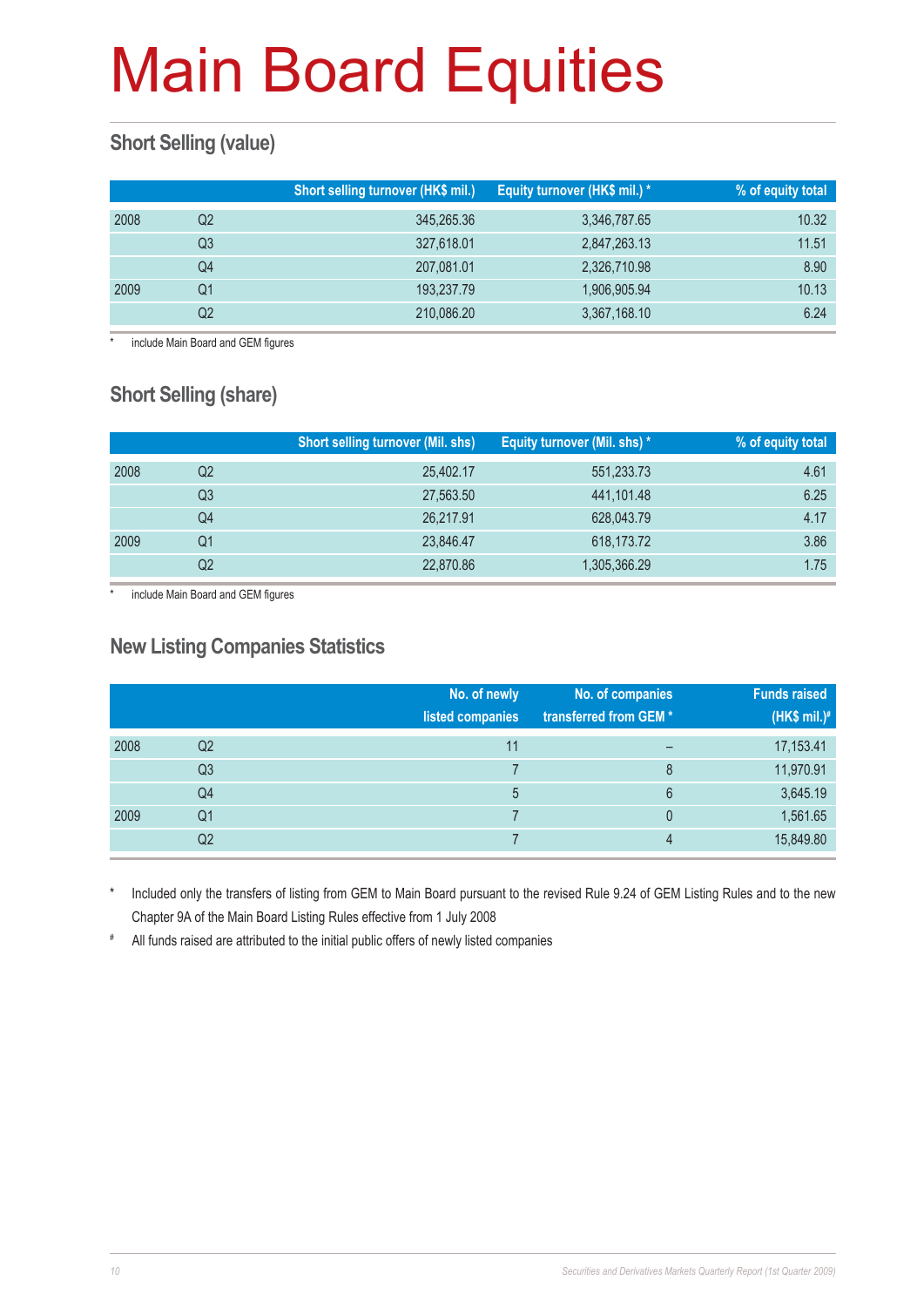#### **Newly Listed Companies**

for 2nd quarter 2009

| Code         | <b>Company name</b>                                  |            |               | Listing date No. of issued shares Funds raised (HK\$ mil.) |
|--------------|------------------------------------------------------|------------|---------------|------------------------------------------------------------|
| 00886        | Silver Base Group Holdings Ltd.                      | 2009/04/08 | 1,200,000,000 | 1,035.00                                                   |
| 01333        | China Zhongwang Holdings Ltd.                        | 2009/05/08 | 5,406,306,400 | 9,844.14                                                   |
| 00215        | Hutchison Telecommunications Hong Kong Holdings Ltd. | 2009/05/08 | 4,814,346,208 |                                                            |
| 01328        | International Elite Ltd. *                           | 2009/05/25 | 946,200,000   | n.a.                                                       |
| 00206        | TSC Offshore Group Ltd. *                            | 2009/06/05 | 562,180,404   | n.a.                                                       |
| 00801        | Golden Meditech Co. Ltd. *                           | 2009/06/16 | 1,593,921,625 | n.a.                                                       |
| 00067        | Lumena Resources Corp.                               | 2009/06/16 | 1,924,000,000 | 1,327.56                                                   |
| 00065        | DeTeam Co. Ltd. *                                    | 2009/06/22 | 508,262,400   | n.a.                                                       |
| 00773        | China Metal Recycling (Holdings) Ltd.                | 2009/06/22 | 1,045,000,000 | 1,787.10                                                   |
| 00396        | Hing Lee (HK) Holdings Ltd.                          | 2009/06/22 | 200,000,000   | 51.00                                                      |
| 01361        | 361 Degrees International Ltd.                       | 2009/06/30 | 2,000,000,000 | 1,805.00                                                   |
| <b>Total</b> |                                                      |            |               | 15,849.80                                                  |

\* Transfers of listing from GEM to Main Board pursuant to the revised Rule 9.24 of the GEM Listing Rules and to the new Chapter 9A of the Main Board Listing Rules effective from 1 July 2008.

#### **Withdrawal of Listed Companies**

| Code       | Company name | <b>Last trading date</b> | Delisted date |
|------------|--------------|--------------------------|---------------|
| <b>NIL</b> |              |                          |               |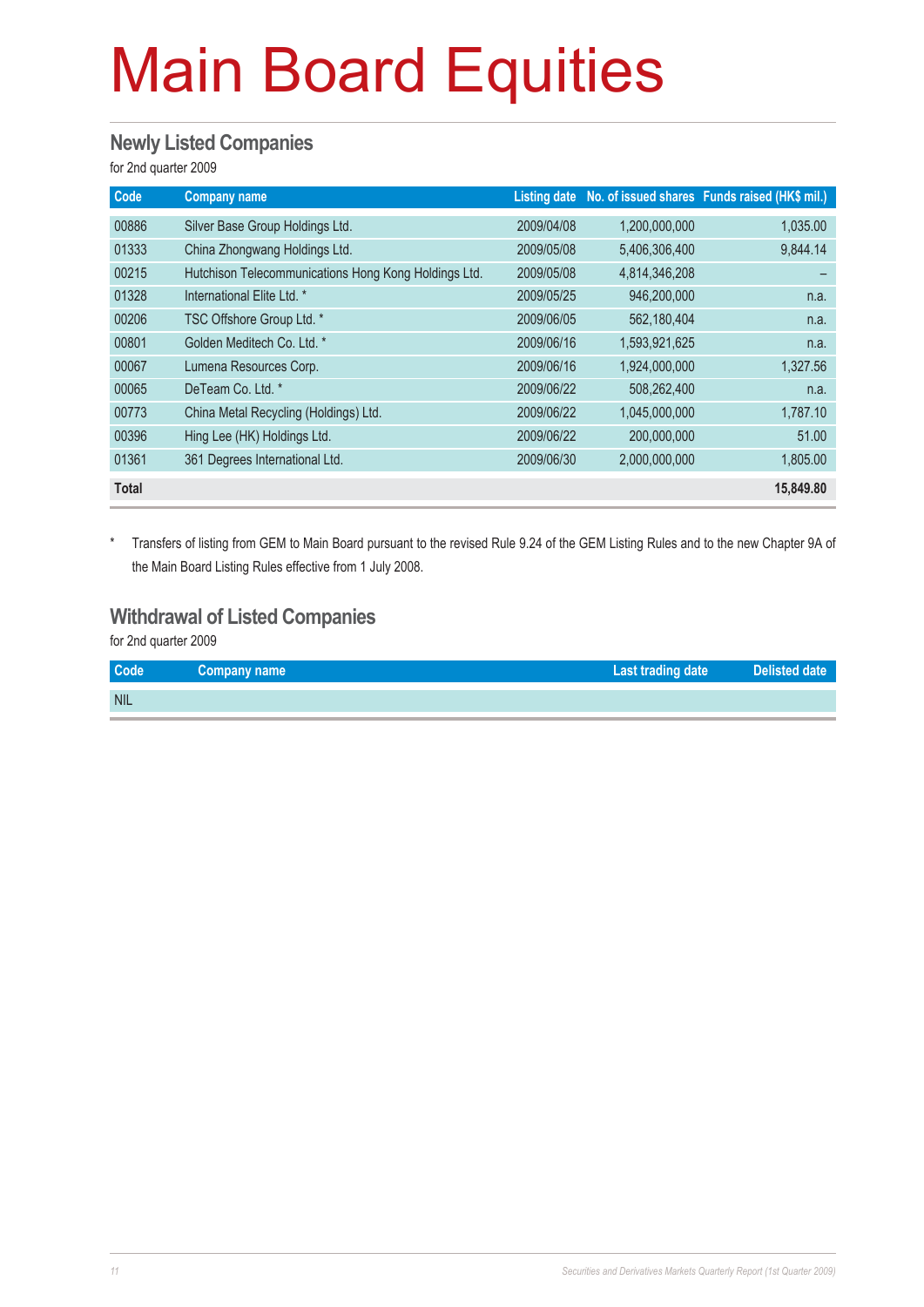### **Company Name Changes**

| Code  | Old name                                    | New name                                             | <b>Effective date</b> | <b>Adoption date</b> |
|-------|---------------------------------------------|------------------------------------------------------|-----------------------|----------------------|
| 00399 | Far East Pharmaceutical Technology Co. Ltd. | United Gene High-Tech Group Ltd.                     | 2009/03/03            | 2009/04/02           |
| 00009 | Mandarin Entertainment (Holdings) Ltd.      | China Mandarin Holdings Ltd.                         | 2009/04/01            | 2009/05/15           |
| 00988 | Sun's Group Ltd., The                       | Loudong General Nice Resources (China) Holdings Ltd. | 2009/05/08            | 2009/05/21           |
| 01094 | Sunny Global Holdings Ltd.                  | China Public Procurement Ltd.                        | 2009/04/27            | 2009/05/22           |
| 00433 | Sun Man Tai Holdings Co. Ltd.               | North Mining Shares Co. Ltd.                         | 2009/04/29            | 2009/06/02           |
| 00313 | Dickson Group Holdings Ltd.                 | Richly Field China Development Ltd.                  | 2009/05/11            | 2009/06/18           |
| 01051 | Smart Rich Energy Finance (Holdings) Ltd.   | G-Resources Group Ltd.                               | 2009/06/03            | 2009/06/22           |
| 00530 | Fortuna International Holdings Ltd.         | Goldin Financial Holdings Ltd.                       | 2009/05/27            | 2009/06/25           |
| 00487 | Macau Success Ltd.                          | Success Universe Group Ltd.                          | 2009/05/27            | 2009/06/29           |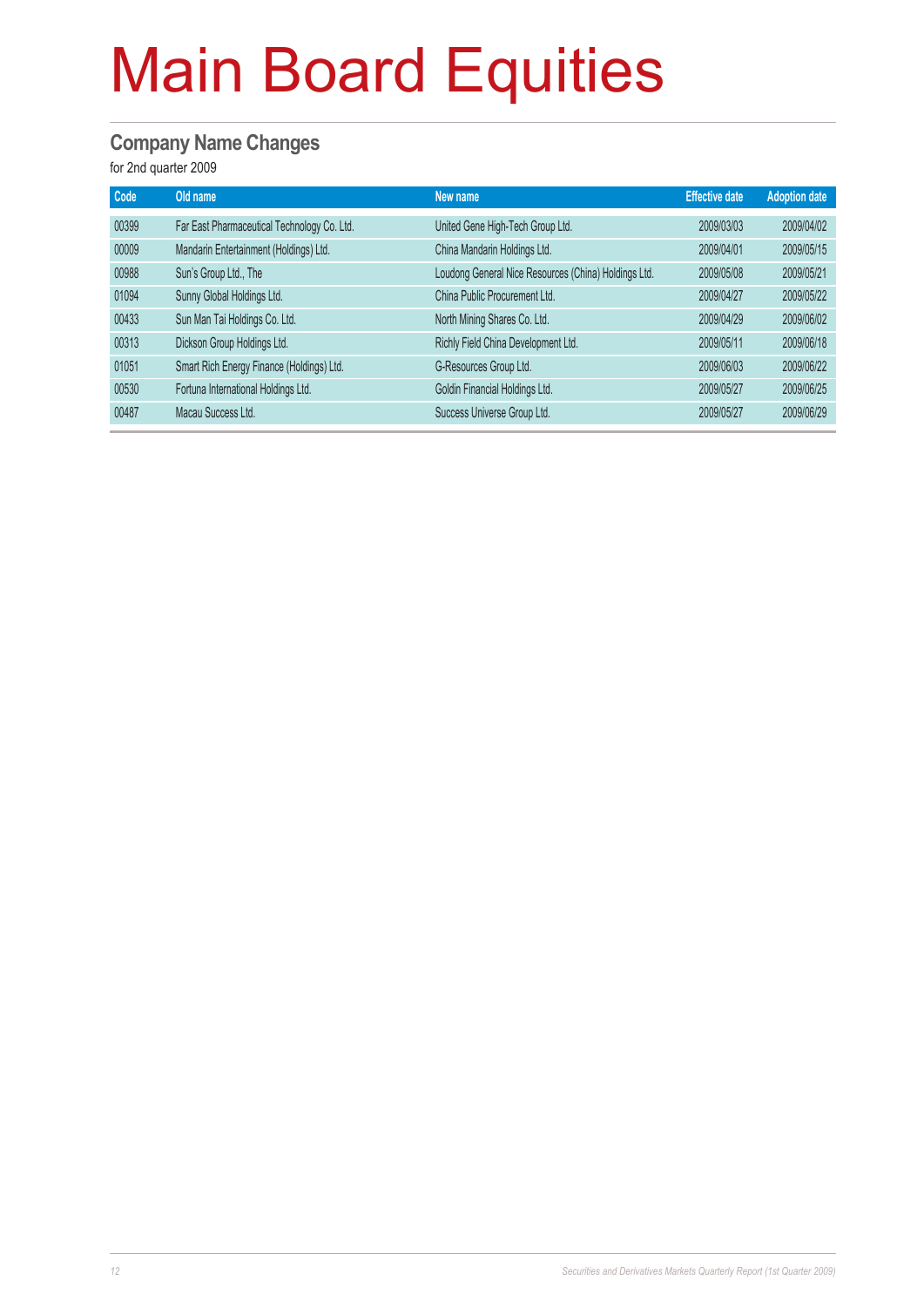#### **Bonus Issues / Bonus Warrants**

for 2nd quarter 2009

| Code  | <b>Company</b>                            | <b>Particulars</b>                           | Ex-date    |
|-------|-------------------------------------------|----------------------------------------------|------------|
| 01222 | Wang On Group Ltd.                        | 2 for 3 offer shs                            | 2009/04/01 |
| 00985 | China Sci-Tech Holdings Ltd.              | 1 2011 wts for 5 rts shs                     | 2009/04/02 |
| 00690 | Uni-Bio Science Group Ltd.                | 2 for 1 offer shs                            | 2009/04/09 |
| 00131 | Cheuk Nang (Holdings) Ltd.                | 1 2010 wt for 6                              | 2009/04/14 |
| 00763 | <b>ZTE Corporation - H Shares</b>         | 3 for 10                                     | 2009/04/16 |
| 00578 | Dynamic Energy Holdings Ltd.              | 4 for 5                                      | 2009/04/23 |
| 00190 | HKC (Holdings) Ltd.                       | 1 wt for 10                                  | 2009/04/28 |
|       |                                           | 1 Hong Kong Energy (Holdings) Ltd wt for 144 |            |
| 00987 | Hong Kong Energy (Holdings) Ltd.          | 1 wt for 10                                  | 2009/04/28 |
| 03968 | China Merchants Bank Co., Ltd. - H Shares | 3 for 10                                     | 2009/05/18 |
| 03339 | Lonking Holdings Ltd.                     | 1 for $1$                                    | 2009/05/22 |
| 00272 | Shui On Land Ltd.                         | 1 for 10                                     | 2009/05/26 |
| 02342 | Comba Telecom Systems Holdings Ltd.       | 1 for 10                                     | 2009/05/27 |
| 00047 | Hop Hing Group Holdings Ltd.              | 1 2013 wt for 5                              | 2009/05/27 |
| 01177 | Sino Biopharmaceutical Ltd.               | 1 for $3$                                    | 2009/06/03 |
| 00909 | Zhongda International Holdings Ltd.       | 2 for 10 offer shares                        | 2009/06/18 |

#### **Share Split / Consolidation**

| Code  | Company                                                 | <b>Particulars</b>       | <b>Effective date</b> |
|-------|---------------------------------------------------------|--------------------------|-----------------------|
| 00985 | China Sci-Tech Holdings Ltd.                            | Consolidation 25 into 1  | 2009/04/01            |
| 00372 | <b>ITC Corporation Ltd.</b>                             | Consolidation 20 into 1  | 2009/04/03            |
| 00397 | Hong Kong Health Check and Laboratory Holdings Co. Ltd. | Consolidation 50 into 1  | 2009/04/06            |
| 01004 | Rising Development Holdings Ltd.                        | Consolidation 25 into 1  | 2009/04/06            |
| 00764 | China Star Investment Holdings Ltd.                     | Consolidation 10 into 1  | 2009/04/23            |
| 00566 | RBI Holdings Ltd.                                       | Consolidation 5 into 1   | 2009/04/23            |
| 00326 | China Star Entertainment Ltd.                           | Consolidation 20 into 1  | 2009/05/04            |
| 00530 | Goldin Financial Holdings Ltd.                          | Consolidation 40 into 1  | 2009/05/14            |
| 03928 | Zhengzhou Gas Co. Ltd. - H Shares                       | Consolidation 10 into 1  | 2009/05/22            |
| 03886 | Town Health International Holdings Co. Ltd.             | Consolidation 100 into 1 | 2009/05/25            |
| 01051 | G-Resources Group Ltd.                                  | Consolidation 10 into 1  | 2009/06/01            |
| 00651 | Wonson International Holdings Ltd.                      | Consolidation 50 into 1  | 2009/06/25            |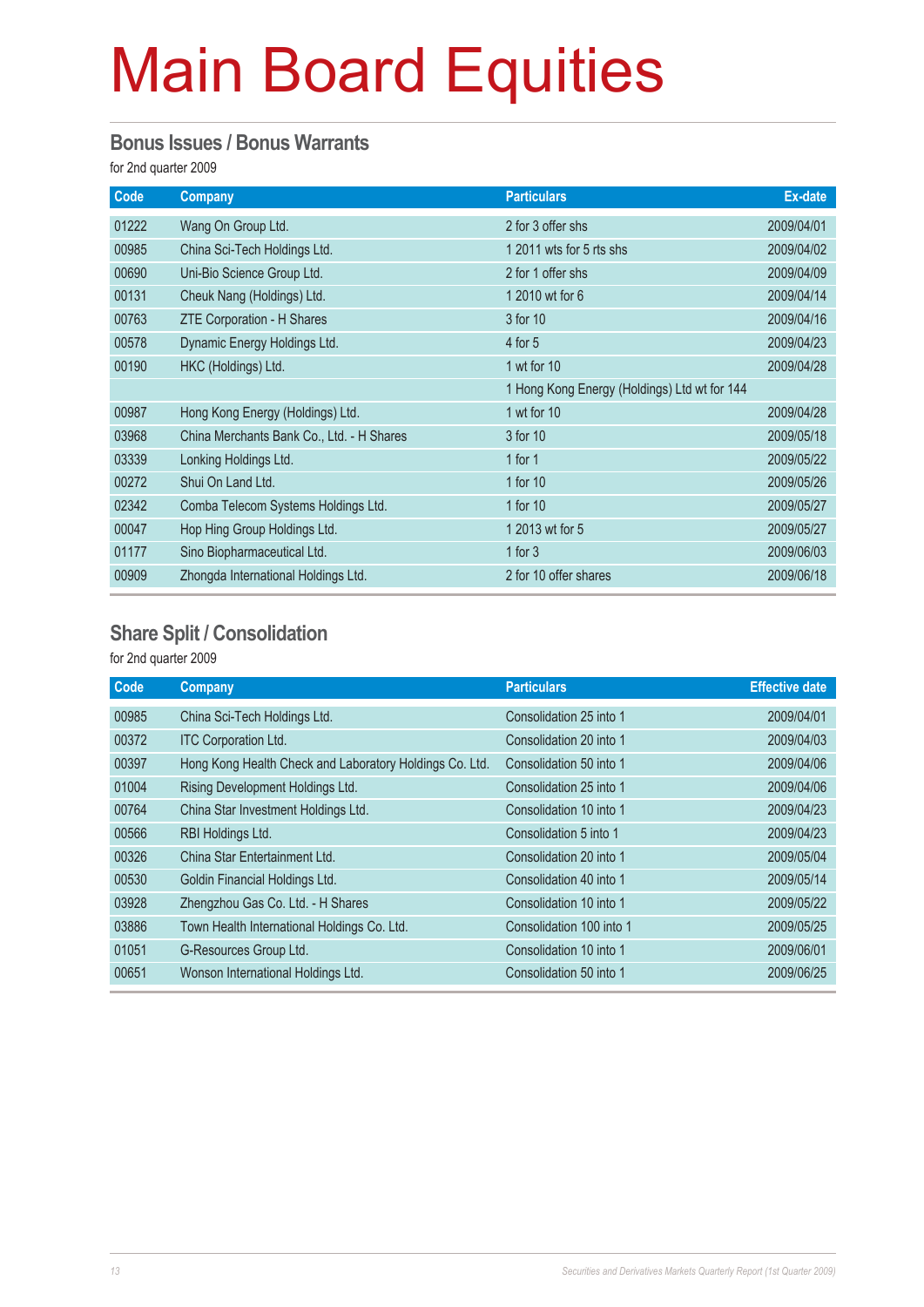#### **Rights Issues & Open Offers**

| <b>Month</b> | Code  | <b>Company</b>                            | <b>Ratio</b>                       | Funds raised (HK\$ mil.) |
|--------------|-------|-------------------------------------------|------------------------------------|--------------------------|
| Apr          | 00005 | <b>HSBC Holdings plc</b>                  | Rts 5 for 12 @\$28.00              | 141,686.69               |
|              | 00510 | CASH Financial Services Group Ltd.        | Rts 1 for 2 @\$0.45                | 92.57                    |
|              | 00666 | Yu Ming Investments Ltd.                  | Rts 1 for 1 @\$0.10                | 186.92                   |
|              |       |                                           | with bonus 1 2011 wt for 5 rts shs |                          |
|              | 00716 | Singamas Container Holdings Ltd.          | Rts 2 for 1 @\$0.35                | 492.04                   |
|              | 01222 | Wang On Group Ltd.                        | Open offer 3 for 1 @\$0.10         | 113.29                   |
|              |       |                                           | with bonus 2 for 3 offer shs       |                          |
|              |       |                                           | (after consolidation 25 into 1)    |                          |
| May          | 01059 | Kantone Holdings Ltd.                     | Rts 1 for 4 @\$0.10                | 101.48                   |
|              | 00690 | Uni-Bio Science Group Ltd.                | Open offer 1 for 6 @\$0.10         | 144.98                   |
|              |       |                                           | with bonus 2 for 1 offer shs       |                          |
|              | 00051 | Harbour Centre Development Ltd.           | Rts 1 for 2 @\$3.99                | 942.64                   |
|              | 00372 | <b>ITC Corporation Ltd.</b>               | Rts 4 for 1 @\$0.20                | 107.79                   |
|              |       |                                           | (after consolidation 20 into 1)    |                          |
|              | 00185 | Xpress Group Ltd.                         | Open offer 1 for 5 @\$0.05         | 18.37                    |
|              | 00985 | China Sci-Tech Holdings Ltd.              | Rts 5 for 1 @\$0.15                | 397.99                   |
|              |       |                                           | with bonus 1 2011 wt for 5 rts shs |                          |
|              |       |                                           | (after consolidation 25 into 1)    |                          |
| Jun          | 00530 | Goldin Financial Holdings Ltd.            | Rts 9 for 1 @\$0.67                | 572.02                   |
|              |       |                                           | (after consolidation 40 into 1)    |                          |
|              | 00197 | Heng Tai Consumables Group Ltd.           | Open offer 1 for 2 @\$0.18         | 151.66                   |
|              | 00758 | Junefield Department Store Group Ltd.     | Rts 1 for 2 @\$0.10                | 21.10                    |
|              | 00092 | Champion Technology Holdings Ltd.         | Rts 1 for 1 @\$0.10                | 199.08                   |
|              | 00587 | Hua Han Bio-Pharmaceutical Holdings Ltd.  | Open offer 1 for 2 @\$0.50         | 220.18                   |
|              | 01174 | Pacific Andes International Holdings Ltd. | Rts 1 for 2 @\$0.60                | 566.42                   |
|              | 00566 | RBI Holdings Ltd.                         | Open offer 4 for 1 @\$0.10         | 63.56                    |
|              | 01060 | Shanghai Allied Cement Ltd.               | Open offer 1 for 2 @\$0.30         | 131.16                   |
|              | 00230 | Minmetals Land Ltd.                       | Rts 1 for 2 @\$0.94                | 523.50                   |
|              | 00498 | PYI Corporation Ltd.                      | Rts 2 for 1 @\$0.12                | 362.32                   |
| <b>Total</b> |       |                                           |                                    | 147,095.76               |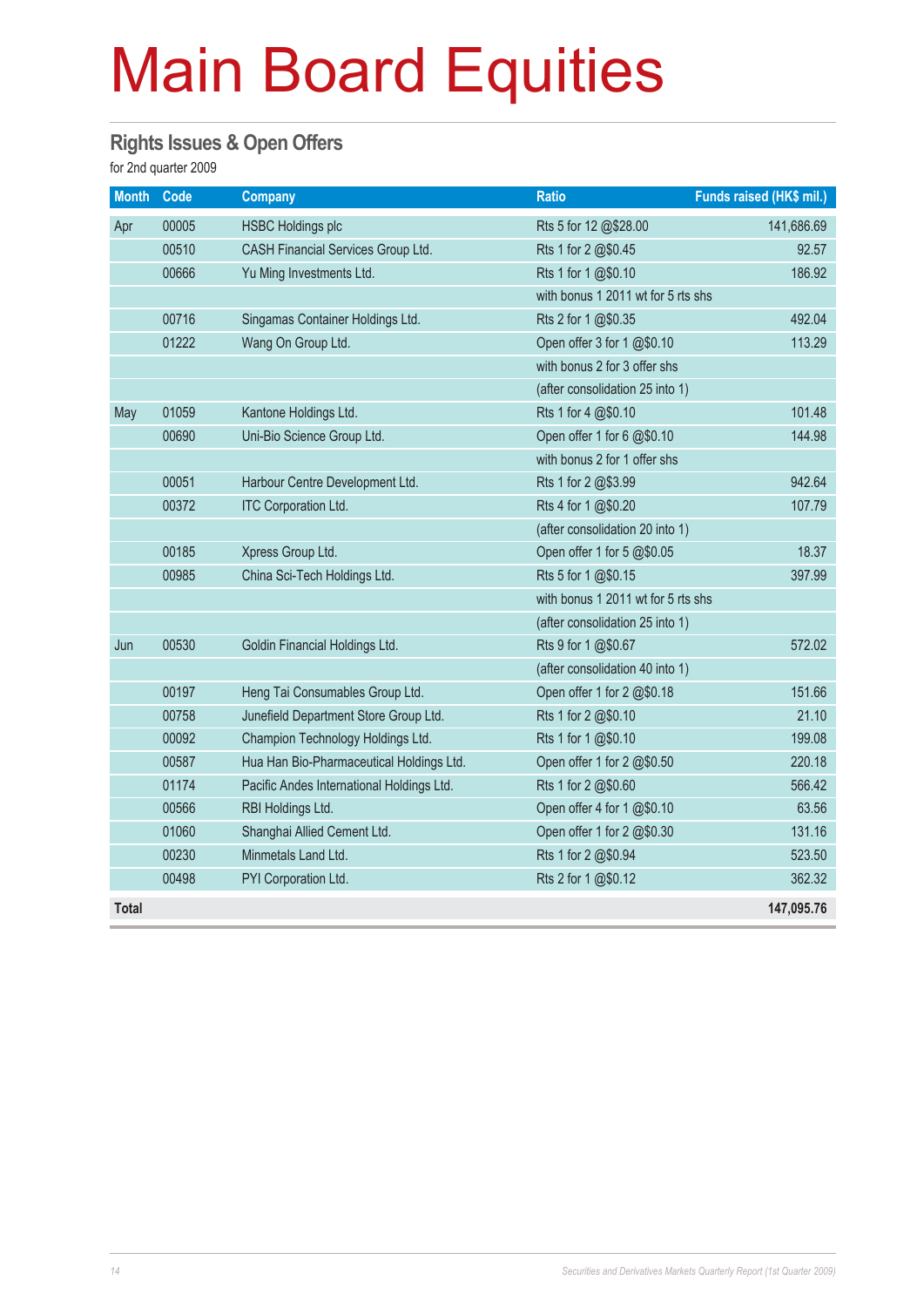### **Placing\***

|              |       |                        | No. of new    | <b>Placing price</b> | <b>Funds raised</b> |
|--------------|-------|------------------------|---------------|----------------------|---------------------|
| <b>Month</b> | Code  | <b>Company</b>         | shares placed | (HK\$)               | (HK\$ mil.)         |
| 2009         |       |                        |               |                      |                     |
| Apr          | 00827 | KO YO GROUP            | 650,000,000   | 0.120                | 78.00               |
|              | 02310 | <b>KWANG SUNG ELEC</b> | 8,534,933     | 0.410                | 3.50                |
|              | 01227 | <b>NATIONAL INV</b>    | 218,400,000   | 0.050                | 10.92               |
|              | 00813 | <b>SHIMAO PROPERTY</b> | 282,229,000   | 6.950                | 1,961.49            |
| May          | 01003 | 21 HOLDINGS            | 25,300,000    | 0.150                | 3.80                |
|              | 00959 | <b>AMAX ENT</b>        | 1,000,000,000 | 0.400                | 400.00              |
|              | 01114 | <b>BRILLIANCE CHI</b>  | 1,313,953,488 | 0.430                | 565.00              |
|              | 01194 | C PRECIOUSMETAL        | 50,000,000    | 0.405                | 20.25               |
|              | 00569 | <b>CH AUTOMATION</b>   | 86,000,000    | 2.300                | 197.80              |
|              | 00263 | CH YUNNAN TIN          | 511,000,000   | 0.270                | 137.97              |
|              | 00736 | CHINA PPT INV          | 350,000,000   | 0.133                | 46.55               |
|              | 01109 | <b>CHINA RES LAND</b>  | 300,000,000   | 14.340               | 4,302.00            |
|              | 02356 | <b>DAHSING BANKING</b> | 54,000,000    | 5.600                | 302.40              |
|              | 00275 | <b>HANNY HOLDINGS</b>  | 20,000,000    | 0.780                | 15.60               |
|              | 00412 | <b>HERITAGE INT'L</b>  | 51,000,000    | 0.500                | 25.50               |
|              | 00818 | HI SUN TECH            | 400,000,000   | 0.750                | 300.00              |
|              | 02882 | <b>HKRH</b>            | 40,000,000    | 1.300                | 52.00               |
|              | 00559 | <b>HUA YI COPPER</b>   | 35,410,000    | 0.355                | 12.57               |
|              | 00630 | <b>JACKIN INT'L</b>    | 109,000,000   | 0.195                | 21.26               |
|              | 03336 | <b>JU TENG INTL</b>    | 100,000,000   | 4.070                | 407.00              |
|              | 00494 | LI & FUNG              | 120,290,000   | 22.550               | 2,712.54            |
|              | 02343 | <b>PACIFIC BASIN</b>   | 174,731,010   | 4.360                | 761.83              |
|              | 00850 | <b>PETROASIAN</b>      | 225,000,000   | 0.325                | 73.13               |
|              | 01141 | POLY DEV HOLD          | 99,120,000    | 0.102                | 10.11               |
|              | 02366 | <b>QJY MEDIA</b>       | 33,300,000    | 1.390                | 46.29               |
|              | 00521 | SHOUGANG TECH          | 230,000,000   | 0.400                | 92.00               |
|              | 00223 | <b>SRGL</b>            | 89,000,000    | 0.338                | 30.08               |
|              | 00897 | <b>WAI YUEN TONG</b>   | 402,000,000   | 0.088                | 35.38               |
| Jun          | 00899 | <b>ASIA RESOURCES</b>  | 80,000,000    | 0.397                | 31.76               |
|              | 00761 | <b>BEL GLOBAL RES</b>  | 170,000,000   | 0.205                | 34.85               |
|              | 00149 | CH AGRI-PROD EX        | 2,000,000,000 | 0.080                | 160.00              |
|              | 00263 | <b>CH YUNNAN TIN</b>   | 170,000,000   | 0.228                | 38.76               |
|              | 00682 | <b>CHAODA MODERN</b>   | 388,000,000   | 4.600                | 1,784.80            |
|              | 00670 | <b>CHINA EAST AIR</b>  | 1,437,375,000 | 1.132                | 1,627.11            |
|              | 00326 | <b>CHINA STAR ENT</b>  | 800,000,000   | 0.200                | 160.00              |
|              | 00885 | <b>FOREFRONT GROUP</b> | 227,270,000   | 0.250                | 56.82               |
|              | 03800 | <b>GCL-POLY ENERGY</b> | 50,000,000    | 1.550                | 77.50               |
|              | 00175 | <b>GEELY AUTO</b>      | 570,000,000   | 1.350                | 769.50              |
|              | 01031 | <b>GOLDEN RESORTS</b>  | 1,477,000,000 | 0.185                | 273.25              |
|              | 00286 | G-PROP (HOLD)          | 400,000,000   | 0.373                | 149.20              |
|              | 02309 | <b>GRANDTOP INT'L</b>  | 150,000,000   | 0.400                | 60.00               |
|              | 00754 | HOPSON DEV HOLD        | 120,000,000   | 13.300               | 1,596.00            |
|              | 00969 | HUA LIEN INT'L         | 100,000,000   | 0.600                | 60.00               |
|              | 00596 | <b>INSPUR INT'L</b>    | 310,000,000   | 1.400                | 434.00              |
|              | 00929 | <b>IPE GROUP</b>       | 35,000,000    | 0.437                | 15.28               |
|              |       |                        |               |                      |                     |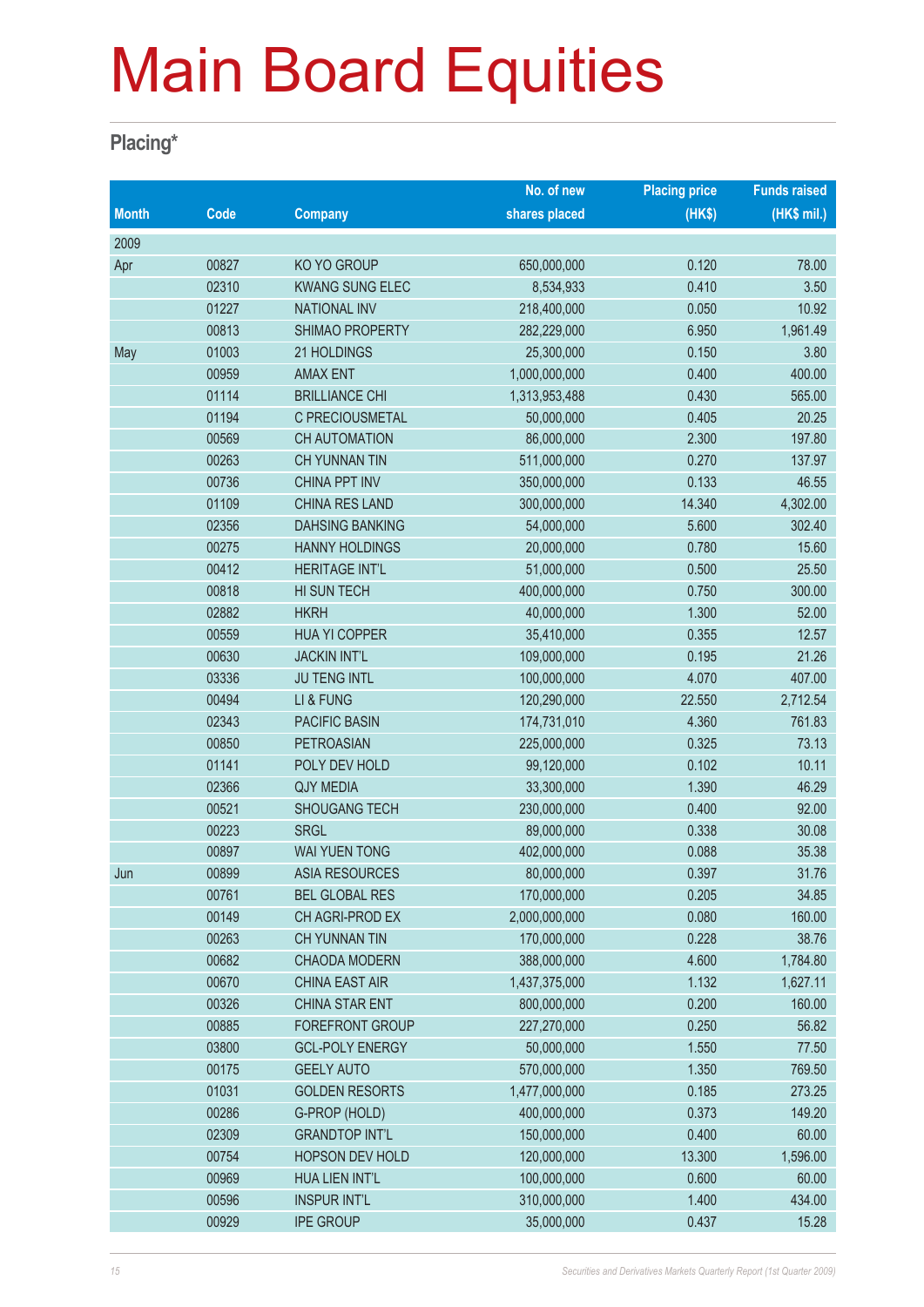|              |       |                        | No. of new    | <b>Placing price</b> | <b>Funds raised</b> |
|--------------|-------|------------------------|---------------|----------------------|---------------------|
| <b>Month</b> | Code  | <b>Company</b>         | shares placed | (HK\$)               | (HK\$ mil.)         |
|              | 00372 | <b>ITC CORPORATION</b> | 80,000,000    | 0.750                | 60.00               |
|              | 00268 | KINGDEE INT'L          | 90,000,000    | 1.370                | 123.30              |
|              | 00905 | <b>MASTERMIND CAP</b>  | 48,000,000    | 0.125                | 6.00                |
|              | 00119 | POLY HK INV            | 230,000,000   | 3.450                | 793.50              |
|              | 00901 | RADFORD CAPITAL        | 162,000,000   | 0.120                | 19.44               |
|              | 00272 | <b>SHUI ON LAND</b>    | 418,500,000   | 4.870                | 2,038.10            |
|              | 01166 | <b>SOLARTECH INT'L</b> | 120,000,000   | 0.066                | 7.92                |
|              | 00223 | <b>SRGL</b>            | 89,000,000    | 0.338                | 30.08               |
|              | 01228 | <b>SUPERB SUMMIT</b>   | 3,510,000,000 | 0.048                | 168.48              |
|              | 00913 | UNITY INV HOLD         | 239,000,000   | 0.100                | 23.90               |
|              | 00082 | <b>VODONE</b>          | 144,000,000   | 0.550                | 79.20               |
|              | 00159 | <b>WAH NAM INT'L</b>   | 111,500,000   | 0.900                | 100.35              |
|              | 01129 | <b>WATER INDUSTRY</b>  | 365,000,000   | 0.330                | 120.45              |
|              | 00651 | <b>WONSON INT'L</b>    | 3,400,000,000 | 0.013                | 44.20               |
|              | 00868 | <b>XINYI GLASS</b>     | 90,000,000    | 5.800                | 522.00              |
| <b>Total</b> |       |                        |               |                      | 24,090.69           |

Due to the reporting time-lag, placing figures for the quarter are provisional.

\*\* Supplementary information update for previous quarters.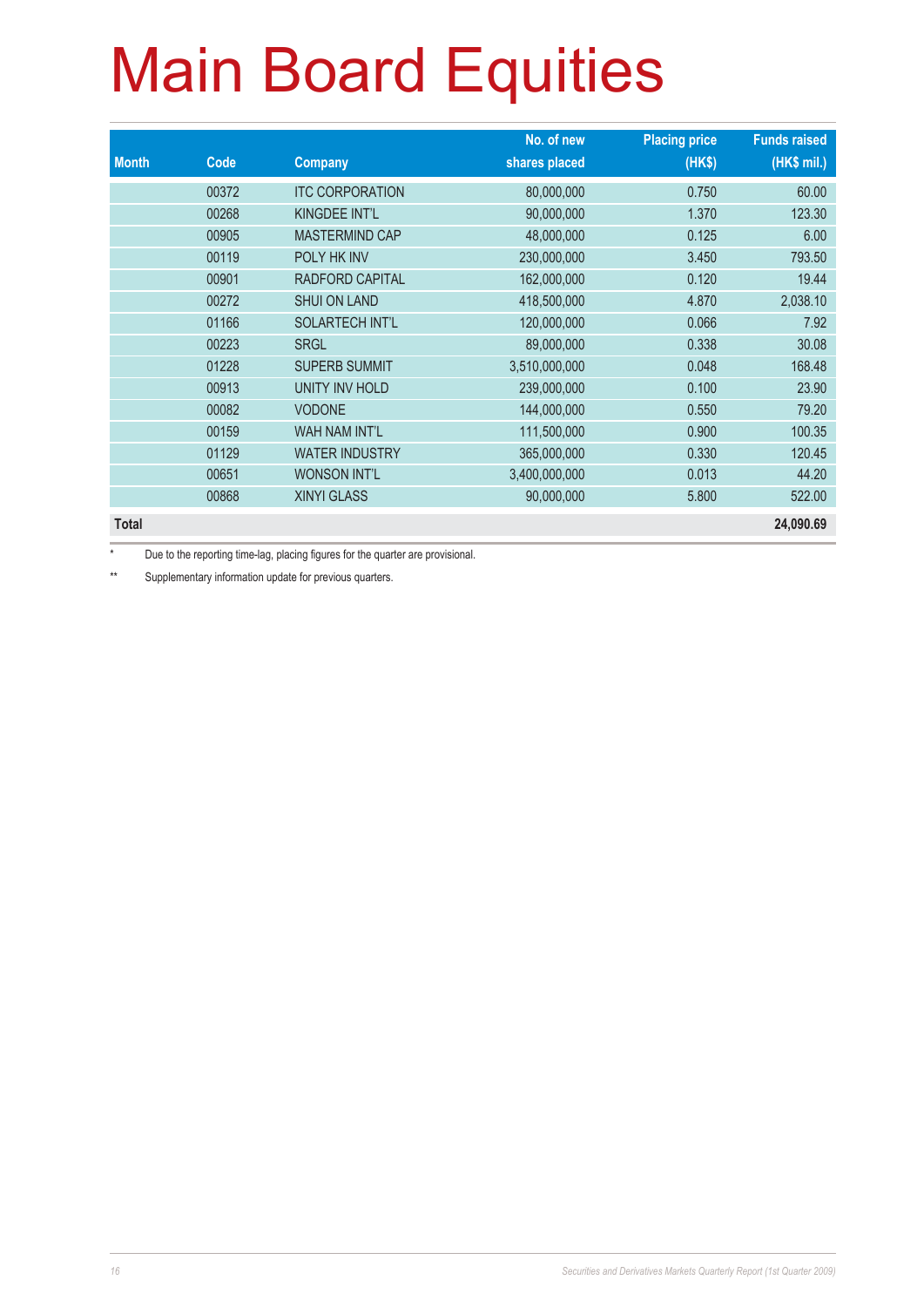### **Warrant Trading Statistics**

|      |                | <b>Equity wts</b><br>(HK\$ mil.) | <b>Derivative wts</b><br>(HK\$ mil.) | <b>Total</b><br>(HK\$ mil.) |
|------|----------------|----------------------------------|--------------------------------------|-----------------------------|
| 2008 | Q <sub>2</sub> | 516.79                           | 958,619.84                           | 959,136.63                  |
|      | Q <sub>3</sub> | 166.30                           | 555,791.97                           | 555,958.28                  |
|      | Q4             | 5.74                             | 308,244.86                           | 308,250.59                  |
| 2009 | Q1             | 5.00                             | 314,404.68                           | 314,409.68                  |
|      | Q2             | 172.23                           | 412,980.82                           | 413,153.05                  |

### **Warrant Market Value**

|      |                |               | <b>Equity wts</b> |               | <b>Derivative wts</b> |           | <b>Total</b> |
|------|----------------|---------------|-------------------|---------------|-----------------------|-----------|--------------|
|      |                | <b>Number</b> | (HK\$ mil.)       | <b>Number</b> | (HK\$ mil.)           | Total no. | (HK\$ mil.)  |
| 2008 | Q2             | 35            | 2,089.63          | 4,599         | 212,788.32            | 4,634     | 214,877.95   |
|      | Q <sub>3</sub> | 37            | 776.08            | 3.941         | 156,186.99            | 3.978     | 156,963.07   |
|      | Q4             | 34            | 548.52            | 3.011         | 169,573.55            | 3.045     | 170,122.08   |
| 2009 | Q1             | 31            | 327.03            | 2.510         | 132.412.29            | 2.541     | 132,739.32   |
|      | Q2             | 30            | 998.23            | 2,726         | 208,964.75            | 2,756     | 209,962.98   |

### **New Listing Statistics – Warrants**

|      |                | No. of newly listed<br>equity wts | No. of newly listed<br>derivative wts | <b>Amount raised</b><br>(HK\$ mil.) |
|------|----------------|-----------------------------------|---------------------------------------|-------------------------------------|
| 2008 | Q2             | 2                                 | 1,058                                 | 110,344.97                          |
|      | Q <sub>3</sub> | 6                                 | 1,174                                 | 107,224.10                          |
|      | Q4             | 3                                 | 871                                   | 80,858.92                           |
| 2009 | Q1             |                                   | 569                                   | 47,600.67                           |
|      | Q2             |                                   | 1,005                                 | 68,757.45                           |

### **Newly Listed Equity Warrants**

|              |                                                | <b>Initial issued</b> |                     |               | <b>Amount raised</b> |
|--------------|------------------------------------------------|-----------------------|---------------------|---------------|----------------------|
| Code         | <b>Equity warrants</b>                         | amount (HK\$)         | <b>Listing date</b> | <b>Expiry</b> | (HK\$ mil.)          |
| 00594        | Playmates Holdings Ltd. Warrants 2010          | 39,384,000            | 2009/04/15          | 2010/10/14    |                      |
| 00534        | Yu Ming Investments Ltd. Warrants 2011         | 37,383,450            | 2009/04/27          | 2011/04/22    |                      |
| 00436        | Cheuk Nang (Holdings) Ltd. Warrants 2010       | 33,881,749            | 2009/05/07          | 2010/05/04    |                      |
| 00748        | Hong Kong Energy (Holdings) Ltd. Warrants 2011 | 22,906,043            | 2009/05/19          | 2011/05/13    |                      |
| 00407        | HKC (Holdings) Ltd. Warrants 2011              | 330, 192, 580         | 2009/05/26          | 2011/05/21    |                      |
| 00523        | China Sci-Tech Holdings Ltd. Warrants 2011     | 106,129,701           | 2009/06/05          | 2011/06/02    |                      |
| 00134        | Hop Hing Group Holdings Ltd. Warrants 2013     | 20,435,469            | 2009/06/10          | 2013/05/31    |                      |
| <b>Total</b> |                                                |                       |                     |               |                      |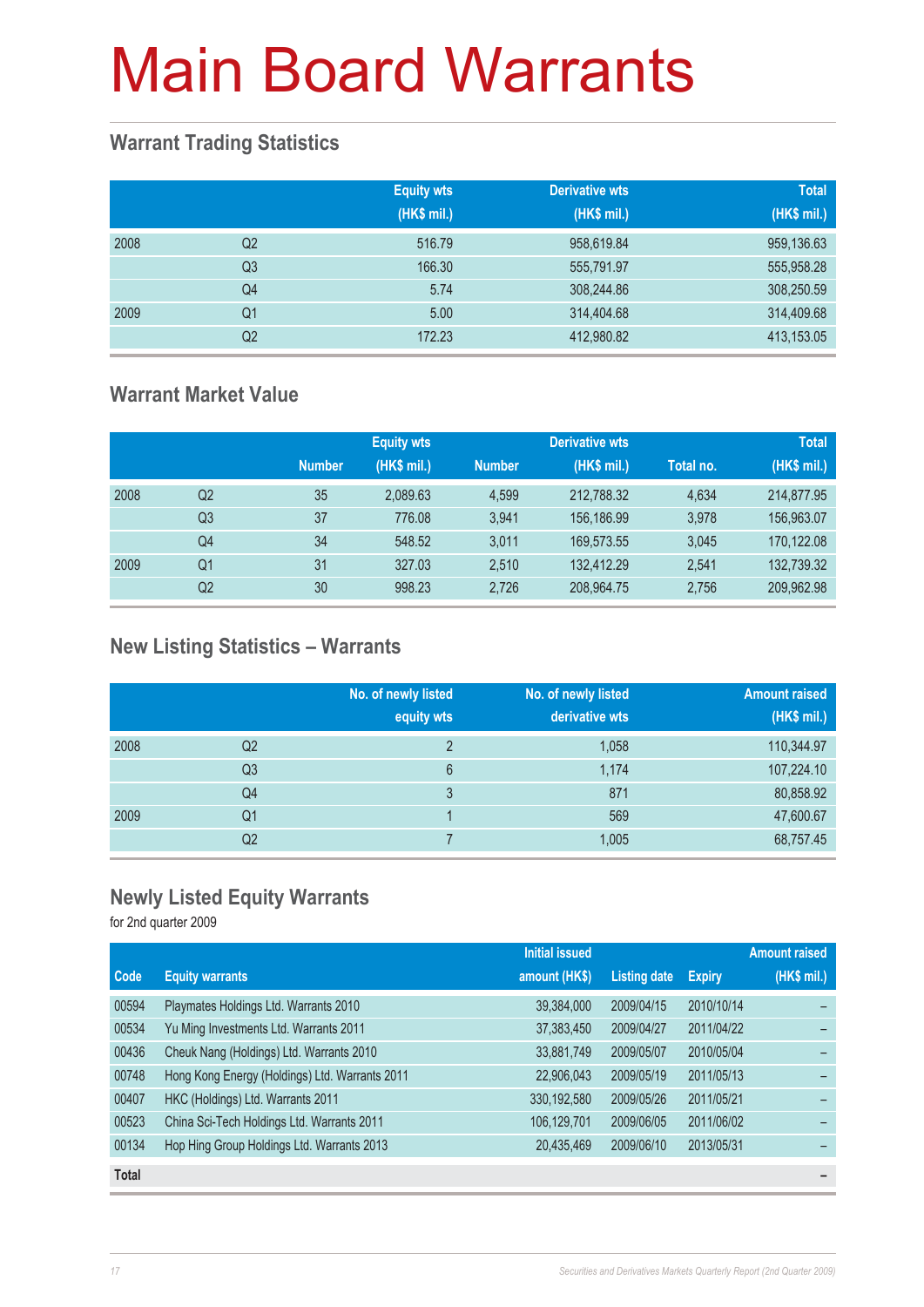### **Newly Listed Derivative Warrants**

|          |                                                              |               |                            |                       | <b>Amount</b> |
|----------|--------------------------------------------------------------|---------------|----------------------------|-----------------------|---------------|
|          |                                                              | No. of        |                            |                       | raised        |
| Code     | <b>Derivative warrants</b>                                   | issue (units) | <b>Listing date Expiry</b> |                       | (HK\$ mil.)   |
| 16595    | BNP Paribas Arbit Issu B.V. - ICBC European Wts Aug 2009     | 200,000,000   | 2009/04/01                 | 2009/08/03            | 34.00         |
| 16594    | Deutsche Bank AG - A50 China European Warrants Oct 2009 A    | 300,000,000   | 2009/04/01                 | 2009/10/12            | 49.50         |
| 16593    | Deutsche Bank AG - PetroChina European Warrants Nov 2009     | 300,000,000   | 2009/04/01                 | 2009/11/02            | 45.00         |
| 16588    | KBC Fin Products Int'l Ltd. - CC Bank Euro Put Wts Oct 2009  | 208,000,000   | 2009/04/01                 | 2009/10/05            | 85.28         |
| 16590    | KBC Fin Products Int'l Ltd. - CC Bank Euro Put Wts Dec 2009E | 138,000,000   | 2009/04/01                 | 2009/12/04            | 198.72        |
| 16589    | KBC Fin Products Int'l Ltd. - CC Bank Euro Put Wts Nov 2009B | 108,000,000   | 2009/04/01                 | 2009/11/06            | 91.80         |
| 16591    | KBC Fin Products Int'l Ltd. - ICBC European Wts Nov 2009 A   | 168,000,000   | 2009/04/01                 | 2009/11/18            | 99.12         |
| 16592    | KBC Fin Products Int'l Ltd. - ICBC European Wts Nov 2009 B   | 338,000,000   | 2009/04/01                 | 2009/11/05            | 98.02         |
| 16587    | SGA Societe Generale Acceptance N.V. - CP&CC Eur Wt Jan 10 B | 100,000,000   | 2009/04/01                 | 2010/01/04            | 84.00         |
| 16604    | ABN AMRO Bank N.V. - BOCL European Warrants Oct 2009         | 100,000,000   |                            | 2009/04/02 2009/10/19 | 31.90         |
| 16606    | ABN AMRO Bank N.V. - CC Bank European Warrants Oct 2009      | 88,000,000    |                            | 2009/04/02 2009/10/05 | 52.80         |
| 16601    | BNP Paribas Arbit Issu B.V. - HSCEI European Wts Dec 2009 A  | 200,000,000   |                            | 2009/04/02 2009/12/30 | 54.00         |
| 16605    | BNP Paribas Arbit Issu B.V. - HSCEI Euro Put Wts Dec 2009 C  | 200,000,000   |                            | 2009/04/02 2009/12/30 | 52.00         |
| 16602    | BNP Paribas Arbit Issu B.V. - HSI European Wts Oct 2009 A    | 300,000,000   |                            | 2009/04/02 2009/10/29 | 75.00         |
| 16603    | BNP Paribas Arbit Issu B.V. - HSI Euro Put Wts Nov 2009 A    | 300,000,000   |                            | 2009/04/02 2009/11/27 | 75.00         |
| 16600    | BNP Paribas Arbit Issu B.V. - ICBC European Wts Oct 2009 C   | 200,000,000   |                            | 2009/04/02 2009/10/05 | 50.00         |
| 16597    | Macquarie Bank Ltd. - HKEx European Warrants Oct 2009        | 100,000,000   |                            | 2009/04/02 2009/10/29 | 105.80        |
| 16596    | Macquarie Bank Ltd. - HKEx European Warrants Dec 2009 A      | 200,000,000   |                            | 2009/04/02 2009/12/30 | 50.60         |
| 16598    | Macquarie Bank Ltd. - PetroChina European Put Wts Oct 2009   | 88,000,000    |                            | 2009/04/02 2009/10/30 | 82.19         |
| 16599    | Macquarie Bank Ltd. - PetroChina European Put Wts Dec 2010   | 250,000,000   |                            | 2009/04/02 2010/12/30 | 62.75         |
| 16620    | KBC Fin Products Int'l Ltd. - BOCL European Wts Nov 2009 C   | 400,000,000   | 2009/04/03                 | 2009/11/02            | 100.00        |
| 16621    | KBC Fin Products Int'l Ltd. - CNOOC European Wts Jan 2010    | 400,000,000   |                            | 2009/04/03 2010/01/20 | 100.00        |
| 16615    | KBC Fin Products Int'l Ltd. - HSCEI Euro Wts Dec 2009 A      | 400,000,000   | 2009/04/03                 | 2009/12/30            | 100.00        |
| 16616    | KBC Fin Products Int'l Ltd. - HSCEI Euro Wts Dec 2009 B      | 400,000,000   |                            | 2009/04/03 2009/12/30 | 100.00        |
| 16617    | KBC Fin Products Int'l Ltd. - HSCEI Euro Put Wts Nov 2009 A  | 378,000,000   | 2009/04/03                 | 2009/11/27            | 98.28         |
| 16618    | KBC Fin Products Int'l Ltd. - HSCEI Euro Put Wts Nov 2009 B  | 400,000,000   |                            | 2009/04/03 2009/11/27 | 100.00        |
| 16619    | KBC Fin Products Int'l Ltd. - HSCEI Euro Put Wts Dec 2009 E  | 348,000,000   |                            | 2009/04/03 2009/12/30 | 97.44         |
| 16622    | KBC Fin Products Int'l Ltd. - PetroChina Eur Put Wt Jan 2010 | 400,000,000   | 2009/04/03                 | 2010/01/25            | 100.00        |
| 16607    | Macquarie Bank Ltd. - Sinopec Corp European Wts Oct 2009 B   | 100,000,000   | 2009/04/03                 | 2009/10/29            | 69.30         |
| 16610    | SGA Societe Generale Acceptance N.V. - CMob Eu Put Wt Dec 09 | 800,000,000   | 2009/04/03                 | 2009/12/14            | 124.00        |
| 16609    | SGA Societe Generale Acceptance N.V. - CCB Eur Wt Dec 2009 B | 150,000,000   | 2009/04/03                 | 2009/12/07            | 136.50        |
| 16611    | SGA Societe Generale Acceptance N.V. - CNOOC Eu Wt Dec 2009B | 300,000,000   | 2009/04/03                 | 2009/12/22            | 47.40         |
| 16608    | SGA Societe Generale Acceptance N.V. - HSI Eur Wt Oct 2009 D | 300,000,000   | 2009/04/03                 | 2009/10/29            | 75.00         |
| 16612    | SGA Societe Generale Acceptance N.V. - HSI Eu Put Wt Oct 09A | 300,000,000   | 2009/04/03                 | 2009/10/29            | 75.00         |
| 16613    | SGA Societe Generale Acceptance N.V. - HSI Eu Put Wt Oct 09B | 300,000,000   | 2009/04/03                 | 2009/10/29            | 75.00         |
| 16614    | SGA Societe Generale Acceptance N.V. - HSI Eu Put Wt Oct 09C | 300,000,000   | 2009/04/03                 | 2009/10/29            | 75.00         |
| $15351*$ | CC Rabobank B.A. - A50 China European Put Warrants Jul 2009  | 150,000,000   | 2009/04/03                 | 2009/07/29            | 15.90         |
| 16625    | Deutsche Bank AG - CNOOC European Warrants Dec 2009 B        | 300,000,000   | 2009/04/06                 | 2009/12/30            | 45.00         |
| 16626    | Deutsche Bank AG - HSBC European Put Warrants Oct 2009 D     | 150,000,000   | 2009/04/06                 | 2009/10/12            | 97.50         |
| 16627    | Deutsche Bank AG - ICBC European Warrants Oct 2009 A         | 200,000,000   | 2009/04/06                 | 2009/10/12            | 92.00         |
| 16628    | Deutsche Bank AG - ICBC European Warrants Oct 2009 B         | 200,000,000   | 2009/04/06                 | 2009/10/27            | 58.00         |
| 16624    | KBC Fin Products Int'l Ltd. - HSCEI Euro Put Wts Nov 2009 C  | 400,000,000   | 2009/04/06                 | 2009/11/27            | 100.00        |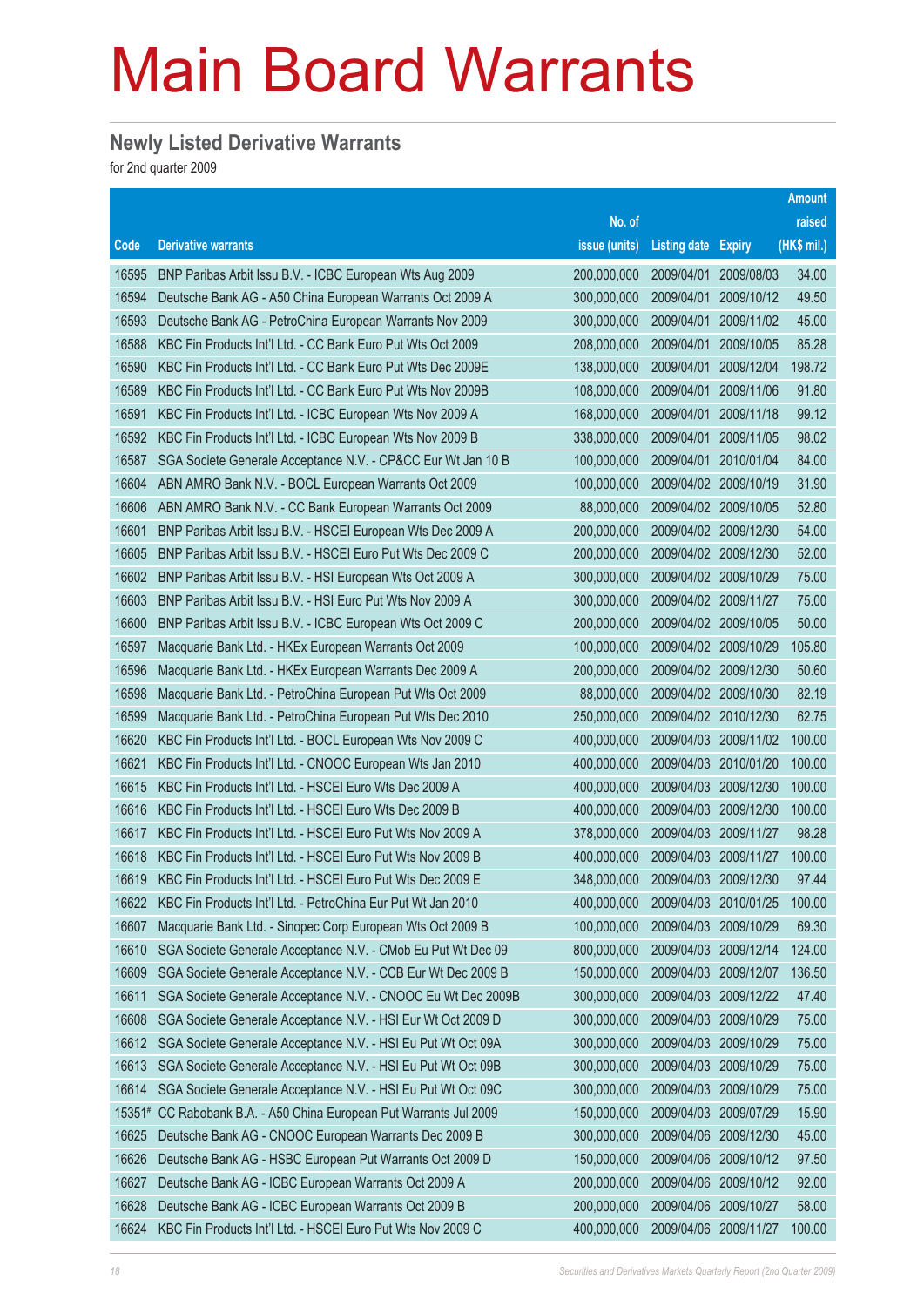|       |                                                              |               |                            |                       | <b>Amount</b> |
|-------|--------------------------------------------------------------|---------------|----------------------------|-----------------------|---------------|
|       |                                                              | No. of        |                            |                       | raised        |
| Code  | <b>Derivative warrants</b>                                   | issue (units) | <b>Listing date Expiry</b> |                       | (HK\$ mil.)   |
| 16623 | KBC Fin Products Int'l Ltd. - PetroChina Eur Put Wt Nov 2009 | 408,000,000   | 2009/04/06 2009/11/18      |                       | 61.20         |
| 16639 | ABN AMRO Bank N.V. - ICBC European Warrants Oct 2009 A       | 100,000,000   | 2009/04/07 2009/10/27      |                       | 46.90         |
| 16635 | Deutsche Bank AG - BOCL European Warrants Oct 2009 A         | 200,000,000   | 2009/04/07                 | 2009/10/12            | 50.00         |
| 16630 | Deutsche Bank AG - CC Bank European Warrants Oct 2009 A      | 200,000,000   |                            | 2009/04/07 2009/10/12 | 89.00         |
| 16631 | Deutsche Bank AG - CC Bank European Warrants Oct 2009 B      | 200,000,000   |                            | 2009/04/07 2009/10/27 | 53.00         |
| 16636 | Deutsche Bank AG - China Life European Warrants Oct 2009 C   | 300,000,000   |                            | 2009/04/07 2009/10/12 | 132.00        |
| 16637 | Deutsche Bank AG - China Life European Warrants Oct 2009 D   | 300,000,000   | 2009/04/07                 | 2009/10/27            | 114.00        |
| 16629 | Deutsche Bank AG - HSI European Put Warrants Oct 2009 D      | 300,000,000   | 2009/04/07 2009/10/29      |                       | 90.00         |
| 16633 | Deutsche Bank AG - HSI European Warrants Oct 2009 A          | 300,000,000   |                            | 2009/04/07 2009/10/29 | 75.00         |
| 16634 | Deutsche Bank AG - HSI European Warrants Oct 2009 B          | 300,000,000   |                            | 2009/04/07 2009/10/29 | 75.00         |
| 16632 | Deutsche Bank AG - ICBC European Put Warrants Oct 2009       | 200,000,000   | 2009/04/07                 | 2009/10/12            | 64.00         |
| 16638 | KBC Fin Products Int'l Ltd. - Sinopec Euro Wts Oct 2009 E    | 208,000,000   |                            | 2009/04/07 2009/10/16 | 99.84         |
| 16653 | BNP Paribas Arbit Issu B.V. - BOCL European Wts Nov 2009 B   | 200,000,000   |                            | 2009/04/08 2009/11/03 | 54.00         |
| 16655 | BNP Paribas Arbit Issu B.V. - HSBC European Put Wts Aug 2010 | 200,000,000   |                            | 2009/04/08 2010/08/03 | 50.00         |
| 16651 | Deutsche Bank AG - Sinopec Corp European Warrants Oct 2009 B | 150,000,000   | 2009/04/08                 | 2009/10/12            | 78.00         |
| 16652 | Deutsche Bank AG - A50 China European Put Wts Nov 2009       | 200,000,000   | 2009/04/08 2009/11/09      |                       | 50.00         |
| 16650 | Deutsche Bank AG - HSCEI European Warrants Oct 2009          | 200,000,000   |                            | 2009/04/08 2009/10/29 | 50.00         |
| 16654 | Deutsche Bank AG - HSCEI European Put Warrants Oct 2009      | 200,000,000   |                            | 2009/04/08 2009/10/29 | 50.00         |
| 16640 | Macquarie Bank Ltd. - BOCL European Warrants Oct 2009        | 150,000,000   | 2009/04/08                 | 2009/10/29            | 40.65         |
| 16644 | Macquarie Bank Ltd. - BOCL European Put Warrants Oct 2009    | 150,000,000   |                            | 2009/04/08 2009/10/29 | 46.65         |
| 16642 | Macquarie Bank Ltd. - Ping An European Warrants Dec 2009     | 100,000,000   |                            | 2009/04/08 2009/12/30 | 49.10         |
| 16641 | Macquarie Bank Ltd. - Tencent European Warrants Dec 2009     | 150,000,000   | 2009/04/08 2009/12/21      |                       | 27.60         |
| 16643 | SGA Societe Generale Acceptance N.V. - CCB Eur Wt Dec 2009 C | 150,000,000   | 2009/04/08                 | 2009/12/21            | 78.00         |
| 16645 | SGA Societe Generale Acceptance N.V. - CLife Eu Wt Nov 2009C | 250,000,000   |                            | 2009/04/08 2009/11/16 | 85.00         |
| 16646 | SGA Societe Generale Acceptance N.V. - CTel Eu Wt Dec 2009 B | 150,000,000   | 2009/04/08 2009/12/07      |                       | 58.50         |
| 16647 | SGA Societe Generale Acceptance N.V. - HSBC Eu Wt Nov 2009   | 200,000,000   | 2009/04/08 2009/11/16      |                       | 110.00        |
| 16648 | SGA Societe Generale Acceptance N.V. - HSBC Eu Wt Jan 2010 C | 200,000,000   | 2009/04/08 2010/01/11      |                       | 104.00        |
| 16649 | SGA Societe Generale Acceptance N.V. - ICBC Eu Wt Nov 2009 B | 150,000,000   | 2009/04/08 2009/11/09      |                       | 69.00         |
| 16656 | ABN AMRO Bank N.V. - HKEx European Put Warrants Dec 2009 A   | 300,000,000   | 2009/04/09                 | 2009/12/21            | 47.40         |
| 16668 | ABN AMRO Bank N.V. - HSI European Put Warrants Jul 2009      | 400,000,000   | 2009/04/09                 | 2009/07/30            | 77.60         |
| 16669 | BNP Paribas Arbit Issu B.V. - BOCL European Wts Oct 2009     | 200,000,000   | 2009/04/09                 | 2009/10/12            | 50.00         |
| 16670 | BNP Paribas Arbit Issu B.V. - HSBC European Wts Dec 2010     | 200,000,000   | 2009/04/09                 | 2010/12/20            | 30.00         |
| 16667 | Deutsche Bank AG - HSI European Warrants Oct 2009 C          | 300,000,000   | 2009/04/09                 | 2009/10/29            | 75.00         |
| 16671 | Deutsche Bank AG - HSI European Put Warrants Oct 2009 E      | 300,000,000   | 2009/04/09                 | 2009/10/29            | 99.00         |
| 16659 | HK Bank - PetroChina European Warrants Nov 2010              | 180,000,000   | 2009/04/09                 | 2010/11/11            | 45.00         |
| 16660 | HK Bank - PetroChina European Warrants Dec 2010              | 180,000,000   | 2009/04/09 2010/12/30      |                       | 45.00         |
| 16661 | HK Bank - PetroChina European Warrants Jun 2011              | 180,000,000   | 2009/04/09                 | 2011/06/22            | 45.00         |
| 16657 | Macquarie Bank Ltd. - BOCHK European Warrants Oct 2010 A     | 100,000,000   | 2009/04/09                 | 2010/10/28            | 25.00         |
| 16658 | Macquarie Bank Ltd. - HSBC European Put Warrants Dec 2010    | 100,000,000   | 2009/04/09                 | 2010/12/30            | 25.40         |
| 16664 | CC Rabobank B.A. - A50 China European Warrants Jan 2010      | 100,000,000   | 2009/04/09                 | 2010/01/29            | 25.00         |
| 16665 | CC Rabobank B.A. - A50 China European Put Warrants Nov 2009  | 100,000,000   | 2009/04/09                 | 2009/11/27            | 25.00         |
| 16662 | CC Rabobank B.A. - HSI European Warrants Oct 2009 C          | 108,000,000   | 2009/04/09                 | 2009/10/29            | 27.00         |
| 16663 | CC Rabobank B.A. - HSI European Warrants Nov 2009 B          | 108,000,000   | 2009/04/09                 | 2009/11/27            | 27.00         |
| 16666 | CC Rabobank B.A. - HSI European Put Warrants Oct 2009 E      | 108,000,000   | 2009/04/09 2009/10/29      |                       | 35.64         |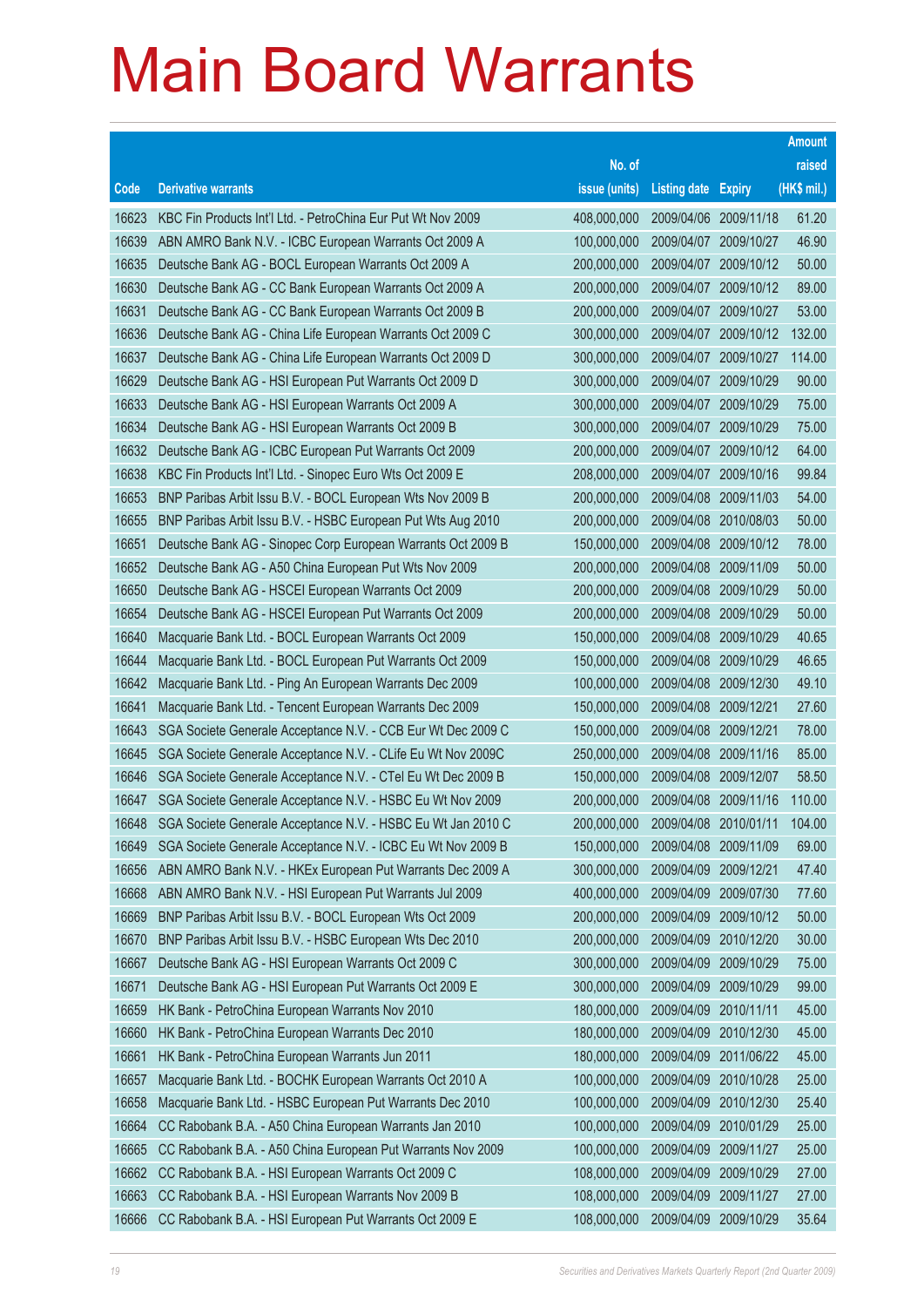|        |                                                                |               |                            |                       | <b>Amount</b> |
|--------|----------------------------------------------------------------|---------------|----------------------------|-----------------------|---------------|
|        |                                                                | No. of        |                            |                       | raised        |
| Code   | <b>Derivative warrants</b>                                     | issue (units) | <b>Listing date Expiry</b> |                       | (HK\$ mil.)   |
|        | 15994# ABN AMRO Bank N.V. - HSI European Put Warrants Jun 2009 | 300,000,000   | 2009/04/09                 | 2009/06/29            | 32.70         |
| 16678  | ABN AMRO Bank N.V. - HSI European Warrants Sep 2009 A          | 300,000,000   | 2009/04/14                 | 2009/09/29            | 45.90         |
| 16672  | BNP Paribas Arbit Issu B.V. - HSBC European Put Wts Oct 09 E   | 200,000,000   | 2009/04/14                 | 2009/10/14            | 134.00        |
| 16677  | Deutsche Bank AG - HKEx European Warrants Dec 2009 A           | 300,000,000   | 2009/04/14                 | 2009/12/28            | 75.00         |
| 16674  | Goldman Sachs SP (Asia) - China Life Euro Wts Oct 2009 B       | 200,000,000   |                            | 2009/04/14 2009/10/29 | 68.00         |
| 16673  | Goldman Sachs SP (Asia) - A50 China European Wts Dec 2009      | 200,000,000   | 2009/04/14                 | 2009/12/30            | 50.00         |
| 16675  | Goldman Sachs SP (Asia) - HSI European Warrants Oct 2009 A     | 200,000,000   | 2009/04/14                 | 2009/10/29            | 50.00         |
| 16676  | Goldman Sachs SP (Asia) - HSI European Put Wts Nov 2009 A      | 200,000,000   | 2009/04/14                 | 2009/11/27            | 50.00         |
| 16192# | CC Rabobank B.A. - HSBC European Put Warrants Sep 2009 B       | 300,000,000   |                            | 2009/04/14 2009/09/29 | 41.10         |
| 16695  | ABN AMRO Bank N.V. - HSBC European Put Warrants Oct 2009       | 68,000,000    | 2009/04/15                 | 2009/10/19            | 56.17         |
| 16693  | BNP Paribas Arbit Issu B.V. - HKEx European Wts Dec 2009 B     | 300,000,000   | 2009/04/15                 | 2009/12/02            | 48.00         |
| 16698  | BNP Paribas Arbit Issu B.V. - HKEx European Put Wts Nov 09 B   | 300,000,000   | 2009/04/15                 | 2009/11/03            | 84.00         |
| 16692  | BNP Paribas Arbit Issu B.V. - HSI European Wts Oct 2009 B      | 300,000,000   | 2009/04/15                 | 2009/10/29            | 78.00         |
| 16696  | BNP Paribas Arbit Issu B.V. - HSI Euro Put Wts Oct 2009 C      | 300,000,000   | 2009/04/15                 | 2009/10/29            | 78.00         |
| 16697  | BNP Paribas Arbit Issu B.V. - HSI Euro Put Wts Oct 2009 D      | 300,000,000   | 2009/04/15                 | 2009/10/29            | 87.00         |
| 16683  | Credit Suisse - A50 China European Put Warrants Dec 2009       | 200,000,000   | 2009/04/15                 | 2009/12/14            | 50.00         |
| 16694  | Credit Suisse - HSBC European Put Warrants Sep 2010            | 200,000,000   | 2009/04/15                 | 2010/09/01            | 30.00         |
| 16688  | Deutsche Bank AG - CC Bank European Warrants Dec 2009 B        | 200,000,000   | 2009/04/15                 | 2009/12/07            | 84.00         |
| 16690  | Deutsche Bank AG - A50 China European Warrants Oct 2009 B      | 200,000,000   | 2009/04/15                 | 2009/10/27            | 54.00         |
| 16689  | Deutsche Bank AG - HKEx European Warrants Dec 2009 B           | 300,000,000   | 2009/04/15                 | 2009/12/30            | 45.00         |
| 16687  | Deutsche Bank AG - HSI European Warrants Oct 2009 F            | 300,000,000   | 2009/04/15                 | 2009/10/29            | 78.00         |
| 16691  | Deutsche Bank AG - HSI European Put Warrants Oct 2009 G        | 300,000,000   | 2009/04/15                 | 2009/10/29            | 90.00         |
| 16684  | Macquarie Bank Ltd. - Sinopec Corp European Wts Oct 2009 C     | 200,000,000   | 2009/04/15                 | 2009/10/29            | 129.80        |
| 16685  | Macquarie Bank Ltd. - HKEx European Warrants Dec 2009 B        | 250,000,000   | 2009/04/15                 | 2009/12/30            | 62.50         |
| 16686  | Macquarie Bank Ltd. - HSCEI European Warrants Dec 2009 B       | 200,000,000   | 2009/04/15                 | 2009/12/30            | 50.40         |
| 16682  | SGA Societe Generale Acceptance N.V. - CP&CC Eur Wt Aug 2010   | 300,000,000   | 2009/04/15                 | 2010/08/23            | 52.20         |
| 16679  | SGA Societe Generale Acceptance N.V. - HSBC Eu Wt Jun 2010 A   | 400,000,000   | 2009/04/15                 | 2010/06/07            | 62.80         |
| 16680  | SGA Societe Generale Acceptance N.V. - HSBC Eu Wt Dec 2010     | 400,000,000   |                            | 2009/04/15 2010/12/20 | 63.60         |
| 16681  | SGA Societe Generale Acceptance N.V. - HSBC Eu Put Wt Nov09B   | 400,000,000   | 2009/04/15                 | 2009/11/25            | 84.80         |
| 16404# | Deutsche Bank AG - HSI European Put Warrants Jul 2009 I        | 300,000,000   | 2009/04/15                 | 2009/07/30            | 34.80         |
| 16708  | HK Bank - BOCL European Warrants Mar 2010                      | 180,000,000   | 2009/04/16                 | 2010/03/12            | 82.80         |
| 16709  | HK Bank - China Life European Warrants Jan 2010                | 280,000,000   | 2009/04/16                 | 2010/01/15            | 112.00        |
| 16710  | HK Bank - CNOOC European Warrants Mar 2010                     | 280,000,000   | 2009/04/16                 | 2010/03/12            | 70.00         |
| 16711  | HK Bank - ICBC European Warrants Jan 2010                      | 180,000,000   | 2009/04/16                 | 2010/01/15            | 144.00        |
| 16712  | HK Bank - Zijin Mining European Warrants Aug 2010              | 180,000,000   | 2009/04/16                 | 2010/08/12            | 45.00         |
| 16700  | Macquarie Bank Ltd. - Cheung Kong European Warrants Sep 2010   | 300,000,000   | 2009/04/16                 | 2010/09/29            | 75.00         |
| 16699  | Macquarie Bank Ltd. - A50 China European Warrants Dec 2009 B   | 200,000,000   | 2009/04/16                 | 2009/12/30            | 50.00         |
| 16702  | Macquarie Bank Ltd. - HSI European Warrants Oct 2009 A         | 250,000,000   | 2009/04/16                 | 2009/10/29            | 63.25         |
| 16701  | Macquarie Bank Ltd. - Shimao Ppt European Warrants Mar 2010    | 120,000,000   | 2009/04/16                 | 2010/03/30            | 30.24         |
| 16704  | SGA Societe Generale Acceptance N.V. - BOCL Eu Wt Nov 2009 C   | 200,000,000   | 2009/04/16                 | 2009/11/16            | 50.00         |
| 16705  | SGA Societe Generale Acceptance N.V. - CCB Eur Wt Nov 2009 C   | 100,000,000   | 2009/04/16                 | 2009/11/30            | 62.00         |
| 16706  | SGA Societe Generale Acceptance N.V. - HKEx Eu Wt Nov 2009     | 500,000,000   | 2009/04/16                 | 2009/11/23            | 75.50         |
| 16703  | SGA Societe Generale Acceptance N.V. - HSCEI Eu Wt Nov 2009    | 200,000,000   | 2009/04/16                 | 2009/11/27            | 50.00         |
| 16707  | SGA Societe Generale Acceptance N.V. - HSCEI Eu Put Wt Nov 09  | 200,000,000   | 2009/04/16                 | 2009/11/27            | 50.00         |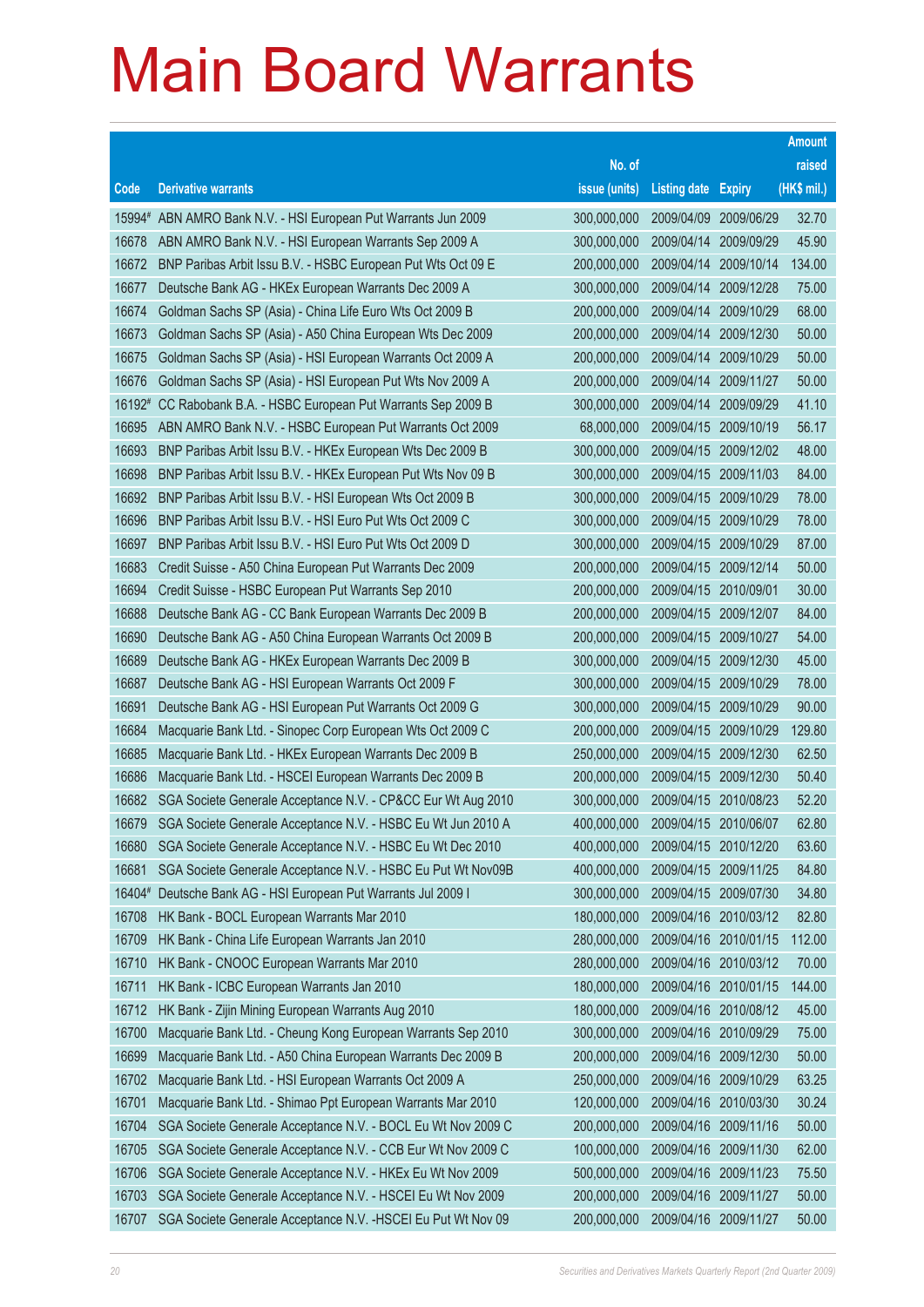|                |                                                                                                                |                            |                            |                          | <b>Amount</b>  |
|----------------|----------------------------------------------------------------------------------------------------------------|----------------------------|----------------------------|--------------------------|----------------|
|                |                                                                                                                | No. of                     |                            |                          | raised         |
| Code           | <b>Derivative warrants</b>                                                                                     | issue (units)              | <b>Listing date Expiry</b> |                          | (HK\$ mil.)    |
| 16713          | SGA Societe Generale Acceptance N.V. - HSI Eur Wt Oct 2009 E                                                   | 300,000,000                | 2009/04/17                 | 2009/10/29               | 75.00          |
| 16714          | SGA Societe Generale Acceptance N.V. - HSI Eur Wt Oct 2009 F                                                   | 300,000,000                | 2009/04/17                 | 2009/10/29               | 75.00          |
| 16717          | SGA Societe Generale Acceptance N.V. - HSI Eu Put Wt Oct 09G                                                   | 300,000,000                | 2009/04/17                 | 2009/10/29               | 97.50          |
| 16718          | SGA Societe Generale Acceptance N.V. - HSI Eu Put Wt Oct 09H                                                   | 300,000,000                | 2009/04/17                 | 2009/10/29               | 112.50         |
| 16715          | SGA Societe Generale Acceptance N.V. - HWL Eur Wt Dec 2009                                                     | 200,000,000                | 2009/04/17                 | 2009/12/14               | 166.00         |
| 16716          | SGA Societe Generale Acceptance N.V. - ICBC Eu Wt Dec 2009 B                                                   | 150,000,000                | 2009/04/17                 | 2009/12/14               | 127.50         |
| 16719          | UBS AG - A50 China European Warrants Jan 2010                                                                  | 500,000,000                | 2009/04/17                 | 2010/01/18               | 125.00         |
| 16720          | UBS AG - A50 China European Warrants Mar 2010 A                                                                | 500,000,000                |                            | 2009/04/17 2010/03/29    | 125.00         |
| 16721          | UBS AG - A50 China European Put Warrants Oct 2009                                                              | 500,000,000                | 2009/04/17                 | 2009/10/27               | 125.00         |
| 16731          | Deutsche Bank AG - BOCL European Put Warrants Oct 2009                                                         | 100,000,000                | 2009/04/20 2009/10/27      |                          | 31.00          |
| 16727          | Deutsche Bank AG - BOCL European Warrants Oct 2009 B                                                           | 150,000,000                | 2009/04/20 2009/10/27      |                          | 37.50          |
| 16729          | KBC Fin Products Int'l Ltd. - HSI European Wts Nov 2009 A                                                      | 400,000,000                |                            | 2009/04/20 2009/11/27    | 100.00         |
| 16733          | KBC Fin Products Int'l Ltd. - HSI Euro Put Wts Nov 2009 E                                                      | 400,000,000                | 2009/04/20 2009/11/27      |                          | 100.00         |
| 16728          | KBC Fin Products Int'l Ltd. - HSI European Wts Oct 2009 H                                                      | 400,000,000                |                            | 2009/04/20 2009/10/29    | 100.00         |
| 16732          | KBC Fin Products Int'l Ltd. - HSI Euro Put Wts Oct 2009 I                                                      | 400,000,000                | 2009/04/20                 | 2009/10/29               | 100.00         |
| 16722          | UBS AG - China Coal European Warrants Jul 2011                                                                 | 300,000,000                |                            | 2009/04/20 2011/07/25    | 75.00          |
| 16723          | UBS AG - CM Bank European Warrants Apr 2010                                                                    | 300,000,000                |                            | 2009/04/20 2010/04/26    | 75.00          |
| 16724          | UBS AG - CM Bank European Warrants Dec 2010                                                                    | 300,000,000                |                            | 2009/04/20 2010/12/20    | 75.00          |
| 16725          | UBS AG - China Shenhua European Warrants Oct 2010                                                              | 300,000,000                | 2009/04/20                 | 2010/10/04               | 75.00          |
| 16726          | UBS AG - HSBC European Put Warrants Sep 2010                                                                   | 500,000,000                |                            | 2009/04/20 2010/09/06    | 75.00          |
| 16730          | BOCI Asia Ltd. - China Life European Warrants Oct 2009                                                         | 200,000,000                | 2009/04/21                 | 2009/10/29               | 86.00          |
| 16735          | BOCI Asia Ltd. - HSI European Warrants Oct 2009                                                                | 200,000,000                | 2009/04/21                 | 2009/10/29               | 50.00<br>55.00 |
| 16734<br>16737 | BOCI Asia Ltd. - ICBC European Warrants Oct 2009<br>Deutsche Bank AG - China Life European Warrants Dec 2009 C | 100,000,000<br>300,000,000 | 2009/04/21<br>2009/04/21   | 2009/10/29<br>2009/12/28 | 78.00          |
| 16738          | Deutsche Bank AG - CNOOC European Warrants Dec 2009 C                                                          | 300,000,000                | 2009/04/21                 | 2009/12/28               | 75.00          |
| 16741          | Deutsche Bank AG - A50 China European Warrants Mar 2010 A                                                      | 300,000,000                | 2009/04/21                 | 2010/03/08               | 75.00          |
| 16739          | Deutsche Bank AG - HKEx European Warrants Dec 2009 C                                                           | 300,000,000                | 2009/04/21                 | 2009/12/21               | 45.00          |
| 16742          | Deutsche Bank AG - HSBC European Warrants Jun 2010                                                             | 300,000,000                | 2009/04/21                 | 2010/06/14               | 75.00          |
| 16746          | Deutsche Bank AG - HSBC European Put Warrants Oct 2009 E                                                       | 200,000,000                | 2009/04/21                 | 2009/10/27               | 50.00          |
| 16736          | Deutsche Bank AG - HSI European Warrants Oct 2009 H                                                            | 300,000,000                | 2009/04/21                 | 2009/10/29               | 75.00          |
| 16740          | Deutsche Bank AG - HSI European Put Warrants Oct 2009 I                                                        | 300,000,000                | 2009/04/21                 | 2009/10/29               | 90.00          |
| 16758          | Goldman Sachs SP (Asia) - HSCEI European Warrants Nov 2009                                                     | 200,000,000                | 2009/04/22 2009/11/27      |                          | 50.00          |
| 16762          | Goldman Sachs SP (Asia) - HSCEI European Put Wts Nov 2009                                                      | 200,000,000                | 2009/04/22 2009/11/27      |                          | 50.00          |
| 16763          | Goldman Sachs SP (Asia) - HSI European Put Wts Oct 2009                                                        | 200,000,000                | 2009/04/22 2009/10/29      |                          | 50.00          |
| 16759          | Goldman Sachs SP (Asia) - HSI European Warrants Oct 2009 B                                                     | 200,000,000                | 2009/04/22 2009/10/29      |                          | 50.00          |
| 16744          | J P Morgan SP BV - A50 China European Warrants Feb 2010                                                        | 88,000,000                 | 2009/04/22 2010/02/25      |                          | 23.41          |
| 16745          | Macquarie Bank Ltd. - Bank of EA European Warrants Dec 2009                                                    | 100,000,000                | 2009/04/22 2009/12/30      |                          | 25.00          |
| 16747          | Macquarie Bank Ltd. - HSI European Put Warrants Oct 2009                                                       | 200,000,000                | 2009/04/22 2009/10/29      |                          | 50.00          |
| 16743          | Macquarie Bank Ltd. - HSI European Warrants Oct 2009 B                                                         | 200,000,000                | 2009/04/22 2009/10/29      |                          | 50.00          |
| 16748          | CC Rabobank B.A. - BOCL European Warrants Nov 2009 A                                                           | 80,000,000                 | 2009/04/22 2009/11/27      |                          | 31.20          |
| 16749          | CC Rabobank B.A. - CC Bank European Warrants Nov 2009                                                          | 80,000,000                 | 2009/04/22 2009/11/27      |                          | 46.40          |
| 16750          | CC Rabobank B.A. - Sinopec Corp European Warrants Nov 2009                                                     | 80,000,000                 | 2009/04/22 2009/11/06      |                          | 68.00          |
| 16751          | CC Rabobank B.A. - HKEx European Put Warrants May 2010                                                         | 200,000,000                | 2009/04/22 2010/05/20      |                          | 50.00          |
| 16754          | CC Rabobank B.A. - HSBC European Warrants Jul 2010                                                             | 200,000,000                | 2009/04/22 2010/07/26      |                          | 32.00          |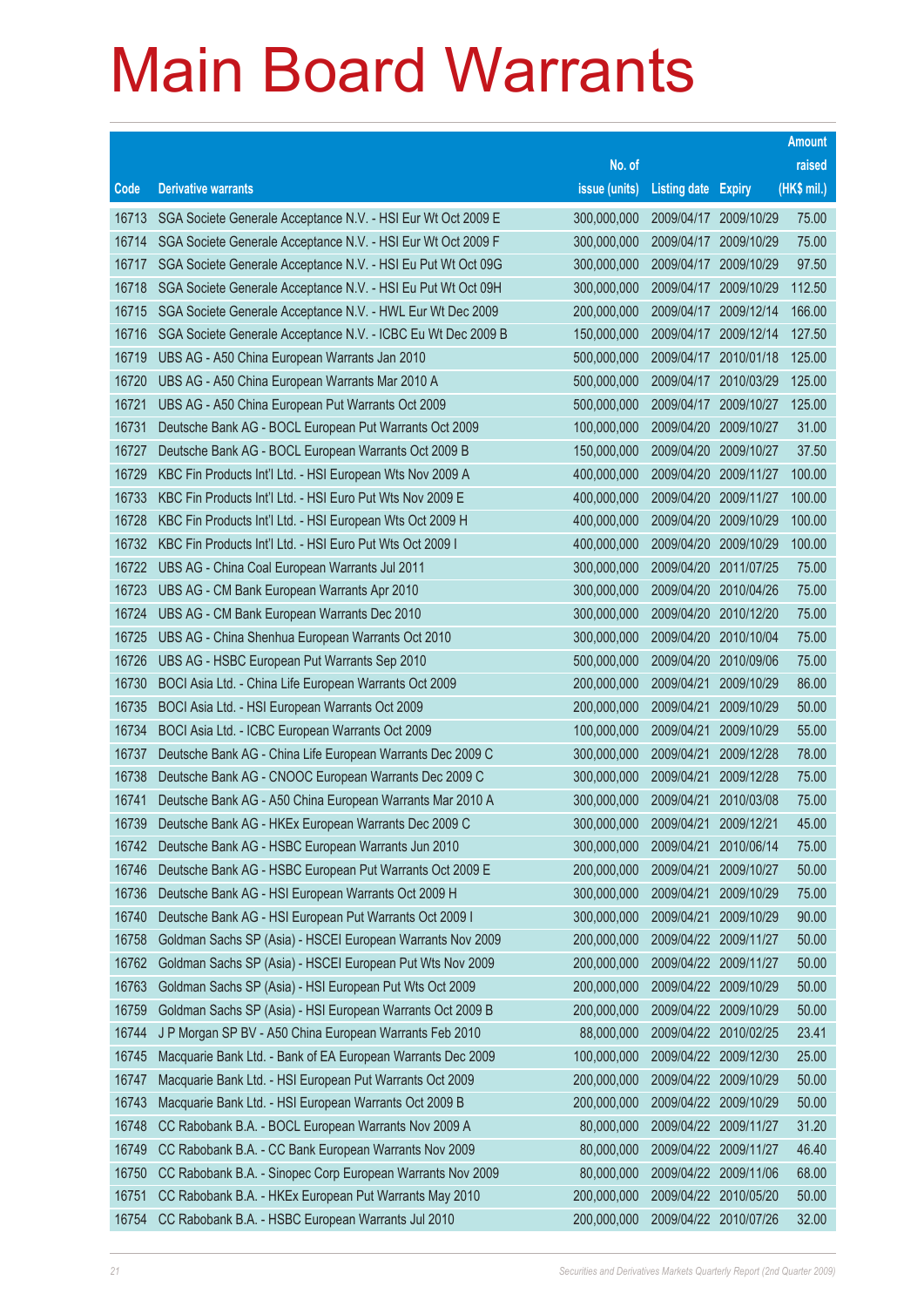|        |                                                                   |               |                            |                       | <b>Amount</b> |
|--------|-------------------------------------------------------------------|---------------|----------------------------|-----------------------|---------------|
|        |                                                                   | No. of        |                            |                       | raised        |
| Code   | <b>Derivative warrants</b>                                        | issue (units) | <b>Listing date Expiry</b> |                       | (HK\$ mil.)   |
| 16752  | CC Rabobank B.A. - HSBC European Put Warrants Nov 2009            | 200,000,000   | 2009/04/22 2009/11/25      |                       | 38.00         |
| 16753  | CC Rabobank B.A. - HSBC European Put Warrants May 2010            | 200,000,000   | 2009/04/22 2010/05/24      |                       | 50.00         |
| 16755  | CC Rabobank B.A. - Hutchison European Warrants Dec 2009 A         | 50,000,000    |                            | 2009/04/22 2009/12/30 | 33.00         |
| 16756  | CC Rabobank B.A. - ICBC European Warrants Nov 2009 B              | 80,000,000    |                            | 2009/04/22 2009/11/27 | 48.00         |
| 16757  | CC Rabobank B.A. - ICBC European Warrants Dec 2009 B              | 80,000,000    |                            | 2009/04/22 2009/12/30 | 40.00         |
| 16433# | Macquarie Bank Ltd. - ICBC European Put Warrants Sep 2009         | 170,000,000   |                            | 2009/04/22 2009/09/29 | 16.32         |
| 16781  | BNP Paribas Arbit Issu B.V. - Ch Mobile Euro Wts Dec 2010         | 200,000,000   | 2009/04/23                 | 2010/12/02            | 50.00         |
| 16780  | BNP Paribas Arbit Issu B.V. - HSCEI European Wts Oct 2009         | 200,000,000   | 2009/04/23 2009/10/29      |                       | 50.00         |
| 16784  | BNP Paribas Arbit Issu B.V. - HSCEI Euro Put Wts Oct 2009         | 200,000,000   |                            | 2009/04/23 2009/10/29 | 50.00         |
| 16768  | KBC Fin Products Int'l Ltd. - BOCL European Wts Nov 2009 D        | 400,000,000   |                            | 2009/04/23 2009/11/02 | 100.00        |
| 16769  | KBC Fin Products Int'l Ltd. - Ch Mobile Euro Wt Nov 2009          | 438,000,000   | 2009/04/23 2009/11/23      |                       | 88.91         |
| 16770  | KBC Fin Products Int'l Ltd. - Ch Mobile Euro Wt Apr 2010 A        | 438,000,000   |                            | 2009/04/23 2010/04/12 | 65.70         |
| 16773  | KBC Fin Products Int'l Ltd. - Ch Mobile Euro Wt Oct 2010          | 438,000,000   |                            | 2009/04/23 2010/10/08 | 65.70         |
| 16775  | KBC Fin Products Int'l Ltd. - CNOOC Euro Put Wts Nov 2009 B       | 400,000,000   |                            | 2009/04/23 2009/11/09 | 60.00         |
| 16774  | KBC Fin Products Int'l Ltd. - Sinopec Euro Wts Aug 2010           | 438,000,000   | 2009/04/23                 | 2010/08/23            | 84.97         |
| 16778  | KBC Fin Products Int'l Ltd. - A50 Ch Euro Wts Dec 2009            | 400,000,000   |                            | 2009/04/23 2009/12/22 | 100.00        |
| 16779  | KBC Fin Products Int'l Ltd. - A50 Ch Euro Wts Jan 2010 A          | 400,000,000   |                            | 2009/04/23 2010/01/18 | 100.00        |
| 16776  | KBC Fin Products Int'l Ltd. - HSBC European Wts May 2010          | 400,000,000   |                            | 2009/04/23 2010/05/03 | 100.00        |
| 16777  | KBC Fin Products Int'l Ltd. - HSBC Euro Put Wts Dec 2009 B        | 138,000,000   | 2009/04/23                 | 2009/12/04            | 96.60         |
| 16766  | KBC Fin Products Int'l Ltd. - HSI European Wts Oct 2009 J         | 400,000,000   |                            | 2009/04/23 2009/10/29 | 100.00        |
| 16767  | KBC Fin Products Int'l Ltd. - HSI European Wts Oct 2009 K         | 400,000,000   | 2009/04/23                 | 2009/10/29            | 100.00        |
| 16771  | KBC Fin Products Int'l Ltd. - HSI Euro Put Wts Oct 2009 L         | 400,000,000   |                            | 2009/04/23 2009/10/29 | 100.00        |
| 16772  | KBC Fin Products Int'l Ltd. - HSI Euro Put Wts Oct 2009 M         | 400,000,000   | 2009/04/23                 | 2009/10/29            | 100.00        |
| 16760  | SGA Societe Generale Acceptance N.V. - HSCEI Eu Wt Oct 2009A      | 200,000,000   | 2009/04/23 2009/10/29      |                       | 50.00         |
| 16761  | SGA Societe Generale Acceptance N.V. - HSCEI Eu Wt Oct 2009B      | 200,000,000   | 2009/04/23 2009/10/29      |                       | 50.00         |
| 16764  | SGA Societe Generale Acceptance N.V. - HSCEI Eu Put Wt Oct09C     | 200,000,000   | 2009/04/23 2009/10/29      |                       | 50.00         |
| 16765  | SGA Societe Generale Acceptance N.V. - HSCEI Eu Put Wt Oct09D     | 200,000,000   | 2009/04/23                 | 2009/10/29            | 50.00         |
|        | 15188# SGA Societe Generale Acceptance N.V. - A50 Ch Eu Wt Jun09A | 200,000,000   | 2009/04/23 2009/06/08      |                       | 11.60         |
| 16786  | ABN AMRO Bank N.V. - BOCL European Put Warrants Oct 2009          | 100,000,000   | 2009/04/24                 | 2009/10/27            | 25.40         |
| 16787  | ABN AMRO Bank N.V. - HSI European Put Warrants Oct 2009 A         | 400,000,000   | 2009/04/24                 | 2009/10/29            | 102.40        |
| 16789  | ABN AMRO Bank N.V. - ICBC European Put Warrants Oct 2009          | 100,000,000   | 2009/04/24                 | 2009/10/27            | 25.00         |
| 16785  | ABN AMRO Bank N.V. - ICBC European Warrants Oct 2009 B            | 100,000,000   | 2009/04/24                 | 2009/10/29            | 34.60         |
| 16783  | Macquarie Bank Ltd. - China Mobile European Wts Apr 2010 A        | 250,000,000   | 2009/04/24                 | 2010/04/15            | 37.50         |
| 16804  | Macquarie Bank Ltd. - BOCHK European Warrants Oct 2010 B          | 150,000,000   | 2009/04/27                 | 2010/10/28            | 37.50         |
| 16791  | Macquarie Bank Ltd. - China COSCO European Warrants May 2010      | 150,000,000   | 2009/04/27                 | 2010/05/28            | 37.80         |
| 16790  | Macquarie Bank Ltd. - China Coal European Warrants Jun 2010       | 150,000,000   | 2009/04/27                 | 2010/06/29            | 37.50         |
| 16788  | Macquarie Bank Ltd. - Cheung Kong European Warrants Oct 2009      | 100,000,000   | 2009/04/27                 | 2009/10/29            | 65.40         |
| 16793  | Macquarie Bank Ltd. - China Shenhua European Wts Dec 2009         | 150,000,000   | 2009/04/27                 | 2009/12/30            | 45.75         |
| 16794  | Macquarie Bank Ltd. - Henderson Land Dev Euro Wts Oct 2009        | 100,000,000   | 2009/04/27                 | 2009/10/29            | 40.60         |
| 16805  | Macquarie Bank Ltd. - HSCEI European Put Warrants Nov 2009 A      | 200,000,000   | 2009/04/27                 | 2009/11/27            | 50.00         |
| 16792  | Macquarie Bank Ltd. - ICBC European Warrants Oct 2009             | 100,000,000   | 2009/04/27                 | 2009/10/29            | 38.80         |
| 16796  | Macquarie Bank Ltd. - ICBC European Put Warrants Oct 2009         | 100,000,000   | 2009/04/27                 | 2009/10/29            | 25.60         |
| 16795  | Macquarie Bank Ltd. - Yanzhou Coal European Wts Mar 2010          | 150,000,000   | 2009/04/27                 | 2010/03/30            | 38.40         |
| 16808  | SGA Societe Generale Acceptance N.V. - CHALCO Eu Wt Nov 2009      | 200,000,000   | 2009/04/27                 | 2009/11/16            | 30.20         |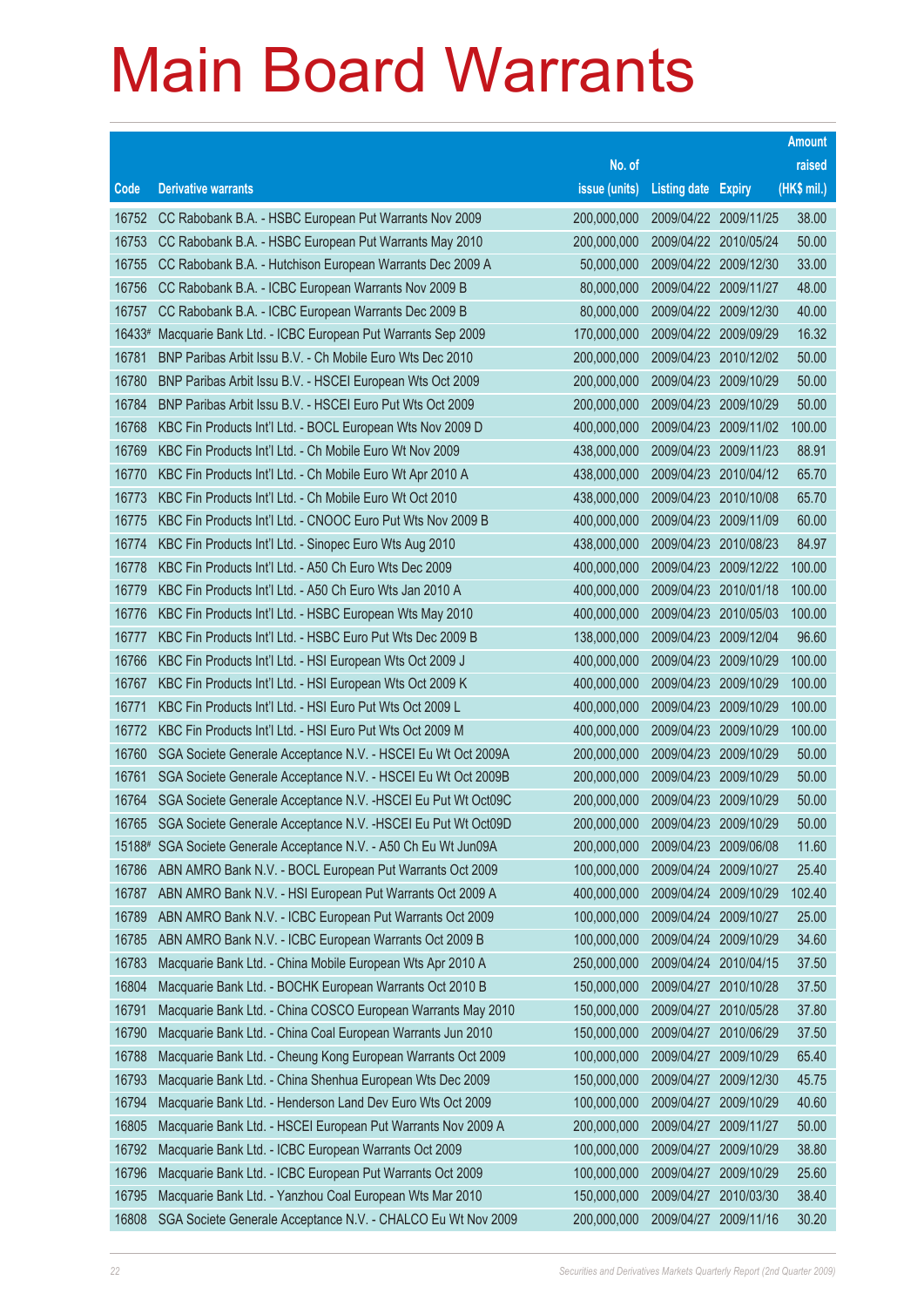|        |                                                              |               |                       |               | <b>Amount</b> |
|--------|--------------------------------------------------------------|---------------|-----------------------|---------------|---------------|
|        |                                                              | No. of        |                       |               | raised        |
| Code   | <b>Derivative warrants</b>                                   | issue (units) | <b>Listing date</b>   | <b>Expiry</b> | (HK\$ mil.)   |
| 16797  | SGA Societe Generale Acceptance N.V. - BOCL Eu Wt Oct 2009 D | 200,000,000   | 2009/04/27 2009/10/28 |               | 50.00         |
| 16798  | SGA Societe Generale Acceptance N.V. - CP&CC Eur Wt Nov 09 C | 100,000,000   | 2009/04/27 2009/11/18 |               | 84.00         |
| 16799  | SGA Societe Generale Acceptance N.V. - CP&CC Eur Wt Jun 2010 | 100,000,000   | 2009/04/27            | 2010/06/07    | 149.00        |
| 16806  | SGA Societe Generale Acceptance N.V. - Shenhua Eu Wt Jan2010 | 150,000,000   | 2009/04/27 2010/01/18 |               | 75.00         |
| 16807  | SGA Societe Generale Acceptance N.V. - Datang Eu Wt Nov 2009 | 80,000,000    | 2009/04/27            | 2009/11/30    | 60.80         |
| 16800  | SGA Societe Generale Acceptance N.V. - A50 Ch Eu Wt Dec 09 C | 500,000,000   | 2009/04/27            | 2009/12/30    | 89.00         |
| 16801  | SGA Societe Generale Acceptance N.V. - Petch Eu Wt Oct 2009D | 300,000,000   | 2009/04/27            | 2009/10/28    | 45.00         |
| 16802  | SGA Societe Generale Acceptance N.V. - Petch Eu Wt Dec 2010  | 300,000,000   | 2009/04/27            | 2010/12/22    | 57.90         |
| 16803  | SGA Societe Generale Acceptance N.V. - Petch Eu Put Wt Nov09 | 300,000,000   | 2009/04/27            | 2009/11/16    | 50.70         |
| 16666# | CC Rabobank B.A. - HSI European Put Warrants Oct 2009 E      | 200,000,000   | 2009/04/27            | 2009/10/29    | 36.60         |
| 16814  | ABN AMRO Bank N.V. - HSI European Warrants Oct 2009          | 300,000,000   | 2009/04/28            | 2009/10/29    | 75.00         |
| 16811  | Deutsche Bank AG - BOCL European Warrants Nov 2009 B         | 200,000,000   | 2009/04/28            | 2009/11/09    | 52.00         |
| 16812  | Deutsche Bank AG - CC Bank European Put Warrants Nov 2009    | 150,000,000   | 2009/04/28            | 2009/11/02    | 66.00         |
| 16813  | Deutsche Bank AG - Sinopec Corp European Warrants Nov 2009 B | 200,000,000   | 2009/04/28            | 2009/11/02    | 144.00        |
| 16782  | Macquarie Bank Ltd. - Huaneng Power European Wts Jan 2010    | 200,000,000   | 2009/04/28            | 2010/01/18    | 30.20         |
| 16809  | SGA Societe Generale Acceptance N.V. - Ch Mob Eu Wt Nov 2009 | 800,000,000   | 2009/04/28            | 2009/11/09    | 120.80        |
| 16810  | SGA Societe Generale Acceptance N.V. - HKEx Eu Put Wt Nov 09 | 500,000,000   | 2009/04/28            | 2009/11/18    | 125.50        |
| 16343# | Macquarie Bank Ltd. - China Mobile European Wts Dec 2009     | 200,000,000   | 2009/04/28            | 2009/12/30    | 17.60         |
| 15838# | Macquarie Bank Ltd. - China Unicom European Wts Dec 2009 A   | 150,000,000   | 2009/04/28            | 2009/12/30    | 11.70         |
| 16818  | Macquarie Bank Ltd. - CNOOC European Warrants Dec 2010       | 100,000,000   | 2009/04/29            | 2010/12/30    | 25.10         |
| 16819  | Macquarie Bank Ltd. - HSBC European Warrants Apr 2010        | 100,000,000   | 2009/04/29            | 2010/04/19    | 15.50         |
| 16815  | Macquarie Bank Ltd. - MTRC European Warrants Feb 2010        | 200,000,000   | 2009/04/29            | 2010/02/25    | 50.40         |
| 16816  | CC Rabobank B.A. - China Life European Warrants Nov 2009     | 80,000,000    | 2009/04/29            | 2009/11/20    | 36.00         |
| 16820  | CC Rabobank B.A. - China Life European Put Warrants Nov 2009 | 80,000,000    | 2009/04/29            | 2009/11/20    | 34.40         |
| 16817  | CC Rabobank B.A. - CM Bank European Warrants Dec 2009        | 80,000,000    | 2009/04/29            | 2009/12/04    | 26.40         |
| 16835  | ABN AMRO Bank N.V. - HKEx European Put Warrants Oct 2009     | 300,000,000   | 2009/04/30            | 2009/10/12    | 45.00         |
| 16830  | J P Morgan SP BV - BEA European Warrants Nov 2009            | 88,000,000    | 2009/04/30            | 2009/11/27    | 22.53         |
| 16832  | J P Morgan SP BV - China Unicom European Warrants Dec 2009   | 108,000,000   | 2009/04/30 2009/12/30 |               | 27.11         |
| 16831  | J P Morgan SP BV - CM Bank European Warrants Mar 2010        | 88,000,000    | 2009/04/30 2010/03/30 |               | 23.50         |
| 16833  | J P Morgan SP BV - Ping An European Warrants Jun 2010        | 188,000,000   | 2009/04/30 2010/06/29 |               | 29.52         |
| 16834  | J P Morgan SP BV - Yanzhou Coal European Warrants Jun 2010   | 188,000,000   | 2009/04/30 2010/06/29 |               | 47.56         |
| 16826  | CC Rabobank B.A. - HSI European Warrants Sep 2009 C          | 120,000,000   | 2009/04/30            | 2009/09/29    | 19.80         |
| 16827  | CC Rabobank B.A. - HSI European Warrants Sep 2009 D          | 120,000,000   | 2009/04/30            | 2009/09/29    | 22.68         |
| 16828  | CC Rabobank B.A. - HSI European Put Warrants Oct 2009 F      | 120,000,000   | 2009/04/30            | 2009/10/29    | 30.00         |
| 16829  | CC Rabobank B.A. - HSI European Put Warrants Oct 2009 G      | 120,000,000   | 2009/04/30            | 2009/10/29    | 30.00         |
| 16821  | SGA Societe Generale Acceptance N.V. - BOCL Eu Wt Feb 2010   | 150,000,000   | 2009/04/30 2010/02/08 |               | 43.50         |
| 16822  | SGA Societe Generale Acceptance N.V. - BOCL Eu Wt Mar 2010   | 150,000,000   | 2009/04/30 2010/03/03 |               | 67.50         |
| 16823  | SGA Societe Generale Acceptance N.V. - CNOOC Eu Wt Mar 2010  | 300,000,000   | 2009/04/30 2010/03/08 |               | 45.00         |
| 16824  | SGA Societe Generale Acceptance N.V. - CNOOC Eu Wt Jun 2010  | 300,000,000   | 2009/04/30 2010/06/23 |               | 75.00         |
| 16825  | SGA Societe Generale Acceptance N.V. - HSBC Eu Put Wt Aug10A | 400,000,000   | 2009/04/30 2010/08/02 |               | 72.00         |
| 16838  | J P Morgan SP BV - China Life European Warrants Aug 2009     | 188,000,000   | 2009/05/04            | 2009/08/31    | 42.68         |
| 16837  | J P Morgan SP BV - HSBC European Warrants Dec 2010           | 388,000,000   | 2009/05/04 2010/12/20 |               | 62.47         |
| 16836  | Macquarie Bank Ltd. - Datang European Warrants Nov 2009 B    | 40,000,000    | 2009/05/04 2009/11/17 |               | 12.56         |
| 16850  | Deutsche Bank AG - WISE CSI European Put Warrants Nov 2009   | 200,000,000   | 2009/05/05 2009/11/09 |               | 82.00         |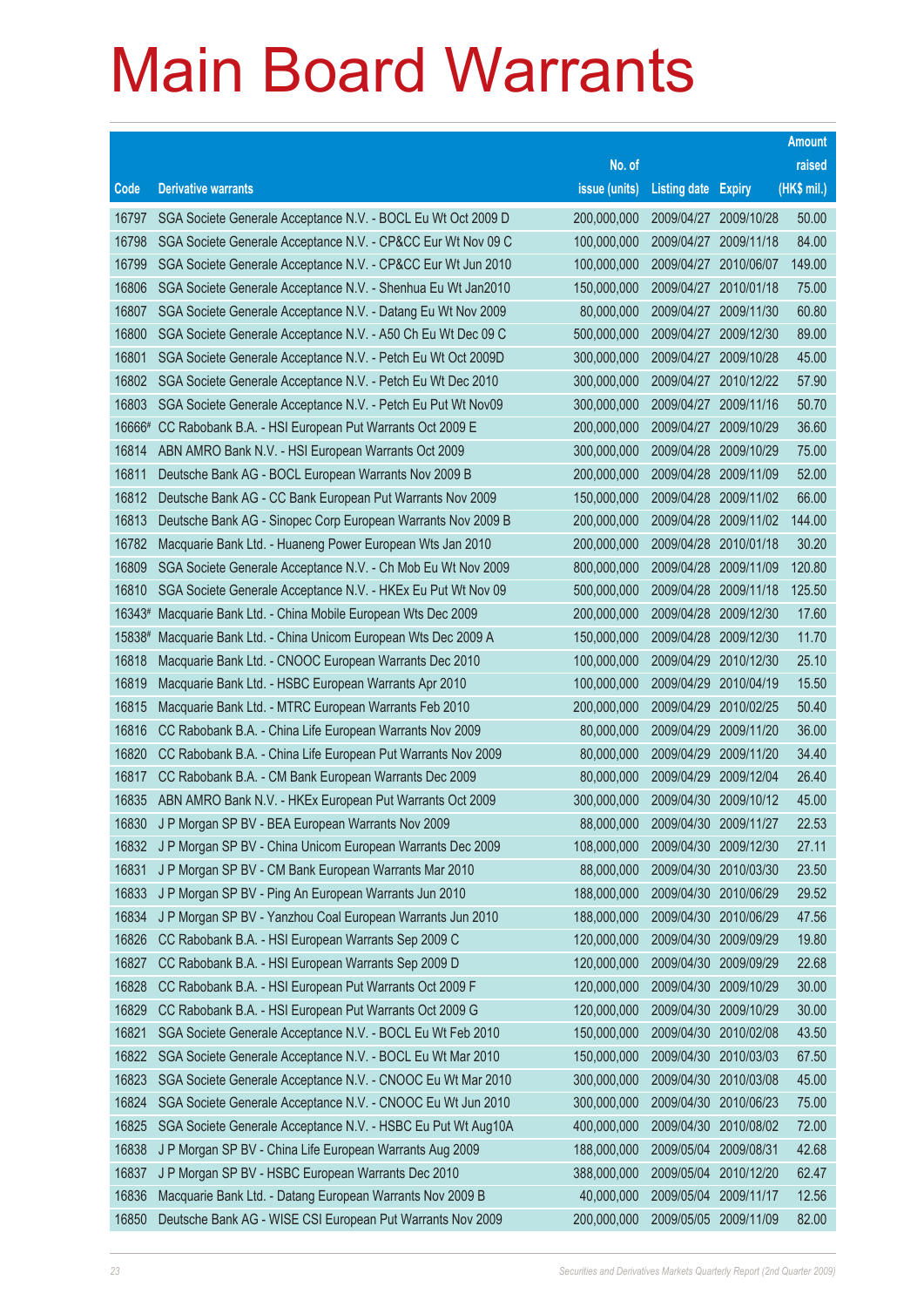|       |                                                                 |               |                       |            | <b>Amount</b> |
|-------|-----------------------------------------------------------------|---------------|-----------------------|------------|---------------|
|       |                                                                 | No. of        |                       |            | raised        |
| Code  | <b>Derivative warrants</b>                                      | issue (units) | Listing date Expiry   |            | (HK\$ mil.)   |
| 16846 | Deutsche Bank AG - WISE CSI European Warrants Nov 2009 A        | 200,000,000   | 2009/05/05            | 2009/11/09 | 90.00         |
| 16847 | Deutsche Bank AG - WISE CSI European Warrants Nov 2009 B        | 200,000,000   | 2009/05/05            | 2009/11/16 | 72.00         |
| 16848 | Deutsche Bank AG - WISE CSI European Warrants Nov 2009 C        | 200,000,000   | 2009/05/05            | 2009/11/30 | 98.00         |
| 16854 | KBC Fin Products Int'l Ltd. - BOCL European Wts Dec 2009 A      | 400,000,000   | 2009/05/05            | 2009/12/15 | 100.00        |
| 16855 | KBC Fin Products Int'l Ltd. - HSI European Wts Nov 2009 B       | 400,000,000   | 2009/05/05            | 2009/11/27 | 100.00        |
| 16856 | KBC Fin Products Int'l Ltd. - HSI European Wts Nov 2009 C       | 400,000,000   | 2009/05/05            | 2009/11/27 | 100.00        |
| 16842 | Macquarie Bank Ltd. - Angang Steel European Wts Dec 2009 A      | 150,000,000   | 2009/05/05            | 2009/12/30 | 37.80         |
| 16843 | Macquarie Bank Ltd. - CNBM European Warrants Jan 2010           | 100,000,000   | 2009/05/05            | 2010/01/28 | 25.00         |
| 16844 | Macquarie Bank Ltd. - Dongfeng Motor European Wts Sep 2010      | 100,000,000   | 2009/05/05            | 2010/09/29 | 25.00         |
| 16845 | Macquarie Bank Ltd. - Jiangxi Copper European Wts Jan 2010      | 150,000,000   | 2009/05/05 2010/01/28 |            | 37.80         |
| 16839 | CC Rabobank B.A. - WISE CSI European Warrants Dec 2009 A        | 50,000,000    | 2009/05/05            | 2009/12/08 | 34.50         |
| 16840 | CC Rabobank B.A. - WISE CSI European Warrants Dec 2009 B        | 50,000,000    | 2009/05/05            | 2009/12/08 | 27.50         |
| 16841 | CC Rabobank B.A. - WISE CSI European Warrants Dec 2009 C        | 50,000,000    | 2009/05/05            | 2009/12/08 | 22.00         |
| 16857 | Standard Bank PLC - CC Bank European Warrants Dec 2009          | 100,000,000   | 2009/05/05            | 2009/12/21 | 47.00         |
| 16851 | UBS AG - WISE CSI European Warrants Nov 2009                    | 150,000,000   | 2009/05/05            | 2009/11/30 | 37.50         |
| 16852 | UBS AG - WISE CSI European Warrants Jan 2010                    | 150,000,000   | 2009/05/05            | 2010/01/25 | 37.50         |
| 16853 | UBS AG - WISE CSI European Warrants Apr 2010                    | 150,000,000   | 2009/05/05            | 2010/04/26 | 37.50         |
| 16849 | UBS AG - SHK Ppt European Warrants Nov 2009                     | 300,000,000   | 2009/05/05            | 2009/11/30 | 126.00        |
| 16861 | Deutsche Bank AG - CC Bank European Warrants Nov 2009           | 200,000,000   | 2009/05/06            | 2009/11/30 | 118.00        |
| 16860 | Deutsche Bank AG - China Life European Warrants Nov 2009 C      | 300,000,000   | 2009/05/06            | 2009/11/23 | 165.00        |
| 16864 | Deutsche Bank AG - China Life European Put Wts Nov 2009 D       | 300,000,000   | 2009/05/06            | 2009/11/09 | 78.00         |
| 10869 | Deutsche Bank AG - DJIA European Warrants Dec 2009 C            | 200,000,000   | 2009/05/06 2009/12/21 |            | 50.00         |
| 10873 | Deutsche Bank AG - DJIA European Put Warrants Dec 2009 D        | 200,000,000   | 2009/05/06            | 2009/12/21 | 56.00         |
| 10871 | Deutsche Bank AG - Nikkei 225 Index European Wts Dec 2009 A     | 150,000,000   | 2009/05/06            | 2009/12/11 | 37.50         |
| 10875 | Deutsche Bank AG - Nikkei 225 Index Euro Put Wts Dec 2009 B     | 150,000,000   | 2009/05/06 2009/12/11 |            | 40.50         |
| 16858 | Macquarie Bank Ltd. - China Bluechem European Warrants Nov09    | 80,000,000    | 2009/05/06            | 2009/11/27 | 37.52         |
| 16859 | Macquarie Bank Ltd. - SHK Ppt European Warrants Apr 2010        | 100,000,000   | 2009/05/06            | 2010/04/29 | 95.30         |
|       | 16002# ABN AMRO Bank N.V. - HKEx European Put Warrants Sep 2009 | 200,000,000   | 2009/05/06 2009/09/15 |            | 10.00         |
|       | 15994# ABN AMRO Bank N.V. - HSI European Put Warrants Jun 2009  | 300,000,000   | 2009/05/06            | 2009/06/29 | 20.70         |
| 16862 | ABN AMRO Bank N.V. - CC Bank European Put Warrants Nov 2009     | 100,000,000   | 2009/05/07            | 2009/11/20 | 45.60         |
| 16865 | BNP Paribas Arbit Issu B.V. - HSI European Wts Nov 2009 D       | 300,000,000   | 2009/05/07            | 2009/11/27 | 78.00         |
| 16869 | BNP Paribas Arbit Issu B.V. - HSI Euro Put Wts Nov 2009 B       | 300,000,000   | 2009/05/07            | 2009/11/27 | 75.00         |
| 16866 | Deutsche Bank AG - Cheung Kong European Put Wts Dec 2009        | 200,000,000   | 2009/05/07            | 2009/12/21 | 30.00         |
| 16867 | Deutsche Bank AG - HKEx European Warrants Dec 2009 D            | 200,000,000   | 2009/05/07            | 2009/12/21 | 30.00         |
| 16863 | Macquarie Bank Ltd. - WISE CSI European Warrants Nov 2009       | 200,000,000   | 2009/05/07            | 2009/11/27 | 57.00         |
| 16868 | Merrill Lynch Int'l & Co. C.V. - China Life Eu Wt Nov 2009      | 180,000,000   | 2009/05/07            | 2009/11/09 | 54.00         |
| 16870 | Merrill Lynch Int'l & Co. C.V. - China Life Eu Wt Dec 2009      | 180,000,000   | 2009/05/07            | 2009/12/07 | 37.08         |
| 16871 | Merrill Lynch Int'l & Co. C.V. - China Life Eu Wt May 2010      | 180,000,000   | 2009/05/07            | 2010/05/28 | 126.00        |
| 16872 | Merrill Lynch Int'l & Co. C.V. - Ch Life Eur Put Wt Nov 2009    | 180,000,000   | 2009/05/07            | 2009/11/30 | 52.20         |
| 16882 | Merrill Lynch Int'l & Co. C.V. - HKEx Euro Wts Oct 2010         | 300,000,000   | 2009/05/07            | 2010/10/04 | 75.00         |
| 16883 | Merrill Lynch Int'l & Co. C.V. - HKEx Euro Wts Dec 2010         | 300,000,000   | 2009/05/07            | 2010/12/06 | 75.00         |
| 16874 | Merrill Lynch Int'l & Co. C.V. - HKEx Eur Put Wts Apr 2010      | 300,000,000   | 2009/05/07            | 2010/04/19 | 78.00         |
| 16875 | Merrill Lynch Int'l & Co. C.V. - HKEx Eur Put Wts May 2010      | 300,000,000   | 2009/05/07 2010/05/17 |            | 63.90         |
| 16876 | Merrill Lynch Int'l & Co. C.V. - HKEx Eur Put Wts Oct 2010      | 300,000,000   | 2009/05/07 2010/10/04 |            | 53.40         |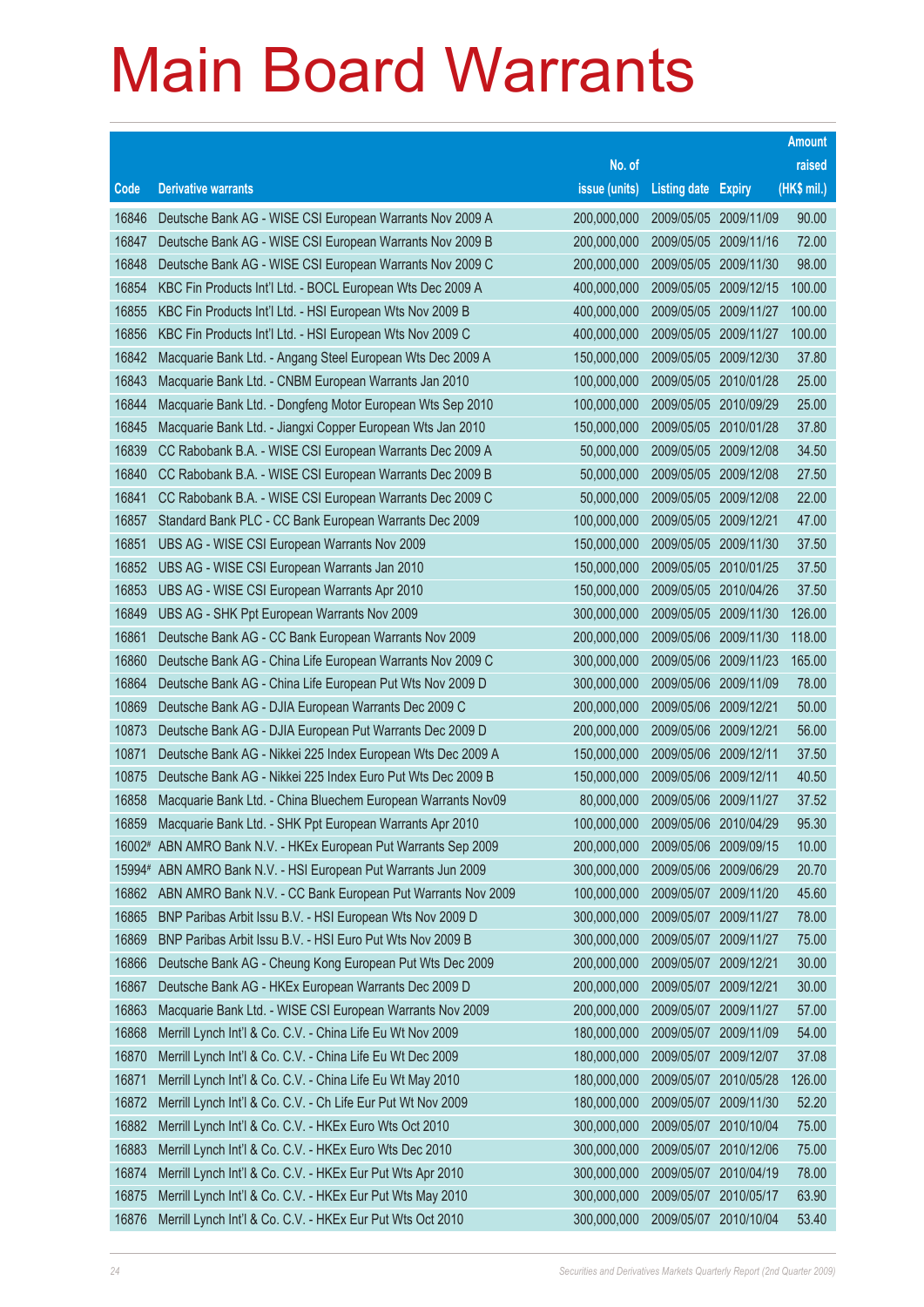|                |                                                                                                                             |                            |                       |                       | <b>Amount</b>   |
|----------------|-----------------------------------------------------------------------------------------------------------------------------|----------------------------|-----------------------|-----------------------|-----------------|
|                |                                                                                                                             | No. of                     |                       |                       | raised          |
| Code           | <b>Derivative warrants</b>                                                                                                  | issue (units)              | <b>Listing date</b>   | <b>Expiry</b>         | (HK\$ mil.)     |
| 16873          | Merrill Lynch Int'l & Co. C.V. - HKEx Euro Wts Jan 2010 B                                                                   | 300,000,000                | 2009/05/07 2010/01/25 |                       | 84.00           |
| 16880          | Merrill Lynch Int'l & Co. C.V. - HSBC Euro Wts Mar 2010                                                                     | 300,000,000                | 2009/05/07 2010/03/29 |                       | 48.60           |
| 16881          | Merrill Lynch Int'l & Co. C.V. - HSBC Euro Put Wt Nov 2009 B                                                                | 300,000,000                | 2009/05/07            | 2009/11/09            | 126.00          |
| 16877          | Merrill Lynch Int'l & Co. C.V. - PetroChina Eu Wt Mar 2010                                                                  | 180,000,000                | 2009/05/07 2010/03/29 |                       | 27.54           |
| 16878          | Merrill Lynch Int'l & Co. C.V. - PetroChina Eu Wt Jun 2011                                                                  | 180,000,000                | 2009/05/07 2011/06/20 |                       | 28.26           |
| 16879          | Merrill Lynch Int'l & Co. C.V. - PetroChina Eu Put Wt Dec 10                                                                | 180,000,000                | 2009/05/07 2010/12/23 |                       | 40.86           |
| 15936#         | Deutsche Bank AG - HSI European Put Warrants Jul 2009 E                                                                     | 300,000,000                | 2009/05/07            | 2009/07/30            | 28.50           |
| 16080#         | KBC Fin Products Int'l Ltd. - HSI Euro Put Wts Jul 2009 F                                                                   | 600,000,000                | 2009/05/07 2009/07/30 |                       | 37.20           |
| 16898          | Deutsche Bank AG - HKEx European Put Warrants Nov 2009 A                                                                    | 200,000,000                | 2009/05/08 2009/11/09 |                       | 50.00           |
| 10874          | Goldman Sachs SP (Asia) - MSCI Taiwan Idx Eur Wt Nov 2009                                                                   | 120,000,000                | 2009/05/08 2009/11/27 |                       | 44.40           |
| 16884          | Macquarie Bank Ltd. - CITIC Bank European Warrants Dec 2009C                                                                | 100,000,000                | 2009/05/08 2009/12/30 |                       | 38.90           |
| 16885          | Merrill Lynch Int'l & Co. C.V. - BOCL European Wts Jan 2010A                                                                | 200,000,000                | 2009/05/08 2010/01/25 |                       | 66.00           |
| 16891          | Merrill Lynch Int'l & Co. C.V. - BOCL European Put Wts Dec09                                                                | 200,000,000                | 2009/05/08 2009/12/21 |                       | 64.00           |
| 16892          | Merrill Lynch Int'l & Co. C.V. - Ch Mobile Eu Put Wt Dec 09                                                                 | 300,000,000                | 2009/05/08 2009/12/07 |                       | 52.20           |
| 16893          | Merrill Lynch Int'l & Co. C.V. - Ch Mobile Eu Put Wt Apr 10                                                                 | 300,000,000                | 2009/05/08 2010/04/19 |                       | 45.30           |
| 16886          | Merrill Lynch Int'l & Co. C.V. - Ch Mobile Eur Wt Sep 2010 B                                                                | 300,000,000                | 2009/05/08 2010/09/27 |                       | 45.90           |
| 16887          | Merrill Lynch Int'l & Co. C.V. - HS Bank Euro Wts Mar 2010                                                                  | 200,000,000                | 2009/05/08 2010/03/29 |                       | 30.00           |
| 16894          | Merrill Lynch Int'l & Co. C.V. - HS Bank Euro Put Wts May 10                                                                | 200,000,000                | 2009/05/08 2010/05/24 |                       | 51.00           |
| 16888          | Merrill Lynch Int'l & Co. C.V. - Hutchison Euro Wts Jan 2010                                                                | 200,000,000                | 2009/05/08 2010/01/04 |                       | 114.00          |
| 16895          | Merrill Lynch Int'l & Co. C.V. - Hutchison Euro Put Wts Jan10                                                               | 200,000,000                | 2009/05/08 2010/01/25 |                       | 146.00          |
| 16889<br>16896 | Merrill Lynch Int'l & Co. C.V. - ICBC European Wts Nov 2009<br>Merrill Lynch Int'l & Co. C.V. - ICBC European Put Wts Nov09 | 200,000,000<br>200,000,000 | 2009/05/08 2009/11/02 | 2009/05/08 2009/11/30 | 100.00<br>43.20 |
| 16890          | Merrill Lynch Int'l & Co. C.V. - SHK Ppt Euro Wts Dec 2009                                                                  | 200,000,000                | 2009/05/08 2009/12/28 |                       | 30.00           |
| 16897          | Merrill Lynch Int'l & Co. C.V. - SHK Ppt Euro Put Wts Jan10                                                                 | 200,000,000                | 2009/05/08 2010/01/25 |                       | 136.00          |
| 16520#         | Macquarie Bank Ltd. - HSI European Put Warrants Sep 2009 B                                                                  | 300,000,000                | 2009/05/08 2009/09/29 |                       | 28.20           |
| 15090#         | Deutsche Bank AG - HKEx European Put Warrants Oct 2009                                                                      | 200,000,000                | 2009/05/08 2009/10/19 |                       | 19.00           |
| 16907          | ABN AMRO Bank N.V. - HKEx European Warrants Nov 2009 A                                                                      | 300,000,000                | 2009/05/11            | 2009/11/30            | 75.00           |
| 16900          | BNP Paribas Arbit Issu B.V. - HSI European Wts Nov 2009 E                                                                   | 300,000,000                | 2009/05/11            | 2009/11/27            | 75.00           |
| 16899          | BNP Paribas Arbit Issu B.V. - HSI Euro Put Wts Nov 2009 C                                                                   | 300,000,000                | 2009/05/11            | 2009/11/27            | 78.00           |
| 16903          | Deutsche Bank AG - CNOOC European Put Warrants Nov 2009 B                                                                   | 100,000,000                | 2009/05/11            | 2009/11/09            | 16.00           |
| 16901          | Deutsche Bank AG - HSI European Warrants Nov 2009 A                                                                         | 300,000,000                | 2009/05/11            | 2009/11/27            | 75.00           |
| 16902          | Deutsche Bank AG - HSI European Warrants Dec 2009 A                                                                         | 300,000,000                | 2009/05/11            | 2009/12/30            | 75.00           |
| 16905          | Deutsche Bank AG - HSI European Put Warrants Nov 2009 D                                                                     | 300,000,000                | 2009/05/11            | 2009/11/27            | 93.00           |
| 16904          | Deutsche Bank AG - ICBC European Put Warrants Nov 2009                                                                      | 100,000,000                | 2009/05/11            | 2009/11/16            | 68.00           |
| 16906          | Deutsche Bank AG - PetroChina European Put Wts Oct 2009                                                                     | 100,000,000                | 2009/05/11            | 2009/10/12            | 15.00           |
| 16908          | Goldman Sachs SP (Asia) - HSI European Put Wts Nov 2009 B                                                                   | 200,000,000                | 2009/05/11            | 2009/11/27            | 50.00           |
| 16333#         | Macquarie Bank Ltd. - CC Bank European Put Warrants Sep 2009                                                                | 100,000,000                | 2009/05/11            | 2009/09/29            | 23.00           |
| 16940          | ABN AMRO Bank N.V. - HKEx European Put Warrants Nov 2009 C                                                                  | 300,000,000                | 2009/05/12 2009/11/11 |                       | 57.00           |
| 16920          | ABN AMRO Bank N.V. - HSI European Warrants Sep 2009 B                                                                       | 400,000,000                | 2009/05/12 2009/09/29 |                       | 66.80           |
| 16921          | ABN AMRO Bank N.V. - HSI European Put Warrants Oct 2009 B                                                                   | 400,000,000                | 2009/05/12 2009/10/29 |                       | 76.80           |
| 16933          | BNP Paribas Arbit Issu B.V. - CC Bank Euro Wts Oct 2009                                                                     | 200,000,000                | 2009/05/12            | 2009/10/05            | 96.00           |
| 16934          | BNP Paribas Arbit Issu B.V. - ICBC European Wts Nov 2009                                                                    | 200,000,000                | 2009/05/12 2009/11/23 |                       | 82.00           |
| 16930          | Credit Suisse - HKEx European Warrants Dec 2009                                                                             | 300,000,000                | 2009/05/12 2009/12/21 |                       | 69.00           |
| 16929          | Credit Suisse - HKEx European Put Warrants Nov 2009 A                                                                       | 300,000,000                | 2009/05/12 2009/11/30 |                       | 45.00           |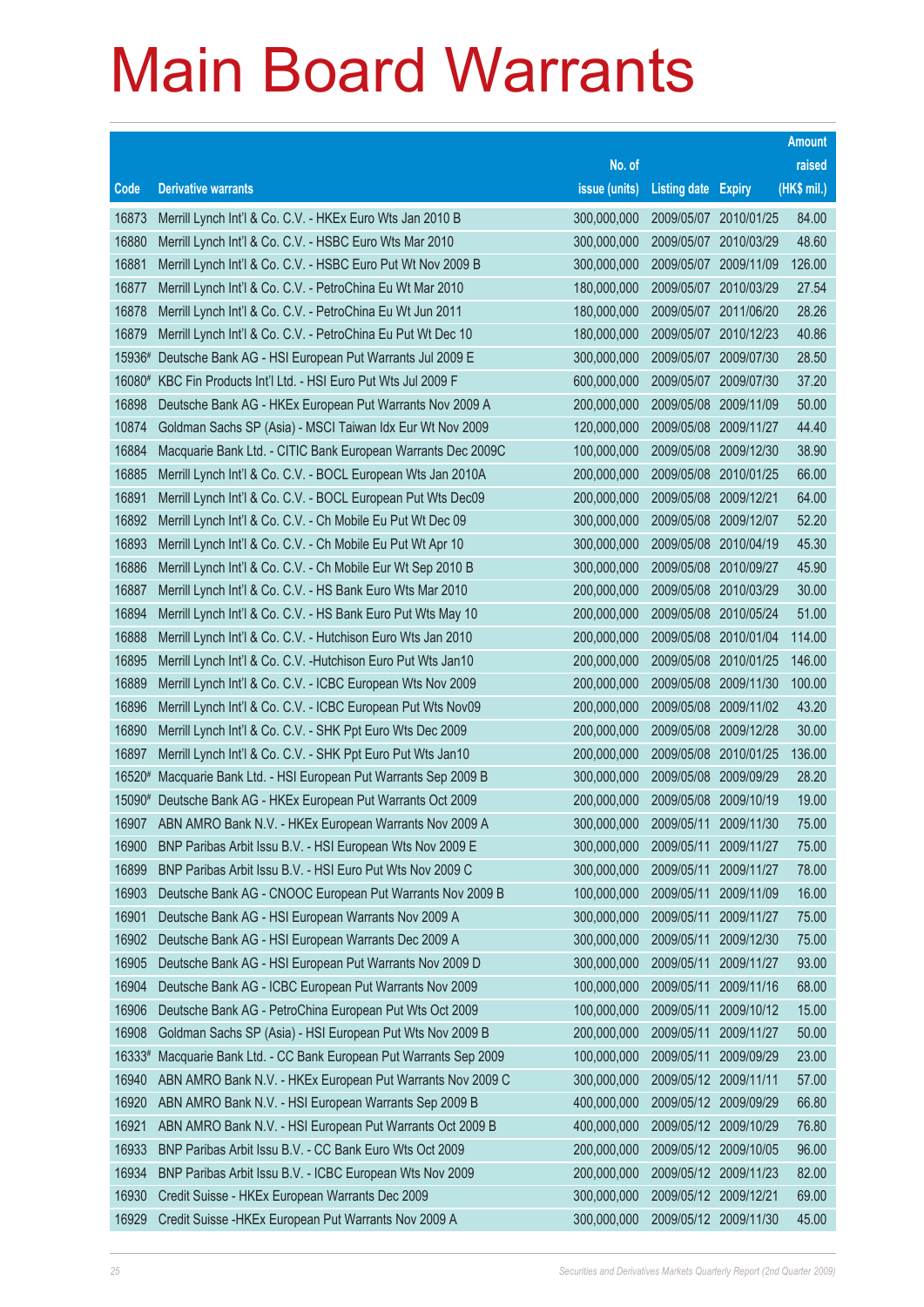|       |                                                              |               |                            |                       | <b>Amount</b> |
|-------|--------------------------------------------------------------|---------------|----------------------------|-----------------------|---------------|
|       |                                                              | No. of        |                            |                       | raised        |
| Code  | <b>Derivative warrants</b>                                   | issue (units) | <b>Listing date Expiry</b> |                       | (HK\$ mil.)   |
| 16928 | Credit Suisse - ICBC European Warrants Nov 2009 B            | 100,000,000   | 2009/05/12 2009/11/16      |                       | 25.00         |
| 16931 | Deutsche Bank AG - HKEx European Warrants Mar 2010 A         | 200,000,000   |                            | 2009/05/12 2010/03/02 | 50.00         |
| 16909 | HK Bank - CHALCO European Warrants Feb 2010                  | 280,000,000   |                            | 2009/05/12 2010/02/22 | 70.00         |
| 16910 | HK Bank - China Shenhua European Warrants Jan 2010           | 280,000,000   |                            | 2009/05/12 2010/01/20 | 156.80        |
| 16911 | HK Bank - Jiangxi Copper European Warrants Jan 2010          | 280,000,000   |                            | 2009/05/12 2010/01/20 | 70.00         |
| 16912 | HK Bank - Yanzhou Coal European Warrants Jan 2010            | 280,000,000   |                            | 2009/05/12 2010/01/20 | 70.00         |
| 16935 | KBC Fin Products Int'l Ltd. - China Life Eur Put Wt Nov 09 B | 348,000,000   | 2009/05/12 2009/11/16      |                       | 93.96         |
| 16936 | KBC Fin Products Int'l Ltd. - CNOOC European Wts Mar 2010    | 400,000,000   |                            | 2009/05/12 2010/03/15 | 100.00        |
| 16939 | KBC Fin Products Int'l Ltd. - HSCEI Euro Wts Dec 2009 C      | 400,000,000   |                            | 2009/05/12 2009/12/30 | 100.00        |
| 16938 | KBC Fin Products Int'l Ltd. - ICBC Euro Put Wts Dec 2009     | 188,000,000   | 2009/05/12 2009/12/01      |                       | 97.76         |
| 16937 | KBC Fin Products Int'l Ltd. - ICBC Euro Put Wts Nov 2009 D   | 103,000,000   |                            | 2009/05/12 2009/11/12 | 97.85         |
| 16913 | Macquarie Bank Ltd. - CC Bank European Warrants Dec 2009     | 100,000,000   |                            | 2009/05/12 2009/12/30 | 82.60         |
| 16917 | Macquarie Bank Ltd. - CC Bank European Put Warrants Dec 2009 | 100,000,000   |                            | 2009/05/12 2009/12/30 | 60.30         |
| 16914 | Macquarie Bank Ltd. - CM Bank European Warrants Jan 2010 A   | 300,000,000   |                            | 2009/05/12 2010/01/28 | 75.60         |
| 16915 | Macquarie Bank Ltd. - CM Bank European Put Warrants Dec 2009 | 300,000,000   |                            | 2009/05/12 2009/12/30 | 75.90         |
| 16916 | Macquarie Bank Ltd. - CNOOC European Warrants Mar 2011       | 100,000,000   |                            | 2009/05/12 2011/03/30 | 27.10         |
| 16919 | Macquarie Bank Ltd. - HSI European Put Warrants Nov 2009 A   | 300,000,000   |                            | 2009/05/12 2009/11/27 | 75.00         |
| 16918 | Macquarie Bank Ltd. - HSI European Warrants Dec 2009 G       | 300,000,000   |                            | 2009/05/12 2009/12/30 | 75.00         |
| 16932 | Standard Bank PLC - CNOOC European Put Warrants May 2010     | 200,000,000   | 2009/05/12 2010/05/26      |                       | 50.00         |
| 16924 | SGA Societe Generale Acceptance N.V. - Ch Mob Eu Wt Apr 2010 | 800,000,000   | 2009/05/12 2010/04/21      |                       | 120.00        |
| 16922 | SGA Societe Generale Acceptance N.V. - CCB Eur Wt Dec 2009 D | 100,000,000   | 2009/05/12 2009/12/07      |                       | 46.50         |
| 16923 | SGA Societe Generale Acceptance N.V. - CLife Eu Wt Nov 2009D | 250,000,000   |                            | 2009/05/12 2009/11/18 | 75.00         |
| 16925 | SGA Societe Generale Acceptance N.V. - HSI Eur Wt Nov 2009 A | 300,000,000   | 2009/05/12 2009/11/27      |                       | 75.00         |
| 16926 | SGA Societe Generale Acceptance N.V. - HSI Eur Wt Nov 2009 B | 300,000,000   |                            | 2009/05/12 2009/11/27 | 75.00         |
| 16927 | SGA Societe Generale Acceptance N.V. - HSI Eur Wt Nov 2009 C | 300,000,000   | 2009/05/12 2009/11/27      |                       | 75.00         |
|       | 16165# Credit Suisse - HKEx European Put Warrants Oct 2009   | 200,000,000   | 2009/05/12 2009/10/05      |                       | 12.60         |
| 16943 | Barclays Bank plc - HSI European Put Warrants Oct 2009       | 500,000,000   | 2009/05/13 2009/10/29      |                       | 89.00         |
| 16944 | Deutsche Bank AG - HKEx European Put Warrants Nov 2009 B     | 150,000,000   | 2009/05/13 2009/11/16      |                       | 40.50         |
| 16941 | Macquarie Bank Ltd. - HKEx European Warrants Sep 2010        | 300,000,000   | 2009/05/13                 | 2010/09/29            | 75.60         |
| 16942 | SGA Societe Generale Acceptance N.V. - HSBC Eu Put Wt Aug10B | 400,000,000   |                            | 2009/05/13 2010/08/25 | 101.20        |
| 17001 | ABN AMRO Bank N.V. - BOCL European Warrants Nov 2009         | 150,000,000   | 2009/05/14                 | 2009/11/16            | 43.20         |
| 16997 | ABN AMRO Bank N.V. - China Life European Warrants Nov 2009 C | 200,000,000   | 2009/05/14                 | 2009/11/23            | 69.00         |
| 17002 | ABN AMRO Bank N.V. - China Life European Put Wts Nov 2009 E  | 200,000,000   | 2009/05/14                 | 2009/11/16            | 60.20         |
| 16996 | BNP Paribas Arbit Issu B.V. - HSI European Wts Nov 2009 F    | 300,000,000   | 2009/05/14                 | 2009/11/27            | 78.00         |
| 17000 | BNP Paribas Arbit Issu B.V. - HSI Euro Put Wts Nov 2009 G    | 300,000,000   | 2009/05/14                 | 2009/11/27            | 75.00         |
| 17003 | Deutsche Bank AG - China Life European Put Wts Nov 2009 E    | 200,000,000   | 2009/05/14                 | 2009/11/23            | 92.00         |
| 17004 | Deutsche Bank AG - CNOOC European Warrants Mar 2010          | 200,000,000   | 2009/05/14                 | 2010/03/29            | 50.00         |
| 17005 | Deutsche Bank AG - HKEx European Warrants Mar 2010 B         | 200,000,000   | 2009/05/14                 | 2010/03/16            | 50.00         |
| 17008 | Deutsche Bank AG - HKEx European Put Warrants Dec 2009 F     | 200,000,000   | 2009/05/14                 | 2009/12/28            | 54.00         |
| 17006 | Deutsche Bank AG - HSBC European Warrants May 2010           | 200,000,000   | 2009/05/14                 | 2010/05/10            | 50.00         |
| 17007 | Deutsche Bank AG - HSBC European Put Warrants Mar 2010       | 200,000,000   | 2009/05/14                 | 2010/03/01            | 54.00         |
| 16994 | Deutsche Bank AG - HSI European Warrants Nov 2009 B          | 300,000,000   | 2009/05/14                 | 2009/11/27            | 75.00         |
| 16995 | Deutsche Bank AG - HSI European Warrants Nov 2009 C          | 300,000,000   | 2009/05/14                 | 2009/11/27            | 75.00         |
| 16998 | Deutsche Bank AG - HSI European Put Warrants Nov 2009 E      | 300,000,000   | 2009/05/14 2009/11/27      |                       | 93.00         |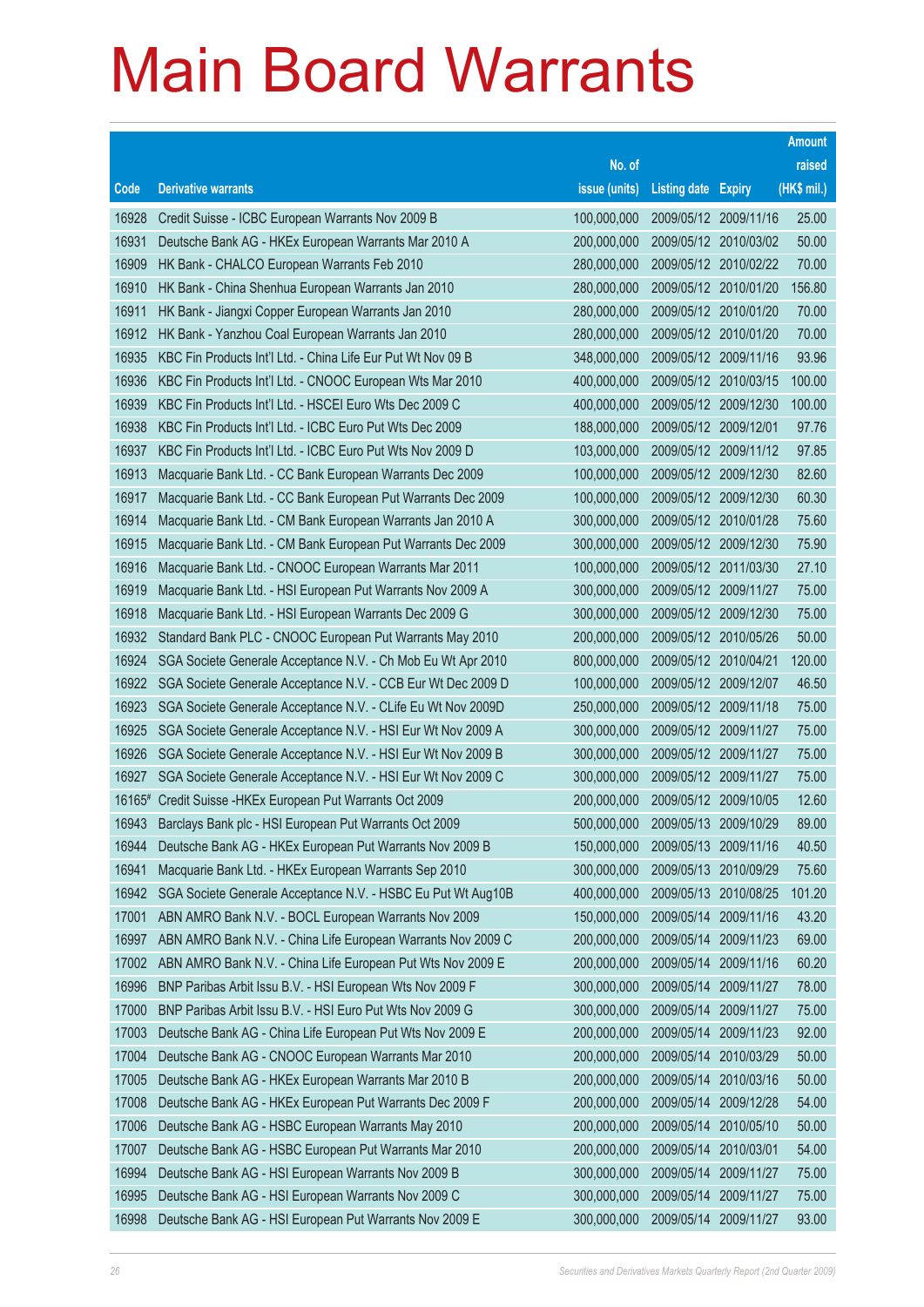|                |                                                                                                                    |                            |                            |                          | <b>Amount</b>  |
|----------------|--------------------------------------------------------------------------------------------------------------------|----------------------------|----------------------------|--------------------------|----------------|
|                |                                                                                                                    | No. of                     |                            |                          | raised         |
| Code           | <b>Derivative warrants</b>                                                                                         | issue (units)              | <b>Listing date Expiry</b> |                          | $(HK$$ mil.)   |
| 16999          | Deutsche Bank AG - HSI European Put Warrants Nov 2009 F                                                            | 300,000,000                |                            | 2009/05/14 2009/11/27    | 102.00         |
| 16968          | HK Bank - HSCEI European Warrants Dec 2009 C                                                                       | 380,000,000                | 2009/05/14                 | 2009/12/30               | 95.00          |
| 16969          | HK Bank - HSCEI European Warrants Dec 2009 D                                                                       | 380,000,000                | 2009/05/14                 | 2009/12/30               | 95.00          |
| 16970          | HK Bank - HSCEI European Warrants Dec 2009 E                                                                       | 380,000,000                | 2009/05/14                 | 2009/12/30               | 95.00          |
| 16972          | HK Bank - HSCEI European Warrants Dec 2009 F                                                                       | 380,000,000                |                            | 2009/05/14 2009/12/30    | 95.00          |
| 16979          | HK Bank - HSCEI European Put Warrants Dec 2009 G                                                                   | 380,000,000                | 2009/05/14                 | 2009/12/30               | 95.00          |
| 16980          | HK Bank - HSCEI European Put Warrants Dec 2009 H                                                                   | 380,000,000                | 2009/05/14                 | 2009/12/30               | 95.00          |
| 16981          | HK Bank - HSCEI European Put Warrants Dec 2009 I                                                                   | 380,000,000                | 2009/05/14                 | 2009/12/30               | 95.00          |
| 16973          | HK Bank - HSI European Warrants Dec 2009 F                                                                         | 380,000,000                |                            | 2009/05/14 2009/12/30    | 95.00          |
| 16974          | HK Bank - HSI European Warrants Dec 2009 G                                                                         | 380,000,000                | 2009/05/14                 | 2009/12/30               | 95.00          |
| 16975          | HK Bank - HSI European Warrants Dec 2009 H                                                                         | 380,000,000                | 2009/05/14                 | 2009/12/30               | 95.00          |
| 16976          | HK Bank - HSI European Warrants Dec 2009 I                                                                         | 380,000,000                | 2009/05/14                 | 2009/12/30               | 95.00          |
| 16977          | HK Bank - HSI European Warrants Dec 2009 J                                                                         | 380,000,000                |                            | 2009/05/14 2009/12/30    | 95.00          |
| 16978          | HK Bank - HSI European Warrants Dec 2009 K                                                                         | 380,000,000                | 2009/05/14                 | 2009/12/30               | 95.00          |
| 16982          | HK Bank - HSI European Put Warrants Dec 2009 L                                                                     | 380,000,000                | 2009/05/14                 | 2009/12/30               | 95.00          |
| 16983          | HK Bank - HSI European Put Warrants Dec 2009 M                                                                     | 380,000,000                | 2009/05/14                 | 2009/12/30               | 95.00          |
| 16984          | HK Bank - HSI European Put Warrants Dec 2009 N                                                                     | 380,000,000                |                            | 2009/05/14 2009/12/30    | 95.00          |
| 16985          | HK Bank - HSI European Put Warrants Dec 2009 O                                                                     | 380,000,000                | 2009/05/14                 | 2009/12/30               | 95.00          |
| 16986          | HK Bank - HSI European Put Warrants Dec 2009 P                                                                     | 380,000,000                | 2009/05/14                 | 2009/12/30               | 95.00          |
| 16945          | Macquarie Bank Ltd. - BOCL European Warrants Nov 2009                                                              | 150,000,000                | 2009/05/14                 | 2009/11/27               | 38.25          |
| 16946          | Macquarie Bank Ltd. - BankComm European Warrants Sep 2010                                                          | 250,000,000                |                            | 2009/05/14 2010/09/29    | 62.50          |
| 16950          | Macquarie Bank Ltd. - China Tel European Warrants Nov 2009                                                         | 100,000,000                | 2009/05/14                 | 2009/11/27               | 42.40          |
| 16947          | Macquarie Bank Ltd. - CC Bank European Warrants Nov 2009                                                           | 100,000,000                | 2009/05/14                 | 2009/11/27               | 49.30          |
| 16951          | Macquarie Bank Ltd. - CNOOC European Put Warrants Jun 2010                                                         | 250,000,000                | 2009/05/14                 | 2010/06/29               | 65.50          |
| 16948          | Macquarie Bank Ltd. - China Railway European Wts Sep 2010                                                          | 250,000,000                |                            | 2009/05/14 2010/09/29    | 62.50          |
| 16949<br>16952 | Macquarie Bank Ltd. - China Shenhua European Wts Mar 2010                                                          | 250,000,000                |                            | 2009/05/14 2010/03/30    | 144.00         |
|                | Macquarie Bank Ltd. - Hang Seng Bank European Wts Dec 2010 B                                                       | 500,000,000                |                            | 2009/05/14 2010/12/30    | 132.00         |
| 16955          | Macquarie Bank Ltd. - HSCEI European Put Warrants Nov 2009 B                                                       | 200,000,000                | 2009/05/14                 | 2009/11/27               | 50.00          |
| 16956<br>16957 | Macquarie Bank Ltd. - HSI European Warrants Jan 2010<br>Macquarie Bank Ltd. - HSI European Put Warrants Nov 2009 B | 300,000,000<br>300,000,000 | 2009/05/14<br>2009/05/14   | 2010/01/28<br>2009/11/27 | 75.00<br>75.00 |
| 16953          | Macquarie Bank Ltd. - New World Dev European Wts Apr 2010                                                          | 200,000,000                | 2009/05/14                 | 2010/04/29               | 50.00          |
| 16954          | Macquarie Bank Ltd. - PetroChina European Wts Nov 2009                                                             | 150,000,000                | 2009/05/14                 | 2009/11/27               | 89.10          |
| 16962          | SGA Societe Generale Acceptance N.V. - CNOOC Eu Wt Dec 2010                                                        | 400,000,000                | 2009/05/14                 | 2010/12/08               | 101.20         |
| 16958          | SGA Societe Generale Acceptance N.V. - CP&CC Eur Wt Dec 09 E                                                       | 100,000,000                | 2009/05/14                 | 2009/12/02               | 70.00          |
| 16959          | SGA Societe Generale Acceptance N.V. - CP&CC Eu Put Wt Jan10                                                       | 400,000,000                | 2009/05/14                 | 2010/01/20               | 101.20         |
| 16960          | SGA Societe Generale Acceptance N.V. - CP&CC Eu Put Wt Oct10                                                       | 400,000,000                | 2009/05/14                 | 2010/10/04               | 100.00         |
| 16961          | SGA Societe Generale Acceptance N.V. - CTel Eu Wt Nov 2009B                                                        | 150,000,000                | 2009/05/14                 | 2009/11/18               | 90.00          |
| 16963          | SGA Societe Generale Acceptance N.V. - HKEx Eu Wt Jan 2010 B                                                       | 500,000,000                | 2009/05/14                 | 2010/01/27               | 125.00         |
| 16964          | SGA Societe Generale Acceptance N.V. - HKEx Eu Put Wt Dec09B                                                       | 500,000,000                | 2009/05/14                 | 2009/12/02               | 142.00         |
| 16971          | SGA Societe Generale Acceptance N.V. - HSI Eu Put Wt Nov 09F                                                       | 300,000,000                | 2009/05/14                 | 2009/11/27               | 75.00          |
| 16967          | SGA Societe Generale Acceptance N.V. - HSI Eur Wt Nov 2009 D                                                       | 300,000,000                | 2009/05/14                 | 2009/11/27               | 75.00          |
| 16965          | SGA Societe Generale Acceptance N.V. - HWL Eur Wt Jan 2010                                                         | 200,000,000                | 2009/05/14                 | 2010/01/20               | 128.00         |
| 16966          | SGA Societe Generale Acceptance N.V. - ICBC Eu Put Wt Dec 10                                                       | 400,000,000                | 2009/05/14                 | 2010/12/08               | 101.20         |
| 16990          | UBS AG - China Mobile European Warrants Oct 2010                                                                   | 300,000,000                |                            | 2009/05/14 2010/10/18    | 45.00          |
|                |                                                                                                                    |                            |                            |                          |                |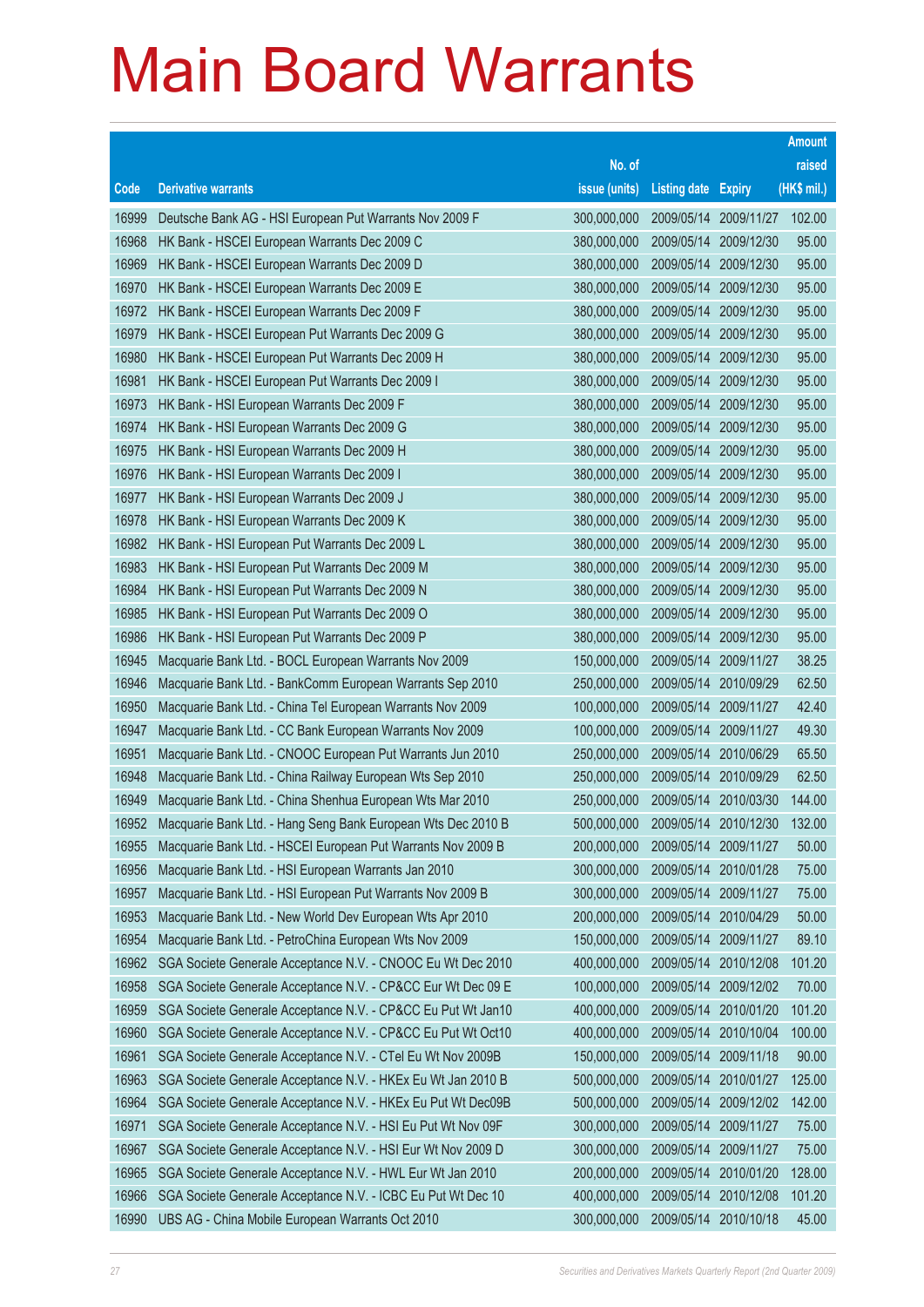|                  |                                                                                                                        |                            |                            |                          | <b>Amount</b>  |
|------------------|------------------------------------------------------------------------------------------------------------------------|----------------------------|----------------------------|--------------------------|----------------|
|                  |                                                                                                                        | No. of                     |                            |                          | raised         |
| Code             | <b>Derivative warrants</b>                                                                                             | issue (units)              | <b>Listing date Expiry</b> |                          | (HK\$ mil.)    |
| 16993            | UBS AG - China Mobile European Put Warrants Apr 2010                                                                   | 300,000,000                | 2009/05/14                 | 2010/04/19               | 45.00          |
| 17018            | UBS AG - CC Bank European Put Warrants Dec 2009 B                                                                      | 300,000,000                | 2009/05/14 2009/12/21      |                          | 108.00         |
| 16987            | UBS AG - China Mobile European Warrants Oct 2009 C                                                                     | 300,000,000                | 2009/05/14                 | 2009/10/27               | 45.00          |
| 16988            | UBS AG - China Mobile European Warrants Apr 2010 A                                                                     | 300,000,000                | 2009/05/14                 | 2010/04/19               | 45.00          |
| 16989            | UBS AG - China Mobile European Warrants Apr 2010 B                                                                     | 300,000,000                | 2009/05/14                 | 2010/04/26               | 45.00          |
| 17010            | UBS AG - HKEx European Warrants Jan 2010 A                                                                             | 300,000,000                | 2009/05/14                 | 2010/01/25               | 99.00          |
| 17011            | UBS AG - HKEx European Warrants Feb 2010 A                                                                             | 300,000,000                | 2009/05/14                 | 2010/02/22               | 81.00          |
| 17019            | UBS AG - HKEx European Warrants Dec 2009 C                                                                             | 300,000,000                | 2009/05/14                 | 2009/12/21               | 75.00          |
| 17009            | UBS AG - HKEx European Warrants Dec 2009 D                                                                             | 300,000,000                | 2009/05/14                 | 2009/12/21               | 75.00          |
| 16991            | UBS AG - HKEx European Put Warrants Nov 2009 B                                                                         | 300,000,000                | 2009/05/14                 | 2009/11/23               | 45.00          |
| 17013            | UBS AG - HSI European Put Warrants Oct 2009                                                                            | 300,000,000                | 2009/05/14                 | 2009/10/29               | 45.00          |
| 17014            | UBS AG - HSI European Put Warrants Nov 2009                                                                            | 300,000,000                | 2009/05/14                 | 2009/11/27               | 45.00          |
| 17012            | UBS AG - HSI European Warrants Dec 2009 G                                                                              | 300,000,000                | 2009/05/14                 | 2009/12/30               | 45.00          |
| 17015            | UBS AG - HSI European Put Warrants Dec 2009 H                                                                          | 300,000,000                | 2009/05/14                 | 2009/12/30               | 75.00          |
| 17016            | UBS AG - HSI European Put Warrants Dec 2009 I                                                                          | 300,000,000                | 2009/05/14                 | 2009/12/30               | 75.00          |
| 16992            | UBS AG - ICBC European Put Warrants Oct 2009                                                                           | 300,000,000                | 2009/05/14                 | 2009/10/27               | 45.00          |
| 17017            | UBS AG - ICBC European Put Warrants Dec 2009                                                                           | 300,000,000                | 2009/05/14                 | 2009/12/21               | 135.00         |
| 16081#<br>16082# | KBC Fin Products Int'l Ltd. - HSI Euro Put Wts Jul 2009 G<br>KBC Fin Products Int'l Ltd. - HSI Euro Put Wts Jul 2009 H | 600,000,000<br>600,000,000 | 2009/05/14<br>2009/05/14   | 2009/07/30<br>2009/07/30 | 31.80<br>45.00 |
| 17031            | ABN AMRO Bank N.V. - CC Bank European Warrants Nov 2009 A                                                              | 100,000,000                | 2009/05/15                 | 2009/11/23               | 57.30          |
| 17027            | Deutsche Bank AG - CC Bank European Put Warrants Dec 2009                                                              | 200,000,000                | 2009/05/15                 | 2009/12/21               | 168.00         |
| 17028            | Deutsche Bank AG - HKEx European Warrants Nov 2009 D                                                                   | 200,000,000                | 2009/05/15                 | 2009/11/30               | 50.00          |
| 17029            | Deutsche Bank AG - HKEx European Put Warrants Dec 2009 G                                                               | 200,000,000                | 2009/05/15                 | 2009/12/14               | 70.00          |
| 17025            | Deutsche Bank AG - HSBC European Warrants Sep 2011                                                                     | 200,000,000                | 2009/05/15                 | 2011/09/29               | 50.00          |
| 17024            | Deutsche Bank AG - HSBC European Warrants Dec 2009 B                                                                   | 200,000,000                | 2009/05/15                 | 2009/12/07               | 228.00         |
| 17030            | Deutsche Bank AG - PetroChina European Put Wts Dec 2009                                                                | 200,000,000                | 2009/05/15                 | 2009/12/21               | 50.00          |
| 17020            | KBC Fin Products Int'l Ltd. - HSBC European Wts Jun 2010 B                                                             | 600,000,000                | 2009/05/15                 | 2010/06/07               | 96.00          |
| 17022            | Macquarie Bank Ltd. - HKEx European Warrants Jun 2010                                                                  | 300,000,000                | 2009/05/15 2010/06/29      |                          | 75.30          |
| 17021            | Macquarie Bank Ltd. - HKEx European Warrants Jan 2010 B                                                                | 300,000,000                | 2009/05/15                 | 2010/01/28               | 75.30          |
| 17023            | Macquarie Bank Ltd. - Jiangxi Copper European Wts Feb 2010                                                             | 200,000,000                | 2009/05/15                 | 2010/02/25               | 50.00          |
| 17026            | SGA Societe Generale Acceptance N.V. - HKEx Eu Wt Dec 2009                                                             | 500,000,000                | 2009/05/15                 | 2009/12/30               | 125.50         |
| 16567#           | Macquarie Bank Ltd. - China Unicom European Wts Jun 2010                                                               | 300,000,000                | 2009/05/15                 | 2010/06/29               | 67.80          |
| 16747#           | Macquarie Bank Ltd. - HSI European Put Warrants Oct 2009                                                               | 300,000,000                | 2009/05/15                 | 2009/10/29               | 40.80          |
| 17061            | ABN AMRO Bank N.V. - HKEx European Warrants Nov 2009 B                                                                 | 300,000,000                | 2009/05/18                 | 2009/11/23               | 75.00          |
| 17033            | BOCI Asia Ltd. - WISE CSI European Warrants Dec 2009                                                                   | 300,000,000                | 2009/05/18                 | 2009/12/02               | 150.00         |
| 17032            | BOCI Asia Ltd. - Renhe Comm European Warrants Dec 2009                                                                 | 300,000,000                | 2009/05/18                 | 2009/12/02               | 90.00          |
| 17048            | Credit Suisse - HKEx European Put Warrants Nov 2009 B                                                                  | 300,000,000                | 2009/05/18                 | 2009/11/03               | 45.00          |
| 17064            | Deutsche Bank AG - China Mobile European Warrants Apr 2010 A                                                           | 200,000,000                | 2009/05/18                 | 2010/04/26               | 30.00          |
| 17062            | Deutsche Bank AG - Cheung Kong European Warrants Dec 2009 B                                                            | 200,000,000                | 2009/05/18                 | 2009/12/28               | 30.00          |
| 17063            | Deutsche Bank AG - China Life European Warrants Dec 2009 D                                                             | 200,000,000                | 2009/05/18                 | 2009/12/21               | 84.00          |
| 17065            | Deutsche Bank AG - ICBC European Warrants Dec 2009 A                                                                   | 200,000,000                | 2009/05/18                 | 2009/12/21               | 116.00         |
| 17066            | Deutsche Bank AG - PetroChina European Warrants Feb 2010 B                                                             | 200,000,000                | 2009/05/18                 | 2010/02/01               | 32.00          |
| 17049            | HK Bank - CHALCO European Warrants Jan 2010                                                                            | 180,000,000                | 2009/05/18                 | 2010/01/20               | 45.00          |
| 17051            | HK Bank - Ch Comm Cons European Warrants Jan 2010                                                                      | 180,000,000                | 2009/05/18                 | 2010/01/20               | 45.00          |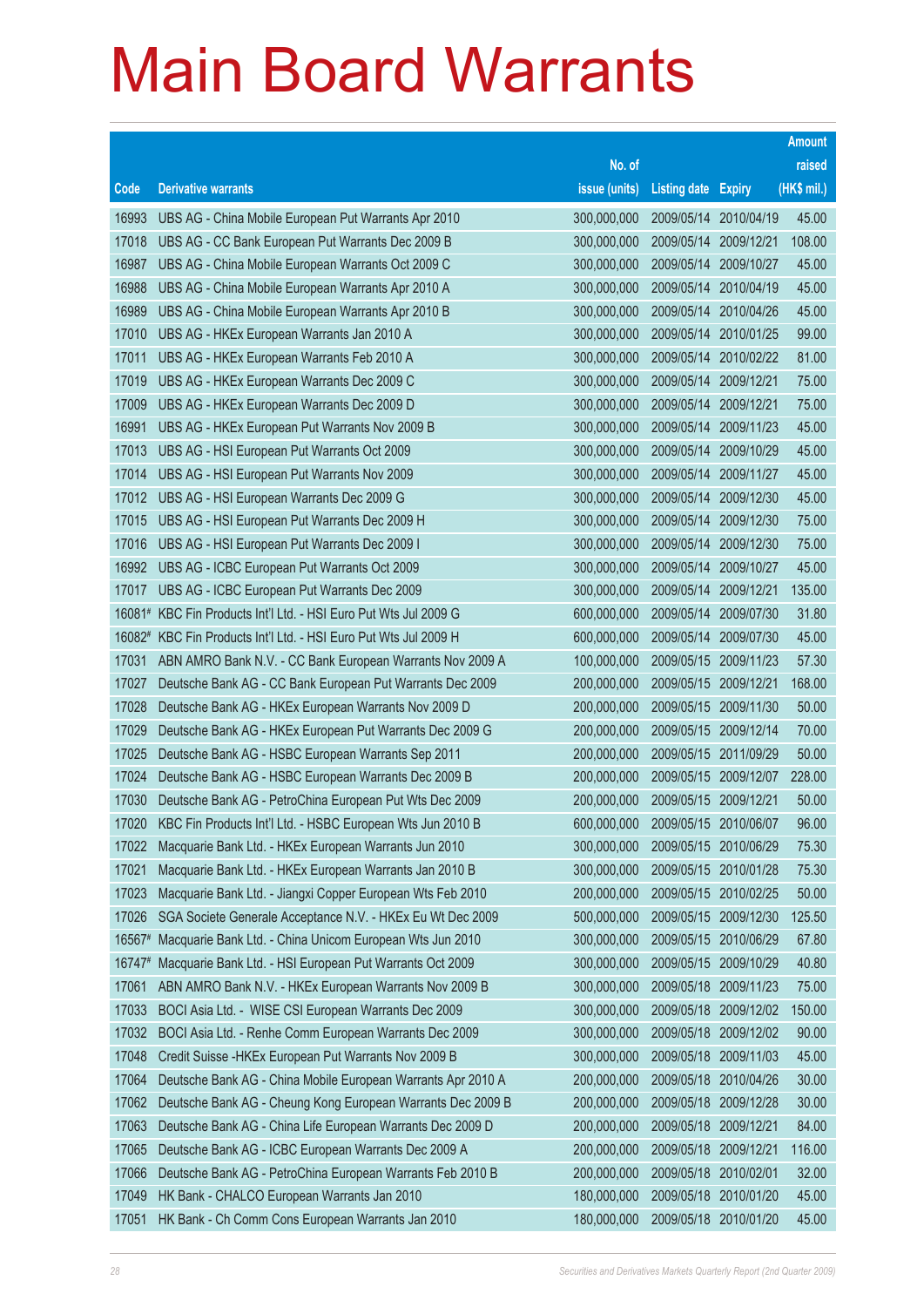|       |                                                                 |               |                            |                       | <b>Amount</b> |
|-------|-----------------------------------------------------------------|---------------|----------------------------|-----------------------|---------------|
|       |                                                                 | No. of        |                            |                       | raised        |
| Code  | <b>Derivative warrants</b>                                      | issue (units) | <b>Listing date Expiry</b> |                       | (HK\$ mil.)   |
| 17050 | HK Bank - CITIC Bank European Warrants Jan 2010                 | 180,000,000   |                            | 2009/05/18 2010/01/20 | 142.20        |
| 17055 | HK Bank - HKEx European Put Warrants Feb 2010                   | 180,000,000   |                            | 2009/05/18 2010/02/22 | 45.00         |
| 17052 | HK Bank - HKEx European Warrants Jan 2010 B                     | 180,000,000   | 2009/05/18 2010/01/20      |                       | 45.00         |
| 17053 | HK Bank - Lenovo European Warrants Feb 2010                     | 180,000,000   |                            | 2009/05/18 2010/02/22 | 104.40        |
| 17054 | HK Bank - Zijin Mining European Warrants Feb 2010               | 180,000,000   |                            | 2009/05/18 2010/02/22 | 45.00         |
| 17056 | KBC Fin Products Int'l Ltd. - Ch Mobile Euro Wt Apr 2010 B      | 608,000,000   | 2009/05/18 2010/04/21      |                       | 91.20         |
| 17057 | KBC Fin Products Int'l Ltd. - Sinopec Euro Wts Dec 2010         | 400,000,000   | 2009/05/18 2010/12/28      |                       | 100.00        |
| 17058 | KBC Fin Products Int'l Ltd. - PetroChina Euro Wts Dec 2009      | 400,000,000   |                            | 2009/05/18 2009/12/18 | 100.00        |
| 17034 | Macquarie Bank Ltd. - HSI European Put Warrants Jan 2010 A      | 400,000,000   |                            | 2009/05/18 2010/01/28 | 100.80        |
| 17037 | Merrill Lynch Int'l & Co. C.V. - Ch Overseas Eur Wt Jun 2010    | 200,000,000   |                            | 2009/05/18 2010/06/28 | 100.00        |
| 17038 | Merrill Lynch Int'l & Co. C.V.-Ch Overseas Eur Put Wts Apr10    | 200,000,000   | 2009/05/18 2010/04/12      |                       | 72.00         |
| 17041 | Merrill Lynch Int'l & Co. C.V.-Ch Overseas Eur Put Wts May10    | 200,000,000   |                            | 2009/05/18 2010/05/10 | 53.00         |
| 17036 | Merrill Lynch Int'l & Co. C.V.-CK(H) Euro Put Warrants Feb11    | 300,000,000   | 2009/05/18 2011/02/07      |                       | 76.50         |
| 17046 | Merrill Lynch Int'l & Co. C.V. - HKEx Euro Wts Apr 2010         | 300,000,000   |                            | 2009/05/18 2010/04/26 | 88.50         |
| 17043 | Merrill Lynch Int'l & Co. C.V. - HKEx Euro Wts May 2010         | 300,000,000   | 2009/05/18 2010/05/10      |                       | 78.00         |
| 17044 | Merrill Lynch Int'l & Co. C.V. - HKEx Euro Wts Aug 2010         | 300,000,000   |                            | 2009/05/18 2010/08/09 | 79.50         |
| 17045 | Merrill Lynch Int'l & Co. C.V. - HSBC Euro Wts Jul 2010         | 300,000,000   |                            | 2009/05/18 2010/07/26 | 65.70         |
| 17042 | Merrill Lynch Int'l & Co. C.V. - HSBC Euro Wts Dec 2010         | 300,000,000   |                            | 2009/05/18 2010/12/20 | 49.80         |
| 17047 | Merrill Lynch Int'l & Co. C.V. - HSBC Euro Put Wt Dec 2010      | 300,000,000   | 2009/05/18 2010/12/13      |                       | 54.00         |
| 17059 | Merrill Lynch Int'l & Co. C.V. - HSI European Warrants Oct09    | 300,000,000   |                            | 2009/05/18 2009/10/29 | 79.50         |
| 17060 | Merrill Lynch Int'l & Co. C.V. - HSI European Put Wts Nov09     | 300,000,000   |                            | 2009/05/18 2009/11/27 | 48.30         |
| 17035 | SGA Societe Generale Acceptance N.V. - HSI Eur Wt Nov 2009 E    | 300,000,000   |                            | 2009/05/18 2009/11/27 | 75.00         |
| 17039 | SGA Societe Generale Acceptance N.V. - HSI Eu Put Wt Nov 09G    | 300,000,000   | 2009/05/18 2009/11/27      |                       | 75.00         |
| 17040 | SGA Societe Generale Acceptance N.V. - HSI Eu Put Wt Nov 09H    | 300,000,000   | 2009/05/18 2009/11/27      |                       | 75.00         |
|       | 16244# Deutsche Bank AG - HSBC European Put Warrants Sep 2009 B | 250,000,000   | 2009/05/18 2009/09/29      |                       | 12.00         |
|       | 16192# CC Rabobank B.A. - HSBC European Put Warrants Sep 2009 B | 250,000,000   | 2009/05/18 2009/09/29      |                       | 12.25         |
| 17072 | BNP Paribas Arbit Issu B.V. - CNOOC European Wts Nov 2010       | 100,000,000   |                            | 2009/05/19 2010/11/22 | 25.00         |
| 17073 | BNP Paribas Arbit Issu B.V. - HKEx European Wts Mar 2010        | 100,000,000   | 2009/05/19 2010/03/29      |                       | 25.00         |
| 17075 | KBC Fin Products Int'l Ltd. - CC Bank Euro Wts Nov 2009         | 178,000,000   | 2009/05/19                 | 2009/11/19            | 97.90         |
| 17076 | KBC Fin Products Int'l Ltd. - CC Bank Euro Wts Dec 2009 A       | 208,000,000   | 2009/05/19 2009/12/01      |                       | 97.76         |
| 17082 | KBC Fin Products Int'l Ltd. - HSI Euro Put Wts Dec 2009 C       | 348,000,000   | 2009/05/19                 | 2009/12/30            | 97.44         |
| 17074 | KBC Fin Products Int'l Ltd. - HSI European Wts Nov 2009 D       | 400,000,000   | 2009/05/19                 | 2009/11/27            | 100.00        |
| 17080 | KBC Fin Products Int'l Ltd. - HSI Euro Put Wts Nov 2009 F       | 400,000,000   | 2009/05/19                 | 2009/11/27            | 100.00        |
| 17081 | KBC Fin Products Int'l Ltd. - HSI Euro Put Wts Nov 2009 G       | 400,000,000   | 2009/05/19                 | 2009/11/27            | 100.00        |
| 17078 | KBC Fin Products Int'l Ltd. - ICBC European Wts Dec 2009 A      | 208,000,000   | 2009/05/19                 | 2009/12/01            | 97.76         |
| 17079 | KBC Fin Products Int'l Ltd. - ICBC Euro Put Wts Nov 2010 A      | 400,000,000   |                            | 2009/05/19 2010/11/15 | 100.00        |
| 17077 | KBC Fin Products Int'l Ltd. - ICBC European Wts Nov 2009 E      | 288,000,000   | 2009/05/19                 | 2009/11/19            | 97.92         |
| 17068 | CC Rabobank B.A. - CC Bank European Put Warrants Nov 2009       | 100,000,000   | 2009/05/19                 | 2009/11/30            | 30.00         |
| 17067 | CC Rabobank B.A. - HKEx European Warrants Jan 2010 A            | 180,000,000   | 2009/05/19                 | 2010/01/15            | 45.00         |
| 17071 | CC Rabobank B.A. - HKEx European Put Warrants Jan 2010          | 180,000,000   | 2009/05/19                 | 2010/01/15            | 45.00         |
| 17069 | CC Rabobank B.A. - HSBC European Warrants Dec 2011              | 200,000,000   | 2009/05/19                 | 2011/12/19            | 44.40         |
| 17070 | CC Rabobank B.A. - ICBC European Put Warrants Nov 2009          | 100,000,000   | 2009/05/19 2009/11/30      |                       | 39.00         |
| 17085 | BNP Paribas Arbit Issu B.V. - CC Bank Euro Wts Dec 2011         | 200,000,000   |                            | 2009/05/20 2011/12/05 | 30.00         |
| 17084 | BNP Paribas Arbit Issu B.V. - CC Bank Euro Wts Dec 2009 B       | 200,000,000   | 2009/05/20 2009/12/02      |                       | 72.00         |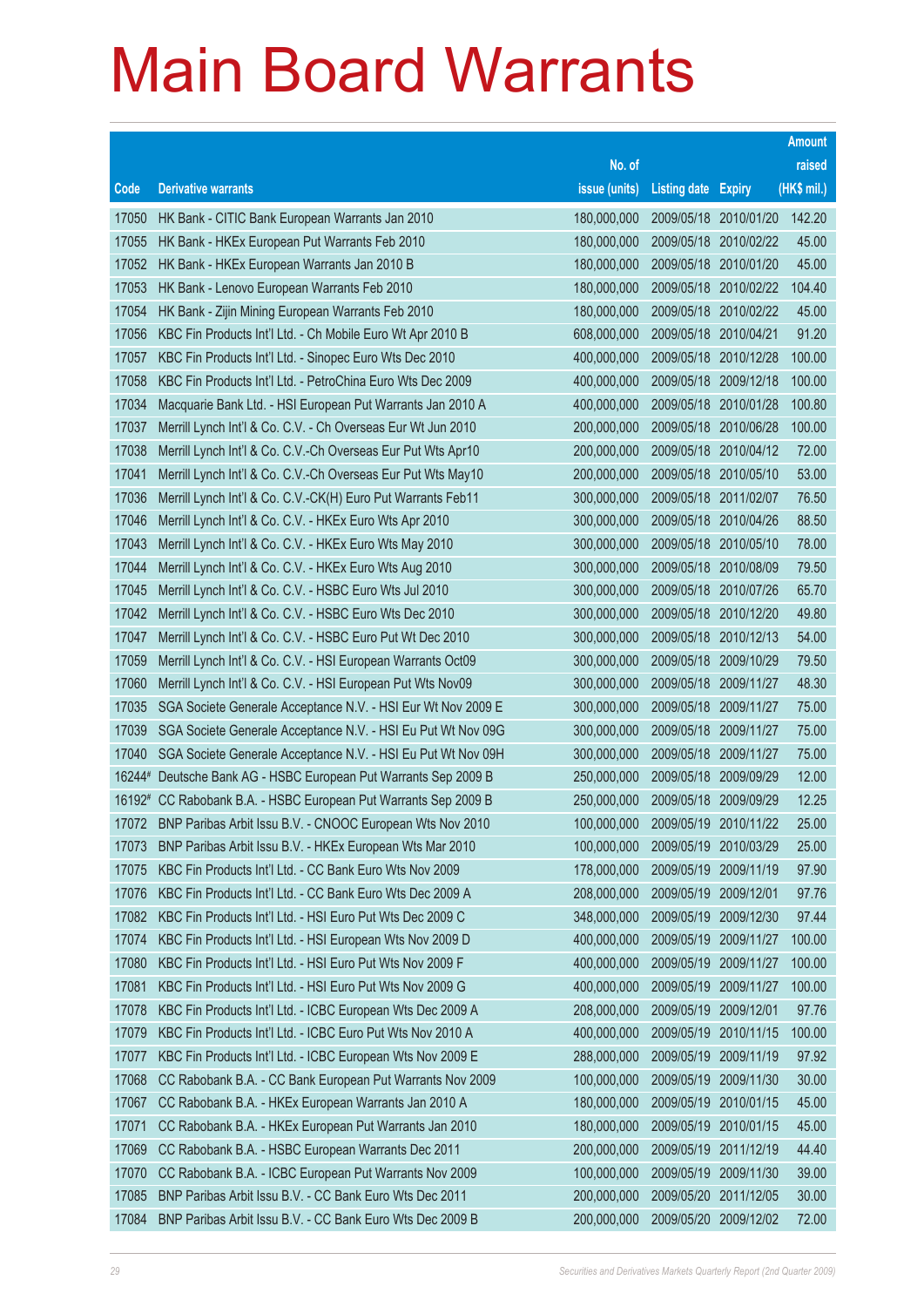|        |                                                              |               |                            |            | <b>Amount</b> |
|--------|--------------------------------------------------------------|---------------|----------------------------|------------|---------------|
|        |                                                              | No. of        |                            |            | raised        |
| Code   | <b>Derivative warrants</b>                                   | issue (units) | <b>Listing date Expiry</b> |            | (HK\$ mil.)   |
| 17089  | Deutsche Bank AG - China Telecom European Wts Nov 2009 B     | 150,000,000   | 2009/05/20 2009/11/30      |            | 58.50         |
| 17086  | Goldman Sachs SP (Asia) - HSBC European Warrants Nov 2009    | 200,000,000   | 2009/05/20 2009/11/27      |            | 72.00         |
| 17093  | KBC Fin Products Int'l Ltd. - HSBC European Wts Aug 2010     | 400,000,000   | 2009/05/20 2010/08/02      |            | 100.00        |
| 17092  | KBC Fin Products Int'l Ltd. - HSBC European Wts May 2011     | 400,000,000   | 2009/05/20 2011/05/03      |            | 100.00        |
| 17087  | KBC Fin Products Int'l Ltd. - PetroChina Euro Wts Feb 2010   | 400,000,000   | 2009/05/20 2010/02/10      |            | 100.00        |
| 17088  | KBC Fin Products Int'l Ltd. - PetroChina Euro Wts May 2010   | 400,000,000   | 2009/05/20 2010/05/03      |            | 100.00        |
| 17091  | KBC Fin Products Int'l Ltd. - PetroChina Eur Put Wt Feb10A   | 468,000,000   | 2009/05/20                 | 2010/02/02 | 88.92         |
| 17083  | Macquarie Bank Ltd. - China Unicom European Wts Dec 2009 B   | 400,000,000   | 2009/05/20 2009/12/30      |            | 100.00        |
| 17090  | Standard Bank PLC - A50 China European Put Warrants Dec 2009 | 200,000,000   | 2009/05/20 2009/12/30      |            | 50.00         |
| 15466# | KBC Fin Products Int'l Ltd. - Sinopec Euro Wts Nov 2009 A    | 600,000,000   | 2009/05/20 2009/11/23      |            | 58.80         |
| 15715# | SGA Societe Generale Acceptance N.V. - CP&CC Eur Wt Nov 09A  | 500,000,000   | 2009/05/20                 | 2009/11/23 | 46.50         |
| 17107  | Barclays Bank plc - ICBC European Warrants Nov 2009          | 100,000,000   | 2009/05/21                 | 2009/11/27 | 34.00         |
| 17108  | Barclays Bank plc - ICBC European Put Warrants Dec 2009      | 100,000,000   | 2009/05/21                 | 2009/12/30 | 36.00         |
| 17109  | KBC Fin Products Int'l Ltd. - BOCL Euro Put Wts Dec 2009     | 108,000,000   | 2009/05/21                 | 2009/12/01 | 99.36         |
| 17111  | KBC Fin Products Int'l Ltd. - CNOOC Euro Put Wts Mar 2010    | 400,000,000   | 2009/05/21                 | 2010/03/01 | 100.00        |
| 17110  | KBC Fin Products Int'l Ltd. - Sinopec Corp Eu Put Wt Feb 10  | 328,000,000   | 2009/05/21                 | 2010/02/10 | 98.40         |
| 17112  | KBC Fin Products Int'l Ltd. - PetroChina Eur Put Wt Feb 10B  | 258,000,000   | 2009/05/21                 | 2010/02/01 | 98.04         |
| 17094  | Macquarie Bank Ltd. - CLP European Warrants Jun 2011         | 300,000,000   | 2009/05/21                 | 2011/06/23 | 45.60         |
| 17095  | Merrill Lynch Int'l & Co. C.V. - BankComm Euro Wts Dec 2010  | 200,000,000   | 2009/05/21                 | 2010/12/20 | 50.00         |
| 17100  | Merrill Lynch Int'l & Co. C.V. - BankComm Euro Put Wts Dec10 | 200,000,000   | 2009/05/21                 | 2010/12/13 | 50.00         |
| 17098  | Merrill Lynch Int'l & Co. C.V. - CNOOC European Wts Mar 2010 | 200,000,000   | 2009/05/21                 | 2010/03/08 | 44.80         |
| 17099  | Merrill Lynch Int'l & Co. C.V. - CNOOC Euro Put Wts May 2010 | 200,000,000   | 2009/05/21                 | 2010/05/24 | 41.60         |
| 17096  | Merrill Lynch Int'l & Co. C.V.-Sinopec Eu Put Warrants Dec10 | 200,000,000   | 2009/05/21                 | 2010/12/13 | 51.00         |
| 17097  | Merrill Lynch Int'l & Co. C.V. - Ch Shenhua Eur Wts Dec 2009 | 200,000,000   | 2009/05/21                 | 2009/12/21 | 83.00         |
| 17101  | CC Rabobank B.A. - China Life European Warrants Feb 2010     | 180,000,000   | 2009/05/21                 | 2010/02/10 | 111.60        |
| 17102  | CC Rabobank B.A. - HKEx European Warrants Feb 2010 A         | 150,000,000   | 2009/05/21                 | 2010/02/25 | 55.50         |
| 17103  | CC Rabobank B.A. - HKEx European Warrants Feb 2010 B         | 150,000,000   | 2009/05/21                 | 2010/02/10 | 49.50         |
| 17104  | CC Rabobank B.A. - PetroChina European Warrants Mar 2010     | 150,000,000   | 2009/05/21 2010/03/25      |            | 37.50         |
| 17105  | CC Rabobank B.A. - Tencent Holdings European Wts Dec 2009    | 220,000,000   | 2009/05/21                 | 2009/12/30 | 55.00         |
| 17106  | SGA Societe Generale Acceptance N.V. - CP&CC Eur Wt Dec 09 F | 150,000,000   | 2009/05/21                 | 2009/12/23 | 69.00         |
| 17120  | BNP Paribas Arbit Issu B.V. - Sinopec Corp Euro Wts Jan 2010 | 200,000,000   | 2009/05/22 2010/01/04      |            | 140.00        |
| 17115  | Macquarie Bank Ltd. - China Mobile Euro Put Wts Jun 2010     | 400,000,000   | 2009/05/22 2010/06/29      |            | 100.00        |
| 17113  | Macquarie Bank Ltd. - HSBC European Warrants Dec 2010        | 500,000,000   | 2009/05/22 2010/12/30      |            | 75.50         |
| 17114  | Macquarie Bank Ltd. - Tencent European Warrants Jan 2010     | 200,000,000   | 2009/05/22 2010/01/28      |            | 50.20         |
| 17119  | SGA Societe Generale Acceptance N.V. - CK(H) Eu Wt Dec 2009  | 400,000,000   | 2009/05/22 2009/12/23      |            | 61.60         |
| 17116  | SGA Societe Generale Acceptance N.V. - HSI Eu Put Wt Nov 091 | 300,000,000   | 2009/05/22 2009/11/27      |            | 75.00         |
| 17117  | SGA Societe Generale Acceptance N.V. - HSI Eu Put Wt Nov 09J | 300,000,000   | 2009/05/22 2009/11/27      |            | 75.00         |
| 17118  | SGA Societe Generale Acceptance N.V. - HSI Eu Put Wt Nov 09K | 300,000,000   | 2009/05/22 2009/11/27      |            | 75.00         |
| 15872# | Deutsche Bank AG - China Mobile European Warrants Oct 2009 B | 300,000,000   | 2009/05/22 2009/10/19      |            | 21.00         |
| 16829# | CC Rabobank B.A. - HSI European Put Warrants Oct 2009 G      | 200,000,000   | 2009/05/22 2009/10/29      |            | 25.80         |
| 17127  | Deutsche Bank AG - Sinopec Corp European Warrants Dec 2010   | 200,000,000   | 2009/05/25                 | 2010/12/28 | 30.00         |
| 17129  | Deutsche Bank AG - HSI European Warrants Sep 2009 J          | 300,000,000   | 2009/05/25 2009/09/29      |            | 48.00         |
| 17126  | Macquarie Bank Ltd. - CM Bank European Warrants Jan 2010 B   | 200,000,000   | 2009/05/25                 | 2010/01/28 | 50.60         |
| 17125  | CC Rabobank B.A. - HSI European Put Warrants Jan 2010 A      | 200,000,000   | 2009/05/25 2010/01/28      |            | 55.00         |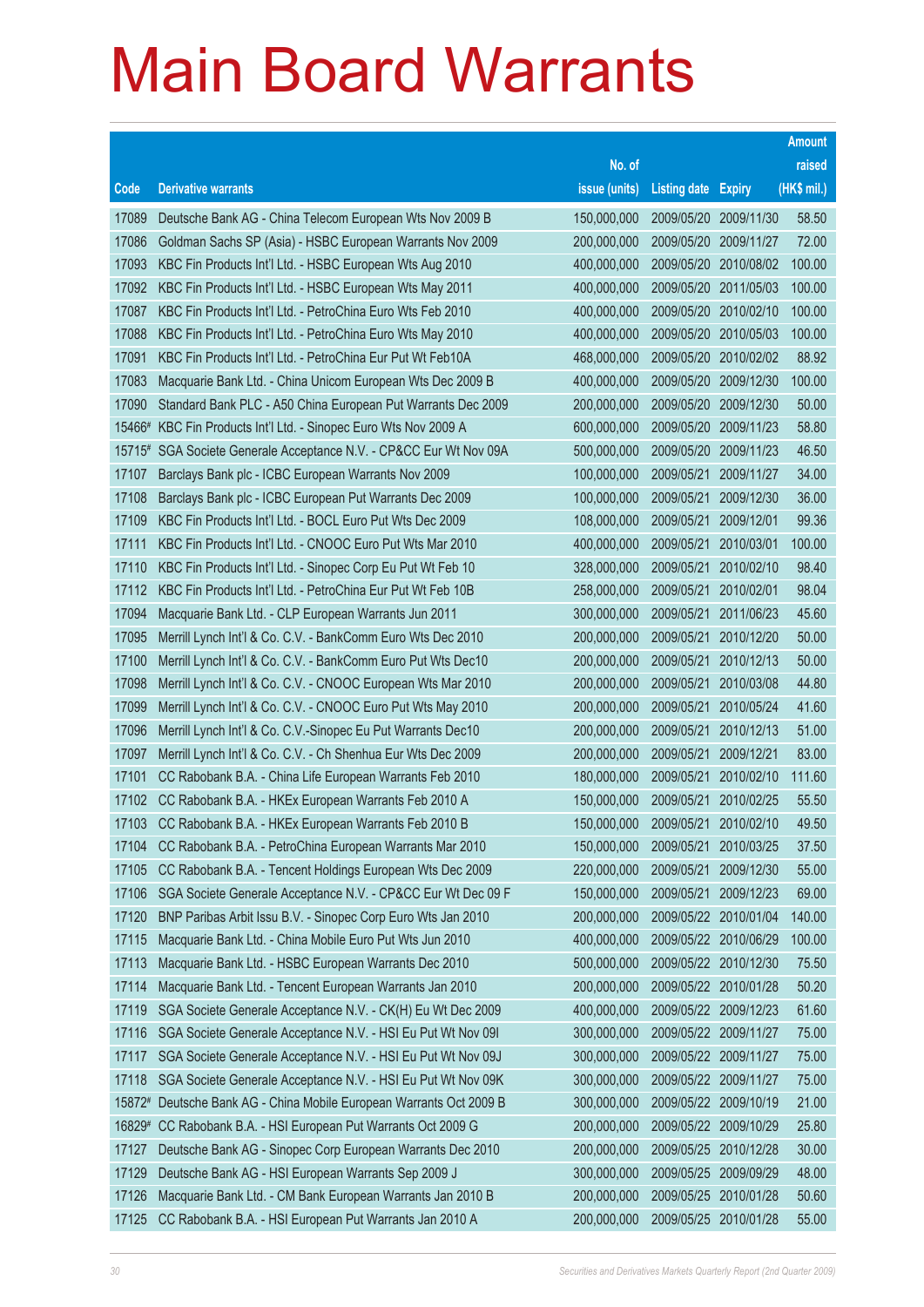|        |                                                                 |               |                            |            | <b>Amount</b> |
|--------|-----------------------------------------------------------------|---------------|----------------------------|------------|---------------|
|        |                                                                 | No. of        |                            |            | raised        |
| Code   | <b>Derivative warrants</b>                                      | issue (units) | <b>Listing date Expiry</b> |            | (HK\$ mil.)   |
| 17123  | CC Rabobank B.A. - HSI European Warrants Dec 2009 B             | 200,000,000   | 2009/05/25 2009/12/30      |            | 55.00         |
| 17124  | CC Rabobank B.A. - HSI European Warrants Dec 2009 C             | 200,000,000   | 2009/05/25 2009/12/30      |            | 50.00         |
| 17128  | CC Rabobank B.A. - HSI European Put Warrants Dec 2009 E         | 200,000,000   | 2009/05/25                 | 2009/12/30 | 50.00         |
| 17130  | SGA Societe Generale Acceptance N.V. - CCCCL Eu Wt Jan 2010     | 200,000,000   | 2009/05/25 2010/01/18      |            | 51.00         |
| 17131  | SGA Societe Generale Acceptance N.V. - CCCCL Eu Wt Feb 2010     | 200,000,000   | 2009/05/25 2010/02/08      |            | 58.20         |
| 17122  | UBS AG - HSI European Warrants Jan 2010                         | 300,000,000   | 2009/05/25 2010/01/28      |            | 75.00         |
| 17121  | UBS AG - HSI European Warrants Dec 2009 J                       | 300,000,000   | 2009/05/25                 | 2009/12/30 | 75.00         |
|        | 16898# Deutsche Bank AG - HKEx European Put Warrants Nov 2009 A | 200,000,000   | 2009/05/25 2009/11/09      |            | 22.00         |
| 17133  | Credit Suisse - BOCL European Warrants Oct 2009 B               | 200,000,000   | 2009/05/26 2009/10/19      |            | 43.00         |
| 17135  | Credit Suisse - China Mobile European Put Warrants Jan 2010     | 200,000,000   | 2009/05/26 2010/01/25      |            | 50.00         |
| 17136  | Credit Suisse - China Mobile European Warrants Apr 2010 C       | 200,000,000   | 2009/05/26 2010/04/26      |            | 30.00         |
| 17134  | Credit Suisse - Sinopec Corp European Warrants Nov 2009         | 200,000,000   | 2009/05/26 2009/11/23      |            | 30.00         |
| 17146  | Credit Suisse - HKEx European Put Warrants Jan 2010             | 300,000,000   | 2009/05/26 2010/01/15      |            | 67.20         |
| 17142  | Credit Suisse - HKEx European Warrants Jan 2010 A               | 300,000,000   | 2009/05/26 2010/01/15      |            | 65.70         |
| 17143  | Credit Suisse - HKEx European Warrants Jan 2010 B               | 300,000,000   | 2009/05/26 2010/01/20      |            | 49.50         |
| 17137  | Deutsche Bank AG - Cheung Kong European Put Wts Mar 2010        | 200,000,000   | 2009/05/26 2010/03/08      |            | 50.00         |
| 17148  | Deutsche Bank AG - China Mobile European Warrants Apr 2010 B    | 200,000,000   | 2009/05/26 2010/04/28      |            | 30.00         |
| 17138  | Deutsche Bank AG - China Mobile European Put Wts Nov 2009 D     | 200,000,000   | 2009/05/26 2009/11/30      |            | 50.00         |
| 17139  | Deutsche Bank AG - HKEx European Put Warrants May 2010          | 200,000,000   | 2009/05/26 2010/05/17      |            | 50.00         |
| 17132  | HK Bank - CM Bank European Warrants Feb 2010                    | 180,000,000   | 2009/05/26 2010/02/19      |            | 48.60         |
| 17147  | Macquarie Bank Ltd. - A50 China European Warrants Mar 2010      | 250,000,000   | 2009/05/26 2010/03/30      |            | 62.75         |
| 17145  | Macquarie Bank Ltd. - HSCEI European Warrants Nov 2009          | 200,000,000   | 2009/05/26 2009/11/27      |            | 50.00         |
| 17144  | Macquarie Bank Ltd. - HSI European Warrants Nov 2009            | 400,000,000   | 2009/05/26 2009/11/27      |            | 100.00        |
| 17140  | UBS AG - HKEx European Warrants Nov 2009                        | 300,000,000   | 2009/05/26 2009/11/30      |            | 45.00         |
| 17141  | UBS AG - HKEx European Warrants Mar 2010                        | 300,000,000   | 2009/05/26 2010/03/15      |            | 45.00         |
| 14627# | Macquarie Bank Ltd. - HKEx European Put Warrants Sep 2009       | 388,000,000   | 2009/05/26 2009/09/29      |            | 34.92         |
| 17156  | BNP Paribas Arbit Issu B.V. - Ch Mobile Euro Wts Apr 2010 B     | 200,000,000   | 2009/05/27 2010/04/21      |            | 30.00         |
| 17155  | BNP Paribas Arbit Issu B.V. - HSI European Wts Dec 2009 B       | 300,000,000   | 2009/05/27                 | 2009/12/30 | 78.00         |
| 17159  | BNP Paribas Arbit Issu B.V. - HSI Euro Put Wts Dec 2009 D       | 300,000,000   | 2009/05/27                 | 2009/12/30 | 90.00         |
| 17157  | Deutsche Bank AG - HSI European Warrants Nov 2009 G             | 300,000,000   | 2009/05/27                 | 2009/11/27 | 75.00         |
| 17161  | Deutsche Bank AG - HSI European Put Warrants Nov 2009 H         | 300,000,000   | 2009/05/27                 | 2009/11/27 | 108.00        |
| 17154  | Macquarie Bank Ltd. - HKEx European Put Warrants Nov 2009       | 300,000,000   | 2009/05/27                 | 2009/11/27 | 76.20         |
| 17149  | Macquarie Bank Ltd. - HSI European Put Warrants Jan 2010 B      | 400,000,000   | 2009/05/27                 | 2010/01/28 | 100.00        |
| 17153  | Macquarie Bank Ltd. - PICC P&C European Warrants Nov 2009       | 100,000,000   | 2009/05/27                 | 2009/11/27 | 54.40         |
| 17150  | CC Rabobank B.A. - A50 China European Warrants Apr 2010         | 100,000,000   | 2009/05/27                 | 2010/04/23 | 25.00         |
| 17151  | CC Rabobank B.A. - A50 China European Warrants Jun 2010 A       | 100,000,000   | 2009/05/27 2010/06/25      |            | 25.00         |
| 17152  | CC Rabobank B.A. - A50 China European Put Warrants Mar 2010     | 100,000,000   | 2009/05/27                 | 2010/03/26 | 25.00         |
| 17158  | Macquarie Bank Ltd. - CM Bank European Warrants Jun 2010        | 250,000,000   | 2009/05/29 2010/06/29      |            | 68.75         |
| 17160  | Macquarie Bank Ltd. - CM Bank European Put Warrants Feb 2010    | 250,000,000   | 2009/05/29                 | 2010/02/25 | 62.75         |
| 17178  | Macquarie Bank Ltd. - CNOOC European Warrants Sep 2009 B        | 150,000,000   | 2009/05/29                 | 2009/09/29 | 22.50         |
| 17177  | Macquarie Bank Ltd. - PetroChina European Wts Jun 2010          | 250,000,000   | 2009/05/29                 | 2010/06/29 | 62.75         |
| 17176  | Merrill Lynch Int'l & Co. C.V. - Ch Telecom Eur Wt Dec 2009     | 200,000,000   | 2009/05/29                 | 2009/12/28 | 86.00         |
| 17180  | Merrill Lynch Int'l & Co. C.V.-Ch Telecom Eur Put Wts Jan10     | 200,000,000   | 2009/05/29                 | 2010/01/25 | 67.00         |
| 17167  | Merrill Lynch Int'l & Co. C.V. - CM Bank Euro Wts Dec 2009      | 200,000,000   | 2009/05/29                 | 2009/12/21 | 50.00         |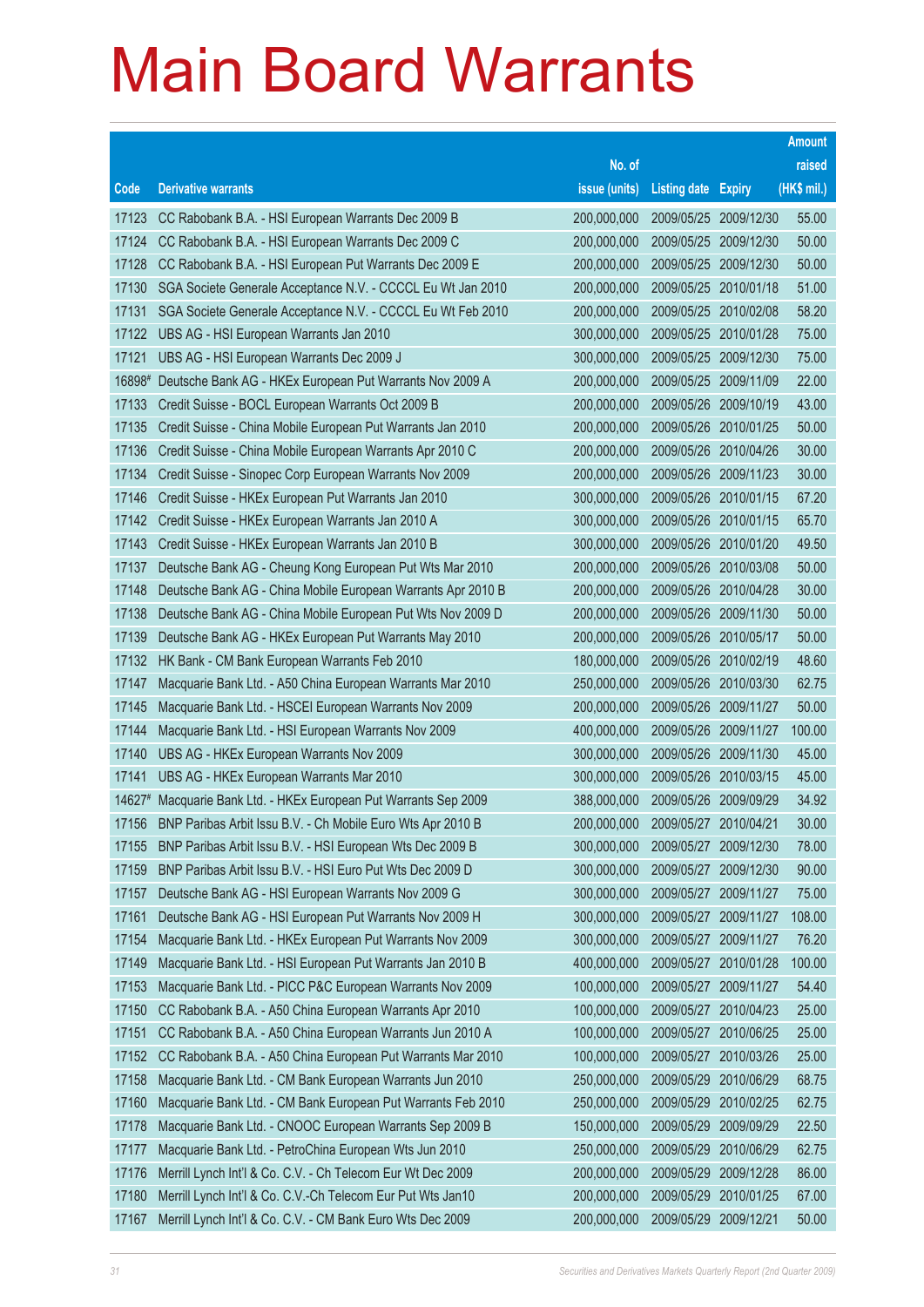|                      |                                                              |               |                            |            | <b>Amount</b> |
|----------------------|--------------------------------------------------------------|---------------|----------------------------|------------|---------------|
|                      |                                                              | No. of        |                            |            | raised        |
| Code                 | <b>Derivative warrants</b>                                   | issue (units) | <b>Listing date Expiry</b> |            | (HK\$ mil.)   |
| 17171                | Merrill Lynch Int'l & Co. C.V. - CM Bank Euro Put Wts Jan10  | 200,000,000   | 2009/05/29 2010/01/11      |            | 50.00         |
| 17166                | Merrill Lynch Int'l & Co. C.V. - A50 China Eur Wt Dec 2009   | 200,000,000   | 2009/05/29 2009/12/28      |            | 39.20         |
| 17170                | Merrill Lynch Int'l & Co. C.V. - A50 China Eu Put Wt Dec 09  | 200,000,000   | 2009/05/29 2009/12/21      |            | 31.20         |
| 17169                | Merrill Lynch Int'l & Co. C.V. - HS Bank Euro Wts Jan 2010   | 200,000,000   | 2009/05/29                 | 2010/01/11 | 32.20         |
| 17162                | Merrill Lynch Int'l & Co. C.V. - HSI European Warrants Nov09 | 200,000,000   | 2009/05/29 2009/11/27      |            | 39.00         |
| 17163                | Merrill Lynch Int'l & Co. C.V. - HSI European Warrants Dec09 | 200,000,000   | 2009/05/29                 | 2009/12/30 | 56.00         |
| 17165                | Merrill Lynch Int'l & Co. C.V. - HSI European Put Wts Dec09  | 200,000,000   | 2009/05/29                 | 2009/12/30 | 53.00         |
| 17164                | Merrill Lynch Int'l & Co. C.V. - HSI European Put Wts Jan10  | 200,000,000   | 2009/05/29                 | 2010/01/28 | 50.00         |
| 17168                | Merrill Lynch Int'l & Co. C.V. - PetroChina Eu Wt Feb 2010   | 200,000,000   | 2009/05/29 2010/02/08      |            | 36.20         |
| 17172                | Merrill Lynch Int'l & Co. C.V. - PetroChina Eu Put Wt Feb10  | 200,000,000   | 2009/05/29                 | 2010/02/01 | 34.80         |
| 17173                | SGA Societe Generale Acceptance N.V. - CHALCO Eu Wt Jan 2010 | 250,000,000   | 2009/05/29                 | 2010/01/18 | 47.50         |
| 17174                | SGA Societe Generale Acceptance N.V. - CHALCO Eu Wt Jun 2010 | 250,000,000   | 2009/05/29                 | 2010/06/02 | 66.00         |
| 17175                | SGA Societe Generale Acceptance N.V. - Shenhua Eu Wt Mar 10  | 250,000,000   | 2009/05/29 2010/03/01      |            | 137.50        |
| 17179                | Credit Suisse - HSBC European Wts Dec 2009                   | 300,000,000   | 2009/06/01                 | 2009/12/28 | 45.00         |
| 17181                | Credit Suisse - Jiangxi Copper European Wts Nov 2010         | 200,000,000   | 2009/06/01                 | 2010/11/15 | 60.00         |
| 17182                | Credit Suisse - Ping An European Warrants Nov 2011           | 200,000,000   | 2009/06/01                 | 2011/11/28 | 49.20         |
| 17183                | Goldman Sachs SP (Asia) - HSI European Put Wts Dec 2009 A    | 200,000,000   | 2009/06/01                 | 2009/12/30 | 50.00         |
| 17185                | BNP Paribas Arbit Issu B.V. - HKEx European Put Wts Dec 2009 | 200,000,000   | 2009/06/02 2009/12/02      |            | 58.00         |
| 17186                | BNP Paribas Arbit Issu B.V. - PetroCh Euro Wts Apr 2010      | 200,000,000   | 2009/06/02 2010/04/26      |            | 34.00         |
| 10876                | Deutsche Bank AG - Nikkei 225 Index European Wts Dec 2009 C  | 200,000,000   | 2009/06/02 2009/12/11      |            | 50.00         |
| 10880                | Deutsche Bank AG - Nikkei 225 Index Euro Put Wts Dec 2009 D  | 200,000,000   | 2009/06/02 2009/12/11      |            | 50.00         |
| 17187                | J P Morgan SP BV - BOCL European Warrants Oct 2009           | 388,000,000   | 2009/06/02 2009/10/20      |            | 62.47         |
| 17189                | J P Morgan SP BV - CC Bank Euro Put Wts Sep 2009             | 88,000,000    | 2009/06/02 2009/09/22      |            | 17.42         |
| 17191                | J P Morgan SP BV - CM Bank Euro Put Wts Dec 2009             | 388,000,000   | 2009/06/02 2009/12/30      |            | 97.78         |
| 17188                | J P Morgan SP BV - Sinopec Corp European Warrants Nov 2009   | 388,000,000   | 2009/06/02 2009/11/09      |            | 58.59         |
| 17190                | J P Morgan SP BV - ICBC European Put Wts Oct 2009            | 88,000,000    | 2009/06/02 2009/10/29      |            | 13.64         |
| 17184                | SGA Societe Generale Acceptance N.V. - HKEx Eu Wt Mar 2010 A | 500,000,000   | 2009/06/02 2010/03/22      |            | 125.00        |
| $16165$ <sup>#</sup> | Credit Suisse - HKEx European Put Warrants Oct 2009          | 600,000,000   | 2009/06/02 2009/10/05      |            | 18.60         |
| 17202                | Deutsche Bank AG - SHK Ppt European Warrants May 2010        | 200,000,000   | 2009/06/03                 | 2010/05/31 | 50.00         |
| 17192                | Macquarie Bank Ltd. - SHK Ppt European Put Warrants Jan 2010 | 250,000,000   | 2009/06/03                 | 2010/01/28 | 62.75         |
| 17197                | CC Rabobank B.A. - Chi Res Land European Warrants Jan 2010   | 80,000,000    | 2009/06/03 2010/01/28      |            | 20.00         |
| 17198                | CC Rabobank B.A. - HKEx European Warrants Jan 2010 B         | 180,000,000   | 2009/06/03                 | 2010/01/22 | 45.00         |
| 17199                | CC Rabobank B.A. - HSBC European Put Warrants Jun 2010       | 200,000,000   | 2009/06/03                 | 2010/06/29 | 50.00         |
| 17200                | CC Rabobank B.A. - MTRC European Warrants Jan 2010           | 60,000,000    | 2009/06/03                 | 2010/01/22 | 15.00         |
| 17201                | CC Rabobank B.A. - PetroChina European Warrants May 2010     | 150,000,000   | 2009/06/03 2010/05/03      |            | 23.40         |
| 17193                | SGA Societe Generale Acceptance N.V. - SHK P Eu Wt Nov 2009  | 500,000,000   | 2009/06/03                 | 2009/11/04 | 75.00         |
| 17194                | UBS AG - Cheung Kong European Warrants Dec 2009              | 300,000,000   | 2009/06/03                 | 2009/12/28 | 45.00         |
| 17195                | UBS AG - SHK Ppt European Warrants Nov 2010                  | 300,000,000   | 2009/06/03                 | 2010/11/29 | 75.00         |
| 17196                | UBS AG - SHK Ppt European Put Warrants Jun 2010              | 300,000,000   | 2009/06/03                 | 2010/06/28 | 75.00         |
| 14617#               | Merrill Lynch Int'l & Co. C.V. - Ch Mobile Eur Wt May 2010   | 200,000,000   | 2009/06/03                 | 2010/05/03 | 20.20         |
| 17060#               | Merrill Lynch Int'l & Co. C.V. - HSI European Put Wts Nov09  | 300,000,000   | 2009/06/03                 | 2009/11/27 | 30.00         |
| 17210                | ABN AMRO Bank N.V. - HSI European Warrants Nov 2009 A        | 400,000,000   | 2009/06/04                 | 2009/11/27 | 98.80         |
| 17214                | ABN AMRO Bank N.V. - HSI European Put Warrants Nov 2009 B    | 400,000,000   | 2009/06/04                 | 2009/11/27 | 98.40         |
| 17209                | Deutsche Bank AG - Cheung Kong European Warrants Dec 2009 C  | 200,000,000   | 2009/06/04                 | 2009/12/28 | 30.00         |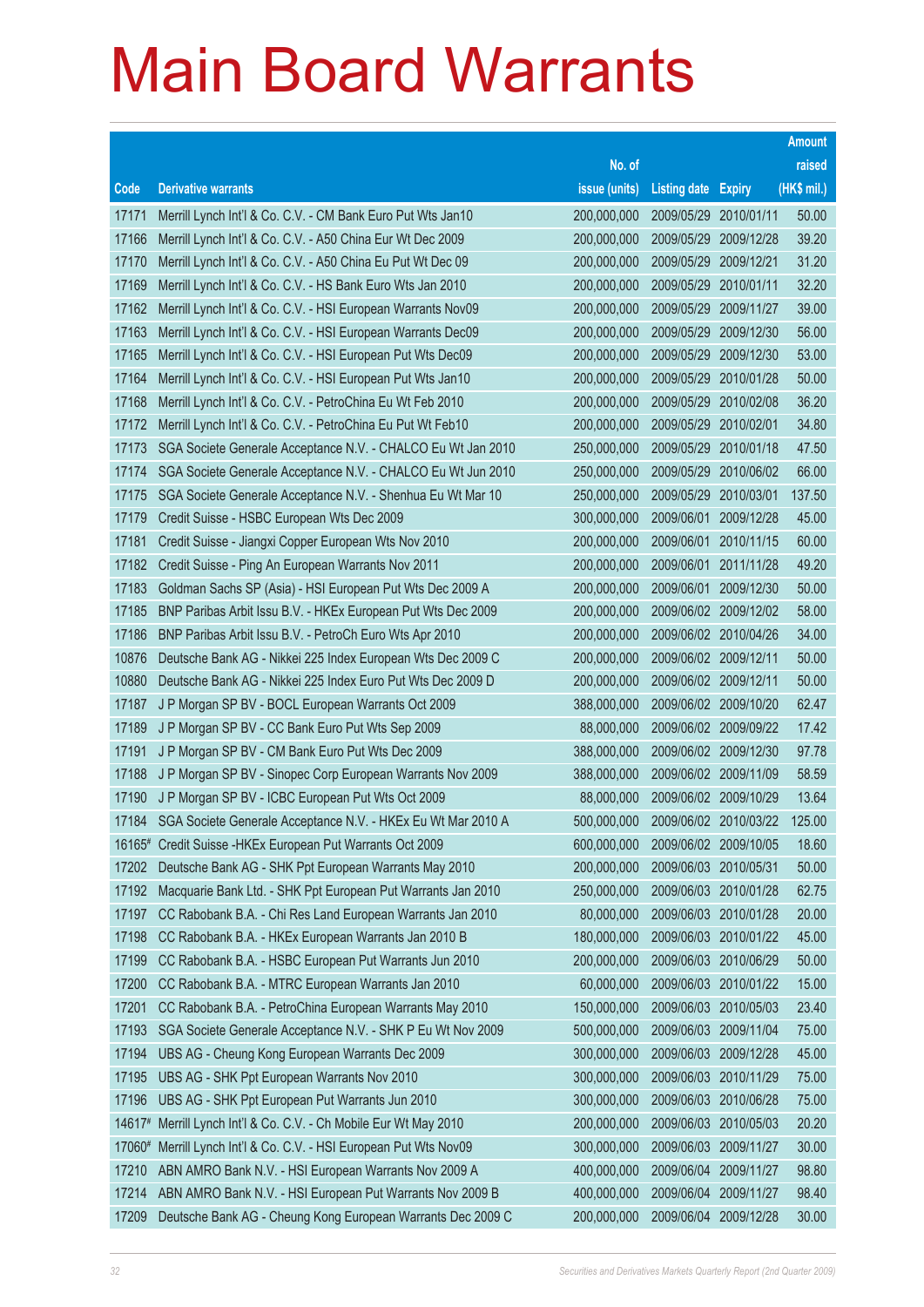|        |                                                              |               |                            |                       | <b>Amount</b> |
|--------|--------------------------------------------------------------|---------------|----------------------------|-----------------------|---------------|
|        |                                                              | No. of        |                            |                       | raised        |
| Code   | <b>Derivative warrants</b>                                   | issue (units) | <b>Listing date Expiry</b> |                       | (HK\$ mil.)   |
| 17208  | Macquarie Bank Ltd. - China Tel European Warrants Dec 2009   | 100,000,000   | 2009/06/04                 | 2009/12/30            | 35.10         |
| 17203  | SGA Societe Generale Acceptance N.V. - CP&CC Eur Wt Dec 09 G | 120,000,000   | 2009/06/04                 | 2009/12/07            | 62.40         |
| 17207  | SGA Societe Generale Acceptance N.V. - A50 Ch Eu Wt Mar 10 A | 500,000,000   | 2009/06/04                 | 2010/03/24            | 75.00         |
| 17205  | SGA Societe Generale Acceptance N.V. - HKEx Eu Wt Jun 2010   | 500,000,000   | 2009/06/04                 | 2010/06/28            | 125.50        |
| 17204  | SGA Societe Generale Acceptance N.V. - HKEx Eu Wt Mar 2010 B | 500,000,000   | 2009/06/04                 | 2010/03/29            | 129.50        |
| 17206  | SGA Societe Generale Acceptance N.V. - ICBC Eu Wt Jan 2010 A | 150,000,000   | 2009/06/04                 | 2010/01/13            | 76.50         |
| 16740# | Deutsche Bank AG - HSI European Put Warrants Oct 2009 I      | 300,000,000   | 2009/06/04                 | 2009/10/29            | 30.60         |
| 17211  | ABN AMRO Bank N.V. - HKEx European Put Warrants Nov 2009 D   | 200,000,000   | 2009/06/05                 | 2009/11/09            | 35.40         |
| 17235  | ABN AMRO Bank N.V. - PetroChina European Warrants Mar 2010   | 200,000,000   | 2009/06/05                 | 2010/03/30            | 50.00         |
| 17227  | BNP Paribas Arbit Issu B.V. - BOCL European Wts Feb 2010     | 200,000,000   | 2009/06/05                 | 2010/02/26            | 88.00         |
| 17234  | BNP Paribas Arbit Issu B.V. - HSI European Wts Dec 2009 E    | 300,000,000   | 2009/06/05                 | 2009/12/30            | 81.00         |
| 17238  | BNP Paribas Arbit Issu B.V. - HSI Euro Put Wts Dec 2009 F    | 300,000,000   | 2009/06/05                 | 2009/12/30            | 81.00         |
| 17233  | Deutsche Bank AG - BOCL European Warrants Dec 2009 A         | 150,000,000   | 2009/06/05                 | 2009/12/21            | 37.50         |
| 17230  | Deutsche Bank AG - HKEx European Warrants May 2010           | 200,000,000   | 2009/06/05                 | 2010/05/10            | 50.00         |
| 17232  | Deutsche Bank AG - HSI European Put Warrants Dec 2009 D      | 300,000,000   | 2009/06/05                 | 2009/12/30            | 117.00        |
| 17228  | Deutsche Bank AG - HSI European Warrants Dec 2009 B          | 300,000,000   | 2009/06/05                 | 2009/12/30            | 75.00         |
| 17229  | Deutsche Bank AG - HSI European Warrants Dec 2009 C          | 300,000,000   | 2009/06/05                 | 2009/12/30            | 75.00         |
| 17221  | HK Bank - China Overseas European Warrants Feb 2010          | 180,000,000   |                            | 2009/06/05 2010/02/26 | 57.60         |
| 17220  | HK Bank - China COSCO European Warrants Mar 2010             | 180,000,000   | 2009/06/05                 | 2010/03/26            | 45.00         |
| 17222  | HK Bank - PICC European Warrants Dec 2010                    | 180,000,000   |                            | 2009/06/05 2010/12/10 | 45.00         |
| 17223  | HK Bank - Shimao Ppt European Warrants Feb 2010              | 180,000,000   | 2009/06/05                 | 2010/02/26            | 46.80         |
| 17225  | Macquarie Bank Ltd. - Cheung Kong European Warrants Jan 2010 | 300,000,000   | 2009/06/05                 | 2010/01/28            | 75.30         |
| 17224  | Macquarie Bank Ltd. - China Mobile European Wts Apr 2010 B   | 400,000,000   | 2009/06/05                 | 2010/04/29            | 60.00         |
| 17226  | Macquarie Bank Ltd. - HSI European Put Warrants Jan 2010 C   | 400,000,000   |                            | 2009/06/05 2010/01/28 | 100.00        |
| 17212  | SGA Societe Generale Acceptance N.V. - BOCL Eu Wt Dec 2009   | 150,000,000   | 2009/06/05                 | 2009/12/07            | 44.25         |
| 17213  | SGA Societe Generale Acceptance N.V. - BOCL Eu Wt Jan 2010   | 150,000,000   |                            | 2009/06/05 2010/01/18 | 37.50         |
| 17215  | SGA Societe Generale Acceptance N.V. - CCoal Eur Wt Mar 2010 | 500,000,000   |                            | 2009/06/05 2010/03/10 | 125.00        |
| 17217  | SGA Societe Generale Acceptance N.V. - CNOOC Eu Wt Dec 2009C | 400,000,000   |                            | 2009/06/05 2009/12/23 | 68.00         |
| 17216  | SGA Societe Generale Acceptance N.V. - CP&CC Eur Wt Jan 10 C | 120,000,000   | 2009/06/05                 | 2010/01/04            | 69.60         |
| 17218  | SGA Societe Generale Acceptance N.V. - HSBC Eu Wt Jun 2010 B | 500,000,000   | 2009/06/05                 | 2010/06/09            | 79.50         |
| 17219  | SGA Societe Generale Acceptance N.V. - Petch Eu Wt Nov 2009F | 400,000,000   | 2009/06/05                 | 2009/11/02            | 66.00         |
| 17231  | UBS AG - HKEx European Put Warrants Nov 2009 C               | 300,000,000   | 2009/06/05                 | 2009/11/23            | 45.00         |
| 16508# | ABN AMRO Bank N.V. - HSBC European Put Warrants Sep 2009     | 271,000,000   | 2009/06/05                 | 2009/09/21            | 10.03         |
| 17265  | ABN AMRO Bank N.V. - China Life European Warrants Nov 2009 F | 300,000,000   | 2009/06/08                 | 2009/11/03            | 65.40         |
| 17264  | ABN AMRO Bank N.V. - HKEx European Warrants Nov 2009 E       | 300,000,000   | 2009/06/08                 | 2009/11/23            | 65.70         |
| 17263  | ABN AMRO Bank N.V. - HSI European Warrants Nov 2009 C        | 400,000,000   | 2009/06/08                 | 2009/11/27            | 106.40        |
| 17267  | ABN AMRO Bank N.V. - HSI European Put Warrants Nov 2009 D    | 400,000,000   | 2009/06/08                 | 2009/11/27            | 93.60         |
| 17242  | BNP Paribas Arbit Issu B.V. - HSI Euro Put Wts Sep 2009 I    | 300,000,000   | 2009/06/08                 | 2009/09/29            | 45.00         |
| 17243  | BNP Paribas Arbit Issu B.V. - HSI Euro Put Wts Dec 2009 G    | 300,000,000   | 2009/06/08                 | 2009/12/30            | 81.00         |
| 17244  | BNP Paribas Arbit Issu B.V. - HSI Euro Put Wts Dec 2009 H    | 300,000,000   | 2009/06/08                 | 2009/12/30            | 87.00         |
| 17261  | Deutsche Bank AG - CNOOC European Warrants Apr 2010          | 200,000,000   | 2009/06/08                 | 2010/04/26            | 50.00         |
| 17262  | Deutsche Bank AG - HSI European Warrants Dec 2009 E          | 300,000,000   | 2009/06/08                 | 2009/12/30            | 75.00         |
| 17266  | Deutsche Bank AG - HSI European Put Warrants Dec 2009 F      | 300,000,000   | 2009/06/08                 | 2009/12/30            | 102.00        |
| 17236  | HK Bank - HSI European Warrants Dec 2009 Q                   | 380,000,000   |                            | 2009/06/08 2009/12/30 | 95.00         |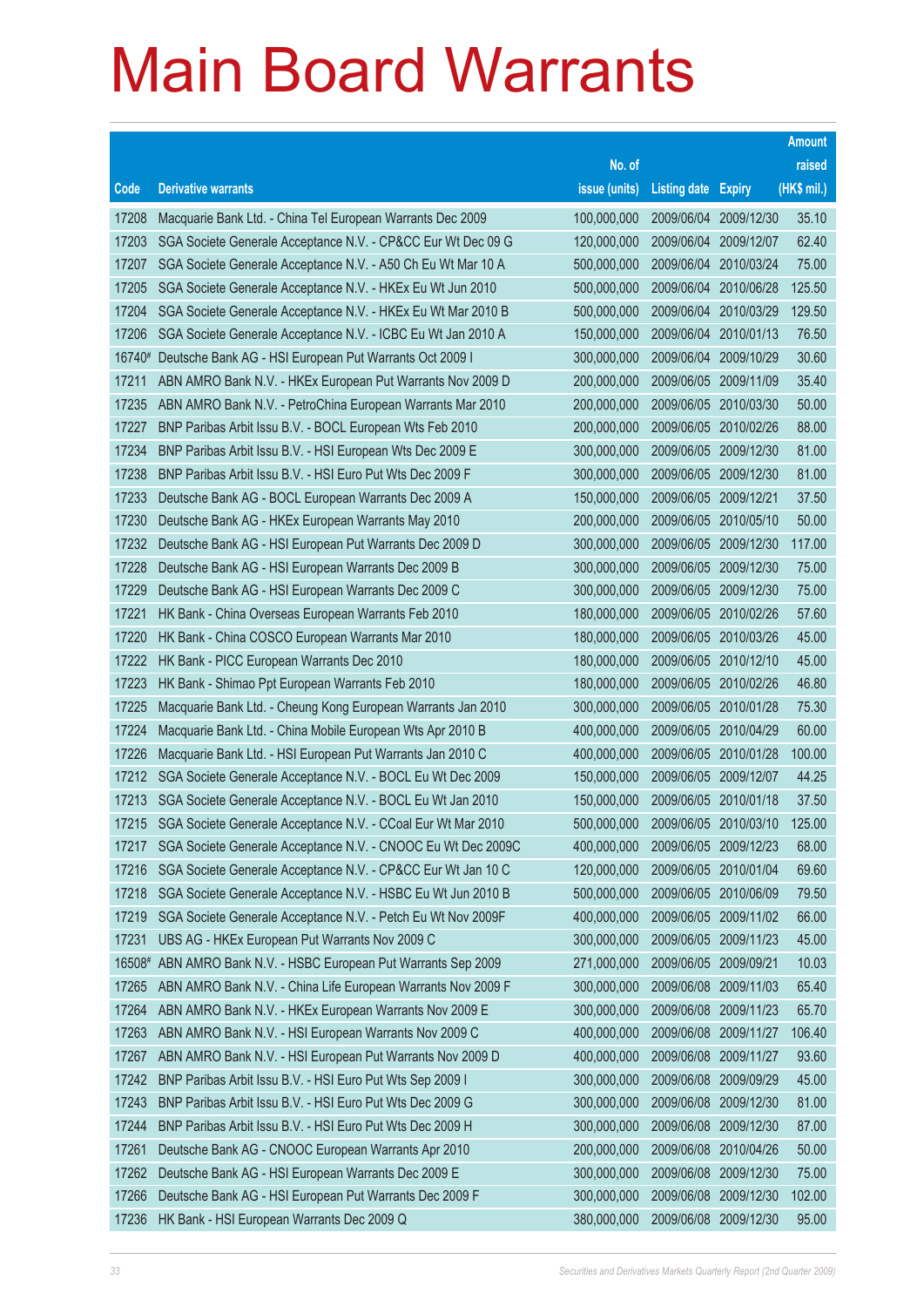|       |                                                              |               |                            |                       | <b>Amount</b> |
|-------|--------------------------------------------------------------|---------------|----------------------------|-----------------------|---------------|
|       |                                                              | No. of        |                            |                       | raised        |
| Code  | <b>Derivative warrants</b>                                   | issue (units) | <b>Listing date Expiry</b> |                       | (HK\$ mil.)   |
| 17237 | HK Bank - HSI European Warrants Dec 2009 R                   | 380,000,000   | 2009/06/08 2009/12/30      |                       | 95.00         |
| 17239 | HK Bank - HSI European Warrants Dec 2009 S                   | 380,000,000   |                            | 2009/06/08 2009/12/30 | 95.00         |
| 17268 | KBC Fin Products Int'l Ltd. - CNOOC European Wts Feb 2010 A  | 400,000,000   | 2009/06/08 2010/02/01      |                       | 100.00        |
| 17269 | KBC Fin Products Int'l Ltd. - CNOOC Euro Put Wts Jan 2010    | 400,000,000   |                            | 2009/06/08 2010/01/15 | 100.00        |
| 17271 | KBC Fin Products Int'l Ltd. - HSBC European Wts Jul 2011     | 400,000,000   |                            | 2009/06/08 2011/07/05 | 100.00        |
| 17272 | KBC Fin Products Int'l Ltd. - HSBC Euro Put Wts Apr 2010     | 400,000,000   |                            | 2009/06/08 2010/04/09 | 100.00        |
| 17273 | KBC Fin Products Int'l Ltd. - HSBC Euro Put Wts Sep 2010 B   | 428,000,000   | 2009/06/08 2010/09/01      |                       | 64.20         |
| 17257 | KBC Fin Products Int'l Ltd. - HSI European Wts Dec 2009 A    | 400,000,000   |                            | 2009/06/08 2009/12/30 | 100.00        |
| 17260 | KBC Fin Products Int'l Ltd. - HSI European Wts Dec 2009 B    | 400,000,000   |                            | 2009/06/08 2009/12/30 | 100.00        |
| 17270 | KBC Fin Products Int'l Ltd. - PetroChina Euro Wts Jun 2010   | 400,000,000   |                            | 2009/06/08 2010/06/08 | 100.00        |
| 17247 | Macquarie Bank Ltd. - Bank of EA European Warrants Apr 2010  | 100,000,000   | 2009/06/08 2010/04/29      |                       | 25.00         |
| 17248 | Macquarie Bank Ltd. - BOCHK European Warrants Dec 2010       | 150,000,000   |                            | 2009/06/08 2010/12/30 | 37.50         |
| 17245 | Macquarie Bank Ltd. - HKEx European Warrants Mar 2010        | 388,000,000   |                            | 2009/06/08 2010/03/30 | 97.78         |
| 17251 | Macquarie Bank Ltd. - HSI European Warrants Feb 2010         | 400,000,000   |                            | 2009/06/08 2010/02/25 | 100.00        |
| 17246 | Macquarie Bank Ltd. - ICBC European Warrants Dec 2009        | 128,000,000   | 2009/06/08                 | 2009/12/30            | 45.06         |
| 17250 | Macquarie Bank Ltd. - ICBC European Put Warrants Dec 2009    | 128,000,000   |                            | 2009/06/08 2009/12/30 | 32.77         |
| 17249 | Macquarie Bank Ltd. - Jiangxi Copper European Wts Dec 2009 B | 300,000,000   |                            | 2009/06/08 2009/12/30 | 75.90         |
| 17276 | CC Rabobank B.A. - HKEx European Warrants May 2010           | 180,000,000   |                            | 2009/06/08 2010/05/28 | 45.00         |
| 17277 | CC Rabobank B.A. - HSBC European Warrants Jun 2011           | 200,000,000   | 2009/06/08                 | 2011/06/01            | 50.00         |
| 17278 | CC Rabobank B.A. - HSBC European Warrants Sep 2011           | 200,000,000   | 2009/06/08 2011/09/09      |                       | 50.00         |
| 17254 | CC Rabobank B.A. - HSI European Warrants Jan 2010            | 200,000,000   | 2009/06/08 2010/01/28      |                       | 50.00         |
| 17255 | CC Rabobank B.A. - HSI European Warrants Feb 2010            | 200,000,000   |                            | 2009/06/08 2010/02/25 | 50.00         |
| 17256 | CC Rabobank B.A. - HSI European Warrants Mar 2010 A          | 200,000,000   | 2009/06/08                 | 2010/03/30            | 50.00         |
| 17259 | CC Rabobank B.A. - HSI European Put Warrants Feb 2010        | 200,000,000   |                            | 2009/06/08 2010/02/25 | 60.00         |
| 17258 | CC Rabobank B.A. - HSI European Put Warrants Jan 2010 B      | 200,000,000   | 2009/06/08 2010/01/28      |                       | 50.00         |
| 17274 | CC Rabobank B.A. - Hutchison European Warrants Dec 2009 B    | 50,000,000    | 2009/06/08 2009/12/08      |                       | 24.00         |
| 17275 | CC Rabobank B.A. - Tencent Holdings European Wts Feb 2010 B  | 220,000,000   | 2009/06/08 2010/02/23      |                       | 55.00         |
| 17240 | SGA Societe Generale Acceptance N.V. - BOCL Eu Put Wt Dec 09 | 150,000,000   | 2009/06/08 2009/12/14      |                       | 69.00         |
| 17252 | SGA Societe Generale Acceptance N.V. - CNOOC Eu Wt Feb 2010  | 400,000,000   | 2009/06/08 2010/02/10      |                       | 104.40        |
| 17253 | SGA Societe Generale Acceptance N.V. - CNOOC Eu Wt Aug 2010  | 400,000,000   | 2009/06/08 2010/08/04      |                       | 108.00        |
| 17241 | SGA Societe Generale Acceptance N.V. - CRail Eu Wt Dec 2009  | 50,000,000    | 2009/06/08 2009/12/14      |                       | 53.00         |
| 17294 | BNP Paribas Arbit Issu B.V. - Ch Mobile Euro Wts Dec 2009    | 200,000,000   |                            | 2009/06/09 2009/12/22 | 30.00         |
| 17292 | BNP Paribas Arbit Issu B.V. - China Life Euro Wts Nov 2009 B | 200,000,000   | 2009/06/09                 | 2009/11/03            | 42.00         |
| 17293 | BNP Paribas Arbit Issu B.V. - China Life Euro Wts Jan 2010 B | 200,000,000   | 2009/06/09                 | 2010/01/05            | 58.00         |
| 17295 | BNP Paribas Arbit Issu B.V. - PetroCh Euro Wts Dec 2009      | 200,000,000   | 2009/06/09                 | 2009/12/02            | 30.00         |
| 17313 | Credit Suisse - CC Bank European Warrants Nov 2009           | 200,000,000   | 2009/06/09 2009/11/20      |                       | 74.00         |
| 17314 | Credit Suisse - CC Bank European Warrants Dec 2011           | 500,000,000   | 2009/06/09 2011/12/12      |                       | 75.00         |
| 17290 | HK Bank - China COSCO European Warrants Apr 2010             | 180,000,000   |                            | 2009/06/09 2010/04/22 | 45.00         |
| 17291 | HK Bank - PetroChina European Warrants Feb 2011              | 180,000,000   | 2009/06/09 2011/02/22      |                       | 45.00         |
| 17315 | KBC Fin Products Int'l Ltd. - China Life Euro Wts Nov 2009 D | 288,000,000   | 2009/06/09                 | 2009/11/09            | 97.92         |
| 17316 | KBC Fin Products Int'l Ltd. - China Life Euro Wts Dec 2009 B | 248,000,000   | 2009/06/09                 | 2009/12/18            | 99.20         |
| 17317 | KBC Fin Products Int'l Ltd. - China Life Euro Wts Dec 2009 C | 358,000,000   | 2009/06/09                 | 2009/12/10            | 100.24        |
| 17318 | KBC Fin Products Int'l Ltd. - China Life Euro Wts Dec 2009 D | 400,000,000   | 2009/06/09                 | 2009/12/09            | 100.00        |
| 17319 | KBC Fin Products Int'l Ltd. - China Life Euro Wts Jan 2010 A | 400,000,000   | 2009/06/09 2010/01/18      |                       | 100.00        |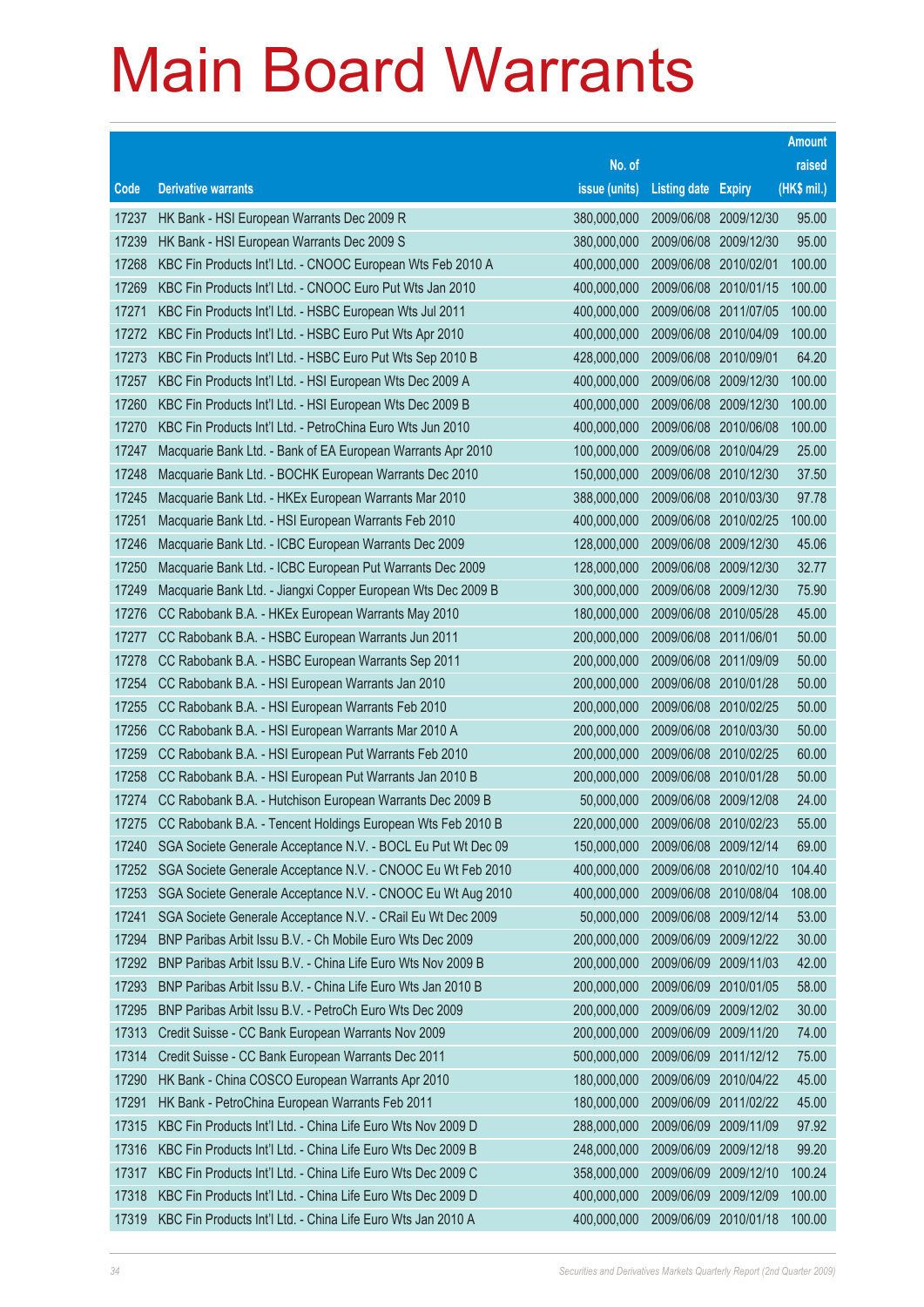|       |                                                              |               |                       |            | <b>Amount</b> |
|-------|--------------------------------------------------------------|---------------|-----------------------|------------|---------------|
|       |                                                              | No. of        |                       |            | raised        |
| Code  | <b>Derivative warrants</b>                                   | issue (units) | Listing date Expiry   |            | (HK\$ mil.)   |
| 17320 | KBC Fin Products Int'l Ltd. - China Life Eur Put Wt Nov 09 E | 400,000,000   | 2009/06/09            | 2009/11/20 | 100.00        |
| 17321 | KBC Fin Products Int'l Ltd. - Sinopec Euro Wts Aug 2011      | 400,000,000   | 2009/06/09 2011/08/01 |            | 100.00        |
| 17322 | KBC Fin Products Int'l Ltd. - Sinopec Corp Eu Put Wt Sep2010 | 400,000,000   | 2009/06/09            | 2010/09/28 | 100.00        |
| 17279 | Macquarie Bank Ltd. - Angang Steel European Wts Dec 2009 B   | 188,000,000   | 2009/06/09            | 2009/12/30 | 47.56         |
| 17281 | Macquarie Bank Ltd. - China COSCO European Warrants Dec 2009 | 188,000,000   | 2009/06/09            | 2009/12/30 | 47.00         |
| 17280 | Macquarie Bank Ltd. - China Coal European Warrants Mar 2010B | 150,000,000   | 2009/06/09 2010/03/30 |            | 37.65         |
| 17282 | Macquarie Bank Ltd. - China Life European Wts Dec 2009       | 288,000,000   | 2009/06/09            | 2009/12/30 | 72.29         |
| 17301 | Macquarie Bank Ltd. - CNOOC European Warrants Jun 2010       | 250,000,000   | 2009/06/09 2010/06/29 |            | 64.75         |
| 17299 | Macquarie Bank Ltd. - Hang Seng Bank European Wts Sep 2010   | 250,000,000   | 2009/06/09            | 2010/09/29 | 62.75         |
| 17285 | Merrill Lynch Int'l & Co. C.V. - Ch Overseas Eur Wt Mar 2010 | 200,000,000   | 2009/06/09 2010/03/01 |            | 62.00         |
| 17284 | Merrill Lynch Int'l & Co. C.V. - Ch Comm Cons Eu Wt Jan 2010 | 200,000,000   | 2009/06/09            | 2010/01/18 | 37.00         |
| 17283 | Merrill Lynch Int'l & Co. C.V. - Ch Life Eur Put Wt Feb 2010 | 200,000,000   | 2009/06/09 2010/02/08 |            | 81.00         |
| 17286 | Merrill Lynch Int'l & Co. C.V. - Sinopec Euro Wts Dec 2010   | 200,000,000   | 2009/06/09            | 2010/12/20 | 31.60         |
| 17288 | Merrill Lynch Int'l & Co. C.V. - HSI European Warrants Jan10 | 300,000,000   | 2009/06/09 2010/01/28 |            | 79.50         |
| 17289 | Merrill Lynch Int'l & Co. C.V. - HSI European Put Wts Feb10  | 300,000,000   | 2009/06/09            | 2010/02/25 | 87.00         |
| 17287 | Merrill Lynch Int'l & Co. C.V. - SHK Ppt Euro Put Wts Sep10  | 200,000,000   | 2009/06/09 2010/09/20 |            | 50.00         |
| 17305 | CC Rabobank B.A. - Ch Mobile European Put Wts Jun 2010       | 200,000,000   | 2009/06/09            | 2010/06/25 | 50.00         |
| 17302 | CC Rabobank B.A. - China Life European Warrants Dec 2009 A   | 80,000,000    | 2009/06/09 2009/12/09 |            | 26.40         |
| 17303 | CC Rabobank B.A. - China Life European Warrants Dec 2009 B   | 80,000,000    | 2009/06/09            | 2009/12/18 | 23.20         |
| 17311 | CC Rabobank B.A. - China Life European Put Warrants Dec 2009 | 80,000,000    | 2009/06/09 2009/12/18 |            | 33.60         |
| 17304 | CC Rabobank B.A. - Ch Mobile European Warrants Dec 2009 B    | 200,000,000   | 2009/06/09            | 2009/12/29 | 30.00         |
| 17312 | CC Rabobank B.A. - HKEx European Put Warrants Dec 2009       | 180,000,000   | 2009/06/09 2009/12/24 |            | 57.60         |
| 17306 | CC Rabobank B.A. - HKEx European Warrants Dec 2009 B         | 180,000,000   | 2009/06/09            | 2009/12/24 | 45.00         |
| 17307 | CC Rabobank B.A. - PetroChina European Warrants Nov 2009 B   | 150,000,000   | 2009/06/09 2009/11/23 |            | 22.50         |
| 17308 | CC Rabobank B.A. - PetroChina European Warrants Jul 2010     | 150,000,000   | 2009/06/09 2010/07/28 |            | 37.50         |
| 17309 | CC Rabobank B.A. - PetroChina European Warrants Oct 2010     | 150,000,000   | 2009/06/09 2010/10/18 |            | 37.50         |
| 17310 | CC Rabobank B.A. - PetroChina European Put Warrants Mar 2010 | 150,000,000   | 2009/06/09 2010/03/10 |            | 37.50         |
| 17297 | UBS AG - China Life European Warrants Dec 2009 B             | 300,000,000   | 2009/06/09 2009/12/21 |            | 165.00        |
| 17296 | UBS AG - China Life European Warrants Jan 2010 A             | 300,000,000   | 2009/06/09            | 2010/01/25 | 93.00         |
| 17298 | UBS AG - China Life European Warrants Feb 2010 A             | 300,000,000   | 2009/06/09 2010/02/22 |            | 75.00         |
| 17300 | UBS AG - China Life European Put Warrants Jan 2010 E         | 300,000,000   | 2009/06/09 2010/01/25 |            | 75.00         |
| 17356 | ABN AMRO Bank N.V. - China Life European Warrants Nov 2009 G | 250,000,000   | 2009/06/10 2009/11/02 |            | 84.50         |
| 17357 | BNP Paribas Arbit Issu B.V. - HSCEI European Wts Dec 2009 B  | 200,000,000   | 2009/06/10            | 2009/12/30 | 50.00         |
| 17361 | BNP Paribas Arbit Issu B.V. - HSCEI Euro Put Wts Dec 2009 D  | 200,000,000   | 2009/06/10            | 2009/12/30 | 50.00         |
| 17331 | HK Bank - HSCEI European Warrants Mar 2010 A                 | 180,000,000   | 2009/06/10 2010/03/30 |            | 45.00         |
| 17332 | HK Bank - HSCEI European Warrants Mar 2010 B                 | 180,000,000   | 2009/06/10 2010/03/30 |            | 45.00         |
| 17333 | HK Bank - HSCEI European Warrants Mar 2010 C                 | 180,000,000   | 2009/06/10 2010/03/30 |            | 45.00         |
| 17337 | HK Bank - HSCEI European Put Warrants Mar 2010 D             | 180,000,000   | 2009/06/10 2010/03/30 |            | 45.00         |
| 17338 | HK Bank - HSCEI European Put Warrants Mar 2010 E             | 180,000,000   | 2009/06/10 2010/03/30 |            | 45.00         |
| 17334 | HK Bank - HSI European Warrants Mar 2010 A                   | 180,000,000   | 2009/06/10 2010/03/30 |            | 45.00         |
| 17335 | HK Bank - HSI European Warrants Mar 2010 B                   | 180,000,000   | 2009/06/10            | 2010/03/30 | 45.00         |
| 17336 | HK Bank - HSI European Warrants Mar 2010 C                   | 180,000,000   | 2009/06/10 2010/03/30 |            | 45.00         |
| 17339 | HK Bank - HSI European Put Warrants Mar 2010 D               | 180,000,000   | 2009/06/10 2010/03/30 |            | 45.00         |
| 17340 | HK Bank - HSI European Put Warrants Mar 2010 E               | 180,000,000   | 2009/06/10 2010/03/30 |            | 45.00         |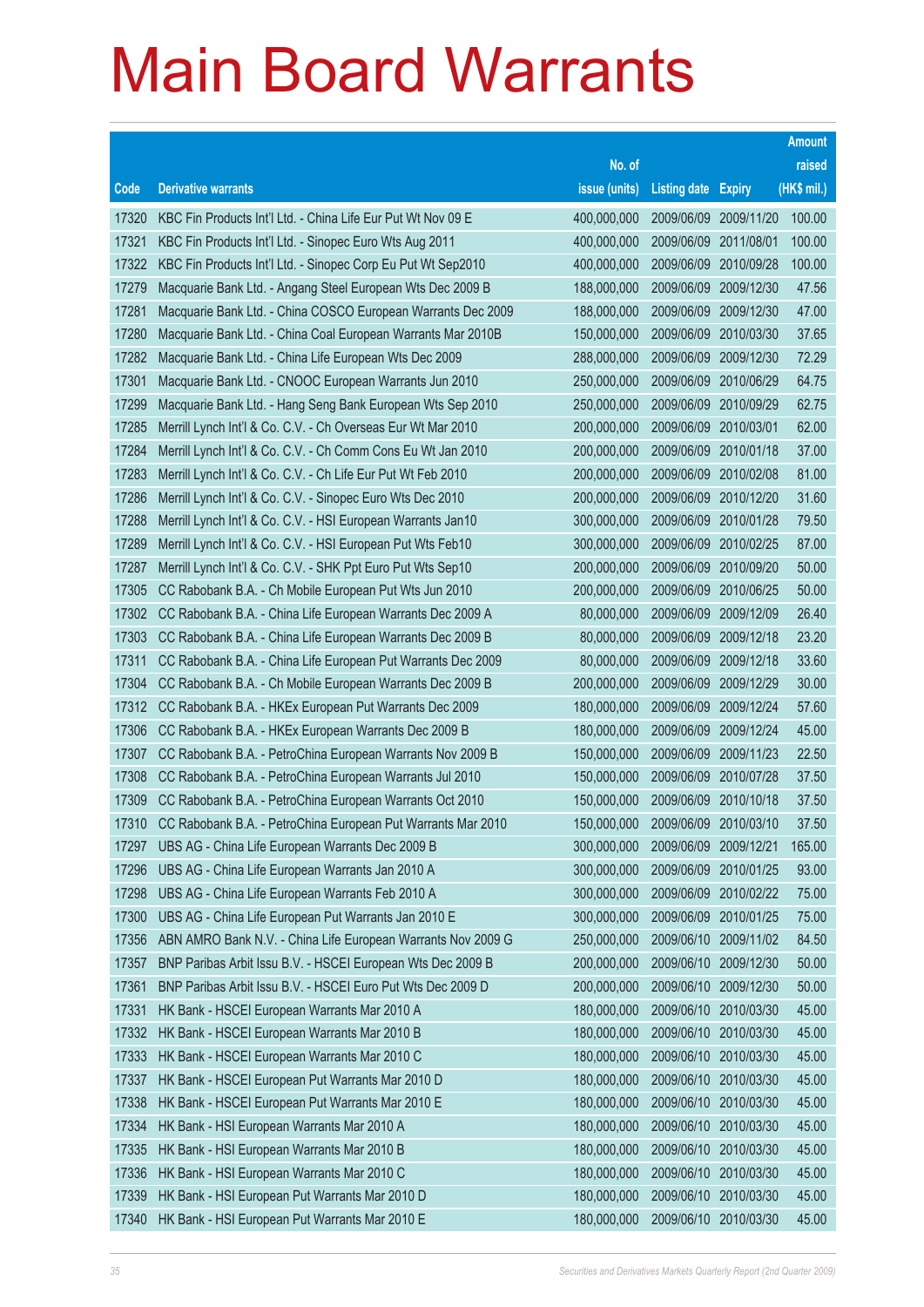|       |                                                              |               |                            |            | <b>Amount</b> |
|-------|--------------------------------------------------------------|---------------|----------------------------|------------|---------------|
|       |                                                              | No. of        |                            |            | raised        |
| Code  | <b>Derivative warrants</b>                                   | issue (units) | <b>Listing date Expiry</b> |            | (HK\$ mil.)   |
| 17350 | KBC Fin Products Int'l Ltd. - BOCL European Wts Jan 2010 C   | 400,000,000   | 2009/06/10 2010/01/04      |            | 100.00        |
| 17343 | KBC Fin Products Int'l Ltd. - BOCL Euro Put Wts Jan 2010 A   | 108,000,000   | 2009/06/10 2010/01/15      |            | 97.20         |
| 17342 | KBC Fin Products Int'l Ltd. - BOCL European Wts Dec 2009 B   | 400,000,000   | 2009/06/10 2009/12/10      |            | 100.00        |
| 17354 | KBC Fin Products Int'l Ltd. - Ch Mobile Eu Put Wt Jun 2010   | 400,000,000   | 2009/06/10 2010/06/22      |            | 70.00         |
| 17344 | KBC Fin Products Int'l Ltd. - CC Bank Euro Wts Dec 2009 B    | 100,000,000   | 2009/06/10 2009/12/18      |            | 100.00        |
| 17345 | KBC Fin Products Int'l Ltd. - CC Bank Euro Wts Dec 2009 C    | 128,000,000   | 2009/06/10 2009/12/10      |            | 97.28         |
| 17346 | KBC Fin Products Int'l Ltd. - CC Bank Euro Wts Jan 2010 A    | 148,000,000   | 2009/06/10 2010/01/04      |            | 96.20         |
| 17347 | KBC Fin Products Int'l Ltd. - CC Bank Euro Wts Jan 2010 B    | 400,000,000   | 2009/06/10 2010/01/18      |            | 100.00        |
| 17351 | KBC Fin Products Int'l Ltd. - China Life Euro Wts Jan 2010 B | 168,000,000   | 2009/06/10 2010/01/05      |            | 97.44         |
| 17352 | KBC Fin Products Int'l Ltd. - China Life Euro Wts Feb 2010   | 138,000,000   | 2009/06/10 2010/02/01      |            | 99.36         |
| 17353 | KBC Fin Products Int'l Ltd. - Ch Mobile Euro Wt Dec 2009 B   | 400,000,000   | 2009/06/10 2009/12/22      |            | 60.00         |
| 17355 | KBC Fin Products Int'l Ltd. - Sinopec Euro Wts Nov 2009 B    | 400,000,000   | 2009/06/10 2009/11/12      |            | 180.00        |
| 17348 | KBC Fin Products Int'l Ltd. - ICBC European Wts Dec 2009 B   | 118,000,000   | 2009/06/10 2009/12/18      |            | 93.22         |
| 17349 | KBC Fin Products Int'l Ltd. - ICBC European Wts Dec 2009 C   | 288,000,000   | 2009/06/10 2009/12/10      |            | 97.92         |
| 17323 | Merrill Lynch Int'l & Co. C.V. - HKEx Eur Put Wts Jan 2010   | 200,000,000   | 2009/06/10 2010/01/11      |            | 33.60         |
| 17326 | SGA Societe Generale Acceptance N.V.-ChiUnicom Eur Wts Dec09 | 100,000,000   | 2009/06/10 2009/12/23      |            | 26.70         |
| 17324 | SGA Societe Generale Acceptance N.V. - CCB Eur Wt Dec 2009 E | 150,000,000   | 2009/06/10 2009/12/21      |            | 60.00         |
| 17325 | SGA Societe Generale Acceptance N.V. - CLife Eu Wt Dec 2009D | 300,000,000   | 2009/06/10 2009/12/23      |            | 75.00         |
| 17329 | SGA Societe Generale Acceptance N.V. - HKEx Eu Wt Jan 2010 C | 500,000,000   | 2009/06/10                 | 2010/01/13 | 109.00        |
| 17327 | SGA Societe Generale Acceptance N.V. - HSI Eur Wt Dec 2009 F | 300,000,000   | 2009/06/10 2009/12/30      |            | 75.00         |
| 17328 | SGA Societe Generale Acceptance N.V. - HSI Eur Wt Dec 2009 G | 300,000,000   | 2009/06/10 2009/12/30      |            | 75.00         |
| 17330 | SGA Societe Generale Acceptance N.V. - ICBC Eu Wt Dec 2009 C | 150,000,000   | 2009/06/10 2009/12/14      |            | 68.85         |
| 17341 | UBS AG - China Life European Put Warrants Dec 2009           | 300,000,000   | 2009/06/10 2009/12/21      |            | 75.00         |
| 17369 | Barclays Bank plc - CC Bank European Warrants Dec 2009       | 100,000,000   | 2009/06/11                 | 2009/12/21 | 26.00         |
| 17370 | Barclays Bank plc - China Life European Warrants Dec 2009 B  | 300,000,000   | 2009/06/11                 | 2009/12/21 | 76.50         |
| 17371 | Barclays Bank plc - A50 China European Warrants Jun 2010     | 200,000,000   | 2009/06/11                 | 2010/06/29 | 50.00         |
| 17358 | HK Bank - BOCL European Warrants Dec 2009 A                  | 180,000,000   | 2009/06/11                 | 2009/12/22 | 45.00         |
| 17366 | J P Morgan SP BV - Ch Comm Cons European Warrants Jan 2010   | 388,000,000   | 2009/06/11                 | 2010/01/18 | 102.04        |
| 17367 | J P Morgan SP BV - JX Copper European Warrants Jan 2010      | 388,000,000   | 2009/06/11                 | 2010/01/18 | 145.89        |
| 17372 | KBC Fin Products Int'l Ltd. - BOCL European Wts Mar 2010     | 400,000,000   | 2009/06/11                 | 2010/03/10 | 100.00        |
| 17373 | KBC Fin Products Int'l Ltd. - A50 Ch Euro Wts Mar 2010 A     | 400,000,000   | 2009/06/11                 | 2010/03/01 | 100.00        |
| 17374 | KBC Fin Products Int'l Ltd. - HSI Euro Put Wts Jan 2010 A    | 400,000,000   | 2009/06/11                 | 2010/01/28 | 100.00        |
| 17359 | Merrill Lynch Int'l & Co. C.V. - HS Bank Euro Wts Dec 2009   | 200,000,000   | 2009/06/11                 | 2009/12/28 | 38.80         |
| 17360 | Merrill Lynch Int'l & Co. C.V. - Hutchison Euro Wts Jul 2011 | 200,000,000   | 2009/06/11                 | 2011/07/18 | 31.00         |
| 17362 | Merrill Lynch Int'l & Co. C.V. - ICBC European Wts Dec 2010  | 200,000,000   | 2009/06/11                 | 2010/12/06 | 32.20         |
| 17363 | CC Rabobank B.A. - BOCL European Warrants Nov 2009 B         | 60,000,000    | 2009/06/11                 | 2009/11/09 | 14.40         |
| 17364 | CC Rabobank B.A. - CNOOC European Warrants Mar 2010 A        | 150,000,000   | 2009/06/11                 | 2010/03/29 | 31.50         |
| 17365 | CC Rabobank B.A. - Sinopec Corp European Warrants Dec 2010   | 250,000,000   | 2009/06/11                 | 2010/12/28 | 37.50         |
| 17368 | UBS AG - HSI European Put Warrants Jan 2010                  | 300,000,000   | 2009/06/11                 | 2010/01/28 | 75.00         |
| 17382 | ABN AMRO Bank N.V. - BOCL European Warrants Dec 2009         | 250,000,000   | 2009/06/12 2009/12/28      |            | 67.00         |
| 17386 | ABN AMRO Bank N.V. - BOCL European Put Warrants Dec 2009     | 250,000,000   | 2009/06/12                 | 2009/12/29 | 62.50         |
| 17385 | ABN AMRO Bank N.V. - ICBC European Put Warrants Dec 2009     | 250,000,000   | 2009/06/12 2009/12/30      |            | 77.25         |
| 17377 | BNP Paribas Arbit Issu B.V. - Ch Mobile Eu Put Wt Dec 2009   | 200,000,000   | 2009/06/12 2009/12/02      |            | 40.00         |
| 17378 | J P Morgan SP BV - Ch Overseas European Warrants Dec 2009    | 100,000,000   | 2009/06/12 2009/12/18      |            | 34.90         |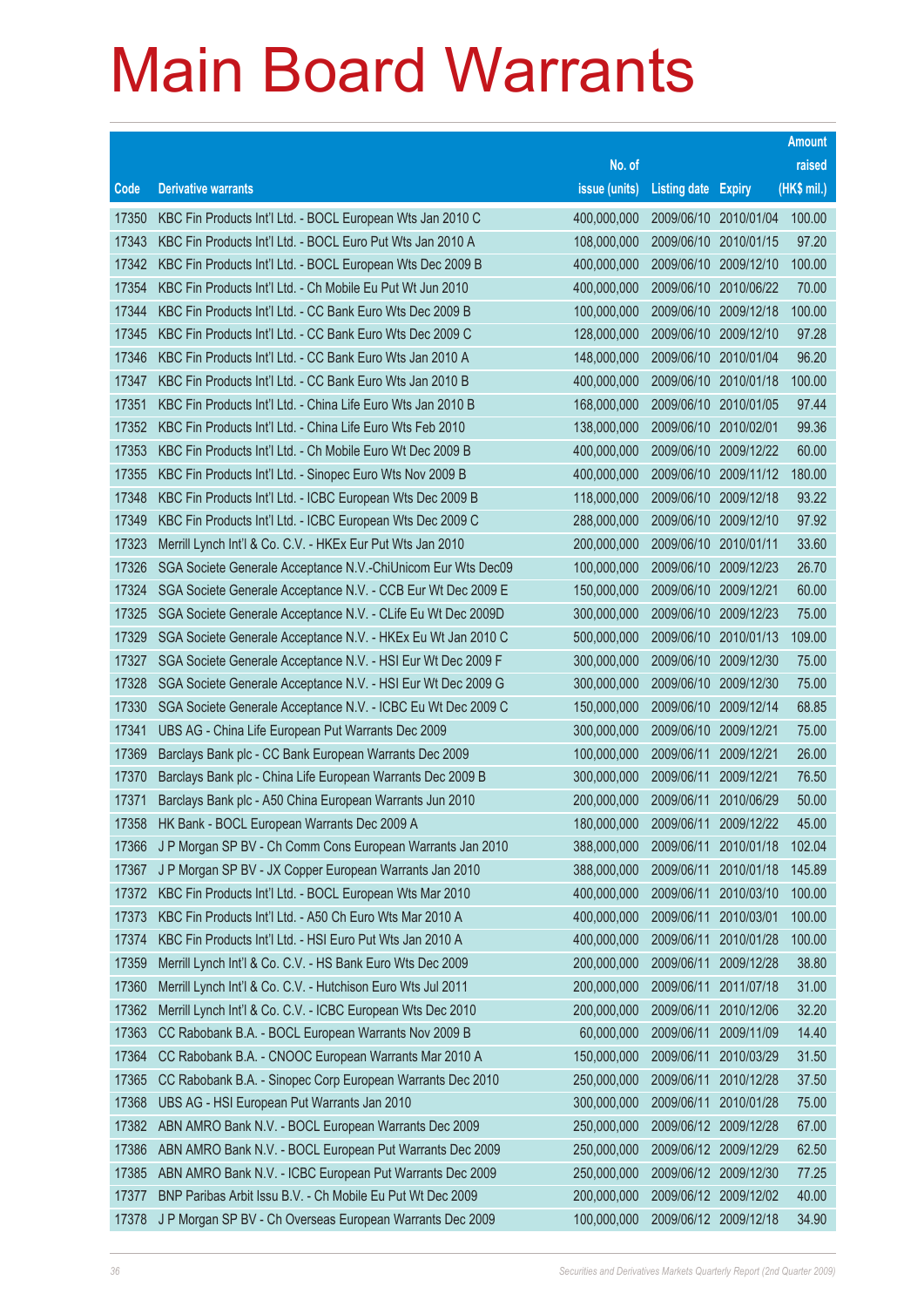|                    |                                                                  |               |                            |                       | <b>Amount</b> |
|--------------------|------------------------------------------------------------------|---------------|----------------------------|-----------------------|---------------|
|                    |                                                                  | No. of        |                            |                       | raised        |
| Code               | <b>Derivative warrants</b>                                       | issue (units) | <b>Listing date Expiry</b> |                       | (HK\$ mil.)   |
| 17379              | J P Morgan SP BV - Foxconn European Warrants Sep 2010            | 180,000,000   | 2009/06/12 2010/09/29      |                       | 45.54         |
| 17380              | J P Morgan SP BV - Shimao Property European Wts Dec 2009         | 100,000,000   |                            | 2009/06/12 2009/12/18 | 37.20         |
| 17381              | KBC Fin Products Int'l Ltd. - CNOOC European Wts Feb 2010 B      | 400,000,000   |                            | 2009/06/12 2010/02/12 | 100.00        |
| 17375              | SGA Societe Generale Acceptance N.V. - CCB Eur Wt Jan 2010       | 150,000,000   | 2009/06/12 2010/01/18      |                       | 50.25         |
| 17376              | SGA Societe Generale Acceptance N.V. - ICBC Eu Wt Jan 2010 B     | 150,000,000   |                            | 2009/06/12 2010/01/25 | 66.00         |
| $02435^{\text{*}}$ | BNP Paribas Arbit Issu B.V. - CC Bank European Wts Dec 2009A     | 1,000,000,000 |                            | 2009/06/12 2009/12/07 | 64.00         |
| 17387              | J P Morgan SP BV - HKEx European Put Wts Jan 2010                | 100,000,000   |                            | 2009/06/15 2010/01/15 | 15.70         |
| 17395              | KBC Fin Products Int'l Ltd. - CNOOC European Wts Dec 2009        | 328,000,000   | 2009/06/15 2009/12/18      |                       | 98.40         |
| 17388              | Macquarie Bank Ltd. - CHALCO European Warrants Dec 2009          | 200,000,000   |                            | 2009/06/15 2009/12/30 | 50.20         |
| 17389              | Macquarie Bank Ltd. - CHALCO European Warrants Mar 2010          | 200,000,000   |                            | 2009/06/15 2010/03/30 | 50.20         |
| 17390              | Macquarie Bank Ltd. - Yanzhou Coal European Wts Feb 2010         | 200,000,000   | 2009/06/15 2010/02/25      |                       | 50.00         |
| 17391              | Macquarie Bank Ltd. - Zijin Mining European Wts May 2010         | 200,000,000   |                            | 2009/06/15 2010/05/28 | 50.40         |
| 17392              | CC Rabobank B.A. - CNOOC European Warrants Apr 2010              | 150,000,000   |                            | 2009/06/15 2010/04/26 | 30.90         |
| 17393              | CC Rabobank B.A. - HSBC European Warrants Jul 2011               | 200,000,000   |                            | 2009/06/15 2011/07/05 | 30.00         |
| 17394              | CC Rabobank B.A. - Hutchison European Warrants Jul 2011          | 60,000,000    | 2009/06/15 2011/07/25      |                       | 10.02         |
| 17383              | SGA Societe Generale Acceptance N.V. - CLife Eu Wt Jan 2010      | 300,000,000   |                            | 2009/06/15 2010/01/04 | 78.00         |
| 17384              | SGA Societe Generale Acceptance N.V. - CLife Eu Wt Mar 2010      | 300,000,000   |                            | 2009/06/15 2010/03/15 | 123.00        |
| 17397              | Credit Suisse - China Life European Warrants Dec 2009 A          | 200,000,000   | 2009/06/16 2009/12/16      |                       | 50.00         |
| 17398              | Credit Suisse - China Life European Warrants Dec 2009 B          | 200,000,000   | 2009/06/16 2009/12/21      |                       | 50.00         |
| 17400              | Credit Suisse - CNOOC European Warrants Mar 2010                 | 200,000,000   | 2009/06/16 2010/03/29      |                       | 42.00         |
| 17399              | Credit Suisse - Sinopec Corp European Warrants Dec 2010          | 200,000,000   |                            | 2009/06/16 2010/12/28 | 30.00         |
| 17406              | Goldman Sachs SP (Asia) - HSI European Warrants Dec 2009         | 200,000,000   |                            | 2009/06/16 2009/12/30 | 50.00         |
| 17409              | Goldman Sachs SP (Asia) - HSI European Put Wts Dec 2009 B        | 200,000,000   |                            | 2009/06/16 2009/12/30 | 50.00         |
| 17410              | Goldman Sachs SP (Asia) - HSI European Put Wts Dec 2009 C        | 200,000,000   |                            | 2009/06/16 2009/12/30 | 50.00         |
| 17407              | Goldman Sachs SP (Asia) - HSI European Put Wts Jan 2010 A        | 200,000,000   | 2009/06/16 2010/01/28      |                       | 50.00         |
| 17408              | Goldman Sachs SP (Asia) - HSI European Put Wts Jan 2010 B        | 200,000,000   | 2009/06/16 2010/01/28      |                       | 50.00         |
| 17411              | KBC Fin Products Int'l Ltd. - HSI Euro Put Wts Dec 2009 D        | 400,000,000   |                            | 2009/06/16 2009/12/30 | 100.00        |
| 17396              | Merrill Lynch Int'l & Co. C.V. - HSBC Euro Wts May 2011 B        | 200,000,000   |                            | 2009/06/16 2011/05/30 | 30.60         |
| 17401              | CC Rabobank B.A. - CC Bank European Warrants Dec 2011            | 100,000,000   |                            | 2009/06/16 2011/12/12 | 15.00         |
| 17402              | CC Rabobank B.A. - CC Bank European Put Warrants Oct 2011        | 100,000,000   | 2009/06/16 2011/10/31      |                       | 25.00         |
| 17403              | CC Rabobank B.A. - CNOOC European Warrants Jun 2010 B            | 150,000,000   |                            | 2009/06/16 2010/06/04 | 37.50         |
| 17404              | CC Rabobank B.A. - CNOOC European Warrants Oct 2010              | 150,000,000   |                            | 2009/06/16 2010/10/22 | 37.50         |
| 17405              | CC Rabobank B.A. - Tencent Holdings European Wts Jun 2010        | 220,000,000   |                            | 2009/06/16 2010/06/10 | 55.00         |
|                    | 17178# Macquarie Bank Ltd. - CNOOC European Warrants Sep 2009 B  | 250,000,000   |                            | 2009/06/16 2009/09/29 | 34.00         |
|                    | 17031# ABN AMRO Bank N.V. - CC Bank European Warrants Nov 2009 A | 100,000,000   |                            | 2009/06/16 2009/11/23 | 49.50         |
|                    | 16086# KBC Fin Products Int'l Ltd. - HSI Euro Put Wts Sep 2009 A | 722,000,000   | 2009/06/16 2009/09/29      |                       | 58.48         |
| 16087#             | KBC Fin Products Int'l Ltd. - HSI Euro Put Wts Sep 2009 B        | 532,000,000   | 2009/06/16 2009/09/29      |                       | 50.54         |
| 17424              | ABN AMRO Bank N.V. - CC Bank European Warrants Dec 2009 A        | 150,000,000   | 2009/06/17                 | 2009/12/21            | 92.55         |
| 17429              | ABN AMRO Bank N.V. - CC Bank European Put Warrants Dec 2009      | 100,000,000   | 2009/06/17                 | 2009/12/17            | 43.20         |
| 17425              | ABN AMRO Bank N.V. - CC Bank European Warrants Nov 2009 B        | 150,000,000   | 2009/06/17                 | 2009/11/30            | 60.15         |
| 17426              | ABN AMRO Bank N.V. - ICBC European Warrants Dec 2009 A           | 150,000,000   | 2009/06/17                 | 2009/12/17            | 94.80         |
| 17427              | ABN AMRO Bank N.V. - ICBC European Warrants Dec 2009 B           | 150,000,000   | 2009/06/17                 | 2009/12/17            | 54.15         |
| 17431              | Deutsche Bank AG - China Mobile European Warrants Mar 2010       | 200,000,000   | 2009/06/17                 | 2010/03/30            | 30.00         |
| 17430              | Deutsche Bank AG - China Life European Warrants Dec 2009 E       | 300,000,000   | 2009/06/17                 | 2009/12/28            | 75.00         |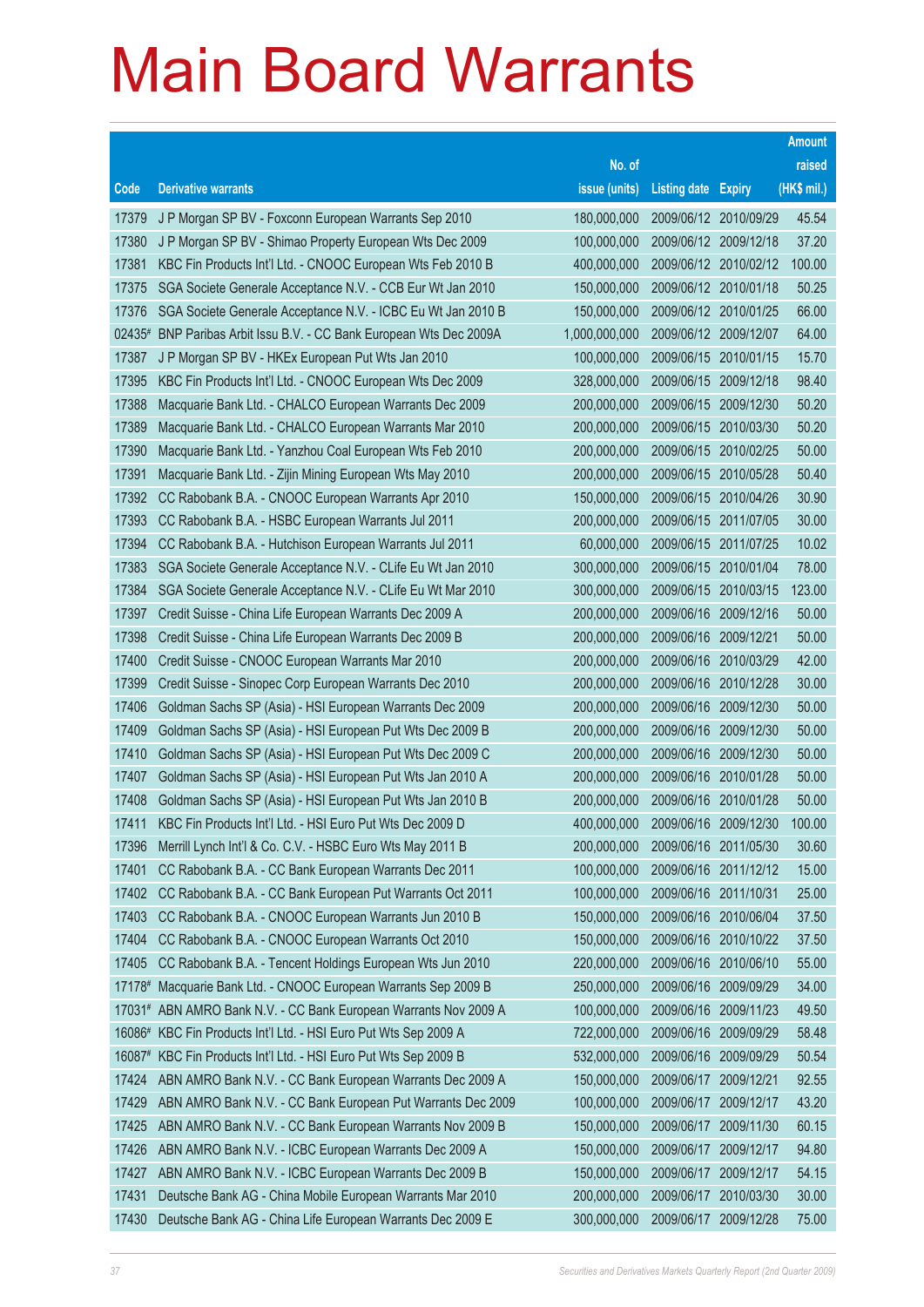|                |                                                                                                                    |                            |                                     |                                     | <b>Amount</b>  |
|----------------|--------------------------------------------------------------------------------------------------------------------|----------------------------|-------------------------------------|-------------------------------------|----------------|
|                |                                                                                                                    | No. of                     |                                     |                                     | raised         |
| Code           | <b>Derivative warrants</b>                                                                                         | issue (units)              | <b>Listing date Expiry</b>          |                                     | (HK\$ mil.)    |
| 17428          | Deutsche Bank AG - A50 China European Warrants Mar 2010 B                                                          | 200,000,000                |                                     | 2009/06/17 2010/03/22               | 50.00          |
| 17432          | Deutsche Bank AG - A50 China European Put Wts Mar 2010                                                             | 200,000,000                |                                     | 2009/06/17 2010/03/22               | 50.00          |
| 17433          | Deutsche Bank AG - HKEx European Warrants Dec 2009 H                                                               | 200,000,000                | 2009/06/17                          | 2009/12/28                          | 50.00          |
| 17434          | Deutsche Bank AG - ICBC European Warrants Dec 2009 B                                                               | 200,000,000                | 2009/06/17                          | 2009/12/21                          | 80.00          |
| 17414          | HK Bank - BOCL European Warrants Dec 2009 B                                                                        | 180,000,000                |                                     | 2009/06/17 2009/12/22               | 45.00          |
| 17416          | HK Bank - A50 China European Warrants Sep 2010                                                                     | 180,000,000                |                                     | 2009/06/17 2010/09/20               | 45.00          |
| 17415          | HK Bank - Jiangxi Copper European Warrants Mar 2010 B                                                              | 180,000,000                | 2009/06/17 2010/03/17               |                                     | 45.00          |
| 17435          | KBC Fin Products Int'l Ltd. - BOCL European Wts Dec 2009 C                                                         | 400,000,000                | 2009/06/17                          | 2009/12/17                          | 100.00         |
| 17436          | KBC Fin Products Int'l Ltd. - China Life Euro Wts Jan 2010 C                                                       | 400,000,000                | 2009/06/17 2010/01/11               |                                     | 100.00         |
| 17438          | KBC Fin Products Int'l Ltd. - HSCEI Euro Wts Dec 2009 D                                                            | 400,000,000                |                                     | 2009/06/17 2009/12/30               | 100.00         |
| 17442          | KBC Fin Products Int'l Ltd. - HSCEI Euro Put Wts Dec 2009 F                                                        | 400,000,000                | 2009/06/17                          | 2009/12/30                          | 100.00         |
| 17439          | KBC Fin Products Int'l Ltd. - HSCEI Euro Put Wts Jan 2010                                                          | 400,000,000                | 2009/06/17                          | 2010/01/28                          | 100.00         |
| 17440          | KBC Fin Products Int'l Ltd. - HSI European Wts Dec 2009 E                                                          | 400,000,000                |                                     | 2009/06/17 2009/12/30               | 100.00         |
| 17441          | KBC Fin Products Int'l Ltd. - HSI European Wts Dec 2009 F                                                          | 400,000,000                |                                     | 2009/06/17 2009/12/30               | 100.00         |
| 17437          | KBC Fin Products Int'l Ltd. - ICBC European Wts Feb 2010 A                                                         | 308,000,000                | 2009/06/17                          | 2010/02/01                          | 98.56          |
| 17412          | Macquarie Bank Ltd. - China Overseas European Wts Dec 2009 B                                                       | 200,000,000                | 2009/06/17 2009/12/17               |                                     | 50.00          |
| 17413          | Macquarie Bank Ltd. - Shimao Ppt European Warrants Dec 2009                                                        | 200,000,000                | 2009/06/17 2009/12/17               |                                     | 50.00          |
| 17418          | CC Rabobank B.A. - HSI European Warrants Dec 2009 F                                                                | 200,000,000                |                                     | 2009/06/17 2009/12/30               | 60.00          |
| 17419          | CC Rabobank B.A. - HSI European Warrants Mar 2010 B                                                                | 200,000,000                | 2009/06/17                          | 2010/03/30                          | 50.00          |
| 17422          | CC Rabobank B.A. - HSI European Put Warrants Dec 2009 G                                                            | 200,000,000                |                                     | 2009/06/17 2009/12/30               | 50.00          |
| 17443          | UBS AG - China Mobile European Warrants Mar 2010 A                                                                 | 300,000,000                |                                     | 2009/06/17 2010/03/29               | 45.00          |
| 17423          | UBS AG - CC Bank European Warrants Jan 2010 A                                                                      | 300,000,000                |                                     | 2009/06/17 2010/01/25               | 75.00          |
| 17421          | UBS AG - CC Bank European Warrants Dec 2009 D                                                                      | 300,000,000                | 2009/06/17                          | 2009/12/28                          | 75.00          |
| 17420          | UBS AG - China Life European Warrants Jan 2010 B                                                                   | 300,000,000                |                                     | 2009/06/17 2010/01/25               | 75.00          |
| 17417          | UBS AG - China Life European Warrants Feb 2010 B                                                                   | 300,000,000                |                                     | 2009/06/17 2010/02/22               | 120.00         |
| 17444          | UBS AG - China Mobile European Warrants Apr 2010 C                                                                 | 300,000,000                | 2009/06/17 2010/04/26               |                                     | 45.00          |
| 17475          | ABN AMRO Bank N.V. - Sinopec Corp European Warrants Dec 2009                                                       | 100,000,000<br>300,000,000 | 2009/06/18                          | 2009/12/21                          | 62.20          |
| 17474<br>17473 | ABN AMRO Bank N.V. - Sinopec Corp European Warrants Sep 2010                                                       | 200,000,000                | 2009/06/18 2010/09/30<br>2009/06/18 |                                     | 50.10<br>50.00 |
| 17476          | ABN AMRO Bank N.V. - HKEx European Warrants Dec 2009<br>ABN AMRO Bank N.V. - HKEx European Put Warrants Dec 2009 B | 200,000,000                |                                     | 2009/12/21<br>2009/06/18 2009/12/02 | 38.60          |
| 17468          | Deutsche Bank AG - BOCL European Warrants Dec 2009 B                                                               | 200,000,000                | 2009/06/18 2009/12/28               |                                     | 50.00          |
| 17456          | HK Bank - Angang Steel European Warrants Jan 2010                                                                  | 180,000,000                | 2009/06/18                          | 2010/01/12                          | 45.00          |
| 17457          | HK Bank - CM Bank European Warrants Dec 2009                                                                       | 180,000,000                | 2009/06/18                          | 2009/12/23                          | 45.00          |
| 17458          | HK Bank - Zijin Mining European Warrants May 2010                                                                  | 180,000,000                | 2009/06/18                          | 2010/05/06                          | 45.00          |
| 17451          | J P Morgan SP BV - Angang Steel European Warrants Dec 2009                                                         | 188,000,000                | 2009/06/18                          | 2009/12/30                          | 60.35          |
| 17452          | J P Morgan SP BV - China Coal European Warrants Nov 2009                                                           | 200,000,000                |                                     | 2009/06/18 2009/11/13               | 53.80          |
| 17453          | J P Morgan SP BV - HKEx European Warrants Nov 2009                                                                 | 200,000,000                | 2009/06/18                          | 2009/11/23                          | 47.40          |
| 17454          | J P Morgan SP BV - PICC European Warrants Dec 2010                                                                 | 188,000,000                | 2009/06/18                          | 2010/12/30                          | 47.75          |
| 17455          | J P Morgan SP BV - Zijin Mining European Warrants Feb 2010                                                         | 180,000,000                | 2009/06/18                          | 2010/02/11                          | 39.24          |
| 17466          | KBC Fin Products Int'l Ltd. - HSI European Wts Dec 2009 G                                                          | 400,000,000                | 2009/06/18                          | 2009/12/30                          | 100.00         |
| 17467          | KBC Fin Products Int'l Ltd. - HSI Euro Put Wts Jan 2010 B                                                          | 588,000,000                | 2009/06/18                          | 2010/01/28                          | 99.96          |
| 17463          | Macquarie Bank Ltd. - CITIC Bank European Warrants Dec 2009D                                                       | 200,000,000                | 2009/06/18                          | 2009/12/30                          | 72.80          |
| 17464          | Macquarie Bank Ltd. - Henderson Land Dev Euro Wts Jun 2010                                                         | 200,000,000                | 2009/06/18 2010/06/29               |                                     | 135.20         |
|                |                                                                                                                    |                            |                                     |                                     |                |
| 17465          | Macquarie Bank Ltd. - Wharf European Warrants Jun 2010                                                             | 200,000,000                | 2009/06/18 2010/06/29               |                                     | 102.00         |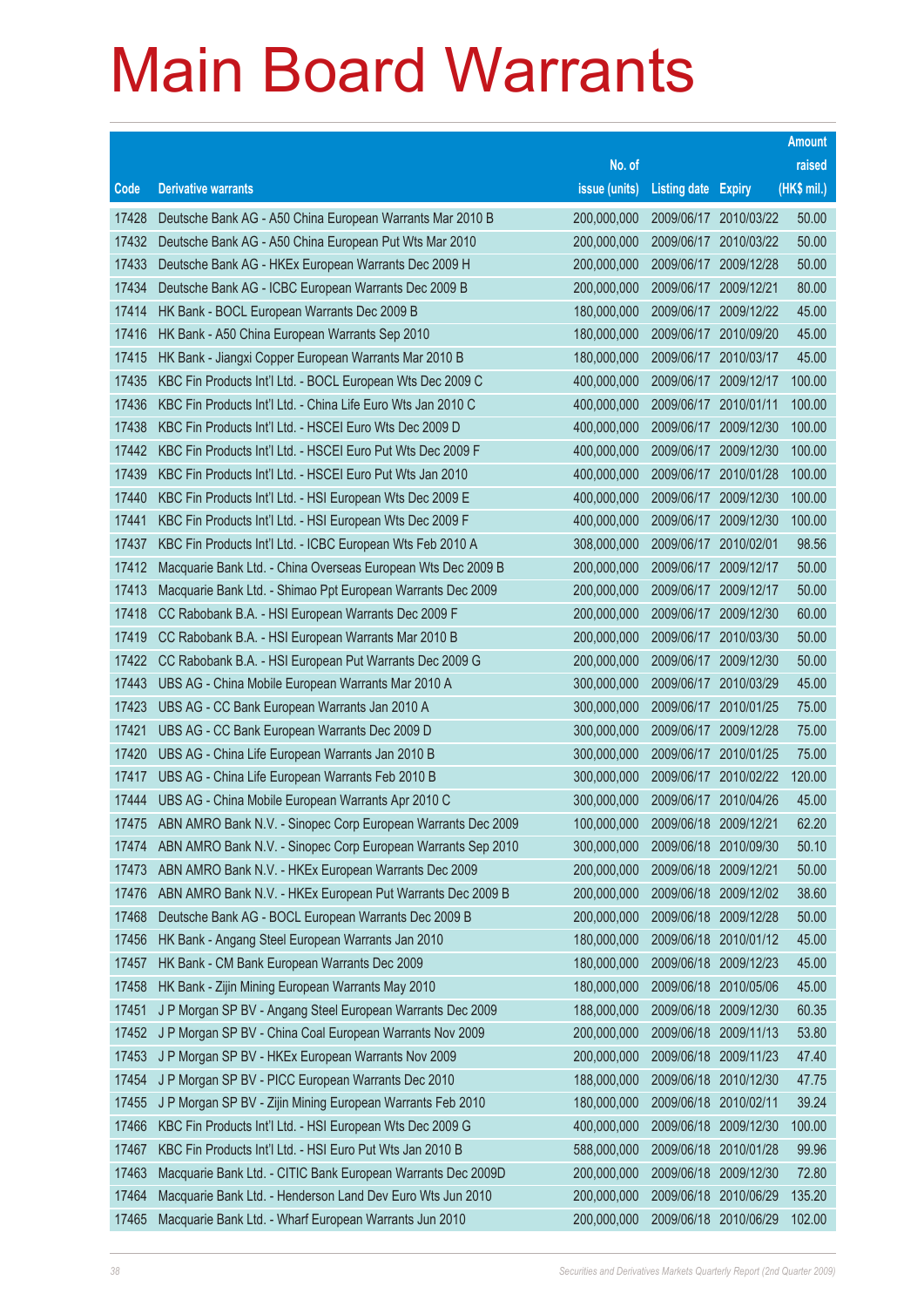|       |                                                                     |               |                            |                       | <b>Amount</b> |
|-------|---------------------------------------------------------------------|---------------|----------------------------|-----------------------|---------------|
|       |                                                                     | No. of        |                            |                       | raised        |
| Code  | <b>Derivative warrants</b>                                          | issue (units) | <b>Listing date Expiry</b> |                       | (HK\$ mil.)   |
| 17449 | Merrill Lynch Int'l & Co. C.V. - BOCL European Put Wts Jan10        | 200,000,000   | 2009/06/18 2010/01/11      |                       | 85.00         |
| 17445 | Merrill Lynch Int'l & Co. C.V. - BOCL European Wts Jan 2010B        | 200,000,000   | 2009/06/18 2010/01/04      |                       | 74.00         |
| 17446 | Merrill Lynch Int'l & Co. C.V. - Ch Mobile Eur Wt Oct 2010          | 200,000,000   | 2009/06/18 2010/10/11      |                       | 38.20         |
| 17450 | Merrill Lynch Int'l & Co. C.V. - Ch Mobile Eu Put Wt Jun 10         | 200,000,000   | 2009/06/18 2010/06/21      |                       | 32.60         |
| 17448 | Merrill Lynch Int'l & Co. C.V. - HKEx Eur Put Wts Feb 2010          | 200,000,000   | 2009/06/18 2010/02/08      |                       | 55.00         |
| 17447 | Merrill Lynch Int'l & Co. C.V. - HKEx Euro Wts Jan 2010 C           | 200,000,000   |                            | 2009/06/18 2010/01/20 | 43.20         |
| 17459 | CC Rabobank B.A. - Ch Mobile European Warrants Apr 2010 A           | 200,000,000   | 2009/06/18 2010/04/19      |                       | 38.00         |
| 17460 | CC Rabobank B.A. - Ch Mobile European Warrants Apr 2010 B           | 200,000,000   |                            | 2009/06/18 2010/04/29 | 36.00         |
| 17461 | CC Rabobank B.A. - HKEx European Warrants Mar 2010 B                | 180,000,000   | 2009/06/18 2010/03/31      |                       | 45.00         |
| 17462 | CC Rabobank B.A. - HSBC European Warrants Dec 2010 B                | 200,000,000   |                            | 2009/06/18 2010/12/28 | 30.00         |
| 17470 | UBS AG - China Mobile European Warrants Mar 2010 B                  | 300,000,000   | 2009/06/18 2010/03/29      |                       | 75.00         |
| 17471 | UBS AG - HKEx European Warrants Jan 2010 B                          | 300,000,000   | 2009/06/18 2010/01/18      |                       | 45.00         |
| 17472 | UBS AG - HKEx European Put Warrants Dec 2009 E                      | 300,000,000   |                            | 2009/06/18 2009/12/28 | 45.00         |
| 17469 | UBS AG - ICBC European Warrants Dec 2009                            | 300,000,000   |                            | 2009/06/18 2009/12/28 | 123.00        |
| 17503 | ABN AMRO Bank N.V. - China Mobile European Wts Dec 2009             | 200,000,000   | 2009/06/19                 | 2009/12/29            | 30.00         |
| 17501 | KBC Fin Products Int'l Ltd. - CC Bank Euro Wts Mar 2010             | 368,000,000   | 2009/06/19 2010/03/01      |                       | 99.36         |
| 17500 | KBC Fin Products Int'l Ltd. - HSI Euro Put Wts Feb 2010             | 400,000,000   |                            | 2009/06/19 2010/02/25 | 100.00        |
| 17502 | KBC Fin Products Int'l Ltd. - ICBC European Wts Feb 2010 B          | 400,000,000   |                            | 2009/06/19 2010/02/12 | 100.00        |
| 17490 | Macquarie Bank Ltd. - CRCC European Warrants Sep 2010               | 300,000,000   | 2009/06/19 2010/09/29      |                       | 75.30         |
| 17499 | Standard Bank PLC - A50 China European Warrants Feb 2010            | 200,000,000   |                            | 2009/06/19 2010/02/26 | 50.00         |
| 17495 | SGA Societe Generale Acceptance N.V. - HKEx Eu Put Wt Jan 10        | 500,000,000   | 2009/06/19                 | 2010/01/04            | 125.50        |
| 17491 | SGA Societe Generale Acceptance N.V. - HSI Eu Put Wt Dec 09H        | 300,000,000   |                            | 2009/06/19 2009/12/30 | 79.50         |
| 17492 | SGA Societe Generale Acceptance N.V. - HSI Eu Put Wt Dec 091        | 300,000,000   | 2009/06/19                 | 2009/12/30            | 93.00         |
| 17493 | SGA Societe Generale Acceptance N.V. - HSI Eu Put Wt Dec 09J        | 300,000,000   |                            | 2009/06/19 2009/12/30 | 108.00        |
| 17494 | SGA Societe Generale Acceptance N.V. - HSI Eu Put Wt Dec 09K        | 300,000,000   | 2009/06/19                 | 2009/12/30            | 124.50        |
| 17496 | SGA Societe Generale Acceptance N.V. - ICBC Eu Put Wt Dec09E        | 150,000,000   | 2009/06/19 2009/12/21      |                       | 100.05        |
| 17498 | UBS AG - Sinopec Corp European Warrants Dec 2010                    | 300,000,000   | 2009/06/19 2010/12/20      |                       | 45.00         |
|       | 17497 UBS AG - Sinopec Corp European Warrants Jul 2011              | 300,000,000   | 2009/06/19 2011/07/25      |                       | 48.00         |
|       | 15398# Deutsche Bank AG - Sinopec Corp European Warrants Nov 2009 A | 300,000,000   | 2009/06/19                 | 2009/11/09            | 23.70         |
|       | 15715# SGA Societe Generale Acceptance N.V. - CP&CC Eur Wt Nov 09A  | 500,000,000   | 2009/06/19 2009/11/23      |                       | 36.50         |
| 17480 | Macquarie Bank Ltd. - HSCEI European Put Warrants Dec 2009 D        | 200,000,000   | 2009/06/22 2009/12/30      |                       | 50.00         |
| 17477 | CC Rabobank B.A. - A50 China European Warrants Jul 2010             | 100,000,000   | 2009/06/22 2010/07/19      |                       | 25.00         |
| 17478 | CC Rabobank B.A. - A50 China European Warrants Sep 2010             | 100,000,000   | 2009/06/22 2010/09/10      |                       | 25.00         |
| 17479 | CC Rabobank B.A. - A50 China European Warrants Nov 2010             | 100,000,000   |                            | 2009/06/22 2010/11/12 | 25.00         |
| 17481 | UBS AG - A50 China European Warrants Mar 2010 B                     | 300,000,000   | 2009/06/22 2010/03/29      |                       | 75.00         |
| 17482 | UBS AG - A50 China European Put Warrants Mar 2010                   | 300,000,000   |                            | 2009/06/22 2010/03/22 | 45.00         |
| 17485 | HK Bank - CHALCO European Warrants Jun 2010 B                       | 180,000,000   | 2009/06/23 2010/06/22      |                       | 45.00         |
| 17505 | HK Bank - China Overseas European Warrants Dec 2009                 | 180,000,000   | 2009/06/23 2009/12/23      |                       | 45.00         |
| 17504 | HK Bank - CC Bank European Warrants Dec 2009                        | 180,000,000   | 2009/06/23 2009/12/23      |                       | 117.00        |
| 17486 | HK Bank - China Coal European Warrants Mar 2010                     | 180,000,000   | 2009/06/23 2010/03/22      |                       | 45.00         |
| 17488 | HK Bank - CNOOC European Warrants Apr 2010                          | 180,000,000   | 2009/06/23                 | 2010/04/22            | 45.00         |
| 17489 | HK Bank - Sinopec Corp European Warrants Jan 2010                   | 180,000,000   |                            | 2009/06/23 2010/01/12 | 158.40        |
| 17487 | HK Bank - China Railway European Warrants Dec 2010                  | 180,000,000   | 2009/06/23 2010/12/29      |                       | 45.00         |
| 17483 | Macquarie Bank Ltd. - China Unicom European Wts Sep 2010            | 300,000,000   | 2009/06/23 2010/09/29      |                       | 75.00         |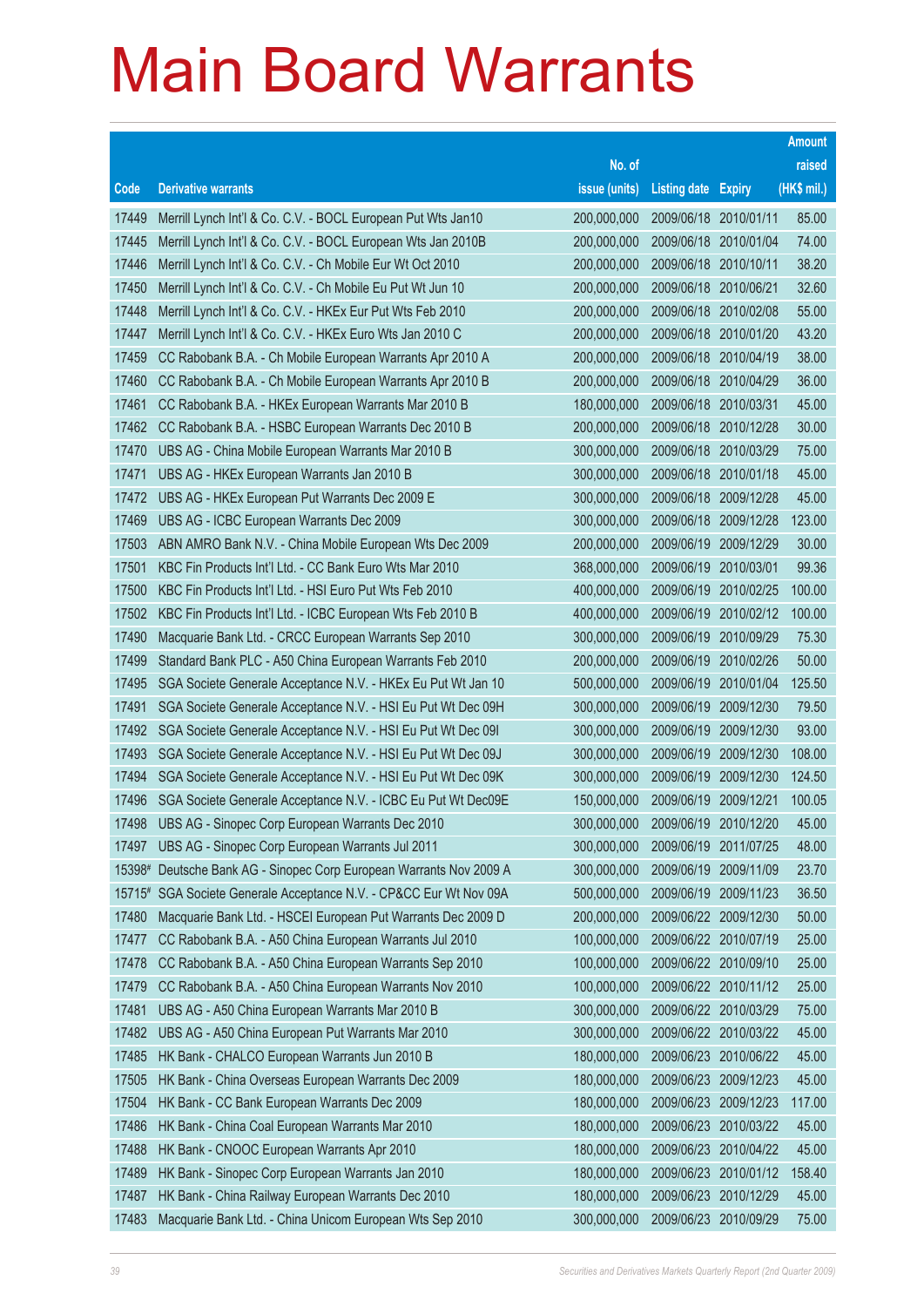|        |                                                                    |               |                            |            | <b>Amount</b> |
|--------|--------------------------------------------------------------------|---------------|----------------------------|------------|---------------|
|        |                                                                    | No. of        |                            |            | raised        |
| Code   | <b>Derivative warrants</b>                                         | issue (units) | <b>Listing date Expiry</b> |            | (HK\$ mil.)   |
| 17484  | Macquarie Bank Ltd. - HSCEI European Warrants Jan 2010             | 200,000,000   | 2009/06/23 2010/01/28      |            | 50.00         |
| 17028# | Deutsche Bank AG - HKEx European Warrants Nov 2009 D               | 200,000,000   | 2009/06/23 2009/11/30      |            | 34.20         |
| 17506  | Macquarie Bank Ltd. - China Mobile European Wts Oct 2010           | 250,000,000   | 2009/06/24 2010/10/13      |            | 37.50         |
| 17509  | SGA Societe Generale Acceptance N.V. - CCB Eur Wt Dec 2011         | 500,000,000   | 2009/06/24 2011/12/05      |            | 87.00         |
| 17507  | SGA Societe Generale Acceptance N.V-Chi COSCO Euro Wts Feb10       | 150,000,000   | 2009/06/24 2010/02/17      |            | 46.50         |
| 17508  | SGA Societe Generale Acceptance N.V. - Petch Eu Wt Mar 2010        | 300,000,000   | 2009/06/24 2010/03/24      |            | 45.00         |
| 17510  | UBS AG - CM Bank European Warrants Dec 2009 A                      | 300,000,000   | 2009/06/24 2009/12/28      |            | 45.00         |
| 17511  | UBS AG - CM Bank European Warrants Dec 2009 B                      | 300,000,000   | 2009/06/24 2009/12/28      |            | 75.00         |
|        | 16518# Deutsche Bank AG - China Life European Warrants Oct 2009 B  | 300,000,000   | 2009/06/24 2009/10/19      |            | 48.00         |
| 17512  | ABN AMRO Bank N.V. - A50 China European Warrants Mar 2010          | 200,000,000   | 2009/06/25 2010/03/01      |            | 42.60         |
| 17513  | ABN AMRO Bank N.V. - A50 China European Put Wts Dec 2009           | 200,000,000   | 2009/06/25                 | 2009/12/30 | 37.20         |
| 17517  | Deutsche Bank AG - Sinopec Corp European Warrants Dec 2009 B       | 200,000,000   | 2009/06/25 2009/12/28      |            | 56.00         |
| 17520  | J P Morgan SP BV - CC Bank Euro Put Wts Dec 2009                   | 188,000,000   | 2009/06/25 2009/12/23      |            | 44.37         |
| 17519  | J P Morgan SP BV - Cheung Kong European Put Warrants Mar2010       | 188,000,000   | 2009/06/25 2010/03/01      |            | 35.34         |
| 17521  | J P Morgan SP BV - China Life European Put Warrants Oct 2009       | 188,000,000   | 2009/06/25 2009/10/22      |            | 33.28         |
| 17522  | J P Morgan SP BV - Ch Railway Cons European Warrants Feb2010       | 188,000,000   | 2009/06/25 2010/02/08      |            | 49.82         |
| 17524  | J P Morgan SP BV - A50 China European Warrants Mar 2010            | 288,000,000   | 2009/06/25 2010/03/30      |            | 74.59         |
| 17523  | J P Morgan SP BV - HS Bank European Put Warrants Mar 2010          | 150,000,000   | 2009/06/25 2010/03/30      |            | 37.65         |
| 17530  | KBC Fin Products Int'l Ltd. - HSI European Wts Dec 2009 I          | 400,000,000   | 2009/06/25 2009/12/30      |            | 100.00        |
| 17518  | KBC Fin Products Int'l Ltd. - HSI Euro Put Wts Dec 2009 H          | 400,000,000   | 2009/06/25 2009/12/30      |            | 100.00        |
| 17514  | CC Rabobank B.A. - A50 China European Warrants Jun 2010 B          | 100,000,000   | 2009/06/25 2010/06/18      |            | 25.00         |
| 17515  | CC Rabobank B.A. - A50 China European Warrants Oct 2010            | 100,000,000   | 2009/06/25 2010/10/08      |            | 25.00         |
| 17516  | CC Rabobank B.A. - A50 China European Put Warrants Jan 2010        | 100,000,000   | 2009/06/25 2010/01/22      |            | 34.00         |
| 17525  | UBS AG - CNOOC European Warrants Dec 2009                          | 300,000,000   | 2009/06/25 2009/12/28      |            | 45.00         |
| 17526  | UBS AG - CNOOC European Warrants Feb 2010                          | 300,000,000   | 2009/06/25 2010/02/08      |            | 45.00         |
| 17527  | UBS AG - CNOOC European Warrants Aug 2010                          | 300,000,000   | 2009/06/25 2010/08/02      |            | 45.00         |
| 17528  | UBS AG - CNOOC European Put Warrants Apr 2010                      | 300,000,000   | 2009/06/25                 | 2010/04/26 | 75.00         |
|        | 17529 UBS AG - Jiangxi Copper European Warrants Dec 2009 B         | 300,000,000   | 2009/06/25 2009/12/28      |            | 75.00         |
|        | 16665# CC Rabobank B.A. - A50 China European Put Warrants Nov 2009 | 200,000,000   | 2009/06/25 2009/11/27      |            | 12.40         |
|        | 15863# SGA Societe Generale Acceptance N.V. - CP&CC Eur Wt Nov 09B | 500,000,000   | 2009/06/25 2009/11/02      |            | 40.50         |
| 17546  | BOCI Asia Ltd. - Mongolia Energy European Warrants Dec 2009        | 200,000,000   | 2009/06/26 2009/12/28      |            | 170.00        |
| 17547  | BNP Paribas Arbit Issu B.V. - A50 China Euro Wts Apr 2010          | 200,000,000   | 2009/06/26 2010/04/26      |            | 50.00         |
| 17548  | Credit Suisse - A50 China European Warrants Feb 2010               | 200,000,000   | 2009/06/26 2010/02/22      |            | 50.00         |
| 17552  | Credit Suisse - A50 China European Put Warrants Feb 2010           | 200,000,000   | 2009/06/26 2010/02/22      |            | 50.00         |
| 17538  | HK Bank - BOCL European Put Warrants Jan 2010                      | 180,000,000   | 2009/06/26 2010/01/11      |            | 45.00         |
| 17539  | HK Bank - CC Bank European Put Warrants Jan 2010                   | 180,000,000   | 2009/06/26 2010/01/12      |            | 75.60         |
| 17540  | HK Bank - China Life European Put Warrants Jan 2010                | 180,000,000   | 2009/06/26 2010/01/22      |            | 45.00         |
| 17541  | HK Bank - HKEx European Put Warrants Aug 2010                      | 180,000,000   | 2009/06/26 2010/08/18      |            | 45.00         |
| 17542  | HK Bank - ICBC European Put Warrants Jan 2010                      | 180,000,000   | 2009/06/26 2010/01/18      |            | 64.80         |
| 17531  | Macquarie Bank Ltd. - CM Bank European Warrants Feb 2010           | 200,000,000   | 2009/06/26 2010/02/25      |            | 50.20         |
| 17533  | Macquarie Bank Ltd. - Sinopec Corp Euro Put Wts Dec 2009           | 150,000,000   | 2009/06/26                 | 2009/12/30 | 91.50         |
| 17532  | Macquarie Bank Ltd. - A50 China European Put Warrants Apr 10       | 250,000,000   | 2009/06/26 2010/04/08      |            | 62.50         |
| 17534  | Merrill Lynch Int'l & Co. C.V. - CM Bank Euro Wts Mar 2010         | 200,000,000   | 2009/06/26                 | 2010/03/15 | 87.00         |
| 17537  | Merrill Lynch Int'l & Co. C.V.-Sinopec Eu Put Warrants Dec09       | 200,000,000   | 2009/06/26 2009/12/29      |            | 95.00         |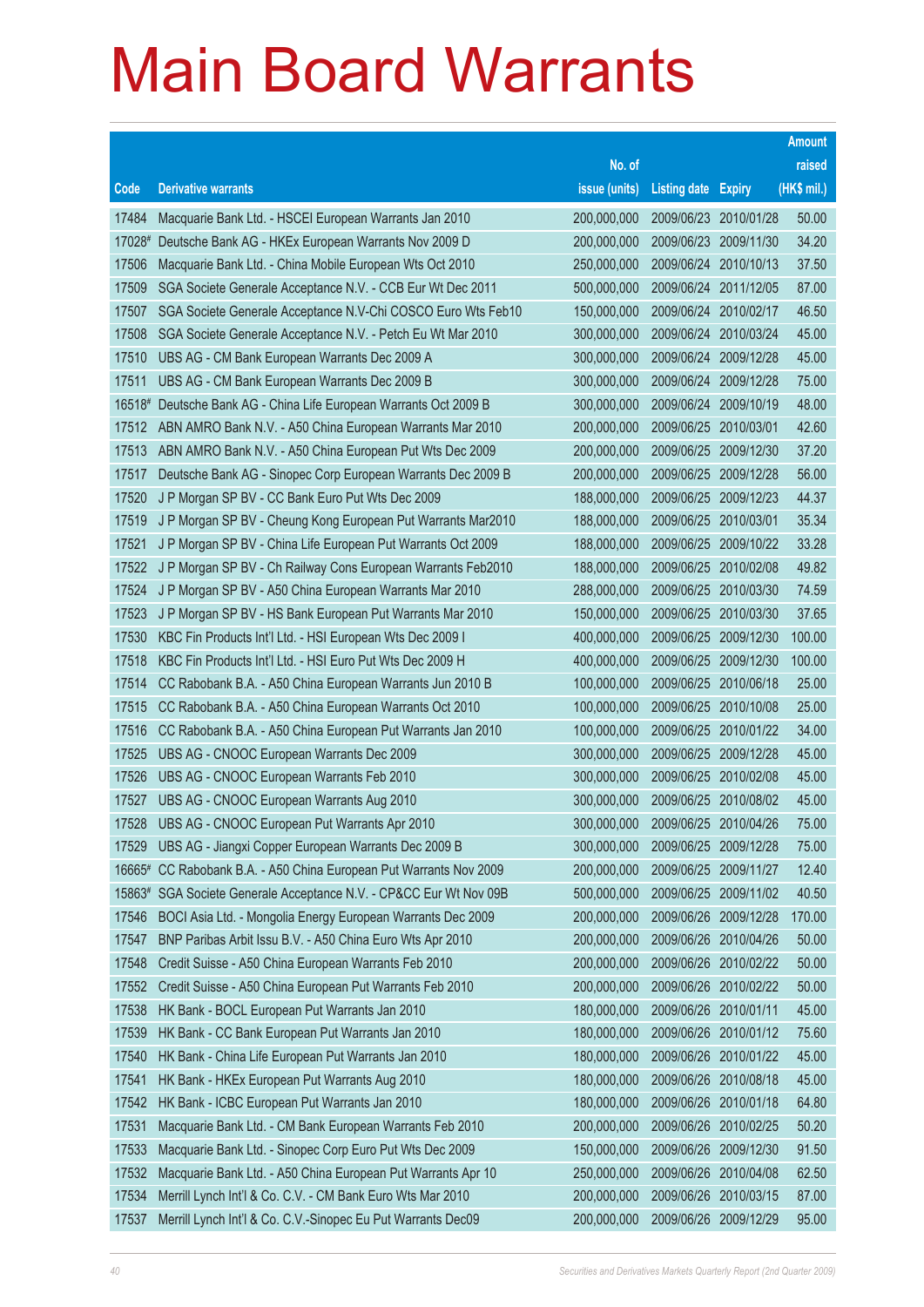|              |                                                              |               |                            |            | <b>Amount</b> |
|--------------|--------------------------------------------------------------|---------------|----------------------------|------------|---------------|
|              |                                                              | No. of        |                            |            | raised        |
| Code         | <b>Derivative warrants</b>                                   | issue (units) | <b>Listing date Expiry</b> |            | (HK\$ mil.)   |
| 17535        | Merrill Lynch Int'l & Co. C.V. - ICBC European Wts Jan 2010  | 200,000,000   | 2009/06/26 2010/01/28      |            | 162.00        |
| 17536        | Merrill Lynch Int'l & Co. C.V. - ICBC European Put Wts Feb10 | 200,000,000   | 2009/06/26 2010/02/01      |            | 120.00        |
| 17543        | SGA Societe Generale Acceptance N.V. - BOCom Eur Wt Aug 2010 | 200,000,000   | 2009/06/26                 | 2010/08/02 | 50.00         |
| 17544        | SGA Societe Generale Acceptance N.V. - CITBK Euro Wts Dec09  | 50,000,000    | 2009/06/26 2009/12/28      |            | 35.80         |
| 17545        | SGA Societe Generale Acceptance N.V. - HWL Eur Wt Jul 2010   | 500,000,000   | 2009/06/26 2010/07/21      |            | 75.50         |
| 17551        | Citigroup Global Mkt H Inc. - CITIC Pacific Eu Wt Apr 2010   | 150,000,000   | 2009/06/29                 | 2010/04/26 | 46.50         |
| 17550        | Citigroup Global Mkt H Inc. - CM Bank European Wts Apr 2010  | 175,000,000   | 2009/06/29                 | 2010/04/26 | 43.75         |
| 17549        | Citigroup Global Mkt H Inc. - A50 China European Wts May10   | 175,000,000   | 2009/06/29                 | 2010/05/31 | 43.75         |
| 17554        | Citigroup Global Mkt H Inc. - A50 China Eur Put Wts May10    | 175,000,000   | 2009/06/29                 | 2010/05/31 | 45.50         |
| 17553        | Citigroup Global Mkt H Inc. - ICBC European Wts Apr 2010     | 75,000,000    | 2009/06/29                 | 2010/04/26 | 51.00         |
| 17577        | KBC Fin Products Int'l Ltd. - China Life Eur Put Wt Nov 09 F | 400,000,000   | 2009/06/29                 | 2009/11/09 | 100.00        |
| 17575        | Macquarie Bank Ltd. - A50 China European Warrants Feb 2010   | 200,000,000   | 2009/06/29                 | 2010/02/25 | 50.20         |
| 17576        | Macquarie Bank Ltd. - Tencent European Warrants Dec 2010     | 200,000,000   | 2009/06/29                 | 2010/12/30 | 50.00         |
| 17555        | UBS AG - BOCL European Warrants Jan 2010 A                   | 300,000,000   | 2009/06/29                 | 2010/01/11 | 99.00         |
| 17556        | UBS AG - BOCL European Warrants Jan 2010 B                   | 300,000,000   | 2009/06/29                 | 2010/01/11 | 81.00         |
| 17563        | UBS AG - China Mobile European Put Warrants Jun 2010         | 300,000,000   | 2009/06/29                 | 2010/06/28 | 52.50         |
| 17558        | UBS AG - CC Bank European Warrants Mar 2010                  | 300,000,000   | 2009/06/29                 | 2010/03/29 | 75.00         |
| 17570        | UBS AG - CC Bank European Put Warrants Jan 2010              | 300,000,000   | 2009/06/29                 | 2010/01/25 | 219.00        |
| 17557        | UBS AG - CC Bank European Warrants Jan 2010 B                | 300,000,000   | 2009/06/29                 | 2010/01/25 | 225.00        |
| 17559        | UBS AG - China Life European Warrants Oct 2009               | 200,000,000   | 2009/06/29                 | 2009/10/12 | 30.00         |
| 17560        | UBS AG - China Life European Warrants Nov 2009               | 200,000,000   | 2009/06/29                 | 2009/11/23 | 30.00         |
| 17561        | UBS AG - China Life European Warrants Jan 2010 C             | 300,000,000   | 2009/06/29                 | 2010/01/11 | 108.00        |
| 17562        | UBS AG - China Life European Warrants Jan 2010 D             | 300,000,000   | 2009/06/29                 | 2010/01/18 | 45.00         |
| 17571        | UBS AG - China Life European Put Warrants Jan 2010 F         | 300,000,000   | 2009/06/29                 | 2010/01/25 | 75.00         |
| 17564        | UBS AG - China Mobile European Put Warrants Jul 2010 B       | 300,000,000   | 2009/06/29                 | 2010/07/19 | 75.00         |
| 17565        | UBS AG - Sinopec Corp European Put Warrants Oct 2010         | 300,000,000   | 2009/06/29                 | 2010/10/25 | 75.00         |
| 17568        | UBS AG - A50 China European Put Warrants Dec 2009            | 200,000,000   | 2009/06/29                 | 2009/12/28 | 30.00         |
| 17569        | UBS AG - A50 China European Put Warrants Jan 2010            | 300,000,000   | 2009/06/29 2010/01/11      |            | 75.00         |
| 17567        | UBS AG - HKEx European Warrants Jun 2010                     | 300,000,000   | 2009/06/29                 | 2010/06/28 | 75.00         |
| 17572        | UBS AG - HKEx European Put Warrants Jan 2010                 | 300,000,000   | 2009/06/29                 | 2010/01/11 | 75.00         |
| 17573        | UBS AG - HKEx European Put Warrants Feb 2010                 | 300,000,000   | 2009/06/29                 | 2010/02/22 | 75.00         |
| 17574        | UBS AG - HKEx European Put Warrants Jul 2010                 | 300,000,000   | 2009/06/29                 | 2010/07/12 | 75.00         |
| 17566        | UBS AG - HKEx European Warrants Feb 2010 B                   | 300,000,000   | 2009/06/29                 | 2010/02/22 | 75.00         |
| 17583        | Deutsche Bank AG - HSI European Put Warrants Dec 2009 G      | 300,000,000   | 2009/06/30                 | 2009/12/30 | 75.00         |
| 17584        | KBC Fin Products Int'l Ltd. - BOCL Euro Put Wts Jan 2010 B   | 400,000,000   | 2009/06/30                 | 2010/01/04 | 100.00        |
| 17578        | CC Rabobank B.A. - CNOOC European Warrants Mar 2010 B        | 130,000,000   | 2009/06/30 2010/03/30      |            | 32.50         |
| 17579        | CC Rabobank B.A. - CNOOC European Warrants Jul 2010          | 130,000,000   | 2009/06/30                 | 2010/07/16 | 32.50         |
| 17580        | CC Rabobank B.A. - CNOOC European Warrants Nov 2010          | 130,000,000   | 2009/06/30                 | 2010/11/05 | 32.50         |
| 17581        | CC Rabobank B.A. - CNOOC European Put Warrants May 2010      | 130,000,000   | 2009/06/30                 | 2010/05/26 | 26.00         |
| 17582        | CC Rabobank B.A. - Renhe Comm European Warrants Jan 2010     | 88,000,000    | 2009/06/30 2010/01/08      |            | 28.16         |
| <b>Total</b> |                                                              |               |                            |            | 68,757.45     |

# Further issue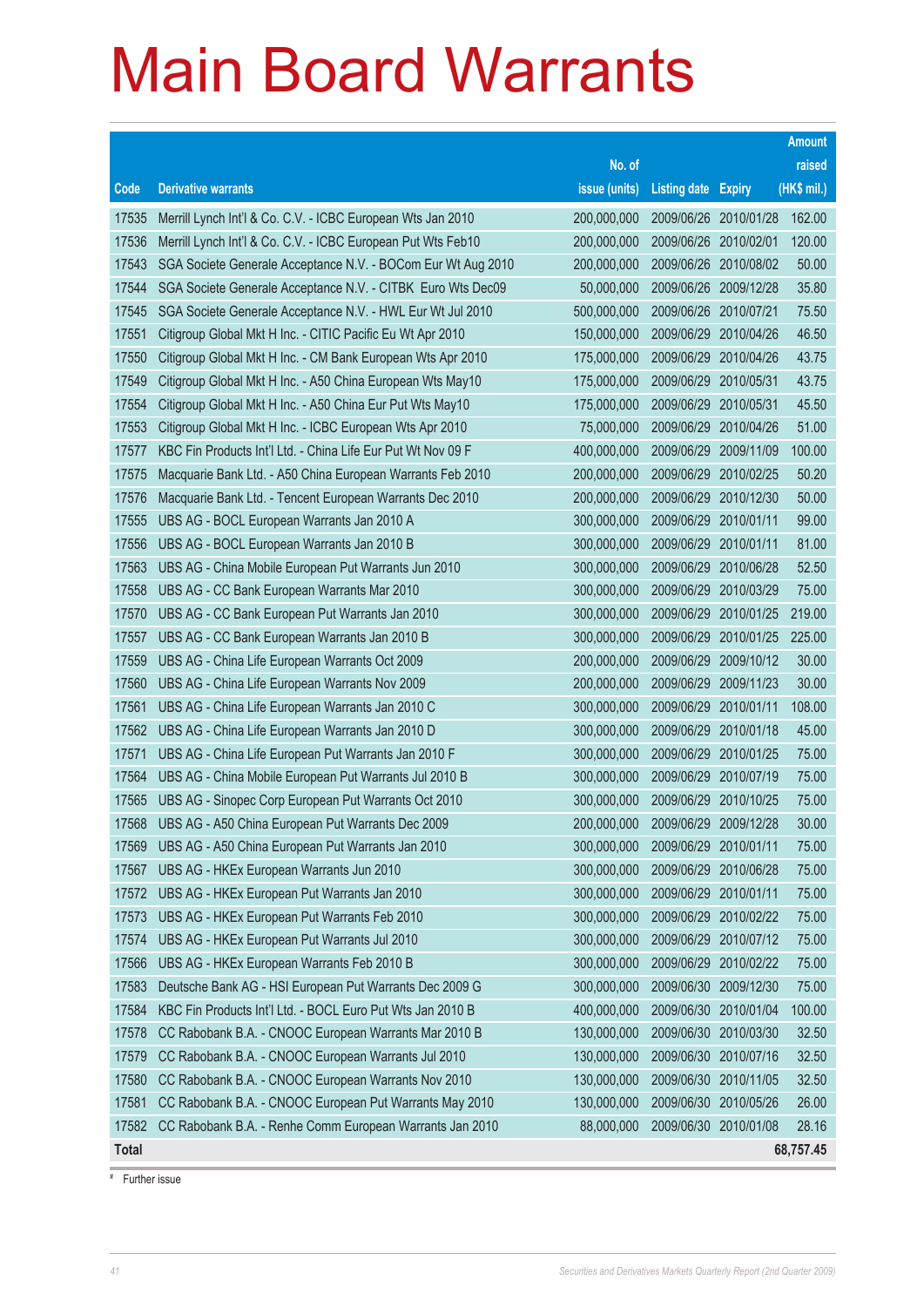# Main Board Debt Securities

#### **Debt Securities Trading Statistics**

|      |                |                                | <b>Turnover value</b>   |  |  |
|------|----------------|--------------------------------|-------------------------|--|--|
|      |                | Exchange fund notes (HK\$ mil) | Market total (HK\$ mil) |  |  |
| 2008 | Q2             | -                              | 1.75                    |  |  |
|      | Q <sub>3</sub> | 0.26                           | 1.51                    |  |  |
|      | Q4             | -                              | 1.71                    |  |  |
| 2009 | Q1             | -                              | 2.93                    |  |  |
|      | Q2             | -                              | 0.51                    |  |  |

#### **Debt Securities Nominal Value**

|      |    | No. of issues | Nominal value (HK\$ mil.) |
|------|----|---------------|---------------------------|
| 2008 | Q2 | 175           | 435,938.30                |
|      | Q3 | 174           | 440,409.79                |
|      | Q4 | 172           | 414,001.69                |
| 2009 | Q1 | 171           | 406,932.13                |
|      | Q2 | 167           | 395,723.72                |

#### **New Listing Statistics - Debt Securities**

|      |    | No. of newly listed debt securities | Amount raised (HK\$ mil.) |
|------|----|-------------------------------------|---------------------------|
| 2008 | Q2 |                                     | 16,607.66                 |
|      | Q3 | 5                                   | 11,822.87                 |
|      | Q4 | 4                                   | 4,791.32                  |
| 2009 | Q1 | 4                                   | 5,309.25                  |
|      | Q2 | 5                                   | 12,295.05                 |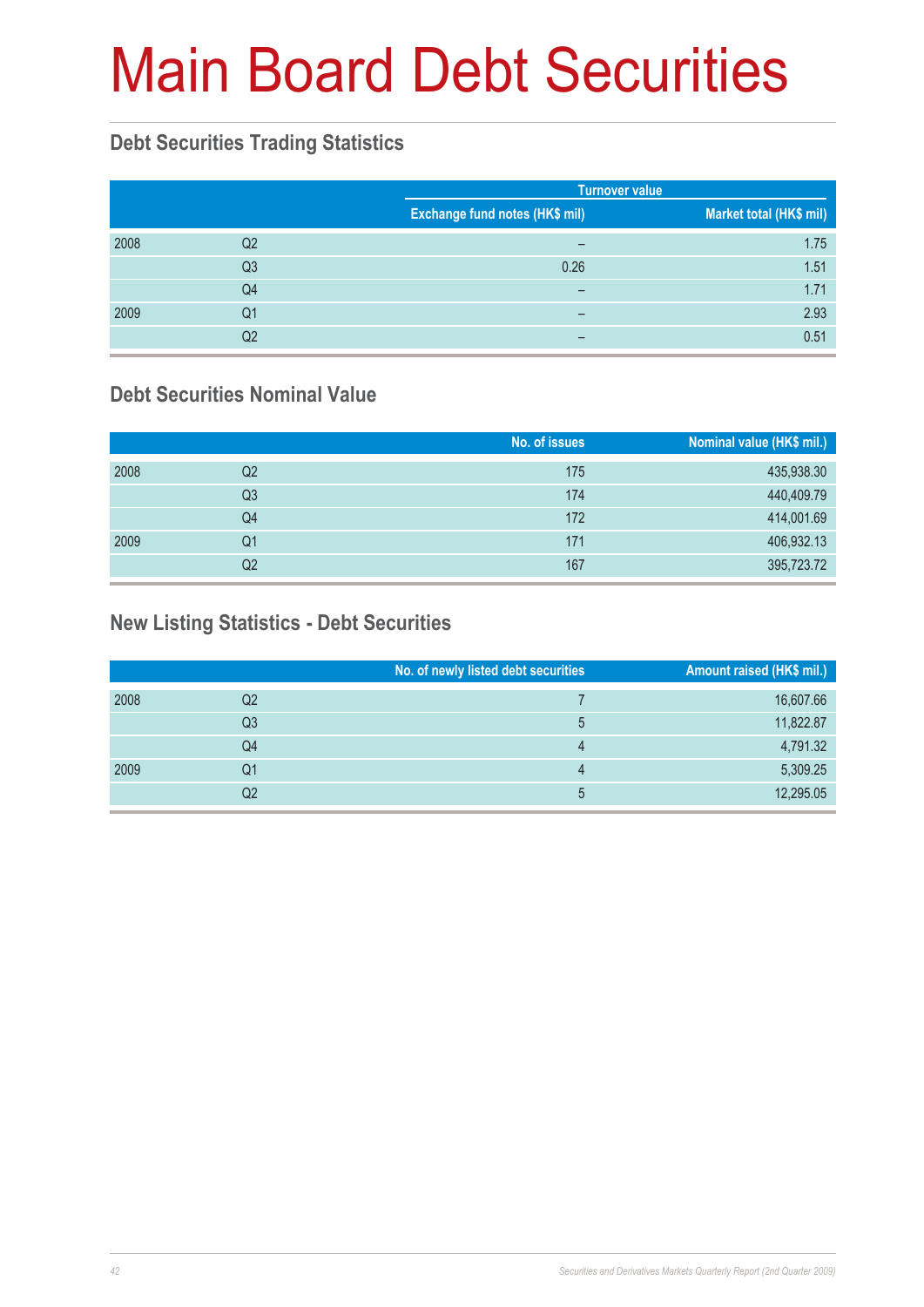# Main Board Debt Securities

#### **Newly Listed Debt Securities**

for 2nd quarter 2009

|              |                                                                |                  |               |                     |                 | <b>Amount raised</b> |
|--------------|----------------------------------------------------------------|------------------|---------------|---------------------|-----------------|----------------------|
| Code         | <b>Debt securities</b>                                         | <b>Principal</b> |               | <b>Listing date</b> | <b>Maturity</b> | $(HK$$ mil.)         |
| 04307        | Kowloon-Canton Railway Corporation<br>5.125% Notes 2019        | <b>USD</b>       | 750,000,000   | 2009/05/19          | 2019/05/20      | 5,830.05             |
| 04189        | Hong Kong Monetary Authority 0.64%<br>Exchange Fund Notes 2011 | <b>HKD</b>       | 1,200,000,000 | 2009/05/19          | 2011/05/18      | 1,203.60             |
| 04308        | Power Regal Group Ltd. 2.25%<br>Guaranteed Conv Bonds 2014     | <b>HKD</b>       | 2,175,000,000 | 2009/06/03          | 2014/06/02      | 2,175.00             |
| 04190        | Hong Kong Monetary Authority 2.64%<br>Exchange Fund Notes 2019 | <b>HKD</b>       | 800,000,000   | 2009/06/10          | 2019/06/10      | 773.20               |
| 04166#       | Hong Kong Monetary Authority 4.53%<br>Exchange Fund Notes 2012 | <b>HKD</b>       | 1,200,000,000 | 2009/06/23          | 2012/06/18      | 1,305.60             |
| 04191        | Hong Kong Monetary Authority 2.46%<br>Exchange Fund Notes 2014 | <b>HKD</b>       | 1,000,000,000 | 2009/06/24          | 2014/06/23      | 1,007.60             |
| <b>Total</b> |                                                                |                  |               |                     |                 | 12,295.05            |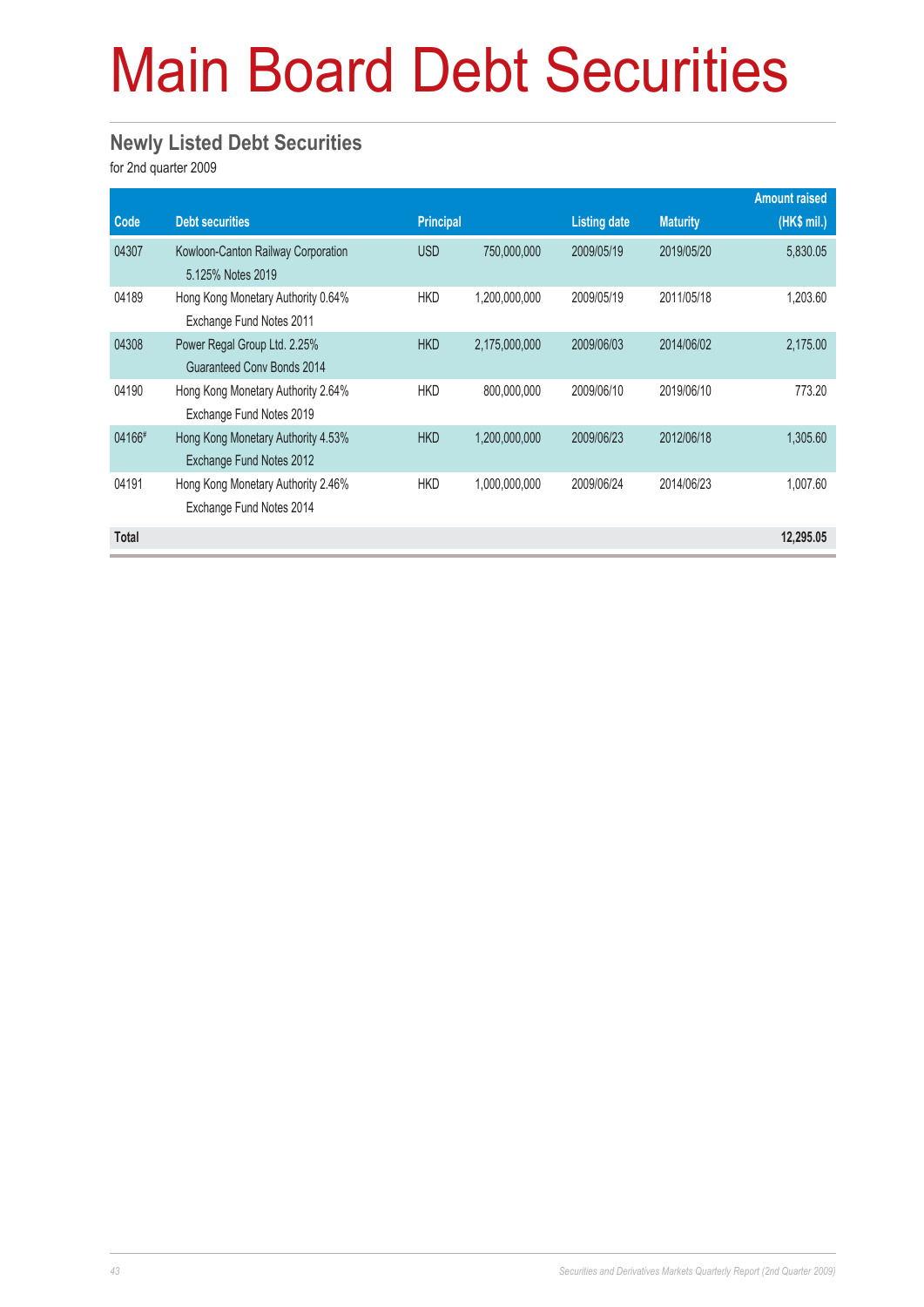# Main Board Unit Trusts and Mutual Funds

#### **Unit Trusts and Mutual Funds Trading Statistics**

|      |                | <b>Exchange Traded</b><br>Fund (ETF)<br>(HK\$ mil.) | <b>Real Estate</b><br><b>Investment</b><br><b>Trusts (REITs)</b><br>(HK\$ mil.) | <b>Others</b><br>(HK\$ mil.) | <b>Total</b><br>(HK\$ mil.) | % of market total<br>(HK\$ mil.) |
|------|----------------|-----------------------------------------------------|---------------------------------------------------------------------------------|------------------------------|-----------------------------|----------------------------------|
| 2008 | Q <sub>2</sub> | 147,996.81                                          | 10,119.33                                                                       | 775.06                       | 158,891.20                  | 3.44                             |
|      | Q <sub>3</sub> | 128,330.01                                          | 12,253.56                                                                       | 214.24                       | 140,797.82                  | 3.58                             |
|      | Q4             | 120,092.63                                          | 10.422.81                                                                       | 225.71                       | 130,741.15                  | 4.16                             |
| 2009 | Q <sub>1</sub> | 102,668.21                                          | 7,728.10                                                                        | 177.20                       | 110,573.51                  | 4.13                             |
|      | Q <sub>2</sub> | 107,216.84                                          | 14,023.80                                                                       | 297.04                       | 121,537.68                  | 2.79                             |

Note: 1. Include turnover values in HKD only.

#### **Unit Trusts and Mutual Funds Market Value**

|      |                | No. of<br><b>issues</b> | <b>Exchange</b><br><b>Traded Funds</b><br>(ETF)<br>(HK\$ mil.) | No. of<br><b>issues</b> | <b>Real Estate</b><br><b>Investment</b><br><b>Trusts</b><br>(REITs)<br>(HK\$ mil.) | No. of<br><b>issues</b> | <b>Others</b><br>(HK\$ mil.) | No. of<br><b>issues</b> | <b>Total</b><br>(HK\$ mil.) |
|------|----------------|-------------------------|----------------------------------------------------------------|-------------------------|------------------------------------------------------------------------------------|-------------------------|------------------------------|-------------------------|-----------------------------|
| 2008 | Q <sub>2</sub> | 23                      | 109,069.79                                                     | 7                       | 63,006.95                                                                          | $\overline{2}$          | 2.912.06                     | 32                      | 174,988.80                  |
|      | Q <sub>3</sub> | 24                      | 250,445.02                                                     | 7                       | 60,646.67                                                                          | $\overline{2}$          | 1,803.76                     | 33                      | 312,895.46                  |
|      | Q4             | 24                      | 266,475.46                                                     | 7                       | 46,405.95                                                                          | $\overline{2}$          | 1,439.29                     | 33                      | 314,320.70                  |
| 2009 | Q <sub>1</sub> | 24                      | 343,441.56                                                     |                         | 50,891.61                                                                          | $\overline{2}$          | 1,636.40                     | 33                      | 395,969.58                  |
|      | Q <sub>2</sub> | 30                      | 403,231.67                                                     |                         | 58,858.17                                                                          | $\overline{2}$          | 2,436.01                     | 39                      | 464,525.86                  |

#### **New Listing Unit Trust and Mutual Funds Statistics**

|      |    | No. of newly listed<br>unit trust and mutual funds | <b>Funds raised</b><br>(HK\$ mil.) |
|------|----|----------------------------------------------------|------------------------------------|
| 2008 | Q2 | 6                                                  |                                    |
|      | Q3 |                                                    |                                    |
|      | Q4 |                                                    |                                    |
| 2009 | Q1 | -                                                  |                                    |
|      | Q2 | 6                                                  |                                    |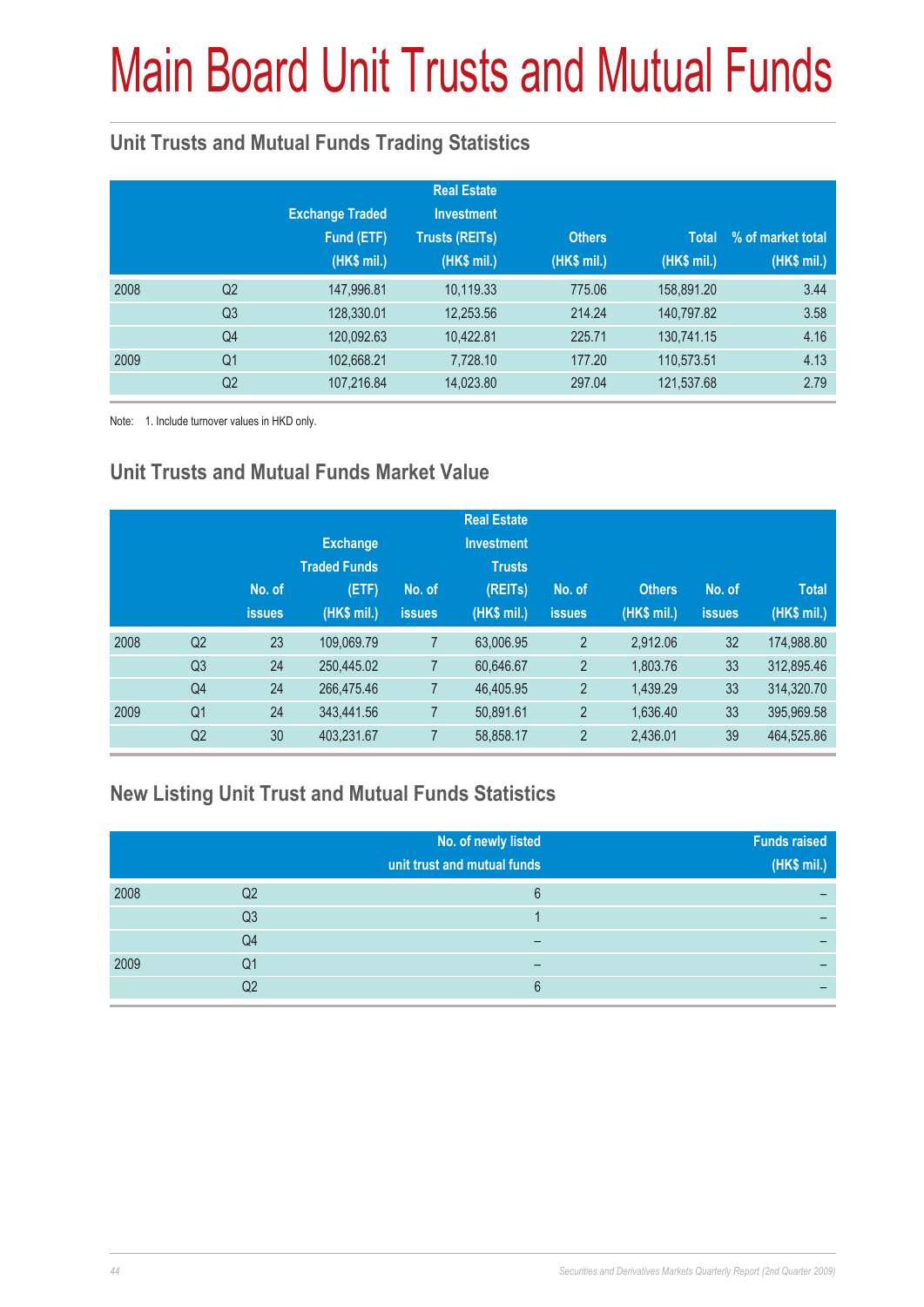# Main Board Unit Trusts and Mutual Funds

#### **Newly Listed Unit Trust and Mutual Funds**

for 2nd quarter 2009

|       |                                            |                                           | <b>Issue price</b> | <b>Amount raised</b> |                     |
|-------|--------------------------------------------|-------------------------------------------|--------------------|----------------------|---------------------|
| Code  | <b>Unit trust and Mutual funds</b>         | <b>Fund manager</b>                       | (HKS)              | (HK\$ mil)           | <b>Listing date</b> |
| 03024 | W.I.S.E. - SSE50 China Tracker             | BOCI-Prudential Asset Management Ltd.     | n.a.               | n.a.                 | 2009/04/15          |
| 03010 | iShares MSCI Asia APEX 50 Index ETF        | Barclays Global Investors North Asia Ltd. | n.a.               | n.a.                 | 2009/04/23          |
| 03032 | iShares MSCI Asia APEX Mid Cap Index ETF   | Barclays Global Investors North Asia Ltd. | n.a.               | n.a.                 | 2009/04/23          |
| 03004 | iShares MSCI Asia APEX Small Cap Index ETF | Barclays Global Investors North Asia Ltd. | n.a.               | n.a.                 | 2009/04/23          |
| 02802 | iShares MSCI Emerging Asia Index ETF       | Barclays Global Investors North Asia Ltd. | n.a.               | n.a.                 | 2009/04/23          |
| 03036 | db x-trackers MSCI Taiwan TRN Index ETF    | State Street Global Advisors Ltd.         | n.a.               | n.a.                 | 2009/06/30          |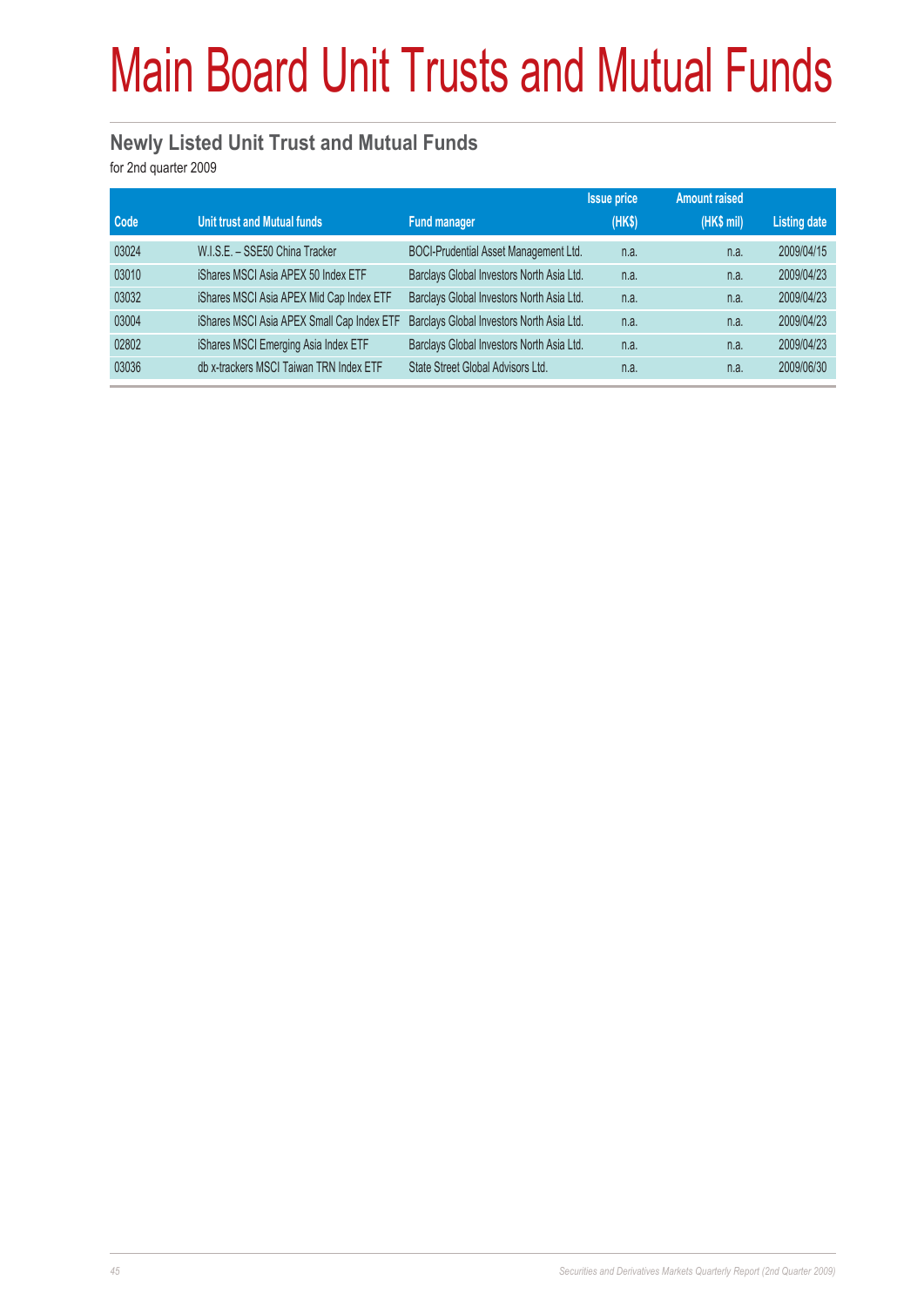#### **Callable Bull / Bear Contracts Trading Statistics**

|      |    | <b>Number</b> | Market value (HK\$ mil.) | Turnover value (HK\$ mil.) |
|------|----|---------------|--------------------------|----------------------------|
| 2008 | Q2 | 453           | 86,945.83                | 176,028.32                 |
|      | Q3 | 759           | 130,618.61               | 396,439.23                 |
|      | Q4 | 1,314         | 195,229.08               | 383,369.78                 |
| 2009 | Q1 | 1,513         | 152,386.79               | 351,364.58                 |
|      | Q2 | 1,620         | 153,963.94               | 470,890.15                 |

#### **New Listings Callable Bull / Bear Contracts Statistics**

|      |    | No. of newly listed CBBC | Amount raised (HK\$ mil.) |
|------|----|--------------------------|---------------------------|
| 2008 | Q2 | 630                      | 77,040.15                 |
|      | Q3 | 1,343                    | 135,720.58                |
|      | Q4 | 1,935                    | 185,485.67                |
| 2009 | Q1 | 1,628                    | 129,192.54                |
|      | Q2 | 2,057                    | 140,519.83                |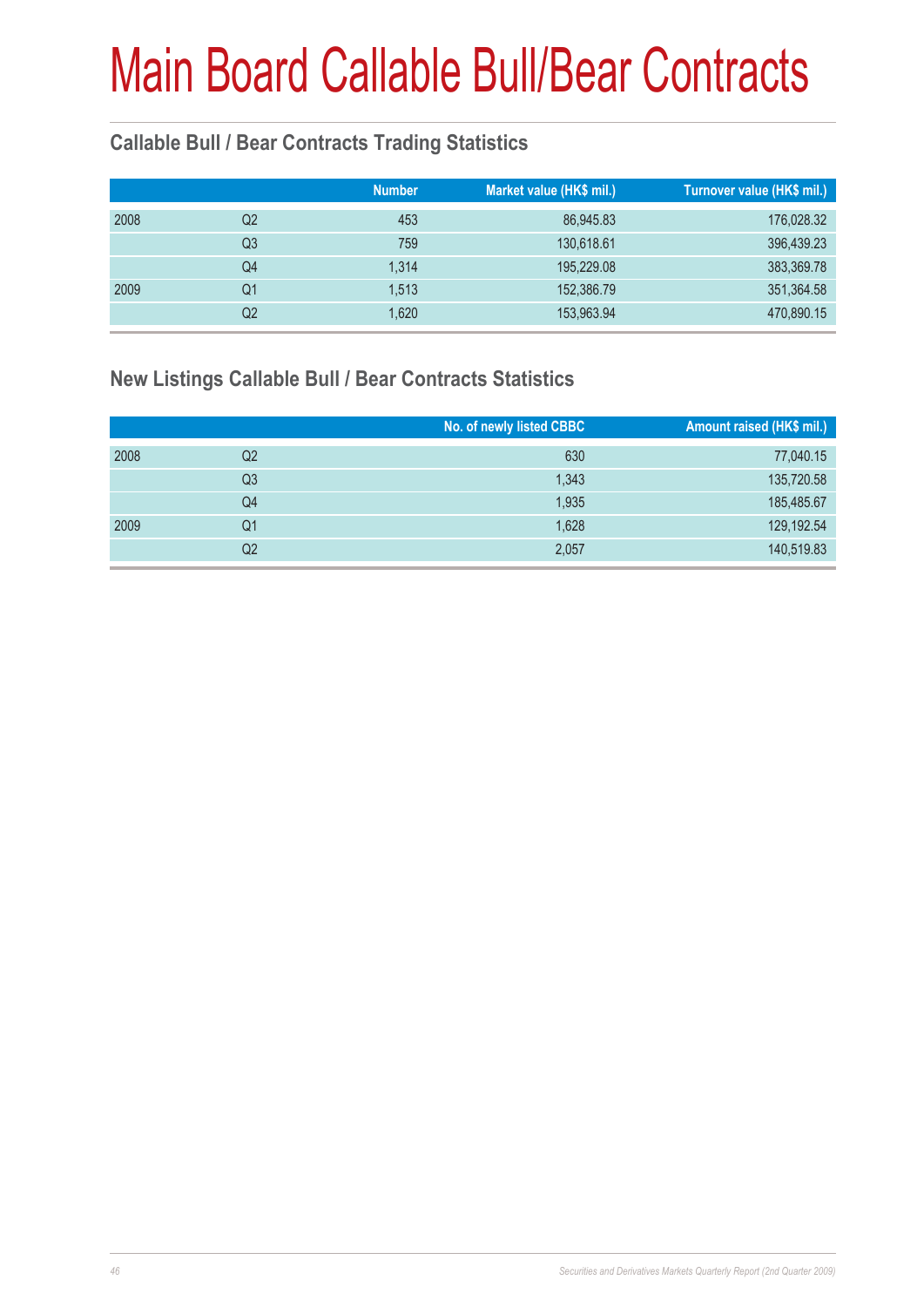#### **Newly Listed Callable Bull / Bear Contracts**

for 2nd quarter 2009

|       |                                                                | No. of        |                     |               | <b>Amount raised</b> |
|-------|----------------------------------------------------------------|---------------|---------------------|---------------|----------------------|
| Code  | <b>Callable Bull/Bear Contracts</b>                            | issue (units) | <b>Listing date</b> | <b>Expiry</b> | (HK\$ mil.)          |
| 62942 | Deutsche Bank AG - HSI R Bull CBBC Dec 2009 N                  | 300,000,000   | 2009/04/01          | 2009/12/30    | 75.00                |
| 62943 | Deutsche Bank AG - HSI R Bear CBBC Dec 2009 O                  | 300,000,000   | 2009/04/01          | 2009/12/30    | 75.00                |
| 62944 | Deutsche Bank AG - HSI R Bear CBBC Dec 2009 P                  | 300,000,000   | 2009/04/01          | 2009/12/30    | 81.00                |
| 62945 | Deutsche Bank AG - HSI R Bear CBBC Dec 2009 Q                  | 300,000,000   | 2009/04/01          | 2009/12/30    | 81.00                |
| 62928 | HK Bank - A50 R Bull CBBC Aug 2009 D                           | 300,000,000   | 2009/04/01          | 2009/08/12    | 75.00                |
| 62929 | Macquarie Bank Ltd. - HSI R Bull CBBC Oct 2009 A               | 150,000,000   | 2009/04/01          | 2009/10/29    | 37.50                |
| 62933 | Macquarie Bank Ltd. - HSI R Bear CBBC Oct 2009 B               | 150,000,000   | 2009/04/01          | 2009/10/29    | 37.50                |
| 62932 | SGA Societe Generale Acceptance N.V - BOCom R Bear CBBC Dec09A | 200,000,000   | 2009/04/01          | 2009/12/21    | 50.00                |
| 62936 | SGA Societe Generale Acceptance N.V - CLife R Bear CBBC Dec09A | 100,000,000   | 2009/04/01          | 2009/12/21    | 53.00                |
| 62937 | SGA Societe Generale Acceptance N.V - CLife R Bear CBBC Dec09B | 100,000,000   | 2009/04/01          | 2009/12/21    | 63.00                |
| 62941 | SGA Societe Generale Acceptance N.V - CP&CC R Bull CBBC Nov09B | 200,000,000   | 2009/04/01          | 2009/11/30    | 50.00                |
| 62939 | SGA Societe Generale Acceptance N.V. - A50 R Bull CBBC Oct09C  | 200,000,000   | 2009/04/01          | 2009/10/23    | 50.00                |
| 62938 | SGA Societe Generale Acceptance N.V. - HSBC R Bull CBBC Oct09K | 200,000,000   | 2009/04/01          | 2009/10/23    | 50.00                |
| 62930 | SGA Societe Generale Acceptance N.V. - HSI R Bull CBBC Oct09F  | 300,000,000   | 2009/04/01          | 2009/10/29    | 75.00                |
| 62931 | SGA Societe Generale Acceptance N.V. - HSI R Bull CBBC Oct09G  | 300,000,000   | 2009/04/01          | 2009/10/29    | 75.00                |
| 62934 | SGA Societe Generale Acceptance N.V. - HSI R Bear CBBC Oct09H  | 300,000,000   | 2009/04/01          | 2009/10/29    | 75.00                |
| 62935 | SGA Societe Generale Acceptance N.V. - HSI R Bear CBBC Oct091  | 300,000,000   | 2009/04/01          | 2009/10/29    | 75.00                |
| 62940 | SGA Societe Generale Acceptance N.V - SHK P R Bull CBBC Sep09A | 100,000,000   | 2009/04/01          | 2009/09/30    | 25.00                |
| 61633 | Macquarie Bank Ltd. - HSI R Bear CBBC Jul 2009 B               | 200,000,000   | 2009/04/01          | 2009/07/30    | 32.00                |
| 62989 | ABN AMRO Bank N.V. - HSI R Bull CBBC Oct 2009 D                | 250,000,000   | 2009/04/02          | 2009/10/29    | 62.50                |
| 62987 | BNP Paribas Arbit Issu B.V. - HSI R Bull CBBC Oct 2009 L       | 300,000,000   | 2009/04/02          | 2009/10/29    | 75.00                |
| 62988 | BNP Paribas Arbit Issu B.V. - HSI R Bull CBBC Oct 2009 M       | 300,000,000   | 2009/04/02          | 2009/10/29    | 75.00                |
| 62946 | BNP Paribas Arbit Issu B.V. - HSI R Bull CBBC Nov 2009 X       | 300,000,000   | 2009/04/02          | 2009/11/27    | 75.00                |
| 62980 | Deutsche Bank AG - CC Bank R Bull CBBC Aug 2009 F              | 150,000,000   | 2009/04/02          | 2009/08/10    | 37.50                |
| 62981 | Deutsche Bank AG - Sinopec Corp R Bull CBBC Aug 2009 G         | 150,000,000   | 2009/04/02          | 2009/08/10    | 38.25                |
| 62984 | Deutsche Bank AG - HKEx R Bull CBBC Aug 2009 F                 | 150,000,000   | 2009/04/02          | 2009/08/03    | 37.50                |
| 62982 | Deutsche Bank AG - HSI R Bull CBBC Dec 2009 R                  | 300,000,000   | 2009/04/02          | 2009/12/30    | 75.00                |
| 62983 | Deutsche Bank AG - HSI R Bull CBBC Dec 2009 S                  | 300,000,000   | 2009/04/02          | 2009/12/30    | 75.00                |
| 62985 | Deutsche Bank AG - ICBC R Bull CBBC Aug 2009 G                 | 150,000,000   | 2009/04/02          | 2009/08/10    | 37.50                |
| 62986 | Deutsche Bank AG - Petrochina R Bull CBBC Aug 2009 E           | 150,000,000   | 2009/04/02          | 2009/08/10    | 37.50                |
| 62970 | KBC Fin Products Int'l Ltd. - CC Bank R Bull CBBC Sep 2009 A   | 248,000,000   | 2009/04/02          | 2009/09/09    | 62.00                |
| 62971 | KBC Fin Products Int'l Ltd. - China Life R Bull CBBC Jul 09G   | 168,000,000   | 2009/04/02          | 2009/07/20    | 57.12                |
| 62976 | KBC Fin Products Int'l Ltd. - Ch Life R Bear CBBC Jul 2009 H   | 168,000,000   | 2009/04/02          | 2009/07/15    | 77.28                |
| 62978 | KBC Fin Products Int'l Ltd. - A50 China R Bull CBBC Sep 09 C   | 208,000,000   | 2009/04/02          | 2009/09/18    | 52.00                |
| 62972 | KBC Fin Products Int'l Ltd. - HKEx R Bull CBBC Sep 2009 D      | 328,000,000   | 2009/04/02          | 2009/09/15    | 82.00                |
| 62979 | KBC Fin Products Int'l Ltd. - HSCEI R Bull CBBC Aug 2009 D     | 268,000,000   | 2009/04/02          | 2009/08/28    | 67.00                |
| 62947 | KBC Fin Products Int'l Ltd. - HSI R Bear CBBC Aug 2009 U       | 168,000,000   | 2009/04/02          | 2009/08/28    | 42.00                |
| 62948 | KBC Fin Products Int'l Ltd. - HSI R Bear CBBC Oct 2009 Q       | 208,000,000   | 2009/04/02          | 2009/10/29    | 74.88                |
| 62949 | KBC Fin Products Int'l Ltd. - HSI R Bear CBBC Nov 2009 O       | 208,000,000   | 2009/04/02          | 2009/11/27    | 89.44                |
| 62973 | KBC Fin Products Int'l Ltd. - ICBC R Bull CBBC Sep 2009 B      | 248,000,000   | 2009/04/02          | 2009/09/14    | 62.00                |
| 62974 | KBC Fin Products Int'l Ltd. - ICBC R Bull CBBC Oct 2009 A      | 248,000,000   | 2009/04/02          | 2009/10/15    | 62.00                |
| 62977 | KBC Fin Products Int'l Ltd. - ICBC R Bear CBBC Sep 2009 C      | 248,000,000   | 2009/04/02          | 2009/09/15    | 74.40                |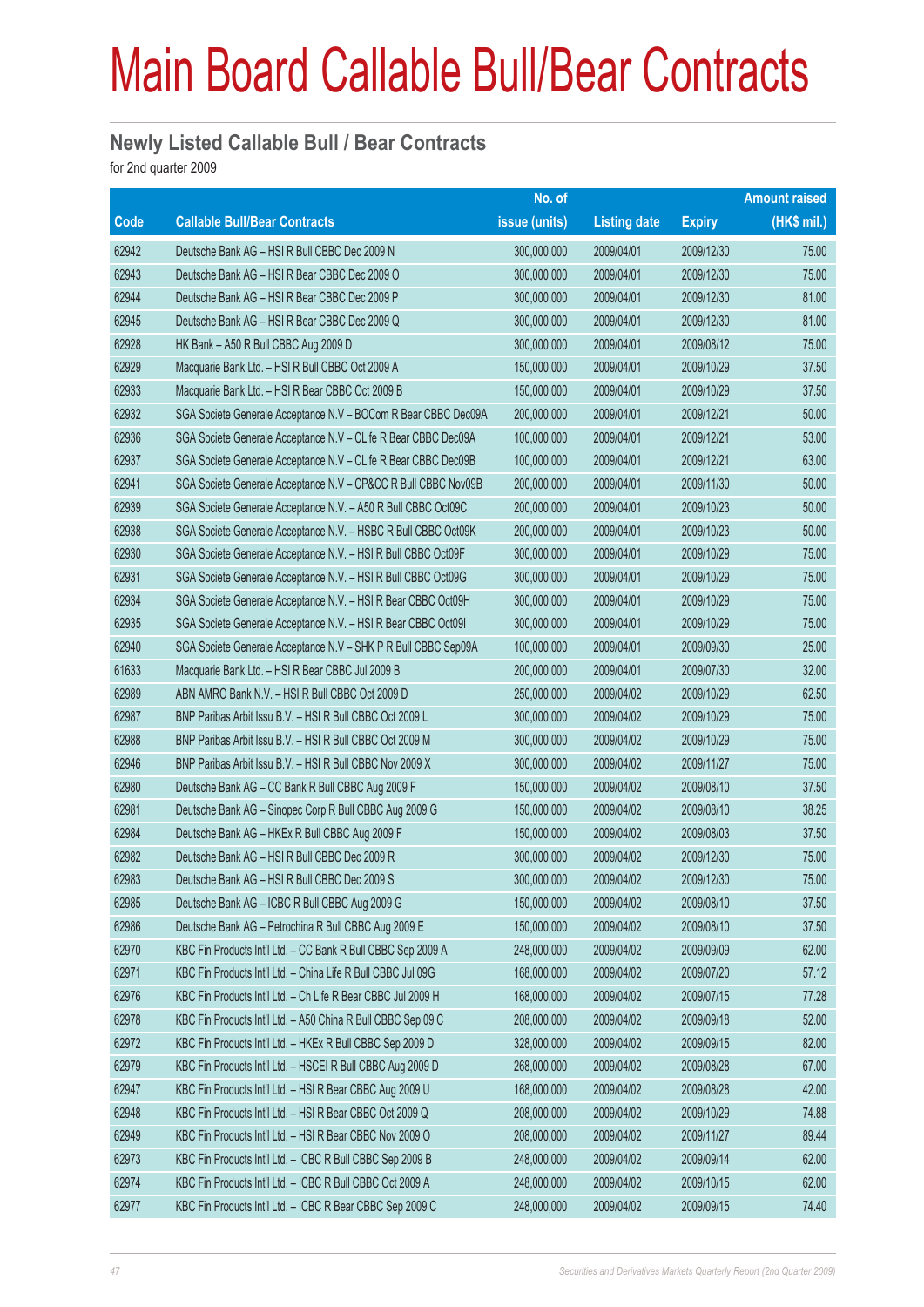|       |                                                                | No. of        |                     |               | <b>Amount raised</b> |
|-------|----------------------------------------------------------------|---------------|---------------------|---------------|----------------------|
| Code  | <b>Callable Bull/Bear Contracts</b>                            | issue (units) | <b>Listing date</b> | <b>Expiry</b> | (HK\$ mil.)          |
| 62975 | KBC Fin Products Int'l Ltd. - SHK Ppt R Bull CBBC Oct 2009 B   | 188,000,000   | 2009/04/02          | 2009/10/08    | 47.00                |
| 62958 | UBS AG - CC Bank R Bull CBBC Dec 2009 C                        | 200,000,000   | 2009/04/02          | 2009/12/14    | 50.00                |
| 62959 | UBS AG - China Life R Bull CBBC Oct 2009 S                     | 300,000,000   | 2009/04/02          | 2009/10/19    | 75.00                |
| 62960 | UBS AG - CM Bank R Bull CBBC Nov 2009 C                        | 200,000,000   | 2009/04/02          | 2009/11/23    | 73.00                |
| 62961 | UBS AG - CM Bank R Bull CBBC Nov 2009 D                        | 200,000,000   | 2009/04/02          | 2009/11/23    | 53.00                |
| 62962 | UBS AG - Sinopec Corp R Bull CBBC Oct 2009 C                   | 200,000,000   | 2009/04/02          | 2009/10/19    | 50.00                |
| 62963 | UBS AG - HKEx R Bull CBBC Oct 2009 I                           | 300,000,000   | 2009/04/02          | 2009/10/19    | 75.00                |
| 62964 | UBS AG - HSBC R Bear CBBC Oct 2009 T                           | 300,000,000   | 2009/04/02          | 2009/10/19    | 75.00                |
| 62965 | UBS AG - HSBC R Bear CBBC Oct 2009 U                           | 300,000,000   | 2009/04/02          | 2009/10/19    | 75.00                |
| 62950 | UBS AG - HSCEI R Bull CBBC Oct 2009 I                          | 300,000,000   | 2009/04/02          | 2009/10/29    | 75.00                |
| 62954 | UBS AG - HSCEI R Bear CBBC Oct 2009 J                          | 300,000,000   | 2009/04/02          | 2009/10/29    | 75.00                |
| 62951 | UBS AG - HSI R Bull CBBC Aug 2009 E                            | 500,000,000   | 2009/04/02          | 2009/08/28    | 125.00               |
| 62952 | UBS AG - HSI R Bull CBBC Oct 2009 J                            | 500,000,000   | 2009/04/02          | 2009/10/29    | 125.00               |
| 62953 | UBS AG - HSI R Bull CBBC Oct 2009 O                            | 500,000,000   | 2009/04/02          | 2009/10/29    | 125.00               |
| 62956 | UBS AG - HSI R Bull CBBC Nov 2009 X                            | 500,000,000   | 2009/04/02          | 2009/11/27    | 125.00               |
| 62957 | UBS AG - HSI R Bull CBBC Dec 2009 A                            | 500,000,000   | 2009/04/02          | 2009/12/30    | 125.00               |
| 62955 | UBS AG - HSI R Bear CBBC Aug 2009 G                            | 500,000,000   | 2009/04/02          | 2009/08/28    | 125.00               |
| 62966 | UBS AG - ICBC R Bull CBBC Nov 2009 B                           | 200,000,000   | 2009/04/02          | 2009/11/23    | 50.00                |
| 62967 | UBS AG - ICBC R Bull CBBC Nov 2009 C                           | 200,000,000   | 2009/04/02          | 2009/11/23    | 50.00                |
| 62968 | UBS AG - Petrochina R Bull CBBC Oct 2009 H                     | 300,000,000   | 2009/04/02          | 2009/10/19    | 75.00                |
| 62969 | UBS AG - Ping An R Bull CBBC Oct 2009 H                        | 200,000,000   | 2009/04/02          | 2009/10/19    | 50.00                |
| 63011 | Deutsche Bank AG - HSI R Bull CBBC Dec 2009 T                  | 300,000,000   | 2009/04/03          | 2009/12/30    | 84.00                |
| 63000 | Goldman Sachs SP (Asia) - HSI R Bull CBBC Oct 2009 C           | 200,000,000   | 2009/04/03          | 2009/10/29    | 50.00                |
| 63004 | Goldman Sachs SP (Asia) - HSI R Bear CBBC Oct 2009 D           | 200,000,000   | 2009/04/03          | 2009/10/29    | 50.00                |
| 62992 | KBC Fin Products Int'l Ltd. - HSCEI R Bear CBBC Dec 2009 C     | 158,000,000   | 2009/04/03          | 2009/12/30    | 44.24                |
| 62993 | KBC Fin Products Int'l Ltd. - HSCEI R Bear CBBC Dec 2009 D     | 188,000,000   | 2009/04/03          | 2009/12/30    | 58.28                |
| 62994 | KBC Fin Products Int'l Ltd. - HSCEI R Bear CBBC Dec 2009 E     | 188,000,000   | 2009/04/03          | 2009/12/30    | 63.92                |
| 63010 | KBC Fin Products Int'l Ltd. - HSI R Bull CBBC Jul 2009 V       | 208,000,000   | 2009/04/03          | 2009/07/30    | 52.00                |
| 62990 | Macquarie Bank Ltd. - HSI R Bear CBBC Sep 2009 I               | 200,000,000   | 2009/04/03          | 2009/09/29    | 50.00                |
| 62999 | SGA Societe Generale Acceptance N.V. - A50 R Bear CBBC Oct09D  | 200,000,000   | 2009/04/03          | 2009/10/23    | 62.00                |
| 62998 | SGA Societe Generale Acceptance N.V. - HKEx R Bull CBBC Sep090 | 200,000,000   | 2009/04/03          | 2009/09/29    | 50.00                |
| 62991 | SGA Societe Generale Acceptance N.V. - HSI R Bull CBBC Oct09J  | 300,000,000   | 2009/04/03          | 2009/10/29    | 75.00                |
| 62995 | SGA Societe Generale Acceptance N.V. - HSI R Bear CBBC Oct09K  | 300,000,000   | 2009/04/03          | 2009/10/29    | 75.00                |
| 63001 | UBS AG - China Mobile R Bull CBBC Nov 2009 C                   | 300,000,000   | 2009/04/03          | 2009/11/16    | 75.00                |
| 63005 | UBS AG - HSCEI R Bull CBBC Oct 2009 K                          | 300,000,000   | 2009/04/03          | 2009/10/29    | 75.00                |
| 63006 | UBS AG - HSI R Bear CBBC Jul 2009 M                            | 500,000,000   | 2009/04/03          | 2009/07/30    | 125.00               |
| 63007 | UBS AG - HSI R Bear CBBC Jul 2009 N                            | 500,000,000   | 2009/04/03          | 2009/07/30    | 125.00               |
| 63008 | UBS AG - HSI R Bear CBBC Jul 2009 T                            | 500,000,000   | 2009/04/03          | 2009/07/30    | 125.00               |
| 63009 | UBS AG - HSI R Bear CBBC Jul 2009 U                            | 500,000,000   | 2009/04/03          | 2009/07/30    | 125.00               |
| 62997 | UBS AG - HSI R Bear CBBC Oct 2009 P                            | 500,000,000   | 2009/04/03          | 2009/10/29    | 125.00               |
| 63002 | UBS AG - Ping An R Bear CBBC Oct 2009 I                        | 200,000,000   | 2009/04/03          | 2009/10/19    | 50.00                |
| 62996 | UBS AG - SHK Ppt R Bear CBBC Oct 2009 G                        | 200,000,000   | 2009/04/03          | 2009/10/19    | 51.00                |
| 63003 | UBS AG - SHK Ppt R Bear CBBC Oct 2009 H                        | 200,000,000   | 2009/04/03          | 2009/10/19    | 50.00                |
| 63040 | ABN AMRO Bank N.V. - HSCEI R Bull CBBC Sep 2009 B              | 250,000,000   | 2009/04/06          | 2009/09/29    | 62.50                |
| 63041 | ABN AMRO Bank N.V. - HSCEI R Bull CBBC Sep 2009 C              | 250,000,000   | 2009/04/06          | 2009/09/29    | 62.75                |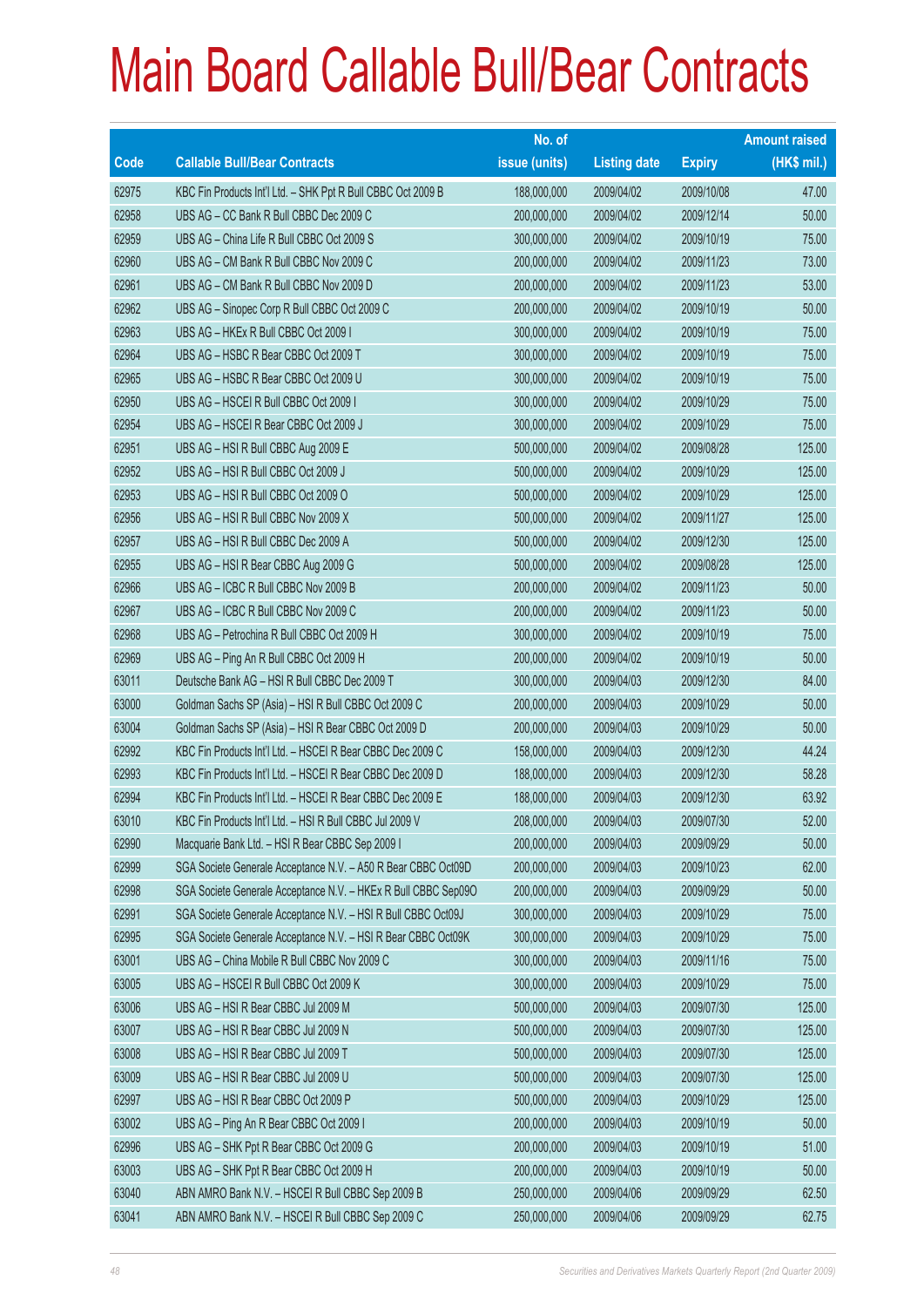|       |                                                                | No. of        |                     |               | <b>Amount raised</b> |
|-------|----------------------------------------------------------------|---------------|---------------------|---------------|----------------------|
| Code  | <b>Callable Bull/Bear Contracts</b>                            | issue (units) | <b>Listing date</b> | <b>Expiry</b> | (HK\$ mil.)          |
| 63039 | ABN AMRO Bank N.V. - HSI R Bear CBBC Oct 2009 E                | 250,000,000   | 2009/04/06          | 2009/10/29    | 62.75                |
| 63033 | Deutsche Bank AG - CC Bank R Bear CBBC Aug 2009 G              | 150,000,000   | 2009/04/06          | 2009/08/10    | 37.50                |
| 63034 | Deutsche Bank AG - China Life R Bear CBBC Sep 2009 A           | 150,000,000   | 2009/04/06          | 2009/09/07    | 37.50                |
| 63035 | Deutsche Bank AG - CNOOC R Bear CBBC Aug 2009 F                | 150,000,000   | 2009/04/06          | 2009/08/10    | 37.50                |
| 63038 | Deutsche Bank AG - A50 China R Bear CBBC Aug 2009 I            | 150,000,000   | 2009/04/06          | 2009/08/17    | 37.50                |
| 63036 | Deutsche Bank AG - HKEx R Bear CBBC Aug 2009 G                 | 150,000,000   | 2009/04/06          | 2009/08/03    | 37.50                |
| 63029 | Deutsche Bank AG - HSI R Bear CBBC Dec 2009 U                  | 300,000,000   | 2009/04/06          | 2009/12/30    | 75.00                |
| 63030 | Deutsche Bank AG - HSI R Bear CBBC Dec 2009 V                  | 300,000,000   | 2009/04/06          | 2009/12/30    | 75.00                |
| 63031 | Deutsche Bank AG - HSI R Bear CBBC Dec 2009 W                  | 300,000,000   | 2009/04/06          | 2009/12/30    | 90.00                |
| 63032 | Deutsche Bank AG - HSI R Bear CBBC Dec 2009 X                  | 300,000,000   | 2009/04/06          | 2009/12/30    | 90.00                |
| 63037 | Deutsche Bank AG - Petrochina R Bear CBBC Aug 2009 F           | 150,000,000   | 2009/04/06          | 2009/08/10    | 37.50                |
| 63028 | KBC Fin Products Int'l Ltd. - HSI R Bear CBBC Aug 2009 L       | 208,000,000   | 2009/04/06          | 2009/08/28    | 52.00                |
| 63013 | SGA Societe Generale Acceptance N.V - BOCom R Bull CBBC Nov09B | 200,000,000   | 2009/04/06          | 2009/11/30    | 50.00                |
| 63014 | SGA Societe Generale Acceptance N.V - CK(H) R Bull CBBC Oct09E | 150,000,000   | 2009/04/06          | 2009/10/27    | 37.50                |
| 63018 | SGA Societe Generale Acceptance N.V - CLife R Bear CBBC Dec09C | 100,000,000   | 2009/04/06          | 2009/12/21    | 26.00                |
| 63012 | SGA Societe Generale Acceptance N.V. - CMB R Bull CBBC Oct09B  | 100,000,000   | 2009/04/06          | 2009/10/27    | 45.00                |
| 63016 | SGA Societe Generale Acceptance N.V. - CMB R Bear CBBC Oct09C  | 100,000,000   | 2009/04/06          | 2009/10/27    | 38.00                |
| 63017 | SGA Societe Generale Acceptance N.V. - A50 R Bull CBBC Nov09A  | 200,000,000   | 2009/04/06          | 2009/11/30    | 50.00                |
| 63015 | SGA Societe Generale Acceptance N.V - PetCh R Bull CBBC Oct09J | 200,000,000   | 2009/04/06          | 2009/10/05    | 50.00                |
| 63025 | UBS AG - China Mobile R Bear CBBC Nov 2009 D                   | 300,000,000   | 2009/04/06          | 2009/11/16    | 75.00                |
| 63019 | UBS AG - China Life R Bear CBBC Nov 2009 G                     | 300,000,000   | 2009/04/06          | 2009/11/16    | 75.00                |
| 63020 | UBS AG - HKEx R Bear CBBC Oct 2009 J                           | 300,000,000   | 2009/04/06          | 2009/10/19    | 75.00                |
| 63026 | UBS AG - HKEx R Bear CBBC Oct 2009 K                           | 300,000,000   | 2009/04/06          | 2009/10/27    | 75.00                |
| 63023 | UBS AG - HSI R Bear CBBC Aug 2009 F                            | 500,000,000   | 2009/04/06          | 2009/08/28    | 125.00               |
| 63024 | UBS AG - HSI R Bear CBBC Sep 2009 R                            | 500,000,000   | 2009/04/06          | 2009/09/29    | 125.00               |
| 63027 | UBS AG - HSI R Bear CBBC Oct 2009 S                            | 500,000,000   | 2009/04/06          | 2009/10/29    | 125.00               |
| 63021 | UBS AG - Hutchison R Bull CBBC Dec 2009 A                      | 200,000,000   | 2009/04/06          | 2009/12/14    | 50.00                |
| 63022 | UBS AG - Hutchison R Bear CBBC Nov 2009 B                      | 200,000,000   | 2009/04/06          | 2009/11/16    | 50.00                |
| 63051 | BNP Paribas Arbit Issu B.V. - HSI R Bear CBBC Oct 2009 N       | 300,000,000   | 2009/04/07          | 2009/10/29    | 75.00                |
| 63052 | BNP Paribas Arbit Issu B.V. - HSI R Bear CBBC Oct 2009 O       | 300,000,000   | 2009/04/07          | 2009/10/29    | 75.00                |
| 63044 | Deutsche Bank AG - HSI R Bear CBBC Dec 2009 Y                  | 300,000,000   | 2009/04/07          | 2009/12/30    | 75.00                |
| 63043 | SGA Societe Generale Acceptance NV - HSCEI R Bull CBBC Oct091  | 200,000,000   | 2009/04/07          | 2009/10/29    | 50.00                |
| 63042 | SGA Societe Generale Acceptance N.V. - HSI R Bear CBBC Oct09L  | 300,000,000   | 2009/04/07          | 2009/10/29    | 75.00                |
| 63045 | UBS AG - China Life R Bull CBBC Nov 2009 H                     | 300,000,000   | 2009/04/07          | 2009/11/16    | 75.00                |
| 63047 | UBS AG - A50 China R Bull CBBC Nov 2009 L                      | 300,000,000   | 2009/04/07          | 2009/11/23    | 75.00                |
| 63046 | UBS AG - HSBC R Bull CBBC Dec 2009 B                           | 300,000,000   | 2009/04/07          | 2009/12/14    | 75.00                |
| 63048 | UBS AG - HSCEI R Bear CBBC Oct 2009 L                          | 300,000,000   | 2009/04/07          | 2009/10/29    | 75.00                |
| 63049 | UBS AG - HSCEI R Bear CBBC Oct 2009 M                          | 300,000,000   | 2009/04/07          | 2009/10/29    | 75.00                |
| 63053 | UBS AG - HSI R Bull CBBC Oct 2009 R                            | 500,000,000   | 2009/04/07          | 2009/10/29    | 125.00               |
| 63050 | UBS AG - HSI R Bear CBBC Oct 2009 H                            | 500,000,000   | 2009/04/07          | 2009/10/29    | 125.00               |
| 63059 | Deutsche Bank AG - HSI R Bear CBBC Dec 2009 Z                  | 300,000,000   | 2009/04/08          | 2009/12/30    | 75.00                |
| 63055 | SGA Societe Generale Acceptance NV - HSCEI R Bear CBBC Oct09J  | 200,000,000   | 2009/04/08          | 2009/10/29    | 50.00                |
| 63056 | UBS AG - Sinopec Corp R Bull CBBC Nov 2009 A                   | 200,000,000   | 2009/04/08          | 2009/11/23    | 50.00                |
| 63058 | UBS AG - A50 China R Bear CBBC Nov 2009 M                      | 300,000,000   | 2009/04/08          | 2009/11/23    | 75.00                |
| 63054 | UBS AG - HSI R Bear CBBC Oct 2009 F                            | 500,000,000   | 2009/04/08          | 2009/10/29    | 125.00               |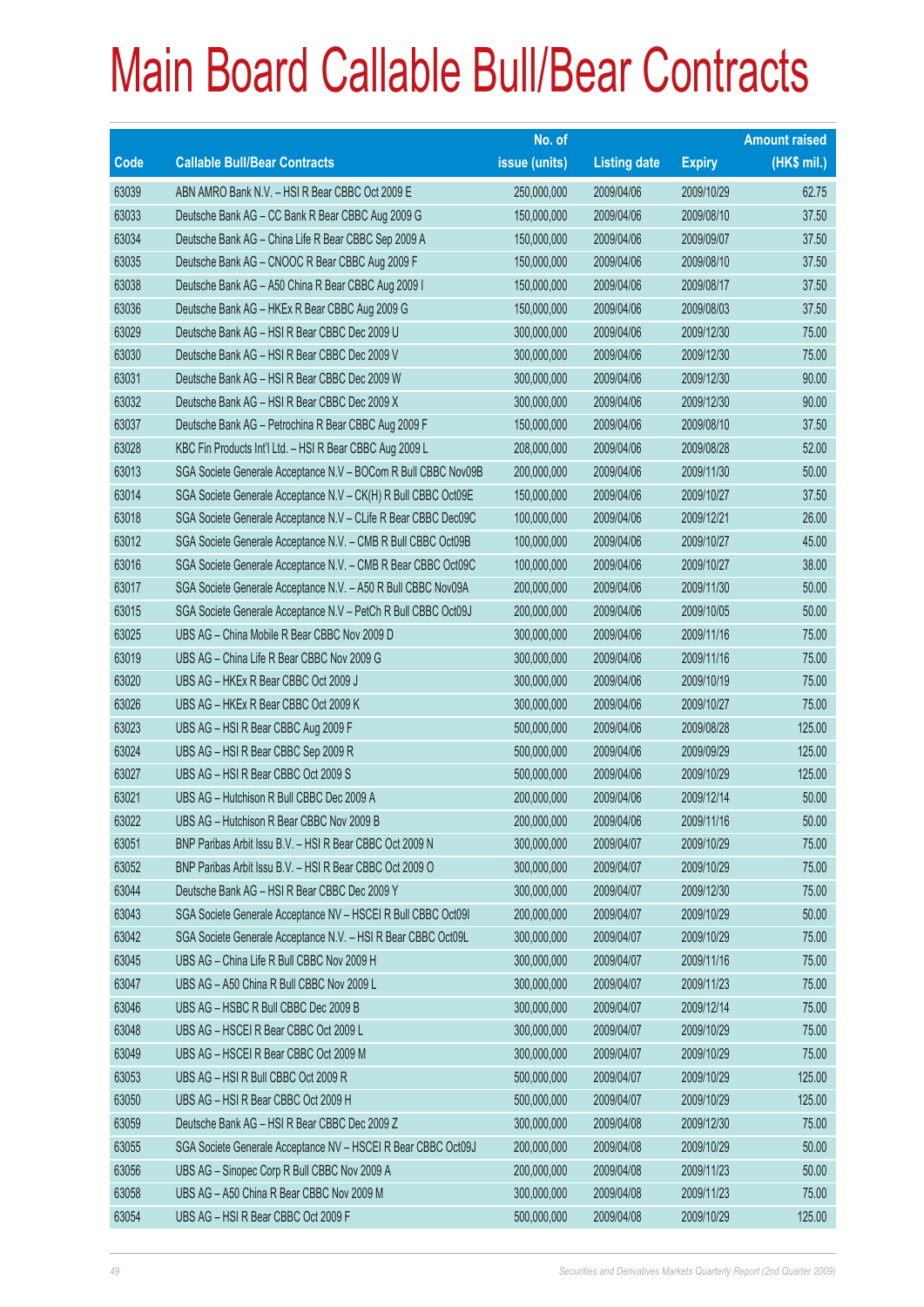|       |                                                                | No. of        |                     |               | <b>Amount raised</b> |
|-------|----------------------------------------------------------------|---------------|---------------------|---------------|----------------------|
| Code  | <b>Callable Bull/Bear Contracts</b>                            | issue (units) | <b>Listing date</b> | <b>Expiry</b> | $(HK$$ mil.)         |
| 63057 | UBS AG - Hutchison R Bull CBBC Dec 2009 B                      | 200,000,000   | 2009/04/08          | 2009/12/14    | 50.00                |
| 63114 | ABN AMRO Bank N.V. - HSI R Bear CBBC Oct 2009 F                | 250,000,000   | 2009/04/09          | 2009/10/29    | 62.50                |
| 63115 | ABN AMRO Bank N.V. - HSI R Bear CBBC Oct 2009 G                | 250,000,000   | 2009/04/09          | 2009/10/29    | 62.50                |
| 63126 | BNP Paribas Arbit Issu B.V. - HSI R Bull CBBC Oct 2009 P       | 300,000,000   | 2009/04/09          | 2009/10/29    | 75.00                |
| 63127 | BNP Paribas Arbit Issu B.V. - HSI R Bull CBBC Oct 2009 Q       | 300,000,000   | 2009/04/09          | 2009/10/29    | 75.00                |
| 63125 | BNP Paribas Arbit Issu B.V. - HSI R Bull CBBC Dec 2009 X       | 300,000,000   | 2009/04/09          | 2009/12/30    | 75.00                |
| 63129 | BNP Paribas Arbit Issu B.V. - HSI R Bear CBBC Dec 2009 Y       | 300,000,000   | 2009/04/09          | 2009/12/30    | 75.00                |
| 63074 | Deutsche Bank AG - China Life R Bull CBBC Sep 2009 B           | 150,000,000   | 2009/04/09          | 2009/09/07    | 45.00                |
| 63120 | Deutsche Bank AG - China Life R Bear CBBC Sep 2009 C           | 150,000,000   | 2009/04/09          | 2009/09/07    | 120.00               |
| 63075 | Deutsche Bank AG - Sinopec Corp R Bull CBBC Aug 2009 H         | 150,000,000   | 2009/04/09          | 2009/08/10    | 37.50                |
| 63121 | Deutsche Bank AG - Sinopec Corp R Bear CBBC Aug 2009 I         | 150,000,000   | 2009/04/09          | 2009/08/10    | 60.00                |
| 63076 | Deutsche Bank AG - A50 China R Bull CBBC Aug 2009 J            | 150,000,000   | 2009/04/09          | 2009/08/31    | 37.50                |
| 63118 | Deutsche Bank AG - HSBC R Bull CBBC Sep 2009 H                 | 150,000,000   | 2009/04/09          | 2009/09/21    | 37.50                |
| 63070 | Deutsche Bank AG - HSI R Bull CBBC Dec 2009 K                  | 300,000,000   | 2009/04/09          | 2009/12/30    | 90.00                |
| 63071 | Deutsche Bank AG - HSI R Bull CBBC Dec 2009 L                  | 300,000,000   | 2009/04/09          | 2009/12/30    | 93.00                |
| 63072 | Deutsche Bank AG - HSI R Bull CBBC Dec 2009 M                  | 300,000,000   | 2009/04/09          | 2009/12/30    | 78.00                |
| 63073 | Deutsche Bank AG - HSI R Bull CBBC Dec 2009 N                  | 300,000,000   | 2009/04/09          | 2009/12/30    | 75.00                |
| 63116 | Deutsche Bank AG - HSI R Bull CBBC Jan 2010 B                  | 300,000,000   | 2009/04/09          | 2010/01/28    | 78.00                |
| 63117 | Deutsche Bank AG - HSI R Bull CBBC Jan 2010 C                  | 300,000,000   | 2009/04/09          | 2010/01/28    | 75.00                |
| 63077 | Deutsche Bank AG - HSI R Bear CBBC Dec 2009 O                  | 300,000,000   | 2009/04/09          | 2009/12/30    | 114.00               |
| 63078 | Deutsche Bank AG - HSI R Bear CBBC Jan 2010 A                  | 300,000,000   | 2009/04/09          | 2010/01/28    | 135.00               |
| 63122 | Deutsche Bank AG - HSI R Bear CBBC Jan 2010 D                  | 300,000,000   | 2009/04/09          | 2010/01/28    | 114.00               |
| 63123 | Deutsche Bank AG - HSI R Bear CBBC Jan 2010 E                  | 300,000,000   | 2009/04/09          | 2010/01/28    | 132.00               |
| 63124 | Deutsche Bank AG - HSI R Bear CBBC Jan 2010 F                  | 300,000,000   | 2009/04/09          | 2010/01/28    | 144.00               |
| 63119 | Deutsche Bank AG - Petrochina R Bull CBBC Aug 2009 G           | 150,000,000   | 2009/04/09          | 2009/08/10    | 37.50                |
| 63099 | KBC Fin Products Int'l Ltd. - CP&CC R Bull CBBC Sep 2009 B     | 208,000,000   | 2009/04/09          | 2009/09/01    | 52.00                |
| 63103 | KBC Fin Products Int'l Ltd. - CP&CC R Bear CBBC Oct 2009 B     | 208,000,000   | 2009/04/09          | 2009/10/02    | 64.48                |
| 63100 | KBC Fin Products Int'l Ltd. - HKEx R Bull CBBC Oct 2009 C      | 288,000,000   | 2009/04/09          | 2009/10/02    | 72.00                |
| 63104 | KBC Fin Products Int'l Ltd. - HKEx R Bear CBBC Oct 2009 D      | 288,000,000   | 2009/04/09          | 2009/10/08    | 77.76                |
| 63101 | KBC Fin Products Int'l Ltd. - HSBC R Bull CBBC Dec 2009 A      | 138,000,000   | 2009/04/09          | 2009/12/10    | 34.50                |
| 63081 | KBC Fin Products Int'l Ltd. - HSBC R Bear CBBC Sep 2009 I      | 138,000,000   | 2009/04/09          | 2009/09/15    | 34.50                |
| 63095 | KBC Fin Products Int'l Ltd. - HSI R Bull CBBC Aug 2009 U       | 208,000,000   | 2009/04/09          | 2009/08/28    | 52.00                |
| 63096 | KBC Fin Products Int'l Ltd. - HSI R Bull CBBC Aug 2009 X       | 208,000,000   | 2009/04/09          | 2009/08/28    | 52.00                |
| 63063 | KBC Fin Products Int'l Ltd. - HSI R Bull CBBC Aug 2009 Z       | 208,000,000   | 2009/04/09          | 2009/08/28    | 52.00                |
| 63062 | KBC Fin Products Int'l Ltd. - HSI R Bull CBBC Sep 2009 N       | 248,000,000   | 2009/04/09          | 2009/09/29    | 62.00                |
| 63097 | KBC Fin Products Int'l Ltd. - HSI R Bull CBBC Sep 2009 O       | 248,000,000   | 2009/04/09          | 2009/09/29    | 62.00                |
| 63098 | KBC Fin Products Int'l Ltd. - HSI R Bull CBBC Oct 2009 E       | 308,000,000   | 2009/04/09          | 2009/10/29    | 77.00                |
| 63080 | KBC Fin Products Int'l Ltd. - HSI R Bear CBBC Aug 2009 M       | 208,000,000   | 2009/04/09          | 2009/08/28    | 52.00                |
| 63069 | KBC Fin Products Int'l Ltd. - HSI R Bear CBBC Aug 2009 T       | 248,000,000   | 2009/04/09          | 2009/08/28    | 62.00                |
| 63079 | KBC Fin Products Int'l Ltd. - HSI R Bear CBBC Sep 2009 V       | 208,000,000   | 2009/04/09          | 2009/09/29    | 52.00                |
| 63102 | KBC Fin Products Int'l Ltd. - SHK Ppt R Bear CBBC Aug 2009 B   | 188,000,000   | 2009/04/09          | 2009/08/18    | 48.88                |
| 63066 | SGA Societe Generale Acceptance N.V. - CTel R Bear CBBC Dec09A | 200,000,000   | 2009/04/09          | 2009/12/21    | 50.00                |
| 63065 | SGA Societe Generale Acceptance N.V - CP&CC R Bull CBBC Dec09A | 200,000,000   | 2009/04/09          | 2009/12/21    | 50.00                |
| 63060 | SGA Societe Generale Acceptance N.V. - HKEx R Bear CBBC Sep09P | 200,000,000   | 2009/04/09          | 2009/09/29    | 50.00                |
| 63064 | SGA Societe Generale Acceptance NV - HSCEI R Bull CBBC Oct09K  | 200,000,000   | 2009/04/09          | 2009/10/29    | 50.00                |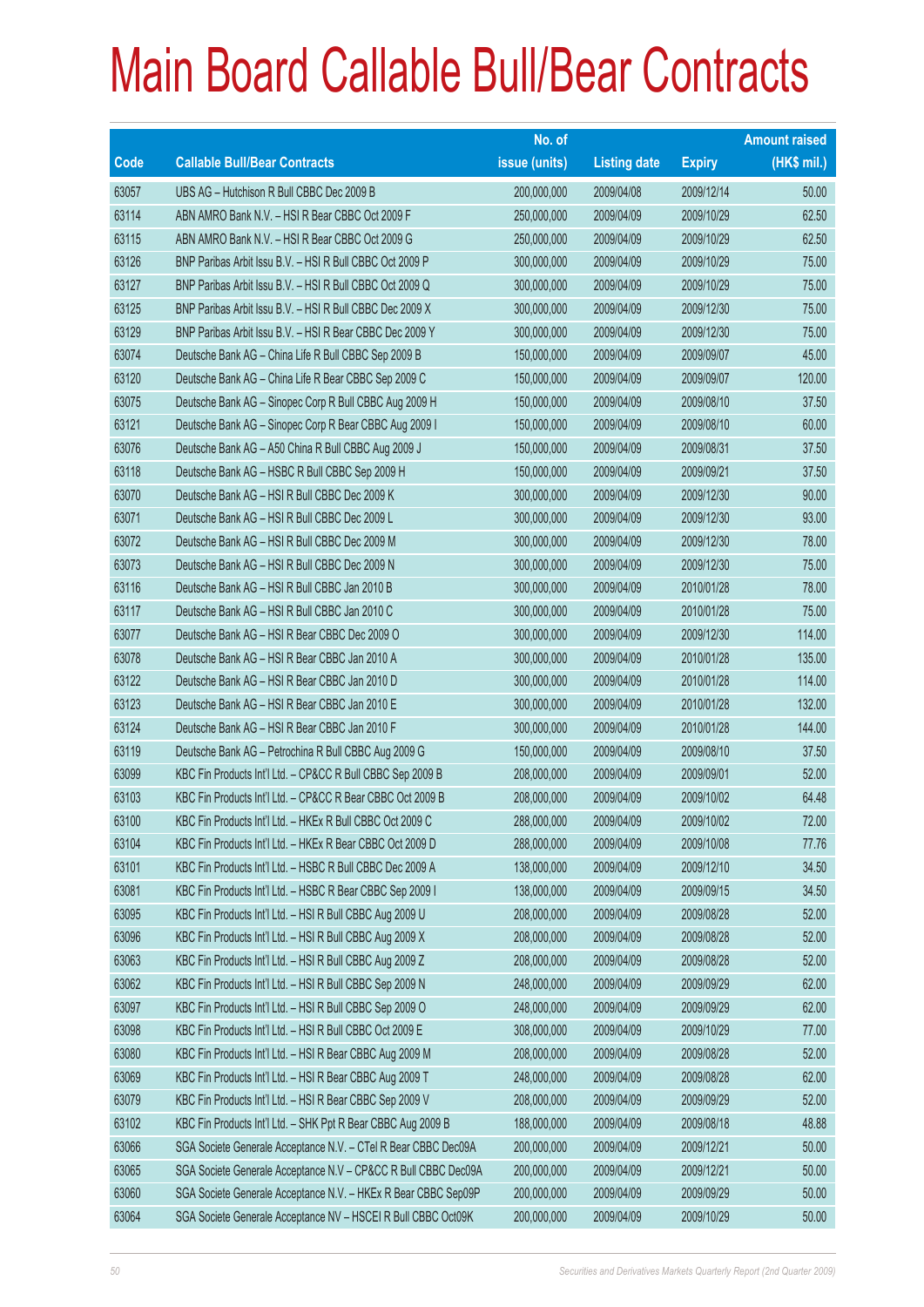|       |                                                               | No. of        |                     |               | <b>Amount raised</b> |
|-------|---------------------------------------------------------------|---------------|---------------------|---------------|----------------------|
| Code  | <b>Callable Bull/Bear Contracts</b>                           | issue (units) | <b>Listing date</b> | <b>Expiry</b> | $(HK$$ mil.)         |
| 63068 | SGA Societe Generale Acceptance NV - HSCEI R Bear CBBC Oct09L | 200,000,000   | 2009/04/09          | 2009/10/29    | 50.00                |
| 63067 | SGA Societe Generale Acceptance N.V. - TCH R Bear CBBC Dec09C | 150,000,000   | 2009/04/09          | 2009/12/21    | 45.00                |
| 63105 | UBS AG - China Life R Bull CBBC Nov 2009 J                    | 300,000,000   | 2009/04/09          | 2009/11/16    | 75.00                |
| 63082 | UBS AG - China Life R Bear CBBC Nov 2009 I                    | 300,000,000   | 2009/04/09          | 2009/11/16    | 189.00               |
| 63083 | UBS AG - Sinopec Corp R Bull CBBC Nov 2009 B                  | 200,000,000   | 2009/04/09          | 2009/11/23    | 50.00                |
| 63087 | UBS AG - Sinopec Corp R Bear CBBC Nov 2009 C                  | 200,000,000   | 2009/04/09          | 2009/11/23    | 50.00                |
| 63086 | UBS AG - A50 China R Bull CBBC Nov 2009 N                     | 300,000,000   | 2009/04/09          | 2009/11/23    | 75.00                |
| 63106 | UBS AG - HKEx R Bull CBBC Nov 2009 A                          | 300,000,000   | 2009/04/09          | 2009/11/23    | 75.00                |
| 63084 | UBS AG - HSBC R Bull CBBC Dec 2009 C                          | 300,000,000   | 2009/04/09          | 2009/12/14    | 75.00                |
| 63107 | UBS AG - HSBC R Bull CBBC Dec 2009 D                          | 300,000,000   | 2009/04/09          | 2009/12/14    | 75.00                |
| 63108 | UBS AG - HSBC R Bull CBBC Dec 2009 E                          | 300,000,000   | 2009/04/09          | 2009/12/14    | 75.00                |
| 63109 | UBS AG - HSCEI R Bull CBBC Oct 2009 N                         | 300,000,000   | 2009/04/09          | 2009/10/29    | 75.00                |
| 63088 | UBS AG - HSI R Bull CBBC Nov 2009 G                           | 500,000,000   | 2009/04/09          | 2009/11/27    | 125.00               |
| 63089 | UBS AG - HSI R Bull CBBC Nov 2009 W                           | 500,000,000   | 2009/04/09          | 2009/11/27    | 125.00               |
| 63090 | UBS AG - HSI R Bull CBBC Dec 2009 B                           | 500,000,000   | 2009/04/09          | 2009/12/30    | 125.00               |
| 63110 | UBS AG - HSI R Bull CBBC Dec 2009 C                           | 500,000,000   | 2009/04/09          | 2009/12/30    | 125.00               |
| 63111 | UBS AG - HSI R Bull CBBC Dec 2009 D                           | 500,000,000   | 2009/04/09          | 2009/12/30    | 125.00               |
| 63112 | UBS AG - HSI R Bull CBBC Dec 2009 E                           | 500,000,000   | 2009/04/09          | 2009/12/30    | 125.00               |
| 63113 | UBS AG - HSI R Bull CBBC Dec 2009 F                           | 500,000,000   | 2009/04/09          | 2009/12/30    | 125.00               |
| 63091 | UBS AG - HSI R Bear CBBC Sep 2009 X                           | 500,000,000   | 2009/04/09          | 2009/09/29    | 125.00               |
| 63092 | UBS AG - HSI R Bear CBBC Oct 2009 C                           | 500,000,000   | 2009/04/09          | 2009/10/29    | 125.00               |
| 63061 | UBS AG - HSI R Bear CBBC Oct 2009 O                           | 500,000,000   | 2009/04/09          | 2009/10/29    | 125.00               |
| 63093 | UBS AG - HSI R Bear CBBC Oct 2009 Q                           | 500,000,000   | 2009/04/09          | 2009/10/29    | 125.00               |
| 63094 | UBS AG - HSI R Bear CBBC Nov 2009 H                           | 500,000,000   | 2009/04/09          | 2009/11/27    | 125.00               |
| 63085 | UBS AG - SHK Ppt R Bull CBBC Jan 2010 A                       | 200,000,000   | 2009/04/09          | 2010/01/18    | 50.00                |
| 63169 | ABN AMRO Bank N.V. - HSI R Bull CBBC Oct 2009 H               | 250,000,000   | 2009/04/14          | 2009/10/29    | 62.50                |
| 63171 | ABN AMRO Bank N.V. - HSI R Bull CBBC Oct 2009 I               | 250,000,000   | 2009/04/14          | 2009/10/29    | 62.50                |
| 63172 | ABN AMRO Bank N.V. - HSI R Bull CBBC Oct 2009 J               | 250,000,000   | 2009/04/14          | 2009/10/29    | 62.50                |
| 63173 | ABN AMRO Bank N.V. - HSI R Bull CBBC Oct 2009 K               | 250,000,000   | 2009/04/14          | 2009/10/29    | 62.50                |
| 63174 | ABN AMRO Bank N.V. - HSI R Bull CBBC Oct 2009 L               | 250,000,000   | 2009/04/14          | 2009/10/29    | 62.50                |
| 63170 | ABN AMRO Bank N.V. - HSI R Bear CBBC Aug 2009 W               | 250,000,000   | 2009/04/14          | 2009/08/28    | 62.50                |
| 63175 | ABN AMRO Bank N.V. - HSI R Bear CBBC Aug 2009 X               | 250,000,000   | 2009/04/14          | 2009/08/28    | 62.50                |
| 63176 | ABN AMRO Bank N.V. - HSI R Bear CBBC Aug 2009 Y               | 250,000,000   | 2009/04/14          | 2009/08/28    | 62.50                |
| 63177 | ABN AMRO Bank N.V. - HSI R Bear CBBC Aug 2009 Z               | 250,000,000   | 2009/04/14          | 2009/08/28    | 62.50                |
| 63161 | Deutsche Bank AG - HKEx R Bull CBBC Oct 2009 A                | 150,000,000   | 2009/04/14          | 2009/10/12    | 37.50                |
| 63164 | Deutsche Bank AG - HKEx R Bull CBBC Oct 2009 B                | 150,000,000   | 2009/04/14          | 2009/10/12    | 37.50                |
| 63165 | Deutsche Bank AG - HSI R Bull CBBC Jan 2010 G                 | 300,000,000   | 2009/04/14          | 2010/01/28    | 78.00                |
| 63166 | Deutsche Bank AG - HSI R Bull CBBC Jan 2010 H                 | 300,000,000   | 2009/04/14          | 2010/01/28    | 75.00                |
| 63167 | Deutsche Bank AG - HSI R Bear CBBC Dec 2009 P                 | 300,000,000   | 2009/04/14          | 2009/12/30    | 99.00                |
| 63168 | Deutsche Bank AG - HSI R Bear CBBC Dec 2009 Q                 | 300,000,000   | 2009/04/14          | 2009/12/30    | 105.00               |
| 63158 | Goldman Sachs SP (Asia) - HSI R Bull CBBC Oct 2009 E          | 200,000,000   | 2009/04/14          | 2009/10/29    | 50.00                |
| 63162 | Goldman Sachs SP (Asia) - HSI R Bear CBBC Oct 2009 F          | 200,000,000   | 2009/04/14          | 2009/10/29    | 50.00                |
| 63143 | HK Bank - A50 R Bull CBBC Nov 2009 A                          | 150,000,000   | 2009/04/14          | 2009/11/12    | 37.50                |
| 63144 | HK Bank - A50 R Bull CBBC Nov 2009 B                          | 150,000,000   | 2009/04/14          | 2009/11/12    | 37.50                |
| 63148 | HK Bank - A50 R Bear CBBC Nov 2009 C                          | 150,000,000   | 2009/04/14          | 2009/11/12    | 37.50                |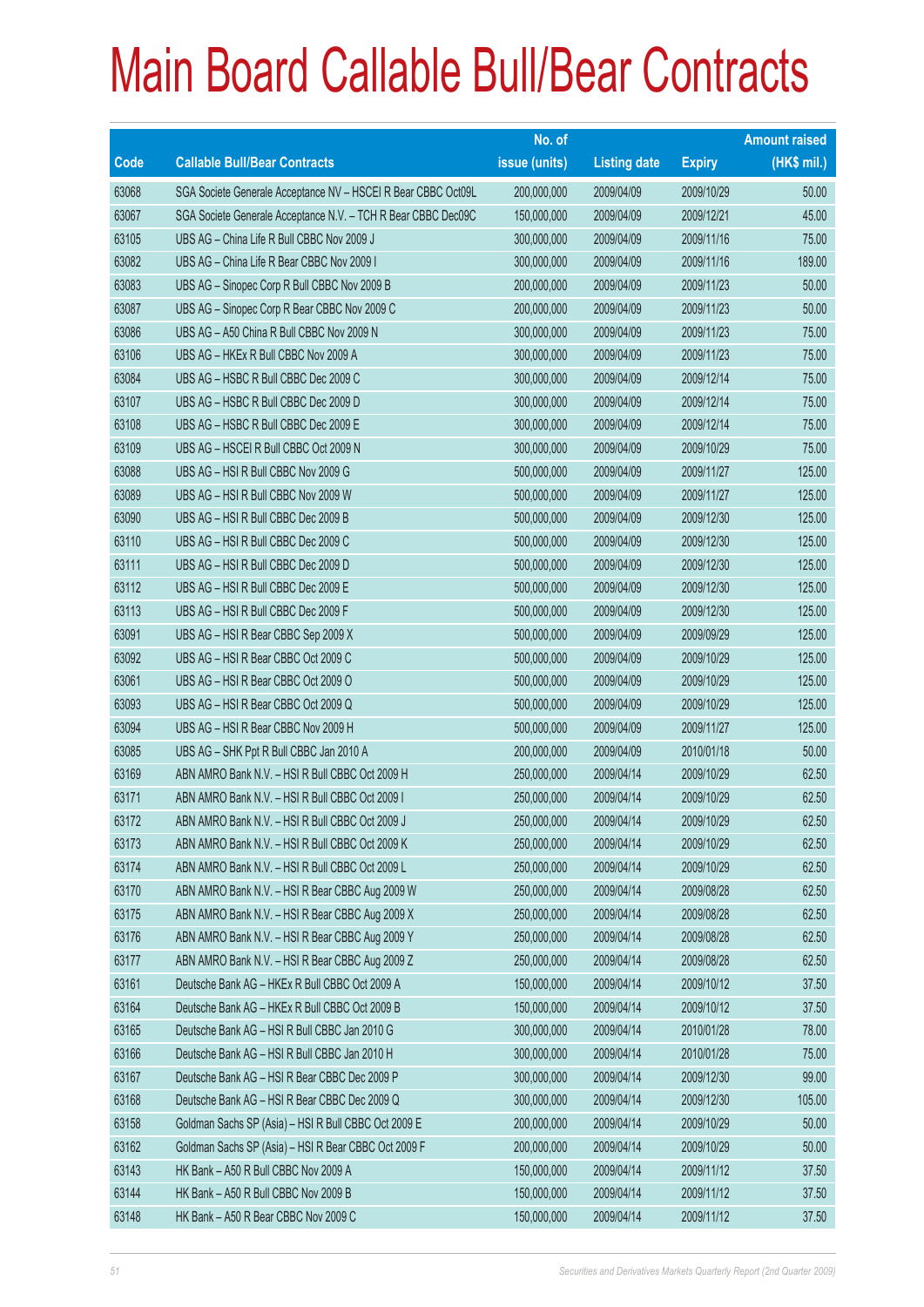|       |                                                                | No. of        |                     |               | <b>Amount raised</b> |
|-------|----------------------------------------------------------------|---------------|---------------------|---------------|----------------------|
| Code  | <b>Callable Bull/Bear Contracts</b>                            | issue (units) | <b>Listing date</b> | <b>Expiry</b> | $(HK$$ mil.)         |
| 63149 | HK Bank - A50 R Bear CBBC Nov 2009 D                           | 150,000,000   | 2009/04/14          | 2009/11/12    | 37.50                |
| 63145 | HK Bank - HSI R Bull CBBC Nov 2009 A                           | 280,000,000   | 2009/04/14          | 2009/11/27    | 70.00                |
| 63146 | HK Bank - HSI R Bull CBBC Nov 2009 B                           | 280,000,000   | 2009/04/14          | 2009/11/27    | 70.00                |
| 63147 | HK Bank - HSI R Bull CBBC Nov 2009 C                           | 280,000,000   | 2009/04/14          | 2009/11/27    | 70.00                |
| 63150 | HK Bank - HSI R Bear CBBC Sep 2009 A                           | 380,000,000   | 2009/04/14          | 2009/09/29    | 95.00                |
| 63151 | HK Bank - HSI R Bear CBBC Sep 2009 B                           | 380,000,000   | 2009/04/14          | 2009/09/29    | 95.00                |
| 63142 | KBC Fin Products Int'l Ltd. - HSI R Bear CBBC Oct 2009 I       | 248,000,000   | 2009/04/14          | 2009/10/29    | 62.00                |
| 63159 | Macquarie Bank Ltd. - HSI R Bull CBBC Dec 2009 D               | 200,000,000   | 2009/04/14          | 2009/12/30    | 50.80                |
| 63163 | Macquarie Bank Ltd. - HSI R Bear CBBC Dec 2009 E               | 200,000,000   | 2009/04/14          | 2009/12/30    | 51.00                |
| 63132 | SGA Societe Generale Acceptance N.V. - COVS R Bull CBBC Oct09E | 100,000,000   | 2009/04/14          | 2009/10/19    | 40.00                |
| 63138 | SGA Societe Generale Acceptance N.V. - COVS R Bear CBBC Oct09F | 100,000,000   | 2009/04/14          | 2009/10/19    | 48.00                |
| 63133 | SGA Societe Generale Acceptance N.V - CNOOC R Bull CBBC Sep09B | 200,000,000   | 2009/04/14          | 2009/09/28    | 50.00                |
| 63134 | SGA Societe Generale Acceptance N.V - CNOOC R Bull CBBC Oct09A | 200,000,000   | 2009/04/14          | 2009/10/22    | 50.00                |
| 63140 | SGA Societe Generale Acceptance N.V. - A50 R Bull CBBC Oct09E  | 200,000,000   | 2009/04/14          | 2009/10/22    | 50.00                |
| 63160 | SGA Societe Generale Acceptance N.V. - HKEx R Bull CBBC Sep09Q | 200,000,000   | 2009/04/14          | 2009/09/28    | 50.00                |
| 63139 | SGA Societe Generale Acceptance N.V. - HSBC R Bull CBBC Oct09L | 200,000,000   | 2009/04/14          | 2009/10/22    | 50.00                |
| 63141 | SGA Societe Generale Acceptance NV - HSCEI R Bear CBBC Oct09M  | 200,000,000   | 2009/04/14          | 2009/10/29    | 50.00                |
| 63128 | SGA Societe Generale Acceptance N.V. - HSI R Bull CBBC Oct09M  | 300,000,000   | 2009/04/14          | 2009/10/29    | 75.00                |
| 63130 | SGA Societe Generale Acceptance N.V. - HSI R Bull CBBC Oct09N  | 300,000,000   | 2009/04/14          | 2009/10/29    | 75.00                |
| 63131 | SGA Societe Generale Acceptance N.V. - HSI R Bull CBBC Oct090  | 300,000,000   | 2009/04/14          | 2009/10/29    | 75.00                |
| 63135 | SGA Societe Generale Acceptance N.V. - HSI R Bear CBBC Oct09P  | 300,000,000   | 2009/04/14          | 2009/10/29    | 75.00                |
| 63136 | SGA Societe Generale Acceptance N.V. - HSI R Bear CBBC Oct09Q  | 300,000,000   | 2009/04/14          | 2009/10/29    | 75.00                |
| 63137 | SGA Societe Generale Acceptance N.V. - HSI R Bear CBBC Oct09R  | 300,000,000   | 2009/04/14          | 2009/10/29    | 75.00                |
| 63155 | UBS AG - CNOOC R Bull CBBC Nov 2009 A                          | 200,000,000   | 2009/04/14          | 2009/11/23    | 50.00                |
| 63156 | UBS AG - HS Bank R Bull CBBC Dec 2009 F                        | 200,000,000   | 2009/04/14          | 2009/12/14    | 50.00                |
| 63152 | UBS AG - HSI R Bull CBBC Dec 2009 G                            | 500,000,000   | 2009/04/14          | 2009/12/30    | 125.00               |
| 63153 | UBS AG - HSI R Bull CBBC Dec 2009 H                            | 500,000,000   | 2009/04/14          | 2009/12/30    | 125.00               |
| 63154 | UBS AG - HSI R Bull CBBC Dec 2009 I                            | 500,000,000   | 2009/04/14          | 2009/12/30    | 125.00               |
| 63157 | UBS AG - Petrochina R Bull CBBC Nov 2009 A                     | 300,000,000   | 2009/04/14          | 2009/11/23    | 75.00                |
| 63255 | ABN AMRO Bank N.V. - HSBC R Bull CBBC Nov 2009 A               | 80,000,000    | 2009/04/15          | 2009/11/30    | 20.00                |
| 63256 | ABN AMRO Bank N.V. - HSBC R Bull CBBC Nov 2009 B               | 80,000,000    | 2009/04/15          | 2009/11/30    | 20.00                |
| 63260 | ABN AMRO Bank N.V. - HSBC R Bear CBBC Nov 2009 C               | 80,000,000    | 2009/04/15          | 2009/11/30    | 20.00                |
| 63257 | ABN AMRO Bank N.V. - HSCEI R Bull CBBC Oct 2009 A              | 250,000,000   | 2009/04/15          | 2009/10/29    | 62.50                |
| 63258 | ABN AMRO Bank N.V. - HSCEI R Bull CBBC Oct 2009 B              | 250,000,000   | 2009/04/15          | 2009/10/29    | 62.50                |
| 63259 | ABN AMRO Bank N.V. - HSCEI R Bull CBBC Oct 2009 C              | 250,000,000   | 2009/04/15          | 2009/10/29    | 62.50                |
| 63253 | ABN AMRO Bank N.V. - HSI R Bull CBBC Oct 2009 M                | 250,000,000   | 2009/04/15          | 2009/10/29    | 62.50                |
| 63254 | ABN AMRO Bank N.V. - HSI R Bull CBBC Oct 2009 N                | 250,000,000   | 2009/04/15          | 2009/10/29    | 62.50                |
| 63251 | BNP Paribas Arbit Issu B.V. - HSI R Bull CBBC Nov 2009 Y       | 300,000,000   | 2009/04/15          | 2009/11/27    | 75.00                |
| 63252 | BNP Paribas Arbit Issu B.V. - HSI R Bull CBBC Dec 2009 A       | 300,000,000   | 2009/04/15          | 2009/12/30    | 75.00                |
| 63250 | BNP Paribas Arbit Issu B.V. - HSI R Bull CBBC Dec 2009 Z       | 300,000,000   | 2009/04/15          | 2009/12/30    | 75.00                |
| 63198 | Deutsche Bank AG - China Mobile R Bull CBBC Oct 2009 B         | 150,000,000   | 2009/04/15          | 2009/10/12    | 37.50                |
| 63196 | Deutsche Bank AG - China Life R Bull CBBC Sep 2009 D           | 150,000,000   | 2009/04/15          | 2009/09/07    | 45.00                |
| 63197 | Deutsche Bank AG - China Life R Bear CBBC Sep 2009 E           | 150,000,000   | 2009/04/15          | 2009/09/07    | 150.00               |
| 63199 | Deutsche Bank AG - A50 China R Bear CBBC Sep 2009 B            | 150,000,000   | 2009/04/15          | 2009/09/07    | 52.50                |
| 63202 | Deutsche Bank AG - HSI R Bull CBBC Oct 2009 O                  | 300,000,000   | 2009/04/15          | 2009/10/29    | 78.00                |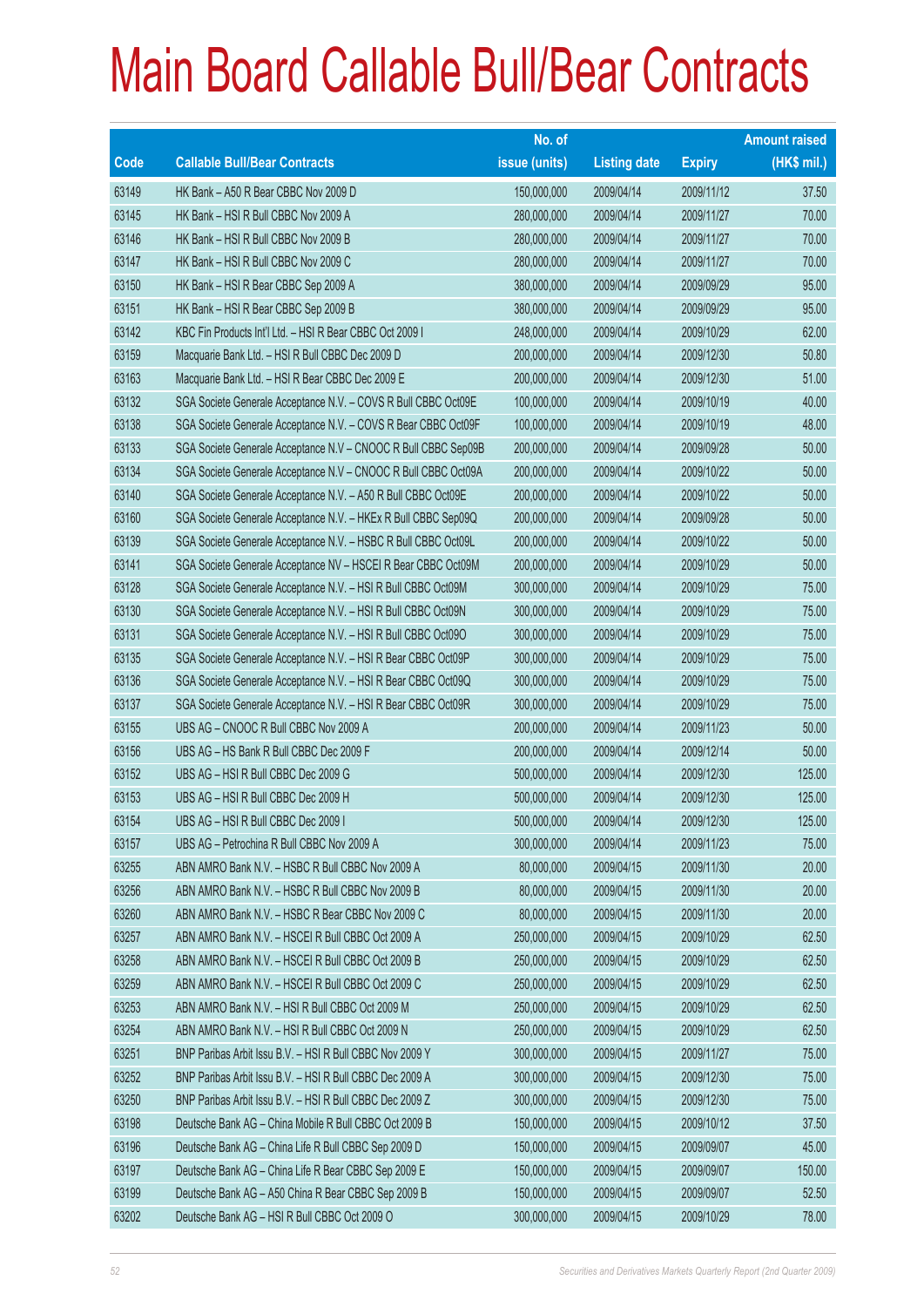|       |                                                                | No. of        |                     |               | <b>Amount raised</b> |
|-------|----------------------------------------------------------------|---------------|---------------------|---------------|----------------------|
| Code  | <b>Callable Bull/Bear Contracts</b>                            | issue (units) | <b>Listing date</b> | <b>Expiry</b> | $(HK$$ mil.)         |
| 63203 | Deutsche Bank AG - HSI R Bull CBBC Oct 2009 T                  | 300,000,000   | 2009/04/15          | 2009/10/29    | 75.00                |
| 63201 | Deutsche Bank AG - HSI R Bull CBBC Dec 2009 E                  | 300,000,000   | 2009/04/15          | 2009/12/30    | 99.00                |
| 63200 | Deutsche Bank AG - HSI R Bull CBBC Dec 2009 R                  | 300,000,000   | 2009/04/15          | 2009/12/30    | 90.00                |
| 63207 | Deutsche Bank AG - HSI R Bear CBBC Dec 2009 F                  | 300,000,000   | 2009/04/15          | 2009/12/30    | 105.00               |
| 63208 | Deutsche Bank AG - HSI R Bear CBBC Dec 2009 U                  | 300,000,000   | 2009/04/15          | 2009/12/30    | 120.00               |
| 63206 | Deutsche Bank AG - HSI R Bear CBBC Dec 2009 V                  | 300,000,000   | 2009/04/15          | 2009/12/30    | 144.00               |
| 63204 | Deutsche Bank AG - HSI R Bear CBBC Jan 2010 I                  | 300,000,000   | 2009/04/15          | 2010/01/28    | 105.00               |
| 63205 | Deutsche Bank AG - HSI R Bear CBBC Jan 2010 J                  | 300,000,000   | 2009/04/15          | 2010/01/28    | 114.00               |
| 63261 | Goldman Sachs SP (Asia) - HSI R Bull CBBC Oct 2009 G           | 200,000,000   | 2009/04/15          | 2009/10/29    | 50.00                |
| 63265 | Goldman Sachs SP (Asia) - HSI R Bear CBBC Oct 2009 H           | 200,000,000   | 2009/04/15          | 2009/10/29    | 50.00                |
| 63178 | HK Bank - HSI R Bear CBBC Dec 2009 F                           | 380,000,000   | 2009/04/15          | 2009/12/30    | 95.00                |
| 63179 | HK Bank - HSI R Bear CBBC Dec 2009 G                           | 380,000,000   | 2009/04/15          | 2009/12/30    | 95.00                |
| 63247 | KBC Fin Products Int'l Ltd. - Ch Life R Bear CBBC Aug 2009 G   | 248,000,000   | 2009/04/15          | 2009/08/10    | 69.44                |
| 63248 | KBC Fin Products Int'l Ltd. - HSBC R Bull CBBC Sep 2009 J      | 138,000,000   | 2009/04/15          | 2009/09/15    | 34.50                |
| 63245 | KBC Fin Products Int'l Ltd. - HSI R Bull CBBC Aug 2009 R       | 208,000,000   | 2009/04/15          | 2009/08/28    | 52.00                |
| 63180 | KBC Fin Products Int'l Ltd. - HSI R Bear CBBC Aug 2009 L       | 208,000,000   | 2009/04/15          | 2009/08/28    | 52.00                |
| 63181 | KBC Fin Products Int'l Ltd. - HSI R Bear CBBC Aug 2009 P       | 208,000,000   | 2009/04/15          | 2009/08/28    | 52.00                |
| 63182 | KBC Fin Products Int'l Ltd. - HSI R Bear CBBC Sep 2009 P       | 248,000,000   | 2009/04/15          | 2009/09/29    | 62.00                |
| 63183 | KBC Fin Products Int'l Ltd. - HSI R Bear CBBC Oct 2009 K       | 248,000,000   | 2009/04/15          | 2009/10/29    | 66.96                |
| 63246 | KBC Fin Products Int'l Ltd. - HSI R Bear CBBC Nov 2009 P       | 208,000,000   | 2009/04/15          | 2009/11/27    | 95.68                |
| 63249 | KBC Fin Products Int'l Ltd. - SHK Ppt R Bull CBBC Sep 2009 D   | 188,000,000   | 2009/04/15          | 2009/09/10    | 47.00                |
| 63192 | SGA Societe Generale Acceptance N.V - CLife R Bull CBBC Nov09H | 100,000,000   | 2009/04/15          | 2009/11/30    | 30.00                |
| 63193 | SGA Societe Generale Acceptance N.V - CLife R Bear CBBC Dec09D | 100,000,000   | 2009/04/15          | 2009/12/23    | 55.00                |
| 63194 | SGA Societe Generale Acceptance N.V - CP&CC R Bull CBBC Dec09B | 200,000,000   | 2009/04/15          | 2009/12/23    | 50.00                |
| 63191 | SGA Societe Generale Acceptance NV - HSCEI R Bull CBBC Oct09N  | 200,000,000   | 2009/04/15          | 2009/10/29    | 50.00                |
| 63195 | SGA Societe Generale Acceptance NV - HSCEI R Bear CBBC Oct090  | 200,000,000   | 2009/04/15          | 2009/10/29    | 50.00                |
| 63218 | UBS AG - BOCL R Bear CBBC Dec 2009 A                           | 200,000,000   | 2009/04/15          | 2009/12/14    | 50.00                |
| 63223 | UBS AG - China Mobile R Bull CBBC Nov 2009 E                   | 300,000,000   | 2009/04/15          | 2009/11/16    | 75.00                |
| 63232 | UBS AG - China Mobile R Bear CBBC Nov 2009 F                   | 300,000,000   | 2009/04/15          | 2009/11/16    | 75.00                |
| 63219 | UBS AG - Cheung Kong R Bull CBBC Jan 2010 A                    | 200,000,000   | 2009/04/15          | 2010/01/18    | 50.00                |
| 63231 | UBS AG - Cheung Kong R Bear CBBC Jan 2010 B                    | 200,000,000   | 2009/04/15          | 2010/01/18    | 50.00                |
| 63189 | UBS AG - China Life R Bear CBBC Nov 2009 K                     | 300,000,000   | 2009/04/15          | 2009/11/16    | 75.00                |
| 63220 | UBS AG - China Life R Bear CBBC Nov 2009 L                     | 300,000,000   | 2009/04/15          | 2009/11/16    | 186.00               |
| 63221 | UBS AG - China Life R Bear CBBC Nov 2009 M                     | 300,000,000   | 2009/04/15          | 2009/11/16    | 216.00               |
| 63222 | UBS AG - China Life R Bear CBBC Nov 2009 N                     | 300,000,000   | 2009/04/15          | 2009/11/16    | 246.00               |
| 63233 | UBS AG - CNOOC R Bear CBBC Dec 2009 B                          | 200,000,000   | 2009/04/15          | 2009/12/14    | 50.00                |
| 63234 | UBS AG - CNOOC R Bear CBBC Dec 2009 C                          | 200,000,000   | 2009/04/15          | 2009/12/14    | 57.00                |
| 63235 | UBS AG - CNOOC R Bear CBBC Dec 2009 D                          | 200,000,000   | 2009/04/15          | 2009/12/14    | 67.00                |
| 63224 | UBS AG - Sinopec Corp R Bear CBBC Jan 2010 A                   | 200,000,000   | 2009/04/15          | 2010/01/18    | 52.00                |
| 63225 | UBS AG - China Shenhua R Bear CBBC Jan 2010 A                  | 200,000,000   | 2009/04/15          | 2010/01/18    | 122.00               |
| 63244 | UBS AG - A50 China R Bear CBBC Dec 2009 I                      | 300,000,000   | 2009/04/15          | 2009/12/14    | 114.00               |
| 63226 | UBS AG - HKEx R Bull CBBC Nov 2009 C                           | 300,000,000   | 2009/04/15          | 2009/11/23    | 75.00                |
| 63190 | UBS AG - HKEx R Bear CBBC Nov 2009 B                           | 300,000,000   | 2009/04/15          | 2009/11/23    | 75.00                |
| 63236 | UBS AG - HKEx R Bear CBBC Nov 2009 D                           | 300,000,000   | 2009/04/15          | 2009/11/23    | 75.00                |
| 63237 | UBS AG - HKEx R Bear CBBC Nov 2009 E                           | 300,000,000   | 2009/04/15          | 2009/11/23    | 75.00                |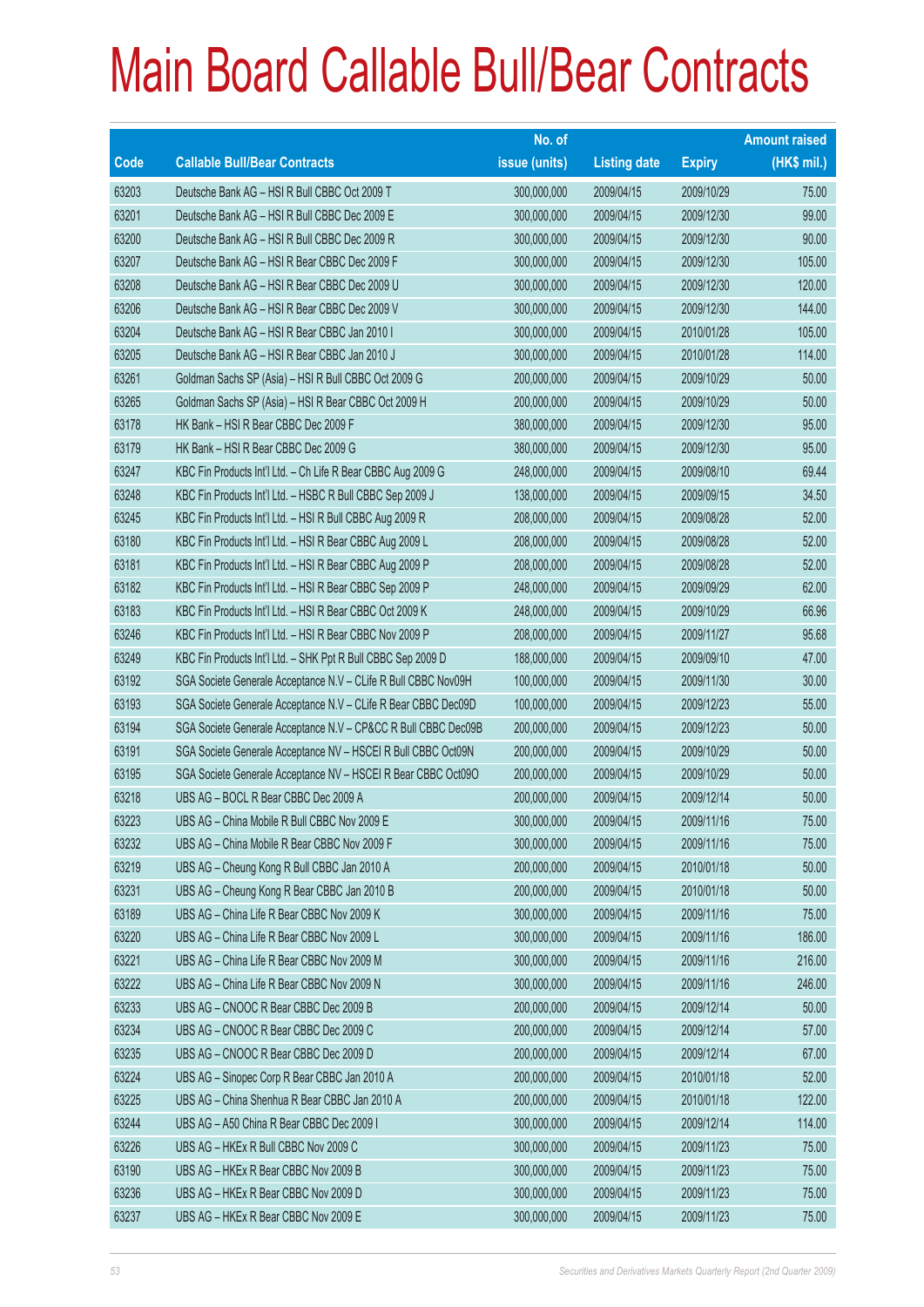|       |                                                              | No. of        |                     |               | <b>Amount raised</b> |
|-------|--------------------------------------------------------------|---------------|---------------------|---------------|----------------------|
| Code  | <b>Callable Bull/Bear Contracts</b>                          | issue (units) | <b>Listing date</b> | <b>Expiry</b> | $(HK$$ mil.)         |
| 63217 | UBS AG - HSCEI R Bull CBBC Oct 2009 P                        | 300,000,000   | 2009/04/15          | 2009/10/29    | 75.00                |
| 63184 | UBS AG - HSCEI R Bear CBBC Oct 2009 O                        | 300,000,000   | 2009/04/15          | 2009/10/29    | 75.00                |
| 63209 | UBS AG - HSI R Bull CBBC Oct 2009 G                          | 500,000,000   | 2009/04/15          | 2009/10/29    | 125.00               |
| 63210 | UBS AG - HSI R Bull CBBC Oct 2009 I                          | 500,000,000   | 2009/04/15          | 2009/10/29    | 125.00               |
| 63211 | UBS AG - HSI R Bull CBBC Dec 2009 J                          | 500,000,000   | 2009/04/15          | 2009/12/30    | 125.00               |
| 63212 | UBS AG - HSI R Bull CBBC Dec 2009 K                          | 500,000,000   | 2009/04/15          | 2009/12/30    | 125.00               |
| 63185 | UBS AG - HSI R Bear CBBC Aug 2009 F                          | 500,000,000   | 2009/04/15          | 2009/08/28    | 125.00               |
| 63186 | UBS AG - HSI R Bear CBBC Aug 2009 G                          | 500,000,000   | 2009/04/15          | 2009/08/28    | 125.00               |
| 63213 | UBS AG - HSI R Bear CBBC Sep 2009 R                          | 500,000,000   | 2009/04/15          | 2009/09/29    | 125.00               |
| 63214 | UBS AG - HSI R Bear CBBC Sep 2009 Y                          | 500,000,000   | 2009/04/15          | 2009/09/29    | 125.00               |
| 63187 | UBS AG - HSI R Bear CBBC Oct 2009 D                          | 500,000,000   | 2009/04/15          | 2009/10/29    | 125.00               |
| 63188 | UBS AG - HSI R Bear CBBC Oct 2009 P                          | 500,000,000   | 2009/04/15          | 2009/10/29    | 125.00               |
| 63215 | UBS AG - HSI R Bear CBBC Oct 2009 S                          | 500,000,000   | 2009/04/15          | 2009/10/29    | 125.00               |
| 63216 | UBS AG - HSI R Bear CBBC Oct 2009 T                          | 500,000,000   | 2009/04/15          | 2009/10/29    | 125.00               |
| 63227 | UBS AG - Hutchison R Bull CBBC Jan 2010 A                    | 200,000,000   | 2009/04/15          | 2010/01/18    | 50.00                |
| 63238 | UBS AG - Hutchison R Bear CBBC Jan 2010 B                    | 200,000,000   | 2009/04/15          | 2010/01/18    | 50.00                |
| 63239 | UBS AG - Hutchison R Bear CBBC Jan 2010 C                    | 200,000,000   | 2009/04/15          | 2010/01/18    | 50.00                |
| 63240 | UBS AG - Petrochina R Bear CBBC Dec 2009 A                   | 300,000,000   | 2009/04/15          | 2009/12/14    | 78.00                |
| 63228 | UBS AG - Ping An R Bear CBBC Jan 2010 A                      | 200,000,000   | 2009/04/15          | 2010/01/18    | 50.00                |
| 63229 | UBS AG - SHK Ppt R Bull CBBC Jan 2010 B                      | 200,000,000   | 2009/04/15          | 2010/01/18    | 50.00                |
| 63230 | UBS AG - SHK Ppt R Bull CBBC Jan 2010 C                      | 200,000,000   | 2009/04/15          | 2010/01/18    | 50.00                |
| 63241 | UBS AG - SHK Ppt R Bear CBBC Jan 2010 D                      | 200,000,000   | 2009/04/15          | 2010/01/18    | 50.00                |
| 63242 | UBS AG - SHK Ppt R Bear CBBC Jan 2010 E                      | 200,000,000   | 2009/04/15          | 2010/01/18    | 50.00                |
| 63243 | UBS AG - SHK Ppt R Bear CBBC Jan 2010 F                      | 200,000,000   | 2009/04/15          | 2010/01/18    | 59.00                |
| 63277 | BNP Paribas Arbit Issu B.V. - HKEx R Bull CBBC Dec 2009 A    | 100,000,000   | 2009/04/16          | 2009/12/31    | 25.00                |
| 63281 | BNP Paribas Arbit Issu B.V. - HKEx R Bear CBBC Dec 2009 B    | 100,000,000   | 2009/04/16          | 2009/12/31    | 28.00                |
| 63278 | BNP Paribas Arbit Issu B.V. - HSBC R Bull CBBC Nov 2009 G    | 200,000,000   | 2009/04/16          | 2009/11/30    | 50.00                |
| 63289 | Deutsche Bank AG - HSI R Bull CBBC Nov 2009 H                | 300,000,000   | 2009/04/16          | 2009/11/27    | 81.00                |
| 63290 | Deutsche Bank AG - HSI R Bull CBBC Nov 2009 M                | 300,000,000   | 2009/04/16          | 2009/11/27    | 78.00                |
| 63285 | Deutsche Bank AG - HSI R Bear CBBC Nov 2009 I                | 300,000,000   | 2009/04/16          | 2009/11/27    | 75.00                |
| 63303 | KBC Fin Products Int'l Ltd. - Ch Life R Bear CBBC Sep 2009 I | 128,000,000   | 2009/04/16          | 2009/09/01    | 70.40                |
| 63304 | KBC Fin Products Int'l Ltd. - CP&CC R Bull CBBC Oct 2009 C   | 208,000,000   | 2009/04/16          | 2009/10/05    | 52.00                |
| 63305 | KBC Fin Products Int'l Ltd. - CP&CC R Bear CBBC Nov 2009 A   | 208,000,000   | 2009/04/16          | 2009/11/16    | 79.04                |
| 63307 | KBC Fin Products Int'l Ltd. - HKEx R Bear CBBC Oct 2009 E    | 288,000,000   | 2009/04/16          | 2009/10/05    | 72.00                |
| 63308 | KBC Fin Products Int'l Ltd. - HSCEI R Bull CBBC Sep 2009 G   | 268,000,000   | 2009/04/16          | 2009/09/29    | 67.00                |
| 63309 | KBC Fin Products Int'l Ltd. - HSCEI R Bull CBBC Sep 2009 H   | 268,000,000   | 2009/04/16          | 2009/09/29    | 67.00                |
| 63310 | KBC Fin Products Int'l Ltd. - HSI R Bull CBBC Sep 2009 X     | 248,000,000   | 2009/04/16          | 2009/09/29    | 62.00                |
| 63306 | KBC Fin Products Int'l Ltd. - SHK Ppt R Bear CBBC Sep 2009 E | 188,000,000   | 2009/04/16          | 2009/09/15    | 47.00                |
| 63301 | Macquarie Bank Ltd. - HSBC R Bull CBBC Jun 2010 A            | 200,000,000   | 2009/04/16          | 2010/06/29    | 50.00                |
| 63302 | Macquarie Bank Ltd. - HSBC R Bear CBBC Mar 2010 A            | 200,000,000   | 2009/04/16          | 2010/03/30    | 50.40                |
| 63282 | CC Rabobank B.A. - A50 China R Bull CBBC Oct 2009 A          | 150,000,000   | 2009/04/16          | 2009/10/29    | 37.50                |
| 63286 | CC Rabobank B.A. - A50 China R Bear CBBC Oct 2009 B          | 150,000,000   | 2009/04/16          | 2009/10/29    | 37.50                |
| 63283 | CC Rabobank B.A. - HSI R Bull CBBC Oct 2009 D                | 150,000,000   | 2009/04/16          | 2009/10/29    | 37.50                |
| 63284 | CC Rabobank B.A. - HSI R Bull CBBC Feb 2010 A                | 150,000,000   | 2009/04/16          | 2010/02/25    | 37.50                |
| 63287 | CC Rabobank B.A. - HSI R Bear CBBC Oct 2009 E                | 150,000,000   | 2009/04/16          | 2009/10/29    | 37.50                |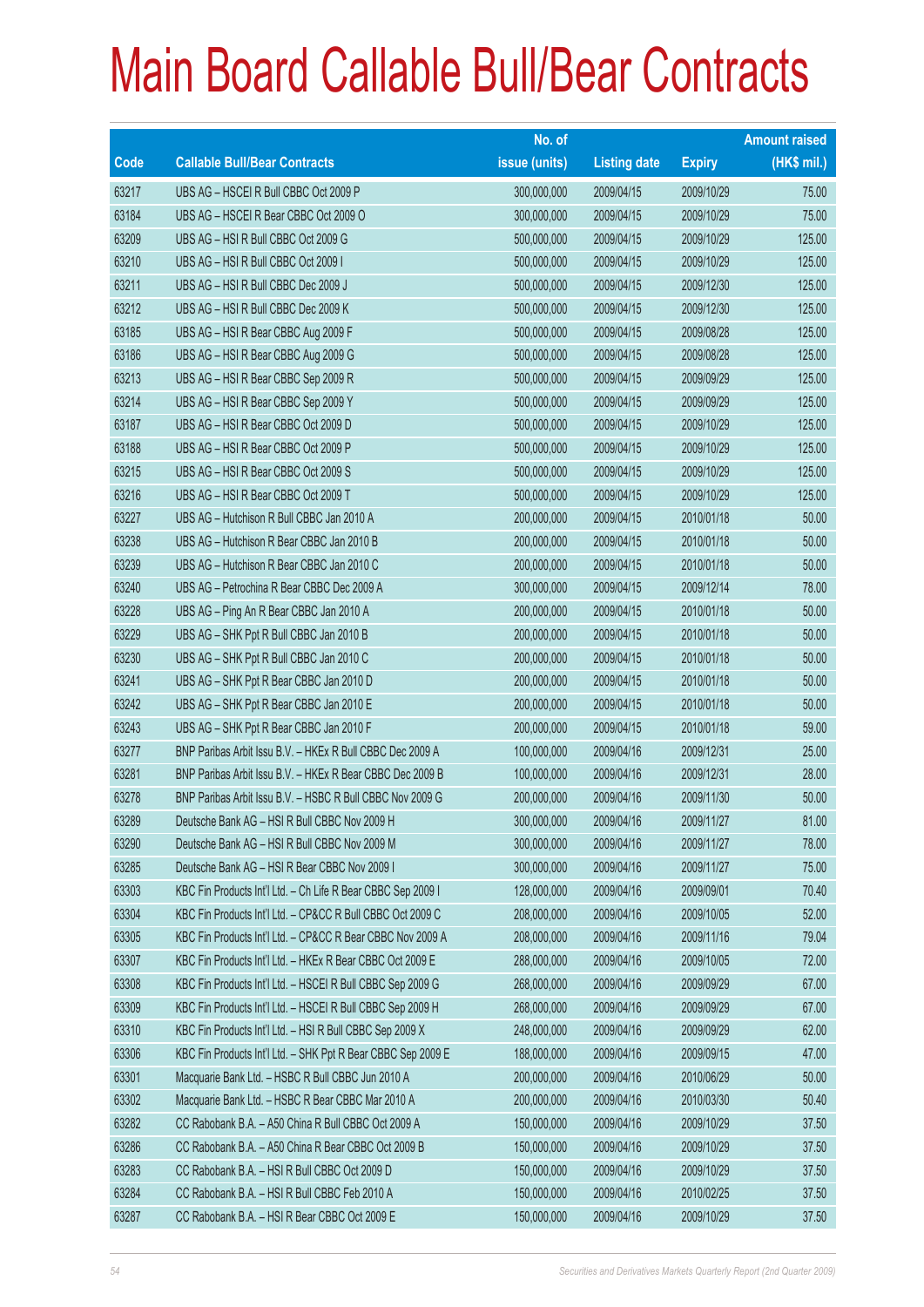|       |                                                                | No. of        |                     |               | <b>Amount raised</b> |
|-------|----------------------------------------------------------------|---------------|---------------------|---------------|----------------------|
| Code  | <b>Callable Bull/Bear Contracts</b>                            | issue (units) | <b>Listing date</b> | <b>Expiry</b> | (HK\$ mil.)          |
| 63288 | CC Rabobank B.A. - HSI R Bear CBBC Feb 2010 B                  | 150,000,000   | 2009/04/16          | 2010/02/25    | 37.50                |
| 63264 | SGA Societe Generale Acceptance N.V - CCCCL R Bull CBBC Nov09A | 100,000,000   | 2009/04/16          | 2009/11/18    | 25.00                |
| 63266 | SGA Societe Generale Acceptance N.V. - CCHC R Bull CBBC Dec09B | 100,000,000   | 2009/04/16          | 2009/12/16    | 25.00                |
| 63272 | SGA Societe Generale Acceptance N.V. - CCHC R Bear CBBC Dec09C | 100,000,000   | 2009/04/16          | 2009/12/16    | 25.00                |
| 63273 | SGA Societe Generale Acceptance N.V. - HKEx R Bear CBBC Dec09A | 200,000,000   | 2009/04/16          | 2009/12/16    | 60.00                |
| 63262 | SGA Societe Generale Acceptance N.V. - HSI R Bull CBBC Oct09S  | 300,000,000   | 2009/04/16          | 2009/10/29    | 75.00                |
| 63263 | SGA Societe Generale Acceptance N.V. - HSI R Bull CBBC Oct09T  | 300,000,000   | 2009/04/16          | 2009/10/29    | 75.00                |
| 63269 | SGA Societe Generale Acceptance N.V. - HSI R Bear CBBC Oct09U  | 300,000,000   | 2009/04/16          | 2009/10/29    | 75.00                |
| 63270 | SGA Societe Generale Acceptance N.V. - HSI R Bear CBBC Oct09V  | 300,000,000   | 2009/04/16          | 2009/10/29    | 79.50                |
| 63271 | SGA Societe Generale Acceptance N.V. - HSI R Bear CBBC Oct09W  | 300,000,000   | 2009/04/16          | 2009/10/29    | 84.00                |
| 63267 | SGA Societe Generale Acceptance N.V. - ICBC R Bull CBBC Nov09A | 200,000,000   | 2009/04/16          | 2009/11/18    | 50.00                |
| 63268 | SGA Societe Generale Acceptance NV - PingAn R Bull CBBC Oct09D | 200,000,000   | 2009/04/16          | 2009/10/28    | 50.00                |
| 63274 | SGA Societe Generale Acceptance NV - PingAn R Bear CBBC Oct09E | 200,000,000   | 2009/04/16          | 2009/10/28    | 50.00                |
| 63275 | UBS AG - BOCL R Bear CBBC Dec 2009 B                           | 200,000,000   | 2009/04/16          | 2009/12/14    | 50.00                |
| 63294 | UBS AG - China Mobile R Bull CBBC Jan 2010 A                   | 300,000,000   | 2009/04/16          | 2010/01/18    | 75.00                |
| 63295 | UBS AG - China Mobile R Bull CBBC Jan 2010 B                   | 300,000,000   | 2009/04/16          | 2010/01/18    | 75.00                |
| 63296 | UBS AG - China Mobile R Bull CBBC Jan 2010 C                   | 300,000,000   | 2009/04/16          | 2010/01/18    | 75.00                |
| 63291 | UBS AG - CC Bank R Bull CBBC Jan 2010 A                        | 200,000,000   | 2009/04/16          | 2010/01/18    | 50.00                |
| 63292 | UBS AG - Cheung Kong R Bull CBBC Jan 2010 C                    | 200,000,000   | 2009/04/16          | 2010/01/18    | 59.00                |
| 63293 | UBS AG - China Life R Bull CBBC Jan 2010 A                     | 300,000,000   | 2009/04/16          | 2010/01/18    | 288.00               |
| 63276 | UBS AG - CM Bank R Bear CBBC Jan 2010 A                        | 200,000,000   | 2009/04/16          | 2010/01/18    | 116.00               |
| 63300 | UBS AG - A50 China R Bull CBBC Jan 2010 A                      | 300,000,000   | 2009/04/16          | 2010/01/18    | 121.50               |
| 63279 | UBS AG - HSI R Bull CBBC Oct 2009 U                            | 500,000,000   | 2009/04/16          | 2009/10/29    | 125.00               |
| 63280 | UBS AG - HSI R Bull CBBC Nov 2009 I                            | 500,000,000   | 2009/04/16          | 2009/11/27    | 125.00               |
| 63297 | UBS AG - ICBC R Bear CBBC Jan 2010 A                           | 200,000,000   | 2009/04/16          | 2010/01/18    | 50.00                |
| 63298 | UBS AG - ICBC R Bear CBBC Jan 2010 B                           | 200,000,000   | 2009/04/16          | 2010/01/18    | 50.00                |
| 63299 | UBS AG - Petrochina R Bull CBBC Jan 2010 A                     | 200,000,000   | 2009/04/16          | 2010/01/18    | 51.00                |
| 63321 | Deutsche Bank AG - China Life R Bear CBBC Sep 2009 F           | 150,000,000   | 2009/04/17          | 2009/09/07    | 39.00                |
| 63323 | Deutsche Bank AG - A50 China R Bear CBBC Sep 2009 C            | 150,000,000   | 2009/04/17          | 2009/09/07    | 37.50                |
| 63322 | Deutsche Bank AG - HKEx R Bear CBBC Oct 2009 C                 | 150,000,000   | 2009/04/17          | 2009/10/12    | 39.00                |
| 63315 | Deutsche Bank AG - HSI R Bear CBBC Nov 2009 D                  | 300,000,000   | 2009/04/17          | 2009/11/27    | 81.00                |
| 63316 | Deutsche Bank AG - HSI R Bear CBBC Nov 2009 E                  | 300,000,000   | 2009/04/17          | 2009/11/27    | 78.00                |
| 63314 | Deutsche Bank AG - HSI R Bear CBBC Nov 2009 J                  | 300,000,000   | 2009/04/17          | 2009/11/27    | 75.00                |
| 63311 | KBC Fin Products Int'l Ltd. - HSI R Bull CBBC Oct 2009 F       | 208,000,000   | 2009/04/17          | 2009/10/29    | 52.00                |
| 63312 | KBC Fin Products Int'l Ltd. - HSI R Bull CBBC Nov 2009 Q       | 208,000,000   | 2009/04/17          | 2009/11/27    | 52.00                |
| 63313 | SGA Societe Generale Acceptance N.V - CP&CC R Bear CBBC Dec09C | 200,000,000   | 2009/04/17          | 2009/12/23    | 50.00                |
| 63317 | UBS AG - China Life R Bear CBBC Nov 2009 O                     | 300,000,000   | 2009/04/17          | 2009/11/16    | 75.00                |
| 63318 | UBS AG - HKEx R Bear CBBC Nov 2009 F                           | 300,000,000   | 2009/04/17          | 2009/11/23    | 75.00                |
| 63319 | UBS AG - HSBC R Bear CBBC Dec 2009 F                           | 300,000,000   | 2009/04/17          | 2009/12/14    | 75.00                |
| 63320 | UBS AG - Ping An R Bear CBBC Dec 2009 A                        | 200,000,000   | 2009/04/17          | 2009/12/14    | 50.00                |
| 60238 | UBS AG - China Mobile R Bull CBBC May 2009 E                   | 300,000,000   | 2009/04/20          | 2009/05/25    | 54.00                |
| 63376 | ABN AMRO Bank N.V. - HSI R Bull CBBC Oct 2009 O                | 250,000,000   | 2009/04/21          | 2009/10/29    | 62.50                |
| 63377 | ABN AMRO Bank N.V. - HSI R Bull CBBC Oct 2009 P                | 250,000,000   | 2009/04/21          | 2009/10/29    | 62.50                |
| 63378 | ABN AMRO Bank N.V. - HSI R Bear CBBC Aug 2009 A                | 250,000,000   | 2009/04/21          | 2009/08/28    | 62.50                |
| 63379 | ABN AMRO Bank N.V. - HSI R Bear CBBC Aug 2009 E                | 250,000,000   | 2009/04/21          | 2009/08/28    | 62.50                |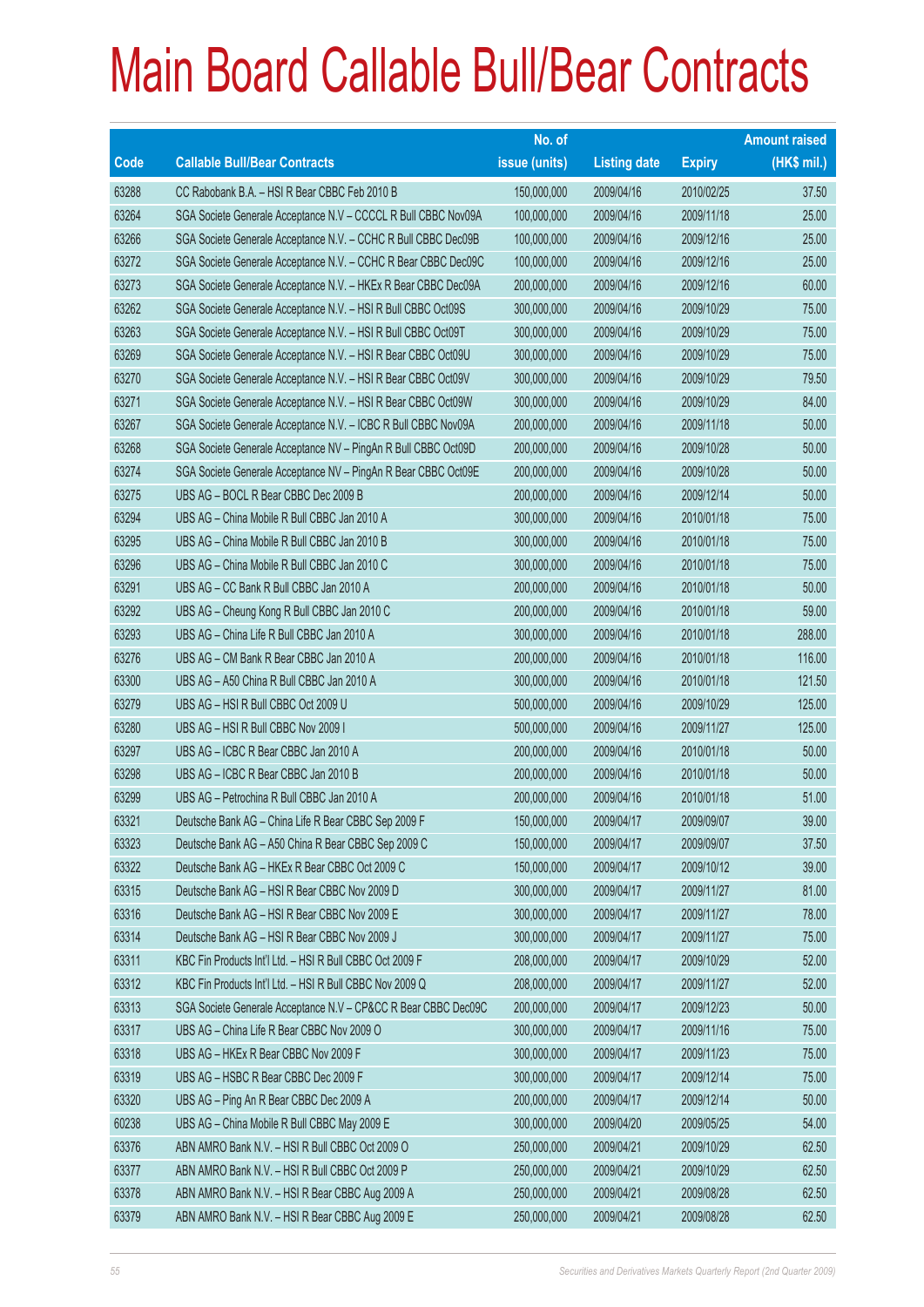|       |                                                                | No. of        |                     |               | <b>Amount raised</b> |
|-------|----------------------------------------------------------------|---------------|---------------------|---------------|----------------------|
| Code  | <b>Callable Bull/Bear Contracts</b>                            | issue (units) | <b>Listing date</b> | <b>Expiry</b> | (HK\$ mil.)          |
| 63380 | ABN AMRO Bank N.V. - HSI R Bear CBBC Aug 2009 G                | 250,000,000   | 2009/04/21          | 2009/08/28    | 62.50                |
| 63381 | ABN AMRO Bank N.V. - HSI R Bear CBBC Aug 2009 I                | 250,000,000   | 2009/04/21          | 2009/08/28    | 62.50                |
| 63339 | Deutsche Bank AG - CC Bank R Bear CBBC Sep 2009 A              | 150,000,000   | 2009/04/21          | 2009/09/07    | 51.00                |
| 63340 | Deutsche Bank AG - China Life R Bull CBBC Sep 2009 G           | 150,000,000   | 2009/04/21          | 2009/09/14    | 52.50                |
| 63341 | Deutsche Bank AG - China Life R Bull CBBC Sep 2009 H           | 150,000,000   | 2009/04/21          | 2009/09/14    | 37.50                |
| 63342 | Deutsche Bank AG - China Life R Bear CBBC Sep 2009 I           | 150,000,000   | 2009/04/21          | 2009/09/14    | 180.00               |
| 63345 | Deutsche Bank AG - A50 China R Bull CBBC Sep 2009 D            | 150,000,000   | 2009/04/21          | 2009/09/14    | 37.50                |
| 63346 | Deutsche Bank AG - A50 China R Bear CBBC Sep 2009 E            | 150,000,000   | 2009/04/21          | 2009/09/14    | 60.00                |
| 63387 | Deutsche Bank AG - HSBC R Bull CBBC Sep 2009 I                 | 150,000,000   | 2009/04/21          | 2009/09/21    | 37.50                |
| 63348 | Deutsche Bank AG - HSI R Bull CBBC Oct 2009 G                  | 300,000,000   | 2009/04/21          | 2009/10/29    | 78.00                |
| 63386 | Deutsche Bank AG - HSI R Bull CBBC Oct 2009 H                  | 300,000,000   | 2009/04/21          | 2009/10/29    | 75.00                |
| 63347 | Deutsche Bank AG - HSI R Bull CBBC Oct 2009 V                  | 300,000,000   | 2009/04/21          | 2009/10/29    | 75.00                |
| 63385 | Deutsche Bank AG - HSI R Bull CBBC Oct 2009 Z                  | 300,000,000   | 2009/04/21          | 2009/10/29    | 78.00                |
| 63349 | Deutsche Bank AG - HSI R Bear CBBC Oct 2009 R                  | 300,000,000   | 2009/04/21          | 2009/10/29    | 90.00                |
| 63350 | Deutsche Bank AG - HSI R Bear CBBC Oct 2009 Y                  | 300,000,000   | 2009/04/21          | 2009/10/29    | 120.00               |
| 63351 | Deutsche Bank AG - HSI R Bear CBBC Dec 2009 W                  | 300,000,000   | 2009/04/21          | 2009/12/30    | 90.00                |
| 63343 | Deutsche Bank AG - ICBC R Bull CBBC Oct 2009 A                 | 150,000,000   | 2009/04/21          | 2009/10/19    | 37.50                |
| 63344 | Deutsche Bank AG - ICBC R Bear CBBC Oct 2009 B                 | 150,000,000   | 2009/04/21          | 2009/10/19    | 60.00                |
| 63382 | Goldman Sachs SP (Asia) - HSI R Bull CBBC Oct 2009 I           | 200,000,000   | 2009/04/21          | 2009/10/29    | 50.00                |
| 63383 | Goldman Sachs SP (Asia) - HSI R Bull CBBC Oct 2009 J           | 200,000,000   | 2009/04/21          | 2009/10/29    | 50.00                |
| 63384 | Goldman Sachs SP (Asia) - HSI R Bull CBBC Oct 2009 K           | 200,000,000   | 2009/04/21          | 2009/10/29    | 50.00                |
| 63372 | KBC Fin Products Int'l Ltd. - HSI R Bull CBBC Sep 2009 Q       | 208,000,000   | 2009/04/21          | 2009/09/29    | 52.00                |
| 63352 | KBC Fin Products Int'l Ltd. - HSI R Bull CBBC Sep 2009 V       | 208,000,000   | 2009/04/21          | 2009/09/29    | 52.00                |
| 63353 | KBC Fin Products Int'l Ltd. - HSI R Bull CBBC Oct 2009 U       | 248,000,000   | 2009/04/21          | 2009/10/29    | 62.00                |
| 63356 | KBC Fin Products Int'l Ltd. - HSI R Bear CBBC Sep 2009 R       | 248,000,000   | 2009/04/21          | 2009/09/29    | 62.00                |
| 63326 | CC Rabobank B.A. - HSCEI R Bull CBBC Dec 2009 E                | 150,000,000   | 2009/04/21          | 2009/12/30    | 37.50                |
| 63327 | CC Rabobank B.A. - HSCEI R Bull CBBC Dec 2009 F                | 150,000,000   | 2009/04/21          | 2009/12/30    | 37.50                |
| 63329 | CC Rabobank B.A. - HSCEI R Bull CBBC Mar 2010 A                | 150,000,000   | 2009/04/21          | 2010/03/30    | 37.50                |
| 63333 | CC Rabobank B.A. - HSCEI R Bear CBBC Dec 2009 G                | 150,000,000   | 2009/04/21          | 2009/12/30    | 37.50                |
| 63334 | CC Rabobank B.A. - HSCEI R Bear CBBC Dec 2009 H                | 150,000,000   | 2009/04/21          | 2009/12/30    | 37.50                |
| 63330 | CC Rabobank B.A. - HSI R Bull CBBC Dec 2009 A                  | 150,000,000   | 2009/04/21          | 2009/12/30    | 37.50                |
| 63331 | CC Rabobank B.A. - HSI R Bull CBBC Dec 2009 B                  | 150,000,000   | 2009/04/21          | 2009/12/30    | 37.50                |
| 63332 | CC Rabobank B.A. - HSI R Bull CBBC Mar 2010 A                  | 150,000,000   | 2009/04/21          | 2010/03/30    | 37.50                |
| 63335 | CC Rabobank B.A. - HSI R Bear CBBC Dec 2009 C                  | 150,000,000   | 2009/04/21          | 2009/12/30    | 37.50                |
| 63336 | CC Rabobank B.A. - HSI R Bear CBBC Dec 2009 D                  | 150,000,000   | 2009/04/21          | 2009/12/30    | 37.50                |
| 63337 | SGA Societe Generale Acceptance N.V. - BOCL R Bear CBBC Oct09C | 100,000,000   | 2009/04/21          | 2009/10/28    | 25.00                |
| 63338 | SGA Societe Generale Acceptance N.V - CLife R Bear CBBC Dec09E | 100,000,000   | 2009/04/21          | 2009/12/23    | 59.00                |
| 63354 | UBS AG - BOCL R Bull CBBC Dec 2009 C                           | 200,000,000   | 2009/04/21          | 2009/12/14    | 50.00                |
| 63358 | UBS AG - BOCL R Bear CBBC Dec 2009 D                           | 200,000,000   | 2009/04/21          | 2009/12/14    | 50.00                |
| 63355 | UBS AG - BankComm R Bull CBBC Jan 2010 A                       | 200,000,000   | 2009/04/21          | 2010/01/18    | 50.00                |
| 63359 | UBS AG - CCCCL R Bull CBBC Jan 2010 A                          | 200,000,000   | 2009/04/21          | 2010/01/18    | 52.00                |
| 63357 | UBS AG - Cheung Kong R Bear CBBC Jan 2010 D                    | 200,000,000   | 2009/04/21          | 2010/01/18    | 50.00                |
| 63360 | UBS AG - China Life R Bull CBBC Dec 2009 A                     | 300,000,000   | 2009/04/21          | 2009/12/14    | 75.00                |
| 63361 | UBS AG - CM Bank R Bull CBBC Jan 2010 B                        | 200,000,000   | 2009/04/21          | 2010/01/18    | 58.00                |
| 63363 | UBS AG - CNOOC R Bull CBBC Dec 2009 E                          | 200,000,000   | 2009/04/21          | 2009/12/14    | 50.00                |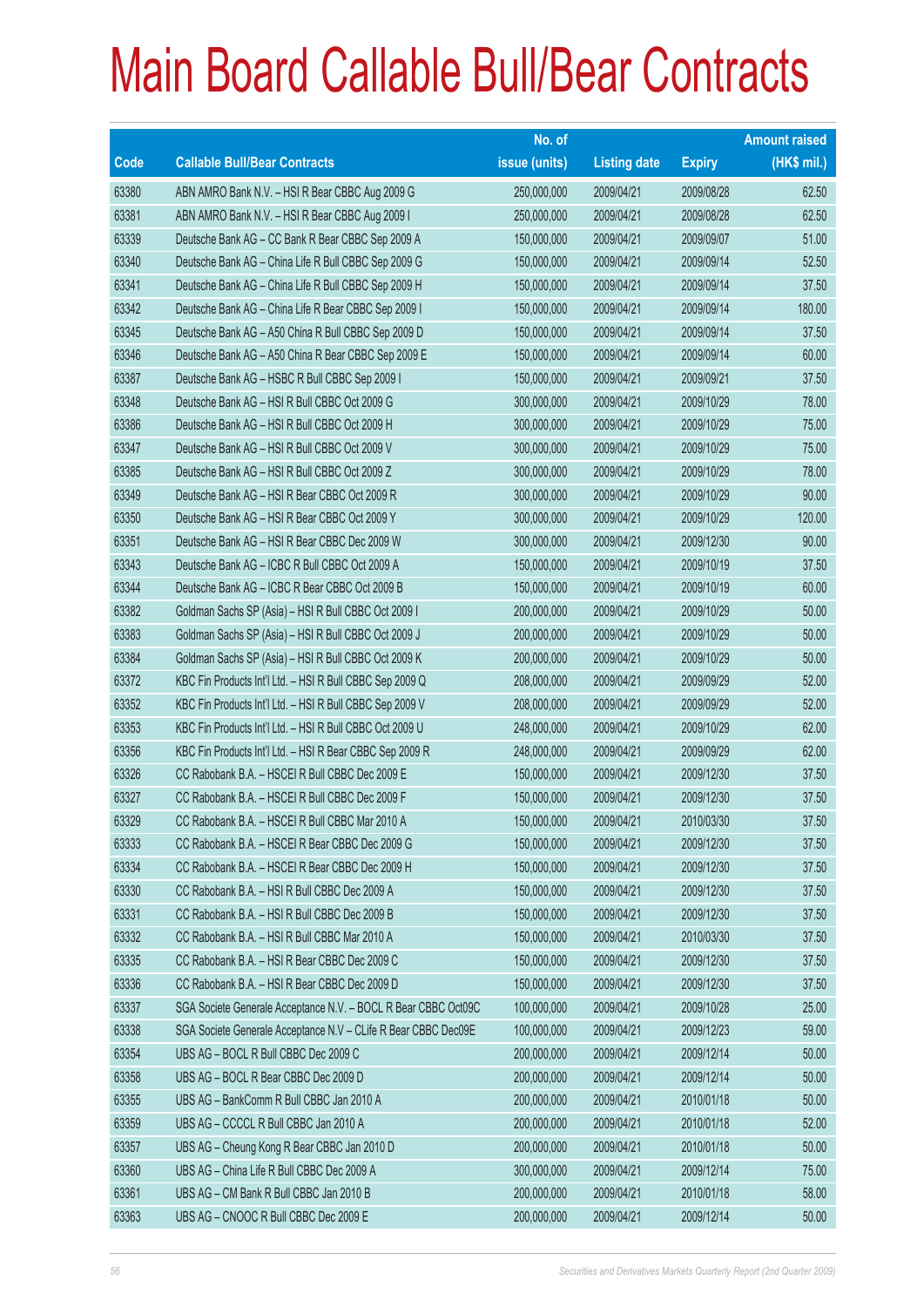|       |                                                                | No. of        |                     |               | <b>Amount raised</b> |
|-------|----------------------------------------------------------------|---------------|---------------------|---------------|----------------------|
| Code  | <b>Callable Bull/Bear Contracts</b>                            | issue (units) | <b>Listing date</b> | <b>Expiry</b> | $(HK$$ mil.)         |
| 63362 | UBS AG - China Shenhua R Bear CBBC Jan 2010 B                  | 200,000,000   | 2009/04/21          | 2010/01/18    | 50.00                |
| 63365 | UBS AG - A50 China R Bull CBBC Dec 2009 J                      | 300,000,000   | 2009/04/21          | 2009/12/14    | 75.00                |
| 63373 | UBS AG - HSBC R Bull CBBC Dec 2009 G                           | 300,000,000   | 2009/04/21          | 2009/12/14    | 75.00                |
| 63366 | UBS AG - HSCEI R Bull CBBC Nov 2009 B                          | 300,000,000   | 2009/04/21          | 2009/11/27    | 75.00                |
| 63325 | UBS AG - HSCEI R Bear CBBC Nov 2009 A                          | 300,000,000   | 2009/04/21          | 2009/11/27    | 75.00                |
| 63370 | UBS AG - HSCEI R Bear CBBC Nov 2009 C                          | 300,000,000   | 2009/04/21          | 2009/11/27    | 75.00                |
| 63374 | UBS AG - HSI R Bull CBBC Oct 2009 F                            | 500,000,000   | 2009/04/21          | 2009/10/29    | 125.00               |
| 63324 | UBS AG - HSI R Bull CBBC Dec 2009 L                            | 500,000,000   | 2009/04/21          | 2009/12/30    | 125.00               |
| 63367 | UBS AG - HSI R Bull CBBC Dec 2009 N                            | 500,000,000   | 2009/04/21          | 2009/12/30    | 125.00               |
| 63368 | UBS AG - HSI R Bull CBBC Dec 2009 O                            | 500,000,000   | 2009/04/21          | 2009/12/30    | 125.00               |
| 63375 | UBS AG - HSI R Bull CBBC Dec 2009 Q                            | 500,000,000   | 2009/04/21          | 2009/12/30    | 125.00               |
| 63369 | UBS AG - HSI R Bear CBBC Oct 2009 H                            | 500,000,000   | 2009/04/21          | 2009/10/29    | 125.00               |
| 63328 | UBS AG - HSI R Bear CBBC Dec 2009 M                            | 500,000,000   | 2009/04/21          | 2009/12/30    | 125.00               |
| 63371 | UBS AG - HSI R Bear CBBC Dec 2009 P                            | 500,000,000   | 2009/04/21          | 2009/12/30    | 125.00               |
| 63364 | UBS AG - Ping An R Bull CBBC Jan 2010 B                        | 200,000,000   | 2009/04/21          | 2010/01/18    | 50.00                |
| 63417 | ABN AMRO Bank N.V. - HSI R Bull CBBC Oct 2009 Q                | 250,000,000   | 2009/04/22          | 2009/10/29    | 62.50                |
| 63397 | BNP Paribas Arbit Issu B.V. - Ch Life R Bear CBBC Dec 2009 C   | 100,000,000   | 2009/04/22          | 2009/12/31    | 62.00                |
| 63398 | BNP Paribas Arbit Issu B.V. - HSBC R Bull CBBC Dec 2009 D      | 100,000,000   | 2009/04/22          | 2009/12/31    | 25.00                |
| 63401 | BNP Paribas Arbit Issu B.V. - HSI R Bull CBBC Dec 2009 C       | 300,000,000   | 2009/04/22          | 2009/12/30    | 75.00                |
| 63402 | BNP Paribas Arbit Issu B.V. - HSI R Bull CBBC Dec 2009 E       | 300,000,000   | 2009/04/22          | 2009/12/30    | 75.00                |
| 63413 | BNP Paribas Arbit Issu B.V. - HSI R Bull CBBC Dec 2009 G       | 300,000,000   | 2009/04/22          | 2009/12/30    | 75.00                |
| 63403 | BNP Paribas Arbit Issu B.V. - HSI R Bear CBBC Oct 2009 R       | 300,000,000   | 2009/04/22          | 2009/10/29    | 75.00                |
| 63404 | BNP Paribas Arbit Issu B.V. - HSI R Bear CBBC Oct 2009 S       | 300,000,000   | 2009/04/22          | 2009/10/29    | 99.00                |
| 63418 | Deutsche Bank AG - China Mobile R Bull CBBC Oct 2009 C         | 150,000,000   | 2009/04/22          | 2009/10/12    | 37.50                |
| 63407 | Deutsche Bank AG - CNOOC R Bear CBBC Oct 2009 A                | 150,000,000   | 2009/04/22          | 2009/10/19    | 73.50                |
| 63406 | Deutsche Bank AG - Sinopec Corp R Bear CBBC Oct 2009 A         | 150,000,000   | 2009/04/22          | 2009/10/19    | 73.50                |
| 63419 | Deutsche Bank AG - HKEx R Bear CBBC Oct 2009 D                 | 150,000,000   | 2009/04/22          | 2009/10/12    | 64.50                |
| 63405 | Deutsche Bank AG - HSI R Bull CBBC Oct 2009 M                  | 300,000,000   | 2009/04/22          | 2009/10/29    | 81.00                |
| 63420 | Deutsche Bank AG - HSI R Bull CBBC Oct 2009 N                  | 300,000,000   | 2009/04/22          | 2009/10/29    | 81.00                |
| 63410 | Deutsche Bank AG - HSI R Bear CBBC Oct 2009 A                  | 300,000,000   | 2009/04/22          | 2009/10/29    | 78.00                |
| 63409 | Deutsche Bank AG - HSI R Bear CBBC Oct 2009 P                  | 300,000,000   | 2009/04/22          | 2009/10/29    | 75.00                |
| 63421 | Deutsche Bank AG - HSI R Bear CBBC Dec 2009 X                  | 300,000,000   | 2009/04/22          | 2009/12/30    | 150.00               |
| 63408 | Deutsche Bank AG - Petrochina R Bear CBBC Oct 2009 A           | 150,000,000   | 2009/04/22          | 2009/10/19    | 75.00                |
| 63395 | HK Bank - HSI R Bull CBBC Nov 2009 D                           | 280,000,000   | 2009/04/22          | 2009/11/27    | 70.00                |
| 63396 | HK Bank - HSI R Bull CBBC Dec 2009 H                           | 280,000,000   | 2009/04/22          | 2009/12/30    | 70.00                |
| 63399 | HK Bank - HSI R Bear CBBC Nov 2009 E                           | 380,000,000   | 2009/04/22          | 2009/11/27    | 95.00                |
| 63400 | HK Bank - HSI R Bear CBBC Dec 2009 I                           | 380,000,000   | 2009/04/22          | 2009/12/30    | 95.00                |
| 63412 | KBC Fin Products Int'l Ltd. - HSI R Bull CBBC Oct 2009 L       | 248,000,000   | 2009/04/22          | 2009/10/29    | 62.00                |
| 63411 | KBC Fin Products Int'l Ltd. - HSI R Bear CBBC Sep 2009 T       | 208,000,000   | 2009/04/22          | 2009/09/29    | 52.00                |
| 63394 | Macquarie Bank Ltd. - HSI R Bull CBBC Oct 2009 C               | 300,000,000   | 2009/04/22          | 2009/10/29    | 75.00                |
| 63390 | SGA Societe Generale Acceptance N.V - BOCom R Bear CBBC Dec09B | 200,000,000   | 2009/04/22          | 2009/12/23    | 52.00                |
| 63391 | SGA Societe Generale Acceptance N.V. - CMB R Bull CBBC Dec 09A | 100,000,000   | 2009/04/22          | 2009/12/23    | 46.00                |
| 63393 | SGA Societe Generale Acceptance N.V. - HKEx R Bull CBBC Dec09B | 200,000,000   | 2009/04/22          | 2009/12/16    | 50.00                |
| 63388 | SGA Societe Generale Acceptance N.V. - HSI R Bull CBBC Oct09X  | 300,000,000   | 2009/04/22          | 2009/10/29    | 75.00                |
| 63389 | SGA Societe Generale Acceptance N.V. - HSI R Bull CBBC Oct09Y  | 300,000,000   | 2009/04/22          | 2009/10/29    | 75.00                |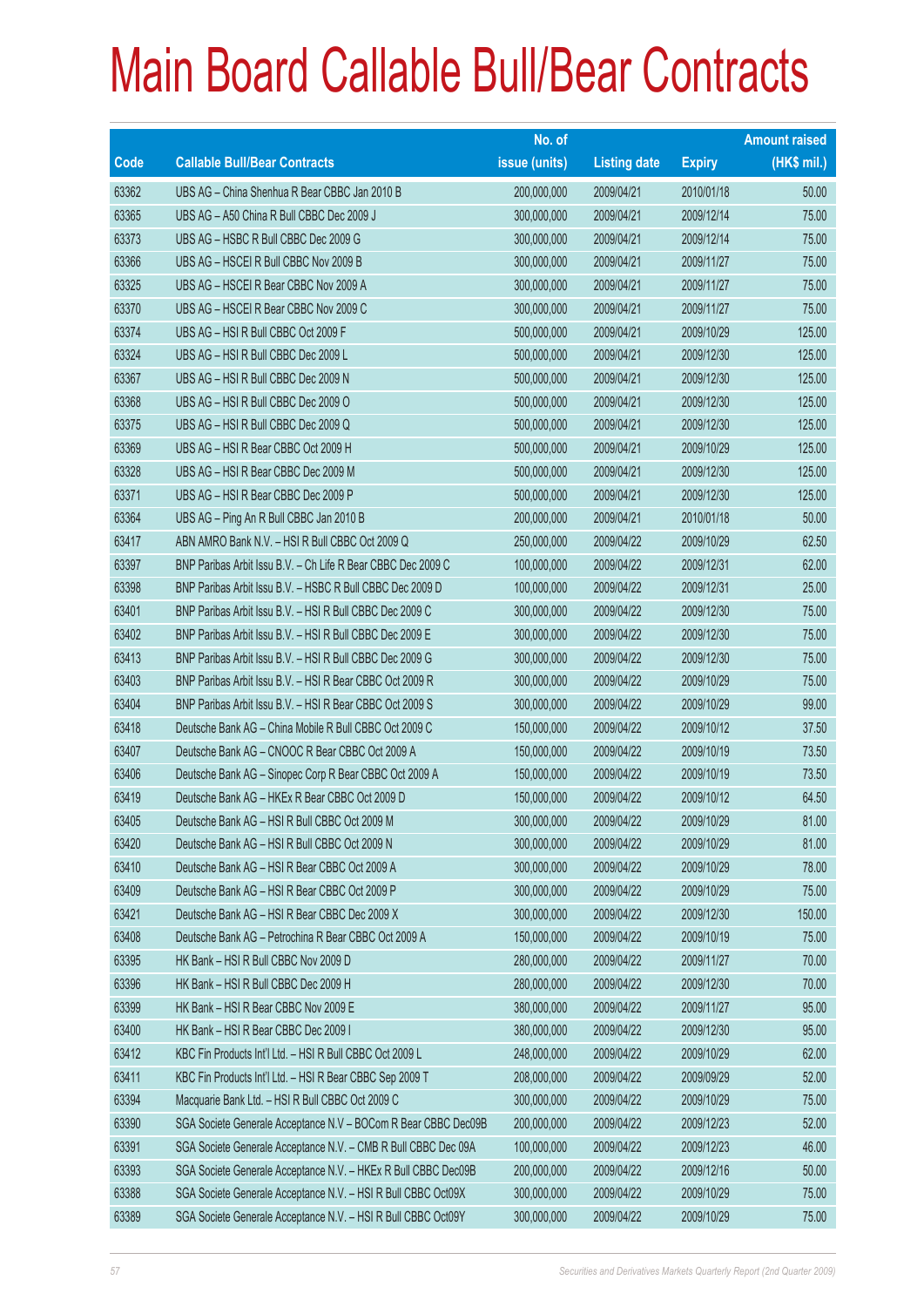|             |                                                                | No. of        |                     |               | <b>Amount raised</b> |
|-------------|----------------------------------------------------------------|---------------|---------------------|---------------|----------------------|
| <b>Code</b> | <b>Callable Bull/Bear Contracts</b>                            | issue (units) | <b>Listing date</b> | <b>Expiry</b> | $(HK$$ mil.)         |
| 63392       | SGA Societe Generale Acceptance N.V. - HSI R Bear CBBC Oct09Z  | 300,000,000   | 2009/04/22          | 2009/10/29    | 75.00                |
| 63414       | UBS AG - China Mobile R Bull CBBC Nov 2009 G                   | 300,000,000   | 2009/04/22          | 2009/11/16    | 75.00                |
| 63415       | UBS AG - China Mobile R Bull CBBC Nov 2009 H                   | 300,000,000   | 2009/04/22          | 2009/11/16    | 75.00                |
| 63416       | UBS AG - HKEx R Bull CBBC Nov 2009 G                           | 300,000,000   | 2009/04/22          | 2009/11/23    | 75.00                |
| 61206       | Macquarie Bank Ltd. - HSI R Bear CBBC Jun 2009 E               | 300,000,000   | 2009/04/22          | 2009/06/29    | 45.90                |
| 63461       | Deutsche Bank AG - CNOOC R Bull CBBC Oct 2009 B                | 150,000,000   | 2009/04/23          | 2009/10/19    | 37.50                |
| 63443       | Deutsche Bank AG - HSI R Bear CBBC Oct 2009 K                  | 300,000,000   | 2009/04/23          | 2009/10/29    | 75.00                |
| 63449       | Deutsche Bank AG - HSI R Bear CBBC Oct 2009 L                  | 300,000,000   | 2009/04/23          | 2009/10/29    | 75.00                |
| 63462       | Goldman Sachs SP (Asia) - HSI R Bear CBBC Nov 2009 E           | 200,000,000   | 2009/04/23          | 2009/11/27    | 50.00                |
| 63450       | KBC Fin Products Int'l Ltd. - Ch Mobile R Bull CBBC Oct 09 B   | 258,000,000   | 2009/04/23          | 2009/10/02    | 64.50                |
| 63451       | KBC Fin Products Int'l Ltd. - HSBC R Bear CBBC Oct 2009 F      | 138,000,000   | 2009/04/23          | 2009/10/09    | 34.50                |
| 63453       | KBC Fin Products Int'l Ltd. - HSCEI R Bear CBBC Oct 2009 G     | 208,000,000   | 2009/04/23          | 2009/10/29    | 52.00                |
| 63456       | KBC Fin Products Int'l Ltd. - HSI R Bull CBBC Oct 2009 M       | 208,000,000   | 2009/04/23          | 2009/10/29    | 52.00                |
| 63454       | KBC Fin Products Int'l Ltd. - HSI R Bear CBBC Sep 2009 P       | 208,000,000   | 2009/04/23          | 2009/09/29    | 52.00                |
| 63452       | KBC Fin Products Int'l Ltd. - HSI R Bear CBBC Oct 2009 G       | 208,000,000   | 2009/04/23          | 2009/10/29    | 89.44                |
| 63460       | KBC Fin Products Int'l Ltd. - HSI R Bear CBBC Oct 2009 I       | 208,000,000   | 2009/04/23          | 2009/10/29    | 52.00                |
| 63455       | KBC Fin Products Int'l Ltd. - HSI R Bear CBBC Nov 2009 R       | 208,000,000   | 2009/04/23          | 2009/11/27    | 64.48                |
| 63422       | Macquarie Bank Ltd. - HSI R Bull CBBC Oct 2009 D               | 300,000,000   | 2009/04/23          | 2009/10/29    | 75.00                |
| 63423       | Macquarie Bank Ltd. - HSI R Bear CBBC Aug 2009 A               | 300,000,000   | 2009/04/23          | 2009/08/28    | 75.00                |
| 63426       | Macquarie Bank Ltd. - HSI R Bear CBBC Oct 2009 E               | 300,000,000   | 2009/04/23          | 2009/10/29    | 75.00                |
| 63438       | CC Rabobank B.A. - HSI R Bull CBBC Dec 2009 E                  | 150,000,000   | 2009/04/23          | 2009/12/30    | 37.50                |
| 63439       | CC Rabobank B.A. - HSI R Bull CBBC Dec 2009 F                  | 150,000,000   | 2009/04/23          | 2009/12/30    | 37.50                |
| 63440       | CC Rabobank B.A. - HSI R Bull CBBC Dec 2009 G                  | 150,000,000   | 2009/04/23          | 2009/12/30    | 37.50                |
| 63441       | CC Rabobank B.A. - HSI R Bull CBBC Mar 2010 B                  | 150,000,000   | 2009/04/23          | 2010/03/30    | 37.50                |
| 63442       | CC Rabobank B.A. - HSI R Bull CBBC Jun 2010 A                  | 150,000,000   | 2009/04/23          | 2010/06/29    | 37.50                |
| 63444       | CC Rabobank B.A. - HSI R Bear CBBC Dec 2009 H                  | 150,000,000   | 2009/04/23          | 2009/12/30    | 37.50                |
| 63445       | CC Rabobank B.A. - HSI R Bear CBBC Dec 2009 I                  | 150,000,000   | 2009/04/23          | 2009/12/30    | 37.50                |
| 63446       | CC Rabobank B.A. - HSI R Bear CBBC Dec 2009 J                  | 150,000,000   | 2009/04/23          | 2009/12/30    | 37.50                |
| 63447       | CC Rabobank B.A. - HSI R Bear CBBC Dec 2009 K                  | 150,000,000   | 2009/04/23          | 2009/12/30    | 37.50                |
| 63448       | CC Rabobank B.A. - HSI R Bear CBBC Mar 2010 C                  | 150,000,000   | 2009/04/23          | 2010/03/30    | 37.50                |
| 63427       | SGA Societe Generale Acceptance N.V. - CMob R Bull CBBC Dec09B | 200,000,000   | 2009/04/23          | 2009/12/16    | 50.00                |
| 63424       | SGA Societe Generale Acceptance N.V - CCoal R Bull CBBC Dec09A | 100,000,000   | 2009/04/23          | 2009/12/16    | 26.00                |
| 63428       | SGA Societe Generale Acceptance N.V - CCoal R Bear CBBC Dec09B | 100,000,000   | 2009/04/23          | 2009/12/16    | 30.00                |
| 63425       | SGA Societe Generale Acceptance N.V. - CMB R Bear CBBC Dec09B  | 100,000,000   | 2009/04/23          | 2009/12/16    | 50.00                |
| 63430       | SGA Societe Generale Acceptance N.V - CNOOC R Bull CBBC Oct09B | 200,000,000   | 2009/04/23          | 2009/10/21    | 50.00                |
| 63429       | SGA Societe Generale Acceptance N.V - CP&CC R Bear CBBC Dec09D | 200,000,000   | 2009/04/23          | 2009/12/16    | 50.00                |
| 63431       | SGA Societe Generale Acceptance N.V - HS Bk R Bull CBBC Oct09C | 200,000,000   | 2009/04/23          | 2009/10/21    | 54.00                |
| 63435       | SGA Societe Generale Acceptance N.V - HS Bk R Bear CBBC Oct09D | 200,000,000   | 2009/04/23          | 2009/10/21    | 52.00                |
| 63432       | SGA Societe Generale Acceptance N.V. - HSBC R Bull CBBC Oct09M | 200,000,000   | 2009/04/23          | 2009/10/28    | 50.00                |
| 63433       | SGA Societe Generale Acceptance N.V - SHK P R Bull CBBC Sep09B | 100,000,000   | 2009/04/23          | 2009/09/30    | 25.00                |
| 63434       | SGA Societe Generale Acceptance N.V - SHK P R Bear CBBC Jul09H | 100,000,000   | 2009/04/23          | 2009/07/27    | 29.00                |
| 63457       | UBS AG - HKEx R Bear CBBC Dec 2009 A                           | 300,000,000   | 2009/04/23          | 2009/12/21    | 81.00                |
| 63458       | UBS AG - HKEx R Bear CBBC Dec 2009 B                           | 300,000,000   | 2009/04/23          | 2009/12/21    | 96.00                |
| 63459       | UBS AG - HKEx R Bear CBBC Dec 2009 C                           | 300,000,000   | 2009/04/23          | 2009/12/21    | 111.00               |
| 63436       | UBS AG - HSI R Bear CBBC Nov 2009 H                            | 500,000,000   | 2009/04/23          | 2009/11/27    | 125.00               |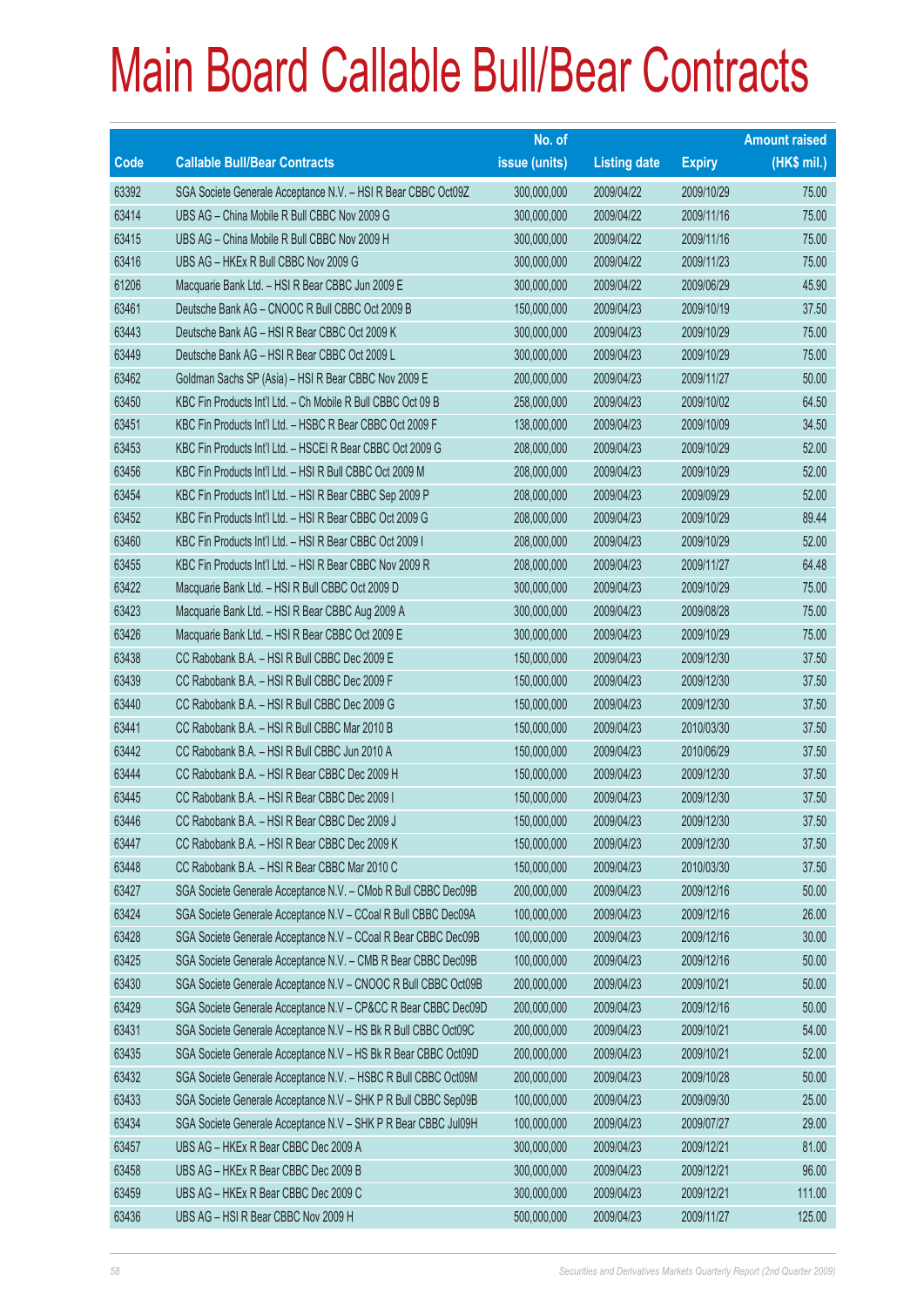|       |                                                                | No. of        |                     |               | <b>Amount raised</b> |
|-------|----------------------------------------------------------------|---------------|---------------------|---------------|----------------------|
| Code  | <b>Callable Bull/Bear Contracts</b>                            | issue (units) | <b>Listing date</b> | <b>Expiry</b> | $(HK$$ mil.)         |
| 63437 | UBS AG - HSI R Bear CBBC Nov 2009 J                            | 500,000,000   | 2009/04/23          | 2009/11/27    | 125.00               |
| 63471 | ABN AMRO Bank N.V. - HSI R Bear CBBC Aug 2009 N                | 250,000,000   | 2009/04/24          | 2009/08/28    | 62.50                |
| 63466 | BNP Paribas Arbit Issu B.V. - HSI R Bull CBBC Dec 2009 I       | 300,000,000   | 2009/04/24          | 2009/12/30    | 75.00                |
| 63465 | Deutsche Bank AG - HSI R Bull CBBC Oct 2009 I                  | 300,000,000   | 2009/04/24          | 2009/10/29    | 75.00                |
| 63464 | Deutsche Bank AG - HSI R Bull CBBC Oct 2009 S                  | 300,000,000   | 2009/04/24          | 2009/10/29    | 75.00                |
| 63470 | KBC Fin Products Int'l Ltd. - HSI R Bull CBBC Jul 2009 W       | 208,000,000   | 2009/04/24          | 2009/07/30    | 52.00                |
| 63463 | SGA Societe Generale Acceptance N.V. - CCHC R Bear CBBC Dec09D | 100,000,000   | 2009/04/24          | 2009/12/16    | 25.00                |
| 63467 | SGA Societe Generale Acceptance N.V. - HSI R Bull CBBC Oct09C  | 300,000,000   | 2009/04/24          | 2009/10/29    | 75.00                |
| 63468 | SGA Societe Generale Acceptance N.V. - HSI R Bull CBBC Oct09D  | 300,000,000   | 2009/04/24          | 2009/10/29    | 75.00                |
| 63472 | SGA Societe Generale Acceptance N.V. - HSI R Bear CBBC Oct09E  | 300,000,000   | 2009/04/24          | 2009/10/29    | 75.00                |
| 63473 | SGA Societe Generale Acceptance N.V. - HSI R Bear CBBC Oct09L  | 300,000,000   | 2009/04/24          | 2009/10/29    | 75.00                |
| 63469 | UBS AG - HSI R Bull CBBC Dec 2009 R                            | 500,000,000   | 2009/04/24          | 2009/12/30    | 125.00               |
| 63477 | Deutsche Bank AG - HSI R Bear CBBC Nov 2009 L                  | 300,000,000   | 2009/04/27          | 2009/11/27    | 90.00                |
| 63478 | Deutsche Bank AG - HSI R Bear CBBC Jan 2010 K                  | 300,000,000   | 2009/04/27          | 2010/01/28    | 120.00               |
| 63479 | Goldman Sachs SP (Asia) - HSI R Bull CBBC Nov 2009 F           | 200,000,000   | 2009/04/27          | 2009/11/27    | 50.00                |
| 63474 | SGA Societe Generale Acceptance N.V - CLife R Bear CBBC Dec09F | 100,000,000   | 2009/04/27          | 2009/12/30    | 81.00                |
| 63475 | SGA Societe Generale Acceptance N.V - CP&CC R Bear CBBC Dec09E | 200,000,000   | 2009/04/27          | 2009/12/30    | 52.00                |
| 63476 | SGA Societe Generale Acceptance N.V. - TCH R Bull CBBC Dec 09D | 150,000,000   | 2009/04/27          | 2009/12/30    | 37.50                |
| 63480 | ABN AMRO Bank N.V. - HSI R Bull CBBC Oct 2009 R                | 250,000,000   | 2009/04/28          | 2009/10/29    | 62.50                |
| 63499 | ABN AMRO Bank N.V. - HSI R Bull CBBC Oct 2009 S                | 250,000,000   | 2009/04/28          | 2009/10/29    | 62.50                |
| 63500 | ABN AMRO Bank N.V. - HSI R Bull CBBC Oct 2009 T                | 250,000,000   | 2009/04/28          | 2009/10/29    | 62.50                |
| 63501 | ABN AMRO Bank N.V. - HSI R Bull CBBC Oct 2009 U                | 250,000,000   | 2009/04/28          | 2009/10/29    | 62.50                |
| 63502 | ABN AMRO Bank N.V. - HSI R Bear CBBC Aug 2009 O                | 250,000,000   | 2009/04/28          | 2009/08/28    | 62.50                |
| 63487 | Deutsche Bank AG - China Mobile R Bear CBBC Oct 2009 D         | 150,000,000   | 2009/04/28          | 2009/10/12    | 37.50                |
| 63488 | Deutsche Bank AG - CNOOC R Bear CBBC Oct 2009 C                | 150,000,000   | 2009/04/28          | 2009/10/19    | 37.50                |
| 63489 | Deutsche Bank AG - HSBC R Bear CBBC Sep 2009 J                 | 150,000,000   | 2009/04/28          | 2009/09/21    | 37.50                |
| 63491 | Deutsche Bank AG - HSI R Bear CBBC Nov 2009 G                  | 300,000,000   | 2009/04/28          | 2009/11/27    | 96.00                |
| 63492 | Deutsche Bank AG - HSI R Bear CBBC Nov 2009 P                  | 300,000,000   | 2009/04/28          | 2009/11/27    | 90.00                |
| 63490 | Deutsche Bank AG - HSI R Bear CBBC Nov 2009 U                  | 300,000,000   | 2009/04/28          | 2009/11/27    | 75.00                |
| 63498 | Goldman Sachs SP (Asia) - HSI R Bear CBBC Nov 2009 G           | 200,000,000   | 2009/04/28          | 2009/11/27    | 50.00                |
| 63483 | SGA Societe Generale Acceptance N.V - CNOOC R Bear CBBC Dec09A | 200,000,000   | 2009/04/28          | 2009/12/30    | 60.00                |
| 63484 | SGA Societe Generale Acceptance N.V. - A50 R Bear CBBC Dec09A  | 200,000,000   | 2009/04/28          | 2009/12/30    | 70.00                |
| 63486 | SGA Societe Generale Acceptance N.V. - HSI R Bear CBBC Oct09H  | 300,000,000   | 2009/04/28          | 2009/10/29    | 75.00                |
| 63485 | SGA Societe Generale Acceptance NV - PingAn R Bear CBBC Dec09A | 200,000,000   | 2009/04/28          | 2009/12/30    | 50.00                |
| 63496 | UBS AG - China Mobile R Bear CBBC Nov 2009 I                   | 300,000,000   | 2009/04/28          | 2009/11/16    | 75.00                |
| 63495 | UBS AG - CC Bank R Bear CBBC Dec 2009 D                        | 200,000,000   | 2009/04/28          | 2009/12/14    | 50.00                |
| 63497 | UBS AG - HSBC R Bear CBBC Dec 2009 H                           | 300,000,000   | 2009/04/28          | 2009/12/14    | 75.00                |
| 63481 | UBS AG - HSCEI R Bull CBBC Nov 2009 D                          | 300,000,000   | 2009/04/28          | 2009/11/27    | 75.00                |
| 63482 | UBS AG - HSI R Bull CBBC Dec 2009 S                            | 500,000,000   | 2009/04/28          | 2009/12/30    | 125.00               |
| 63493 | UBS AG - HSI R Bear CBBC Dec 2009 T                            | 500,000,000   | 2009/04/28          | 2009/12/30    | 125.00               |
| 63494 | UBS AG - HSI R Bear CBBC Dec 2009 U                            | 500,000,000   | 2009/04/28          | 2009/12/30    | 125.00               |
| 63009 | UBS AG - HSI R Bear CBBC Jul 2009 U                            | 500,000,000   | 2009/04/28          | 2009/07/30    | 86.00                |
| 63521 | ABN AMRO Bank N.V. - CC Bank R Bear CBBC Sep 2009 A            | 80,000,000    | 2009/04/29          | 2009/09/25    | 20.00                |
| 63524 | ABN AMRO Bank N.V. - A50 China R Bull CBBC Sep 2009 C          | 100,000,000   | 2009/04/29          | 2009/09/25    | 26.90                |
| 63519 | ABN AMRO Bank N.V. - A50 China R Bear CBBC Sep 2009 A          | 100,000,000   | 2009/04/29          | 2009/09/25    | 25.00                |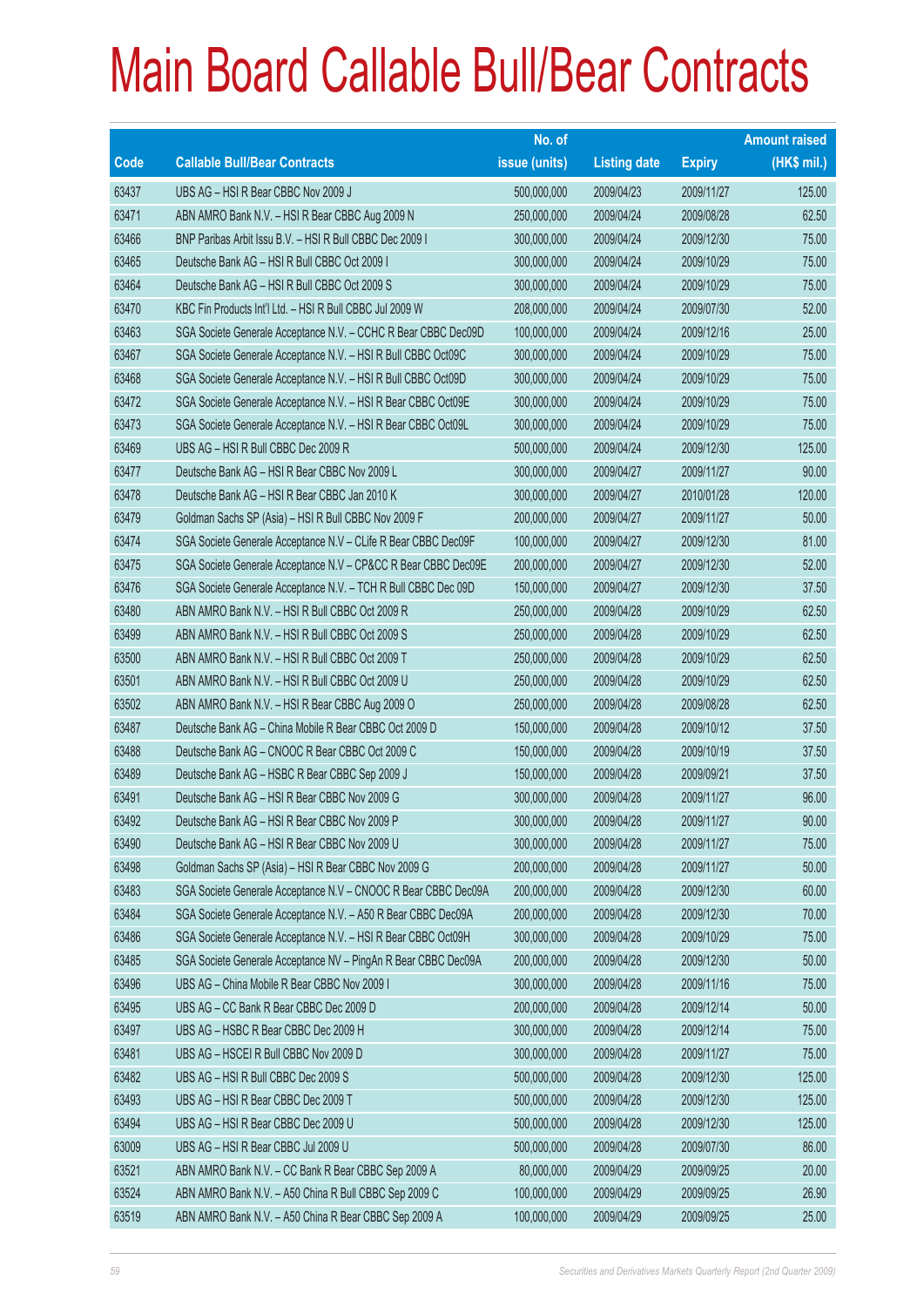|       |                                                                | No. of        |                     |               | <b>Amount raised</b> |
|-------|----------------------------------------------------------------|---------------|---------------------|---------------|----------------------|
| Code  | <b>Callable Bull/Bear Contracts</b>                            | issue (units) | <b>Listing date</b> | <b>Expiry</b> | $(HK$$ mil.)         |
| 63520 | ABN AMRO Bank N.V. - A50 China R Bear CBBC Sep 2009 B          | 100,000,000   | 2009/04/29          | 2009/09/25    | 31.80                |
| 63537 | ABN AMRO Bank N.V. - HSI R Bear CBBC Aug 2009 H                | 250,000,000   | 2009/04/29          | 2009/08/28    | 62.50                |
| 63511 | BNP Paribas Arbit Issu B.V. - HSI R Bull CBBC Oct 2009 T       | 300,000,000   | 2009/04/29          | 2009/10/29    | 75.00                |
| 63538 | BNP Paribas Arbit Issu B.V. - HSI R Bear CBBC Dec 2009 J       | 300,000,000   | 2009/04/29          | 2009/12/30    | 75.00                |
| 63512 | BNP Paribas Arbit Issu B.V. - HSI R Bear CBBC Dec 2009 K       | 300,000,000   | 2009/04/29          | 2009/12/30    | 75.00                |
| 63539 | BNP Paribas Arbit Issu B.V. - HSI R Bear CBBC Dec 2009 L       | 300,000,000   | 2009/04/29          | 2009/12/30    | 75.00                |
| 63540 | BNP Paribas Arbit Issu B.V. - HSI R Bear CBBC Dec 2009 M       | 300,000,000   | 2009/04/29          | 2009/12/30    | 75.00                |
| 63541 | Deutsche Bank AG - China Life R Bear CBBC Sep 2009 J           | 150,000,000   | 2009/04/29          | 2009/09/21    | 37.50                |
| 63542 | Deutsche Bank AG - China Life R Bear CBBC Sep 2009 K           | 150,000,000   | 2009/04/29          | 2009/09/21    | 52.50                |
| 63543 | Deutsche Bank AG - HKEx R Bear CBBC Oct 2009 E                 | 150,000,000   | 2009/04/29          | 2009/10/12    | 37.50                |
| 63545 | Deutsche Bank AG - HSI R Bear CBBC Nov 2009 O                  | 300,000,000   | 2009/04/29          | 2009/11/27    | 75.00                |
| 63544 | Deutsche Bank AG - HSI R Bear CBBC Nov 2009 S                  | 300,000,000   | 2009/04/29          | 2009/11/27    | 75.00                |
| 63546 | Goldman Sachs SP (Asia) - HSI R Bear CBBC Nov 2009 H           | 200,000,000   | 2009/04/29          | 2009/11/27    | 50.00                |
| 63513 | SGA Societe Generale Acceptance NV - CHALCO R Bull CBBC Dec09A | 100,000,000   | 2009/04/29          | 2009/12/30    | 25.00                |
| 63522 | SGA Societe Generale Acceptance NV - CHALCO R Bull CBBC Dec09C | 100,000,000   | 2009/04/29          | 2009/12/30    | 25.00                |
| 63516 | SGA Societe Generale Acceptance NV - CHALCO R Bear CBBC Dec09B | 100,000,000   | 2009/04/29          | 2009/12/30    | 26.00                |
| 63526 | SGA Societe Generale Acceptance NV - CHALCO R Bear CBBC Dec09D | 100,000,000   | 2009/04/29          | 2009/12/30    | 25.00                |
| 63514 | SGA Societe Generale Acceptance NV - BOC HK R Bull CBBC Dec09A | 100,000,000   | 2009/04/29          | 2009/12/30    | 42.00                |
| 63523 | SGA Societe Generale Acceptance NV - BOC HK R Bull CBBC Dec09C | 100,000,000   | 2009/04/29          | 2009/12/30    | 29.00                |
| 63517 | SGA Societe Generale Acceptance NV - BOC HK R Bear CBBC Dec09B | 100,000,000   | 2009/04/29          | 2009/12/30    | 45.00                |
| 63527 | SGA Societe Generale Acceptance NV - BOC HK R Bear CBBC Dec09D | 100,000,000   | 2009/04/29          | 2009/12/30    | 32.00                |
| 63503 | SGA Societe Generale Acceptance N.V. - HSI R Bull CBBC Nov09A  | 300,000,000   | 2009/04/29          | 2009/11/27    | 75.00                |
| 63504 | SGA Societe Generale Acceptance N.V. - HSI R Bull CBBC Nov09B  | 300,000,000   | 2009/04/29          | 2009/11/27    | 75.00                |
| 63505 | SGA Societe Generale Acceptance N.V. - HSI R Bull CBBC Nov09C  | 300,000,000   | 2009/04/29          | 2009/11/27    | 75.00                |
| 63506 | SGA Societe Generale Acceptance N.V. - HSI R Bull CBBC Nov09D  | 300,000,000   | 2009/04/29          | 2009/11/27    | 75.00                |
| 63507 | SGA Societe Generale Acceptance N.V. - HSI R Bear CBBC Nov09E  | 300,000,000   | 2009/04/29          | 2009/11/27    | 75.00                |
| 63508 | SGA Societe Generale Acceptance N.V. - HSI R Bear CBBC Nov09F  | 300,000,000   | 2009/04/29          | 2009/11/27    | 75.00                |
| 63509 | SGA Societe Generale Acceptance N.V. - HSI R Bear CBBC Nov09G  | 300,000,000   | 2009/04/29          | 2009/11/27    | 75.00                |
| 63510 | SGA Societe Generale Acceptance N.V. - HSI R Bear CBBC Nov09H  | 300,000,000   | 2009/04/29          | 2009/11/27    | 75.00                |
| 63515 | SGA Societe Generale Acceptance NV - JiangC R Bull CBBC Dec09A | 100,000,000   | 2009/04/29          | 2009/12/30    | 38.00                |
| 63525 | SGA Societe Generale Acceptance NV - JiangC R Bull CBBC Dec09C | 100,000,000   | 2009/04/29          | 2009/12/30    | 28.00                |
| 63518 | SGA Societe Generale Acceptance NV - JiangC R Bear CBBC Dec09B | 100,000,000   | 2009/04/29          | 2009/12/30    | 43.00                |
| 63528 | SGA Societe Generale Acceptance NV - JiangC R Bear CBBC Dec09D | 100,000,000   | 2009/04/29          | 2009/12/30    | 28.00                |
| 63529 | UBS AG - China Mobile R Bear CBBC Nov 2009 J                   | 300,000,000   | 2009/04/29          | 2009/11/16    | 75.00                |
| 63535 | UBS AG - China Life R Bear CBBC Nov 2009 P                     | 300,000,000   | 2009/04/29          | 2009/11/16    | 75.00                |
| 63536 | UBS AG - CNOOC R Bear CBBC Nov 2009 B                          | 200,000,000   | 2009/04/29          | 2009/11/23    | 50.00                |
| 63533 | UBS AG - A50 China R Bear CBBC Nov 2009 O                      | 300,000,000   | 2009/04/29          | 2009/11/23    | 75.00                |
| 63532 | UBS AG - HSCEI R Bull CBBC Nov 2009 E                          | 200,000,000   | 2009/04/29          | 2009/11/27    | 50.00                |
| 63530 | UBS AG - HSI R Bull CBBC Oct 2009 O                            | 400,000,000   | 2009/04/29          | 2009/10/29    | 100.00               |
| 63531 | UBS AG - HSI R Bull CBBC Dec 2009 V                            | 400,000,000   | 2009/04/29          | 2009/12/30    | 100.00               |
| 63534 | UBS AG - HSI R Bear CBBC Oct 2009 C                            | 400,000,000   | 2009/04/29          | 2009/10/29    | 100.00               |
| 63554 | Deutsche Bank AG - HSI R Bull CBBC Nov 2009 A                  | 300,000,000   | 2009/04/30          | 2009/11/27    | 78.00                |
| 63556 | Deutsche Bank AG - HSI R Bull CBBC Nov 2009 D                  | 300,000,000   | 2009/04/30          | 2009/11/27    | 75.00                |
| 63559 | Deutsche Bank AG - HSI R Bull CBBC Nov 2009 E                  | 300,000,000   | 2009/04/30          | 2009/11/27    | 75.00                |
| 63558 | Deutsche Bank AG - HSI R Bear CBBC Nov 2009 I                  | 300,000,000   | 2009/04/30          | 2009/11/27    | 81.00                |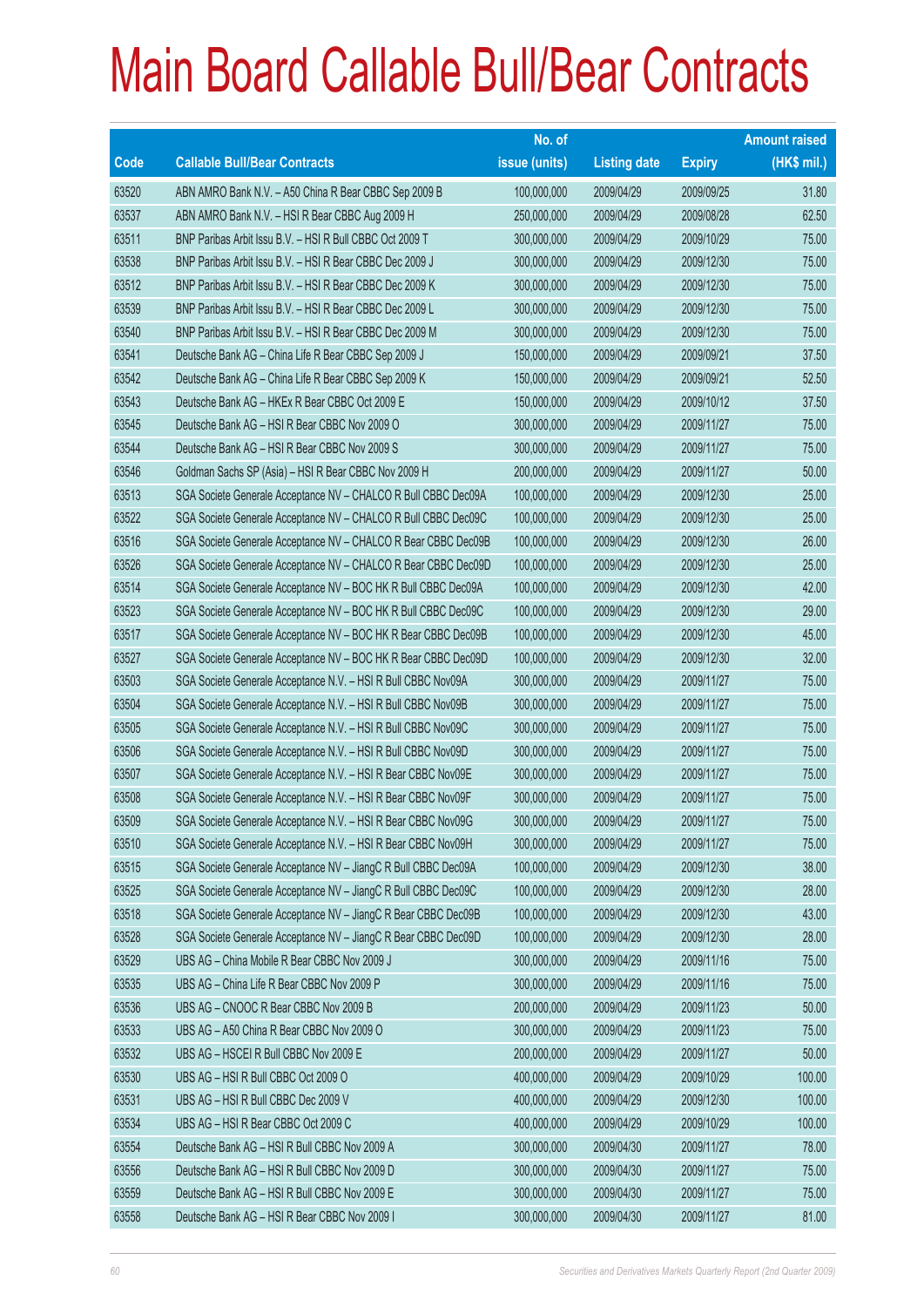|             |                                                                | No. of        |                     |               | <b>Amount raised</b> |
|-------------|----------------------------------------------------------------|---------------|---------------------|---------------|----------------------|
| <b>Code</b> | <b>Callable Bull/Bear Contracts</b>                            | issue (units) | <b>Listing date</b> | <b>Expiry</b> | (HK\$ mil.)          |
| 63548       | CC Rabobank B.A. - HSI R Bull CBBC Jan 2010 A                  | 150,000,000   | 2009/04/30          | 2010/01/28    | 37.50                |
| 63549       | CC Rabobank B.A. - HSI R Bull CBBC Jan 2010 B                  | 150,000,000   | 2009/04/30          | 2010/01/28    | 37.50                |
| 63550       | CC Rabobank B.A. - HSI R Bull CBBC Jan 2010 C                  | 150,000,000   | 2009/04/30          | 2010/01/28    | 42.00                |
| 63553       | CC Rabobank B.A. - HSI R Bull CBBC Jan 2010 D                  | 150,000,000   | 2009/04/30          | 2010/01/28    | 37.50                |
| 63557       | CC Rabobank B.A. - HSI R Bear CBBC Jan 2010 E                  | 150,000,000   | 2009/04/30          | 2010/01/28    | 45.00                |
| 63555       | SGA Societe Generale Acceptance N.V. - A50 R Bear CBBC Dec09B  | 200,000,000   | 2009/04/30          | 2009/12/23    | 50.00                |
| 63547       | SGA Societe Generale Acceptance N.V. - HSI R Bull CBBC Nov091  | 300,000,000   | 2009/04/30          | 2009/11/27    | 75.00                |
| 63551       | SGA Societe Generale Acceptance N.V. - HSI R Bear CBBC Nov09J  | 300,000,000   | 2009/04/30          | 2009/11/27    | 75.00                |
| 63552       | SGA Societe Generale Acceptance N.V. - HSI R Bear CBBC Nov09K  | 300,000,000   | 2009/04/30          | 2009/11/27    | 75.00                |
| 63560       | ABN AMRO Bank N.V. - HSCEI R Bear CBBC Sep 2009 D              | 250,000,000   | 2009/05/04          | 2009/09/29    | 62.50                |
| 63561       | ABN AMRO Bank N.V. - HSCEI R Bear CBBC Sep 2009 E              | 250,000,000   | 2009/05/04          | 2009/09/29    | 62.50                |
| 63562       | ABN AMRO Bank N.V. - HSCEI R Bear CBBC Sep 2009 F              | 250,000,000   | 2009/05/04          | 2009/09/29    | 62.50                |
| 63563       | ABN AMRO Bank N.V. - HSI R Bear CBBC Sep 2009 A                | 250,000,000   | 2009/05/04          | 2009/09/29    | 62.50                |
| 63566       | SGA Societe Generale Acceptance N.V. - CMob R Bull CBBC Dec09C | 200,000,000   | 2009/05/04          | 2009/12/23    | 50.00                |
| 63565       | SGA Societe Generale Acceptance N.V - CLife R Bear CBBC Dec09G | 100,000,000   | 2009/05/04          | 2009/12/23    | 25.00                |
| 63564       | SGA Societe Generale Acceptance N.V. - HSI R Bull CBBC Nov09L  | 300,000,000   | 2009/05/04          | 2009/11/27    | 75.00                |
| 63568       | SGA Societe Generale Acceptance N.V. - HSI R Bear CBBC Nov09M  | 300,000,000   | 2009/05/04          | 2009/11/27    | 75.00                |
| 63569       | SGA Societe Generale Acceptance N.V. - HSI R Bear CBBC Nov09N  | 300,000,000   | 2009/05/04          | 2009/11/27    | 75.00                |
| 63570       | SGA Societe Generale Acceptance N.V. - HSI R Bear CBBC Nov09O  | 300,000,000   | 2009/05/04          | 2009/11/27    | 75.00                |
| 63567       | SGA Societe Generale Acceptance N.V. - ICBC R Bear CBBC Dec09A | 200,000,000   | 2009/05/04          | 2009/12/09    | 50.00                |
| 63571       | UBS AG - HSI R Bear CBBC Apr 2010 A                            | 400,000,000   | 2009/05/04          | 2010/04/29    | 100.00               |
| 63572       | UBS AG - HSI R Bear CBBC Apr 2010 B                            | 400,000,000   | 2009/05/04          | 2010/04/29    | 100.00               |
| 63573       | UBS AG - HSI R Bear CBBC Apr 2010 C                            | 400,000,000   | 2009/05/04          | 2010/04/29    | 126.00               |
| 63574       | UBS AG - HSI R Bear CBBC Apr 2010 D                            | 400,000,000   | 2009/05/04          | 2010/04/29    | 100.00               |
| 63575       | UBS AG - HSI R Bear CBBC Apr 2010 E                            | 400,000,000   | 2009/05/04          | 2010/04/29    | 150.00               |
| 63576       | UBS AG - HSI R Bear CBBC Apr 2010 F                            | 400,000,000   | 2009/05/04          | 2010/04/29    | 252.00               |
| 63592       | ABN AMRO Bank N.V. - HSI R Bear CBBC Sep 2009 B                | 250,000,000   | 2009/05/05          | 2009/09/29    | 62.50                |
| 63593       | ABN AMRO Bank N.V. - HSI R Bear CBBC Sep 2009 C                | 250,000,000   | 2009/05/05          | 2009/09/29    | 62.50                |
| 63594       | Deutsche Bank AG - China Mobile R Bear CBBC Oct 2009 E         | 150,000,000   | 2009/05/05          | 2009/10/12    | 37.50                |
| 63584       | Deutsche Bank AG - HSI R Bear CBBC Dec 2009 Y                  | 300,000,000   | 2009/05/05          | 2009/12/30    | 75.00                |
| 63587       | KBC Fin Products Int'l Ltd. - Ch Mobile R Bear CBBC Oct 09 C   | 258,000,000   | 2009/05/05          | 2009/10/16    | 64.50                |
| 63585       | KBC Fin Products Int'l Ltd. - CC Bank R Bear CBBC Sep 2009 B   | 218,000,000   | 2009/05/05          | 2009/09/15    | 54.50                |
| 63586       | KBC Fin Products Int'l Ltd. - Ch Life R Bear CBBC Aug 2009 H   | 168,000,000   | 2009/05/05          | 2009/08/14    | 43.68                |
| 63588       | KBC Fin Products Int'l Ltd. - HKEx R Bear CBBC Sep 2009 E      | 288,000,000   | 2009/05/05          | 2009/09/18    | 72.00                |
| 63578       | KBC Fin Products Int'l Ltd. - HSCEI R Bear CBBC Nov 2009 B     | 208,000,000   | 2009/05/05          | 2009/11/27    | 58.24                |
| 63580       | KBC Fin Products Int'l Ltd. - HSI R Bull CBBC Aug 2009 M       | 208,000,000   | 2009/05/05          | 2009/08/28    | 76.96                |
| 63579       | KBC Fin Products Int'l Ltd. - HSI R Bull CBBC Sep 2009 Q       | 208,000,000   | 2009/05/05          | 2009/09/29    | 52.00                |
| 63583       | KBC Fin Products Int'l Ltd. - HSI R Bear CBBC Sep 2009 V       | 248,000,000   | 2009/05/05          | 2009/09/29    | 62.00                |
| 63581       | KBC Fin Products Int'l Ltd. - HSI R Bear CBBC Oct 2009 K       | 208,000,000   | 2009/05/05          | 2009/10/29    | 52.00                |
| 63582       | KBC Fin Products Int'l Ltd. - HSI R Bear CBBC Oct 2009 O       | 208,000,000   | 2009/05/05          | 2009/10/29    | 52.00                |
| 63589       | UBS AG - CM Bank R Bear CBBC Jan 2010 C                        | 200,000,000   | 2009/05/05          | 2010/01/25    | 68.00                |
| 63590       | UBS AG - China Shenhua R Bear CBBC Jan 2010 C                  | 200,000,000   | 2009/05/05          | 2010/01/25    | 78.00                |
| 63577       | UBS AG - HSI R Bull CBBC Dec 2009 W                            | 400,000,000   | 2009/05/05          | 2009/12/30    | 100.00               |
| 63591       | UBS AG - ICBC R Bear CBBC Jan 2010 C                           | 200,000,000   | 2009/05/05          | 2010/01/25    | 50.00                |
| 63409       | Deutsche Bank AG - HSI R Bear CBBC Oct 2009 P                  | 300,000,000   | 2009/05/05          | 2009/10/29    | 35.10                |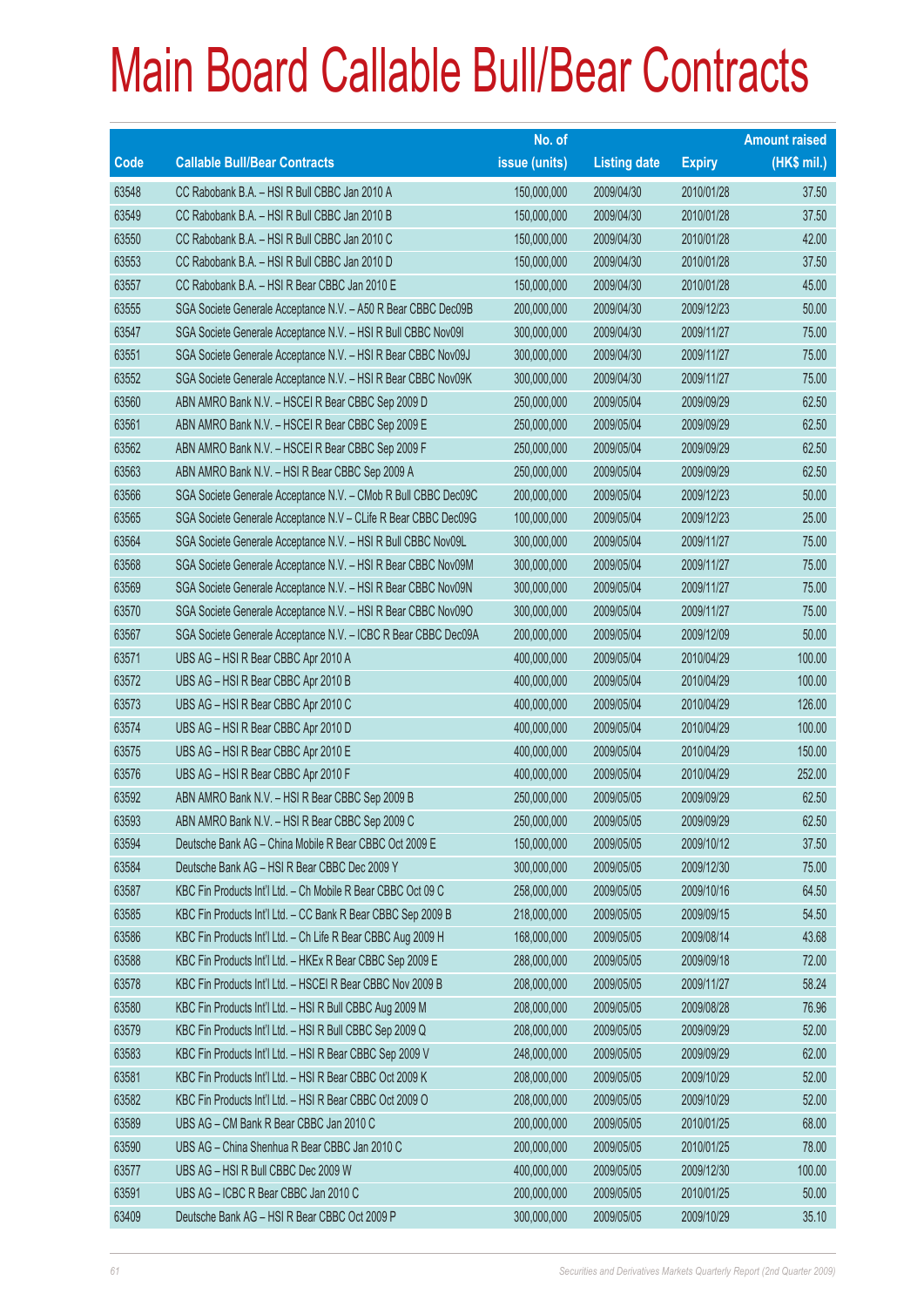|       |                                                                | No. of        |                     |               | <b>Amount raised</b> |
|-------|----------------------------------------------------------------|---------------|---------------------|---------------|----------------------|
| Code  | <b>Callable Bull/Bear Contracts</b>                            | issue (units) | <b>Listing date</b> | <b>Expiry</b> | $(HK$$ mil.)         |
| 63369 | UBS AG - HSI R Bear CBBC Oct 2009 H                            | 500,000,000   | 2009/05/05          | 2009/10/29    | 99.50                |
| 63633 | ABN AMRO Bank N.V. - HSI R Bear CBBC Sep 2009 D                | 250,000,000   | 2009/05/06          | 2009/09/29    | 62.50                |
| 63627 | BNP Paribas Arbit Issu B.V. - HSI R Bear CBBC Dec 2009 F       | 300,000,000   | 2009/05/06          | 2009/12/30    | 75.00                |
| 63626 | BNP Paribas Arbit Issu B.V. - HSI R Bear CBBC Dec 2009 N       | 300,000,000   | 2009/05/06          | 2009/12/30    | 75.00                |
| 63629 | Deutsche Bank AG - Sinopec Corp R Bear CBBC Oct 2009 B         | 150,000,000   | 2009/05/06          | 2009/10/19    | 37.50                |
| 63630 | Deutsche Bank AG - HSI R Bear CBBC Dec 2009 Z                  | 300,000,000   | 2009/05/06          | 2009/12/30    | 75.00                |
| 63631 | Deutsche Bank AG - HSI R Bear CBBC Jan 2010 L                  | 300,000,000   | 2009/05/06          | 2010/01/28    | 78.00                |
| 63632 | Deutsche Bank AG - HSI R Bear CBBC Jan 2010 M                  | 300,000,000   | 2009/05/06          | 2010/01/28    | 102.00               |
| 63628 | Goldman Sachs SP (Asia) - HSI R Bear CBBC Nov 2009 I           | 200,000,000   | 2009/05/06          | 2009/11/27    | 50.00                |
| 63600 | HK Bank - China Mobile R Bull CBBC Nov 2009 A                  | 150,000,000   | 2009/05/06          | 2009/11/18    | 37.50                |
| 63605 | HK Bank - China Mobile R Bear CBBC Sep 2009 A                  | 150,000,000   | 2009/05/06          | 2009/09/28    | 37.50                |
| 63597 | HK Bank - CC Bank R Bull CBBC Dec 2009 A                       | 150,000,000   | 2009/05/06          | 2009/12/18    | 37.50                |
| 63603 | HK Bank - CC Bank R Bear CBBC Dec 2009 B                       | 150,000,000   | 2009/05/06          | 2009/12/18    | 37.50                |
| 63598 | HK Bank - China Life R Bull CBBC Nov 2009 A                    | 150,000,000   | 2009/05/06          | 2009/11/18    | 66.00                |
| 63604 | HK Bank - China Life R Bear CBBC Sep 2009 A                    | 150,000,000   | 2009/05/06          | 2009/09/18    | 66.00                |
| 63601 | HK Bank - Sinopec Corp R Bull CBBC Nov 2009 A                  | 150,000,000   | 2009/05/06          | 2009/11/18    | 37.50                |
| 63606 | HK Bank - Sinopec Corp R Bear CBBC Nov 2009 B                  | 150,000,000   | 2009/05/06          | 2009/11/18    | 37.50                |
| 63602 | HK Bank - HKEx R Bull CBBC Oct 2009 A                          | 150,000,000   | 2009/05/06          | 2009/10/28    | 37.50                |
| 63607 | HK Bank - HKEx R Bear CBBC Aug 2009 A                          | 150,000,000   | 2009/05/06          | 2009/08/28    | 37.50                |
| 63611 | KBC Fin Products Int'l Ltd. - Ch Life R Bear CBBC Sep 2009 J   | 168,000,000   | 2009/05/06          | 2009/09/01    | 42.00                |
| 63612 | KBC Fin Products Int'l Ltd. - HKEx R Bear CBBC Nov 2009 B      | 288,000,000   | 2009/05/06          | 2009/11/05    | 72.00                |
| 63609 | KBC Fin Products Int'l Ltd. - HSI R Bear CBBC Sep 2009 T       | 208,000,000   | 2009/05/06          | 2009/09/29    | 52.00                |
| 63610 | KBC Fin Products Int'l Ltd. - HSI R Bear CBBC Oct 2009 P       | 248,000,000   | 2009/05/06          | 2009/10/29    | 62.00                |
| 63625 | KBC Fin Products Int'l Ltd. - HSI R Bear CBBC Oct 2009 Z       | 208,000,000   | 2009/05/06          | 2009/10/29    | 52.00                |
| 63608 | SGA Societe Generale Acceptance N.V - CLife R Bear CBBC Dec09H | 100,000,000   | 2009/05/06          | 2009/12/16    | 29.00                |
| 63595 | SGA Societe Generale Acceptance N.V. - HSI R Bull CBBC Nov09P  | 300,000,000   | 2009/05/06          | 2009/11/27    | 75.00                |
| 63596 | SGA Societe Generale Acceptance N.V. - HSI R Bull CBBC Nov09Q  | 300,000,000   | 2009/05/06          | 2009/11/27    | 75.00                |
| 63599 | SGA Societe Generale Acceptance N.V. - HSI R Bear CBBC Nov09R  | 300,000,000   | 2009/05/06          | 2009/11/27    | 75.00                |
| 63614 | UBS AG - China Life R Bear CBBC Nov 2009 Q                     | 300,000,000   | 2009/05/06          | 2009/11/16    | 75.00                |
| 63615 | UBS AG - CM Bank R Bear CBBC Jan 2010 D                        | 200,000,000   | 2009/05/06          | 2010/01/25    | 66.00                |
| 63616 | UBS AG - HKEx R Bear CBBC Nov 2009 H                           | 300,000,000   | 2009/05/06          | 2009/11/23    | 75.00                |
| 63619 | UBS AG - HSCEI R Bear CBBC Nov 2009 F                          | 200,000,000   | 2009/05/06          | 2009/11/27    | 50.00                |
| 63620 | UBS AG - HSCEI R Bear CBBC Nov 2009 G                          | 200,000,000   | 2009/05/06          | 2009/11/27    | 50.00                |
| 63613 | UBS AG - HSI R Bull CBBC Dec 2009 X                            | 400,000,000   | 2009/05/06          | 2009/12/30    | 100.00               |
| 63623 | UBS AG - HSI R Bear CBBC Dec 2009 M                            | 400,000,000   | 2009/05/06          | 2009/12/30    | 100.00               |
| 63624 | UBS AG - HSI R Bear CBBC Dec 2009 N                            | 400,000,000   | 2009/05/06          | 2009/12/30    | 100.00               |
| 63621 | UBS AG - HSI R Bear CBBC Dec 2009 Y                            | 400,000,000   | 2009/05/06          | 2009/12/30    | 100.00               |
| 63622 | UBS AG - HSI R Bear CBBC Dec 2009 Z                            | 400,000,000   | 2009/05/06          | 2009/12/30    | 100.00               |
| 63617 | UBS AG - Ping An R Bear CBBC Jan 2010 C                        | 200,000,000   | 2009/05/06          | 2010/01/25    | 50.00                |
| 63618 | UBS AG - SHK Ppt R Bear CBBC Jan 2010 G                        | 200,000,000   | 2009/05/06          | 2010/01/25    | 50.00                |
| 63136 | SGA Societe Generale Acceptance N.V. - HSI R Bear CBBC Oct09Q  | 300,000,000   | 2009/05/06          | 2009/10/29    | 45.00                |
| 63137 | SGA Societe Generale Acceptance N.V. - HSI R Bear CBBC Oct09R  | 300,000,000   | 2009/05/06          | 2009/10/29    | 42.60                |
| 63648 | BNP Paribas Arbit Issu B.V. - A50 R Bear CBBC Dec 2009 A       | 200,000,000   | 2009/05/07          | 2009/12/30    | 80.00                |
| 63647 | BNP Paribas Arbit Issu B.V. - HSI R Bull CBBC Nov 2009 D       | 300,000,000   | 2009/05/07          | 2009/11/27    | 75.00                |
| 63646 | BNP Paribas Arbit Issu B.V. - HSI R Bull CBBC Nov 2009 Z       | 300,000,000   | 2009/05/07          | 2009/11/27    | 75.00                |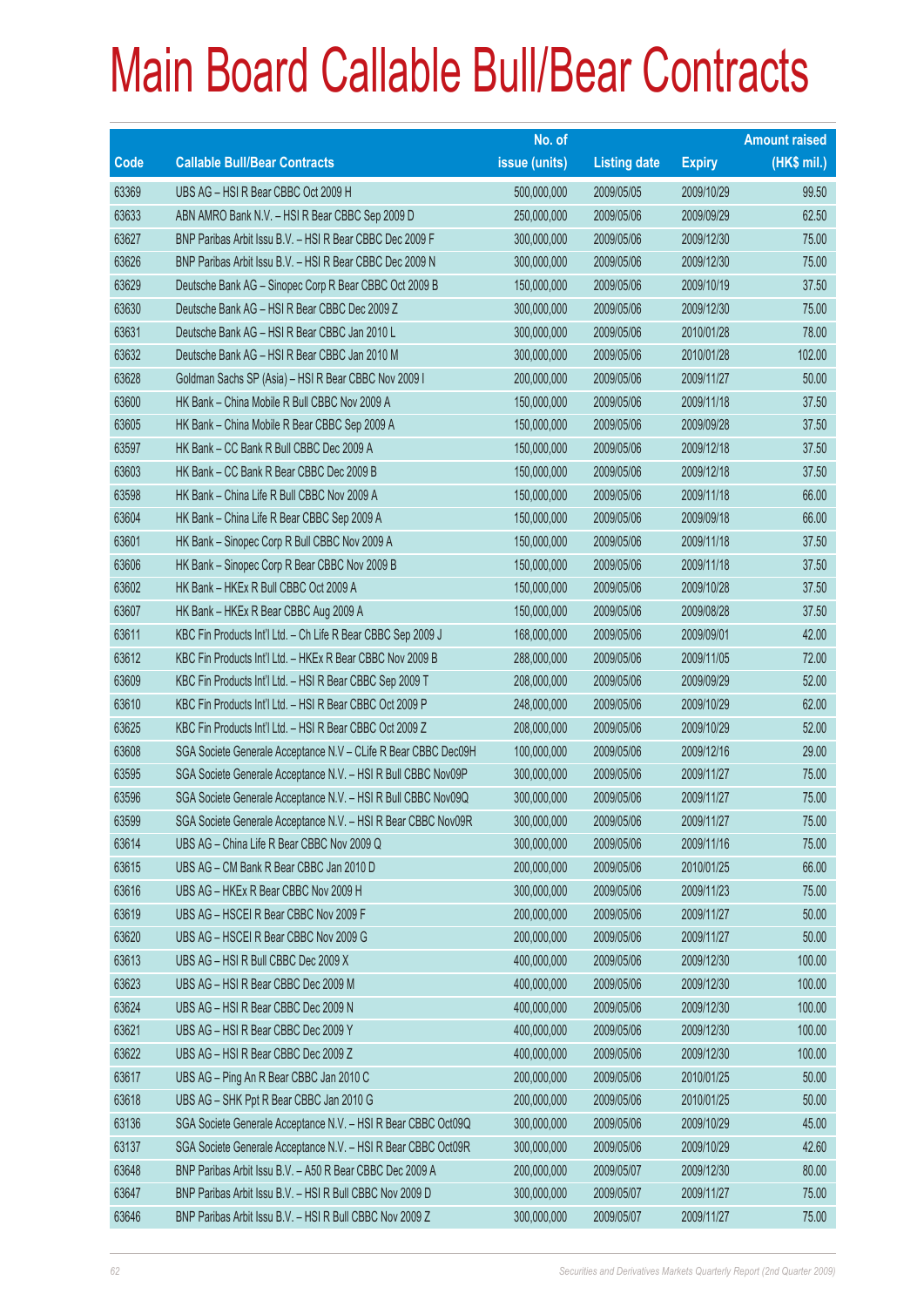|       |                                                                | No. of        |                     |               | <b>Amount raised</b> |
|-------|----------------------------------------------------------------|---------------|---------------------|---------------|----------------------|
| Code  | <b>Callable Bull/Bear Contracts</b>                            | issue (units) | <b>Listing date</b> | <b>Expiry</b> | (HK\$ mil.)          |
| 63643 | Deutsche Bank AG - HSI R Bull CBBC Dec 2009 I                  | 300,000,000   | 2009/05/07          | 2009/12/30    | 81.00                |
| 63644 | Deutsche Bank AG - HSI R Bull CBBC Dec 2009 O                  | 300,000,000   | 2009/05/07          | 2009/12/30    | 78.00                |
| 63650 | Deutsche Bank AG - HSI R Bull CBBC Jan 2010 N                  | 300,000,000   | 2009/05/07          | 2010/01/28    | 75.00                |
| 63654 | Deutsche Bank AG - HSI R Bear CBBC Jan 2010 O                  | 300,000,000   | 2009/05/07          | 2010/01/28    | 79.50                |
| 63649 | Goldman Sachs SP (Asia) - HSI R Bull CBBC Nov 2009 J           | 200,000,000   | 2009/05/07          | 2009/11/27    | 50.00                |
| 63635 | HK Bank - HSI R Bear CBBC Nov 2009 F                           | 380,000,000   | 2009/05/07          | 2009/11/27    | 95.00                |
| 63636 | HK Bank - HSI R Bear CBBC Nov 2009 G                           | 380,000,000   | 2009/05/07          | 2009/11/27    | 95.00                |
| 63637 | HK Bank - HSI R Bear CBBC Nov 2009 H                           | 380,000,000   | 2009/05/07          | 2009/11/27    | 95.00                |
| 63641 | KBC Fin Products Int'l Ltd. - HSI R Bull CBBC Oct 2009 U       | 208,000,000   | 2009/05/07          | 2009/10/29    | 52.00                |
| 63634 | Macquarie Bank Ltd. - HSI R Bear CBBC Nov 2009 A               | 300,000,000   | 2009/05/07          | 2009/11/27    | 75.00                |
| 63640 | SGA Societe Generale Acceptance N.V. - CMB R Bear CBBC Dec 09C | 100,000,000   | 2009/05/07          | 2009/12/16    | 42.00                |
| 63638 | SGA Societe Generale Acceptance N.V. - HSI R Bull CBBC Nov09S  | 300,000,000   | 2009/05/07          | 2009/11/27    | 75.00                |
| 63639 | SGA Societe Generale Acceptance N.V. - HSI R Bull CBBC Nov09T  | 300,000,000   | 2009/05/07          | 2009/11/27    | 75.00                |
| 63642 | SGA Societe Generale Acceptance N.V. - HSI R Bear CBBC Nov09U  | 300,000,000   | 2009/05/07          | 2009/11/27    | 75.00                |
| 63645 | UBS AG - HSI R Bull CBBC Nov 2009 I                            | 400,000,000   | 2009/05/07          | 2009/11/27    | 100.00               |
| 63678 | ABN AMRO Bank N.V. - HSI R Bull CBBC Nov 2009 A                | 250,000,000   | 2009/05/08          | 2009/11/27    | 62.50                |
| 63679 | ABN AMRO Bank N.V. - HSI R Bull CBBC Nov 2009 B                | 250,000,000   | 2009/05/08          | 2009/11/27    | 62.50                |
| 63680 | ABN AMRO Bank N.V. - HSI R Bear CBBC Sep 2009 E                | 250,000,000   | 2009/05/08          | 2009/09/29    | 62.50                |
| 63681 | ABN AMRO Bank N.V. - HSI R Bear CBBC Sep 2009 F                | 250,000,000   | 2009/05/08          | 2009/09/29    | 62.50                |
| 63669 | BNP Paribas Arbit Issu B.V. - HSI R Bull CBBC Nov 2009 E       | 300,000,000   | 2009/05/08          | 2009/11/27    | 75.00                |
| 63670 | BNP Paribas Arbit Issu B.V. - HSI R Bull CBBC Nov 2009 F       | 300,000,000   | 2009/05/08          | 2009/11/27    | 75.00                |
| 63671 | BNP Paribas Arbit Issu B.V. - HSI R Bull CBBC Nov 2009 G       | 300,000,000   | 2009/05/08          | 2009/11/27    | 75.00                |
| 63675 | BNP Paribas Arbit Issu B.V. - HSI R Bear CBBC Dec 2009 B       | 300,000,000   | 2009/05/08          | 2009/12/30    | 75.00                |
| 63674 | BNP Paribas Arbit Issu B.V. - HSI R Bear CBBC Dec 2009 H       | 300,000,000   | 2009/05/08          | 2009/12/30    | 75.00                |
| 63688 | Deutsche Bank AG - China Life R Bull CBBC Oct 2009 A           | 150,000,000   | 2009/05/08          | 2009/10/12    | 45.00                |
| 63690 | Deutsche Bank AG - HKEx R Bear CBBC Oct 2009 F                 | 150,000,000   | 2009/05/08          | 2009/10/12    | 37.50                |
| 63662 | Deutsche Bank AG - HSI R Bull CBBC Jan 2010 P                  | 300.000.000   | 2009/05/08          | 2010/01/28    | 75.00                |
| 63691 | Deutsche Bank AG - HSI R Bull CBBC Jan 2010 R                  | 300,000,000   | 2009/05/08          | 2010/01/28    | 81.00                |
| 63692 | Deutsche Bank AG - HSI R Bull CBBC Jan 2010 S                  | 300,000,000   | 2009/05/08          | 2010/01/28    | 75.00                |
| 63666 | Deutsche Bank AG - HSI R Bear CBBC Jan 2010 Q                  | 300,000,000   | 2009/05/08          | 2010/01/28    | 90.00                |
| 63676 | Goldman Sachs SP (Asia) - HSI R Bull CBBC Nov 2009 K           | 200,000,000   | 2009/05/08          | 2009/11/27    | 50.00                |
| 63677 | Goldman Sachs SP (Asia) - HSI R Bull CBBC Nov 2009 L           | 200,000,000   | 2009/05/08          | 2009/11/27    | 50.00                |
| 63682 | KBC Fin Products Int'l Ltd. - HSI R Bull CBBC Oct 2009 F       | 208,000,000   | 2009/05/08          | 2009/10/29    | 52.00                |
| 63683 | KBC Fin Products Int'l Ltd. - HSI R Bull CBBC Nov 2009 S       | 248,000,000   | 2009/05/08          | 2009/11/27    | 62.00                |
| 63684 | KBC Fin Products Int'l Ltd. - HSI R Bull CBBC Nov 2009 T       | 208,000,000   | 2009/05/08          | 2009/11/27    | 52.00                |
| 63685 | KBC Fin Products Int'l Ltd. - HSI R Bull CBBC Nov 2009 U       | 208,000,000   | 2009/05/08          | 2009/11/27    | 52.00                |
| 63663 | KBC Fin Products Int'l Ltd. - HSI R Bear CBBC Sep 2009 R       | 208,000,000   | 2009/05/08          | 2009/09/29    | 52.00                |
| 63651 | KBC Fin Products Int'l Ltd. - HSI R Bear CBBC Oct 2009 L       | 248,000,000   | 2009/05/08          | 2009/10/29    | 62.00                |
| 63686 | KBC Fin Products Int'l Ltd. - HSI R Bear CBBC Oct 2009 M       | 208,000,000   | 2009/05/08          | 2009/10/29    | 52.00                |
| 63689 | KBC Fin Products Int'l Ltd. - HSI R Bear CBBC Nov 2009 V       | 248,000,000   | 2009/05/08          | 2009/11/27    | 62.00                |
| 63658 | Macquarie Bank Ltd. - HSI R Bull CBBC Nov 2009 B               | 300,000,000   | 2009/05/08          | 2009/11/27    | 75.00                |
| 63661 | Macquarie Bank Ltd. - HSI R Bull CBBC Nov 2009 C               | 300,000,000   | 2009/05/08          | 2009/11/27    | 75.00                |
| 63652 | SGA Societe Generale Acceptance N.V. - CTel R Bull CBBC Dec09B | 200,000,000   | 2009/05/08          | 2009/12/23    | 50.00                |
| 63653 | SGA Societe Generale Acceptance N.V. - CUni R Bull CBBC Dec09B | 100,000,000   | 2009/05/08          | 2009/12/23    | 25.00                |
| 63655 | SGA Societe Generale Acceptance N.V. - HSI R Bull CBBC Oct09I  | 300,000,000   | 2009/05/08          | 2009/10/29    | 75.00                |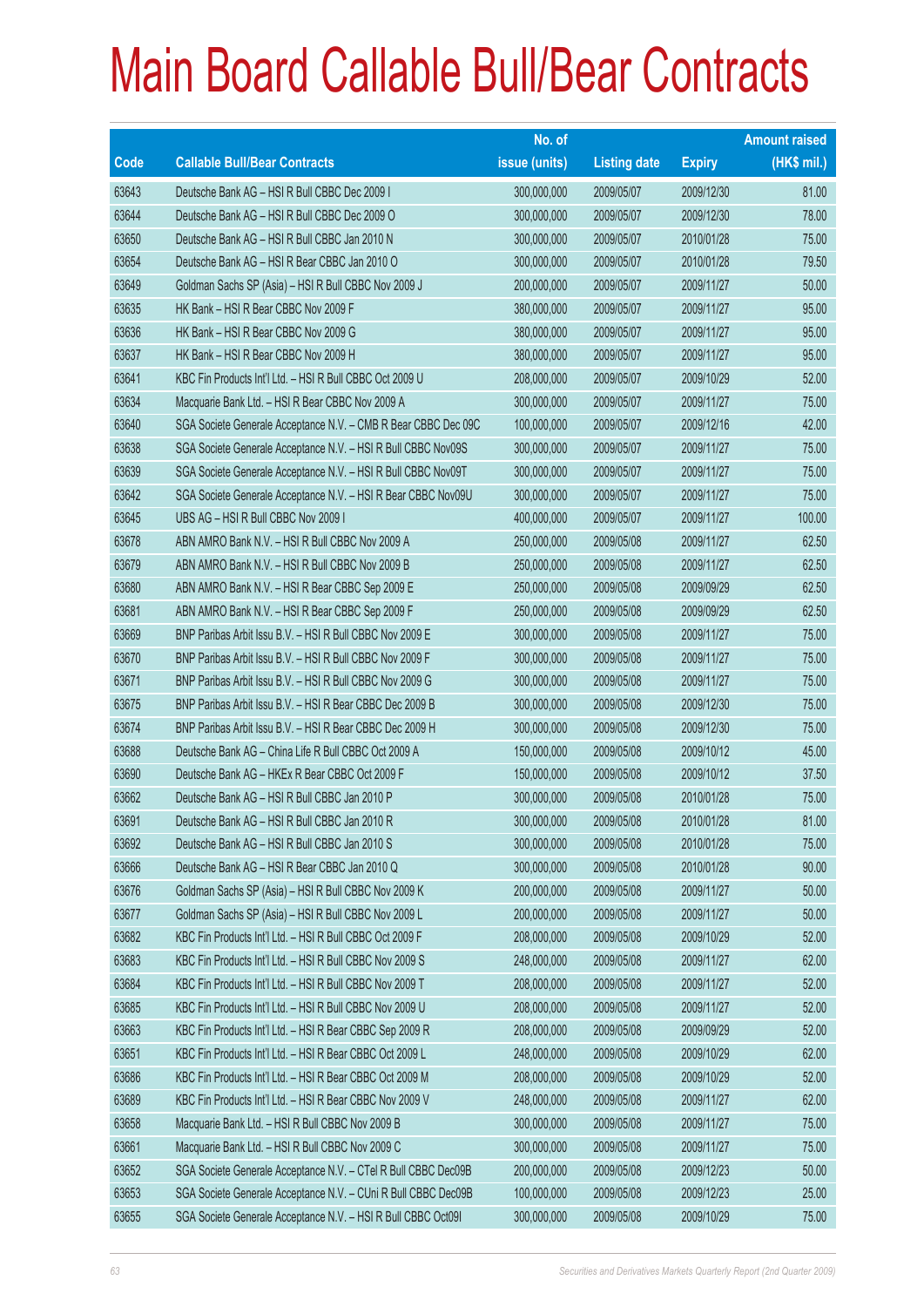|       |                                                               | No. of        |                     |               | <b>Amount raised</b> |
|-------|---------------------------------------------------------------|---------------|---------------------|---------------|----------------------|
| Code  | <b>Callable Bull/Bear Contracts</b>                           | issue (units) | <b>Listing date</b> | <b>Expiry</b> | (HK\$ mil.)          |
| 63659 | SGA Societe Generale Acceptance N.V. - HSI R Bear CBBC Oct09K | 300,000,000   | 2009/05/08          | 2009/10/29    | 75.00                |
| 63660 | SGA Societe Generale Acceptance N.V. - HSI R Bear CBBC Oct09P | 300,000,000   | 2009/05/08          | 2009/10/29    | 75.00                |
| 63687 | UBS AG - HKEx R Bull CBBC Nov 2009 I                          | 300,000,000   | 2009/05/08          | 2009/11/23    | 75.00                |
| 63665 | UBS AG - HSCEI R Bull CBBC Nov 2009 H                         | 200,000,000   | 2009/05/08          | 2009/11/27    | 50.00                |
| 63667 | UBS AG - HSCEI R Bull CBBC Nov 2009 I                         | 200,000,000   | 2009/05/08          | 2009/11/27    | 50.00                |
| 63664 | UBS AG - HSI R Bull CBBC Dec 2009 E                           | 400,000,000   | 2009/05/08          | 2009/12/30    | 100.00               |
| 63672 | UBS AG - HSI R Bull CBBC Dec 2009 R                           | 400,000,000   | 2009/05/08          | 2009/12/30    | 100.00               |
| 63673 | UBS AG - HSI R Bull CBBC Dec 2009 S                           | 400,000,000   | 2009/05/08          | 2009/12/30    | 100.00               |
| 63668 | UBS AG - HSI R Bear CBBC Dec 2009 L                           | 400,000,000   | 2009/05/08          | 2009/12/30    | 100.00               |
| 63656 | UBS AG - HSI R Bear CBBC Dec 2009 O                           | 400,000,000   | 2009/05/08          | 2009/12/30    | 100.00               |
| 63657 | UBS AG - HSI R Bear CBBC Dec 2009 Q                           | 400,000,000   | 2009/05/08          | 2009/12/30    | 100.00               |
| 63766 | ABN AMRO Bank N.V. - HSI R Bull CBBC Nov 2009 C               | 250,000,000   | 2009/05/11          | 2009/11/27    | 62.50                |
| 63767 | ABN AMRO Bank N.V. - HSI R Bull CBBC Nov 2009 D               | 250,000,000   | 2009/05/11          | 2009/11/27    | 62.50                |
| 63768 | ABN AMRO Bank N.V. - HSI R Bull CBBC Nov 2009 E               | 250,000,000   | 2009/05/11          | 2009/11/27    | 62.50                |
| 63772 | ABN AMRO Bank N.V. - HSI R Bear CBBC Sep 2009 G               | 250,000,000   | 2009/05/11          | 2009/09/29    | 62.50                |
| 63773 | ABN AMRO Bank N.V. - HSI R Bear CBBC Sep 2009 H               | 250,000,000   | 2009/05/11          | 2009/09/29    | 62.50                |
| 63774 | ABN AMRO Bank N.V. - HSI R Bear CBBC Sep 2009 I               | 250,000,000   | 2009/05/11          | 2009/09/29    | 62.50                |
| 63775 | ABN AMRO Bank N.V. - HSI R Bear CBBC Sep 2009 J               | 250,000,000   | 2009/05/11          | 2009/09/29    | 62.50                |
| 63776 | ABN AMRO Bank N.V. - HSI R Bear CBBC Sep 2009 K               | 250,000,000   | 2009/05/11          | 2009/09/29    | 62.50                |
| 63729 | BNP Paribas Arbit Issu B.V. - HSI R Bull CBBC Dec 2009 O      | 300,000,000   | 2009/05/11          | 2009/12/30    | 75.00                |
| 63731 | BNP Paribas Arbit Issu B.V. - HSI R Bull CBBC Dec 2009 P      | 300,000,000   | 2009/05/11          | 2009/12/30    | 75.00                |
| 63730 | BNP Paribas Arbit Issu B.V. - HSI R Bull CBBC Dec 2009 R      | 300,000,000   | 2009/05/11          | 2009/12/30    | 75.00                |
| 63723 | Deutsche Bank AG - CC Bank R Bull CBBC Dec 2009 A             | 150,000,000   | 2009/05/11          | 2009/12/14    | 37.50                |
| 63724 | Deutsche Bank AG - China Life R Bull CBBC Oct 2009 B          | 150,000,000   | 2009/05/11          | 2009/10/12    | 45.00                |
| 63727 | Deutsche Bank AG - A50 China R Bull CBBC Oct 2009 A           | 150,000,000   | 2009/05/11          | 2009/10/19    | 37.50                |
| 63725 | Deutsche Bank AG - HKEx R Bull CBBC Oct 2009 G                | 150,000,000   | 2009/05/11          | 2009/10/12    | 37.50                |
| 63728 | Deutsche Bank AG - HKEx R Bear CBBC Oct 2009 H                | 150,000,000   | 2009/05/11          | 2009/10/19    | 46.50                |
| 63754 | Deutsche Bank AG - HSI R Bull CBBC Jan 2010 C                 | 300,000,000   | 2009/05/11          | 2010/01/28    | 75.00                |
| 63717 | Deutsche Bank AG - HSI R Bull CBBC Jan 2010 T                 | 300,000,000   | 2009/05/11          | 2010/01/28    | 81.00                |
| 63718 | Deutsche Bank AG - HSI R Bull CBBC Jan 2010 U                 | 300,000,000   | 2009/05/11          | 2010/01/28    | 78.00                |
| 63719 | Deutsche Bank AG - HSI R Bull CBBC Jan 2010 V                 | 300,000,000   | 2009/05/11          | 2010/01/28    | 78.00                |
| 63720 | Deutsche Bank AG - HSI R Bull CBBC Jan 2010 W                 | 300,000,000   | 2009/05/11          | 2010/01/28    | 75.00                |
| 63753 | Deutsche Bank AG - HSI R Bull CBBC Jan 2010 Z                 | 300,000,000   | 2009/05/11          | 2010/01/28    | 78.00                |
| 63721 | Deutsche Bank AG - HSI R Bear CBBC Jan 2010 X                 | 300,000,000   | 2009/05/11          | 2010/01/28    | 93.00                |
| 63722 | Deutsche Bank AG - HSI R Bear CBBC Jan 2010 Y                 | 300,000,000   | 2009/05/11          | 2010/01/28    | 129.00               |
| 63726 | Deutsche Bank AG - ICBC R Bull CBBC Oct 2009 C                | 150,000,000   | 2009/05/11          | 2009/10/19    | 37.50                |
| 63769 | Goldman Sachs SP (Asia) - HSI R Bull CBBC Nov 2009 M          | 200,000,000   | 2009/05/11          | 2009/11/27    | 50.00                |
| 63770 | Goldman Sachs SP (Asia) - HSI R Bull CBBC Nov 2009 N          | 200,000,000   | 2009/05/11          | 2009/11/27    | 50.00                |
| 63777 | Goldman Sachs SP (Asia) - HSI R Bear CBBC Nov 2009 O          | 200,000,000   | 2009/05/11          | 2009/11/27    | 50.00                |
| 63762 | KBC Fin Products Int'l Ltd. - Ch Mobile R Bull CBBC Nov 09 A  | 268,000,000   | 2009/05/11          | 2009/11/05    | 67.00                |
| 63761 | KBC Fin Products Int'l Ltd. - China Life R Bull CBBC Sep09K   | 128,000,000   | 2009/05/11          | 2009/09/15    | 98.56                |
| 63763 | KBC Fin Products Int'l Ltd. - HKEx R Bull CBBC Oct 2009 F     | 148,000,000   | 2009/05/11          | 2009/10/05    | 47.36                |
| 63764 | KBC Fin Products Int'l Ltd. - HKEx R Bear CBBC Aug 2009 E     | 168,000,000   | 2009/05/11          | 2009/08/12    | 43.68                |
| 63765 | KBC Fin Products Int'l Ltd. - HKEx R Bear CBBC Sep 2009 F     | 188,000,000   | 2009/05/11          | 2009/09/15    | 69.00                |
| 63698 | KBC Fin Products Int'l Ltd. - HKEx R Bear CBBC Nov 2009 C     | 148,000,000   | 2009/05/11          | 2009/11/02    | 54.76                |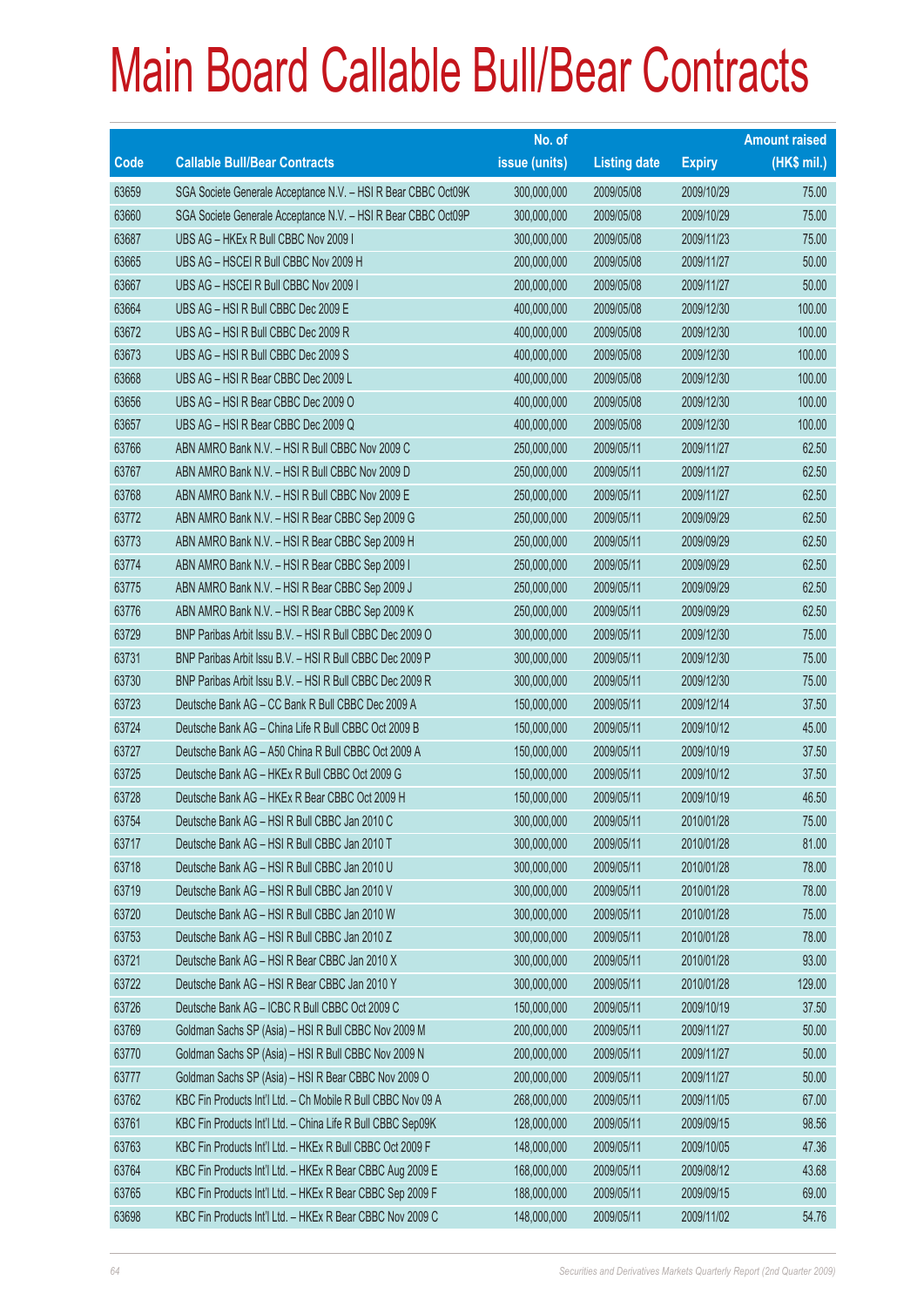|       |                                                                | No. of        |                     |               | <b>Amount raised</b> |
|-------|----------------------------------------------------------------|---------------|---------------------|---------------|----------------------|
| Code  | <b>Callable Bull/Bear Contracts</b>                            | issue (units) | <b>Listing date</b> | <b>Expiry</b> | $(HK$$ mil.)         |
| 63699 | KBC Fin Products Int'l Ltd. - HSBC R Bear CBBC Dec 2009 B      | 188,000,000   | 2009/05/11          | 2009/12/01    | 47.00                |
| 63757 | KBC Fin Products Int'l Ltd. - HSI R Bull CBBC Aug 2009 L       | 258,000,000   | 2009/05/11          | 2009/08/28    | 72.24                |
| 63758 | KBC Fin Products Int'l Ltd. - HSI R Bull CBBC Aug 2009 P       | 328,000,000   | 2009/05/11          | 2009/08/28    | 82.00                |
| 63759 | KBC Fin Products Int'l Ltd. - HSI R Bull CBBC Dec 2009 G       | 188,000,000   | 2009/05/11          | 2009/12/30    | 47.00                |
| 63760 | KBC Fin Products Int'l Ltd. - HSI R Bull CBBC Dec 2009 H       | 188,000,000   | 2009/05/11          | 2009/12/30    | 65.80                |
| 63732 | KBC Fin Products Int'l Ltd. - HSI R Bear CBBC Aug 2009 A       | 248,000,000   | 2009/05/11          | 2009/08/28    | 64.48                |
| 63733 | KBC Fin Products Int'l Ltd. - HSI R Bear CBBC Aug 2009 T       | 208,000,000   | 2009/05/11          | 2009/08/28    | 58.24                |
| 63695 | KBC Fin Products Int'l Ltd. - HSI R Bear CBBC Sep 2009 P       | 208,000,000   | 2009/05/11          | 2009/09/29    | 52.00                |
| 63734 | KBC Fin Products Int'l Ltd. - HSI R Bear CBBC Sep 2009 S       | 318,000,000   | 2009/05/11          | 2009/09/29    | 120.84               |
| 63696 | KBC Fin Products Int'l Ltd. - HSI R Bear CBBC Oct 2009 I       | 248,000,000   | 2009/05/11          | 2009/10/29    | 69.44                |
| 63735 | KBC Fin Products Int'l Ltd. - HSI R Bear CBBC Oct 2009 Q       | 318,000,000   | 2009/05/11          | 2009/10/29    | 95.40                |
| 63739 | KBC Fin Products Int'l Ltd. - HSI R Bear CBBC Nov 2009 M       | 248,000,000   | 2009/05/11          | 2009/11/27    | 114.08               |
| 63697 | KBC Fin Products Int'l Ltd. - HSI R Bear CBBC Nov 2009 W       | 318,000,000   | 2009/05/11          | 2009/11/27    | 79.50                |
| 63736 | KBC Fin Products Int'l Ltd. - HSI R Bear CBBC Nov 2009 X       | 248,000,000   | 2009/05/11          | 2009/11/27    | 74.40                |
| 63737 | KBC Fin Products Int'l Ltd. - HSI R Bear CBBC Nov 2009 Y       | 248,000,000   | 2009/05/11          | 2009/11/27    | 99.20                |
| 63738 | KBC Fin Products Int'l Ltd. - HSI R Bear CBBC Nov 2009 Z       | 208,000,000   | 2009/05/11          | 2009/11/27    | 110.24               |
| 63740 | KBC Fin Products Int'l Ltd. - HSI R Bear CBBC Dec 2009 F       | 318,000,000   | 2009/05/11          | 2009/12/30    | 79.50                |
| 63711 | SGA Societe Generale Acceptance N.V. - COVS R Bull CBBC Nov09A | 100,000,000   | 2009/05/11          | 2009/11/30    | 32.00                |
| 63715 | SGA Societe Generale Acceptance N.V. - COVS R Bear CBBC Nov09B | 100,000,000   | 2009/05/11          | 2009/11/30    | 51.00                |
| 63709 | SGA Societe Generale Acceptance N.V. - CCB R Bull CBBC Nov09D  | 100,000,000   | 2009/05/11          | 2009/11/30    | 25.00                |
| 63710 | SGA Societe Generale Acceptance N.V - CLife R Bull CBBC Dec09I | 100,000,000   | 2009/05/11          | 2009/12/16    | 31.00                |
| 63712 | SGA Societe Generale Acceptance N.V - CP&CC R Bull CBBC Dec09F | 100,000,000   | 2009/05/11          | 2009/12/23    | 25.00                |
| 63714 | SGA Societe Generale Acceptance N.V. - A50 R Bull CBBC Nov09B  | 100,000,000   | 2009/05/11          | 2009/11/30    | 25.00                |
| 63713 | SGA Societe Generale Acceptance N.V. - HKEx R Bull CBBC Dec09C | 100,000,000   | 2009/05/11          | 2009/12/16    | 25.00                |
| 63716 | SGA Societe Generale Acceptance N.V. - HKEx R Bear CBBC Dec09D | 100,000,000   | 2009/05/11          | 2009/12/16    | 25.00                |
| 63693 | SGA Societe Generale Acceptance N.V. - HSI R Bull CBBC Nov09V  | 300,000,000   | 2009/05/11          | 2009/11/27    | 75.00                |
| 63694 | SGA Societe Generale Acceptance N.V. - HSI R Bull CBBC Nov09W  | 300,000,000   | 2009/05/11          | 2009/11/27    | 75.00                |
| 63742 | UBS AG - China Mobile R Bull CBBC Dec 2009 F                   | 300,000,000   | 2009/05/11          | 2009/12/21    | 75.00                |
| 63741 | UBS AG - China Life R Bull CBBC Dec 2009 B                     | 300,000,000   | 2009/05/11          | 2009/12/21    | 102.00               |
| 63743 | UBS AG - CNOOC R Bull CBBC Dec 2009 F                          | 200,000,000   | 2009/05/11          | 2009/12/21    | 50.00                |
| 63745 | UBS AG - A50 China R Bull CBBC Dec 2009 K                      | 300,000,000   | 2009/05/11          | 2009/12/21    | 75.00                |
| 63744 | UBS AG - HKEx R Bull CBBC Dec 2009 D                           | 300,000,000   | 2009/05/11          | 2009/12/21    | 75.00                |
| 63755 | UBS AG - HSCEI R Bull CBBC Nov 2009 J                          | 200,000,000   | 2009/05/11          | 2009/11/27    | 50.00                |
| 63756 | UBS AG - HSCEI R Bull CBBC Nov 2009 K                          | 200,000,000   | 2009/05/11          | 2009/11/27    | 50.00                |
| 63703 | UBS AG - HSI R Bull CBBC Dec 2009 P                            | 300,000,000   | 2009/05/11          | 2009/12/30    | 75.00                |
| 63752 | UBS AG - HSI R Bull CBBC Dec 2009 U                            | 300,000,000   | 2009/05/11          | 2009/12/30    | 75.00                |
| 63702 | UBS AG - HSI R Bull CBBC Dec 2009 V                            | 300,000,000   | 2009/05/11          | 2009/12/30    | 75.00                |
| 63704 | UBS AG - HSI R Bull CBBC Jan 2010 A                            | 300,000,000   | 2009/05/11          | 2010/01/28    | 75.00                |
| 63705 | UBS AG - HSI R Bull CBBC Jan 2010 B                            | 300,000,000   | 2009/05/11          | 2010/01/28    | 75.00                |
| 63706 | UBS AG - HSI R Bull CBBC Jan 2010 C                            | 300,000,000   | 2009/05/11          | 2010/01/28    | 75.00                |
| 63707 | UBS AG - HSI R Bull CBBC Jan 2010 D                            | 300,000,000   | 2009/05/11          | 2010/01/28    | 75.00                |
| 63708 | UBS AG - HSI R Bull CBBC Jan 2010 E                            | 300,000,000   | 2009/05/11          | 2010/01/28    | 75.00                |
| 63701 | UBS AG - HSI R Bear CBBC Nov 2009 H                            | 300,000,000   | 2009/05/11          | 2009/11/27    | 75.00                |
| 63700 | UBS AG - HSI R Bear CBBC Nov 2009 J                            | 300,000,000   | 2009/05/11          | 2009/11/27    | 75.00                |
| 63746 | UBS AG - HSI R Bear CBBC Dec 2009 T                            | 300,000,000   | 2009/05/11          | 2009/12/30    | 75.00                |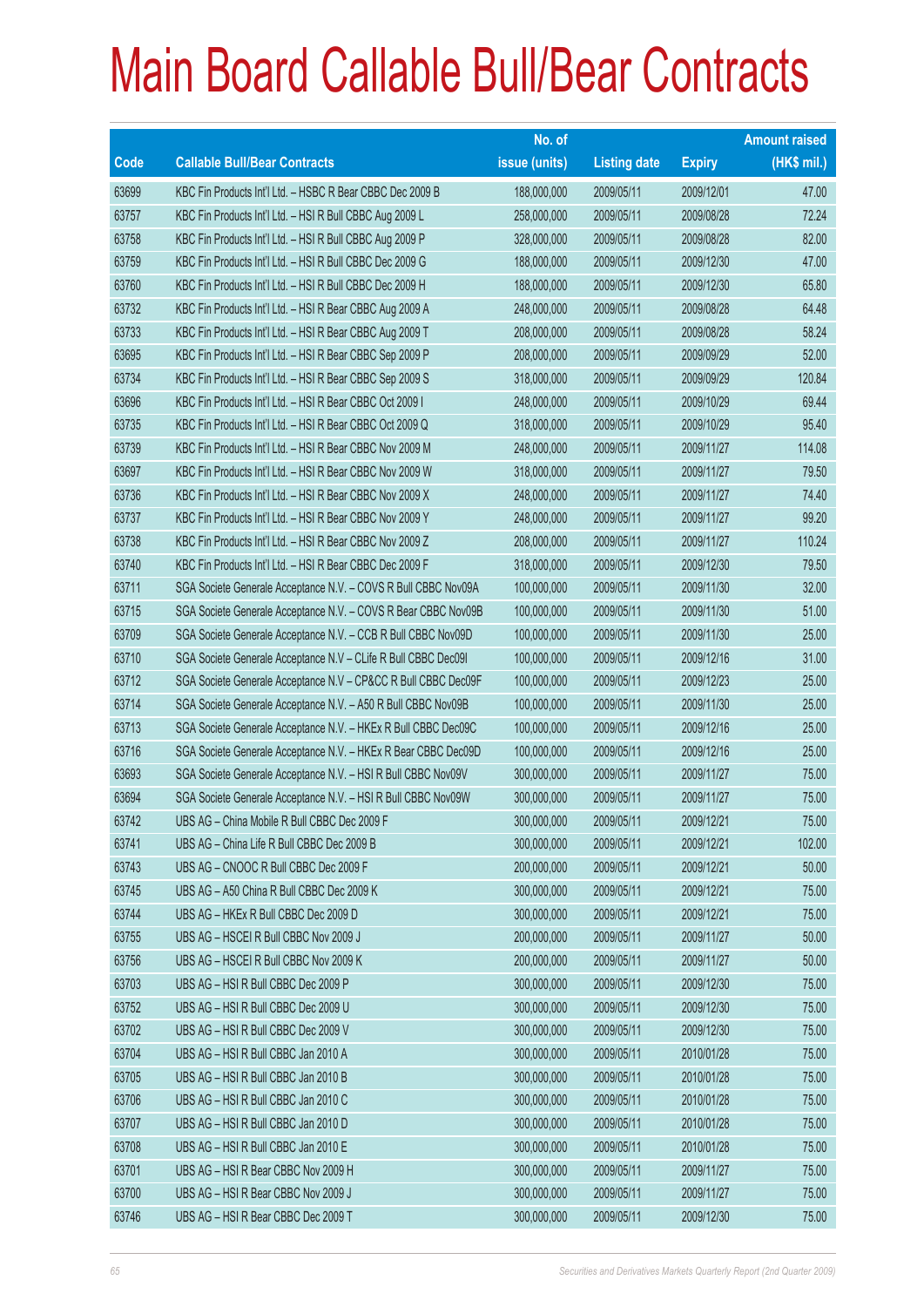|       |                                                                | No. of        |                     |               | <b>Amount raised</b> |
|-------|----------------------------------------------------------------|---------------|---------------------|---------------|----------------------|
| Code  | <b>Callable Bull/Bear Contracts</b>                            | issue (units) | <b>Listing date</b> | <b>Expiry</b> | $(HK$$ mil.)         |
| 63747 | UBS AG - HSI R Bear CBBC Jan 2010 F                            | 300,000,000   | 2009/05/11          | 2010/01/28    | 75.00                |
| 63748 | UBS AG - HSI R Bear CBBC Jan 2010 G                            | 300,000,000   | 2009/05/11          | 2010/01/28    | 75.00                |
| 63749 | UBS AG - HSI R Bear CBBC Jan 2010 H                            | 300,000,000   | 2009/05/11          | 2010/01/28    | 75.00                |
| 63750 | UBS AG - HSI R Bear CBBC Jan 2010 I                            | 300,000,000   | 2009/05/11          | 2010/01/28    | 75.00                |
| 63751 | UBS AG - HSI R Bear CBBC Jan 2010 J                            | 300,000,000   | 2009/05/11          | 2010/01/28    | 75.00                |
| 63797 | ABN AMRO Bank N.V. - DJIA R Bull CBBC Sep 2009 H               | 40,000,000    | 2009/05/12          | 2009/09/18    | 20.28                |
| 63798 | ABN AMRO Bank N.V. - DJIA R Bull CBBC Sep 2009 I               | 40,000,000    | 2009/05/12          | 2009/09/18    | 22.84                |
| 63801 | ABN AMRO Bank N.V. - DJIA R Bear CBBC Sep 2009 J               | 40,000,000    | 2009/05/12          | 2009/09/18    | 16.48                |
| 63802 | ABN AMRO Bank N.V. - DJIA R Bear CBBC Sep 2009 K               | 40,000,000    | 2009/05/12          | 2009/09/18    | 21.44                |
| 63844 | ABN AMRO Bank N.V. - HSI R Bull CBBC Nov 2009 F                | 250,000,000   | 2009/05/12          | 2009/11/27    | 62.50                |
| 63845 | ABN AMRO Bank N.V. - HSI R Bull CBBC Nov 2009 G                | 250,000,000   | 2009/05/12          | 2009/11/27    | 62.50                |
| 63799 | ABN AMRO Bank N.V. - Nikkei 225 R Bull CBBC Sep 2009 E         | 80,000,000    | 2009/05/12          | 2009/09/11    | 20.08                |
| 63800 | ABN AMRO Bank N.V. - NQ100 R Bull CBBC Sep 2009 A              | 40,000,000    | 2009/05/12          | 2009/09/17    | 10.00                |
| 63803 | ABN AMRO Bank N.V. - NQ100 R Bear CBBC Sep 2009 B              | 40,000,000    | 2009/05/12          | 2009/09/17    | 11.16                |
| 63821 | ABN AMRO Bank N.V. - NQ100 R Bear CBBC Sep 2009 C              | 40,000,000    | 2009/05/12          | 2009/09/17    | 21.44                |
| 63841 | BNP Paribas Arbit Issu B.V. - HKEx R Bear CBBC Dec 2009 C      | 100,000,000   | 2009/05/12          | 2009/12/30    | 25.00                |
| 63843 | BNP Paribas Arbit Issu B.V. - HSI R Bull CBBC Nov 2009 B       | 300,000,000   | 2009/05/12          | 2009/11/27    | 75.00                |
| 63842 | BNP Paribas Arbit Issu B.V. - ICBC R Bear CBBC Dec 2009 A      | 100,000,000   | 2009/05/12          | 2009/12/30    | 25.00                |
| 63822 | Deutsche Bank AG - CNOOC R Bull CBBC Nov 2009 A                | 150,000,000   | 2009/05/12          | 2009/11/02    | 37.50                |
| 63824 | Deutsche Bank AG - HKEx R Bear CBBC Oct 2009 I                 | 150,000,000   | 2009/05/12          | 2009/10/19    | 45.00                |
| 63825 | Deutsche Bank AG - HKEx R Bear CBBC Oct 2009 J                 | 150,000,000   | 2009/05/12          | 2009/10/19    | 67.50                |
| 63823 | Deutsche Bank AG - HSBC R Bull CBBC Oct 2009 A                 | 150,000,000   | 2009/05/12          | 2009/10/19    | 37.50                |
| 63846 | Deutsche Bank AG - HSI R Bull CBBC Dec 2009 G                  | 300,000,000   | 2009/05/12          | 2009/12/30    | 75.00                |
| 63847 | Deutsche Bank AG - HSI R Bull CBBC Dec 2009 P                  | 300,000,000   | 2009/05/12          | 2009/12/30    | 75.00                |
| 63848 | Deutsche Bank AG - HSI R Bear CBBC Jan 2010 D                  | 300,000,000   | 2009/05/12          | 2010/01/28    | 75.00                |
| 63806 | HK Bank - HSI R Bull CBBC Sep 2009 C                           | 200,000,000   | 2009/05/12          | 2009/09/29    | 50.00                |
| 63807 | HK Bank - HSI R Bull CBBC Sep 2009 D                           | 200,000,000   | 2009/05/12          | 2009/09/29    | 50.00                |
| 63808 | HK Bank - HSI R Bear CBBC Jan 2010 A                           | 380,000,000   | 2009/05/12          | 2010/01/28    | 95.00                |
| 63814 | KBC Fin Products Int'l Ltd. - HKEx R Bear CBBC Oct 2009 G      | 148,000,000   | 2009/05/12          | 2009/10/05    | 42.92                |
| 63815 | KBC Fin Products Int'l Ltd. - HSI R Bear CBBC Sep 2009 V       | 268,000,000   | 2009/05/12          | 2009/09/29    | 69.68                |
| 63816 | KBC Fin Products Int'l Ltd. - HSI R Bear CBBC Sep 2009 Y       | 238,000,000   | 2009/05/12          | 2009/09/29    | 64.26                |
| 63771 | Macquarie Bank Ltd. - HSI R Bull CBBC Nov 2009 D               | 300,000,000   | 2009/05/12          | 2009/11/27    | 75.00                |
| 63804 | Macquarie Bank Ltd. - HSI R Bear CBBC Oct 2009 F               | 300,000,000   | 2009/05/12          | 2009/10/29    | 75.30                |
| 63805 | Macquarie Bank Ltd. - HSI R Bear CBBC Nov 2009 E               | 300,000,000   | 2009/05/12          | 2009/11/27    | 75.90                |
| 63789 | SGA Societe Generale Acceptance N.V. - CTel R Bull CBBC Dec09C | 150,000,000   | 2009/05/12          | 2009/12/23    | 37.50                |
| 63788 | SGA Societe Generale Acceptance N.V. - CCHC R Bull CBBC Dec09E | 100,000,000   | 2009/05/12          | 2009/12/23    | 25.00                |
| 63787 | SGA Societe Generale Acceptance N.V - CK(H) R Bull CBBC Dec09A | 100,000,000   | 2009/05/12          | 2009/12/16    | 25.00                |
| 63791 | SGA Societe Generale Acceptance N.V - CK(H) R Bear CBBC Dec09B | 100,000,000   | 2009/05/12          | 2009/12/16    | 25.00                |
| 63790 | SGA Societe Generale Acceptance N.V - CNOOC R Bull CBBC Dec09B | 100,000,000   | 2009/05/12          | 2009/12/16    | 25.00                |
| 63778 | SGA Societe Generale Acceptance N.V. - HSI R Bull CBBC Nov09X  | 300,000,000   | 2009/05/12          | 2009/11/27    | 75.00                |
| 63779 | SGA Societe Generale Acceptance N.V. - HSI R Bull CBBC Nov09Y  | 300,000,000   | 2009/05/12          | 2009/11/27    | 75.00                |
| 63780 | SGA Societe Generale Acceptance N.V. - HSI R Bull CBBC Dec09A  | 300,000,000   | 2009/05/12          | 2009/12/30    | 75.00                |
| 63781 | SGA Societe Generale Acceptance N.V. - HSI R Bull CBBC Dec09B  | 300,000,000   | 2009/05/12          | 2009/12/30    | 75.00                |
| 63783 | SGA Societe Generale Acceptance N.V. - HSI R Bear CBBC Nov09D  | 300,000,000   | 2009/05/12          | 2009/11/27    | 75.00                |
| 63784 | SGA Societe Generale Acceptance N.V. - HSI R Bear CBBC Nov09J  | 300,000,000   | 2009/05/12          | 2009/11/27    | 75.00                |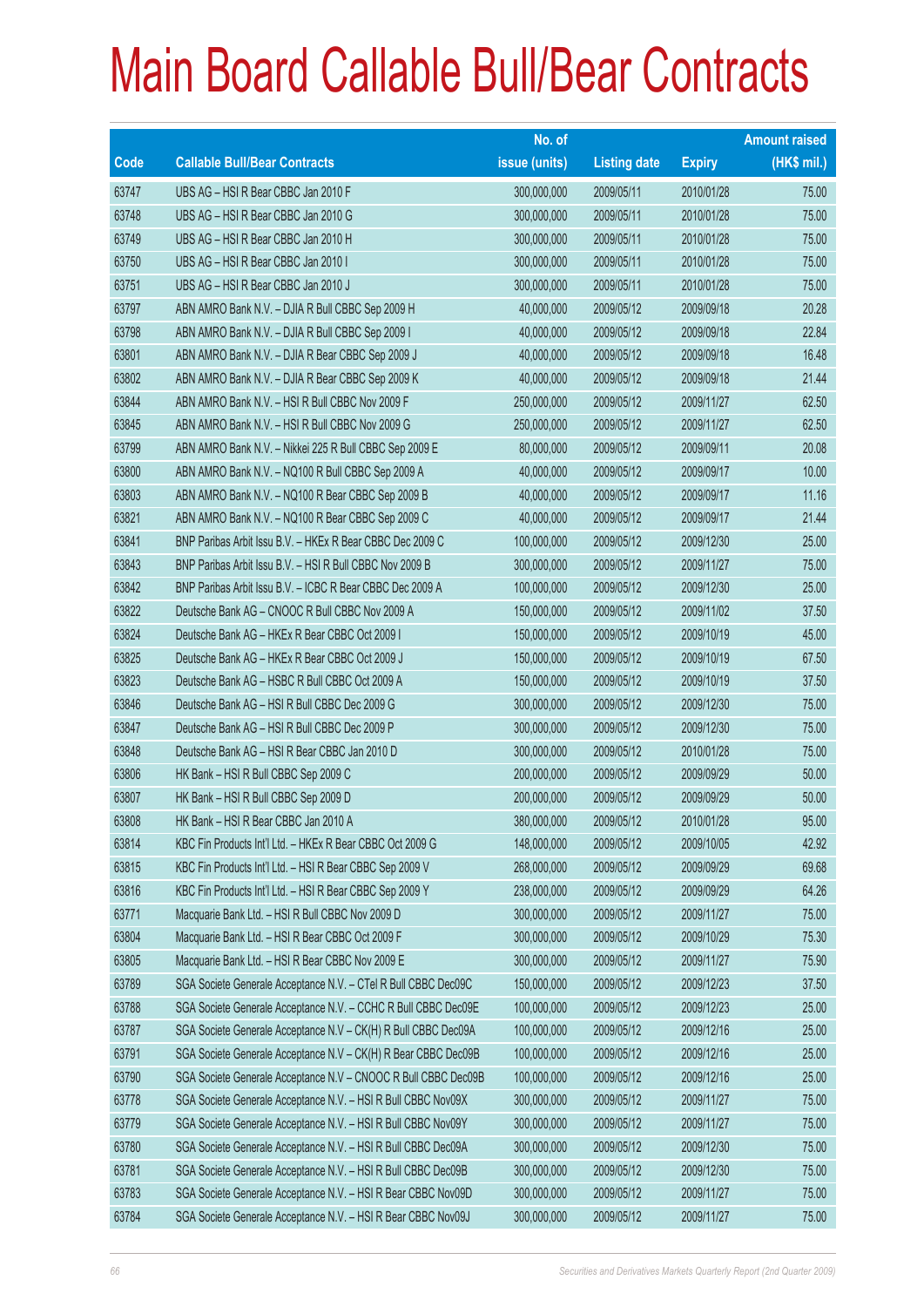|       |                                                                | No. of        |                     |               | <b>Amount raised</b> |
|-------|----------------------------------------------------------------|---------------|---------------------|---------------|----------------------|
| Code  | <b>Callable Bull/Bear Contracts</b>                            | issue (units) | <b>Listing date</b> | <b>Expiry</b> | $(HK$$ mil.)         |
| 63782 | SGA Societe Generale Acceptance N.V. - HSI R Bear CBBC Nov09Z  | 300,000,000   | 2009/05/12          | 2009/11/27    | 75.00                |
| 63785 | SGA Societe Generale Acceptance N.V. - HSI R Bear CBBC Dec09C  | 300,000,000   | 2009/05/12          | 2009/12/30    | 75.00                |
| 63786 | SGA Societe Generale Acceptance N.V. - HSI R Bear CBBC Dec09D  | 300,000,000   | 2009/05/12          | 2009/12/30    | 75.00                |
| 63793 | SGA Societe Generale Acceptance N.V. - HWL R Bull CBBC Nov09A  | 150,000,000   | 2009/05/12          | 2009/11/30    | 37.50                |
| 63794 | SGA Societe Generale Acceptance N.V. - ICBC R Bull CBBC Dec09B | 150,000,000   | 2009/05/12          | 2009/12/09    | 37.50                |
| 63795 | SGA Societe Generale Acceptance NV - PingAn R Bull CBBC Dec09B | 150,000,000   | 2009/05/12          | 2009/12/16    | 37.50                |
| 63792 | SGA Societe Generale Acceptance N.V. - TCH R Bull CBBC Dec09E  | 100,000,000   | 2009/05/12          | 2009/12/16    | 25.00                |
| 63796 | SGA Societe Generale Acceptance N.V. - TCH R Bear CBBC Dec09F  | 100,000,000   | 2009/05/12          | 2009/12/16    | 25.00                |
| 63826 | UBS AG - CC Bank R Bull CBBC Dec 2009 E                        | 200,000,000   | 2009/05/12          | 2009/12/14    | 50.00                |
| 63827 | UBS AG - China Life R Bull CBBC Dec 2009 C                     | 300,000,000   | 2009/05/12          | 2009/12/21    | 82.50                |
| 63828 | UBS AG - CM Bank R Bull CBBC Jan 2010 E                        | 200,000,000   | 2009/05/12          | 2010/01/25    | 73.00                |
| 63830 | UBS AG - CNOOC R Bull CBBC Dec 2009 G                          | 200,000,000   | 2009/05/12          | 2009/12/14    | 50.00                |
| 63836 | UBS AG - CNOOC R Bear CBBC Dec 2009 H                          | 200,000,000   | 2009/05/12          | 2009/12/14    | 54.00                |
| 63829 | UBS AG - Sinopec Corp R Bull CBBC Dec 2009 A                   | 200,000,000   | 2009/05/12          | 2009/12/21    | 50.00                |
| 63835 | UBS AG - Sinopec Corp R Bear CBBC Dec 2009 B                   | 200,000,000   | 2009/05/12          | 2009/12/21    | 50.00                |
| 63831 | UBS AG - HKEx R Bull CBBC Dec 2009 E                           | 300,000,000   | 2009/05/12          | 2009/12/21    | 75.00                |
| 63837 | UBS AG - HKEx R Bear CBBC Dec 2009 F                           | 300,000,000   | 2009/05/12          | 2009/12/21    | 91.50                |
| 63832 | UBS AG - HSBC R Bull CBBC Dec 2009 I                           | 300,000,000   | 2009/05/12          | 2009/12/14    | 75.00                |
| 63820 | UBS AG - HSCEI R Bull CBBC Nov 2009 L                          | 200,000,000   | 2009/05/12          | 2009/11/27    | 50.00                |
| 63810 | UBS AG - HSI R Bull CBBC Jan 2010 K                            | 400,000,000   | 2009/05/12          | 2010/01/28    | 100.00               |
| 63811 | UBS AG - HSI R Bull CBBC Jan 2010 L                            | 400,000,000   | 2009/05/12          | 2010/01/28    | 100.00               |
| 63812 | UBS AG - HSI R Bull CBBC Jan 2010 M                            | 300,000,000   | 2009/05/12          | 2010/01/28    | 75.00                |
| 63813 | UBS AG - HSI R Bull CBBC Jan 2010 N                            | 300,000,000   | 2009/05/12          | 2010/01/28    | 75.00                |
| 63809 | UBS AG - HSI R Bull CBBC Jan 2010 O                            | 400,000,000   | 2009/05/12          | 2010/01/28    | 100.00               |
| 63840 | UBS AG - HSI R Bull CBBC Jan 2010 S                            | 300,000,000   | 2009/05/12          | 2010/01/28    | 75.00                |
| 63817 | UBS AG - HSI R Bear CBBC Jan 2010 P                            | 300,000,000   | 2009/05/12          | 2010/01/28    | 75.00                |
| 63818 | UBS AG - HSI R Bear CBBC Jan 2010 Q                            | 400,000,000   | 2009/05/12          | 2010/01/28    | 100.00               |
| 63819 | UBS AG - HSI R Bear CBBC Jan 2010 R                            | 400,000,000   | 2009/05/12          | 2010/01/28    | 100.00               |
| 63833 | UBS AG - ICBC R Bull CBBC Jan 2010 D                           | 200,000,000   | 2009/05/12          | 2010/01/25    | 50.00                |
| 63838 | UBS AG - ICBC R Bear CBBC Jan 2010 E                           | 200,000,000   | 2009/05/12          | 2010/01/25    | 50.00                |
| 63834 | UBS AG - Petrochina R Bull CBBC Dec 2009 B                     | 200,000,000   | 2009/05/12          | 2009/12/21    | 50.00                |
| 63839 | UBS AG - Petrochina R Bear CBBC Dec 2009 C                     | 200,000,000   | 2009/05/12          | 2009/12/21    | 55.00                |
| 63423 | Macquarie Bank Ltd. - HSI R Bear CBBC Aug 2009 A               | 300,000,000   | 2009/05/12          | 2009/08/28    | 33.30                |
| 63878 | ABN AMRO Bank N.V. - HSI R Bear CBBC Nov 2009 H                | 250,000,000   | 2009/05/13          | 2009/11/27    | 62.50                |
| 63879 | ABN AMRO Bank N.V. - HSI R Bear CBBC Nov 2009 I                | 250,000,000   | 2009/05/13          | 2009/11/27    | 62.50                |
| 63880 | ABN AMRO Bank N.V. - HSI R Bear CBBC Nov 2009 J                | 250,000,000   | 2009/05/13          | 2009/11/27    | 62.50                |
| 63881 | ABN AMRO Bank N.V. - HSI R Bear CBBC Nov 2009 K                | 250,000,000   | 2009/05/13          | 2009/11/27    | 62.50                |
| 63882 | ABN AMRO Bank N.V. - HSI R Bear CBBC Nov 2009 L                | 250,000,000   | 2009/05/13          | 2009/11/27    | 62.50                |
| 63887 | BNP Paribas Arbit Issu B.V. - CC Bank R Bear CBBC Nov 2009 C   | 100,000,000   | 2009/05/13          | 2009/11/30    | 25.00                |
| 63886 | BNP Paribas Arbit Issu B.V. - A50 Ch R Bull CBBC Nov 2009 E    | 100,000,000   | 2009/05/13          | 2009/11/30    | 25.00                |
| 63888 | BNP Paribas Arbit Issu B.V. - HKEx R Bear CBBC Nov 2009 C      | 100,000,000   | 2009/05/13          | 2009/11/30    | 25.00                |
| 63883 | BNP Paribas Arbit Issu B.V. - HSI R Bull CBBC Dec 2009 Q       | 300,000,000   | 2009/05/13          | 2009/12/30    | 75.00                |
| 63884 | BNP Paribas Arbit Issu B.V. - HSI R Bull CBBC Dec 2009 T       | 300,000,000   | 2009/05/13          | 2009/12/30    | 75.00                |
| 63885 | BNP Paribas Arbit Issu B.V. - HSI R Bull CBBC Jan 2010 E       | 300,000,000   | 2009/05/13          | 2010/01/28    | 75.00                |
| 63889 | Deutsche Bank AG - China Life R Bull CBBC Oct 2009 C           | 150,000,000   | 2009/05/13          | 2009/10/19    | 37.50                |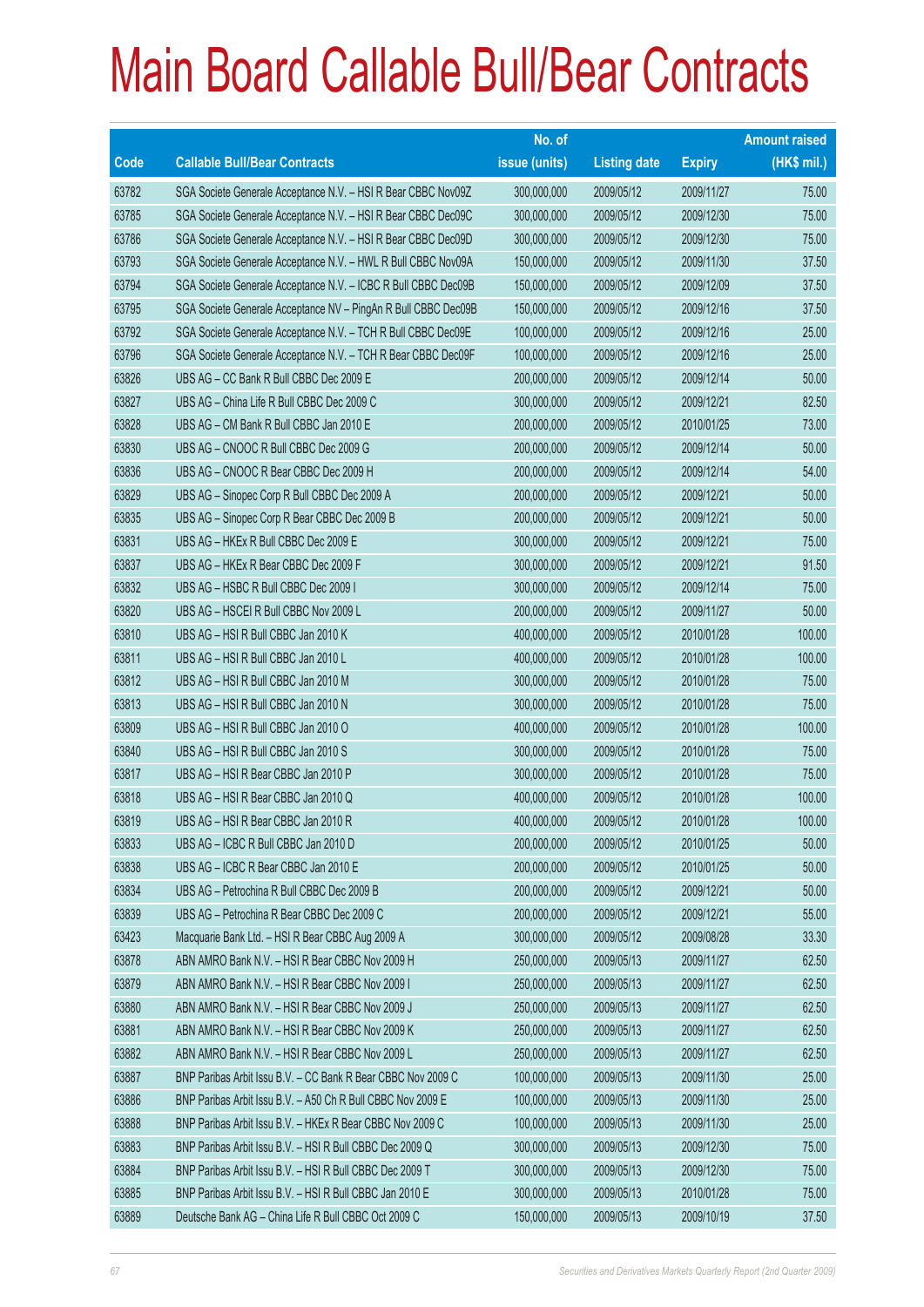|       |                                                                | No. of        |                     |               | <b>Amount raised</b> |
|-------|----------------------------------------------------------------|---------------|---------------------|---------------|----------------------|
| Code  | <b>Callable Bull/Bear Contracts</b>                            | issue (units) | <b>Listing date</b> | <b>Expiry</b> | (HK\$ mil.)          |
| 63891 | Deutsche Bank AG - HKEx R Bull CBBC Oct 2009 K                 | 150,000,000   | 2009/05/13          | 2009/10/19    | 37.50                |
| 63890 | Deutsche Bank AG - HSBC R Bear CBBC Oct 2009 B                 | 150,000,000   | 2009/05/13          | 2009/10/27    | 37.50                |
| 63853 | Deutsche Bank AG - HSI R Bull CBBC Dec 2009 J                  | 300,000,000   | 2009/05/13          | 2009/12/30    | 81.00                |
| 63854 | Deutsche Bank AG - HSI R Bull CBBC Dec 2009 Q                  | 300,000,000   | 2009/05/13          | 2009/12/30    | 75.00                |
| 63871 | Deutsche Bank AG - HSI R Bull CBBC Jan 2010 I                  | 300,000,000   | 2009/05/13          | 2010/01/28    | 78.00                |
| 63872 | Deutsche Bank AG - HSI R Bull CBBC Jan 2010 L                  | 300,000,000   | 2009/05/13          | 2010/01/28    | 75.00                |
| 63873 | Deutsche Bank AG - HSI R Bear CBBC Feb 2010 A                  | 300,000,000   | 2009/05/13          | 2010/02/25    | 87.00                |
| 63874 | Deutsche Bank AG - HSI R Bear CBBC Feb 2010 B                  | 300,000,000   | 2009/05/13          | 2010/02/25    | 123.00               |
| 63875 | Goldman Sachs SP (Asia) - HSI R Bull CBBC Dec 2009 A           | 200,000,000   | 2009/05/13          | 2009/12/30    | 50.00                |
| 63876 | Goldman Sachs SP (Asia) - HSI R Bull CBBC Dec 2009 B           | 200,000,000   | 2009/05/13          | 2009/12/30    | 50.00                |
| 63877 | Goldman Sachs SP (Asia) - HSI R Bull CBBC Dec 2009 C           | 200,000,000   | 2009/05/13          | 2009/12/30    | 50.00                |
| 63892 | Goldman Sachs SP (Asia) - HSI R Bear CBBC Dec 2009 D           | 200,000,000   | 2009/05/13          | 2009/12/30    | 50.00                |
| 63893 | Goldman Sachs SP (Asia) - HSI R Bear CBBC Dec 2009 E           | 200,000,000   | 2009/05/13          | 2009/12/30    | 50.00                |
| 63894 | Goldman Sachs SP (Asia) - HSI R Bear CBBC Dec 2009 F           | 200,000,000   | 2009/05/13          | 2009/12/30    | 50.00                |
| 63865 | KBC Fin Products Int'l Ltd. - HSCEI R Bull CBBC Sep 2009 I     | 248,000,000   | 2009/05/13          | 2009/09/29    | 66.96                |
| 63866 | KBC Fin Products Int'l Ltd. - HSCEI R Bull CBBC Oct 2009 H     | 248,000,000   | 2009/05/13          | 2009/10/29    | 66.96                |
| 63870 | KBC Fin Products Int'l Ltd. - HSCEI R Bear CBBC Oct 2009 I     | 248,000,000   | 2009/05/13          | 2009/10/29    | 62.00                |
| 63867 | KBC Fin Products Int'l Ltd. - HSI R Bull CBBC Dec 2009 K       | 208,000,000   | 2009/05/13          | 2009/12/30    | 74.88                |
| 63868 | KBC Fin Products Int'l Ltd. - HSI R Bull CBBC Dec 2009 L       | 248,000,000   | 2009/05/13          | 2009/12/30    | 74.40                |
| 63869 | KBC Fin Products Int'l Ltd. - HSI R Bull CBBC Dec 2009 M       | 208,000,000   | 2009/05/13          | 2009/12/30    | 70.72                |
| 63855 | KBC Fin Products Int'l Ltd. - HSI R Bear CBBC Nov 2009 N       | 208,000,000   | 2009/05/13          | 2009/11/27    | 70.72                |
| 63852 | KBC Fin Products Int'l Ltd. - HSI R Bear CBBC Dec 2009 I       | 308,000,000   | 2009/05/13          | 2009/12/30    | 77.00                |
| 63856 | KBC Fin Products Int'l Ltd. - HSI R Bear CBBC Dec 2009 J       | 248,000,000   | 2009/05/13          | 2009/12/30    | 84.32                |
| 63849 | SGA Societe Generale Acceptance N.V. - HKEx R Bear CBBC Dec09E | 200,000,000   | 2009/05/13          | 2009/12/09    | 52.00                |
| 63861 | UBS AG - A50 China R Bear CBBC Jan 2010 B                      | 300,000,000   | 2009/05/13          | 2010/01/25    | 126.00               |
| 63863 | UBS AG - HKEx R Bull CBBC Dec 2009 G                           | 300,000,000   | 2009/05/13          | 2009/12/21    | 75.00                |
| 63850 | UBS AG - HSCEI R Bear CBBC Nov 2009 M                          | 200,000,000   | 2009/05/13          | 2009/11/27    | 50.00                |
| 63859 | UBS AG - HSI R Bull CBBC Dec 2009 N                            | 300,000,000   | 2009/05/13          | 2009/12/30    | 75.00                |
| 63860 | UBS AG - HSI R Bull CBBC Dec 2009 Y                            | 300,000,000   | 2009/05/13          | 2009/12/30    | 75.00                |
| 63864 | UBS AG - HSI R Bull CBBC Dec 2009 Z                            | 300,000,000   | 2009/05/13          | 2009/12/30    | 75.00                |
| 63857 | UBS AG - HSI R Bull CBBC Jan 2010 T                            | 400,000,000   | 2009/05/13          | 2010/01/28    | 100.00               |
| 63858 | UBS AG - HSI R Bull CBBC Jan 2010 U                            | 400,000,000   | 2009/05/13          | 2010/01/28    | 100.00               |
| 63851 | UBS AG - HSI R Bear CBBC Dec 2009 M                            | 300,000,000   | 2009/05/13          | 2009/12/30    | 75.00                |
| 63862 | UBS AG - HSI R Bear CBBC Jan 2010 V                            | 300,000,000   | 2009/05/13          | 2010/01/28    | 75.00                |
| 63965 | ABN AMRO Bank N.V. - HSI R Bull CBBC Nov 2009 M                | 250,000,000   | 2009/05/14          | 2009/11/27    | 62.50                |
| 63966 | ABN AMRO Bank N.V. - HSI R Bull CBBC Nov 2009 N                | 250,000,000   | 2009/05/14          | 2009/11/27    | 62.50                |
| 63967 | ABN AMRO Bank N.V. - HSI R Bull CBBC Nov 2009 O                | 250,000,000   | 2009/05/14          | 2009/11/27    | 62.50                |
| 63971 | ABN AMRO Bank N.V. - HSI R Bear CBBC Nov 2009 P                | 250,000,000   | 2009/05/14          | 2009/11/27    | 62.50                |
| 63895 | Barclays Bank plc - HSI Bull CBBC Dec 2009 A                   | 500,000,000   | 2009/05/14          | 2009/12/30    | 137.50               |
| 63896 | Barclays Bank plc - HSI Bull CBBC Dec 2009 B                   | 500,000,000   | 2009/05/14          | 2009/12/30    | 125.00               |
| 63899 | Barclays Bank plc - HSI R Bear CBBC Dec 2009 C                 | 500,000,000   | 2009/05/14          | 2009/12/30    | 125.00               |
| 63900 | Barclays Bank plc - HSI R Bear CBBC Dec 2009 D                 | 500,000,000   | 2009/05/14          | 2009/12/30    | 137.50               |
| 63950 | BNP Paribas Arbit Issu B.V. - Ch Life R Bear CBBC Dec 2009 D   | 100,000,000   | 2009/05/14          | 2009/12/30    | 82.00                |
| 63951 | BNP Paribas Arbit Issu B.V. - HKEx R Bear CBBC Dec 2009 D      | 100,000,000   | 2009/05/14          | 2009/12/30    | 43.00                |
| 63968 | BNP Paribas Arbit Issu B.V. - HSI R Bull CBBC Jan 2010 F       | 300,000,000   | 2009/05/14          | 2010/01/28    | 75.00                |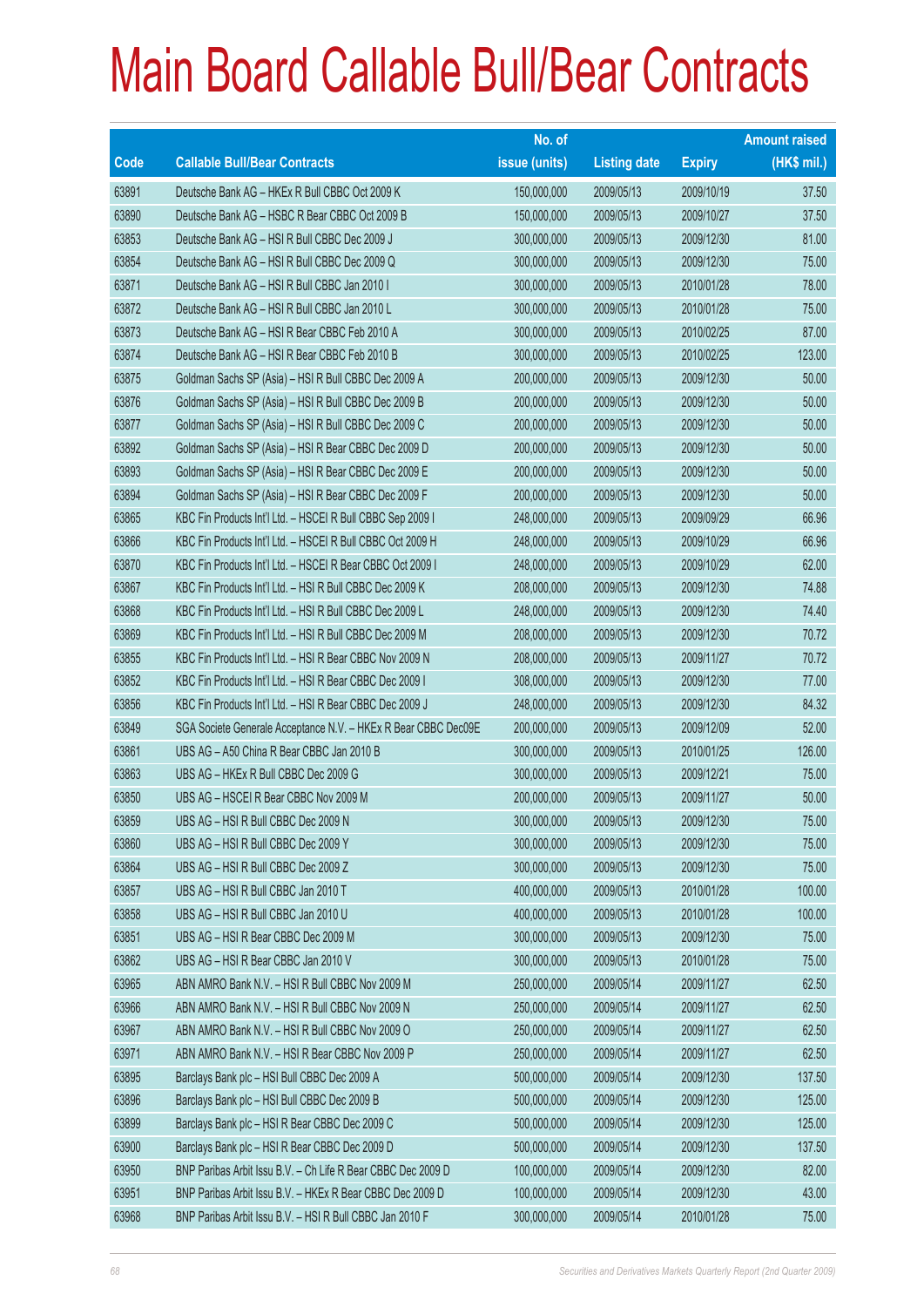|       |                                                              | No. of        |                     |               | <b>Amount raised</b> |
|-------|--------------------------------------------------------------|---------------|---------------------|---------------|----------------------|
| Code  | <b>Callable Bull/Bear Contracts</b>                          | issue (units) | <b>Listing date</b> | <b>Expiry</b> | (HK\$ mil.)          |
| 63969 | BNP Paribas Arbit Issu B.V. - HSI R Bull CBBC Jan 2010 G     | 300,000,000   | 2009/05/14          | 2010/01/28    | 75.00                |
| 63946 | BNP Paribas Arbit Issu B.V. - HSI R Bear CBBC Dec 2009 A     | 300,000,000   | 2009/05/14          | 2009/12/30    | 75.00                |
| 63947 | BNP Paribas Arbit Issu B.V. - HSI R Bear CBBC Dec 2009 C     | 300,000,000   | 2009/05/14          | 2009/12/30    | 75.00                |
| 63945 | BNP Paribas Arbit Issu B.V. - HSI R Bear CBBC Dec 2009 Y     | 300,000,000   | 2009/05/14          | 2009/12/30    | 75.00                |
| 63959 | Deutsche Bank AG - China Mobile R Bull CBBC Oct 2009 F       | 150,000,000   | 2009/05/14          | 2009/10/27    | 37.50                |
| 63958 | Deutsche Bank AG - CC Bank R Bull CBBC Dec 2009 B            | 150,000,000   | 2009/05/14          | 2009/12/14    | 37.50                |
| 63964 | Deutsche Bank AG - A50 China R Bull CBBC Oct 2009 B          | 150,000,000   | 2009/05/14          | 2009/10/19    | 37.50                |
| 63960 | Deutsche Bank AG - HKEx R Bull CBBC Oct 2009 L               | 150,000,000   | 2009/05/14          | 2009/10/19    | 37.50                |
| 63961 | Deutsche Bank AG - HKEx R Bear CBBC Oct 2009 M               | 150,000,000   | 2009/05/14          | 2009/10/19    | 45.00                |
| 63962 | Deutsche Bank AG - HKEx R Bear CBBC Oct 2009 N               | 150,000,000   | 2009/05/14          | 2009/10/19    | 67.50                |
| 63952 | Deutsche Bank AG - HSI R Bull CBBC Feb 2010 C                | 300,000,000   | 2009/05/14          | 2010/02/25    | 75.00                |
| 63970 | Deutsche Bank AG - HSI R Bull CBBC Feb 2010 E                | 300,000,000   | 2009/05/14          | 2010/02/25    | 75.00                |
| 63972 | Deutsche Bank AG - HSI R Bull CBBC Feb 2010 F                | 300,000,000   | 2009/05/14          | 2010/02/25    | 75.00                |
| 63954 | Deutsche Bank AG - HSI R Bear CBBC Nov 2009 H                | 300,000,000   | 2009/05/14          | 2009/11/27    | 87.00                |
| 63956 | Deutsche Bank AG - HSI R Bear CBBC Nov 2009 I                | 300,000,000   | 2009/05/14          | 2009/11/27    | 117.00               |
| 63953 | Deutsche Bank AG - HSI R Bear CBBC Nov 2009 J                | 300,000,000   | 2009/05/14          | 2009/11/27    | 78.00                |
| 63955 | Deutsche Bank AG - HSI R Bear CBBC Nov 2009 M                | 300,000,000   | 2009/05/14          | 2009/11/27    | 102.00               |
| 63957 | Deutsche Bank AG - HSI R Bear CBBC Feb 2010 D                | 300,000,000   | 2009/05/14          | 2010/02/25    | 75.00                |
| 63963 | Deutsche Bank AG - ICBC R Bull CBBC Oct 2009 D               | 150,000,000   | 2009/05/14          | 2009/10/19    | 37.50                |
| 63937 | HK Bank - HSI R Bull CBBC Oct 2009 G                         | 200,000,000   | 2009/05/14          | 2009/10/29    | 50.00                |
| 63938 | HK Bank - HSI R Bull CBBC Jan 2010 B                         | 200,000,000   | 2009/05/14          | 2010/01/28    | 50.00                |
| 63939 | HK Bank - HSI R Bull CBBC Jan 2010 C                         | 200,000,000   | 2009/05/14          | 2010/01/28    | 50.00                |
| 63940 | HK Bank - HSI R Bear CBBC Nov 2009 I                         | 380,000,000   | 2009/05/14          | 2009/11/27    | 95.00                |
| 63941 | HK Bank - HSI R Bear CBBC Nov 2009 J                         | 380,000,000   | 2009/05/14          | 2009/11/27    | 95.00                |
| 63942 | HK Bank - HSI R Bear CBBC Dec 2009 J                         | 380,000,000   | 2009/05/14          | 2009/12/30    | 95.00                |
| 63943 | HK Bank - HSI R Bear CBBC Jan 2010 D                         | 380,000,000   | 2009/05/14          | 2010/01/28    | 95.00                |
| 63944 | HK Bank - HSI R Bear CBBC Mar 2010 A                         | 380,000,000   | 2009/05/14          | 2010/03/30    | 95.00                |
| 63926 | KBC Fin Products Int'l Ltd. - A50 China R Bull CBBC Nov 09 A | 208,000,000   | 2009/05/14          | 2009/11/18    | 72.80                |
| 63927 | KBC Fin Products Int'l Ltd. - A50 China R Bull CBBC Nov 09 B | 208,000,000   | 2009/05/14          | 2009/11/16    | 83.20                |
| 63917 | KBC Fin Products Int'l Ltd. - HKEx R Bull CBBC Oct 2009 H    | 188,000,000   | 2009/05/14          | 2009/10/15    | 47.00                |
| 63918 | KBC Fin Products Int'l Ltd. - HKEx R Bull CBBC Nov 2009 D    | 188,000,000   | 2009/05/14          | 2009/11/02    | 56.40                |
| 63919 | KBC Fin Products Int'l Ltd. - HKEx R Bear CBBC Oct 2009 I    | 188,000,000   | 2009/05/14          | 2009/10/02    | 60.16                |
| 63920 | KBC Fin Products Int'l Ltd. - HKEx R Bear CBBC Oct 2009 J    | 188,000,000   | 2009/05/14          | 2009/10/29    | 82.72                |
| 63921 | KBC Fin Products Int'l Ltd. - HKEx R Bear CBBC Oct 2009 K    | 188,000,000   | 2009/05/14          | 2009/10/02    | 90.24                |
| 63922 | KBC Fin Products Int'l Ltd. - HKEx R Bear CBBC Dec 2009 A    | 188,000,000   | 2009/05/14          | 2009/12/10    | 114.68               |
| 63923 | KBC Fin Products Int'l Ltd. - HSBC R Bull CBBC Nov 2009 D    | 148,000,000   | 2009/05/14          | 2009/11/27    | 39.96                |
| 63924 | KBC Fin Products Int'l Ltd. - HSBC R Bull CBBC Dec 2009 C    | 148,000,000   | 2009/05/14          | 2009/12/15    | 37.00                |
| 63925 | KBC Fin Products Int'l Ltd. - HSBC R Bear CBBC Dec 2009 D    | 148,000,000   | 2009/05/14          | 2009/12/07    | 42.92                |
| 63928 | KBC Fin Products Int'l Ltd. - HSI R Bear CBBC Sep 2009 A     | 288,000,000   | 2009/05/14          | 2009/09/29    | 72.00                |
| 63929 | KBC Fin Products Int'l Ltd. - HSI R Bear CBBC Nov 2009 G     | 218,000,000   | 2009/05/14          | 2009/11/27    | 78.48                |
| 63930 | KBC Fin Products Int'l Ltd. - HSI R Bear CBBC Dec 2009 N     | 288,000,000   | 2009/05/14          | 2009/12/30    | 123.84               |
| 63931 | KBC Fin Products Int'l Ltd. - HSI R Bear CBBC Jan 2010 A     | 288,000,000   | 2009/05/14          | 2010/01/28    | 138.24               |
| 63932 | KBC Fin Products Int'l Ltd. - HSI R Bear CBBC Jan 2010 B     | 288,000,000   | 2009/05/14          | 2010/01/28    | 149.76               |
| 63933 | KBC Fin Products Int'l Ltd. - HSI R Bear CBBC Jan 2010 C     | 400,000,000   | 2009/05/14          | 2010/01/28    | 124.00               |
| 63934 | KBC Fin Products Int'l Ltd. - HSI R Bear CBBC Jan 2010 D     | 318,000,000   | 2009/05/14          | 2010/01/28    | 146.28               |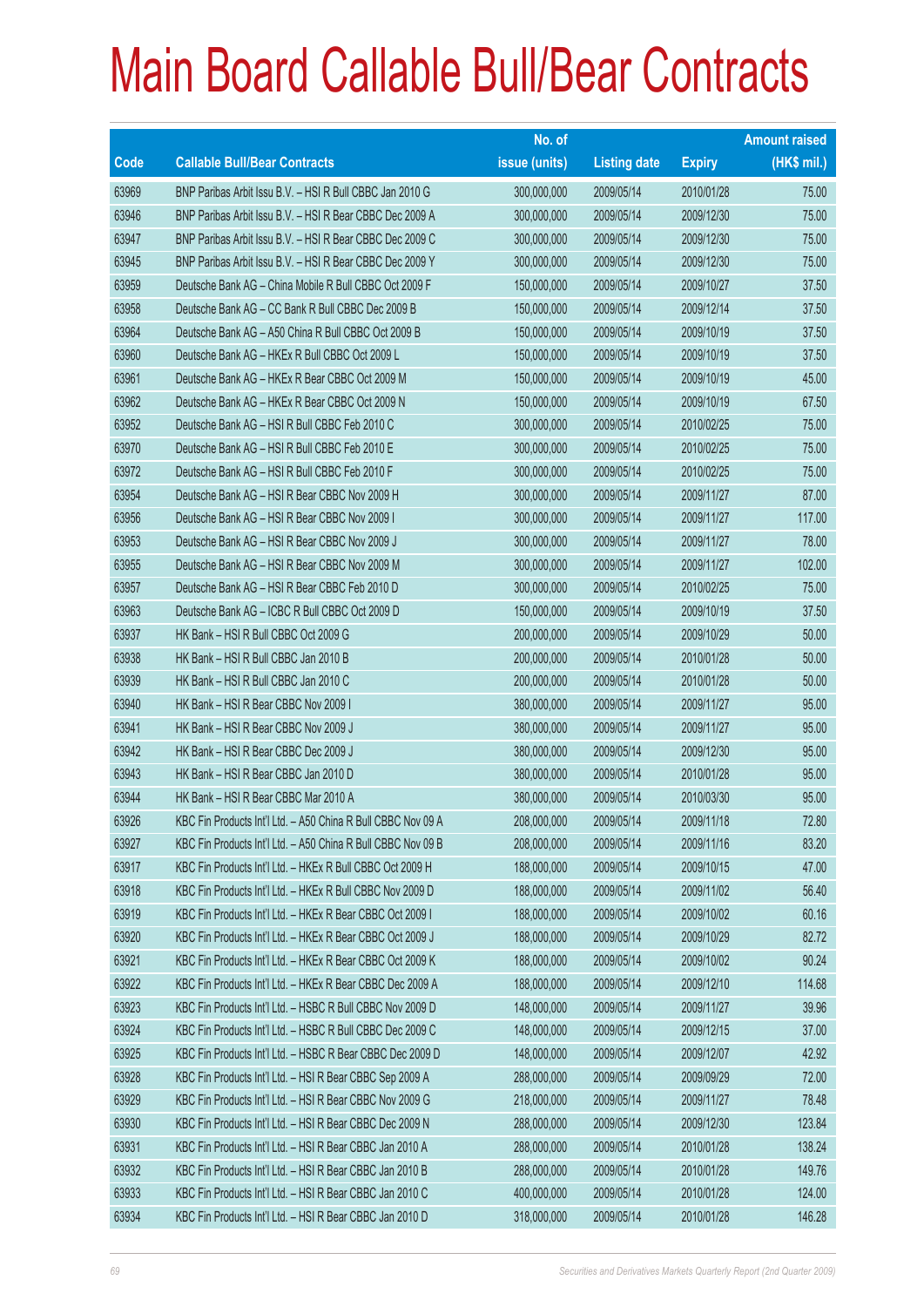|       |                                                                | No. of        |                     |               | <b>Amount raised</b> |
|-------|----------------------------------------------------------------|---------------|---------------------|---------------|----------------------|
| Code  | <b>Callable Bull/Bear Contracts</b>                            | issue (units) | <b>Listing date</b> | <b>Expiry</b> | (HK\$ mil.)          |
| 63935 | KBC Fin Products Int'l Ltd. - HSI R Bear CBBC Feb 2010 A       | 288,000,000   | 2009/05/14          | 2010/02/25    | 169.63               |
| 63936 | KBC Fin Products Int'l Ltd. - HSI R Bear CBBC Feb 2010 B       | 600,000,000   | 2009/05/14          | 2010/02/25    | 150.00               |
| 63897 | Macquarie Bank Ltd. - HSI R Bull CBBC Oct 2009 G               | 400,000,000   | 2009/05/14          | 2009/10/29    | 100.00               |
| 63898 | Macquarie Bank Ltd. - HSI R Bear CBBC Nov 2009 F               | 400,000,000   | 2009/05/14          | 2009/11/27    | 100.40               |
| 63901 | Macquarie Bank Ltd. - HSI R Bear CBBC Nov 2009 G               | 400,000,000   | 2009/05/14          | 2009/11/27    | 100.00               |
| 63902 | SGA Societe Generale Acceptance N.V. - CTel R Bear CBBC Dec09D | 200,000,000   | 2009/05/14          | 2009/12/09    | 50.00                |
| 63903 | SGA Societe Generale Acceptance N.V - CNOOC R Bear CBBC Dec09C | 150,000,000   | 2009/05/14          | 2009/12/09    | 51.00                |
| 63904 | SGA Societe Generale Acceptance N.V. - HKEx R Bear CBBC Dec09F | 200,000,000   | 2009/05/14          | 2009/12/09    | 62.00                |
| 63905 | SGA Societe Generale Acceptance N.V. - HSBC R Bull CBBC Dec09A | 200,000,000   | 2009/05/14          | 2009/12/09    | 50.00                |
| 63907 | SGA Societe Generale Acceptance N.V. - HSI R Bull CBBC Nov09E  | 300,000,000   | 2009/05/14          | 2009/11/27    | 75.00                |
| 63908 | SGA Societe Generale Acceptance N.V. - HSI R Bull CBBC Nov09F  | 300,000,000   | 2009/05/14          | 2009/11/27    | 75.00                |
| 63909 | SGA Societe Generale Acceptance N.V. - HSI R Bull CBBC Dec09E  | 300,000,000   | 2009/05/14          | 2009/12/30    | 75.00                |
| 63910 | SGA Societe Generale Acceptance N.V. - HSI R Bull CBBC Dec09F  | 300,000,000   | 2009/05/14          | 2009/12/30    | 75.00                |
| 63913 | SGA Societe Generale Acceptance N.V. - HSI R Bear CBBC Nov09G  | 300,000,000   | 2009/05/14          | 2009/11/27    | 75.00                |
| 63911 | SGA Societe Generale Acceptance N.V. - HSI R Bear CBBC Nov09K  | 300,000,000   | 2009/05/14          | 2009/11/27    | 75.00                |
| 63912 | SGA Societe Generale Acceptance N.V. - HSI R Bear CBBC Nov09M  | 300,000,000   | 2009/05/14          | 2009/11/27    | 75.00                |
| 63914 | SGA Societe Generale Acceptance N.V. - HSI R Bear CBBC Dec09G  | 300,000,000   | 2009/05/14          | 2009/12/30    | 75.00                |
| 63915 | SGA Societe Generale Acceptance N.V. - HSI R Bear CBBC Dec09H  | 300,000,000   | 2009/05/14          | 2009/12/30    | 75.00                |
| 63916 | SGA Societe Generale Acceptance N.V. - HSI R Bear CBBC Dec091  | 300,000,000   | 2009/05/14          | 2009/12/30    | 75.00                |
| 63906 | SGA Societe Generale Acceptance N.V. - HWL R Bear CBBC Dec09A  | 200,000,000   | 2009/05/14          | 2009/12/09    | 50.00                |
| 63973 | UBS AG - CC Bank R Bear CBBC Jan 2010 B                        | 200,000,000   | 2009/05/14          | 2010/01/25    | 50.00                |
| 63974 | UBS AG - China Life R Bull CBBC Dec 2009 D                     | 300,000,000   | 2009/05/14          | 2009/12/21    | 75.00                |
| 63975 | UBS AG - CNOOC R Bear CBBC Jan 2010 A                          | 200,000,000   | 2009/05/14          | 2010/01/25    | 63.00                |
| 63976 | UBS AG - CNOOC R Bear CBBC Jan 2010 B                          | 200,000,000   | 2009/05/14          | 2010/01/25    | 73.00                |
| 63977 | UBS AG - HKEx R Bull CBBC Dec 2009 H                           | 300,000,000   | 2009/05/14          | 2009/12/21    | 75.00                |
| 63978 | UBS AG - HKEx R Bear CBBC Jan 2010 A                           | 300,000,000   | 2009/05/14          | 2010/01/25    | 88.50                |
| 63979 | UBS AG - HKEx R Bear CBBC Jan 2010 B                           | 300,000,000   | 2009/05/14          | 2010/01/25    | 103.50               |
| 63980 | UBS AG - HSBC R Bull CBBC Dec 2009 J                           | 300,000,000   | 2009/05/14          | 2009/12/14    | 75.00                |
| 63983 | UBS AG - HSCEI R Bear CBBC Nov 2009 N                          | 200,000,000   | 2009/05/14          | 2009/11/27    | 50.00                |
| 63984 | UBS AG - HSCEI R Bear CBBC Mar 2010 R                          | 200,000,000   | 2009/05/14          | 2010/03/30    | 57.00                |
| 63985 | UBS AG - HSCEI R Bear CBBC Mar 2010 S                          | 200,000,000   | 2009/05/14          | 2010/03/30    | 66.00                |
| 63986 | UBS AG - HSI R Bull CBBC Feb 2010 I                            | 400,000,000   | 2009/05/14          | 2010/02/25    | 100.00               |
| 63987 | UBS AG - HSI R Bull CBBC Feb 2010 J                            | 400,000,000   | 2009/05/14          | 2010/02/25    | 100.00               |
| 63988 | UBS AG - HSI R Bull CBBC Feb 2010 K                            | 300,000,000   | 2009/05/14          | 2010/02/25    | 75.00                |
| 63989 | UBS AG - HSI R Bull CBBC Feb 2010 L                            | 300,000,000   | 2009/05/14          | 2010/02/25    | 75.00                |
| 63990 | UBS AG - HSI R Bull CBBC Feb 2010 M                            | 300,000,000   | 2009/05/14          | 2010/02/25    | 75.00                |
| 63948 | UBS AG - HSI R Bear CBBC Jan 2010 W                            | 300,000,000   | 2009/05/14          | 2010/01/28    | 75.00                |
| 63949 | UBS AG - HSI R Bear CBBC Jan 2010 X                            | 300,000,000   | 2009/05/14          | 2010/01/28    | 75.00                |
| 63995 | UBS AG - HSI R Bear CBBC Feb 2010 A                            | 400,000,000   | 2009/05/14          | 2010/02/25    | 100.00               |
| 63996 | UBS AG - HSI R Bear CBBC Feb 2010 B                            | 300,000,000   | 2009/05/14          | 2010/02/25    | 75.00                |
| 63997 | UBS AG - HSI R Bear CBBC Feb 2010 C                            | 300,000,000   | 2009/05/14          | 2010/02/25    | 75.00                |
| 63998 | UBS AG - HSI R Bear CBBC Feb 2010 D                            | 300,000,000   | 2009/05/14          | 2010/02/25    | 75.00                |
| 63999 | UBS AG - HSI R Bear CBBC Feb 2010 E                            | 400,000,000   | 2009/05/14          | 2010/02/25    | 100.00               |
| 64000 | UBS AG - HSI R Bear CBBC Feb 2010 F                            | 300,000,000   | 2009/05/14          | 2010/02/25    | 84.00                |
| 64001 | UBS AG - HSI R Bear CBBC Feb 2010 G                            | 300,000,000   | 2009/05/14          | 2010/02/25    | 102.00               |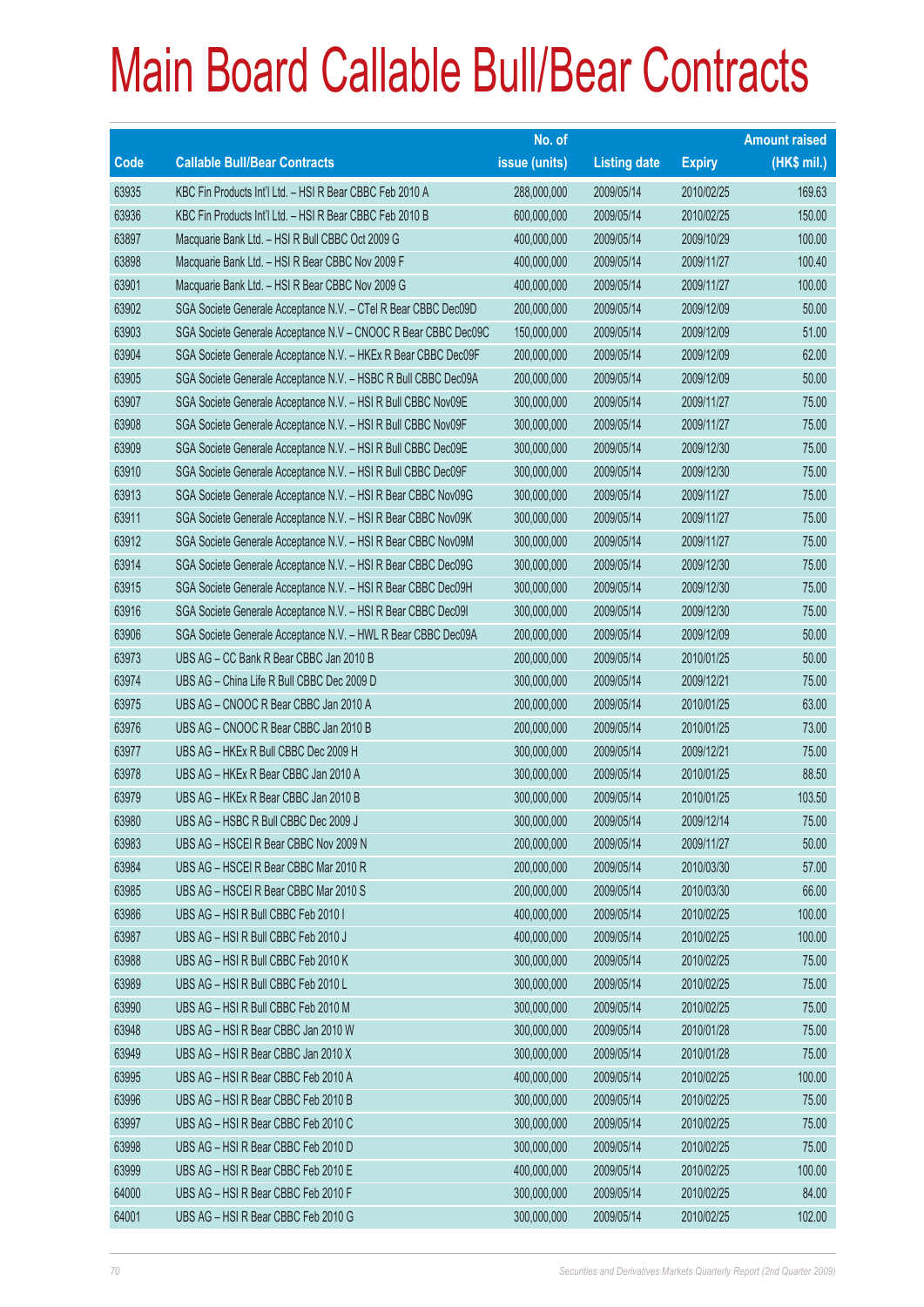|       |                                                          | No. of        |                     |               | <b>Amount raised</b> |
|-------|----------------------------------------------------------|---------------|---------------------|---------------|----------------------|
| Code  | <b>Callable Bull/Bear Contracts</b>                      | issue (units) | <b>Listing date</b> | <b>Expiry</b> | $(HK$$ mil.)         |
| 64002 | UBS AG - HSI R Bear CBBC Feb 2010 H                      | 400,000,000   | 2009/05/14          | 2010/02/25    | 100.00               |
| 63991 | UBS AG - HSI R Bear CBBC Feb 2010 N                      | 300,000,000   | 2009/05/14          | 2010/02/25    | 75.00                |
| 63992 | UBS AG - HSI R Bear CBBC Feb 2010 O                      | 300,000,000   | 2009/05/14          | 2010/02/25    | 75.00                |
| 63993 | UBS AG - HSI R Bear CBBC Feb 2010 P                      | 300,000,000   | 2009/05/14          | 2010/02/25    | 75.00                |
| 63994 | UBS AG - HSI R Bear CBBC Feb 2010 Q                      | 300,000,000   | 2009/05/14          | 2010/02/25    | 75.00                |
| 64003 | UBS AG - HSI R Bear CBBC Apr 2010 A                      | 400,000,000   | 2009/05/14          | 2010/04/29    | 100.00               |
| 64004 | UBS AG - HSI R Bear CBBC Apr 2010 B                      | 400,000,000   | 2009/05/14          | 2010/04/29    | 100.00               |
| 64005 | UBS AG - HSI R Bear CBBC Apr 2010 C                      | 400,000,000   | 2009/05/14          | 2010/04/29    | 100.00               |
| 63981 | UBS AG - Petrochina R Bull CBBC Dec 2009 D               | 200,000,000   | 2009/05/14          | 2009/12/21    | 50.00                |
| 63982 | UBS AG - Petrochina R Bear CBBC Jan 2010 B               | 200,000,000   | 2009/05/14          | 2010/01/25    | 55.00                |
| 64062 | ABN AMRO Bank N.V. - HSI R Bull CBBC Nov 2009 Q          | 250,000,000   | 2009/05/15          | 2009/11/27    | 62.50                |
| 64063 | ABN AMRO Bank N.V. - HSI R Bull CBBC Nov 2009 R          | 250,000,000   | 2009/05/15          | 2009/11/27    | 62.50                |
| 64064 | ABN AMRO Bank N.V. - HSI R Bear CBBC Nov 2009 S          | 250,000,000   | 2009/05/15          | 2009/11/27    | 62.50                |
| 64065 | ABN AMRO Bank N.V. - HSI R Bear CBBC Nov 2009 T          | 250,000,000   | 2009/05/15          | 2009/11/27    | 62.50                |
| 64066 | ABN AMRO Bank N.V. - HSI R Bear CBBC Nov 2009 U          | 250,000,000   | 2009/05/15          | 2009/11/27    | 62.50                |
| 64067 | ABN AMRO Bank N.V. - HSI R Bear CBBC Nov 2009 V          | 250,000,000   | 2009/05/15          | 2009/11/27    | 62.50                |
| 64068 | ABN AMRO Bank N.V. - HSI R Bear CBBC Nov 2009 W          | 250,000,000   | 2009/05/15          | 2009/11/27    | 62.50                |
| 64069 | ABN AMRO Bank N.V. - HSI R Bear CBBC Nov 2009 X          | 250,000,000   | 2009/05/15          | 2009/11/27    | 62.50                |
| 64052 | Deutsche Bank AG - HKEx R Bull CBBC Oct 2009 O           | 150,000,000   | 2009/05/15          | 2009/10/12    | 37.50                |
| 64056 | Deutsche Bank AG - HKEx R Bear CBBC Oct 2009 P           | 150,000,000   | 2009/05/15          | 2009/10/19    | 75.00                |
| 64051 | Deutsche Bank AG - HSBC R Bull CBBC Oct 2009 C           | 150,000,000   | 2009/05/15          | 2009/10/19    | 37.50                |
| 64055 | Deutsche Bank AG - HSBC R Bear CBBC Oct 2009 D           | 150,000,000   | 2009/05/15          | 2009/10/27    | 67.50                |
| 64048 | Deutsche Bank AG - HSI R Bull CBBC Oct 2009 G            | 300,000,000   | 2009/05/15          | 2009/10/29    | 96.00                |
| 64049 | Deutsche Bank AG - HSI R Bull CBBC Oct 2009 H            | 300,000,000   | 2009/05/15          | 2009/10/29    | 75.00                |
| 64047 | Deutsche Bank AG - HSI R Bull CBBC Oct 2009 J            | 300,000,000   | 2009/05/15          | 2009/10/29    | 87.00                |
| 64050 | Deutsche Bank AG - HSI R Bull CBBC Oct 2009 V            | 300,000,000   | 2009/05/15          | 2009/10/29    | 75.00                |
| 64038 | Deutsche Bank AG - HSI R Bear CBBC Nov 2009 G            | 300,000,000   | 2009/05/15          | 2009/11/27    | 120.00               |
| 64035 | Deutsche Bank AG - HSI R Bear CBBC Nov 2009 O            | 300,000,000   | 2009/05/15          | 2009/11/27    | 78.00                |
| 64036 | Deutsche Bank AG - HSI R Bear CBBC Nov 2009 S            | 300,000,000   | 2009/05/15          | 2009/11/27    | 93.00                |
| 64037 | Deutsche Bank AG - HSI R Bear CBBC Nov 2009 U            | 300,000,000   | 2009/05/15          | 2009/11/27    | 108.00               |
| 64053 | Goldman Sachs SP (Asia) - HSI R Bull CBBC Dec 2009 G     | 200,000,000   | 2009/05/15          | 2009/12/30    | 50.00                |
| 64021 | HK Bank - China Mobile R Bull CBBC Oct 2009 A            | 120,000,000   | 2009/05/15          | 2009/10/28    | 30.00                |
| 64027 | HK Bank - China Mobile R Bear CBBC Oct 2009 B            | 120,000,000   | 2009/05/15          | 2009/10/28    | 30.00                |
| 64019 | HK Bank - CC Bank R Bull CBBC Dec 2009 C                 | 120,000,000   | 2009/05/15          | 2009/12/28    | 30.00                |
| 64024 | HK Bank - CC Bank R Bear CBBC Dec 2009 D                 | 120,000,000   | 2009/05/15          | 2009/12/28    | 30.00                |
| 64020 | HK Bank - China Life R Bull CBBC Nov 2009 B              | 120,000,000   | 2009/05/15          | 2009/11/18    | 66.00                |
| 64025 | HK Bank - China Life R Bear CBBC Sep 2009 B              | 120,000,000   | 2009/05/15          | 2009/09/18    | 56.40                |
| 64026 | HK Bank - China Life R Bear CBBC Sep 2009 C              | 120,000,000   | 2009/05/15          | 2009/09/18    | 78.00                |
| 64028 | HK Bank - Sinopec Corp R Bear CBBC Dec 2009 A            | 120,000,000   | 2009/05/15          | 2009/12/28    | 30.00                |
| 64023 | HK Bank - A50 R Bull CBBC Dec 2009 A                     | 120,000,000   | 2009/05/15          | 2009/12/18    | 33.60                |
| 64030 | HK Bank - A50 R Bear CBBC Dec 2009 B                     | 120,000,000   | 2009/05/15          | 2009/12/18    | 33.60                |
| 64022 | HK Bank - HKEx R Bull CBBC Feb 2010 A                    | 120,000,000   | 2009/05/15          | 2010/02/18    | 39.60                |
| 64029 | HK Bank - HKEx R Bear CBBC Feb 2010 B                    | 120,000,000   | 2009/05/15          | 2010/02/18    | 37.20                |
| 64031 | HK Bank - HKEx R Bear CBBC Feb 2010 C                    | 120,000,000   | 2009/05/15          | 2010/02/18    | 30.00                |
| 64046 | KBC Fin Products Int'l Ltd. - HSI R Bull CBBC Nov 2009 O | 268,000,000   | 2009/05/15          | 2009/11/27    | 67.00                |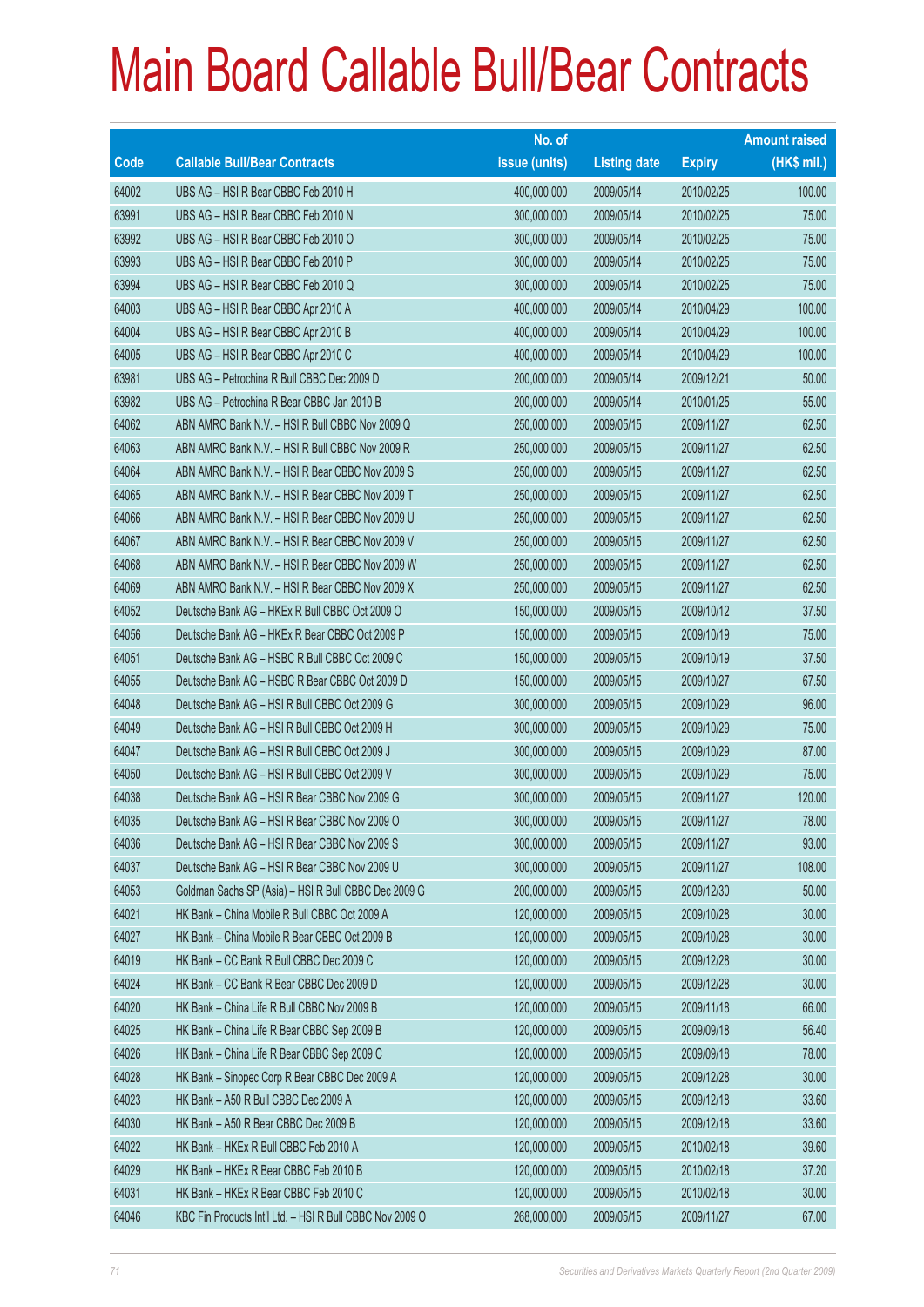|       |                                                                | No. of        |                     |               | <b>Amount raised</b> |
|-------|----------------------------------------------------------------|---------------|---------------------|---------------|----------------------|
| Code  | <b>Callable Bull/Bear Contracts</b>                            | issue (units) | <b>Listing date</b> | <b>Expiry</b> | $(HK$$ mil.)         |
| 64039 | KBC Fin Products Int'l Ltd. - HSI R Bull CBBC Dec 2009 O       | 218,000,000   | 2009/05/15          | 2009/12/30    | 54.50                |
| 64040 | KBC Fin Products Int'l Ltd. - HSI R Bear CBBC Jan 2010 E       | 218,000,000   | 2009/05/15          | 2010/01/28    | 91.56                |
| 64041 | KBC Fin Products Int'l Ltd. - HSI R Bear CBBC Feb 2010 C       | 218,000,000   | 2009/05/15          | 2010/02/25    | 93.74                |
| 64042 | KBC Fin Products Int'l Ltd. - HSI R Bear CBBC Feb 2010 D       | 318,000,000   | 2009/05/15          | 2010/02/25    | 111.30               |
| 64043 | KBC Fin Products Int'l Ltd. - HSI R Bear CBBC Feb 2010 E       | 268,000,000   | 2009/05/15          | 2010/02/25    | 123.28               |
| 64044 | KBC Fin Products Int'l Ltd. - HSI R Bear CBBC Mar 2010 A       | 228,000,000   | 2009/05/15          | 2010/03/30    | 134.52               |
| 64045 | KBC Fin Products Int'l Ltd. - HSI R Bear CBBC Mar 2010 B       | 268,000,000   | 2009/05/15          | 2010/03/30    | 134.00               |
| 64015 | SGA Societe Generale Acceptance N.V. - CCHC R Bear CBBC Dec09F | 150,000,000   | 2009/05/15          | 2009/12/09    | 42.00                |
| 64014 | SGA Societe Generale Acceptance N.V. - HKEx R Bull CBBC Dec09G | 200,000,000   | 2009/05/15          | 2009/12/09    | 50.00                |
| 64018 | SGA Societe Generale Acceptance N.V. - HKEx R Bear CBBC Dec09H | 200,000,000   | 2009/05/15          | 2009/12/09    | 72.00                |
| 64016 | SGA Societe Generale Acceptance N.V - HS Bk R Bear CBBC Dec09A | 100,000,000   | 2009/05/15          | 2009/12/09    | 27.00                |
| 64006 | SGA Societe Generale Acceptance N.V. - HSI R Bull CBBC Nov09H  | 300,000,000   | 2009/05/15          | 2009/11/27    | 75.00                |
| 64007 | SGA Societe Generale Acceptance N.V. - HSI R Bull CBBC Nov09N  | 300,000,000   | 2009/05/15          | 2009/11/27    | 75.00                |
| 64008 | SGA Societe Generale Acceptance N.V. - HSI R Bull CBBC Dec09J  | 300,000,000   | 2009/05/15          | 2009/12/30    | 75.00                |
| 64010 | SGA Societe Generale Acceptance N.V. - HSI R Bear CBBC Nov09O  | 300,000,000   | 2009/05/15          | 2009/11/27    | 75.00                |
| 64009 | SGA Societe Generale Acceptance N.V. - HSI R Bear CBBC Nov09R  | 300,000,000   | 2009/05/15          | 2009/11/27    | 75.00                |
| 64011 | SGA Societe Generale Acceptance N.V. - HSI R Bear CBBC Nov09U  | 300,000,000   | 2009/05/15          | 2009/11/27    | 75.00                |
| 64012 | SGA Societe Generale Acceptance N.V. - HSI R Bear CBBC Dec09K  | 300,000,000   | 2009/05/15          | 2009/12/30    | 75.00                |
| 64013 | SGA Societe Generale Acceptance N.V. - HSI R Bear CBBC Dec09L  | 300,000,000   | 2009/05/15          | 2009/12/30    | 75.00                |
| 64017 | SGA Societe Generale Acceptance N.V - PetCh R Bull CBBC Dec09A | 200,000,000   | 2009/05/15          | 2009/12/09    | 50.00                |
| 64054 | UBS AG - China Mobile R Bull CBBC Dec 2009 G                   | 300,000,000   | 2009/05/15          | 2009/12/21    | 75.00                |
| 64058 | UBS AG - CM Bank R Bull CBBC Jan 2010 F                        | 200,000,000   | 2009/05/15          | 2010/01/25    | 83.00                |
| 64057 | UBS AG - HKEx R Bull CBBC Dec 2009 J                           | 300,000,000   | 2009/05/15          | 2009/12/21    | 75.00                |
| 64032 | UBS AG - HKEx R Bear CBBC Dec 2009 I                           | 300,000,000   | 2009/05/15          | 2009/12/21    | 75.00                |
| 64061 | UBS AG - HKEx R Bear CBBC Dec 2009 K                           | 300,000,000   | 2009/05/15          | 2009/12/21    | 75.00                |
| 64059 | UBS AG - HKEx R Bear CBBC Jan 2010 C                           | 300,000,000   | 2009/05/15          | 2010/01/25    | 132.00               |
| 64060 | UBS AG - HKEx R Bear CBBC Jan 2010 D                           | 300,000,000   | 2009/05/15          | 2010/01/25    | 102.00               |
| 64033 | UBS AG - HSI R Bull CBBC Dec 2009 L                            | 300,000,000   | 2009/05/15          | 2009/12/30    | 75.00                |
| 64034 | UBS AG - HSI R Bull CBBC Dec 2009 O                            | 300,000,000   | 2009/05/15          | 2009/12/30    | 75.00                |
| 64113 | ABN AMRO Bank N.V. - HSI R Bear CBBC Nov 2009 Y                | 250,000,000   | 2009/05/18          | 2009/11/27    | 62.50                |
| 64114 | ABN AMRO Bank N.V. - HSI R Bear CBBC Nov 2009 Z                | 250,000,000   | 2009/05/18          | 2009/11/27    | 62.50                |
| 64084 | Deutsche Bank AG - HSI R Bull CBBC Oct 2009 M                  | 300,000,000   | 2009/05/18          | 2009/10/29    | 75.00                |
| 64083 | Deutsche Bank AG - HSI R Bull CBBC Oct 2009 Z                  | 300,000,000   | 2009/05/18          | 2009/10/29    | 78.00                |
| 64085 | Deutsche Bank AG - HSI R Bull CBBC Feb 2010 G                  | 300,000,000   | 2009/05/18          | 2010/02/25    | 84.00                |
| 64128 | Deutsche Bank AG - HSI R Bear CBBC Oct 2009 I                  | 300,000,000   | 2009/05/18          | 2009/10/29    | 75.00                |
| 64089 | Deutsche Bank AG - HSI R Bear CBBC Oct 2009 N                  | 300,000,000   | 2009/05/18          | 2009/10/29    | 75.00                |
| 64129 | Deutsche Bank AG - HSI R Bear CBBC Oct 2009 S                  | 300,000,000   | 2009/05/18          | 2009/10/29    | 81.00                |
| 64127 | Deutsche Bank AG - HSI R Bear CBBC Oct 2009 T                  | 300,000,000   | 2009/05/18          | 2009/10/29    | 78.00                |
| 64091 | Deutsche Bank AG - HSI R Bear CBBC Dec 2009 F                  | 300,000,000   | 2009/05/18          | 2009/12/30    | 111.00               |
| 64090 | Deutsche Bank AG - HSI R Bear CBBC Dec 2009 Y                  | 300,000,000   | 2009/05/18          | 2009/12/30    | 99.00                |
| 64092 | Deutsche Bank AG - HSI R Bear CBBC Feb 2010 H                  | 300,000,000   | 2009/05/18          | 2010/02/25    | 120.00               |
| 64093 | Deutsche Bank AG - HSI R Bear CBBC Feb 2010 I                  | 300,000,000   | 2009/05/18          | 2010/02/25    | 132.00               |
| 64094 | Deutsche Bank AG - HSI R Bear CBBC Feb 2010 J                  | 300,000,000   | 2009/05/18          | 2010/02/25    | 81.00                |
| 64095 | Deutsche Bank AG - HSI R Bear CBBC Feb 2010 K                  | 300,000,000   | 2009/05/18          | 2010/02/25    | 141.00               |
| 64115 | Goldman Sachs SP (Asia) - HSI R Bull CBBC Dec 2009 H           | 200,000,000   | 2009/05/18          | 2009/12/30    | 50.00                |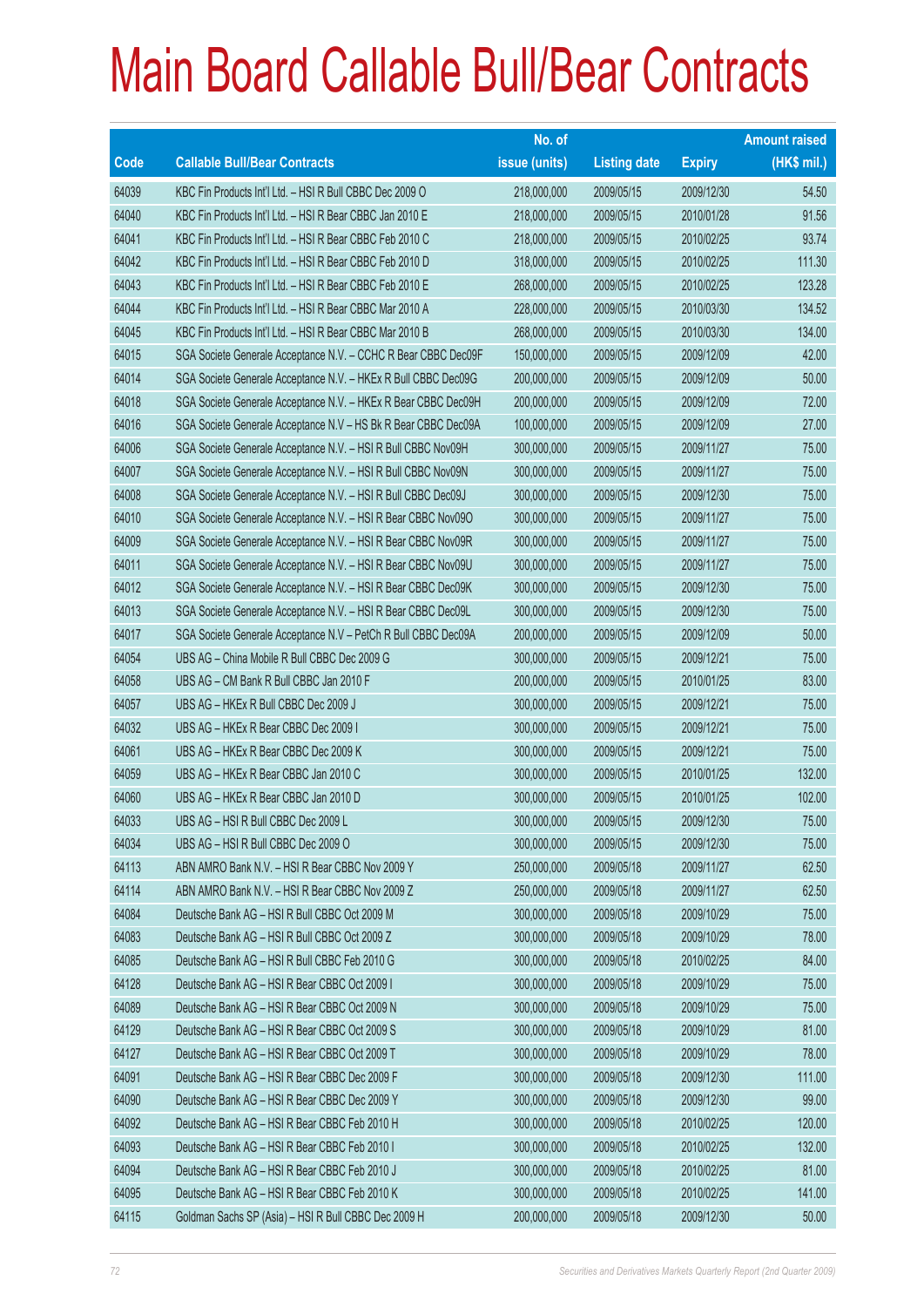|       |                                                                | No. of        |                     |               | <b>Amount raised</b> |
|-------|----------------------------------------------------------------|---------------|---------------------|---------------|----------------------|
| Code  | <b>Callable Bull/Bear Contracts</b>                            | issue (units) | <b>Listing date</b> | <b>Expiry</b> | $(HK$$ mil.)         |
| 64116 | Goldman Sachs SP (Asia) - HSI R Bull CBBC Dec 2009 I           | 200,000,000   | 2009/05/18          | 2009/12/30    | 50.00                |
| 64117 | Goldman Sachs SP (Asia) - HSI R Bull CBBC Dec 2009 J           | 200,000,000   | 2009/05/18          | 2009/12/30    | 50.00                |
| 64118 | Goldman Sachs SP (Asia) - HSI R Bull CBBC Dec 2009 K           | 200,000,000   | 2009/05/18          | 2009/12/30    | 50.00                |
| 64119 | Goldman Sachs SP (Asia) - HSI R Bull CBBC Jan 2010 A           | 200,000,000   | 2009/05/18          | 2010/01/28    | 50.00                |
| 64120 | Goldman Sachs SP (Asia) - HSI R Bull CBBC Jan 2010 B           | 200,000,000   | 2009/05/18          | 2010/01/28    | 50.00                |
| 64123 | Goldman Sachs SP (Asia) - HSI R Bear CBBC Dec 2009 L           | 200,000,000   | 2009/05/18          | 2009/12/30    | 50.00                |
| 64124 | Goldman Sachs SP (Asia) - HSI R Bear CBBC Dec 2009 M           | 200,000,000   | 2009/05/18          | 2009/12/30    | 50.00                |
| 64125 | Goldman Sachs SP (Asia) - HSI R Bear CBBC Dec 2009 N           | 200,000,000   | 2009/05/18          | 2009/12/30    | 50.00                |
| 64126 | Goldman Sachs SP (Asia) - HSI R Bear CBBC Dec 2009 O           | 200,000,000   | 2009/05/18          | 2009/12/30    | 50.00                |
| 64121 | Goldman Sachs SP (Asia) - HSI R Bear CBBC Jan 2010 C           | 200,000,000   | 2009/05/18          | 2010/01/28    | 50.00                |
| 64122 | Goldman Sachs SP (Asia) - HSI R Bear CBBC Jan 2010 D           | 200,000,000   | 2009/05/18          | 2010/01/28    | 50.00                |
| 64110 | KBC Fin Products Int'l Ltd. - HKEx R Bull CBBC Nov 2009 E      | 228,000,000   | 2009/05/18          | 2009/11/10    | 57.00                |
| 64111 | KBC Fin Products Int'l Ltd. - HSI R Bear CBBC Sep 2009 T       | 248,000,000   | 2009/05/18          | 2009/09/29    | 62.00                |
| 64112 | KBC Fin Products Int'l Ltd. - HSI R Bear CBBC Oct 2009 K       | 308,000,000   | 2009/05/18          | 2009/10/29    | 77.00                |
| 64097 | KBC Fin Products Int'l Ltd. - HSI R Bear CBBC Apr 2010 A       | 400,000,000   | 2009/05/18          | 2010/04/29    | 100.00               |
| 64070 | Macquarie Bank Ltd. - HSI R Bear CBBC Sep 2009 J               | 400,000,000   | 2009/05/18          | 2009/09/29    | 100.00               |
| 64071 | Macquarie Bank Ltd. - HSI R Bear CBBC Oct 2009 H               | 400,000,000   | 2009/05/18          | 2009/10/29    | 100.00               |
| 64081 | CC Rabobank B.A. - HSI R Bull CBBC Jan 2010 F                  | 150,000,000   | 2009/05/18          | 2010/01/28    | 37.50                |
| 64082 | CC Rabobank B.A. - HSI R Bull CBBC Jan 2010 G                  | 150,000,000   | 2009/05/18          | 2010/01/28    | 37.50                |
| 64086 | CC Rabobank B.A. - HSI R Bear CBBC Jan 2010 H                  | 150,000,000   | 2009/05/18          | 2010/01/28    | 37.50                |
| 64087 | CC Rabobank B.A. - HSI R Bear CBBC Jan 2010 I                  | 150,000,000   | 2009/05/18          | 2010/01/28    | 37.50                |
| 64088 | CC Rabobank B.A. - HSI R Bear CBBC Jan 2010 J                  | 150,000,000   | 2009/05/18          | 2010/01/28    | 37.50                |
| 64096 | SGA Societe Generale Acceptance NV - CHALCO R Bull CBBC Jan10A | 100,000,000   | 2009/05/18          | 2010/01/20    | 26.00                |
| 64100 | SGA Societe Generale Acceptance NV - CHALCO R Bear CBBC Jan10B | 100,000,000   | 2009/05/18          | 2010/01/20    | 40.00                |
| 64072 | SGA Societe Generale Acceptance N.V. - CCB R Bear CBBC Jan10A  | 200,000,000   | 2009/05/18          | 2010/01/20    | 50.00                |
| 64073 | SGA Societe Generale Acceptance N.V - CShen R Bull CBBC Jan10A | 100,000,000   | 2009/05/18          | 2010/01/20    | 56.00                |
| 64077 | SGA Societe Generale Acceptance N.V - CShen R Bear CBBC Jan10B | 100,000,000   | 2009/05/18          | 2010/01/20    | 61.00                |
| 64076 | SGA Societe Generale Acceptance N.V. - HSBC R Bull CBBC Jan10A | 200,000,000   | 2009/05/18          | 2010/01/20    | 50.00                |
| 64074 | SGA Societe Generale Acceptance N.V. - HSI R Bull CBBC Oct09Y  | 300,000,000   | 2009/05/18          | 2009/10/29    | 75.00                |
| 64075 | SGA Societe Generale Acceptance N.V. - HSI R Bull CBBC Dec09M  | 300,000,000   | 2009/05/18          | 2009/12/30    | 75.00                |
| 64078 | SGA Societe Generale Acceptance N.V. - HSI R Bear CBBC Oct09C  | 300,000,000   | 2009/05/18          | 2009/10/29    | 75.00                |
| 64079 | SGA Societe Generale Acceptance N.V. - HWL R Bull CBBC Jan10A  | 200,000,000   | 2009/05/18          | 2010/01/20    | 50.00                |
| 64108 | UBS AG - HKEx R Bear CBBC Jan 2010 E                           | 300,000,000   | 2009/05/18          | 2010/01/25    | 99.00                |
| 64098 | UBS AG - HSI R Bull CBBC Oct 2009 M                            | 300,000,000   | 2009/05/18          | 2009/10/29    | 75.00                |
| 64099 | UBS AG - HSI R Bull CBBC Oct 2009 N                            | 300,000,000   | 2009/05/18          | 2009/10/29    | 75.00                |
| 64101 | UBS AG - HSI R Bull CBBC Oct 2009 V                            | 300,000,000   | 2009/05/18          | 2009/10/29    | 75.00                |
| 64103 | UBS AG - HSI R Bull CBBC Jan 2010 F                            | 400,000,000   | 2009/05/18          | 2010/01/28    | 100.00               |
| 64102 | UBS AG - HSI R Bull CBBC Jan 2010 Z                            | 400,000,000   | 2009/05/18          | 2010/01/28    | 100.00               |
| 64080 | UBS AG - HSI R Bear CBBC Oct 2009 Q                            | 300,000,000   | 2009/05/18          | 2009/10/29    | 75.00                |
| 64109 | UBS AG - HSI R Bear CBBC Oct 2009 W                            | 300,000,000   | 2009/05/18          | 2009/10/29    | 75.00                |
| 64104 | UBS AG - HSI R Bear CBBC Nov 2009 K                            | 300,000,000   | 2009/05/18          | 2009/11/27    | 75.00                |
| 64107 | UBS AG - HSI R Bear CBBC Jan 2010 Y                            | 300,000,000   | 2009/05/18          | 2010/01/28    | 82.50                |
| 64105 | UBS AG - HSI R Bear CBBC Apr 2010 G                            | 300,000,000   | 2009/05/18          | 2010/04/29    | 100.50               |
| 64106 | UBS AG - HSI R Bear CBBC Apr 2010 H                            | 300,000,000   | 2009/05/18          | 2010/04/29    | 112.50               |
| 64142 | BNP Paribas Arbit Issu B.V. - HKEx R Bull CBBC Jan 2010 A      | 100,000,000   | 2009/05/19          | 2010/01/28    | 25.00                |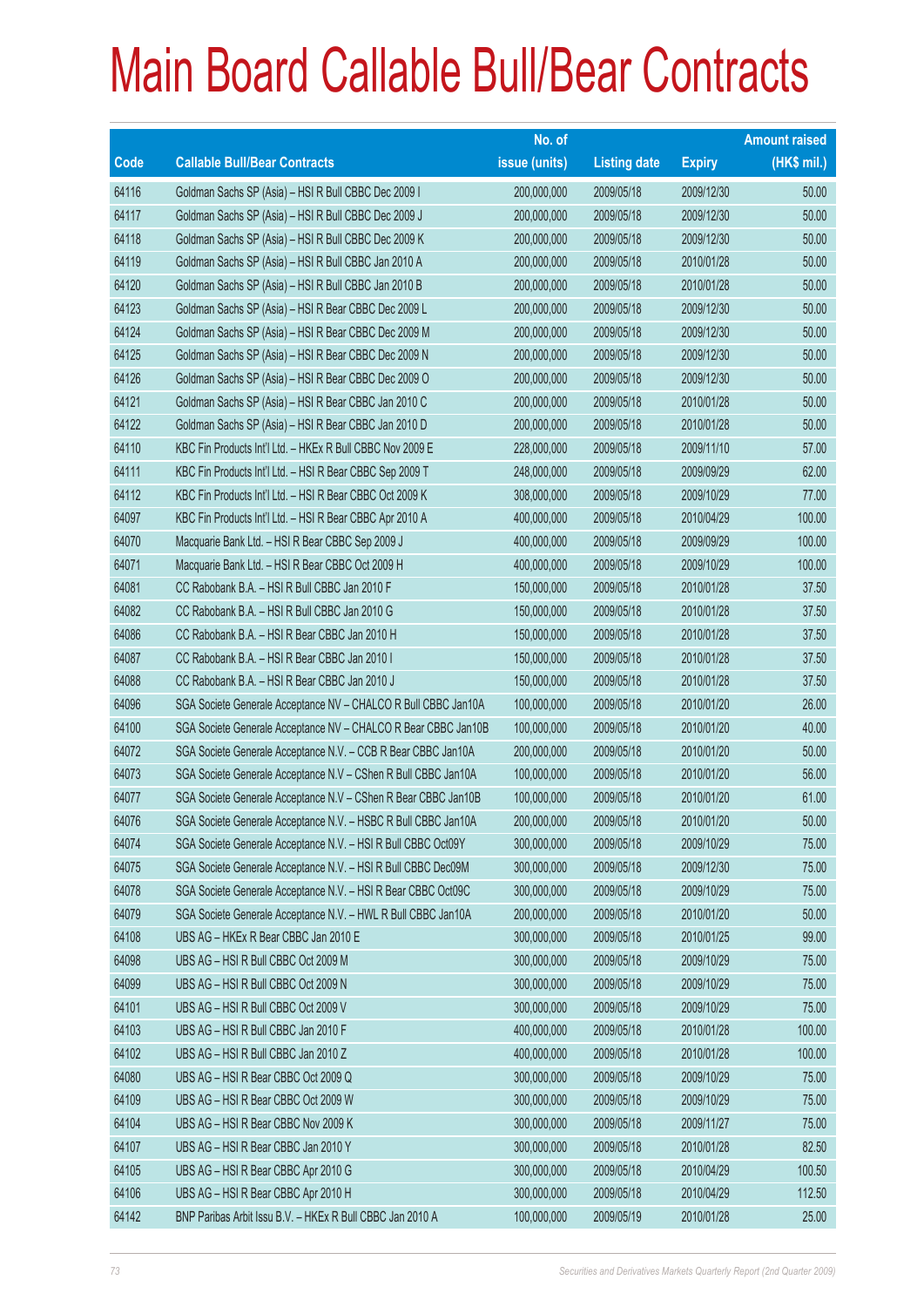|       |                                                                | No. of        |                     |               | <b>Amount raised</b> |
|-------|----------------------------------------------------------------|---------------|---------------------|---------------|----------------------|
| Code  | <b>Callable Bull/Bear Contracts</b>                            | issue (units) | <b>Listing date</b> | <b>Expiry</b> | $(HK$$ mil.)         |
| 64145 | Deutsche Bank AG - HKEx R Bear CBBC Nov 2009 A                 | 150,000,000   | 2009/05/19          | 2009/11/02    | 42.00                |
| 64136 | Deutsche Bank AG - HSI R Bear CBBC Dec 2009 U                  | 300,000,000   | 2009/05/19          | 2009/12/30    | 84.00                |
| 64135 | Deutsche Bank AG - HSI R Bear CBBC Dec 2009 Z                  | 300,000,000   | 2009/05/19          | 2009/12/30    | 75.00                |
| 64137 | Deutsche Bank AG - HSI R Bear CBBC Jan 2010 M                  | 300,000,000   | 2009/05/19          | 2010/01/28    | 90.00                |
| 64143 | Goldman Sachs SP (Asia) - HSI R Bear CBBC Jan 2010 E           | 200,000,000   | 2009/05/19          | 2010/01/28    | 50.00                |
| 64146 | KBC Fin Products Int'l Ltd. - HSI R Bear CBBC Jan 2010 F       | 400,000,000   | 2009/05/19          | 2010/01/28    | 100.00               |
| 64132 | CC Rabobank B.A. - HSI R Bull CBBC Jan 2010 K                  | 150,000,000   | 2009/05/19          | 2010/01/28    | 37.50                |
| 64133 | CC Rabobank B.A. - HSI R Bull CBBC Jan 2010 L                  | 150,000,000   | 2009/05/19          | 2010/01/28    | 37.50                |
| 64134 | CC Rabobank B.A. - HSI R Bull CBBC Jan 2010 M                  | 150,000,000   | 2009/05/19          | 2010/01/28    | 37.50                |
| 64138 | CC Rabobank B.A. - HSI R Bear CBBC Jan 2010 N                  | 150,000,000   | 2009/05/19          | 2010/01/28    | 37.50                |
| 64139 | CC Rabobank B.A. - HSI R Bear CBBC Jan 2010 O                  | 150,000,000   | 2009/05/19          | 2010/01/28    | 37.50                |
| 64130 | SGA Societe Generale Acceptance N.V. - CMob R Bull CBBC Dec09D | 200,000,000   | 2009/05/19          | 2009/12/23    | 50.00                |
| 64131 | SGA Societe Generale Acceptance N.V. - HSI R Bear CBBC Dec09N  | 300,000,000   | 2009/05/19          | 2009/12/30    | 75.00                |
| 64140 | UBS AG - HSI R Bull CBBC Oct 2009 X                            | 300,000,000   | 2009/05/19          | 2009/10/29    | 75.00                |
| 64141 | UBS AG - HSI R Bull CBBC Nov 2009 H                            | 300,000,000   | 2009/05/19          | 2009/11/27    | 75.00                |
| 64144 | UBS AG - HSI R Bear CBBC Oct 2009 D                            | 300,000,000   | 2009/05/19          | 2009/10/29    | 75.00                |
| 64163 | BNP Paribas Arbit Issu B.V. - A50 Ch R Bull CBBC Jan 2010 A    | 100,000,000   | 2009/05/20          | 2010/01/29    | 25.00                |
| 64162 | BNP Paribas Arbit Issu B.V. - HSBC R Bull CBBC Jan 2010 A      | 100,000,000   | 2009/05/20          | 2010/01/29    | 25.00                |
| 64159 | Deutsche Bank AG - China Life R Bear CBBC Nov 2009 A           | 150,000,000   | 2009/05/20          | 2009/11/02    | 52.50                |
| 64150 | Deutsche Bank AG - CNOOC R Bear CBBC Nov 2009 B                | 150,000,000   | 2009/05/20          | 2009/11/16    | 60.00                |
| 64160 | Deutsche Bank AG - A50 China R Bull CBBC Nov 2009 A            | 150,000,000   | 2009/05/20          | 2009/11/02    | 37.50                |
| 64161 | Deutsche Bank AG - Petrochina R Bull CBBC Nov 2009 A           | 150,000,000   | 2009/05/20          | 2009/11/02    | 37.50                |
| 64153 | KBC Fin Products Int'l Ltd. - HKEx R Bear CBBC Nov 2009 F      | 188,000,000   | 2009/05/20          | 2009/11/02    | 95.88                |
| 64154 | KBC Fin Products Int'l Ltd. - HKEx R Bear CBBC Dec 2009 B      | 188,000,000   | 2009/05/20          | 2009/12/01    | 78.96                |
| 64155 | KBC Fin Products Int'l Ltd. - HKEx R Bear CBBC Dec 2009 C      | 168,000,000   | 2009/05/20          | 2009/12/18    | 99.12                |
| 64156 | KBC Fin Products Int'l Ltd. - HSBC R Bear CBBC Nov 2009 E      | 148,000,000   | 2009/05/20          | 2009/11/05    | 37.00                |
| 64157 | KBC Fin Products Int'l Ltd. - HSBC R Bear CBBC Dec 2009 E      | 148,000,000   | 2009/05/20          | 2009/12/01    | 37.00                |
| 64158 | KBC Fin Products Int'l Ltd. - HSBC R Bear CBBC Jan 2010 A      | 148,000,000   | 2009/05/20          | 2010/01/08    | 44.40                |
| 64147 | SGA Societe Generale Acceptance N.V - BOCom R Bull CBBC Jan10A | 150,000,000   | 2009/05/20          | 2010/01/20    | 37.50                |
| 64151 | SGA Societe Generale Acceptance N.V - BOCom R Bear CBBC Jan10B | 150,000,000   | 2009/05/20          | 2010/01/20    | 37.50                |
| 64148 | SGA Societe Generale Acceptance N.V - CCoal R Bull CBBC Jan10A | 100,000,000   | 2009/05/20          | 2010/01/13    | 25.00                |
| 64152 | SGA Societe Generale Acceptance N.V - CCoal R Bear CBBC Jan10B | 100,000,000   | 2009/05/20          | 2010/01/13    | 28.00                |
| 64149 | SGA Societe Generale Acceptance N.V - PetCh R Bear CBBC Jan10A | 200,000,000   | 2009/05/20          | 2010/01/13    | 50.00                |
| 64164 | UBS AG - China Life R Bear CBBC Dec 2009 E                     | 300,000,000   | 2009/05/20          | 2009/12/21    | 75.00                |
| 64165 | UBS AG - CNOOC R Bull CBBC Dec 2009 I                          | 200,000,000   | 2009/05/20          | 2009/12/21    | 50.00                |
| 64168 | UBS AG - A50 China R Bear CBBC Jan 2010 C                      | 300,000,000   | 2009/05/20          | 2010/01/25    | 127.50               |
| 64169 | UBS AG - HSI R Bull CBBC Oct 2009 P                            | 300,000,000   | 2009/05/20          | 2009/10/29    | 75.00                |
| 64170 | UBS AG - HSI R Bear CBBC Nov 2009 J                            | 300,000,000   | 2009/05/20          | 2009/11/27    | 75.00                |
| 64171 | UBS AG - HSI R Bear CBBC Feb 2010 R                            | 400,000,000   | 2009/05/20          | 2010/02/25    | 100.00               |
| 64172 | UBS AG - HSI R Bear CBBC Feb 2010 S                            | 400,000,000   | 2009/05/20          | 2010/02/25    | 100.00               |
| 64166 | UBS AG - Petrochina R Bull CBBC Dec 2009 E                     | 200,000,000   | 2009/05/20          | 2009/12/21    | 50.00                |
| 64167 | UBS AG - Petrochina R Bear CBBC Jan 2010 C                     | 200,000,000   | 2009/05/20          | 2010/01/25    | 56.00                |
| 64193 | Deutsche Bank AG - China Life R Bear CBBC Nov 2009 B           | 150,000,000   | 2009/05/21          | 2009/11/02    | 45.00                |
| 64194 | Deutsche Bank AG - HKEx R Bear CBBC Nov 2009 B                 | 150,000,000   | 2009/05/21          | 2009/11/02    | 37.50                |
| 64174 | Deutsche Bank AG - HSI R Bear CBBC Jan 2010 A                  | 300,000,000   | 2009/05/21          | 2010/01/28    | 75.00                |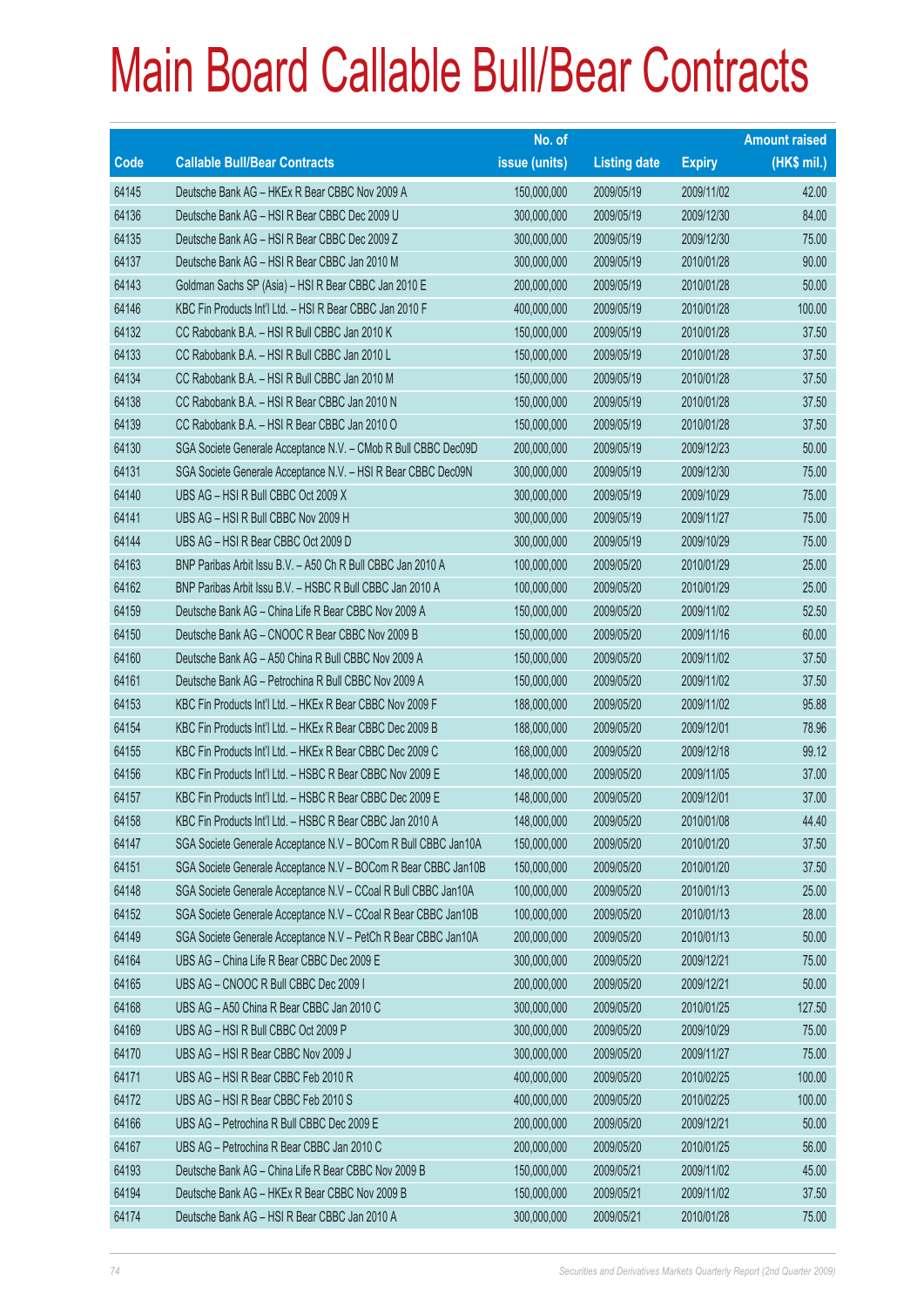|       |                                                                | No. of        |                     |               | <b>Amount raised</b> |
|-------|----------------------------------------------------------------|---------------|---------------------|---------------|----------------------|
| Code  | <b>Callable Bull/Bear Contracts</b>                            | issue (units) | <b>Listing date</b> | <b>Expiry</b> | (HK\$ mil.)          |
| 64175 | Deutsche Bank AG - HSI R Bear CBBC Jan 2010 E                  | 300,000,000   | 2009/05/21          | 2010/01/28    | 75.00                |
| 64176 | Deutsche Bank AG - HSI R Bear CBBC Jan 2010 J                  | 300,000,000   | 2009/05/21          | 2010/01/28    | 81.00                |
| 64195 | Goldman Sachs SP (Asia) - HSI R Bull CBBC Jan 2010 F           | 200,000,000   | 2009/05/21          | 2010/01/28    | 50.00                |
| 64196 | Goldman Sachs SP (Asia) - HSI R Bull CBBC Jan 2010 G           | 200,000,000   | 2009/05/21          | 2010/01/28    | 50.00                |
| 64200 | Goldman Sachs SP (Asia) - HSI R Bear CBBC Jan 2010 H           | 200,000,000   | 2009/05/21          | 2010/01/28    | 50.00                |
| 64201 | Goldman Sachs SP (Asia) - HSI R Bear CBBC Jan 2010 I           | 200,000,000   | 2009/05/21          | 2010/01/28    | 50.00                |
| 64177 | KBC Fin Products Int'l Ltd. - HSI R Bull CBBC Oct 2009 O       | 208,000,000   | 2009/05/21          | 2009/10/29    | 52.00                |
| 64178 | KBC Fin Products Int'l Ltd. - HSI R Bull CBBC Nov 2009 R       | 248,000,000   | 2009/05/21          | 2009/11/27    | 62.00                |
| 64185 | KBC Fin Products Int'l Ltd. - HSI R Bear CBBC Dec 2009 P       | 400,000,000   | 2009/05/21          | 2009/12/30    | 100.00               |
| 64179 | SGA Societe Generale Acceptance NV - CHALCO R Bear CBBC Jan10C | 100,000,000   | 2009/05/21          | 2010/01/20    | 36.00                |
| 64180 | SGA Societe Generale Acceptance N.V. - BOCL R Bull CBBC Jan10A | 200,000,000   | 2009/05/21          | 2010/01/20    | 50.00                |
| 64182 | SGA Societe Generale Acceptance N.V. - CTel R Bear CBBC Jan10A | 200,000,000   | 2009/05/21          | 2010/01/20    | 50.00                |
| 64181 | SGA Societe Generale Acceptance N.V - CLife R Bear CBBC Jan10A | 100,000,000   | 2009/05/21          | 2010/01/20    | 32.00                |
| 64183 | SGA Societe Generale Acceptance NV - JiangC R Bull CBBC Jan10A | 100,000,000   | 2009/05/21          | 2010/01/20    | 34.00                |
| 64184 | SGA Societe Generale Acceptance N.V. - TCH R Bear CBBC Jan10A  | 100,000,000   | 2009/05/21          | 2010/01/20    | 31.00                |
| 64187 | UBS AG - China Mobile R Bear CBBC Dec 2009 H                   | 300,000,000   | 2009/05/21          | 2009/12/21    | 75.00                |
| 64186 | UBS AG - CC Bank R Bear CBBC Dec 2009 F                        | 200,000,000   | 2009/05/21          | 2009/12/14    | 50.00                |
| 64188 | UBS AG - HKEx R Bear CBBC Dec 2009 L                           | 300,000,000   | 2009/05/21          | 2009/12/21    | 75.00                |
| 64189 | UBS AG - HSCEI R Bear CBBC Dec 2009 A                          | 300,000,000   | 2009/05/21          | 2009/12/30    | 75.00                |
| 64173 | UBS AG - HSI R Bull CBBC Oct 2009 Y                            | 300,000,000   | 2009/05/21          | 2009/10/29    | 75.00                |
| 64190 | UBS AG - HSI R Bear CBBC Oct 2009 F                            | 300,000,000   | 2009/05/21          | 2009/10/29    | 75.00                |
| 64191 | UBS AG - HSI R Bear CBBC Oct 2009 I                            | 300,000,000   | 2009/05/21          | 2009/10/29    | 75.00                |
| 64192 | UBS AG - HSI R Bear CBBC Dec 2009 Q                            | 300,000,000   | 2009/05/21          | 2009/12/30    | 75.00                |
| 64211 | ABN AMRO Bank N.V. - HSI R Bear CBBC Nov 2009 N                | 250,000,000   | 2009/05/22          | 2009/11/27    | 62.50                |
| 64212 | ABN AMRO Bank N.V. - HSI R Bear CBBC Nov 2009 O                | 250,000,000   | 2009/05/22          | 2009/11/27    | 62.50                |
| 64198 | BNP Paribas Arbit Issu B.V. - HSI R Bear CBBC Dec 2009 E       | 300,000,000   | 2009/05/22          | 2009/12/30    | 75.00                |
| 64199 | BNP Paribas Arbit Issu B.V. - HSI R Bear CBBC Dec 2009 G       | 300.000.000   | 2009/05/22          | 2009/12/30    | 75.00                |
| 64202 | BNP Paribas Arbit Issu B.V. - HSI R Bear CBBC Dec 2009 I       | 300,000,000   | 2009/05/22          | 2009/12/30    | 75.00                |
| 64204 | Deutsche Bank AG - HSI R Bull CBBC Nov 2009 P                  | 300,000,000   | 2009/05/22          | 2009/11/27    | 75.00                |
| 64205 | Deutsche Bank AG - HSI R Bull CBBC Dec 2009 W                  | 300,000,000   | 2009/05/22          | 2009/12/30    | 81.00                |
| 64213 | Deutsche Bank AG - HSI R Bear CBBC Oct 2009 O                  | 300,000,000   | 2009/05/22          | 2009/10/29    | 78.00                |
| 64206 | Deutsche Bank AG - HSI R Bear CBBC Jan 2010 O                  | 300,000,000   | 2009/05/22          | 2010/01/28    | 78.00                |
| 64207 | Deutsche Bank AG - HSI R Bear CBBC Jan 2010 Q                  | 300,000,000   | 2009/05/22          | 2010/01/28    | 84.00                |
| 64214 | Deutsche Bank AG - HSI R Bear CBBC Feb 2010 L                  | 300,000,000   | 2009/05/22          | 2010/02/25    | 105.00               |
| 64215 | Deutsche Bank AG - HSI R Bear CBBC Feb 2010 M                  | 300,000,000   | 2009/05/22          | 2010/02/25    | 108.00               |
| 64216 | Deutsche Bank AG - HSI R Bear CBBC Feb 2010 N                  | 300,000,000   | 2009/05/22          | 2010/02/25    | 132.00               |
| 64203 | SGA Societe Generale Acceptance N.V. - HKEx R Bear CBBC Jan10A | 200,000,000   | 2009/05/22          | 2010/01/13    | 50.00                |
| 64208 | UBS AG - HKEx R Bear CBBC Dec 2009 M                           | 300,000,000   | 2009/05/22          | 2009/12/21    | 75.00                |
| 64209 | UBS AG - HSI R Bull CBBC Oct 2009 G                            | 300,000,000   | 2009/05/22          | 2009/10/29    | 75.00                |
| 64210 | UBS AG - HSI R Bull CBBC Oct 2009 O                            | 300,000,000   | 2009/05/22          | 2009/10/29    | 75.00                |
| 64197 | UBS AG - HSI R Bear CBBC Oct 2009 U                            | 300,000,000   | 2009/05/22          | 2009/10/29    | 75.00                |
| 64221 | BNP Paribas Arbit Issu B.V. - HSI R Bear CBBC Feb 2010 C       | 300,000,000   | 2009/05/25          | 2010/02/25    | 75.00                |
| 64222 | BNP Paribas Arbit Issu B.V. - HSI R Bear CBBC Feb 2010 D       | 300,000,000   | 2009/05/25          | 2010/02/25    | 75.00                |
| 64223 | BNP Paribas Arbit Issu B.V. - HSI R Bear CBBC Mar 2010 B       | 300,000,000   | 2009/05/25          | 2010/03/30    | 75.00                |
| 64226 | Deutsche Bank AG - HSI R Bull CBBC Oct 2009 A                  | 300,000,000   | 2009/05/25          | 2009/10/29    | 75.00                |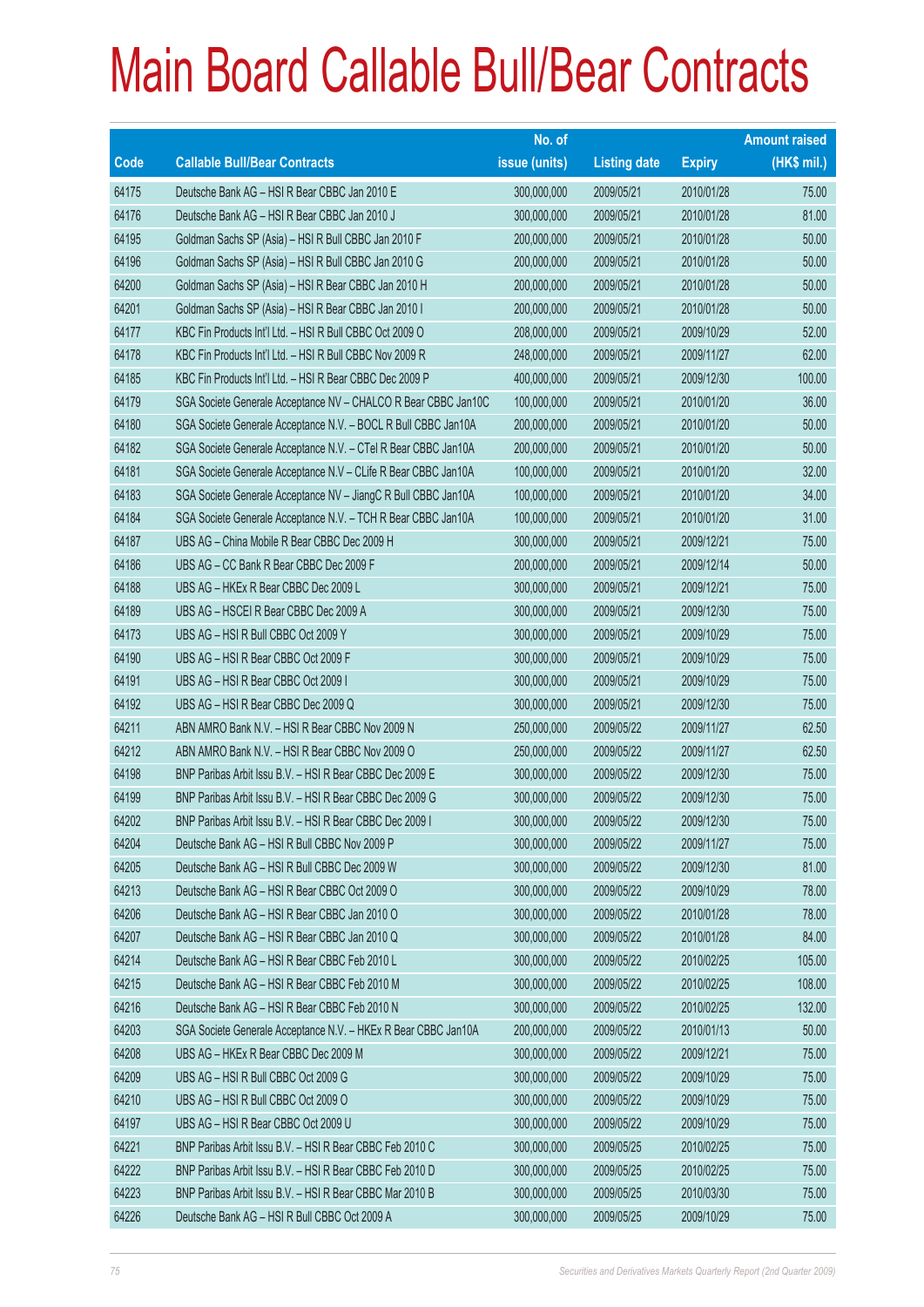|       |                                                                | No. of        |                     |               | <b>Amount raised</b> |
|-------|----------------------------------------------------------------|---------------|---------------------|---------------|----------------------|
| Code  | <b>Callable Bull/Bear Contracts</b>                            | issue (units) | <b>Listing date</b> | <b>Expiry</b> | (HK\$ mil.)          |
| 64233 | Deutsche Bank AG - HSI R Bull CBBC Oct 2009 K                  | 300,000,000   | 2009/05/25          | 2009/10/29    | 75.00                |
| 64234 | Deutsche Bank AG - HSI R Bull CBBC Oct 2009 L                  | 300,000,000   | 2009/05/25          | 2009/10/29    | 81.00                |
| 64230 | Deutsche Bank AG - HSI R Bear CBBC Oct 2009 P                  | 300,000,000   | 2009/05/25          | 2009/10/29    | 78.00                |
| 64235 | Goldman Sachs SP (Asia) - HSI R Bull CBBC Jan 2010 J           | 200,000,000   | 2009/05/25          | 2010/01/28    | 50.00                |
| 64236 | Goldman Sachs SP (Asia) - HSI R Bull CBBC Jan 2010 K           | 200,000,000   | 2009/05/25          | 2010/01/28    | 50.00                |
| 64237 | Goldman Sachs SP (Asia) - HSI R Bull CBBC Jan 2010 L           | 200,000,000   | 2009/05/25          | 2010/01/28    | 50.00                |
| 64231 | KBC Fin Products Int'l Ltd. - HKEx R Bull CBBC Oct 2009 L      | 188,000,000   | 2009/05/25          | 2009/10/15    | 47.00                |
| 64229 | KBC Fin Products Int'l Ltd. - HSI R Bull CBBC Oct 2009 P       | 208,000,000   | 2009/05/25          | 2009/10/29    | 52.00                |
| 64218 | CC Rabobank B.A. - HSI R Bull CBBC Feb 2010 C                  | 100,000,000   | 2009/05/25          | 2010/02/25    | 25.00                |
| 64219 | CC Rabobank B.A. - HSI R Bull CBBC Feb 2010 D                  | 100,000,000   | 2009/05/25          | 2010/02/25    | 25.00                |
| 64220 | CC Rabobank B.A. - HSI R Bull CBBC Feb 2010 E                  | 100,000,000   | 2009/05/25          | 2010/02/25    | 25.00                |
| 64224 | CC Rabobank B.A. - HSI R Bear CBBC Feb 2010 F                  | 100,000,000   | 2009/05/25          | 2010/02/25    | 25.00                |
| 64225 | CC Rabobank B.A. - HSI R Bear CBBC Feb 2010 G                  | 100,000,000   | 2009/05/25          | 2010/02/25    | 25.00                |
| 64228 | SGA Societe Generale Acceptance N.V. - CMB R Bull CBBC Jan 10A | 100,000,000   | 2009/05/25          | 2010/01/20    | 42.00                |
| 64232 | SGA Societe Generale Acceptance N.V. - CMB R Bear CBBC Jan 10B | 100,000,000   | 2009/05/25          | 2010/01/20    | 40.00                |
| 64217 | UBS AG - HSI R Bull CBBC Oct 2009 C                            | 300,000,000   | 2009/05/25          | 2009/10/29    | 75.00                |
| 64227 | UBS AG - HSI R Bear CBBC Dec 2009 T                            | 300,000,000   | 2009/05/25          | 2009/12/30    | 75.00                |
| 64239 | ABN AMRO Bank N.V. - China Mobile R Bull CBBC Dec 2009 A       | 80,000,000    | 2009/05/26          | 2009/12/10    | 20.00                |
| 64243 | ABN AMRO Bank N.V. - China Mobile R Bear CBBC Dec 2009 B       | 80,000,000    | 2009/05/26          | 2009/12/10    | 20.00                |
| 64238 | ABN AMRO Bank N.V. - Ch Life R Bull CBBC Dec 2009 A            | 80,000,000    | 2009/05/26          | 2009/12/10    | 32.72                |
| 64242 | ABN AMRO Bank N.V. - Ch Life R Bear CBBC Dec 2009 B            | 80,000,000    | 2009/05/26          | 2009/12/10    | 50.32                |
| 64240 | ABN AMRO Bank N.V. - HSBC R Bull CBBC Dec 2009 A               | 80,000,000    | 2009/05/26          | 2009/12/10    | 20.00                |
| 64244 | ABN AMRO Bank N.V. - HSBC R Bear CBBC Dec 2009 B               | 80,000,000    | 2009/05/26          | 2009/12/10    | 20.00                |
| 64268 | ABN AMRO Bank N.V. - HSI R Bull CBBC Nov 2009 M                | 250,000,000   | 2009/05/26          | 2009/11/27    | 62.50                |
| 64269 | ABN AMRO Bank N.V. - HSI R Bull CBBC Nov 2009 Y                | 250,000,000   | 2009/05/26          | 2009/11/27    | 62.50                |
| 64270 | BNP Paribas Arbit Issu B.V. - HSI R Bull CBBC Jan 2010 H       | 300,000,000   | 2009/05/26          | 2010/01/28    | 75.00                |
| 64271 | BNP Paribas Arbit Issu B.V. - HSI R Bull CBBC Jan 2010 I       | 300,000,000   | 2009/05/26          | 2010/01/28    | 75.00                |
| 64272 | BNP Paribas Arbit Issu B.V. - HSI R Bull CBBC Feb 2010 E       | 300,000,000   | 2009/05/26          | 2010/02/25    | 75.00                |
| 64273 | Deutsche Bank AG - China Life R Bull CBBC Nov 2009 C           | 150,000,000   | 2009/05/26          | 2009/11/02    | 48.00                |
| 64276 | Deutsche Bank AG - HKEx R Bull CBBC Nov 2009 C                 | 150,000,000   | 2009/05/26          | 2009/11/02    | 37.50                |
| 64274 | Deutsche Bank AG - HSBC R Bull CBBC Nov 2009 A                 | 150,000,000   | 2009/05/26          | 2009/11/02    | 40.50                |
| 64275 | Deutsche Bank AG - HSBC R Bear CBBC Nov 2009 B                 | 150,000,000   | 2009/05/26          | 2009/11/02    | 37.50                |
| 64249 | Deutsche Bank AG - HSI R Bull CBBC Jan 2010 D                  | 300,000,000   | 2009/05/26          | 2010/01/28    | 87.00                |
| 64252 | Deutsche Bank AG - HSI R Bull CBBC Jan 2010 I                  | 300,000,000   | 2009/05/26          | 2010/01/28    | 81.00                |
| 64253 | Deutsche Bank AG - HSI R Bull CBBC Jan 2010 L                  | 300,000,000   | 2009/05/26          | 2010/01/28    | 75.00                |
| 64254 | Deutsche Bank AG - HSI R Bear CBBC Jan 2010 M                  | 300,000,000   | 2009/05/26          | 2010/01/28    | 75.00                |
| 64255 | Deutsche Bank AG - HSI R Bear CBBC Feb 2010 O                  | 300,000,000   | 2009/05/26          | 2010/02/25    | 126.00               |
| 64256 | Deutsche Bank AG - HSI R Bear CBBC Feb 2010 P                  | 300,000,000   | 2009/05/26          | 2010/02/25    | 141.00               |
| 64277 | Goldman Sachs SP (Asia) - HSI R Bull CBBC Jan 2010 M           | 200,000,000   | 2009/05/26          | 2010/01/28    | 50.00                |
| 64278 | Goldman Sachs SP (Asia) - HSI R Bull CBBC Jan 2010 N           | 200,000,000   | 2009/05/26          | 2010/01/28    | 50.00                |
| 64282 | Goldman Sachs SP (Asia) - HSI R Bear CBBC Jan 2010 O           | 200,000,000   | 2009/05/26          | 2010/01/28    | 50.00                |
| 64283 | Goldman Sachs SP (Asia) - HSI R Bear CBBC Jan 2010 P           | 200,000,000   | 2009/05/26          | 2010/01/28    | 50.00                |
| 64247 | KBC Fin Products Int'l Ltd. - HSI R Bull CBBC Sep 2009 B       | 248,000,000   | 2009/05/26          | 2009/09/29    | 62.00                |
| 64248 | KBC Fin Products Int'l Ltd. - HSI R Bull CBBC Sep 2009 Z       | 208,000,000   | 2009/05/26          | 2009/09/29    | 52.00                |
| 64246 | KBC Fin Products Int'l Ltd. - HSI R Bull CBBC Oct 2009 M       | 308,000,000   | 2009/05/26          | 2009/10/29    | 77.00                |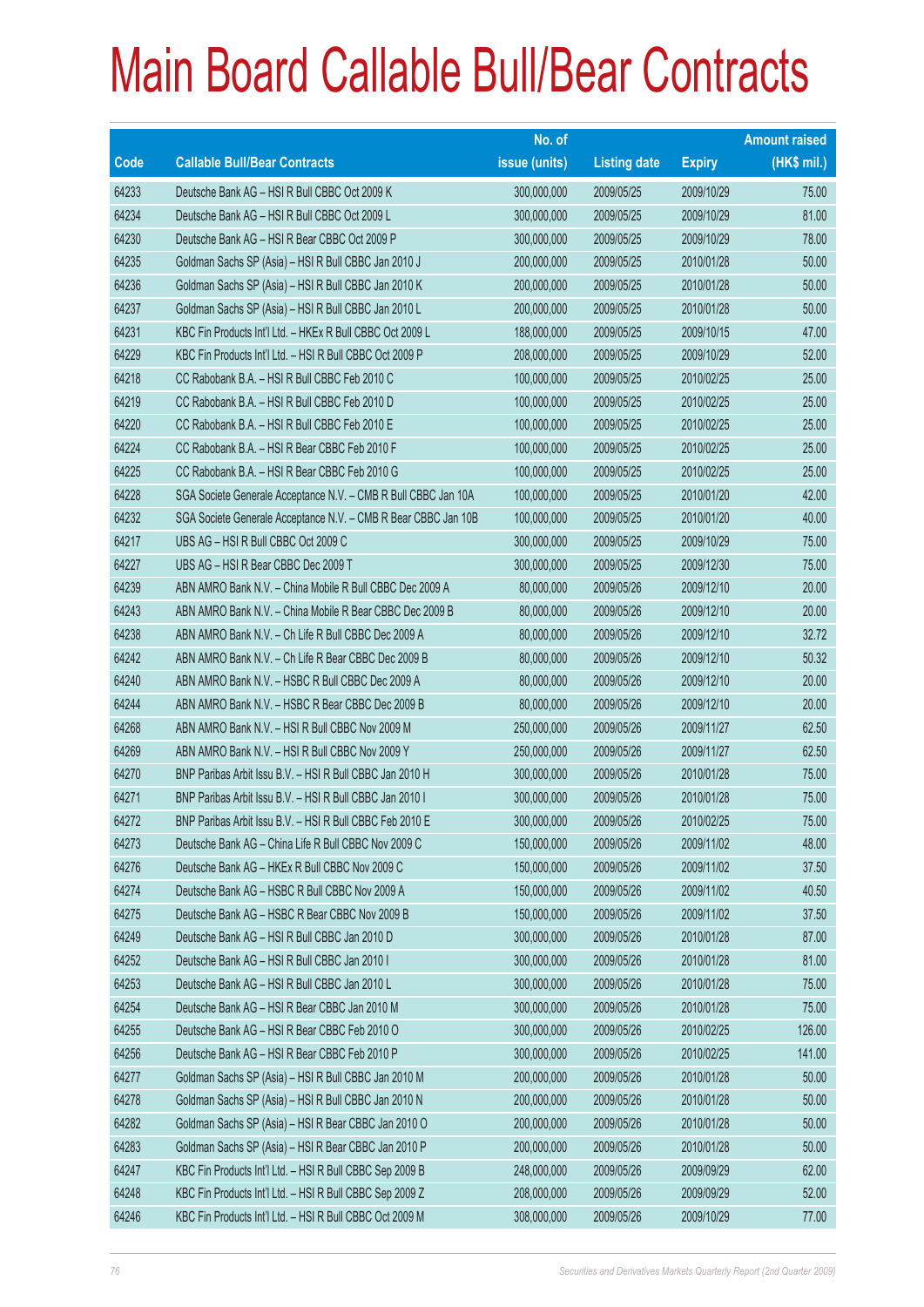|       |                                                                | No. of        |                     |               | <b>Amount raised</b> |
|-------|----------------------------------------------------------------|---------------|---------------------|---------------|----------------------|
| Code  | <b>Callable Bull/Bear Contracts</b>                            | issue (units) | <b>Listing date</b> | <b>Expiry</b> | $(HK$$ mil.)         |
| 64251 | KBC Fin Products Int'l Ltd. - HSI R Bear CBBC Oct 2009 L       | 208,000,000   | 2009/05/26          | 2009/10/29    | 60.32                |
| 64250 | KBC Fin Products Int'l Ltd. - HSI R Bear CBBC Oct 2009 Z       | 308,000,000   | 2009/05/26          | 2009/10/29    | 80.08                |
| 64260 | UBS AG - China Life R Bull CBBC Jan 2010 B                     | 300,000,000   | 2009/05/26          | 2010/01/25    | 75.00                |
| 64241 | UBS AG - CM Bank R Bull CBBC Jan 2010 G                        | 200,000,000   | 2009/05/26          | 2010/01/25    | 52.00                |
| 64261 | UBS AG - CM Bank R Bear CBBC Jan 2010 H                        | 200,000,000   | 2009/05/26          | 2010/01/25    | 116.00               |
| 64263 | UBS AG - CNOOC R Bear CBBC Jan 2010 C                          | 200,000,000   | 2009/05/26          | 2010/01/25    | 71.00                |
| 64262 | UBS AG - Sinopec Corp R Bull CBBC Jan 2010 B                   | 200,000,000   | 2009/05/26          | 2010/01/25    | 50.00                |
| 64264 | UBS AG - HKEx R Bull CBBC Jan 2010 F                           | 300,000,000   | 2009/05/26          | 2010/01/25    | 75.00                |
| 64265 | UBS AG - HSBC R Bull CBBC Jan 2010 A                           | 300,000,000   | 2009/05/26          | 2010/01/25    | 75.00                |
| 64257 | UBS AG - HSCEI R Bull CBBC Dec 2009 B                          | 200,000,000   | 2009/05/26          | 2009/12/30    | 50.00                |
| 64258 | UBS AG - HSI R Bull CBBC Oct 2009 K                            | 300,000,000   | 2009/05/26          | 2009/10/29    | 75.00                |
| 64259 | UBS AG - HSI R Bull CBBC Oct 2009 S                            | 300,000,000   | 2009/05/26          | 2009/10/29    | 75.00                |
| 64245 | UBS AG - HSI R Bear CBBC Oct 2009 H                            | 300,000,000   | 2009/05/26          | 2009/10/29    | 75.00                |
| 64266 | UBS AG - ICBC R Bear CBBC Jan 2010 F                           | 200,000,000   | 2009/05/26          | 2010/01/25    | 50.00                |
| 64267 | UBS AG - Petrochina R Bear CBBC Jan 2010 D                     | 200,000,000   | 2009/05/26          | 2010/01/25    | 64.00                |
| 64304 | KBC Fin Products Int'l Ltd. - HSI R Bear CBBC Nov 2009 V       | 208,000,000   | 2009/05/27          | 2009/11/27    | 52.00                |
| 64279 | Macquarie Bank Ltd. - HSI R Bull CBBC Nov 2009 H               | 400,000,000   | 2009/05/27          | 2009/11/27    | 100.00               |
| 64302 | CC Rabobank B.A. - A50 China R Bull CBBC Feb 2010 A            | 120,000,000   | 2009/05/27          | 2010/02/25    | 30.00                |
| 64303 | CC Rabobank B.A. - A50 China R Bull CBBC Feb 2010 B            | 120,000,000   | 2009/05/27          | 2010/02/25    | 30.00                |
| 64307 | CC Rabobank B.A. - A50 China R Bear CBBC Feb 2010 C            | 120,000,000   | 2009/05/27          | 2010/02/25    | 33.60                |
| 64308 | CC Rabobank B.A. - A50 China R Bear CBBC Feb 2010 D            | 120,000,000   | 2009/05/27          | 2010/02/25    | 30.00                |
| 64289 | SGA Societe Generale Acceptance N.V. - CUni R Bear CBBC Jan10A | 100,000,000   | 2009/05/27          | 2010/01/20    | 37.00                |
| 64287 | SGA Societe Generale Acceptance N.V. - CCHC R Bull CBBC Jan10A | 100,000,000   | 2009/05/27          | 2010/01/13    | 29.00                |
| 64291 | SGA Societe Generale Acceptance N.V. - CCHC R Bear CBBC Jan10B | 100,000,000   | 2009/05/27          | 2010/01/13    | 32.00                |
| 64288 | SGA Societe Generale Acceptance N.V. - CMB R Bear CBBC Jan10C  | 100,000,000   | 2009/05/27          | 2010/01/20    | 49.00                |
| 64290 | SGA Societe Generale Acceptance N.V. - HKEx R Bull CBBC Jan10B | 200,000,000   | 2009/05/27          | 2010/01/13    | 50.00                |
| 64281 | SGA Societe Generale Acceptance N.V. - HSI R Bull CBBC Nov09H  | 300,000,000   | 2009/05/27          | 2009/11/27    | 75.00                |
| 64280 | SGA Societe Generale Acceptance N.V. - HSI R Bull CBBC Nov09Z  | 300,000,000   | 2009/05/27          | 2009/11/27    | 75.00                |
| 64285 | SGA Societe Generale Acceptance N.V. - HSI R Bear CBBC Nov09D  | 300,000,000   | 2009/05/27          | 2009/11/27    | 90.00                |
| 64286 | SGA Societe Generale Acceptance N.V. - HSI R Bear CBBC Nov09J  | 300,000,000   | 2009/05/27          | 2009/11/27    | 97.50                |
| 64284 | SGA Societe Generale Acceptance N.V. - HSI R Bear CBBC Nov09N  | 300,000,000   | 2009/05/27          | 2009/11/27    | 90.00                |
| 64292 | SGA Societe Generale Acceptance NV - JiangC R Bear CBBC Jan10B | 100,000,000   | 2009/05/27          | 2010/01/20    | 40.00                |
| 64293 | SGA Societe Generale Acceptance N.V - PetCh R Bull CBBC Jan10B | 200,000,000   | 2009/05/27          | 2010/01/13    | 50.00                |
| 64298 | UBS AG - CC Bank R Bear CBBC Jan 2010 C                        | 200,000,000   | 2009/05/27          | 2010/01/18    | 50.00                |
| 64299 | UBS AG - CC Bank R Bear CBBC Jan 2010 D                        | 200,000,000   | 2009/05/27          | 2010/01/18    | 51.00                |
| 64296 | UBS AG - CM Bank R Bull CBBC Jan 2010 I                        | 200,000,000   | 2009/05/27          | 2010/01/18    | 82.00                |
| 64300 | UBS AG - CM Bank R Bear CBBC Jan 2010 J                        | 200,000,000   | 2009/05/27          | 2010/01/18    | 79.00                |
| 64297 | UBS AG - HKEx R Bull CBBC Jan 2010 G                           | 300,000,000   | 2009/05/27          | 2010/01/18    | 75.00                |
| 64301 | UBS AG - HKEx R Bear CBBC Jan 2010 H                           | 300,000,000   | 2009/05/27          | 2010/01/18    | 75.00                |
| 64306 | UBS AG - HSBC R Bear CBBC Jan 2010 B                           | 300,000,000   | 2009/05/27          | 2010/01/18    | 75.00                |
| 64310 | UBS AG - HSBC R Bear CBBC Jan 2010 C                           | 300,000,000   | 2009/05/27          | 2010/01/18    | 82.50                |
| 64294 | UBS AG - HSCEI R Bull CBBC Feb 2010 A                          | 200,000,000   | 2009/05/27          | 2010/02/25    | 50.00                |
| 64305 | UBS AG - HSI R Bull CBBC Oct 2009 T                            | 300,000,000   | 2009/05/27          | 2009/10/29    | 75.00                |
| 64309 | UBS AG - HSI R Bear CBBC Oct 2009 M                            | 300,000,000   | 2009/05/27          | 2009/10/29    | 75.00                |
| 64295 | UBS AG - HSI R Bear CBBC Feb 2010 T                            | 300,000,000   | 2009/05/27          | 2010/02/25    | 81.00                |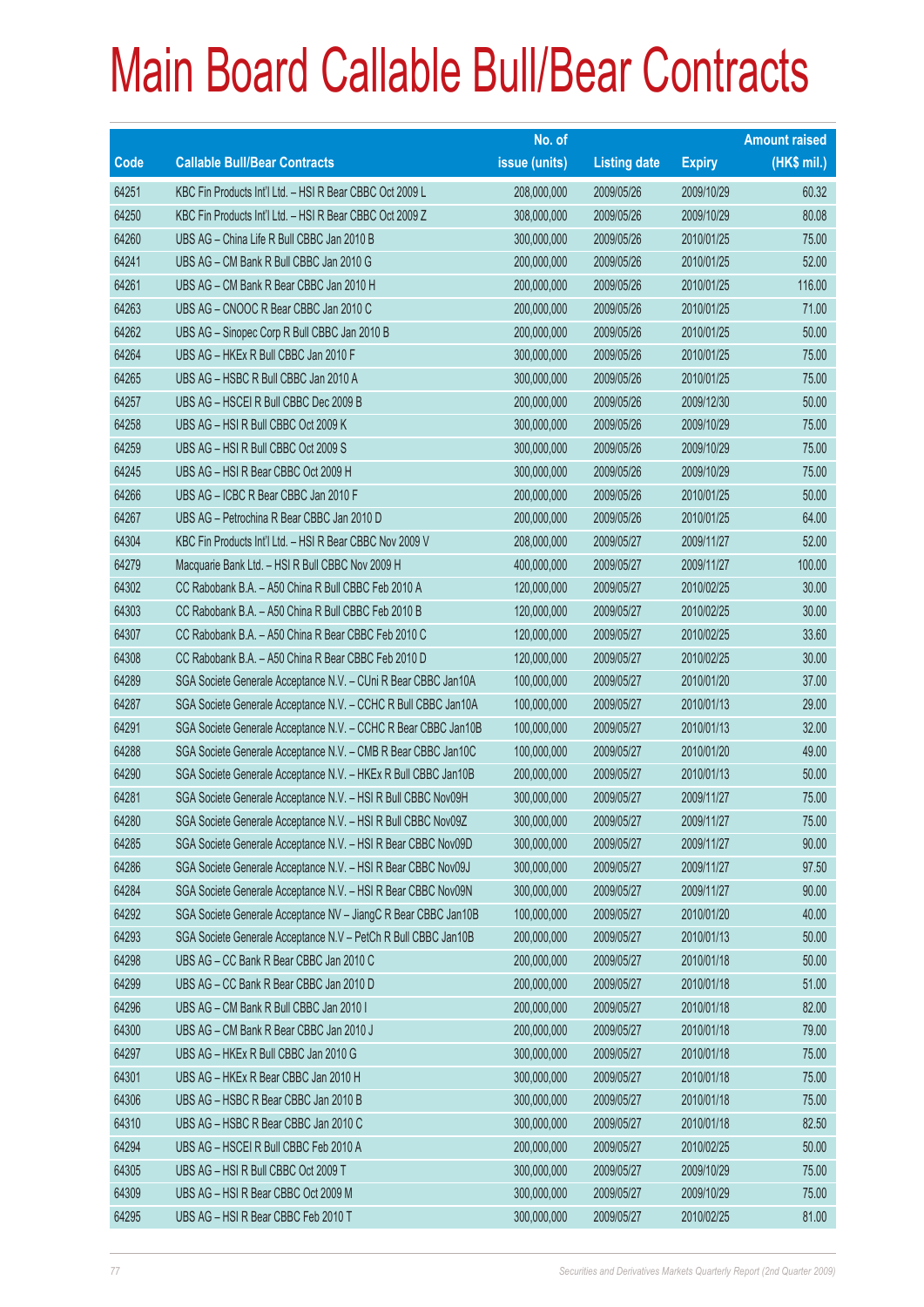|             |                                                              | No. of        |                     |               | <b>Amount raised</b> |
|-------------|--------------------------------------------------------------|---------------|---------------------|---------------|----------------------|
| <b>Code</b> | <b>Callable Bull/Bear Contracts</b>                          | issue (units) | <b>Listing date</b> | <b>Expiry</b> | (HK\$ mil.)          |
| 64319       | BOCI Asia Ltd. - HSBC R Bull CBBC Feb 2010 A                 | 200,000,000   | 2009/05/29          | 2010/02/03    | 50.00                |
| 64317       | Deutsche Bank AG - HSI R Bull CBBC Dec 2009 U                | 300,000,000   | 2009/05/29          | 2009/12/30    | 75.00                |
| 64318       | Deutsche Bank AG - HSI R Bull CBBC Jan 2010 A                | 300,000,000   | 2009/05/29          | 2010/01/28    | 75.00                |
| 64322       | Deutsche Bank AG - HSI R Bear CBBC Jan 2010 E                | 300,000,000   | 2009/05/29          | 2010/01/28    | 75.00                |
| 64323       | Deutsche Bank AG - HSI R Bear CBBC Jan 2010 J                | 300,000,000   | 2009/05/29          | 2010/01/28    | 78.00                |
| 64320       | Goldman Sachs SP (Asia) - HSI R Bear CBBC Jan 2010 Q         | 200,000,000   | 2009/05/29          | 2010/01/28    | 50.00                |
| 64321       | Goldman Sachs SP (Asia) - HSI R Bear CBBC Jan 2010 R         | 200,000,000   | 2009/05/29          | 2010/01/28    | 50.00                |
| 64316       | KBC Fin Products Int'l Ltd. - HSI R Bear CBBC Oct 2009 I     | 248,000,000   | 2009/05/29          | 2009/10/29    | 62.00                |
| 64312       | UBS AG - CM Bank R Bear CBBC Jan 2010 K                      | 200,000,000   | 2009/05/29          | 2010/01/25    | 104.00               |
| 64313       | UBS AG - Sinopec Corp R Bear CBBC Jan 2010 C                 | 200,000,000   | 2009/05/29          | 2010/01/25    | 53.00                |
| 64311       | UBS AG - HSI R Bull CBBC Oct 2009 N                          | 300,000,000   | 2009/05/29          | 2009/10/29    | 75.00                |
| 64314       | UBS AG - HSI R Bull CBBC Dec 2009 M                          | 300,000,000   | 2009/05/29          | 2009/12/30    | 75.00                |
| 64315       | UBS AG - HSI R Bear CBBC Oct 2009 V                          | 300,000,000   | 2009/05/29          | 2009/10/29    | 75.00                |
| 64325       | BNP Paribas Arbit Issu B.V. - HSI R Bull CBBC Jan 2010 J     | 300,000,000   | 2009/06/01          | 2010/01/28    | 75.00                |
| 64326       | BNP Paribas Arbit Issu B.V. - HSI R Bear CBBC Dec 2009 Z     | 300,000,000   | 2009/06/01          | 2009/12/30    | 75.00                |
| 64336       | Deutsche Bank AG - HSI R Bear CBBC Feb 2010 Q                | 300,000,000   | 2009/06/01          | 2010/02/25    | 78.00                |
| 64337       | Deutsche Bank AG - HSI R Bear CBBC Feb 2010 R                | 300,000,000   | 2009/06/01          | 2010/02/25    | 81.00                |
| 64338       | Deutsche Bank AG - HSI R Bear CBBC Feb 2010 S                | 300,000,000   | 2009/06/01          | 2010/02/25    | 87.00                |
| 64331       | KBC Fin Products Int'l Ltd. - HKEx R Bear CBBC Oct 2009 M    | 188,000,000   | 2009/06/01          | 2009/10/02    | 48.88                |
| 64328       | KBC Fin Products Int'l Ltd. - HSI R Bull CBBC Nov 2009 W     | 248,000,000   | 2009/06/01          | 2009/11/27    | 62.00                |
| 64327       | KBC Fin Products Int'l Ltd. - HSI R Bull CBBC Nov 2009 X     | 308,000,000   | 2009/06/01          | 2009/11/27    | 86.24                |
| 64330       | KBC Fin Products Int'l Ltd. - HSI R Bear CBBC Oct 2009 K     | 208,000,000   | 2009/06/01          | 2009/10/29    | 52.00                |
| 64329       | KBC Fin Products Int'l Ltd. - HSI R Bear CBBC Oct 2009 Q     | 248,000,000   | 2009/06/01          | 2009/10/29    | 62.00                |
| 64333       | UBS AG - CM Bank R Bear CBBC Jan 2010 L                      | 200,000,000   | 2009/06/01          | 2010/01/25    | 74.00                |
| 64324       | UBS AG - HSI R Bull CBBC Oct 2009 D                          | 300,000,000   | 2009/06/01          | 2009/10/29    | 75.00                |
| 64332       | UBS AG - HSI R Bull CBBC Oct 2009 Q                          | 300,000,000   | 2009/06/01          | 2009/10/29    | 75.00                |
| 64335       | UBS AG - HSI R Bear CBBC Oct 2009 F                          | 300,000,000   | 2009/06/01          | 2009/10/29    | 75.00                |
| 64334       | UBS AG - HSI R Bear CBBC Oct 2009 W                          | 300,000,000   | 2009/06/01          | 2009/10/29    | 75.00                |
| 64350       | BNP Paribas Arbit Issu B.V. - HSI R Bull CBBC Jan 2010 K     | 300,000,000   | 2009/06/02          | 2010/01/28    | 75.00                |
| 64351       | Deutsche Bank AG - HSI R Bull CBBC Oct 2009 R                | 300,000,000   | 2009/06/02          | 2009/10/29    | 75.00                |
| 64357       | Deutsche Bank AG - HSI R Bull CBBC Oct 2009 V                | 300,000,000   | 2009/06/02          | 2009/10/29    | 75.00                |
| 64361       | Deutsche Bank AG - HSI R Bear CBBC Oct 2009 G                | 300,000,000   | 2009/06/02          | 2009/10/29    | 84.00                |
| 64355       | Deutsche Bank AG - HSI R Bear CBBC Oct 2009 H                | 300,000,000   | 2009/06/02          | 2009/10/29    | 81.00                |
| 64354       | Goldman Sachs SP (Asia) - HSI R Bull CBBC Jan 2010 S         | 200,000,000   | 2009/06/02          | 2010/01/28    | 50.00                |
| 64352       | KBC Fin Products Int'l Ltd. - SHK Ppt R Bull CBBC Nov 2009 A | 188,000,000   | 2009/06/02          | 2009/11/02    | 47.00                |
| 64356       | KBC Fin Products Int'l Ltd. - SHK Ppt R Bear CBBC Nov 2009 B | 188,000,000   | 2009/06/02          | 2009/11/10    | 65.80                |
| 64339       | CC Rabobank B.A. - HSI R Bull CBBC Feb 2010 H                | 100,000,000   | 2009/06/02          | 2010/02/25    | 25.00                |
| 64340       | CC Rabobank B.A. - HSI R Bull CBBC Feb 2010 I                | 100,000,000   | 2009/06/02          | 2010/02/25    | 25.00                |
| 64341       | CC Rabobank B.A. - HSI R Bull CBBC Mar 2010 D                | 100,000,000   | 2009/06/02          | 2010/03/30    | 25.00                |
| 64342       | CC Rabobank B.A. - HSI R Bull CBBC Mar 2010 E                | 100,000,000   | 2009/06/02          | 2010/03/30    | 25.00                |
| 64343       | CC Rabobank B.A. - HSI R Bull CBBC Mar 2010 F                | 100,000,000   | 2009/06/02          | 2010/03/30    | 25.00                |
| 64344       | CC Rabobank B.A. - HSI R Bear CBBC Feb 2010 J                | 100,000,000   | 2009/06/02          | 2010/02/25    | 25.00                |
| 64345       | CC Rabobank B.A. - HSI R Bear CBBC Feb 2010 K                | 100,000,000   | 2009/06/02          | 2010/02/25    | 25.00                |
| 64346       | CC Rabobank B.A. - HSI R Bear CBBC Feb 2010 L                | 100,000,000   | 2009/06/02          | 2010/02/25    | 25.00                |
| 64347       | CC Rabobank B.A. - HSI R Bear CBBC Mar 2010 G                | 100,000,000   | 2009/06/02          | 2010/03/30    | 25.00                |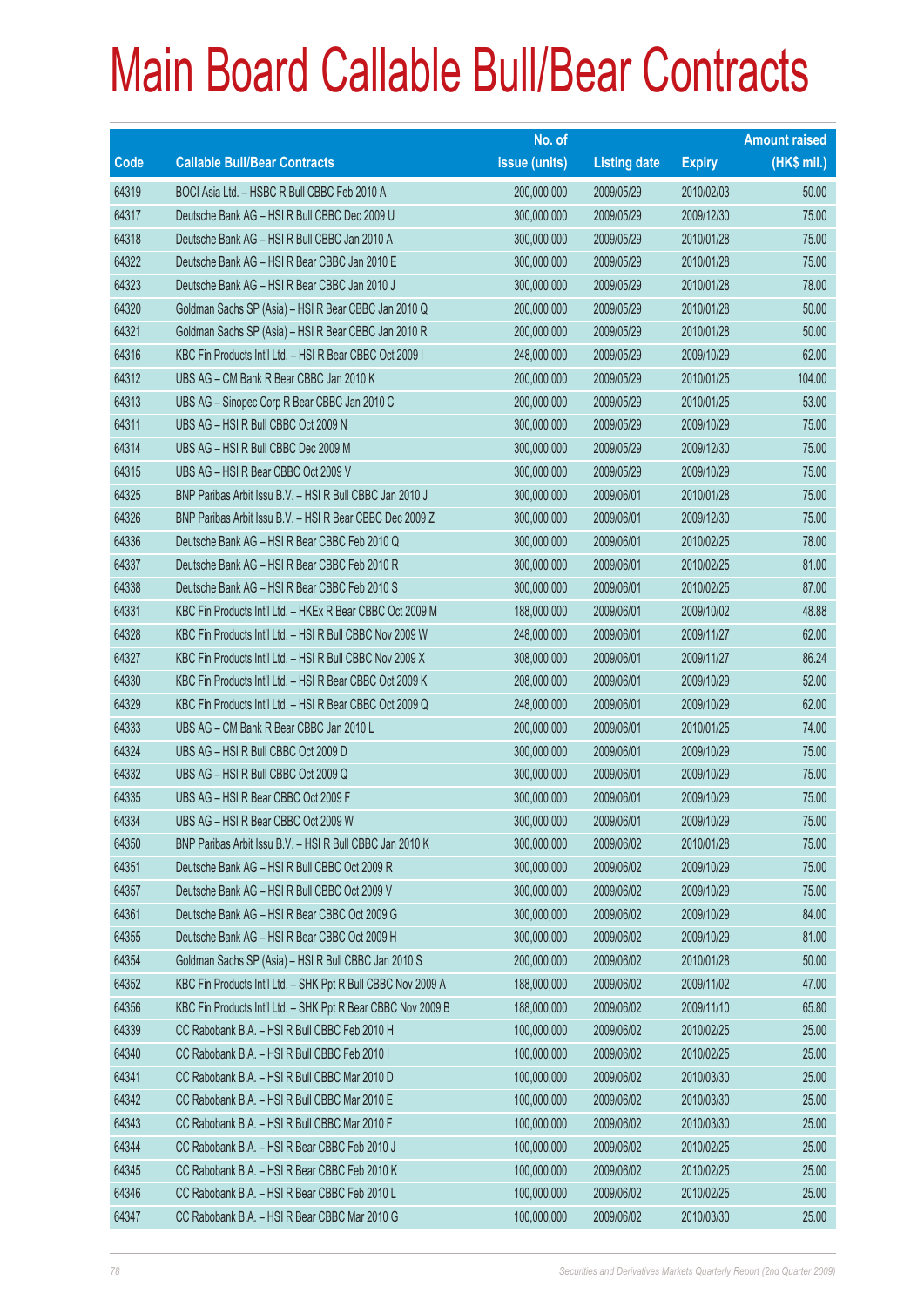|             |                                                            | No. of        |                     |               | <b>Amount raised</b> |
|-------------|------------------------------------------------------------|---------------|---------------------|---------------|----------------------|
| <b>Code</b> | <b>Callable Bull/Bear Contracts</b>                        | issue (units) | <b>Listing date</b> | <b>Expiry</b> | (HK\$ mil.)          |
| 64348       | CC Rabobank B.A. - HSI R Bear CBBC Mar 2010 H              | 100,000,000   | 2009/06/02          | 2010/03/30    | 25.00                |
| 64349       | UBS AG - HSI R Bull CBBC Oct 2009 I                        | 300,000,000   | 2009/06/02          | 2009/10/29    | 75.00                |
| 64353       | UBS AG - HSI R Bear CBBC Oct 2009 P                        | 300,000,000   | 2009/06/02          | 2009/10/29    | 75.00                |
| 63350       | Deutsche Bank AG - HSI R Bear CBBC Oct 2009 Y              | 300,000,000   | 2009/06/02          | 2009/10/29    | 35.40                |
| 64371       | Goldman Sachs SP (Asia) - HSI R Bear CBBC Jan 2010 T       | 200,000,000   | 2009/06/03          | 2010/01/28    | 50.00                |
| 64370       | KBC Fin Products Int'l Ltd. - HSCEI R Bear CBBC Nov 2009 C | 228,000,000   | 2009/06/03          | 2009/11/27    | 57.00                |
| 64358       | CC Rabobank B.A. - HKEx R Bull CBBC Feb 2010 A             | 100,000,000   | 2009/06/03          | 2010/02/25    | 25.00                |
| 64359       | CC Rabobank B.A. - HKEx R Bull CBBC Mar 2010 A             | 100,000,000   | 2009/06/03          | 2010/03/30    | 35.00                |
| 64363       | CC Rabobank B.A. - HKEx R Bear CBBC Feb 2010 B             | 100,000,000   | 2009/06/03          | 2010/02/25    | 25.00                |
| 64364       | CC Rabobank B.A. - HKEx R Bear CBBC Feb 2010 C             | 100,000,000   | 2009/06/03          | 2010/02/25    | 35.00                |
| 64365       | CC Rabobank B.A. - HKEx R Bear CBBC Mar 2010 B             | 100,000,000   | 2009/06/03          | 2010/03/30    | 45.00                |
| 64360       | UBS AG - Cheung Kong R Bull CBBC Feb 2010 A                | 200,000,000   | 2009/06/03          | 2010/02/22    | 50.00                |
| 64366       | UBS AG - Cheung Kong R Bear CBBC Feb 2010 B                | 200,000,000   | 2009/06/03          | 2010/02/22    | 50.00                |
| 64367       | UBS AG - CNOOC R Bear CBBC Dec 2009 J                      | 200,000,000   | 2009/06/03          | 2009/12/21    | 50.00                |
| 64372       | UBS AG - HSCEI R Bear CBBC Oct 2009 Q                      | 200,000,000   | 2009/06/03          | 2009/10/29    | 50.00                |
| 64369       | UBS AG - HSI R Bull CBBC Oct 2009 U                        | 300,000,000   | 2009/06/03          | 2009/10/29    | 75.00                |
| 64373       | UBS AG - HSI R Bear CBBC Oct 2009 X                        | 300,000,000   | 2009/06/03          | 2009/10/29    | 75.00                |
| 64362       | UBS AG - SHK Ppt R Bull CBBC Feb 2010 A                    | 200,000,000   | 2009/06/03          | 2010/02/22    | 50.00                |
| 64368       | UBS AG - SHK Ppt R Bear CBBC Feb 2010 B                    | 200,000,000   | 2009/06/03          | 2010/02/22    | 50.00                |
| 64422       | ABN AMRO Bank N.V. - HSI R Bull CBBC Nov 2009 N            | 250,000,000   | 2009/06/04          | 2009/11/27    | 62.50                |
| 64421       | ABN AMRO Bank N.V. - HSI R Bull CBBC Nov 2009 Z            | 250,000,000   | 2009/06/04          | 2009/11/27    | 62.50                |
| 64423       | ABN AMRO Bank N.V. - HSI R Bull CBBC Dec 2009 A            | 250,000,000   | 2009/06/04          | 2009/12/30    | 70.75                |
| 64427       | ABN AMRO Bank N.V. - HSI R Bear CBBC Nov 2009 O            | 250,000,000   | 2009/06/04          | 2009/11/27    | 63.00                |
| 64428       | ABN AMRO Bank N.V. - HSI R Bear CBBC Nov 2009 S            | 250,000,000   | 2009/06/04          | 2009/11/27    | 64.75                |
| 64429       | ABN AMRO Bank N.V. - HSI R Bear CBBC Dec 2009 B            | 250,000,000   | 2009/06/04          | 2009/12/30    | 76.25                |
| 64430       | ABN AMRO Bank N.V. - HSI R Bear CBBC Dec 2009 C            | 250,000,000   | 2009/06/04          | 2009/12/30    | 64.50                |
| 64431       | ABN AMRO Bank N.V. - HSI R Bear CBBC Dec 2009 D            | 250,000,000   | 2009/06/04          | 2009/12/30    | 91.50                |
| 64432       | ABN AMRO Bank N.V. - HSI R Bear CBBC Dec 2009 E            | 250,000,000   | 2009/06/04          | 2009/12/30    | 101.75               |
| 64379       | BNP Paribas Arbit Issu B.V. - HSI R Bull CBBC Jan 2010 L   | 300,000,000   | 2009/06/04          | 2010/01/28    | 75.00                |
| 64380       | BNP Paribas Arbit Issu B.V. - HSI R Bull CBBC Jan 2010 M   | 300,000,000   | 2009/06/04          | 2010/01/28    | 75.00                |
| 64381       | BNP Paribas Arbit Issu B.V. - HSI R Bull CBBC Jan 2010 N   | 300,000,000   | 2009/06/04          | 2010/01/28    | 75.00                |
| 64382       | BNP Paribas Arbit Issu B.V. - HSI R Bear CBBC Dec 2009 J   | 300,000,000   | 2009/06/04          | 2009/12/30    | 75.00                |
| 64411       | Deutsche Bank AG - HKEx R Bull CBBC Nov 2009 D             | 150,000,000   | 2009/06/04          | 2009/11/23    | 37.50                |
| 64383       | Deutsche Bank AG - HSI R Bull CBBC Jan 2010 D              | 300,000,000   | 2009/06/04          | 2010/01/28    | 87.00                |
| 64386       | Deutsche Bank AG - HSI R Bull CBBC Jan 2010 F              | 300,000,000   | 2009/06/04          | 2010/01/28    | 75.00                |
| 64384       | Deutsche Bank AG - HSI R Bull CBBC Jan 2010 I              | 300,000,000   | 2009/06/04          | 2010/01/28    | 81.00                |
| 64385       | Deutsche Bank AG - HSI R Bull CBBC Jan 2010 L              | 300,000,000   | 2009/06/04          | 2010/01/28    | 78.00                |
| 64412       | Deutsche Bank AG - HSI R Bull CBBC Feb 2010 U              | 300,000,000   | 2009/06/04          | 2010/02/25    | 75.00                |
| 64387       | Deutsche Bank AG - HSI R Bear CBBC Feb 2010 T              | 300,000,000   | 2009/06/04          | 2010/02/25    | 84.00                |
| 64405       | Goldman Sachs SP (Asia) - HSI R Bull CBBC Jan 2010 U       | 200,000,000   | 2009/06/04          | 2010/01/28    | 50.00                |
| 64406       | Goldman Sachs SP (Asia) - HSI R Bull CBBC Jan 2010 V       | 200,000,000   | 2009/06/04          | 2010/01/28    | 50.00                |
| 64407       | Goldman Sachs SP (Asia) - HSI R Bull CBBC Feb 2010 A       | 200,000,000   | 2009/06/04          | 2010/02/25    | 50.00                |
| 64408       | Goldman Sachs SP (Asia) - HSI R Bull CBBC Feb 2010 B       | 200,000,000   | 2009/06/04          | 2010/02/25    | 50.00                |
| 64409       | Goldman Sachs SP (Asia) - HSI R Bear CBBC Jan 2010 W       | 200,000,000   | 2009/06/04          | 2010/01/28    | 50.00                |
| 64410       | Goldman Sachs SP (Asia) - HSI R Bear CBBC Jan 2010 X       | 200,000,000   | 2009/06/04          | 2010/01/28    | 50.00                |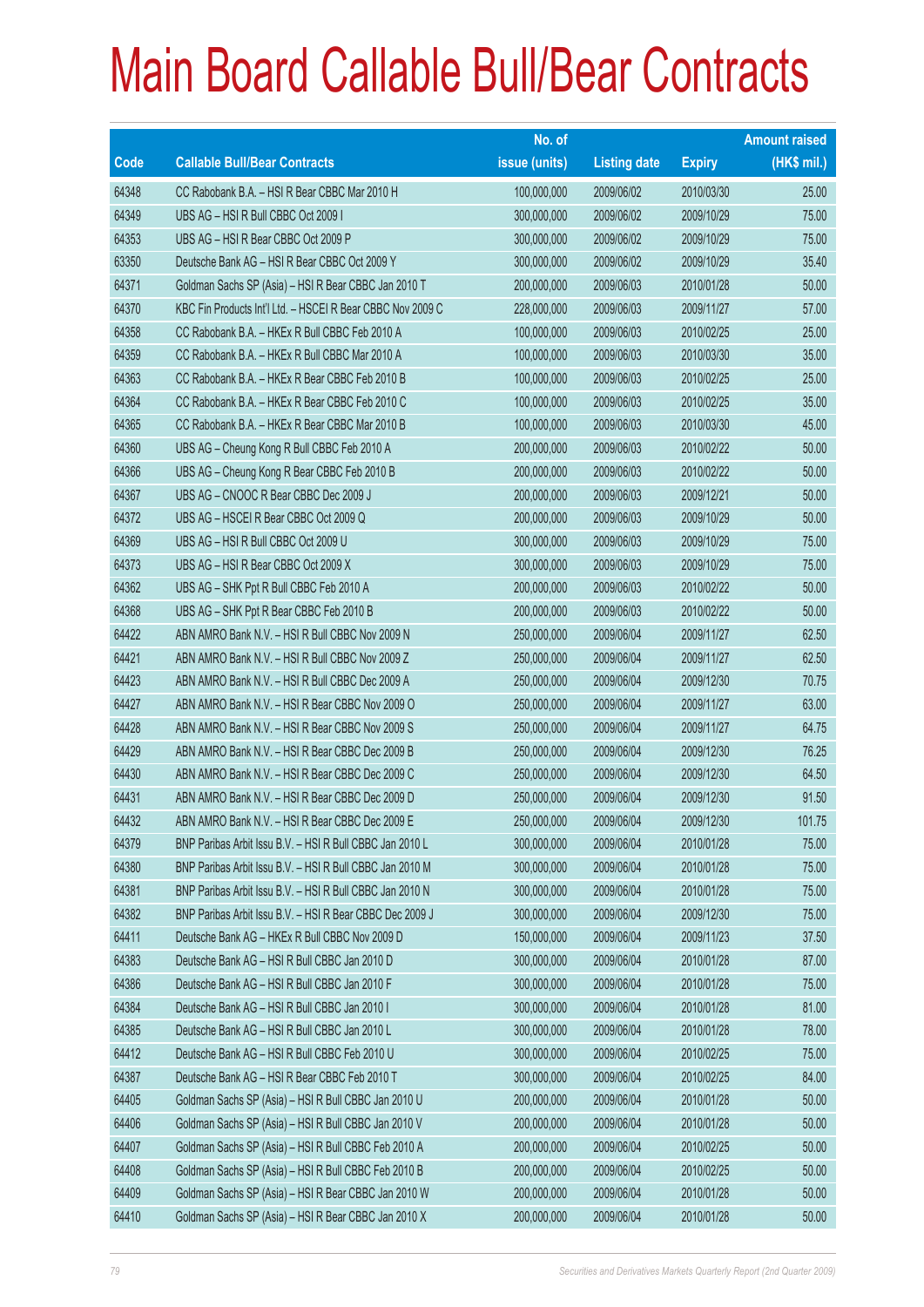|       |                                                              | No. of        |                     |               | <b>Amount raised</b> |
|-------|--------------------------------------------------------------|---------------|---------------------|---------------|----------------------|
| Code  | <b>Callable Bull/Bear Contracts</b>                          | issue (units) | <b>Listing date</b> | <b>Expiry</b> | $(HK$$ mil.)         |
| 64414 | KBC Fin Products Int'l Ltd. - A50 China R Bull CBBC Oct 09 C | 208,000,000   | 2009/06/04          | 2009/10/05    | 52.00                |
| 64413 | KBC Fin Products Int'l Ltd. - HKEx R Bull CBBC Nov 2009 G    | 188,000,000   | 2009/06/04          | 2009/11/18    | 47.00                |
| 64415 | KBC Fin Products Int'l Ltd. - HSI R Bull CBBC Sep 2009 R     | 248,000,000   | 2009/06/04          | 2009/09/29    | 62.00                |
| 64417 | KBC Fin Products Int'l Ltd. - HSI R Bull CBBC Oct 2009 M     | 208,000,000   | 2009/06/04          | 2009/10/29    | 52.00                |
| 64416 | KBC Fin Products Int'l Ltd. - HSI R Bull CBBC Oct 2009 O     | 308,000,000   | 2009/06/04          | 2009/10/29    | 77.00                |
| 64418 | KBC Fin Products Int'l Ltd. - HSI R Bull CBBC Nov 2009 G     | 208,000,000   | 2009/06/04          | 2009/11/27    | 58.24                |
| 64419 | KBC Fin Products Int'l Ltd. - HSI R Bull CBBC Nov 2009 M     | 248,000,000   | 2009/06/04          | 2009/11/27    | 62.00                |
| 64420 | KBC Fin Products Int'l Ltd. - HSI R Bull CBBC Dec 2009 Q     | 248,000,000   | 2009/06/04          | 2009/12/30    | 66.96                |
| 64375 | KBC Fin Products Int'l Ltd. - HSI R Bear CBBC Nov 2009 N     | 248,000,000   | 2009/06/04          | 2009/11/27    | 62.00                |
| 64376 | KBC Fin Products Int'l Ltd. - HSI R Bear CBBC Nov 2009 O     | 208,000,000   | 2009/06/04          | 2009/11/27    | 52.00                |
| 64374 | Macquarie Bank Ltd. - HSI R Bear CBBC Oct 2009 I             | 400,000,000   | 2009/06/04          | 2009/10/29    | 100.00               |
| 64393 | UBS AG - China Mobile R Bull CBBC Dec 2009 I                 | 300,000,000   | 2009/06/04          | 2009/12/21    | 75.00                |
| 64388 | UBS AG - CC Bank R Bull CBBC Dec 2009 G                      | 200,000,000   | 2009/06/04          | 2009/12/21    | 50.00                |
| 64389 | UBS AG - Cheung Kong R Bull CBBC Jan 2010 E                  | 200,000,000   | 2009/06/04          | 2010/01/18    | 50.00                |
| 64390 | UBS AG - Cheung Kong R Bear CBBC Feb 2010 C                  | 200,000,000   | 2009/06/04          | 2010/02/22    | 63.00                |
| 64391 | UBS AG - China Life R Bull CBBC Dec 2009 F                   | 300,000,000   | 2009/06/04          | 2009/12/21    | 210.00               |
| 64392 | UBS AG - CM Bank R Bear CBBC Jan 2010 M                      | 200,000,000   | 2009/06/04          | 2010/01/25    | 140.00               |
| 64401 | UBS AG - HSI R Bull CBBC Oct 2009 K                          | 300,000,000   | 2009/06/04          | 2009/10/29    | 75.00                |
| 64403 | UBS AG - HSI R Bull CBBC Oct 2009 M                          | 300,000,000   | 2009/06/04          | 2009/10/29    | 75.00                |
| 64402 | UBS AG - HSI R Bull CBBC Oct 2009 S                          | 300,000,000   | 2009/06/04          | 2009/10/29    | 75.00                |
| 64404 | UBS AG - HSI R Bull CBBC Dec 2009 Z                          | 400,000,000   | 2009/06/04          | 2009/12/30    | 100.00               |
| 64378 | UBS AG - HSI R Bear CBBC Oct 2009 H                          | 300,000,000   | 2009/06/04          | 2009/10/29    | 75.00                |
| 64377 | UBS AG - HSI R Bear CBBC Oct 2009 Y                          | 300,000,000   | 2009/06/04          | 2009/10/29    | 75.00                |
| 64396 | UBS AG - HSI R Bear CBBC Apr 2010 I                          | 300,000,000   | 2009/06/04          | 2010/04/29    | 84.00                |
| 64397 | UBS AG - HSI R Bear CBBC Apr 2010 J                          | 300,000,000   | 2009/06/04          | 2010/04/29    | 115.50               |
| 64398 | UBS AG - HSI R Bear CBBC Apr 2010 K                          | 300,000,000   | 2009/06/04          | 2010/04/29    | 127.50               |
| 64399 | UBS AG - HSI R Bear CBBC Apr 2010 L                          | 300,000,000   | 2009/06/04          | 2010/04/29    | 139.50               |
| 64400 | UBS AG - HSI R Bear CBBC Apr 2010 M                          | 400,000,000   | 2009/06/04          | 2010/04/29    | 100.00               |
| 64394 | UBS AG - SHK Ppt R Bull CBBC Jan 2010 H                      | 200,000,000   | 2009/06/04          | 2010/01/18    | 50.00                |
| 64395 | UBS AG - SHK Ppt R Bear CBBC Feb 2010 C                      | 200,000,000   | 2009/06/04          | 2010/02/22    | 61.00                |
| 64484 | BNP Paribas Arbit Issu B.V. - HSI R Bull CBBC Jan 2010 O     | 300,000,000   | 2009/06/05          | 2010/01/28    | 75.00                |
| 64485 | BNP Paribas Arbit Issu B.V. - HSI R Bull CBBC Jan 2010 P     | 300,000,000   | 2009/06/05          | 2010/01/28    | 75.00                |
| 64487 | BNP Paribas Arbit Issu B.V. - HSI R Bear CBBC Dec 2009 K     | 300,000,000   | 2009/06/05          | 2009/12/30    | 75.00                |
| 64486 | BNP Paribas Arbit Issu B.V. - HSI R Bear CBBC Dec 2009 L     | 300,000,000   | 2009/06/05          | 2009/12/30    | 75.00                |
| 64488 | BNP Paribas Arbit Issu B.V. - HSI R Bear CBBC Dec 2009 M     | 300,000,000   | 2009/06/05          | 2009/12/30    | 75.00                |
| 64466 | Deutsche Bank AG - China Life R Bull CBBC Nov 2009 D         | 150,000,000   | 2009/06/05          | 2009/11/23    | 45.00                |
| 64468 | Deutsche Bank AG - HSI R Bull CBBC Nov 2009 J                | 300,000,000   | 2009/06/05          | 2009/11/27    | 75.00                |
| 64467 | Deutsche Bank AG - HSI R Bull CBBC Nov 2009 L                | 300,000,000   | 2009/06/05          | 2009/11/27    | 78.00                |
| 64461 | Deutsche Bank AG - HSI R Bull CBBC Feb 2010 V                | 300,000,000   | 2009/06/05          | 2010/02/25    | 84.00                |
| 64462 | Deutsche Bank AG - HSI R Bull CBBC Feb 2010 W                | 300,000,000   | 2009/06/05          | 2010/02/25    | 75.00                |
| 64469 | Deutsche Bank AG - HSI R Bear CBBC Mar 2010 A                | 300,000,000   | 2009/06/05          | 2010/03/30    | 126.00               |
| 64470 | Deutsche Bank AG - HSI R Bear CBBC Mar 2010 B                | 300,000,000   | 2009/06/05          | 2010/03/30    | 135.00               |
| 64471 | Deutsche Bank AG - HSI R Bear CBBC Mar 2010 C                | 300,000,000   | 2009/06/05          | 2010/03/30    | 159.00               |
| 64489 | Goldman Sachs SP (Asia) - HSI R Bull CBBC Feb 2010 C         | 200,000,000   | 2009/06/05          | 2010/02/25    | 50.00                |
| 64493 | Goldman Sachs SP (Asia) - HSI R Bear CBBC Feb 2010 D         | 200,000,000   | 2009/06/05          | 2010/02/25    | 50.00                |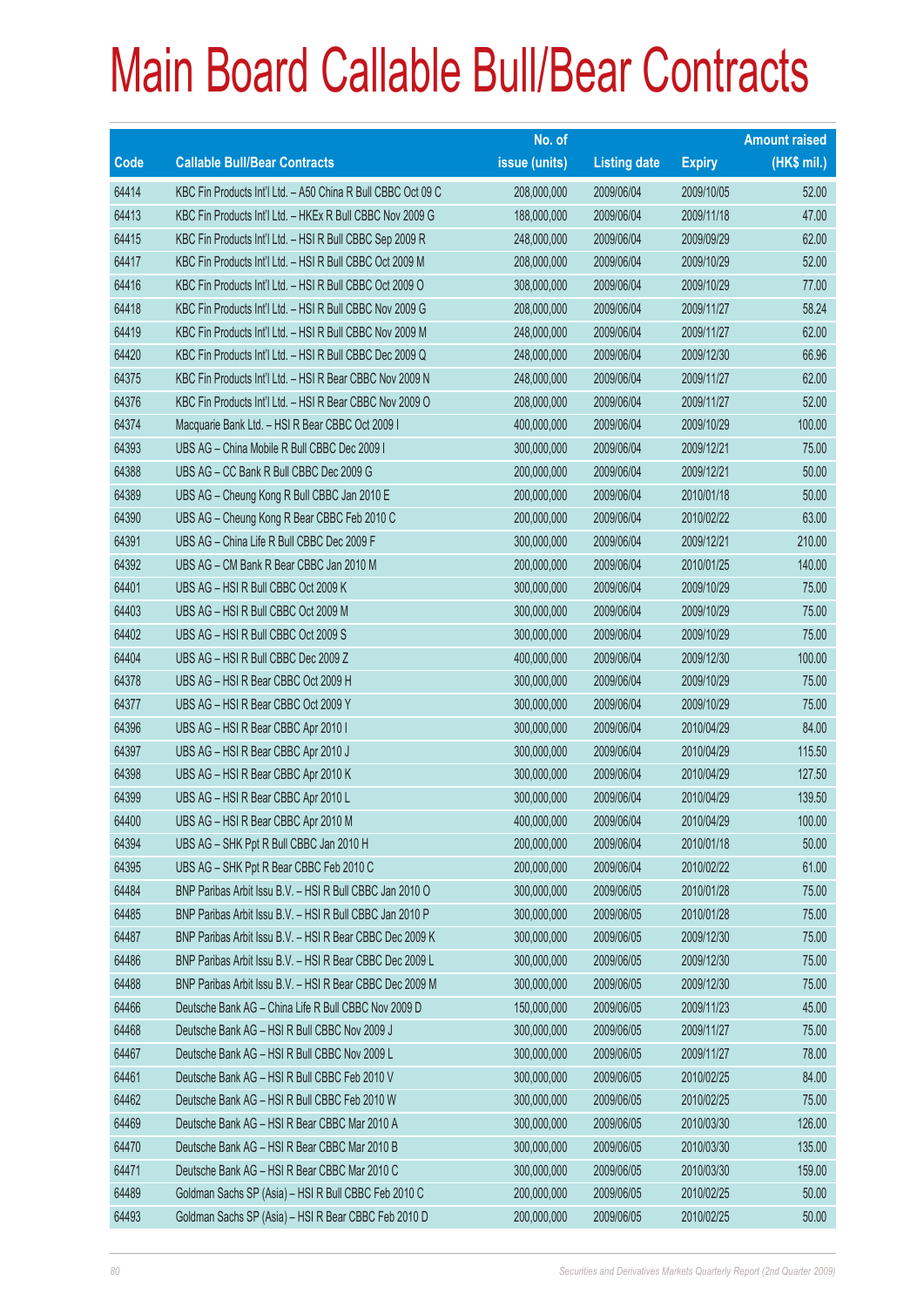|       |                                                                | No. of        |                     |               | <b>Amount raised</b> |
|-------|----------------------------------------------------------------|---------------|---------------------|---------------|----------------------|
| Code  | <b>Callable Bull/Bear Contracts</b>                            | issue (units) | <b>Listing date</b> | <b>Expiry</b> | $(HK$$ mil.)         |
| 64426 | HK Bank - HSI R Bull CBBC Dec 2009 K                           | 380,000,000   | 2009/06/05          | 2009/12/30    | 95.00                |
| 64436 | HK Bank - HSI R Bear CBBC Dec 2009 L                           | 380,000,000   | 2009/06/05          | 2009/12/30    | 95.00                |
| 64437 | HK Bank - HSI R Bear CBBC Jan 2010 E                           | 380,000,000   | 2009/06/05          | 2010/01/28    | 95.00                |
| 64438 | HK Bank - HSI R Bear CBBC Apr 2010 A                           | 380,000,000   | 2009/06/05          | 2010/04/29    | 95.00                |
| 64464 | KBC Fin Products Int'l Ltd. - HSI R Bull CBBC Oct 2009 I       | 208,000,000   | 2009/06/05          | 2009/10/29    | 52.00                |
| 64465 | KBC Fin Products Int'l Ltd. - HSI R Bull CBBC Nov 2009 V       | 248,000,000   | 2009/06/05          | 2009/11/27    | 62.00                |
| 64460 | KBC Fin Products Int'l Ltd. - HSI R Bear CBBC Nov 2009 P       | 208,000,000   | 2009/06/05          | 2009/11/27    | 52.00                |
| 64458 | KBC Fin Products Int'l Ltd. - HSI R Bear CBBC Dec 2009 R       | 248,000,000   | 2009/06/05          | 2009/12/30    | 62.00                |
| 64459 | Macquarie Bank Ltd. - HSI R Bull CBBC Oct 2009 J               | 400,000,000   | 2009/06/05          | 2009/10/29    | 100.00               |
| 64424 | CC Rabobank B.A. - HSI R Bull CBBC Feb 2010 M                  | 100,000,000   | 2009/06/05          | 2010/02/25    | 25.00                |
| 64425 | CC Rabobank B.A. - HSI R Bull CBBC Feb 2010 N                  | 100,000,000   | 2009/06/05          | 2010/02/25    | 25.00                |
| 64433 | CC Rabobank B.A. - HSI R Bear CBBC Feb 2010 O                  | 100,000,000   | 2009/06/05          | 2010/02/25    | 25.00                |
| 64434 | CC Rabobank B.A. - HSI R Bear CBBC Feb 2010 P                  | 100,000,000   | 2009/06/05          | 2010/02/25    | 25.00                |
| 64435 | CC Rabobank B.A. - HSI R Bear CBBC Feb 2010 Q                  | 100,000,000   | 2009/06/05          | 2010/02/25    | 25.00                |
| 64442 | SGA Societe Generale Acceptance N.V. - BOCL R Bear CBBC Jan10B | 200,000,000   | 2009/06/05          | 2010/01/20    | 50.00                |
| 64439 | SGA Societe Generale Acceptance N.V - CK(H) R Bull CBBC Jan10A | 100,000,000   | 2009/06/05          | 2010/01/13    | 25.00                |
| 64443 | SGA Societe Generale Acceptance N.V - CK(H) R Bear CBBC Jan10B | 100,000,000   | 2009/06/05          | 2010/01/13    | 25.00                |
| 64440 | SGA Societe Generale Acceptance NV - HSCEI R Bull CBBC Nov09A  | 200,000,000   | 2009/06/05          | 2009/11/27    | 50.00                |
| 64444 | SGA Societe Generale Acceptance NV - HSCEI R Bear CBBC Nov09B  | 200,000,000   | 2009/06/05          | 2009/11/27    | 50.00                |
| 64446 | SGA Societe Generale Acceptance N.V. - HSI R Bull CBBC Dec090  | 300,000,000   | 2009/06/05          | 2009/12/30    | 75.00                |
| 64447 | SGA Societe Generale Acceptance N.V. - HSI R Bull CBBC Dec09P  | 300,000,000   | 2009/06/05          | 2009/12/30    | 75.00                |
| 64448 | SGA Societe Generale Acceptance N.V. - HSI R Bull CBBC Dec09Q  | 300,000,000   | 2009/06/05          | 2009/12/30    | 75.00                |
| 64449 | SGA Societe Generale Acceptance N.V. - HSI R Bull CBBC Dec09R  | 300,000,000   | 2009/06/05          | 2009/12/30    | 75.00                |
| 64450 | SGA Societe Generale Acceptance N.V. - HSI R Bear CBBC Nov09K  | 300,000,000   | 2009/06/05          | 2009/11/27    | 84.00                |
| 64451 | SGA Societe Generale Acceptance N.V. - HSI R Bear CBBC Dec09S  | 300,000,000   | 2009/06/05          | 2009/12/30    | 75.00                |
| 64452 | SGA Societe Generale Acceptance N.V. - HSI R Bear CBBC Dec09T  | 300,000,000   | 2009/06/05          | 2009/12/30    | 75.00                |
| 64453 | SGA Societe Generale Acceptance N.V. - HSI R Bear CBBC Dec09U  | 300,000,000   | 2009/06/05          | 2009/12/30    | 75.00                |
| 64454 | SGA Societe Generale Acceptance N.V. - HSI R Bear CBBC Dec09V  | 300,000,000   | 2009/06/05          | 2009/12/30    | 75.00                |
| 64455 | SGA Societe Generale Acceptance N.V. - HSI R Bear CBBC Dec09W  | 300,000,000   | 2009/06/05          | 2009/12/30    | 75.00                |
| 64456 | SGA Societe Generale Acceptance N.V. - HSI R Bear CBBC Dec09X  | 300,000,000   | 2009/06/05          | 2009/12/30    | 91.50                |
| 64457 | SGA Societe Generale Acceptance N.V. - HSI R Bear CBBC Dec09Y  | 300,000,000   | 2009/06/05          | 2009/12/30    | 76.50                |
| 64441 | SGA Societe Generale Acceptance N.V - SHK P R Bull CBBC Jan10A | 100,000,000   | 2009/06/05          | 2010/01/20    | 25.00                |
| 64445 | SGA Societe Generale Acceptance N.V - SHK P R Bear CBBC Jan10B | 100,000,000   | 2009/06/05          | 2010/01/20    | 25.00                |
| 64477 | UBS AG - CNOOC R Bull CBBC Dec 2009 K                          | 200,000,000   | 2009/06/05          | 2009/12/21    | 50.00                |
| 64478 | UBS AG - HKEx R Bull CBBC Dec 2009 N                           | 300,000,000   | 2009/06/05          | 2009/12/21    | 75.00                |
| 64472 | UBS AG - HSCEI R Bull CBBC Oct 2009 R                          | 200,000,000   | 2009/06/05          | 2009/10/29    | 50.00                |
| 64474 | UBS AG - HSI R Bull CBBC Sep 2009 B                            | 300,000,000   | 2009/06/05          | 2009/09/29    | 75.00                |
| 64473 | UBS AG - HSI R Bull CBBC Sep 2009 Z                            | 300,000,000   | 2009/06/05          | 2009/09/29    | 75.00                |
| 64475 | UBS AG - HSI R Bull CBBC Oct 2009 T                            | 300,000,000   | 2009/06/05          | 2009/10/29    | 75.00                |
| 64476 | UBS AG - HSI R Bull CBBC Dec 2009 O                            | 400,000,000   | 2009/06/05          | 2009/12/30    | 100.00               |
| 64481 | UBS AG - HSI R Bear CBBC Sep 2009 N                            | 300,000,000   | 2009/06/05          | 2009/09/29    | 75.00                |
| 64482 | UBS AG - HSI R Bear CBBC Sep 2009 R                            | 300,000,000   | 2009/06/05          | 2009/09/29    | 75.00                |
| 64463 | UBS AG - HSI R Bear CBBC Sep 2009 X                            | 300,000,000   | 2009/06/05          | 2009/09/29    | 75.00                |
| 64483 | UBS AG - HSI R Bear CBBC Sep 2009 Y                            | 300,000,000   | 2009/06/05          | 2009/09/29    | 75.00                |
| 64480 | UBS AG - HSI R Bear CBBC Dec 2009 L                            | 400,000,000   | 2009/06/05          | 2009/12/30    | 100.00               |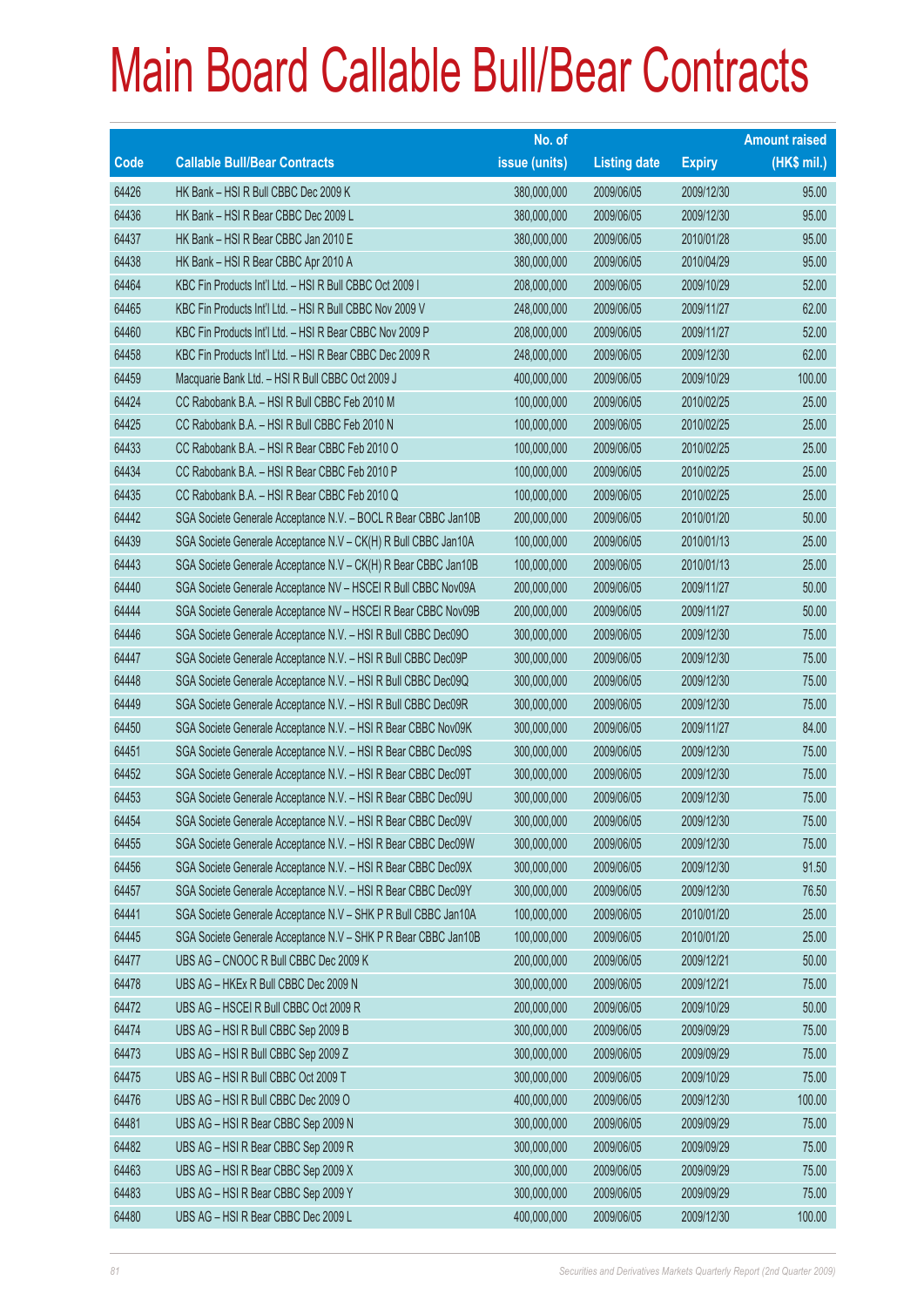|       |                                                           | No. of        |                     |               | <b>Amount raised</b> |
|-------|-----------------------------------------------------------|---------------|---------------------|---------------|----------------------|
| Code  | <b>Callable Bull/Bear Contracts</b>                       | issue (units) | <b>Listing date</b> | <b>Expiry</b> | (HK\$ mil.)          |
| 64479 | UBS AG - Petrochina R Bull CBBC Dec 2009 F                | 200,000,000   | 2009/06/05          | 2009/12/21    | 50.00                |
| 64568 | ABN AMRO Bank N.V. - China Mobile R Bull CBBC Nov 2009 A  | 80,000,000    | 2009/06/08          | 2009/11/19    | 20.08                |
| 64572 | ABN AMRO Bank N.V. - China Mobile R Bear CBBC Nov 2009 B  | 80,000,000    | 2009/06/08          | 2009/11/19    | 20.00                |
| 64567 | ABN AMRO Bank N.V. - CC Bank R Bull CBBC Nov 2009 A       | 80,000,000    | 2009/06/08          | 2009/11/19    | 20.00                |
| 64571 | ABN AMRO Bank N.V. - CC Bank R Bear CBBC Nov 2009 B       | 80,000,000    | 2009/06/08          | 2009/11/19    | 20.00                |
| 64569 | ABN AMRO Bank N.V. - Ch Life R Bear CBBC Nov 2009 A       | 80,000,000    | 2009/06/08          | 2009/11/19    | 49.20                |
| 64570 | ABN AMRO Bank N.V. - HSBC R Bear CBBC Oct 2009 A          | 80,000,000    | 2009/06/08          | 2009/10/28    | 20.08                |
| 64580 | ABN AMRO Bank N.V. - HSCEI R Bull CBBC Dec 2009 A         | 250,000,000   | 2009/06/08          | 2009/12/30    | 67.00                |
| 64581 | ABN AMRO Bank N.V. - HSCEI R Bull CBBC Dec 2009 B         | 250,000,000   | 2009/06/08          | 2009/12/30    | 63.00                |
| 64582 | ABN AMRO Bank N.V. - HSCEI R Bear CBBC Dec 2009 C         | 250,000,000   | 2009/06/08          | 2009/12/30    | 62.75                |
| 64583 | ABN AMRO Bank N.V. - HSCEI R Bear CBBC Dec 2009 D         | 250,000,000   | 2009/06/08          | 2009/12/30    | 62.75                |
| 64573 | ABN AMRO Bank N.V. - HSI R Bull CBBC Dec 2009 F           | 250,000,000   | 2009/06/08          | 2009/12/30    | 62.75                |
| 64574 | ABN AMRO Bank N.V. - HSI R Bull CBBC Dec 2009 G           | 250,000,000   | 2009/06/08          | 2009/12/30    | 62.75                |
| 64575 | ABN AMRO Bank N.V. - HSI R Bull CBBC Dec 2009 H           | 250,000,000   | 2009/06/08          | 2009/12/30    | 64.00                |
| 64576 | ABN AMRO Bank N.V. - HSI R Bull CBBC Dec 2009 I           | 250,000,000   | 2009/06/08          | 2009/12/30    | 63.00                |
| 64577 | ABN AMRO Bank N.V. - HSI R Bear CBBC Nov 2009 H           | 250,000,000   | 2009/06/08          | 2009/11/27    | 63.00                |
| 64578 | ABN AMRO Bank N.V. - HSI R Bear CBBC Nov 2009 I           | 250,000,000   | 2009/06/08          | 2009/11/27    | 63.75                |
| 64579 | ABN AMRO Bank N.V. - HSI R Bear CBBC Nov 2009 J           | 250,000,000   | 2009/06/08          | 2009/11/27    | 66.50                |
| 64546 | BNP Paribas Arbit Issu B.V. - HKEx R Bear CBBC Jan 2010 B | 100,000,000   | 2009/06/08          | 2010/01/29    | 30.00                |
| 64513 | BNP Paribas Arbit Issu B.V. - HSI R Bull CBBC Jan 2010 Q  | 300,000,000   | 2009/06/08          | 2010/01/28    | 75.00                |
| 64522 | BNP Paribas Arbit Issu B.V. - HSI R Bull CBBC Jan 2010 R  | 300,000,000   | 2009/06/08          | 2010/01/28    | 75.00                |
| 64523 | BNP Paribas Arbit Issu B.V. - HSI R Bull CBBC Jan 2010 S  | 300,000,000   | 2009/06/08          | 2010/01/28    | 75.00                |
| 64543 | BNP Paribas Arbit Issu B.V. - HSI R Bull CBBC Feb 2010 F  | 300,000,000   | 2009/06/08          | 2010/02/25    | 75.00                |
| 64526 | BNP Paribas Arbit Issu B.V. - HSI R Bear CBBC Dec 2009 B  | 300,000,000   | 2009/06/08          | 2009/12/30    | 75.00                |
| 64524 | BNP Paribas Arbit Issu B.V. - HSI R Bear CBBC Dec 2009 F  | 300,000,000   | 2009/06/08          | 2009/12/30    | 75.00                |
| 64545 | BNP Paribas Arbit Issu B.V. - HSI R Bear CBBC Dec 2009 H  | 300,000,000   | 2009/06/08          | 2009/12/30    | 75.00                |
| 64525 | BNP Paribas Arbit Issu B.V. - HSI R Bear CBBC Dec 2009 N  | 300,000,000   | 2009/06/08          | 2009/12/30    | 75.00                |
| 64544 | BNP Paribas Arbit Issu B.V. - HSI R Bear CBBC Dec 2009 T  | 300,000,000   | 2009/06/08          | 2009/12/30    | 75.00                |
| 64562 | Deutsche Bank AG - China Mobile R Bull CBBC Nov 2009 A    | 150,000,000   | 2009/06/08          | 2009/11/23    | 37.50                |
| 64560 | Deutsche Bank AG - China Life R Bull CBBC Dec 2009 A      | 150,000,000   | 2009/06/08          | 2009/12/07    | 60.00                |
| 64561 | Deutsche Bank AG - China Life R Bull CBBC Dec 2009 B      | 150,000,000   | 2009/06/08          | 2009/12/07    | 45.00                |
| 64563 | Deutsche Bank AG - CNOOC R Bull CBBC Nov 2009 C           | 150,000,000   | 2009/06/08          | 2009/11/16    | 40.50                |
| 64564 | Deutsche Bank AG - A50 China R Bull CBBC Nov 2009 B       | 150,000,000   | 2009/06/08          | 2009/11/16    | 39.00                |
| 64565 | Deutsche Bank AG - HSI R Bull CBBC Nov 2009 O             | 300,000,000   | 2009/06/08          | 2009/11/27    | 75.00                |
| 64527 | Deutsche Bank AG - HSI R Bull CBBC Jan 2010 E             | 300,000,000   | 2009/06/08          | 2010/01/28    | 81.00                |
| 64528 | Deutsche Bank AG - HSI R Bull CBBC Jan 2010 J             | 300,000,000   | 2009/06/08          | 2010/01/28    | 78.00                |
| 64529 | Deutsche Bank AG - HSI R Bull CBBC Jan 2010 O             | 300,000,000   | 2009/06/08          | 2010/01/28    | 75.00                |
| 64530 | Deutsche Bank AG - HSI R Bear CBBC Mar 2010 D             | 300,000,000   | 2009/06/08          | 2010/03/30    | 84.00                |
| 64531 | Deutsche Bank AG - HSI R Bear CBBC Mar 2010 E             | 300,000,000   | 2009/06/08          | 2010/03/30    | 93.00                |
| 64532 | Deutsche Bank AG - HSI R Bear CBBC Mar 2010 F             | 300,000,000   | 2009/06/08          | 2010/03/30    | 99.00                |
| 64533 | Deutsche Bank AG - HSI R Bear CBBC Mar 2010 G             | 300,000,000   | 2009/06/08          | 2010/03/30    | 120.00               |
| 64534 | Deutsche Bank AG - HSI R Bear CBBC Mar 2010 H             | 300,000,000   | 2009/06/08          | 2010/03/30    | 132.00               |
| 64566 | Deutsche Bank AG - HSI R Bear CBBC Mar 2010 I             | 300,000,000   | 2009/06/08          | 2010/03/30    | 120.00               |
| 64584 | Goldman Sachs SP (Asia) - HSI R Bull CBBC Feb 2010 E      | 200,000,000   | 2009/06/08          | 2010/02/25    | 50.00                |
| 64585 | Goldman Sachs SP (Asia) - HSI R Bull CBBC Feb 2010 F      | 200,000,000   | 2009/06/08          | 2010/02/25    | 50.00                |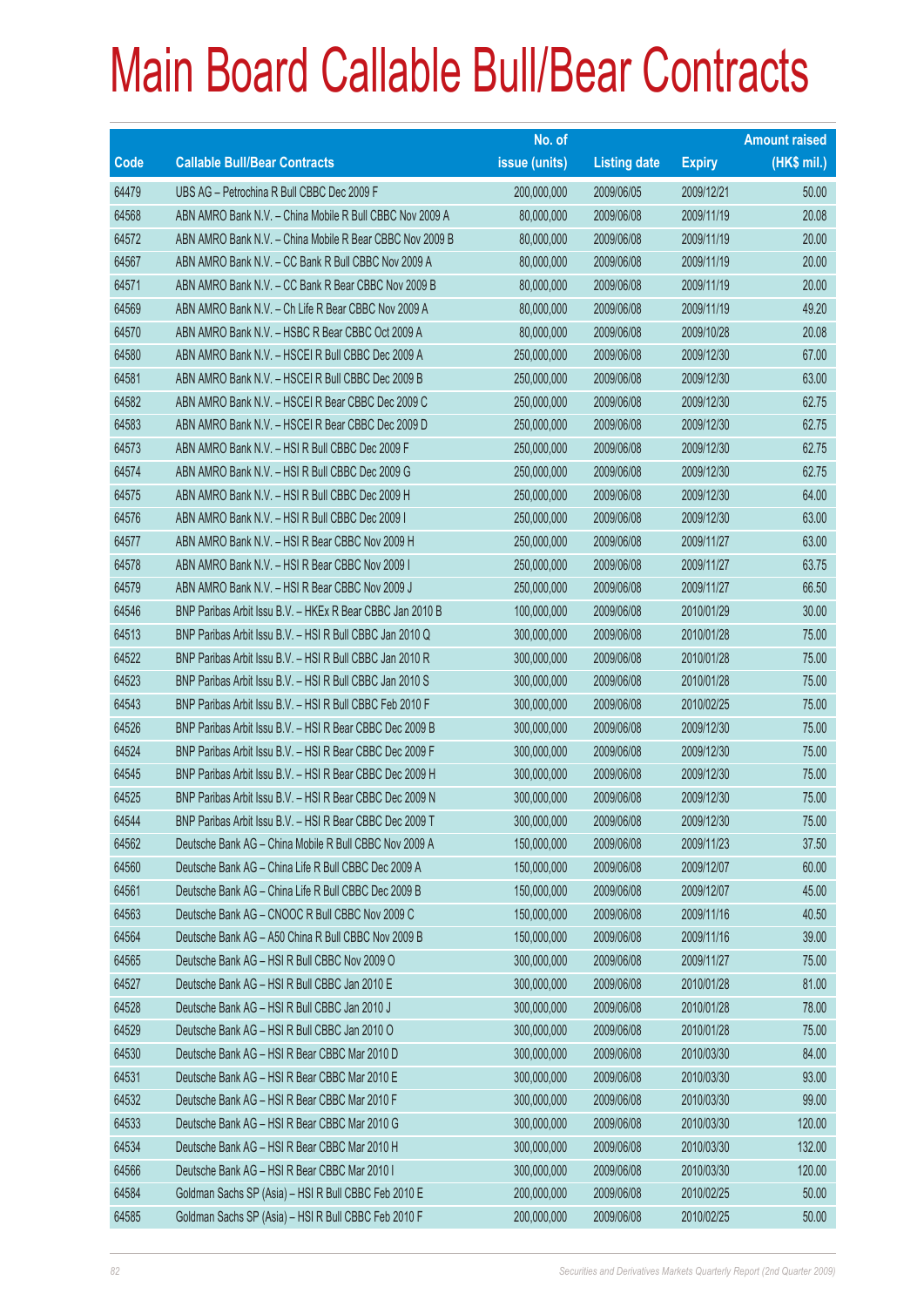|       |                                                                | No. of        |                     |               | <b>Amount raised</b> |
|-------|----------------------------------------------------------------|---------------|---------------------|---------------|----------------------|
| Code  | <b>Callable Bull/Bear Contracts</b>                            | issue (units) | <b>Listing date</b> | <b>Expiry</b> | (HK\$ mil.)          |
| 64586 | Goldman Sachs SP (Asia) - HSI R Bull CBBC Feb 2010 G           | 200,000,000   | 2009/06/08          | 2010/02/25    | 50.00                |
| 64587 | Goldman Sachs SP (Asia) - HSI R Bull CBBC Feb 2010 H           | 200,000,000   | 2009/06/08          | 2010/02/25    | 50.00                |
| 64588 | Goldman Sachs SP (Asia) - HSI R Bear CBBC Feb 2010 I           | 200,000,000   | 2009/06/08          | 2010/02/25    | 50.00                |
| 64589 | Goldman Sachs SP (Asia) - HSI R Bear CBBC Feb 2010 J           | 200,000,000   | 2009/06/08          | 2010/02/25    | 50.00                |
| 64590 | Goldman Sachs SP (Asia) - HSI R Bear CBBC Feb 2010 K           | 200,000,000   | 2009/06/08          | 2010/02/25    | 50.00                |
| 64591 | Goldman Sachs SP (Asia) - HSI R Bear CBBC Feb 2010 L           | 200,000,000   | 2009/06/08          | 2010/02/25    | 50.00                |
| 64540 | KBC Fin Products Int'l Ltd. - HSI R Bull CBBC Oct 2009 K       | 208,000,000   | 2009/06/08          | 2009/10/29    | 52.00                |
| 64541 | KBC Fin Products Int'l Ltd. - HSI R Bull CBBC Nov 2009 Y       | 248,000,000   | 2009/06/08          | 2009/11/27    | 62.00                |
| 64559 | KBC Fin Products Int'l Ltd. - HSI R Bull CBBC Dec 2009 S       | 248,000,000   | 2009/06/08          | 2009/12/30    | 62.00                |
| 64511 | KBC Fin Products Int'l Ltd. - HSI R Bear CBBC Oct 2009 G       | 248,000,000   | 2009/06/08          | 2009/10/29    | 62.00                |
| 64535 | KBC Fin Products Int'l Ltd. - HSI R Bear CBBC Mar 2010 C       | 308,000,000   | 2009/06/08          | 2010/03/30    | 77.00                |
| 64542 | KBC Fin Products Int'l Ltd. - SHK Ppt R Bear CBBC Jan 2010 A   | 188,000,000   | 2009/06/08          | 2010/01/15    | 67.68                |
| 64512 | Macquarie Bank Ltd. - HSI R Bull CBBC Oct 2009 K               | 400,000,000   | 2009/06/08          | 2009/10/29    | 100.00               |
| 64490 | Macquarie Bank Ltd. - HSI R Bear CBBC Nov 2009 I               | 400,000,000   | 2009/06/08          | 2009/11/27    | 100.00               |
| 64509 | CC Rabobank B.A. - HSI R Bull CBBC Mar 2010 I                  | 100,000,000   | 2009/06/08          | 2010/03/30    | 28.00                |
| 64510 | CC Rabobank B.A. - HSI R Bull CBBC Mar 2010 J                  | 100,000,000   | 2009/06/08          | 2010/03/30    | 25.00                |
| 64514 | CC Rabobank B.A. - HSI R Bear CBBC Mar 2010 K                  | 100,000,000   | 2009/06/08          | 2010/03/30    | 25.00                |
| 64515 | CC Rabobank B.A. - HSI R Bear CBBC Mar 2010 L                  | 100,000,000   | 2009/06/08          | 2010/03/30    | 25.00                |
| 64516 | CC Rabobank B.A. - HSI R Bear CBBC Mar 2010 M                  | 100,000,000   | 2009/06/08          | 2010/03/30    | 28.00                |
| 64517 | CC Rabobank B.A. - HSI R Bear CBBC Mar 2010 N                  | 100,000,000   | 2009/06/08          | 2010/03/30    | 30.00                |
| 64518 | CC Rabobank B.A. - HSI R Bear CBBC Mar 2010 O                  | 100,000,000   | 2009/06/08          | 2010/03/30    | 35.00                |
| 64519 | CC Rabobank B.A. - HSI R Bear CBBC Mar 2010 P                  | 100,000,000   | 2009/06/08          | 2010/03/30    | 37.00                |
| 64520 | CC Rabobank B.A. - HSI R Bear CBBC Mar 2010 Q                  | 100,000,000   | 2009/06/08          | 2010/03/30    | 40.00                |
| 64521 | CC Rabobank B.A. - HSI R Bear CBBC Mar 2010 R                  | 100,000,000   | 2009/06/08          | 2010/03/30    | 42.00                |
| 64499 | SGA Societe Generale Acceptance N.V. - CCHC R Bull CBBC Jan10C | 100,000,000   | 2009/06/08          | 2010/01/13    | 32.00                |
| 64503 | SGA Societe Generale Acceptance N.V. - CCHC R Bear CBBC Jan10D | 100,000,000   | 2009/06/08          | 2010/01/13    | 35.00                |
| 64500 | SGA Societe Generale Acceptance N.V. - CMB R Bull CBBC Feb10A  | 100,000,000   | 2009/06/08          | 2010/02/10    | 39.00                |
| 64501 | SGA Societe Generale Acceptance N.V. - HKEx R Bull CBBC Jan10C | 200,000,000   | 2009/06/08          | 2010/01/13    | 50.00                |
| 64505 | SGA Societe Generale Acceptance N.V. - HKEx R Bear CBBC Jan10D | 200,000,000   | 2009/06/08          | 2010/01/13    | 50.00                |
| 64504 | SGA Societe Generale Acceptance N.V - HS Bk R Bear CBBC Feb10A | 100,000,000   | 2009/06/08          | 2010/02/10    | 30.00                |
| 64496 | SGA Societe Generale Acceptance N.V. - HSI R Bear CBBC Dec09C  | 300,000,000   | 2009/06/08          | 2009/12/30    | 102.00               |
| 64497 | SGA Societe Generale Acceptance N.V. - HSI R Bear CBBC Dec09D  | 300,000,000   | 2009/06/08          | 2009/12/30    | 84.00                |
| 64498 | SGA Societe Generale Acceptance N.V. - HSI R Bear CBBC Dec09G  | 300,000,000   | 2009/06/08          | 2009/12/30    | 108.00               |
| 64492 | SGA Societe Generale Acceptance N.V. - HSI R Bear CBBC Dec09J  | 300,000,000   | 2009/06/08          | 2009/12/30    | 75.00                |
| 64494 | SGA Societe Generale Acceptance N.V. - HSI R Bear CBBC Dec09M  | 300,000,000   | 2009/06/08          | 2009/12/30    | 96.00                |
| 64495 | SGA Societe Generale Acceptance N.V. - HSI R Bear CBBC Dec09N  | 300,000,000   | 2009/06/08          | 2009/12/30    | 79.50                |
| 64491 | SGA Societe Generale Acceptance N.V. - HSI R Bear CBBC Dec09Z  | 300,000,000   | 2009/06/08          | 2009/12/30    | 90.00                |
| 64502 | SGA Societe Generale Acceptance NV - JiangC R Bull CBBC Feb10A | 100,000,000   | 2009/06/08          | 2010/02/10    | 39.00                |
| 64506 | SGA Societe Generale Acceptance NV - JiangC R Bear CBBC Feb10B | 100,000,000   | 2009/06/08          | 2010/02/10    | 52.00                |
| 64507 | SGA Societe Generale Acceptance N.V. - TCH R Bear CBBC Feb10A  | 100,000,000   | 2009/06/08          | 2010/02/10    | 34.00                |
| 64594 | UBS AG - China Mobile R Bull CBBC Dec 2009 J                   | 300,000,000   | 2009/06/08          | 2009/12/14    | 75.00                |
| 64592 | UBS AG - China Life R Bull CBBC Dec 2009 G                     | 300,000,000   | 2009/06/08          | 2009/12/14    | 75.00                |
| 64599 | UBS AG - China Life R Bear CBBC Dec 2009 H                     | 300,000,000   | 2009/06/08          | 2009/12/14    | 234.00               |
| 64593 | UBS AG - CM Bank R Bull CBBC Dec 2009 A                        | 200,000,000   | 2009/06/08          | 2009/12/14    | 63.00                |
| 64595 | UBS AG - CNOOC R Bull CBBC Dec 2009 L                          | 200,000,000   | 2009/06/08          | 2009/12/21    | 50.00                |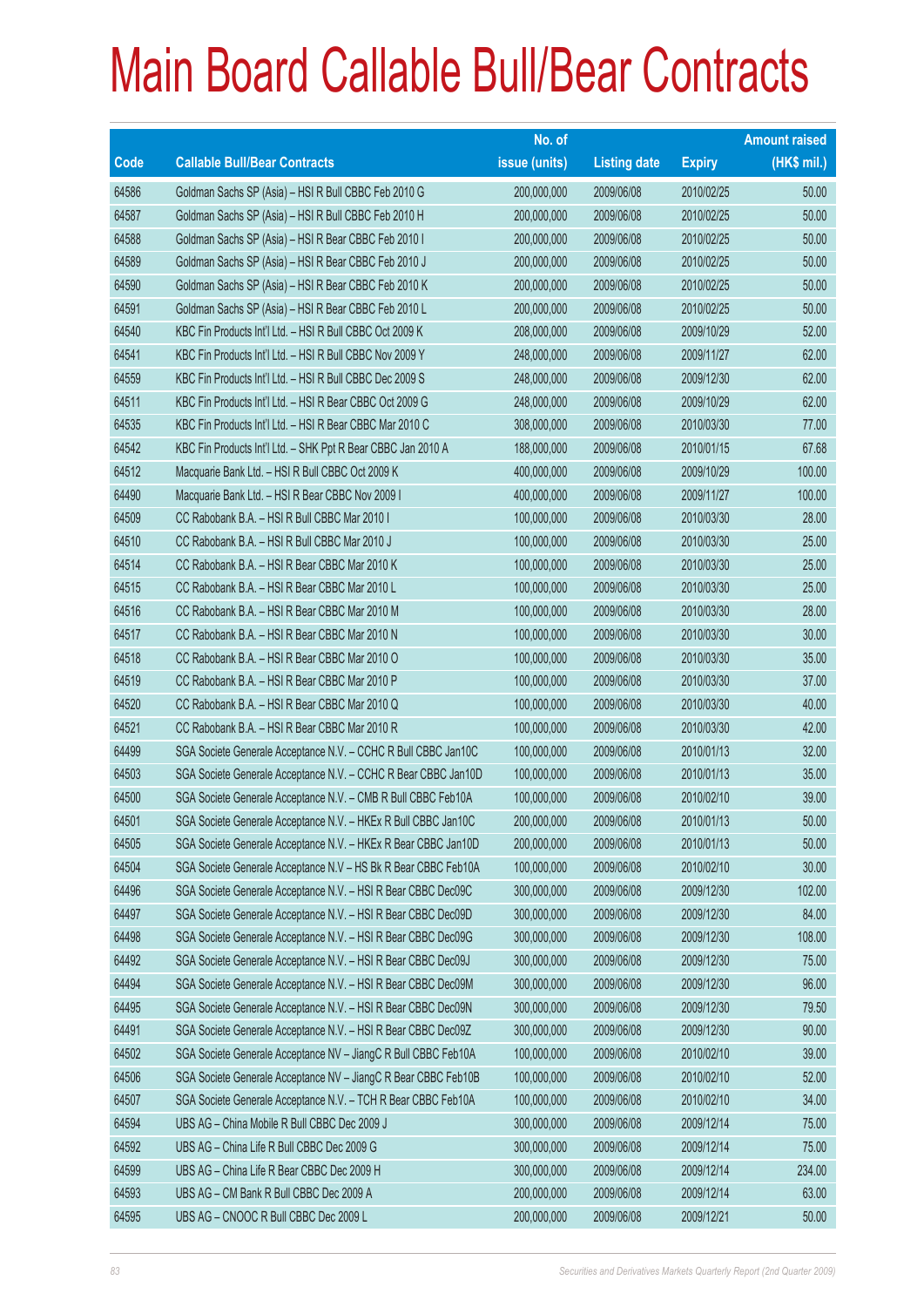|       |                                                      | No. of        |                     |               | <b>Amount raised</b> |
|-------|------------------------------------------------------|---------------|---------------------|---------------|----------------------|
| Code  | <b>Callable Bull/Bear Contracts</b>                  | issue (units) | <b>Listing date</b> | <b>Expiry</b> | $(HK$$ mil.)         |
| 64601 | UBS AG - A50 China R Bull CBBC Dec 2009 L            | 300,000,000   | 2009/06/08          | 2009/12/14    | 75.00                |
| 64600 | UBS AG - HKEx R Bull CBBC Dec 2009 O                 | 300,000,000   | 2009/06/08          | 2009/12/14    | 75.00                |
| 64536 | UBS AG - HSCEI R Bull CBBC Nov 2009 O                | 200,000,000   | 2009/06/08          | 2009/11/27    | 50.00                |
| 64537 | UBS AG - HSCEI R Bear CBBC Dec 2009 C                | 200,000,000   | 2009/06/08          | 2009/12/30    | 67.00                |
| 64538 | UBS AG - HSCEI R Bear CBBC Dec 2009 D                | 200,000,000   | 2009/06/08          | 2009/12/30    | 59.00                |
| 64547 | UBS AG - HSI R Bull CBBC Sep 2009 C                  | 300,000,000   | 2009/06/08          | 2009/09/29    | 75.00                |
| 64548 | UBS AG - HSI R Bull CBBC Dec 2009 T                  | 300,000,000   | 2009/06/08          | 2009/12/30    | 75.00                |
| 64549 | UBS AG - HSI R Bull CBBC Jan 2010 G                  | 300,000,000   | 2009/06/08          | 2010/01/28    | 75.00                |
| 64550 | UBS AG - HSI R Bull CBBC Feb 2010 W                  | 300,000,000   | 2009/06/08          | 2010/02/25    | 75.00                |
| 64551 | UBS AG - HSI R Bull CBBC Mar 2010 Y                  | 400,000,000   | 2009/06/08          | 2010/03/30    | 100.00               |
| 64539 | UBS AG - HSI R Bear CBBC Sep 2009 O                  | 300,000,000   | 2009/06/08          | 2009/09/29    | 75.00                |
| 64508 | UBS AG - HSI R Bear CBBC Oct 2009 V                  | 300,000,000   | 2009/06/08          | 2009/10/29    | 75.00                |
| 64554 | UBS AG - HSI R Bear CBBC Jan 2010 H                  | 300,000,000   | 2009/06/08          | 2010/01/28    | 112.50               |
| 64555 | UBS AG - HSI R Bear CBBC Jan 2010 P                  | 300,000,000   | 2009/06/08          | 2010/01/28    | 142.50               |
| 64556 | UBS AG - HSI R Bear CBBC Feb 2010 U                  | 300,000,000   | 2009/06/08          | 2010/02/25    | 124.50               |
| 64557 | UBS AG - HSI R Bear CBBC Feb 2010 V                  | 300,000,000   | 2009/06/08          | 2010/02/25    | 154.50               |
| 64558 | UBS AG - HSI R Bear CBBC Mar 2010 Z                  | 400,000,000   | 2009/06/08          | 2010/03/30    | 100.00               |
| 64552 | UBS AG - HSI R Bear CBBC Apr 2010 N                  | 400,000,000   | 2009/06/08          | 2010/04/29    | 100.00               |
| 64553 | UBS AG - HSI R Bear CBBC Apr 2010 O                  | 400,000,000   | 2009/06/08          | 2010/04/29    | 100.00               |
| 64596 | UBS AG - ICBC R Bull CBBC Nov 2009 D                 | 200,000,000   | 2009/06/08          | 2009/11/23    | 50.00                |
| 64597 | UBS AG - Petrochina R Bull CBBC Dec 2009 G           | 200,000,000   | 2009/06/08          | 2009/12/21    | 50.00                |
| 64598 | UBS AG - Ping An R Bull CBBC Nov 2009 A              | 200,000,000   | 2009/06/08          | 2009/11/23    | 50.00                |
| 64608 | ABN AMRO Bank N.V. - HSCEI R Bull CBBC Dec 2009 E    | 250,000,000   | 2009/06/09          | 2009/12/30    | 62.50                |
| 64611 | ABN AMRO Bank N.V. - HSCEI R Bear CBBC Dec 2009 F    | 250,000,000   | 2009/06/09          | 2009/12/30    | 62.75                |
| 64612 | ABN AMRO Bank N.V. - HSCEI R Bear CBBC Dec 2009 G    | 250,000,000   | 2009/06/09          | 2009/12/30    | 62.75                |
| 64606 | ABN AMRO Bank N.V. - HSI R Bull CBBC Dec 2009 J      | 250,000,000   | 2009/06/09          | 2009/12/30    | 62.50                |
| 64607 | ABN AMRO Bank N.V. - HSI R Bull CBBC Dec 2009 K      | 250,000,000   | 2009/06/09          | 2009/12/30    | 62.75                |
| 64613 | ABN AMRO Bank N.V. - HSI R Bear CBBC Dec 2009 L      | 250,000,000   | 2009/06/09          | 2009/12/30    | 78.25                |
| 64614 | ABN AMRO Bank N.V. - HSI R Bear CBBC Dec 2009 M      | 250,000,000   | 2009/06/09          | 2009/12/30    | 62.50                |
| 64615 | ABN AMRO Bank N.V. - HSI R Bear CBBC Dec 2009 N      | 250,000,000   | 2009/06/09          | 2009/12/30    | 76.25                |
| 64602 | Barclays Bank plc - HSI R Bear CBBC Dec 2009 E       | 500,000,000   | 2009/06/09          | 2009/12/30    | 130.00               |
| 64603 | Barclays Bank plc - HSI R Bear CBBC Dec 2009 F       | 500,000,000   | 2009/06/09          | 2009/12/30    | 133.00               |
| 64635 | Deutsche Bank AG - HSI R Bull CBBC Feb 2010 X        | 300,000,000   | 2009/06/09          | 2010/02/25    | 84.00                |
| 64636 | Deutsche Bank AG - HSI R Bull CBBC Feb 2010 Y        | 300,000,000   | 2009/06/09          | 2010/02/25    | 75.00                |
| 64639 | Deutsche Bank AG - HSI R Bear CBBC Oct 2009 J        | 300,000,000   | 2009/06/09          | 2009/10/29    | 75.00                |
| 64640 | Deutsche Bank AG - HSI R Bear CBBC Oct 2009 M        | 300,000,000   | 2009/06/09          | 2009/10/29    | 81.00                |
| 64641 | Deutsche Bank AG - HSI R Bear CBBC Oct 2009 Z        | 300,000,000   | 2009/06/09          | 2009/10/29    | 87.00                |
| 64638 | Deutsche Bank AG - HSI R Bear CBBC Dec 2009 V        | 300,000,000   | 2009/06/09          | 2009/12/30    | 132.00               |
| 64637 | Deutsche Bank AG - HSI R Bear CBBC Dec 2009 Z        | 300,000,000   | 2009/06/09          | 2009/12/30    | 120.00               |
| 64647 | Goldman Sachs SP (Asia) - HSI R Bear CBBC Feb 2010 M | 200,000,000   | 2009/06/09          | 2010/02/25    | 50.00                |
| 64648 | Goldman Sachs SP (Asia) - HSI R Bear CBBC Feb 2010 N | 200,000,000   | 2009/06/09          | 2010/02/25    | 50.00                |
| 64609 | HK Bank - HSI R Bull CBBC Dec 2009 M                 | 150,000,000   | 2009/06/09          | 2009/12/30    | 37.50                |
| 64610 | HK Bank - HSI R Bull CBBC Dec 2009 N                 | 150,000,000   | 2009/06/09          | 2009/12/30    | 37.50                |
| 64616 | HK Bank - HSI R Bear CBBC Dec 2009 O                 | 280,000,000   | 2009/06/09          | 2009/12/30    | 70.00                |
| 64617 | HK Bank - HSI R Bear CBBC Mar 2010 B                 | 280,000,000   | 2009/06/09          | 2010/03/30    | 70.00                |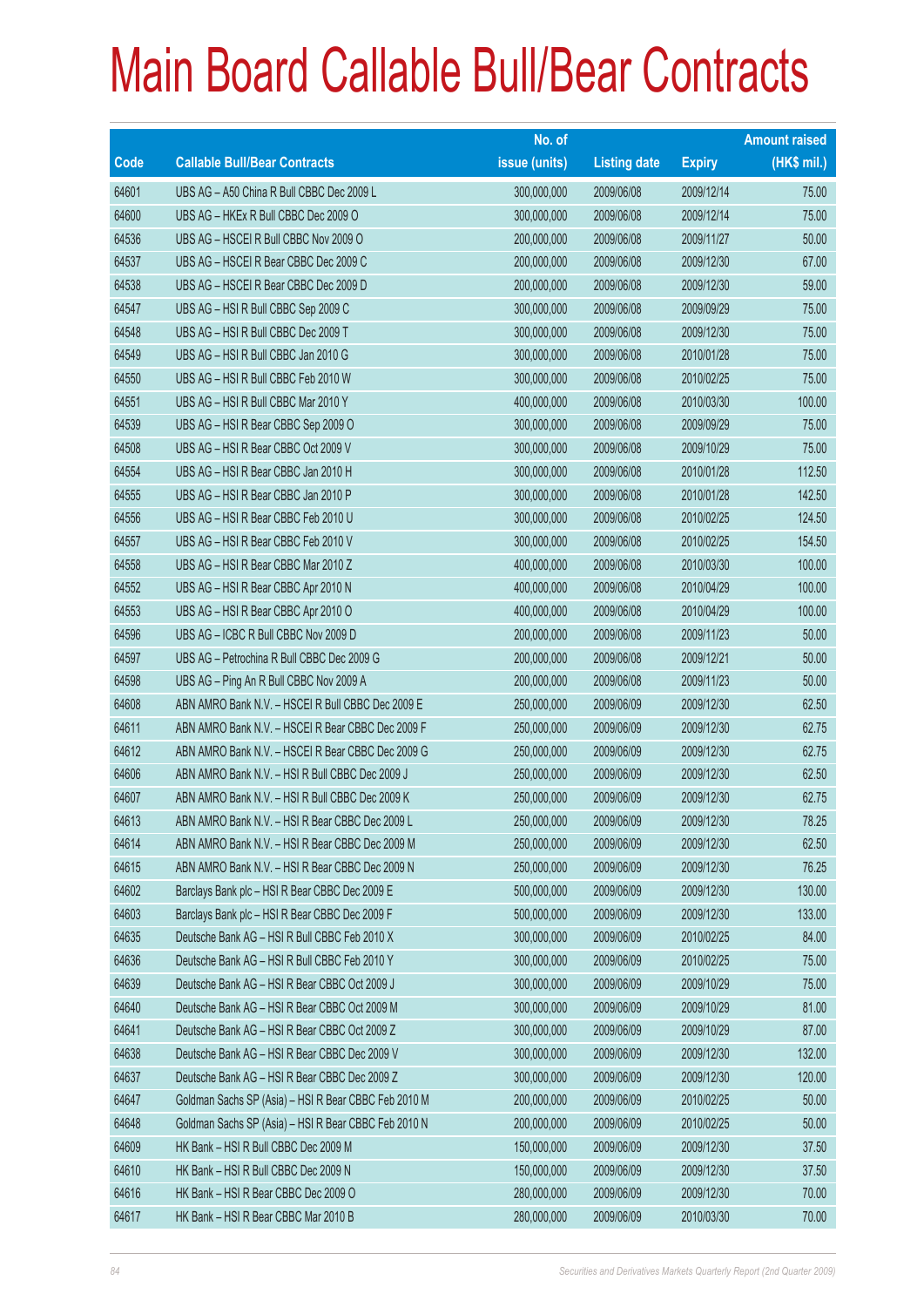|             |                                                                | No. of        |                     |               | <b>Amount raised</b> |
|-------------|----------------------------------------------------------------|---------------|---------------------|---------------|----------------------|
| <b>Code</b> | <b>Callable Bull/Bear Contracts</b>                            | issue (units) | <b>Listing date</b> | <b>Expiry</b> | (HK\$ mil.)          |
| 64618       | HK Bank - HSI R Bear CBBC Apr 2010 B                           | 280,000,000   | 2009/06/09          | 2010/04/29    | 70.00                |
| 64646       | KBC Fin Products Int'l Ltd. - HKEx R Bear CBBC Nov 2009 H      | 188,000,000   | 2009/06/09          | 2009/11/10    | 47.00                |
| 64631       | KBC Fin Products Int'l Ltd. - HSI R Bear CBBC Sep 2009 P       | 208,000,000   | 2009/06/09          | 2009/09/29    | 52.00                |
| 64632       | KBC Fin Products Int'l Ltd. - HSI R Bear CBBC Sep 2009 S       | 168,000,000   | 2009/06/09          | 2009/09/29    | 42.00                |
| 64633       | KBC Fin Products Int'l Ltd. - HSI R Bear CBBC Oct 2009 Q       | 248,000,000   | 2009/06/09          | 2009/10/29    | 62.00                |
| 64634       | KBC Fin Products Int'l Ltd. - HSI R Bear CBBC Nov 2009 Z       | 208,000,000   | 2009/06/09          | 2009/11/27    | 52.00                |
| 64605       | Macquarie Bank Ltd. - HSI R Bear CBBC Nov 2009 J               | 400,000,000   | 2009/06/09          | 2009/11/27    | 100.00               |
| 64604       | Macquarie Bank Ltd. - HSI R Bear CBBC Dec 2009 F               | 400,000,000   | 2009/06/09          | 2009/12/30    | 100.00               |
| 64619       | CC Rabobank B.A. - HSI R Bull CBBC Dec 2009 L                  | 100,000,000   | 2009/06/09          | 2009/12/30    | 25.00                |
| 64620       | CC Rabobank B.A. - HSI R Bull CBBC Dec 2009 M                  | 100,000,000   | 2009/06/09          | 2009/12/30    | 25.00                |
| 64621       | CC Rabobank B.A. - HSI R Bull CBBC Dec 2009 N                  | 100,000,000   | 2009/06/09          | 2009/12/30    | 25.00                |
| 64624       | CC Rabobank B.A. - HSI R Bear CBBC Dec 2009 O                  | 100,000,000   | 2009/06/09          | 2009/12/30    | 25.00                |
| 64625       | CC Rabobank B.A. - HSI R Bear CBBC Dec 2009 P                  | 100,000,000   | 2009/06/09          | 2009/12/30    | 25.00                |
| 64626       | CC Rabobank B.A. - HSI R Bear CBBC Dec 2009 Q                  | 100,000,000   | 2009/06/09          | 2009/12/30    | 30.00                |
| 64627       | CC Rabobank B.A. - HSI R Bear CBBC Dec 2009 R                  | 100,000,000   | 2009/06/09          | 2009/12/30    | 25.00                |
| 64628       | CC Rabobank B.A. - HSI R Bear CBBC Dec 2009 S                  | 100,000,000   | 2009/06/09          | 2009/12/30    | 25.00                |
| 64622       | CC Rabobank B.A. - HSI R Bear CBBC Jan 2010 P                  | 100,000,000   | 2009/06/09          | 2010/01/28    | 25.00                |
| 64623       | CC Rabobank B.A. - HSI R Bear CBBC Jan 2010 Q                  | 100,000,000   | 2009/06/09          | 2010/01/28    | 35.00                |
| 64644       | UBS AG - China Life R Bull CBBC Dec 2009 I                     | 300,000,000   | 2009/06/09          | 2009/12/14    | 75.00                |
| 64645       | UBS AG - CM Bank R Bull CBBC Dec 2009 B                        | 200,000,000   | 2009/06/09          | 2009/12/14    | 66.00                |
| 64629       | UBS AG - HSI R Bull CBBC Sep 2009 P                            | 300,000,000   | 2009/06/09          | 2009/09/29    | 75.00                |
| 64630       | UBS AG - HSI R Bull CBBC Nov 2009 J                            | 300,000,000   | 2009/06/09          | 2009/11/27    | 75.00                |
| 64643       | UBS AG - HSI R Bear CBBC Oct 2009 F                            | 300,000,000   | 2009/06/09          | 2009/10/29    | 75.00                |
| 64642       | UBS AG - HSI R Bear CBBC Oct 2009 W                            | 300,000,000   | 2009/06/09          | 2009/10/29    | 75.00                |
| 64281       | SGA Societe Generale Acceptance N.V. - HSI R Bull CBBC Nov09H  | 200,000,000   | 2009/06/09          | 2009/11/27    | 29.80                |
| 64690       | BNP Paribas Arbit Issu B.V. - HSCEI R Bull CBBC Jan 2010 A     | 200,000,000   | 2009/06/10          | 2010/01/28    | 50.00                |
| 64691       | BNP Paribas Arbit Issu B.V. - HSCEI R Bear CBBC Dec 2009 B     | 200,000,000   | 2009/06/10          | 2009/12/30    | 50.00                |
| 64692       | BNP Paribas Arbit Issu B.V. - HSI R Bull CBBC Jan 2010 T       | 300,000,000   | 2009/06/10          | 2010/01/28    | 75.00                |
| 64693       | BNP Paribas Arbit Issu B.V. - HSI R Bear CBBC Dec 2009 Q       | 300,000,000   | 2009/06/10          | 2009/12/30    | 75.00                |
| 64685       | Deutsche Bank AG - HSI R Bull CBBC Oct 2009 I                  | 300,000,000   | 2009/06/10          | 2009/10/29    | 84.00                |
| 64686       | Deutsche Bank AG - HSI R Bull CBBC Oct 2009 T                  | 300,000,000   | 2009/06/10          | 2009/10/29    | 75.00                |
| 64687       | Deutsche Bank AG - HSI R Bear CBBC Apr 2010 A                  | 300,000,000   | 2009/06/10          | 2010/04/29    | 114.00               |
| 64688       | Deutsche Bank AG - HSI R Bear CBBC Apr 2010 B                  | 300,000,000   | 2009/06/10          | 2010/04/29    | 138.00               |
| 64689       | Deutsche Bank AG - HSI R Bear CBBC Apr 2010 C                  | 300,000,000   | 2009/06/10          | 2010/04/29    | 153.00               |
| 64651       | SGA Societe Generale Acceptance N.V. - CMob R Bull CBBC Jan10A | 200,000,000   | 2009/06/10          | 2010/01/13    | 50.00                |
| 64652       | SGA Societe Generale Acceptance N.V. - CMob R Bear CBBC Jan10B | 200,000,000   | 2009/06/10          | 2010/01/13    | 50.00                |
| 64649       | SGA Societe Generale Acceptance N.V - CLife R Bull CBBC Jan10B | 100,000,000   | 2009/06/10          | 2010/01/20    | 63.00                |
| 64650       | SGA Societe Generale Acceptance N.V - CLife R Bull CBBC Jan10C | 100,000,000   | 2009/06/10          | 2010/01/20    | 53.00                |
| 64656       | SGA Societe Generale Acceptance N.V. - A50 R Bull CBBC Jan10A  | 100,000,000   | 2009/06/10          | 2010/01/20    | 29.00                |
| 64657       | SGA Societe Generale Acceptance N.V. - A50 R Bull CBBC Jan10B  | 100,000,000   | 2009/06/10          | 2010/01/20    | 25.00                |
| 64658       | SGA Societe Generale Acceptance N.V. - A50 R Bear CBBC Jan10C  | 100,000,000   | 2009/06/10          | 2010/01/20    | 25.00                |
| 64659       | SGA Societe Generale Acceptance N.V. - A50 R Bear CBBC Jan10D  | 100,000,000   | 2009/06/10          | 2010/01/20    | 25.00                |
| 64660       | SGA Societe Generale Acceptance N.V. - A50 R Bear CBBC Jan10E  | 100,000,000   | 2009/06/10          | 2010/01/20    | 33.00                |
| 64661       | SGA Societe Generale Acceptance N.V. - A50 R Bear CBBC Jan10F  | 100,000,000   | 2009/06/10          | 2010/01/20    | 38.00                |
| 64653       | SGA Societe Generale Acceptance N.V. - HKEx R Bear CBBC Jan10E | 200,000,000   | 2009/06/10          | 2010/01/13    | 50.00                |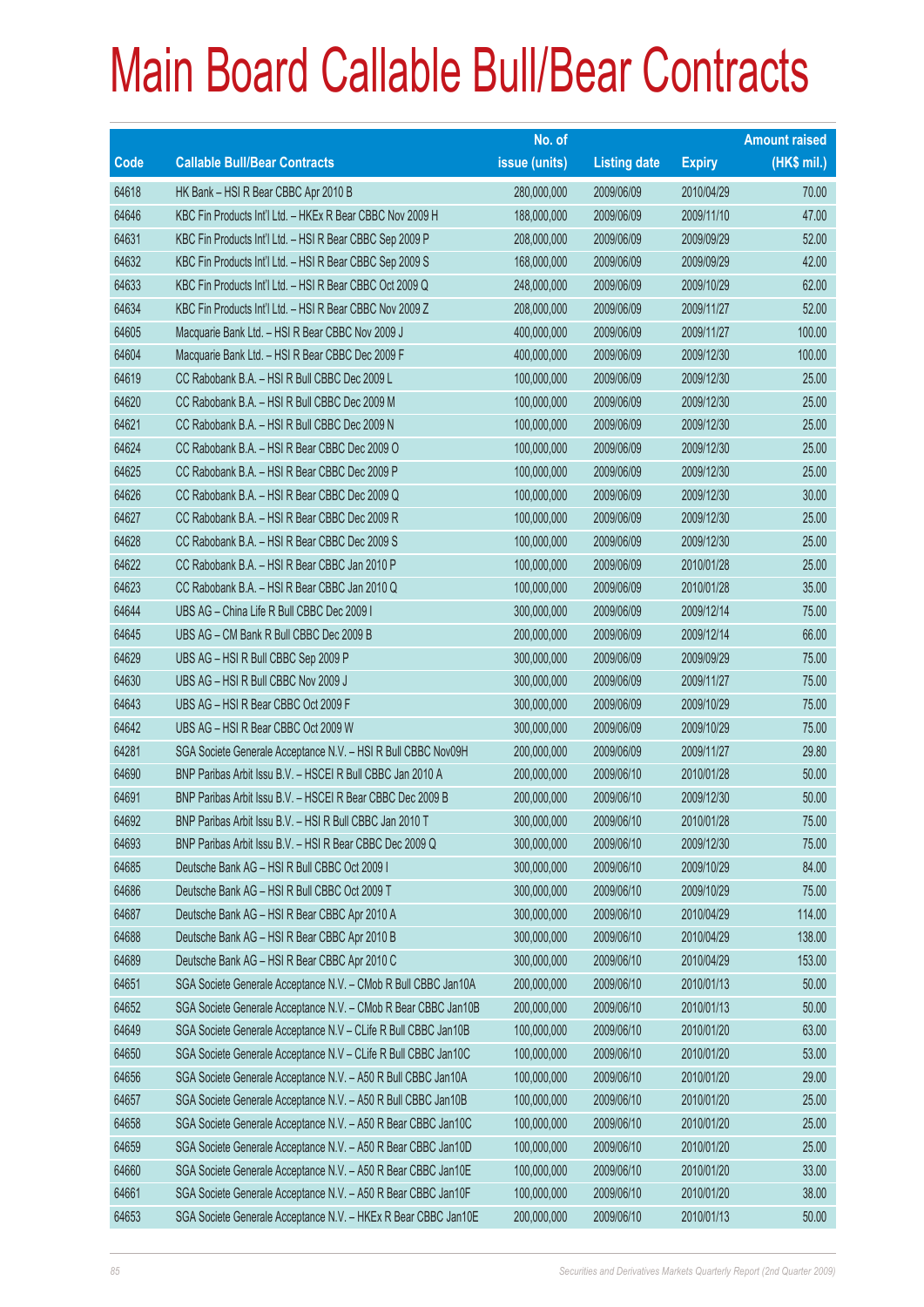|             |                                                                | No. of        |                     |               | <b>Amount raised</b> |
|-------------|----------------------------------------------------------------|---------------|---------------------|---------------|----------------------|
| <b>Code</b> | <b>Callable Bull/Bear Contracts</b>                            | issue (units) | <b>Listing date</b> | <b>Expiry</b> | (HK\$ mil.)          |
| 64654       | SGA Societe Generale Acceptance N.V. - HKEx R Bear CBBC Jan10F | 200,000,000   | 2009/06/10          | 2010/01/13    | 52.00                |
| 64655       | SGA Societe Generale Acceptance N.V. - HKEx R Bear CBBC Jan10G | 200,000,000   | 2009/06/10          | 2010/01/13    | 64.00                |
| 64662       | SGA Societe Generale Acceptance N.V. - HSBC R Bear CBBC Jan10B | 200,000,000   | 2009/06/10          | 2010/01/20    | 50.00                |
| 64663       | SGA Societe Generale Acceptance N.V. - HSBC R Bear CBBC Jan10C | 200,000,000   | 2009/06/10          | 2010/01/20    | 50.00                |
| 64664       | SGA Societe Generale Acceptance N.V. - HSBC R Bear CBBC Jan10D | 200,000,000   | 2009/06/10          | 2010/01/20    | 50.00                |
| 64665       | SGA Societe Generale Acceptance N.V. - HSBC R Bear CBBC Jan10E | 200,000,000   | 2009/06/10          | 2010/01/20    | 50.00                |
| 64669       | SGA Societe Generale Acceptance N.V. - HSI R Bull CBBC Jan10A  | 300,000,000   | 2009/06/10          | 2010/01/28    | 75.00                |
| 64670       | SGA Societe Generale Acceptance N.V. - HSI R Bull CBBC Jan10B  | 300,000,000   | 2009/06/10          | 2010/01/28    | 75.00                |
| 64671       | SGA Societe Generale Acceptance N.V. - HSI R Bull CBBC Jan10C  | 300,000,000   | 2009/06/10          | 2010/01/28    | 75.00                |
| 64672       | SGA Societe Generale Acceptance N.V. - HSI R Bull CBBC Jan10D  | 300,000,000   | 2009/06/10          | 2010/01/28    | 75.00                |
| 64673       | SGA Societe Generale Acceptance N.V. - HSI R Bear CBBC Jan10E  | 300,000,000   | 2009/06/10          | 2010/01/28    | 75.00                |
| 64674       | SGA Societe Generale Acceptance N.V. - HSI R Bear CBBC Jan10F  | 300,000,000   | 2009/06/10          | 2010/01/28    | 75.00                |
| 64675       | SGA Societe Generale Acceptance N.V. - HSI R Bear CBBC Jan10G  | 300,000,000   | 2009/06/10          | 2010/01/28    | 75.00                |
| 64676       | SGA Societe Generale Acceptance N.V. - HSI R Bear CBBC Jan10H  | 300,000,000   | 2009/06/10          | 2010/01/28    | 75.00                |
| 64666       | SGA Societe Generale Acceptance N.V - PetCh R Bear CBBC Jan10C | 100,000,000   | 2009/06/10          | 2010/01/13    | 25.00                |
| 64667       | SGA Societe Generale Acceptance N.V - PetCh R Bear CBBC Jan10D | 100,000,000   | 2009/06/10          | 2010/01/13    | 25.00                |
| 64668       | SGA Societe Generale Acceptance N.V - PetCh R Bear CBBC Jan10E | 100,000,000   | 2009/06/10          | 2010/01/13    | 30.00                |
| 64679       | UBS AG - CNOOC R Bull CBBC Dec 2009 M                          | 200,000,000   | 2009/06/10          | 2009/12/28    | 50.00                |
| 64680       | UBS AG - HSCEI R Bull CBBC Nov 2009 P                          | 200,000,000   | 2009/06/10          | 2009/11/27    | 50.00                |
| 64681       | UBS AG - HSI R Bull CBBC Oct 2009 X                            | 300,000,000   | 2009/06/10          | 2009/10/29    | 75.00                |
| 64682       | UBS AG - HSI R Bull CBBC Jan 2010 V                            | 400,000,000   | 2009/06/10          | 2010/01/28    | 100.00               |
| 64683       | UBS AG - HSI R Bull CBBC Jan 2010 W                            | 300,000,000   | 2009/06/10          | 2010/01/28    | 75.00                |
| 64677       | UBS AG - HSI R Bear CBBC Oct 2009 P                            | 300,000,000   | 2009/06/10          | 2009/10/29    | 75.00                |
| 64678       | UBS AG - Ping An R Bull CBBC Dec 2009 B                        | 200,000,000   | 2009/06/10          | 2009/12/28    | 50.00                |
| 64684       | UBS AG - Ping An R Bear CBBC Dec 2009 C                        | 200,000,000   | 2009/06/10          | 2009/12/28    | 50.00                |
| 64699       | Deutsche Bank AG - CNOOC R Bear CBBC Nov 2009 D                | 150,000,000   | 2009/06/11          | 2009/11/23    | 73.50                |
| 64700       | Deutsche Bank AG - HKEx R Bear CBBC Nov 2009 E                 | 150,000,000   | 2009/06/11          | 2009/11/23    | 69.00                |
| 64702       | Deutsche Bank AG - HSI R Bear CBBC Feb 2010 C                  | 300,000,000   | 2009/06/11          | 2010/02/25    | 78.00                |
| 64701       | Deutsche Bank AG - HSI R Bear CBBC Feb 2010 Z                  | 300,000,000   | 2009/06/11          | 2010/02/25    | 75.00                |
| 64698       | KBC Fin Products Int'l Ltd. - HKEx R Bull CBBC Nov 2009 I      | 188,000,000   | 2009/06/11          | 2009/11/10    | 47.00                |
| 64697       | UBS AG - HS Bank R Bear CBBC Dec 2009 G                        | 200,000,000   | 2009/06/11          | 2009/12/28    | 50.00                |
| 64694       | UBS AG - HSI R Bull CBBC Oct 2009 H                            | 300,000,000   | 2009/06/11          | 2009/10/29    | 75.00                |
| 64695       | UBS AG - HSI R Bull CBBC Jan 2010 S                            | 400,000,000   | 2009/06/11          | 2010/01/28    | 100.00               |
| 64696       | UBS AG - HSI R Bear CBBC Sep 2009 Q                            | 300,000,000   | 2009/06/11          | 2009/09/29    | 75.00                |
| 64711       | BNP Paribas Arbit Issu B.V. - HSI R Bear CBBC Dec 2009 E       | 300,000,000   | 2009/06/12          | 2009/12/30    | 75.00                |
| 64712       | Deutsche Bank AG - HSI R Bull CBBC Oct 2009 S                  | 300,000,000   | 2009/06/12          | 2009/10/29    | 78.00                |
| 64703       | SGA Societe Generale Acceptance NV - BOC HK R Bull CBBC Jan10A | 100,000,000   | 2009/06/12          | 2010/01/20    | 38.00                |
| 64707       | SGA Societe Generale Acceptance NV - BOC HK R Bear CBBC Jan10B | 100,000,000   | 2009/06/12          | 2010/01/20    | 43.00                |
| 64706       | SGA Societe Generale Acceptance N.V - CCoal R Bear CBBC Jan10C | 100,000,000   | 2009/06/12          | 2010/01/13    | 30.00                |
| 64704       | SGA Societe Generale Acceptance N.V. - HSI R Bull CBBC Jan101  | 500,000,000   | 2009/06/12          | 2010/01/28    | 125.00               |
| 64705       | SGA Societe Generale Acceptance N.V. - HSI R Bull CBBC Jan10J  | 500,000,000   | 2009/06/12          | 2010/01/28    | 125.00               |
| 64708       | SGA Societe Generale Acceptance N.V. - HSI R Bear CBBC Jan10K  | 500,000,000   | 2009/06/12          | 2010/01/28    | 125.00               |
| 64709       | UBS AG - HSI R Bull CBBC Sep 2009 X                            | 300,000,000   | 2009/06/12          | 2009/09/29    | 75.00                |
| 64710       | UBS AG - HSI R Bear CBBC Oct 2009 Y                            | 300,000,000   | 2009/06/12          | 2009/10/29    | 75.00                |
| 64716       | ABN AMRO Bank N.V. - HSI R Bear CBBC Dec 2009 O                | 250,000,000   | 2009/06/15          | 2009/12/30    | 62.50                |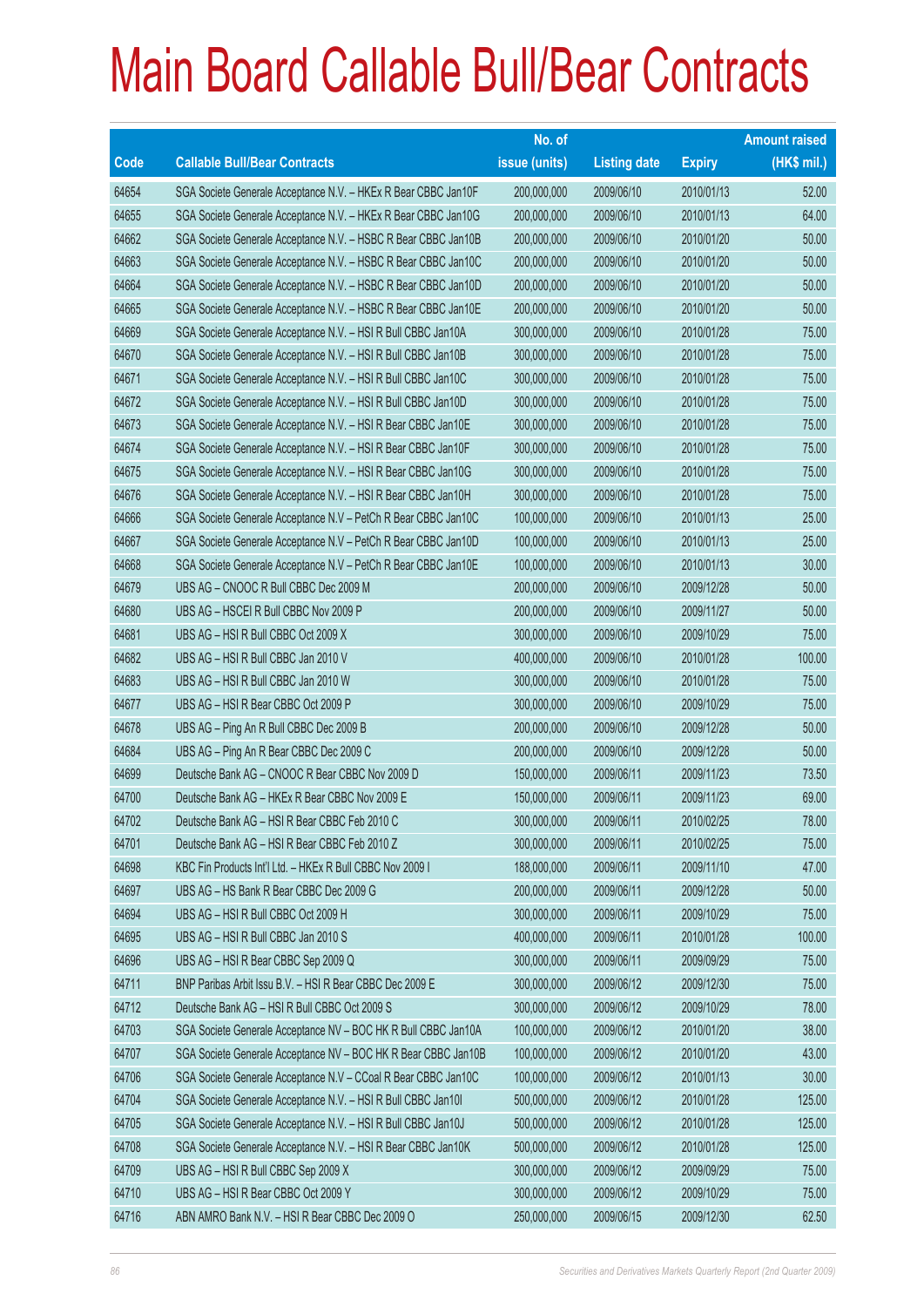|       |                                                               | No. of        |                     |               | <b>Amount raised</b> |
|-------|---------------------------------------------------------------|---------------|---------------------|---------------|----------------------|
| Code  | <b>Callable Bull/Bear Contracts</b>                           | issue (units) | <b>Listing date</b> | <b>Expiry</b> | $(HK$$ mil.)         |
| 64718 | ABN AMRO Bank N.V. - HSI R Bear CBBC Dec 2009 P               | 250,000,000   | 2009/06/15          | 2009/12/30    | 62.50                |
| 64733 | Deutsche Bank AG - HSI R Bear CBBC Oct 2009 K                 | 300,000,000   | 2009/06/15          | 2009/10/29    | 84.00                |
| 64729 | Deutsche Bank AG - HSI R Bear CBBC Oct 2009 O                 | 300,000,000   | 2009/06/15          | 2009/10/29    | 75.00                |
| 64719 | KBC Fin Products Int'l Ltd. - HSBC R Bear CBBC Jan 2010 B     | 148,000,000   | 2009/06/15          | 2010/01/11    | 37.00                |
| 64720 | KBC Fin Products Int'l Ltd. - HSI R Bear CBBC Nov 2009 N      | 208,000,000   | 2009/06/15          | 2009/11/27    | 52.00                |
| 64713 | SGA Societe Generale Acceptance NV - HSCEI R Bull CBBC Dec09A | 200,000,000   | 2009/06/15          | 2009/12/30    | 50.00                |
| 64717 | SGA Societe Generale Acceptance NV - HSCEI R Bear CBBC Dec09B | 200,000,000   | 2009/06/15          | 2009/12/30    | 50.00                |
| 64723 | UBS AG - China Mobile R Bear CBBC Dec 2009 K                  | 300,000,000   | 2009/06/15          | 2009/12/28    | 93.00                |
| 64722 | UBS AG – CM Bank R Bear CBBC Dec 2009 C                       | 200,000,000   | 2009/06/15          | 2009/12/28    | 136.00               |
| 64721 | UBS AG - CNOOC R Bear CBBC Dec 2009 N                         | 200,000,000   | 2009/06/15          | 2009/12/28    | 72.00                |
| 64724 | UBS AG - Sinopec Corp R Bear CBBC Dec 2009 C                  | 200,000,000   | 2009/06/15          | 2009/12/28    | 50.00                |
| 64725 | UBS AG - HKEx R Bear CBBC Dec 2009 P                          | 300,000,000   | 2009/06/15          | 2009/12/28    | 75.00                |
| 64726 | UBS AG - HKEx R Bear CBBC Jan 2010 I                          | 300,000,000   | 2009/06/15          | 2010/01/25    | 136.50               |
| 64727 | UBS AG - HSBC R Bear CBBC Dec 2009 K                          | 300,000,000   | 2009/06/15          | 2009/12/28    | 75.00                |
| 64714 | UBS AG - HSI R Bull CBBC Sep 2009 C                           | 300,000,000   | 2009/06/15          | 2009/09/29    | 75.00                |
| 64715 | UBS AG - HSI R Bear CBBC Dec 2009 Q                           | 300,000,000   | 2009/06/15          | 2009/12/30    | 75.00                |
| 64728 | UBS AG - Petrochina R Bear CBBC Dec 2009 H                    | 200,000,000   | 2009/06/15          | 2009/12/28    | 61.00                |
| 64732 | BOCI Asia Ltd. - HSI R Bull CBBC Dec 2009 A                   | 200,000,000   | 2009/06/16          | 2009/12/30    | 50.00                |
| 64737 | BOCI Asia Ltd. - HSI R Bear CBBC Dec 2009 B                   | 200,000,000   | 2009/06/16          | 2009/12/30    | 50.00                |
| 64744 | BNP Paribas Arbit Issu B.V. - HSI R Bear CBBC Feb 2010 G      | 300,000,000   | 2009/06/16          | 2010/02/25    | 75.00                |
| 64738 | Deutsche Bank AG - China Life R Bear CBBC Dec 2009 C          | 150,000,000   | 2009/06/16          | 2009/12/14    | 51.00                |
| 64736 | Deutsche Bank AG - HSI R Bull CBBC Oct 2009 L                 | 300,000,000   | 2009/06/16          | 2009/10/29    | 78.00                |
| 64740 | Deutsche Bank AG - HSI R Bear CBBC Oct 2009 P                 | 300,000,000   | 2009/06/16          | 2009/10/29    | 75.00                |
| 64746 | Deutsche Bank AG - HSI R Bear CBBC Jan 2010 M                 | 300,000,000   | 2009/06/16          | 2010/01/28    | 81.00                |
| 64745 | Deutsche Bank AG - HSI R Bear CBBC Jan 2010 Q                 | 300,000,000   | 2009/06/16          | 2010/01/28    | 75.00                |
| 64747 | Goldman Sachs SP (Asia) - HSI R Bull CBBC Feb 2010 O          | 200,000,000   | 2009/06/16          | 2010/02/25    | 50.00                |
| 64751 | Goldman Sachs SP (Asia) - HSI R Bear CBBC Feb 2010 P          | 200,000,000   | 2009/06/16          | 2010/02/25    | 50.00                |
| 64734 | HK Bank - HSI R Bear CBBC Dec 2009 P                          | 380,000,000   | 2009/06/16          | 2009/12/30    | 95.00                |
| 64741 | KBC Fin Products Int'l Ltd. - HSI R Bear CBBC Oct 2009 L      | 208,000,000   | 2009/06/16          | 2009/10/29    | 52.00                |
| 64730 | Merrill Lynch Int'l & Co. C.V. - HSI R Bull CBBC Mar 2010 A   | 300,000,000   | 2009/06/16          | 2010/03/30    | 75.00                |
| 64731 | Merrill Lynch Int'l & Co. C.V. - HSI R Bear CBBC Feb 2010 A   | 300,000,000   | 2009/06/16          | 2010/02/25    | 75.00                |
| 64742 | UBS AG - HSCEI R Bear CBBC Nov 2009 Q                         | 200,000,000   | 2009/06/16          | 2009/11/27    | 50.00                |
| 64735 | UBS AG - HSI R Bull CBBC Sep 2009 B                           | 300,000,000   | 2009/06/16          | 2009/09/29    | 75.00                |
| 64739 | UBS AG - HSI R Bull CBBC Oct 2009 V                           | 300,000,000   | 2009/06/16          | 2009/10/29    | 75.00                |
| 64743 | UBS AG - HSI R Bear CBBC Oct 2009 M                           | 300,000,000   | 2009/06/16          | 2009/10/29    | 75.00                |
| 64766 | ABN AMRO Bank N.V. - HSI R Bull CBBC Dec 2009 Q               | 250,000,000   | 2009/06/17          | 2009/12/30    | 62.50                |
| 64767 | ABN AMRO Bank N.V. - HSI R Bull CBBC Dec 2009 R               | 250,000,000   | 2009/06/17          | 2009/12/30    | 62.50                |
| 64754 | Deutsche Bank AG - China Life R Bull CBBC Dec 2009 D          | 150,000,000   | 2009/06/17          | 2009/12/21    | 52.50                |
| 64755 | Deutsche Bank AG - A50 China R Bear CBBC Dec 2009 A           | 150,000,000   | 2009/06/17          | 2009/12/21    | 60.00                |
| 64749 | Deutsche Bank AG - HSI R Bull CBBC Oct 2009 E                 | 300,000,000   | 2009/06/17          | 2009/10/29    | 78.00                |
| 64750 | Deutsche Bank AG - HSI R Bull CBBC Oct 2009 F                 | 300,000,000   | 2009/06/17          | 2009/10/29    | 75.00                |
| 64756 | Deutsche Bank AG - HSI R Bull CBBC Feb 2010 E                 | 300,000,000   | 2009/06/17          | 2010/02/25    | 78.00                |
| 64757 | Deutsche Bank AG - HSI R Bull CBBC Feb 2010 F                 | 300,000,000   | 2009/06/17          | 2010/02/25    | 75.00                |
| 64763 | Goldman Sachs SP (Asia) - HSI R Bull CBBC Feb 2010 Q          | 200,000,000   | 2009/06/17          | 2010/02/25    | 50.00                |
| 64764 | Goldman Sachs SP (Asia) - HSI R Bull CBBC Feb 2010 R          | 200,000,000   | 2009/06/17          | 2010/02/25    | 50.00                |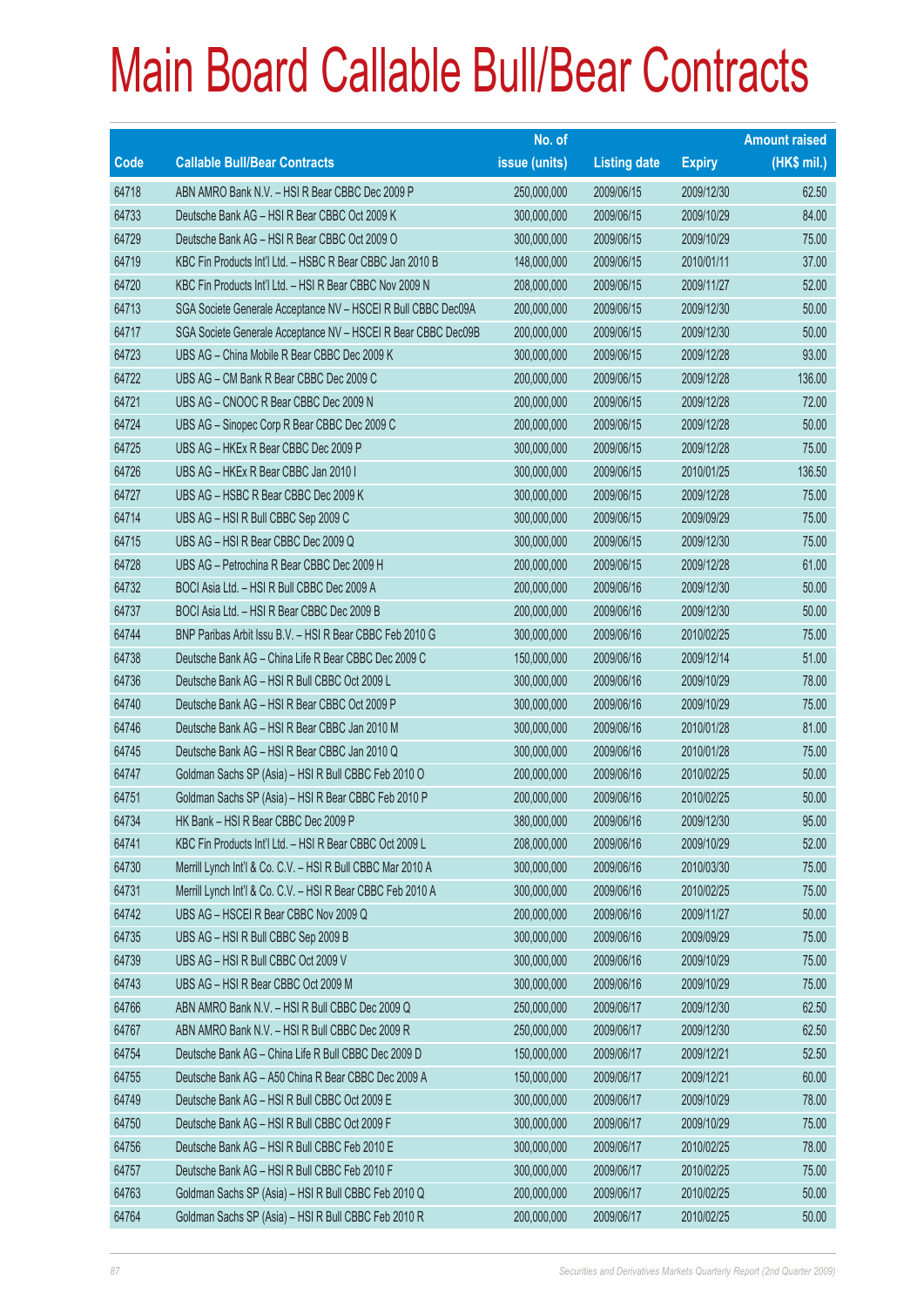|       |                                                          | No. of        |                     |               | <b>Amount raised</b> |
|-------|----------------------------------------------------------|---------------|---------------------|---------------|----------------------|
| Code  | <b>Callable Bull/Bear Contracts</b>                      | issue (units) | <b>Listing date</b> | <b>Expiry</b> | $(HK$$ mil.)         |
| 64765 | Goldman Sachs SP (Asia) - HSI R Bull CBBC Feb 2010 S     | 200,000,000   | 2009/06/17          | 2010/02/25    | 50.00                |
| 64758 | KBC Fin Products Int'l Ltd. - HSI R Bull CBBC Sep 2009 V | 248,000,000   | 2009/06/17          | 2009/09/29    | 62.00                |
| 64759 | KBC Fin Products Int'l Ltd. - HSI R Bull CBBC Sep 2009 Y | 208,000,000   | 2009/06/17          | 2009/09/29    | 52.00                |
| 64760 | KBC Fin Products Int'l Ltd. - HSI R Bull CBBC Oct 2009 K | 208,000,000   | 2009/06/17          | 2009/10/29    | 52.00                |
| 64761 | KBC Fin Products Int'l Ltd. - HSI R Bull CBBC Nov 2009 P | 208,000,000   | 2009/06/17          | 2009/11/27    | 52.00                |
| 64762 | KBC Fin Products Int'l Ltd. - HSI R Bull CBBC Dec 2009 T | 308,000,000   | 2009/06/17          | 2009/12/30    | 77.00                |
| 64752 | KBC Fin Products Int'l Ltd. - HSI R Bear CBBC Oct 2009 G | 208,000,000   | 2009/06/17          | 2009/10/29    | 52.00                |
| 64753 | KBC Fin Products Int'l Ltd. - HSI R Bear CBBC Nov 2009 O | 208,000,000   | 2009/06/17          | 2009/11/27    | 52.00                |
| 64770 | UBS AG - China Mobile R Bull CBBC Dec 2009 L             | 300,000,000   | 2009/06/17          | 2009/12/28    | 75.00                |
| 64768 | UBS AG - China Life R Bull CBBC Dec 2009 J               | 300,000,000   | 2009/06/17          | 2009/12/28    | 81.00                |
| 64769 | UBS AG - China Life R Bear CBBC Jan 2010 C               | 300,000,000   | 2009/06/17          | 2010/01/25    | 282.00               |
| 64774 | UBS AG - A50 China R Bull CBBC Dec 2009 M                | 300,000,000   | 2009/06/17          | 2009/12/28    | 75.00                |
| 64775 | UBS AG - A50 China R Bear CBBC Jan 2010 D                | 300,000,000   | 2009/06/17          | 2010/01/25    | 133.50               |
| 64771 | UBS AG - HKEx R Bull CBBC Dec 2009 Q                     | 300,000,000   | 2009/06/17          | 2009/12/28    | 75.00                |
| 64772 | UBS AG - HSBC R Bull CBBC Dec 2009 L                     | 300,000,000   | 2009/06/17          | 2009/12/28    | 75.00                |
| 64776 | UBS AG - HSI R Bull CBBC Sep 2009 P                      | 300,000,000   | 2009/06/17          | 2009/09/29    | 75.00                |
| 64777 | UBS AG - HSI R Bull CBBC Oct 2009 P                      | 300,000,000   | 2009/06/17          | 2009/10/29    | 75.00                |
| 64748 | UBS AG - HSI R Bear CBBC Oct 2009 W                      | 300,000,000   | 2009/06/17          | 2009/10/29    | 75.00                |
| 64773 | UBS AG - Petrochina R Bull CBBC Dec 2009 I               | 200,000,000   | 2009/06/17          | 2009/12/28    | 50.00                |
| 64789 | ABN AMRO Bank N.V. - A50 China R Bull CBBC Dec 2009 A    | 80,000,000    | 2009/06/18          | 2009/12/21    | 22.48                |
| 64790 | ABN AMRO Bank N.V. - A50 China R Bull CBBC Dec 2009 B    | 80,000,000    | 2009/06/18          | 2009/12/21    | 20.00                |
| 64792 | ABN AMRO Bank N.V. - A50 China R Bear CBBC Nov 2009 A    | 80,000,000    | 2009/06/18          | 2009/11/23    | 20.00                |
| 64793 | ABN AMRO Bank N.V. - A50 China R Bear CBBC Dec 2009 C    | 80,000,000    | 2009/06/18          | 2009/12/21    | 22.88                |
| 64791 | ABN AMRO Bank N.V. - HSI R Bull CBBC Dec 2009 S          | 250,000,000   | 2009/06/18          | 2009/12/30    | 62.50                |
| 64778 | BNP Paribas Arbit Issu B.V. - HSI R Bull CBBC Jan 2010 U | 300,000,000   | 2009/06/18          | 2010/01/28    | 75.00                |
| 64779 | BNP Paribas Arbit Issu B.V. - HSI R Bull CBBC Jan 2010 V | 300,000,000   | 2009/06/18          | 2010/01/28    | 75.00                |
| 64785 | UBS AG - BOCL R Bear CBBC Dec 2009 E                     | 200,000,000   | 2009/06/18          | 2009/12/14    | 50.00                |
| 64786 | UBS AG - CM Bank R Bull CBBC Dec 2009 D                  | 200,000,000   | 2009/06/18          | 2009/12/28    | 70.00                |
| 64787 | UBS AG - HKEx R Bull CBBC Dec 2009 R                     | 300,000,000   | 2009/06/18          | 2009/12/28    | 75.00                |
| 64780 | UBS AG - HSI R Bull CBBC Sep 2009 O                      | 300,000,000   | 2009/06/18          | 2009/09/29    | 75.00                |
| 64788 | UBS AG - HSI R Bull CBBC Oct 2009 X                      | 400,000,000   | 2009/06/18          | 2009/10/29    | 100.00               |
| 64781 | UBS AG - HSI R Bull CBBC Nov 2009 K                      | 300,000,000   | 2009/06/18          | 2009/11/27    | 75.00                |
| 64782 | UBS AG - HSI R Bull CBBC Feb 2010 X                      | 400,000,000   | 2009/06/18          | 2010/02/25    | 100.00               |
| 64783 | UBS AG - HSI R Bear CBBC Dec 2009 T                      | 400,000,000   | 2009/06/18          | 2009/12/30    | 100.00               |
| 64784 | UBS AG - HSI R Bear CBBC Jan 2010 X                      | 400,000,000   | 2009/06/18          | 2010/01/28    | 100.00               |
| 64423 | ABN AMRO Bank N.V. - HSI R Bull CBBC Dec 2009 A          | 150,000,000   | 2009/06/18          | 2009/12/30    | 18.75                |
| 64818 | BNP Paribas Arbit Issu B.V. - HSI R Bull CBBC Feb 2010 H | 300,000,000   | 2009/06/19          | 2010/02/25    | 75.00                |
| 64827 | Deutsche Bank AG - CC Bank R Bear CBBC Dec 2009 C        | 150,000,000   | 2009/06/19          | 2009/12/14    | 54.00                |
| 64829 | Deutsche Bank AG - HKEx R Bull CBBC Dec 2009 A           | 150,000,000   | 2009/06/19          | 2009/12/14    | 37.50                |
| 64819 | Deutsche Bank AG - HSI R Bull CBBC Oct 2009 Y            | 300,000,000   | 2009/06/19          | 2009/10/29    | 75.00                |
| 64828 | Deutsche Bank AG - HSI R Bear CBBC Oct 2009 G            | 300,000,000   | 2009/06/19          | 2009/10/29    | 75.00                |
| 64820 | Deutsche Bank AG - HSI R Bear CBBC Nov 2009 H            | 300,000,000   | 2009/06/19          | 2009/11/27    | 81.00                |
| 64822 | Deutsche Bank AG - HSI R Bear CBBC Jan 2010 X            | 300,000,000   | 2009/06/19          | 2010/01/28    | 87.00                |
| 64830 | Deutsche Bank AG - ICBC R Bear CBBC Dec 2009 A           | 150,000,000   | 2009/06/19          | 2009/12/14    | 60.00                |
| 64831 | Goldman Sachs SP (Asia) - HSI R Bull CBBC Feb 2010 T     | 200,000,000   | 2009/06/19          | 2010/02/25    | 50.00                |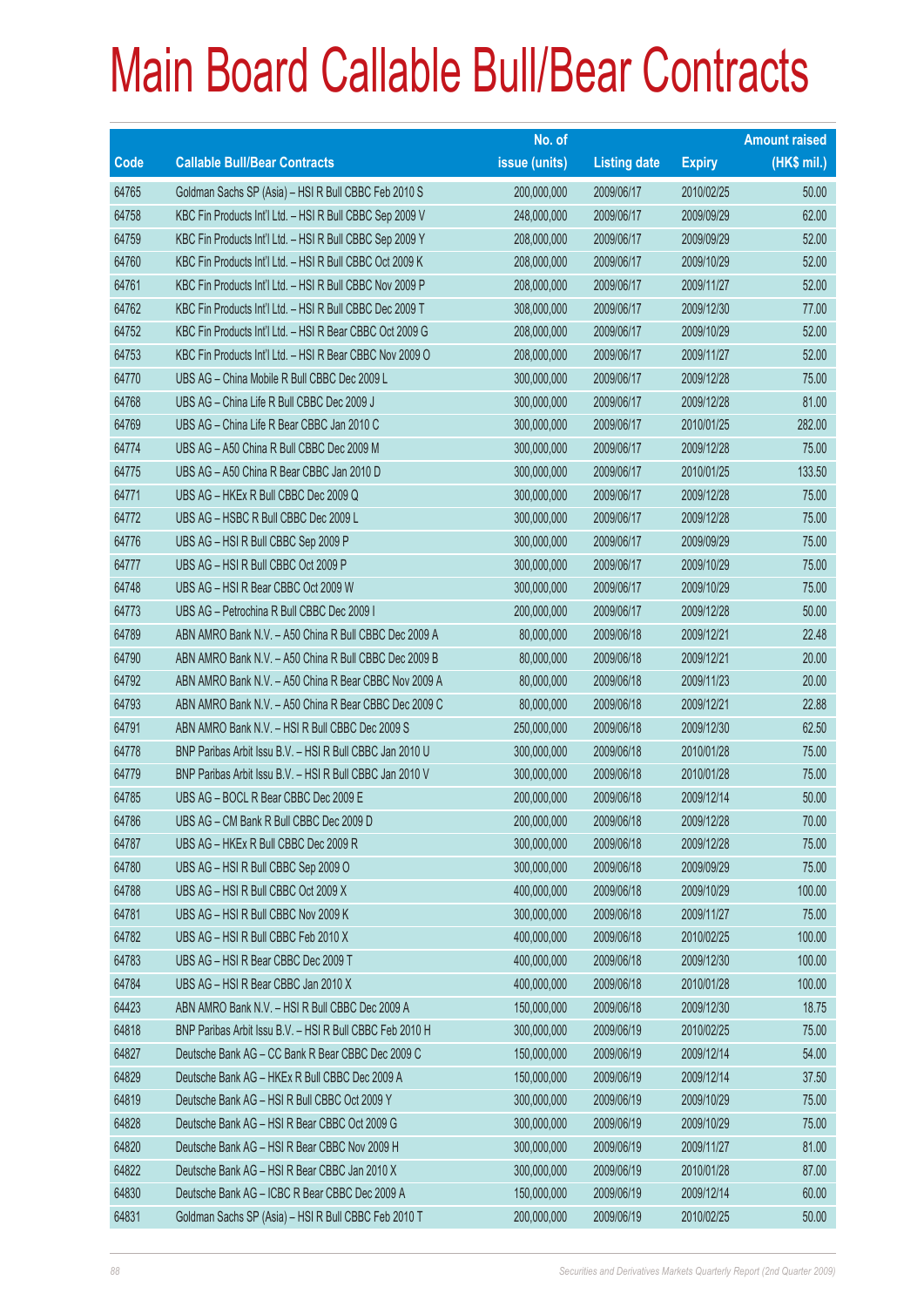|       |                                                                | No. of        |                     |               | <b>Amount raised</b> |
|-------|----------------------------------------------------------------|---------------|---------------------|---------------|----------------------|
| Code  | <b>Callable Bull/Bear Contracts</b>                            | issue (units) | <b>Listing date</b> | <b>Expiry</b> | (HK\$ mil.)          |
| 64826 | KBC Fin Products Int'l Ltd. - HSI R Bull CBBC Mar 2010 D       | 308,000,000   | 2009/06/19          | 2010/03/30    | 77.00                |
| 64813 | KBC Fin Products Int'l Ltd. - HSI R Bear CBBC Oct 2009 I       | 208,000,000   | 2009/06/19          | 2009/10/29    | 52.00                |
| 64794 | Macquarie Bank Ltd. - HSI R Bull CBBC Oct 2009 L               | 400,000,000   | 2009/06/19          | 2009/10/29    | 100.00               |
| 64814 | CC Rabobank B.A. - HSI R Bull CBBC Dec 2009 T                  | 100,000,000   | 2009/06/19          | 2009/12/30    | 31.00                |
| 64815 | CC Rabobank B.A. - HSI R Bull CBBC Dec 2009 U                  | 100,000,000   | 2009/06/19          | 2009/12/30    | 29.00                |
| 64816 | CC Rabobank B.A. - HSI R Bull CBBC Dec 2009 V                  | 100,000,000   | 2009/06/19          | 2009/12/30    | 27.00                |
| 64817 | CC Rabobank B.A. - HSI R Bull CBBC Dec 2009 W                  | 100,000,000   | 2009/06/19          | 2009/12/30    | 25.00                |
| 64821 | CC Rabobank B.A. - HSI R Bear CBBC Dec 2009 X                  | 100,000,000   | 2009/06/19          | 2009/12/30    | 25.00                |
| 64798 | SGA Societe Generale Acceptance N.V. - CUni R Bull CBBC Jan10B | 100,000,000   | 2009/06/19          | 2010/01/20    | 34.00                |
| 64799 | SGA Societe Generale Acceptance N.V. - CUni R Bear CBBC Jan10C | 100,000,000   | 2009/06/19          | 2010/01/20    | 32.00                |
| 64795 | SGA Societe Generale Acceptance N.V. - CCB R Bull CBBC Jan10B  | 100,000,000   | 2009/06/19          | 2010/01/20    | 25.00                |
| 64796 | SGA Societe Generale Acceptance N.V. - CCB R Bear CBBC Jan10C  | 100,000,000   | 2009/06/19          | 2010/01/20    | 25.00                |
| 64797 | SGA Societe Generale Acceptance N.V - CLife R Bull CBBC Jan10D | 100,000,000   | 2009/06/19          | 2010/01/20    | 45.00                |
| 64802 | SGA Societe Generale Acceptance N.V. - A50 R Bull CBBC Jan10G  | 100,000,000   | 2009/06/19          | 2010/01/20    | 25.00                |
| 64800 | SGA Societe Generale Acceptance N.V. - HKEx R Bull CBBC Jan10H | 200,000,000   | 2009/06/19          | 2010/01/13    | 50.00                |
| 64803 | SGA Societe Generale Acceptance N.V. - HSI R Bull CBBC Jan10L  | 500,000,000   | 2009/06/19          | 2010/01/28    | 125.00               |
| 64804 | SGA Societe Generale Acceptance N.V. - HSI R Bull CBBC Jan10M  | 500,000,000   | 2009/06/19          | 2010/01/28    | 125.00               |
| 64805 | SGA Societe Generale Acceptance N.V. - HSI R Bull CBBC Jan10N  | 300,000,000   | 2009/06/19          | 2010/01/28    | 75.00                |
| 64806 | SGA Societe Generale Acceptance N.V. - HSI R Bull CBBC Jan100  | 300,000,000   | 2009/06/19          | 2010/01/28    | 75.00                |
| 64807 | SGA Societe Generale Acceptance N.V. - HSI R Bear CBBC Jan10P  | 500,000,000   | 2009/06/19          | 2010/01/28    | 125.00               |
| 64808 | SGA Societe Generale Acceptance N.V. - HSI R Bear CBBC Jan10Q  | 500,000,000   | 2009/06/19          | 2010/01/28    | 125.00               |
| 64809 | SGA Societe Generale Acceptance N.V. - HSI R Bear CBBC Jan10R  | 500,000,000   | 2009/06/19          | 2010/01/28    | 125.00               |
| 64810 | SGA Societe Generale Acceptance N.V. - HSI R Bear CBBC Jan10S  | 500,000,000   | 2009/06/19          | 2010/01/28    | 125.00               |
| 64811 | SGA Societe Generale Acceptance N.V. - HSI R Bear CBBC Jan10T  | 500,000,000   | 2009/06/19          | 2010/01/28    | 125.00               |
| 64801 | SGA Societe Generale Acceptance N.V. - ICBC R Bear CBBC Jan10A | 200,000,000   | 2009/06/19          | 2010/01/13    | 50.00                |
| 64824 | UBS AG - HSI R Bull CBBC Sep 2009 N                            | 300,000,000   | 2009/06/19          | 2009/09/29    | 75.00                |
| 64825 | UBS AG - HSI R Bull CBBC Sep 2009 Q                            | 300,000,000   | 2009/06/19          | 2009/09/29    | 75.00                |
| 64812 | UBS AG - HSI R Bear CBBC Oct 2009 F                            | 300,000,000   | 2009/06/19          | 2009/10/29    | 75.00                |
| 64823 | UBS AG - ICBC R Bull CBBC Dec 2009 A                           | 300,000,000   | 2009/06/19          | 2009/12/28    | 75.00                |
| 64836 | ABN AMRO Bank N.V. - HSI R Bull CBBC Dec 2009 T                | 250,000,000   | 2009/06/22          | 2009/12/30    | 62.50                |
| 64837 | ABN AMRO Bank N.V. - HSI R Bull CBBC Dec 2009 U                | 250,000,000   | 2009/06/22          | 2009/12/30    | 62.50                |
| 64838 | ABN AMRO Bank N.V. - HSI R Bull CBBC Dec 2009 V                | 250,000,000   | 2009/06/22          | 2009/12/30    | 62.50                |
| 64842 | ABN AMRO Bank N.V. - HSI R Bear CBBC Dec 2009 W                | 250,000,000   | 2009/06/22          | 2009/12/30    | 62.50                |
| 64848 | Deutsche Bank AG - CC Bank R Bull CBBC Dec 2009 D              | 150,000,000   | 2009/06/22          | 2009/12/21    | 37.50                |
| 64849 | Deutsche Bank AG - HKEx R Bear CBBC Dec 2009 B                 | 150,000,000   | 2009/06/22          | 2009/12/14    | 37.50                |
| 64850 | Deutsche Bank AG - HSI R Bear CBBC Oct 2009 H                  | 300,000,000   | 2009/06/22          | 2009/10/29    | 81.00                |
| 64851 | Deutsche Bank AG - HSI R Bear CBBC Oct 2009 J                  | 300,000,000   | 2009/06/22          | 2009/10/29    | 75.00                |
| 64852 | Deutsche Bank AG - HSI R Bear CBBC Oct 2009 M                  | 300,000,000   | 2009/06/22          | 2009/10/29    | 87.00                |
| 64846 | Goldman Sachs SP (Asia) - HSI R Bear CBBC Feb 2010 U           | 200,000,000   | 2009/06/22          | 2010/02/25    | 50.00                |
| 64847 | Goldman Sachs SP (Asia) - HSI R Bear CBBC Feb 2010 V           | 200,000,000   | 2009/06/22          | 2010/02/25    | 50.00                |
| 64839 | Macquarie Bank Ltd. - HSI R Bear CBBC Dec 2009 G               | 400,000,000   | 2009/06/22          | 2009/12/30    | 100.00               |
| 64832 | SGA Societe Generale Acceptance NV - CHALCO R Bull CBBC Jan10D | 100,000,000   | 2009/06/22          | 2010/01/20    | 27.00                |
| 64834 | SGA Societe Generale Acceptance N.V. - CMob R Bear CBBC Jan10C | 200,000,000   | 2009/06/22          | 2010/01/13    | 50.00                |
| 64835 | SGA Societe Generale Acceptance N.V. - COVS R Bear CBBC Jan10A | 100,000,000   | 2009/06/22          | 2010/01/13    | 51.00                |
| 64833 | SGA Societe Generale Acceptance N.V. - CMB R Bear CBBC Feb10B  | 100,000,000   | 2009/06/22          | 2010/02/10    | 42.00                |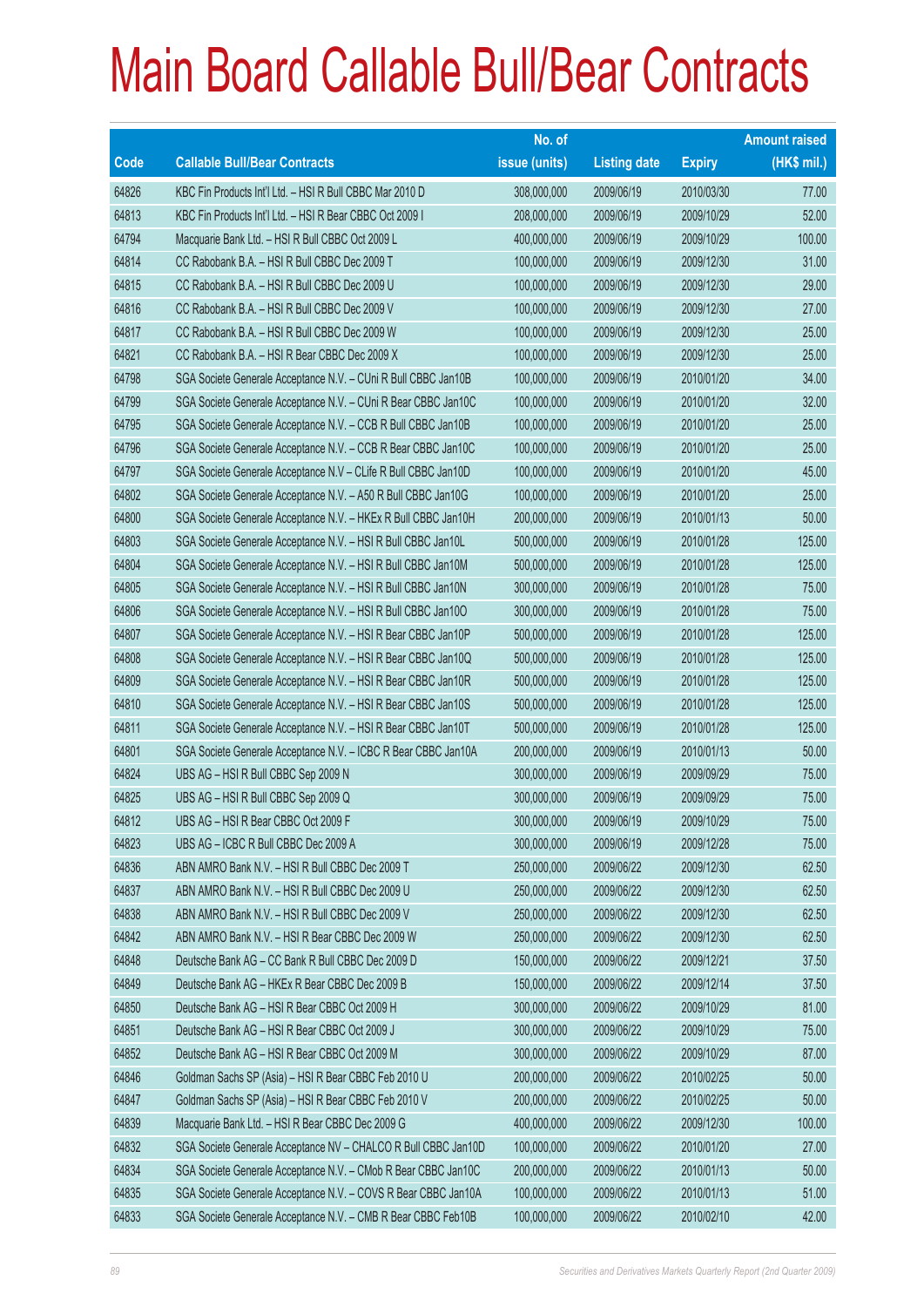|       |                                                                | No. of        |                     |               | <b>Amount raised</b> |
|-------|----------------------------------------------------------------|---------------|---------------------|---------------|----------------------|
| Code  | <b>Callable Bull/Bear Contracts</b>                            | issue (units) | <b>Listing date</b> | <b>Expiry</b> | (HK\$ mil.)          |
| 64844 | UBS AG - China Mobile R Bear CBBC Dec 2009 M                   | 300,000,000   | 2009/06/22          | 2009/12/28    | 75.00                |
| 64843 | UBS AG - CC Bank R Bull CBBC Dec 2009 H                        | 200,000,000   | 2009/06/22          | 2009/12/28    | 50.00                |
| 64840 | UBS AG - HSI R Bull CBBC Oct 2009 Y                            | 300,000,000   | 2009/06/22          | 2009/10/29    | 75.00                |
| 64845 | UBS AG - HSI R Bear CBBC Oct 2009 H                            | 300,000,000   | 2009/06/22          | 2009/10/29    | 75.00                |
| 64841 | UBS AG - HSI R Bear CBBC Jan 2010 I                            | 300,000,000   | 2009/06/22          | 2010/01/28    | 75.00                |
| 64873 | ABN AMRO Bank N.V. - HSI R Bear CBBC Dec 2009 X                | 250,000,000   | 2009/06/23          | 2009/12/30    | 62.50                |
| 64862 | BNP Paribas Arbit Issu B.V. - HSI R Bear CBBC Dec 2009 G       | 300,000,000   | 2009/06/23          | 2009/12/30    | 75.00                |
| 64863 | BNP Paribas Arbit Issu B.V. - HSI R Bear CBBC Feb 2010 I       | 300,000,000   | 2009/06/23          | 2010/02/25    | 75.00                |
| 64864 | BNP Paribas Arbit Issu B.V. - HSI R Bear CBBC Feb 2010 J       | 300,000,000   | 2009/06/23          | 2010/02/25    | 75.00                |
| 64866 | Deutsche Bank AG - HSI R Bear CBBC Oct 2009 K                  | 300,000,000   | 2009/06/23          | 2009/10/29    | 84.00                |
| 64865 | Deutsche Bank AG - HSI R Bear CBBC Oct 2009 Z                  | 300,000,000   | 2009/06/23          | 2009/10/29    | 75.00                |
| 64867 | Deutsche Bank AG - HSI R Bear CBBC Nov 2009 M                  | 300,000,000   | 2009/06/23          | 2009/11/27    | 90.00                |
| 64868 | Deutsche Bank AG - HSI R Bear CBBC Feb 2010 G                  | 300,000,000   | 2009/06/23          | 2010/02/25    | 78.00                |
| 64872 | Goldman Sachs SP (Asia) - HSI R Bear CBBC Feb 2010 W           | 200,000,000   | 2009/06/23          | 2010/02/25    | 50.00                |
| 64856 | HK Bank - China Mobile R Bear CBBC Dec 2009 A                  | 120,000,000   | 2009/06/23          | 2009/12/18    | 30.00                |
| 64855 | HK Bank - CC Bank R Bear CBBC Feb 2010 A                       | 120,000,000   | 2009/06/23          | 2010/02/18    | 30.00                |
| 64860 | KBC Fin Products Int'l Ltd. - HSI R Bear CBBC Oct 2009 M       | 208,000,000   | 2009/06/23          | 2009/10/29    | 52.00                |
| 64861 | KBC Fin Products Int'l Ltd. - HSI R Bear CBBC Nov 2009 Y       | 248,000,000   | 2009/06/23          | 2009/11/27    | 62.00                |
| 64853 | CC Rabobank B.A. - HKEx R Bull CBBC Jan 2010 A                 | 100,000,000   | 2009/06/23          | 2010/01/28    | 25.00                |
| 64854 | CC Rabobank B.A. - HKEx R Bull CBBC Jan 2010 B                 | 100,000,000   | 2009/06/23          | 2010/01/28    | 25.00                |
| 64858 | CC Rabobank B.A. - HKEx R Bear CBBC Jan 2010 C                 | 100,000,000   | 2009/06/23          | 2010/01/28    | 25.00                |
| 64859 | CC Rabobank B.A. - HKEx R Bear CBBC Jan 2010 D                 | 100,000,000   | 2009/06/23          | 2010/01/28    | 25.00                |
| 64874 | UBS AG - China Life R Bear CBBC Dec 2009 K                     | 300,000,000   | 2009/06/23          | 2009/12/28    | 75.00                |
| 64875 | UBS AG - CM Bank R Bear CBBC Dec 2009 E                        | 200,000,000   | 2009/06/23          | 2009/12/28    | 65.00                |
| 64857 | UBS AG - HSI R Bull CBBC Sep 2009 B                            | 300,000,000   | 2009/06/23          | 2009/09/29    | 75.00                |
| 64869 | UBS AG - HSI R Bear CBBC Sep 2009 C                            | 300,000,000   | 2009/06/23          | 2009/09/29    | 75.00                |
| 64870 | UBS AG - HSI R Bear CBBC Sep 2009 X                            | 300,000,000   | 2009/06/23          | 2009/09/29    | 75.00                |
| 64871 | UBS AG - HSI R Bear CBBC Oct 2009 M                            | 300,000,000   | 2009/06/23          | 2009/10/29    | 75.00                |
| 64876 | UBS AG - Petrochina R Bear CBBC Dec 2009 J                     | 200,000,000   | 2009/06/23          | 2009/12/28    | 50.00                |
| 64904 | BNP Paribas Arbit Issu B.V. - A50 R Bear CBBC Dec 2009 B       | 100,000,000   | 2009/06/24          | 2009/12/30    | 38.00                |
| 64899 | Deutsche Bank AG - HSI R Bear CBBC Jan 2010 J                  | 300,000,000   | 2009/06/24          | 2010/01/28    | 75.00                |
| 64900 | Deutsche Bank AG - HSI R Bear CBBC Jan 2010 O                  | 300,000,000   | 2009/06/24          | 2010/01/28    | 81.00                |
| 64901 | Deutsche Bank AG - HSI R Bear CBBC Mar 2010 J                  | 300,000,000   | 2009/06/24          | 2010/03/30    | 75.00                |
| 64877 | Macquarie Bank Ltd. - HSI R Bear CBBC Oct 2009 M               | 300,000,000   | 2009/06/24          | 2009/10/29    | 75.00                |
| 64889 | SGA Societe Generale Acceptance N.V. - HSI R Bull CBBC Dec09H  | 300,000,000   | 2009/06/24          | 2009/12/30    | 81.00                |
| 64890 | SGA Societe Generale Acceptance N.V. - HSI R Bull CBBC Dec09I  | 300,000,000   | 2009/06/24          | 2009/12/30    | 78.00                |
| 64891 | SGA Societe Generale Acceptance N.V. - HSI R Bull CBBC Jan10U  | 500,000,000   | 2009/06/24          | 2010/01/28    | 125.00               |
| 64892 | SGA Societe Generale Acceptance N.V. - HSI R Bull CBBC Jan10V  | 500,000,000   | 2009/06/24          | 2010/01/28    | 125.00               |
| 64897 | SGA Societe Generale Acceptance N.V. - HSI R Bear CBBC Jan10E  | 300,000,000   | 2009/06/24          | 2010/01/28    | 75.00                |
| 64893 | SGA Societe Generale Acceptance N.V. - HSI R Bear CBBC Jan10W  | 300,000,000   | 2009/06/24          | 2010/01/28    | 75.00                |
| 64894 | SGA Societe Generale Acceptance N.V. - HSI R Bear CBBC Jan10X  | 300,000,000   | 2009/06/24          | 2010/01/28    | 75.00                |
| 64895 | SGA Societe Generale Acceptance N.V. - HSI R Bear CBBC Jan10Y  | 300,000,000   | 2009/06/24          | 2010/01/28    | 75.00                |
| 64896 | SGA Societe Generale Acceptance N.V. - HSI R Bear CBBC Jan10Z  | 500,000,000   | 2009/06/24          | 2010/01/28    | 125.00               |
| 64898 | SGA Societe Generale Acceptance N.V. - ICBC R Bear CBBC Jan10B | 200,000,000   | 2009/06/24          | 2010/01/13    | 50.00                |
| 64903 | UBS AG - BOCL R Bull CBBC Dec 2009 F                           | 200,000,000   | 2009/06/24          | 2009/12/28    | 50.00                |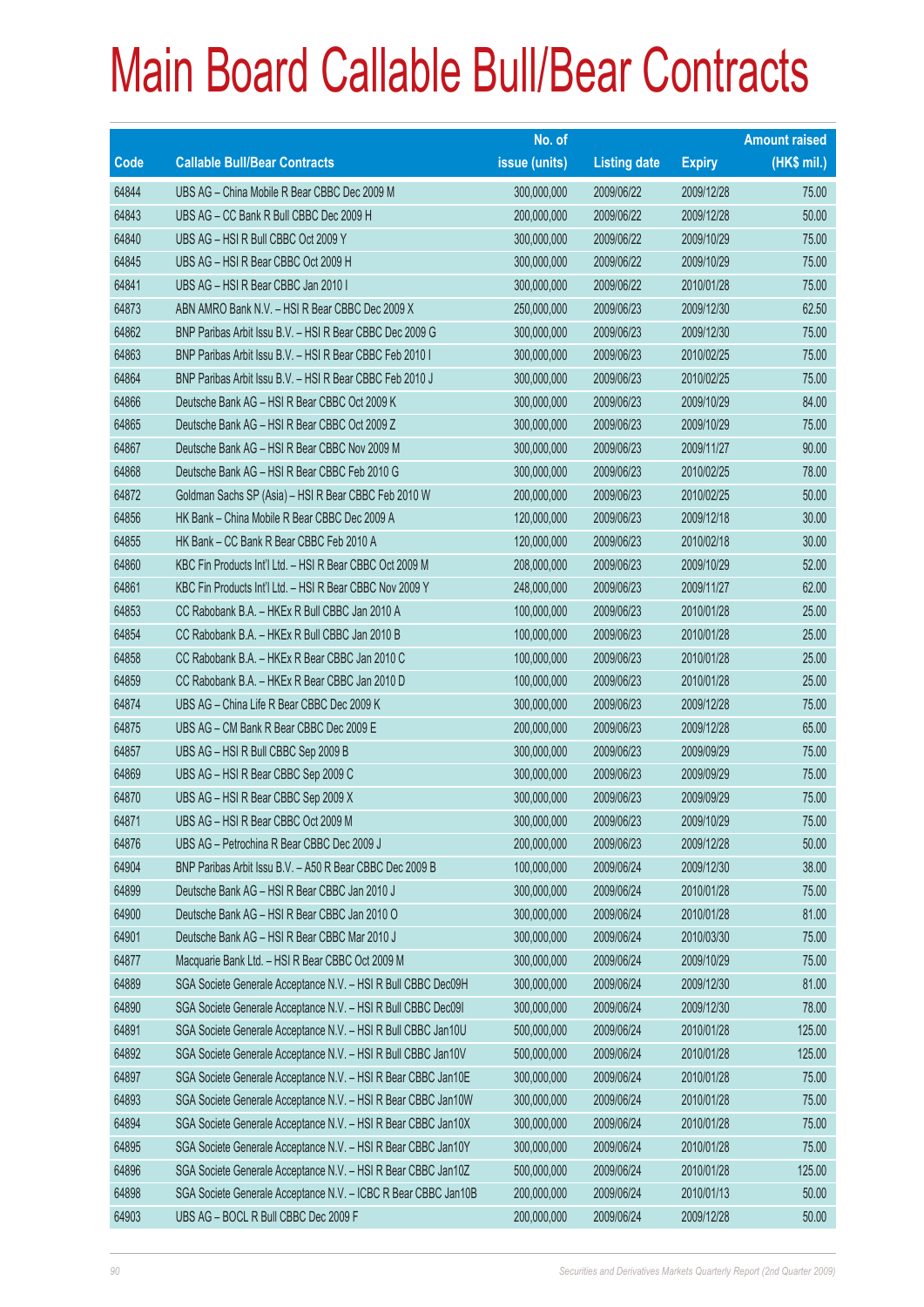|             |                                                               | No. of        |                     |               | <b>Amount raised</b> |
|-------------|---------------------------------------------------------------|---------------|---------------------|---------------|----------------------|
| <b>Code</b> | <b>Callable Bull/Bear Contracts</b>                           | issue (units) | <b>Listing date</b> | <b>Expiry</b> | $(HK$$ mil.)         |
| 64878       | UBS AG - China Life R Bear CBBC Jan 2010 D                    | 300,000,000   | 2009/06/24          | 2010/01/25    | 303.00               |
| 64879       | UBS AG - China Life R Bear CBBC Dec 2010 A                    | 300,000,000   | 2009/06/24          | 2010/12/28    | 91.50                |
| 64881       | UBS AG - CNOOC R Bear CBBC Dec 2010 A                         | 200,000,000   | 2009/06/24          | 2010/12/28    | 50.00                |
| 64882       | UBS AG - CNOOC R Bear CBBC Dec 2010 B                         | 200,000,000   | 2009/06/24          | 2010/12/28    | 50.00                |
| 64880       | UBS AG - Sinopec Corp R Bear CBBC Dec 2010 A                  | 200,000,000   | 2009/06/24          | 2010/12/28    | 50.00                |
| 64883       | UBS AG - HSBC R Bear CBBC Dec 2010 A                          | 300,000,000   | 2009/06/24          | 2010/12/28    | 75.00                |
| 64884       | UBS AG - HSBC R Bear CBBC Dec 2010 B                          | 300,000,000   | 2009/06/24          | 2010/12/28    | 75.00                |
| 64886       | UBS AG - HSI R Bull CBBC Oct 2009 P                           | 300,000,000   | 2009/06/24          | 2009/10/29    | 75.00                |
| 64902       | UBS AG - HSI R Bear CBBC Oct 2009 W                           | 300,000,000   | 2009/06/24          | 2009/10/29    | 75.00                |
| 64888       | UBS AG - HSI R Bear CBBC Dec 2009 O                           | 300,000,000   | 2009/06/24          | 2009/12/30    | 75.00                |
| 64887       | UBS AG - HSI R Bear CBBC Jan 2010 Q                           | 300,000,000   | 2009/06/24          | 2010/01/28    | 75.00                |
| 64885       | UBS AG - SHK Ppt R Bear CBBC Jan 2010 I                       | 200,000,000   | 2009/06/24          | 2010/01/25    | 50.00                |
| 64922       | ABN AMRO Bank N.V. - A50 China R Bull CBBC Dec 2009 D         | 80,000,000    | 2009/06/25          | 2009/12/21    | 20.00                |
| 64921       | ABN AMRO Bank N.V. - HSI R Bull CBBC Dec 2009 F               | 250,000,000   | 2009/06/25          | 2009/12/30    | 62.50                |
| 64925       | ABN AMRO Bank N.V. - HSI R Bear CBBC Dec 2009 G               | 250,000,000   | 2009/06/25          | 2009/12/30    | 62.50                |
| 64907       | ABN AMRO Bank N.V. - HSI R Bear CBBC Dec 2009 I               | 250,000,000   | 2009/06/25          | 2009/12/30    | 62.50                |
| 64905       | ABN AMRO Bank N.V. - HSI R Bear CBBC Dec 2009 Y               | 250,000,000   | 2009/06/25          | 2009/12/30    | 62.50                |
| 64906       | ABN AMRO Bank N.V. - HSI R Bear CBBC Dec 2009 Z               | 250,000,000   | 2009/06/25          | 2009/12/30    | 62.50                |
| 64911       | BNP Paribas Arbit Issu B.V. - HSI R Bear CBBC Feb 2010 K      | 300,000,000   | 2009/06/25          | 2010/02/25    | 75.00                |
| 64909       | Deutsche Bank AG - HSI R Bear CBBC Oct 2009 O                 | 300,000,000   | 2009/06/25          | 2009/10/29    | 75.00                |
| 64910       | Deutsche Bank AG - HSI R Bear CBBC Nov 2009 O                 | 300,000,000   | 2009/06/25          | 2009/11/27    | 75.00                |
| 64912       | Goldman Sachs SP (Asia) - HSI R Bear CBBC Feb 2010 X          | 200,000,000   | 2009/06/25          | 2010/02/25    | 50.00                |
| 64913       | Goldman Sachs SP (Asia) - HSI R Bear CBBC Feb 2010 Y          | 200,000,000   | 2009/06/25          | 2010/02/25    | 50.00                |
| 64918       | KBC Fin Products Int'l Ltd. - HSI R Bull CBBC Nov 2009 V      | 248,000,000   | 2009/06/25          | 2009/11/27    | 62.00                |
| 64919       | KBC Fin Products Int'l Ltd. - HSI R Bear CBBC Dec 2009 U      | 400,000,000   | 2009/06/25          | 2009/12/30    | 100.00               |
| 64920       | KBC Fin Products Int'l Ltd. - HSI R Bear CBBC Jan 2010 G      | 400,000,000   | 2009/06/25          | 2010/01/28    | 100.00               |
| 64917       | UBS AG - A50 China R Bull CBBC Dec 2009 N                     | 300,000,000   | 2009/06/25          | 2009/12/28    | 75.00                |
| 64908       | UBS AG - HSI R Bull CBBC Oct 2009 V                           | 300,000,000   | 2009/06/25          | 2009/10/29    | 75.00                |
| 64914       | UBS AG - HSI R Bear CBBC Sep 2009 P                           | 300,000,000   | 2009/06/25          | 2009/09/29    | 75.00                |
| 64915       | UBS AG - HSI R Bear CBBC Oct 2009 X                           | 300,000,000   | 2009/06/25          | 2009/10/29    | 75.00                |
| 64916       | UBS AG - HSI R Bear CBBC Nov 2009 J                           | 300,000,000   | 2009/06/25          | 2009/11/27    | 75.00                |
| 64940       | Deutsche Bank AG - HSI R Bull CBBC Feb 2010 D                 | 300,000,000   | 2009/06/26          | 2010/02/25    | 75.00                |
| 64939       | KBC Fin Products Int'l Ltd. - HSI R Bull CBBC Oct 2009 Q      | 208,000,000   | 2009/06/26          | 2009/10/29    | 52.00                |
| 64923       | Merrill Lynch Int'l & Co. C.V. - HSI R Bull CBBC Jan 2010 A   | 300,000,000   | 2009/06/26          | 2010/01/28    | 81.00                |
| 64924       | Merrill Lynch Int'l & Co. C.V. - HSI R Bull CBBC Jan 2010 B   | 300,000,000   | 2009/06/26          | 2010/01/28    | 78.00                |
| 64926       | Merrill Lynch Int'l & Co. C.V. - HSI R Bull CBBC Jan 2010 C   | 100,000,000   | 2009/06/26          | 2010/01/28    | 25.00                |
| 64930       | Merrill Lynch Int'l & Co. C.V. - HSI R Bear CBBC Jan 2010 D   | 300,000,000   | 2009/06/26          | 2010/01/28    | 75.00                |
| 64927       | SGA Societe Generale Acceptance N.V. - HSI R Bull CBBC Dec09K | 300,000,000   | 2009/06/26          | 2009/12/30    | 75.00                |
| 64928       | SGA Societe Generale Acceptance N.V. - HSI R Bull CBBC Dec09L | 300,000,000   | 2009/06/26          | 2009/12/30    | 75.00                |
| 64929       | SGA Societe Generale Acceptance N.V. - HSI R Bull CBBC Jan10F | 500,000,000   | 2009/06/26          | 2010/01/28    | 125.00               |
| 64935       | SGA Societe Generale Acceptance N.V. - HSI R Bear CBBC Jan10A | 300,000,000   | 2009/06/26          | 2010/01/28    | 75.00                |
| 64933       | SGA Societe Generale Acceptance N.V. - HSI R Bear CBBC Jan10C | 300,000,000   | 2009/06/26          | 2010/01/28    | 75.00                |
| 64934       | SGA Societe Generale Acceptance N.V. - HSI R Bear CBBC Jan10D | 500,000,000   | 2009/06/26          | 2010/01/28    | 125.00               |
| 64931       | SGA Societe Generale Acceptance N.V. - HSI R Bear CBBC Jan10G | 300,000,000   | 2009/06/26          | 2010/01/28    | 75.00                |
| 64932       | SGA Societe Generale Acceptance N.V. - HSI R Bear CBBC Jan10H | 300,000,000   | 2009/06/26          | 2010/01/28    | 75.00                |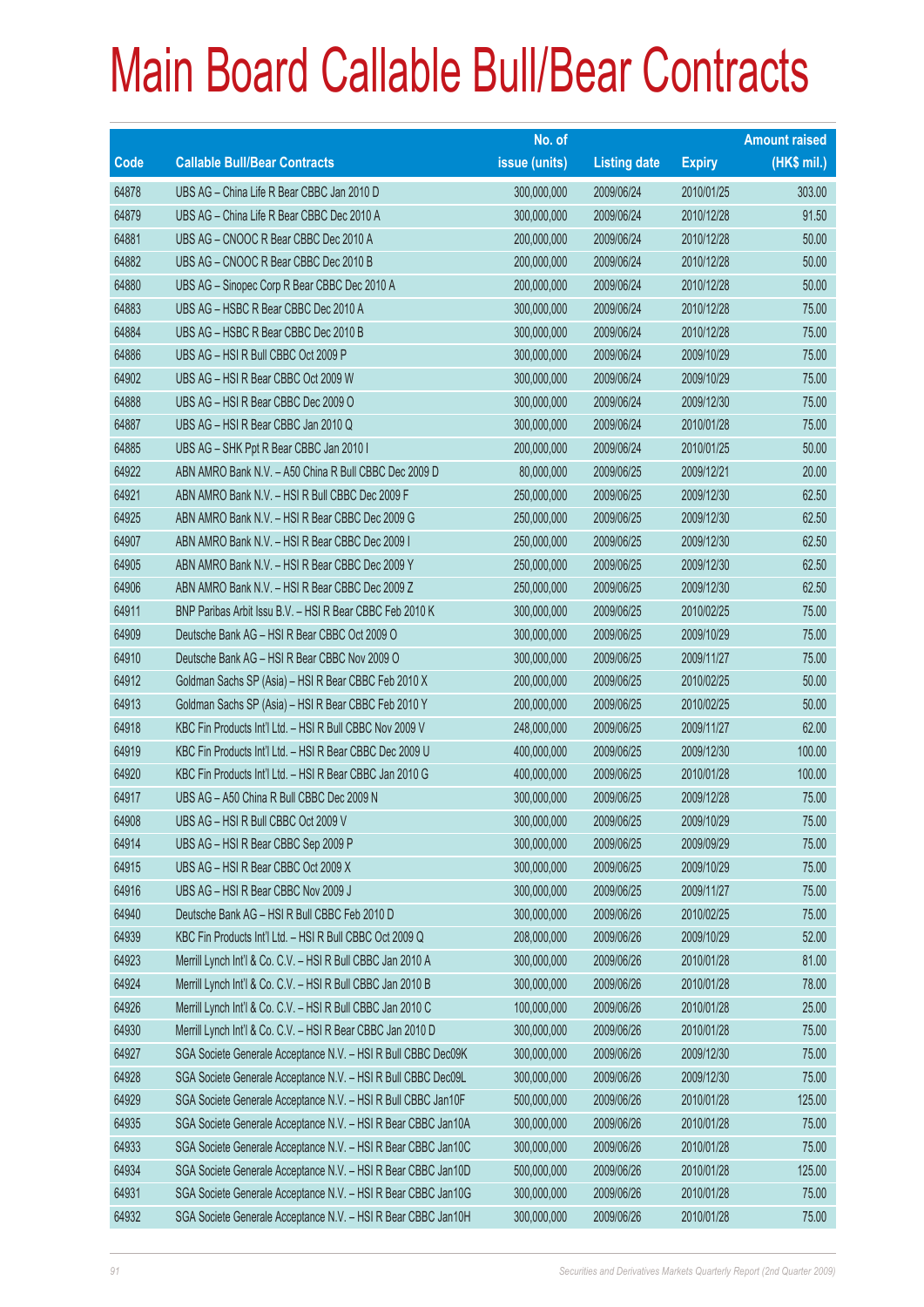|       |                                                                | No. of        |                     |               | <b>Amount raised</b> |
|-------|----------------------------------------------------------------|---------------|---------------------|---------------|----------------------|
| Code  | <b>Callable Bull/Bear Contracts</b>                            | issue (units) | <b>Listing date</b> | <b>Expiry</b> | $(HK$$ mil.)         |
| 64962 | ABN AMRO Bank N.V. - A50 China R Bear CBBC Dec 2009 E          | 80,000,000    | 2009/06/29          | 2009/12/21    | 24.88                |
| 64963 | ABN AMRO Bank N.V. - HSI R Bull CBBC Dec 2009 H                | 250,000,000   | 2009/06/29          | 2009/12/30    | 62.50                |
| 64947 | Deutsche Bank AG - A50 China R Bull CBBC Dec 2009 B            | 150,000,000   | 2009/06/29          | 2009/12/28    | 37.50                |
| 64951 | Deutsche Bank AG - A50 China R Bear CBBC Dec 2009 C            | 150,000,000   | 2009/06/29          | 2009/12/28    | 57.00                |
| 64948 | Deutsche Bank AG - HSI R Bull CBBC Feb 2010 A                  | 300,000,000   | 2009/06/29          | 2010/02/25    | 81.00                |
| 64949 | Deutsche Bank AG - HSI R Bull CBBC Feb 2010 Q                  | 300,000,000   | 2009/06/29          | 2010/02/25    | 75.00                |
| 64961 | Goldman Sachs SP (Asia) - HSI R Bull CBBC Feb 2010 Z           | 200,000,000   | 2009/06/29          | 2010/02/25    | 50.00                |
| 64960 | KBC Fin Products Int'l Ltd. - HKEx R Bear CBBC Jan 2010 A      | 188,000,000   | 2009/06/29          | 2010/01/08    | 47.00                |
| 64950 | KBC Fin Products Int'l Ltd. - HSI R Bull CBBC Oct 2009 L       | 208,000,000   | 2009/06/29          | 2009/10/29    | 52.00                |
| 64952 | KBC Fin Products Int'l Ltd. - HSI R Bull CBBC Dec 2009 V       | 308,000,000   | 2009/06/29          | 2009/12/30    | 77.00                |
| 64953 | KBC Fin Products Int'l Ltd. - HSI R Bull CBBC Mar 2010 E       | 400,000,000   | 2009/06/29          | 2010/03/30    | 100.00               |
| 64954 | KBC Fin Products Int'l Ltd. - HSI R Bull CBBC Mar 2010 F       | 400,000,000   | 2009/06/29          | 2010/03/30    | 100.00               |
| 64944 | SGA Societe Generale Acceptance N.V. - CMob R Bear CBBC Jan10D | 300,000,000   | 2009/06/29          | 2010/01/13    | 75.00                |
| 64943 | SGA Societe Generale Acceptance N.V. - CCHC R Bear CBBC Jan10E | 100,000,000   | 2009/06/29          | 2010/01/13    | 34.00                |
| 64942 | SGA Societe Generale Acceptance N.V - CCoal R Bear CBBC Jan10D | 100,000,000   | 2009/06/29          | 2010/01/13    | 28.00                |
| 64941 | SGA Societe Generale Acceptance N.V. - A50 R Bull CBBC Jan10H  | 150,000,000   | 2009/06/29          | 2010/01/20    | 37.50                |
| 64945 | SGA Societe Generale Acceptance N.V. - A50 R Bear CBBC Jan10I  | 150,000,000   | 2009/06/29          | 2010/01/20    | 45.00                |
| 64955 | UBS AG - CC Bank R Bear CBBC Jan 2010 E                        | 200,000,000   | 2009/06/29          | 2010/01/25    | 50.00                |
| 64957 | UBS AG - A50 China R Bear CBBC Jan 2010 E                      | 300,000,000   | 2009/06/29          | 2010/01/25    | 90.00                |
| 64958 | UBS AG - HSI R Bull CBBC Oct 2009 Y                            | 300,000,000   | 2009/06/29          | 2009/10/29    | 75.00                |
| 64959 | UBS AG - HSI R Bull CBBC Jan 2010 R                            | 300,000,000   | 2009/06/29          | 2010/01/28    | 75.00                |
| 64946 | UBS AG - HSI R Bear CBBC Sep 2009 Q                            | 300,000,000   | 2009/06/29          | 2009/09/29    | 75.00                |
| 64956 | UBS AG - ICBC R Bear CBBC Jan 2010 G                           | 200,000,000   | 2009/06/29          | 2010/01/25    | 50.00                |
| 64845 | UBS AG - HSI R Bear CBBC Oct 2009 H                            | 300,000,000   | 2009/06/29          | 2009/10/29    | 42.60                |
| 64977 | ABN AMRO Bank N.V. - HSI R Bull CBBC Dec 2009 J                | 250,000,000   | 2009/06/30          | 2009/12/30    | 62.50                |
| 64981 | ABN AMRO Bank N.V. - HSI R Bear CBBC Dec 2009 K                | 250,000,000   | 2009/06/30          | 2009/12/30    | 62.50                |
| 64985 | BNP Paribas Arbit Issu B.V. - HSI R Bear CBBC Jan 2010 W       | 300,000,000   | 2009/06/30          | 2010/01/28    | 75.00                |
| 64967 | Deutsche Bank AG - China Mobile R Bear CBBC Dec 2009 A         | 150,000,000   | 2009/06/30          | 2009/12/21    | 37.50                |
| 64966 | Deutsche Bank AG - China Life R Bear CBBC Dec 2009 E           | 150,000,000   | 2009/06/30          | 2009/12/21    | 60.00                |
| 64968 | Deutsche Bank AG - CNOOC R Bear CBBC Dec 2009 A                | 150,000,000   | 2009/06/30          | 2009/12/21    | 52.50                |
| 64969 | Deutsche Bank AG - HSI R Bear CBBC Nov 2009 J                  | 300,000,000   | 2009/06/30          | 2009/11/27    | 78.00                |
| 64970 | Deutsche Bank AG - HSI R Bear CBBC Jan 2010 E                  | 300,000,000   | 2009/06/30          | 2010/01/28    | 75.00                |
| 64976 | Goldman Sachs SP (Asia) - HSI R Bear CBBC Feb 2010 G           | 200,000,000   | 2009/06/30          | 2010/02/25    | 50.00                |
| 64986 | KBC Fin Products Int'l Ltd. - Ch Life R Bear CBBC Nov 2009 B   | 118,000,000   | 2009/06/30          | 2009/11/02    | 55.46                |
| 64987 | KBC Fin Products Int'l Ltd. - HKEx R Bear CBBC Nov 2009 J      | 188,000,000   | 2009/06/30          | 2009/11/18    | 47.00                |
| 64978 | KBC Fin Products Int'l Ltd. - HSI R Bull CBBC Dec 2009 W       | 248,000,000   | 2009/06/30          | 2009/12/30    | 62.00                |
| 64979 | KBC Fin Products Int'l Ltd. - HSI R Bull CBBC Jan 2010 H       | 488,000,000   | 2009/06/30          | 2010/01/28    | 122.00               |
| 64980 | KBC Fin Products Int'l Ltd. - HSI R Bull CBBC Jan 2010 I       | 488,000,000   | 2009/06/30          | 2010/01/28    | 122.00               |
| 64982 | KBC Fin Products Int'l Ltd. - HSI R Bull CBBC Mar 2010 G       | 488,000,000   | 2009/06/30          | 2010/03/30    | 122.00               |
| 64984 | KBC Fin Products Int'l Ltd. - HSI R Bear CBBC Oct 2009 K       | 248,000,000   | 2009/06/30          | 2009/10/29    | 62.00                |
| 64983 | KBC Fin Products Int'l Ltd. - HSI R Bear CBBC Nov 2009 Z       | 308,000,000   | 2009/06/30          | 2009/11/27    | 77.00                |
| 64965 | Macquarie Bank Ltd. - HSI R Bear CBBC Nov 2009 K               | 400,000,000   | 2009/06/30          | 2009/11/27    | 100.00               |
| 64971 | UBS AG - China Mobile R Bear CBBC Dec 2009 N                   | 200,000,000   | 2009/06/30          | 2009/12/28    | 50.00                |
| 64972 | UBS AG - HKEx R Bear CBBC Dec 2009 S                           | 200,000,000   | 2009/06/30          | 2009/12/28    | 50.00                |
| 64974 | UBS AG - HSCEI R Bear CBBC Dec 2009 E                          | 200,000,000   | 2009/06/30          | 2009/12/30    | 50.00                |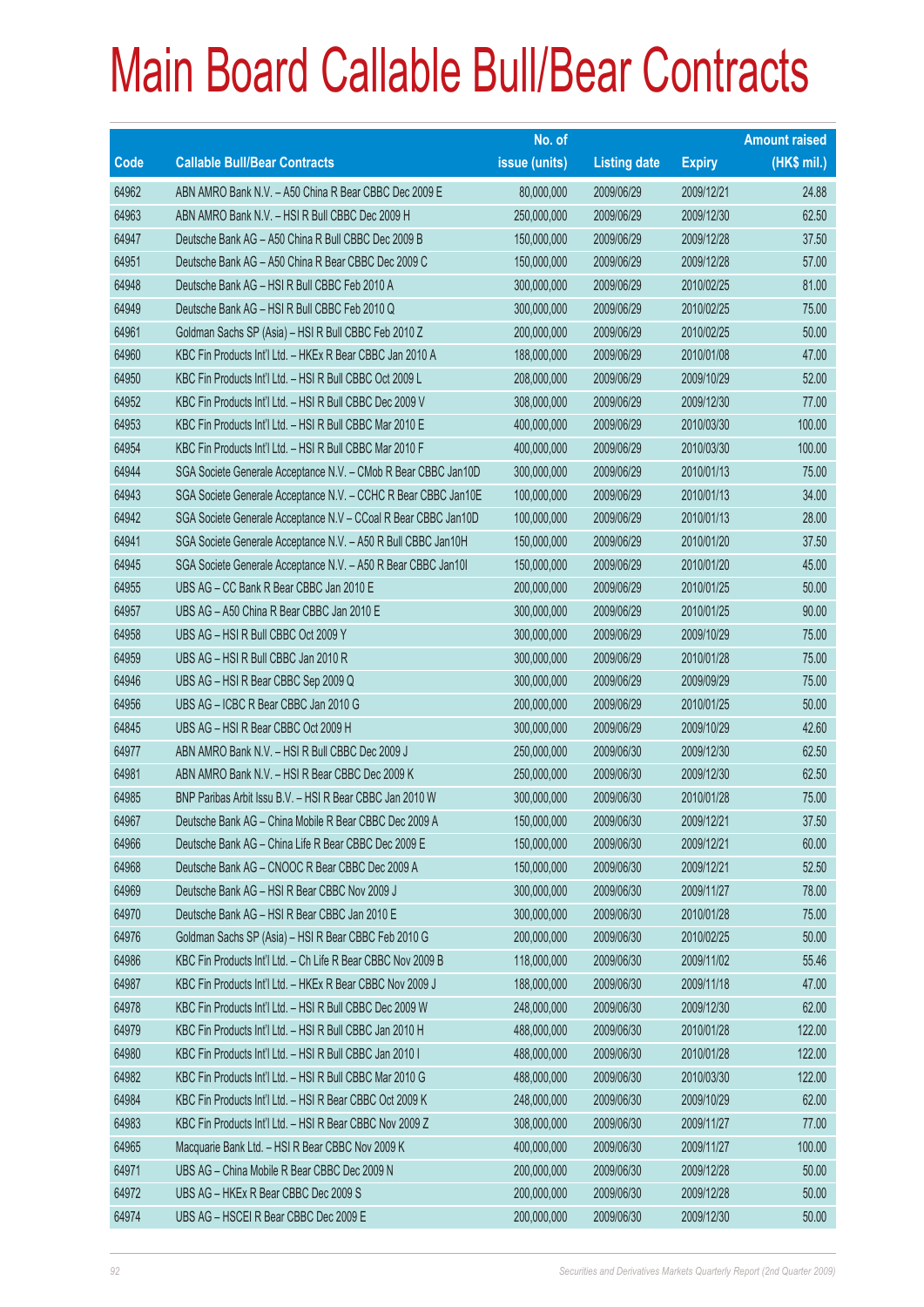| Code         | <b>Callable Bull/Bear Contracts</b> | No. of<br><i>issue (units)</i> | <b>Listing date</b> | <b>Expiry</b> | <b>Amount raised</b><br>(HK\$ mil.) |
|--------------|-------------------------------------|--------------------------------|---------------------|---------------|-------------------------------------|
| 64964        | UBS AG - HSI R Bull CBBC Oct 2009 S | 300,000,000                    | 2009/06/30          | 2009/10/29    | 75.00                               |
| 64975        | UBS AG - HSI R Bull CBBC Jan 2010 J | 300,000,000                    | 2009/06/30          | 2010/01/28    | 75.00                               |
| 64973        | UBS AG - HSI R Bear CBBC Oct 2009 T | 300,000,000                    | 2009/06/30          | 2009/10/29    | 75.00                               |
| <b>Total</b> |                                     |                                |                     |               | 140,519,83                          |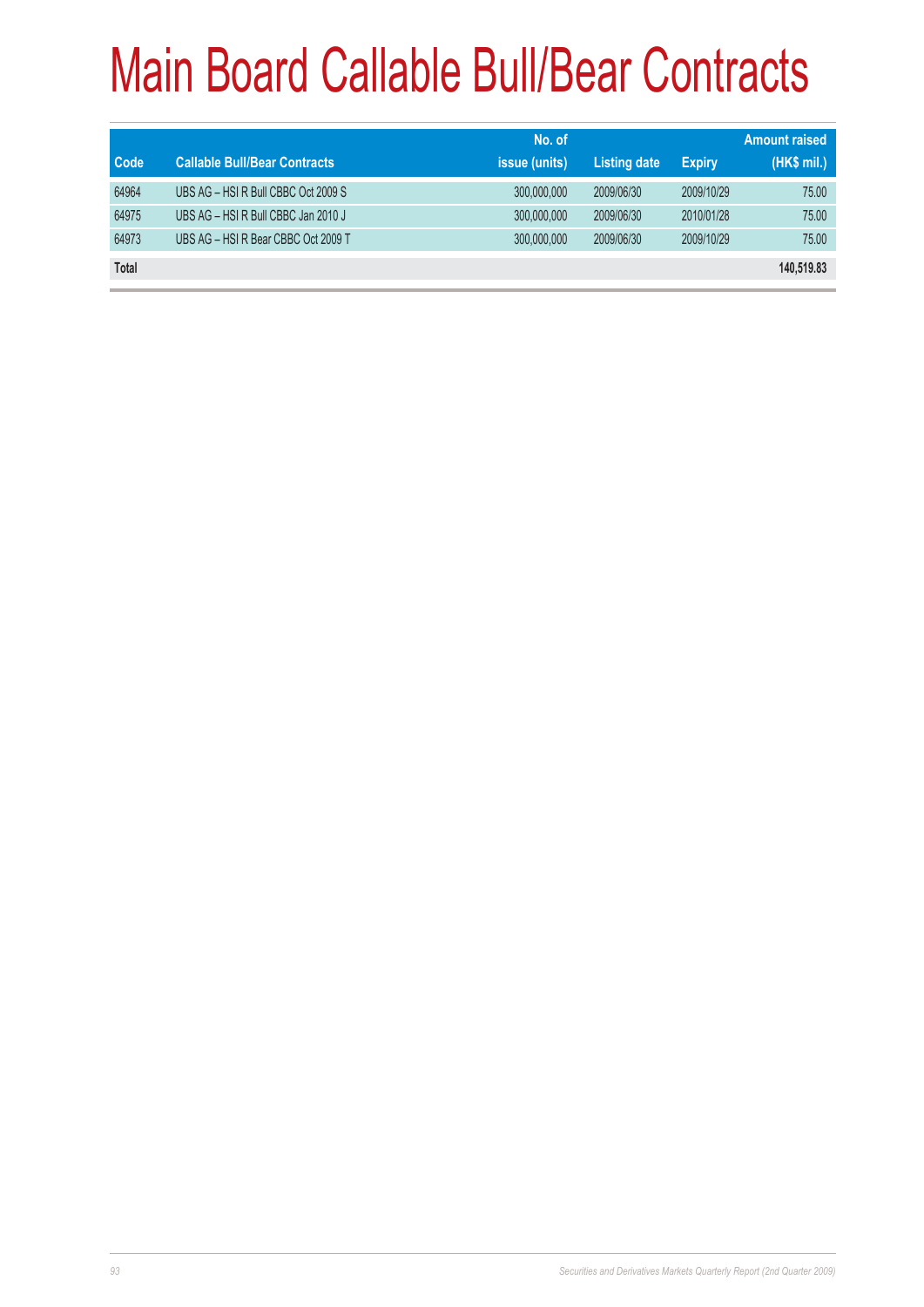# ELI/Trading Only Stocks Trading Statistics

### **Equity Linked Instrument Trading Statistics**

|      |    | No. of issues | Turnover value (HK\$ mil.) |
|------|----|---------------|----------------------------|
| 2008 | Q2 | -             |                            |
|      | Q3 | -             |                            |
|      | Q4 |               |                            |
| 2009 | Q1 | -             |                            |
|      | Q2 | -             |                            |

#### **NASDAQ Stocks**

|      |                | No. of issues | Turnover value (HK\$ mil.) |
|------|----------------|---------------|----------------------------|
| 2008 | Q2             |               | 0.57                       |
|      | Q <sub>3</sub> |               | 0.38                       |
|      | Q <sub>4</sub> |               | 0.17                       |
| 2009 | Q1             |               | 0.42                       |
|      | Q2             |               | 0.45                       |

#### **iShares**

|      |    | No. of issues | Turnover value (HK\$ mil.) |
|------|----|---------------|----------------------------|
| 2008 | Q2 |               | 0.00                       |
|      | Q3 |               | 0.00                       |
|      | Q4 |               | 0.00                       |
| 2009 | Q1 |               | 0.00                       |
|      | Q2 |               | 0.00                       |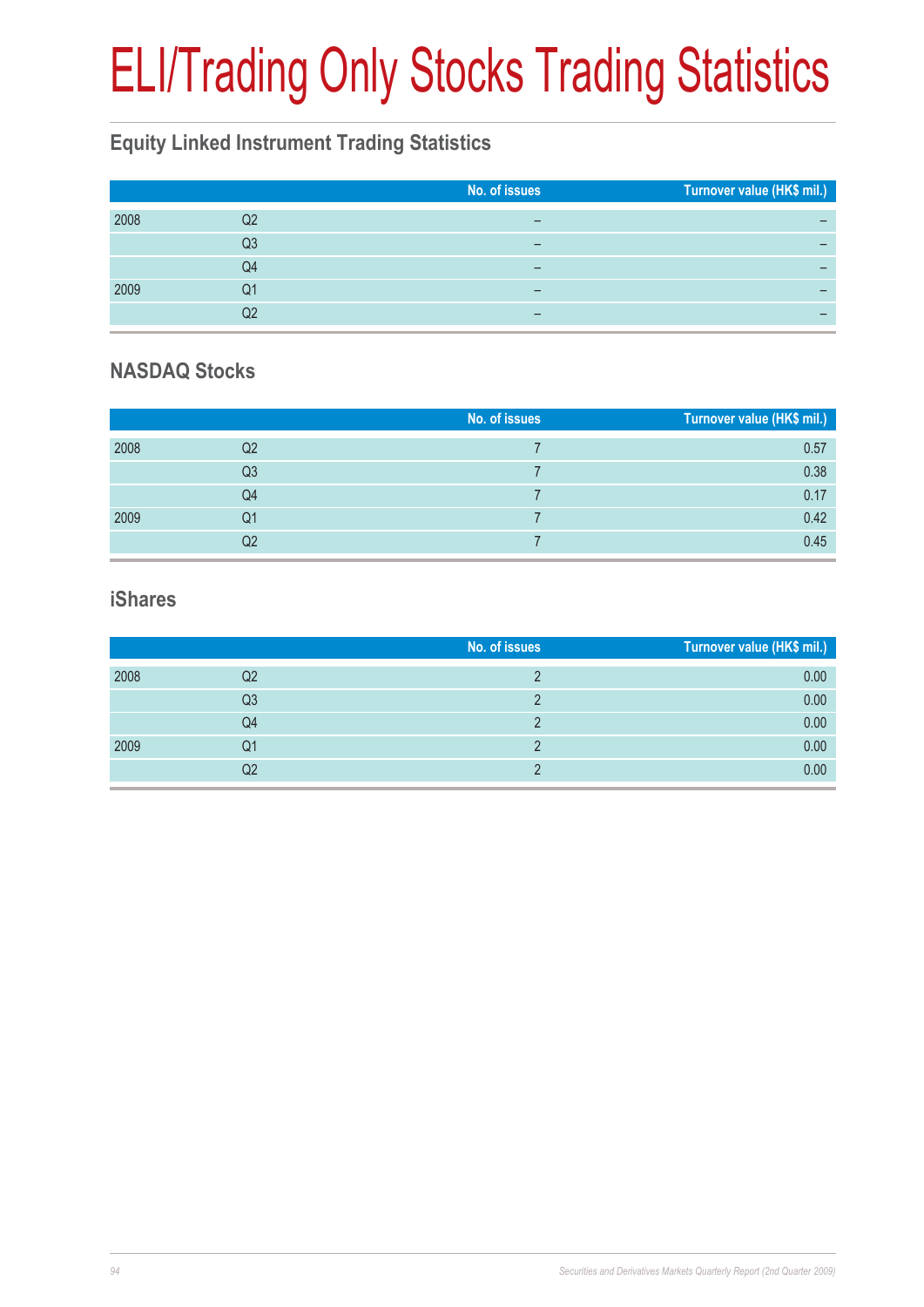### **Equity Turnover – GEM**

|      |    | Share (Mil. shs) | Value (HK\$ mil.) | No. of deals |
|------|----|------------------|-------------------|--------------|
| 2008 | Q2 | 53,824.67        | 17,443.28         | 476,011      |
|      | Q3 | 27,661.67        | 9,188.57          | 240,766      |
|      | Q4 | 19,999.04        | 4.070.24          | 147,424      |
| 2009 | Q1 | 23,051.11        | 4,192.12          | 153,505      |
|      | Q2 | 116,455.92       | 19,561.73         | 605,615      |

### **Equity Trading Statistics – GEM**

|      |                | No. of<br>trading days | <b>Average daily turnover</b><br>(HK\$ mil.) | Average value<br>per deal |
|------|----------------|------------------------|----------------------------------------------|---------------------------|
| 2008 | Q2             | 61                     | 285.96                                       | 36,645                    |
|      | Q <sub>3</sub> | 62                     | 148.20                                       | 38,164                    |
|      | Q <sub>4</sub> | 62                     | 65.65                                        | 27,609                    |
| 2009 | Q1             | 60                     | 69.87                                        | 27,309                    |
|      | Q2             | 61                     | 320.68                                       | 32,301                    |

#### **20 Most Advanced GEM Stocks**

for 2nd quarter 2009

|                |       |                        |                 | <b>Closing price</b> |        |
|----------------|-------|------------------------|-----------------|----------------------|--------|
| Rank           | Code  | <b>Stock</b>           | End of Jun 2009 | End of Mar 2009      | $%$ up |
| $\mathbf{1}$   | 08111 | <b>SOLUTECK</b>        | 0.750           | 0.079                | 849.37 |
| $\overline{2}$ | 08182 | <b>ENVIRO ENERGY</b>   | 0.790           | 0.102                | 674.51 |
| 3              | 08119 | <b>THIZ TECHNOLOGY</b> | 0.145           | 0.023                | 530.43 |
| 4              | 08071 | <b>CHINA METAL RES</b> | 0.226           | 0.036                | 527.78 |
| 5              | 08009 | <b>IMERCHANTS</b>      | 0.760           | 0.154                | 393.51 |
| 6              | 08007 | <b>DIGITALHONGKONG</b> | 0.610           | 0.130                | 369.23 |
| $\overline{7}$ | 08301 | <b>MINGWAH HI TECH</b> | 0.310           | 0.070                | 342.86 |
| 8              | 08233 | <b>CIG PORTS</b>       | 0.420           | 0.116                | 262.07 |
| 9              | 08262 | A-S CHINA              | 2.450           | 0.690                | 255.07 |
| 10             | 08075 | <b>ROJAM</b>           | 0.122           | 0.035                | 248.57 |
| 11             | 08021 | <b>WLS HOLDINGS</b>    | 0.237           | 0.071                | 233.80 |
| 12             | 08032 | <b>G CHINA TECH</b>    | 0.118           | 0.038                | 210.53 |
| 13             | 08227 | <b>HAITIAN ANTENNA</b> | 0.290           | 0.096                | 202.08 |
| 14             | 08273 | <b>ZJ PROSPECT</b>     | 0.930           | 0.310                | 200.00 |
| 15             | 08190 | <b>GOLDMOND HOLD</b>   | 0.090           | 0.030                | 200.00 |
| 16             | 08108 | <b>FAVA INT'L</b>      | 0.150           | 0.051                | 194.12 |
| 17             | 08063 | <b>TRASY GOLD EX</b>   | 0.800           | 0.275                | 190.91 |
| 18             | 08166 | <b>LINEFAN TECH</b>    | 1.920           | 0.670                | 186.57 |
| 19             | 08272 | <b>BYFORD INT'L</b>    | 0.530           | 0.190                | 178.95 |
| 20             | 08129 | <b>CH BIO CASSAVA</b>  | 0.082           | 0.030                | 173.33 |
|                |       |                        |                 |                      |        |

A Adjusted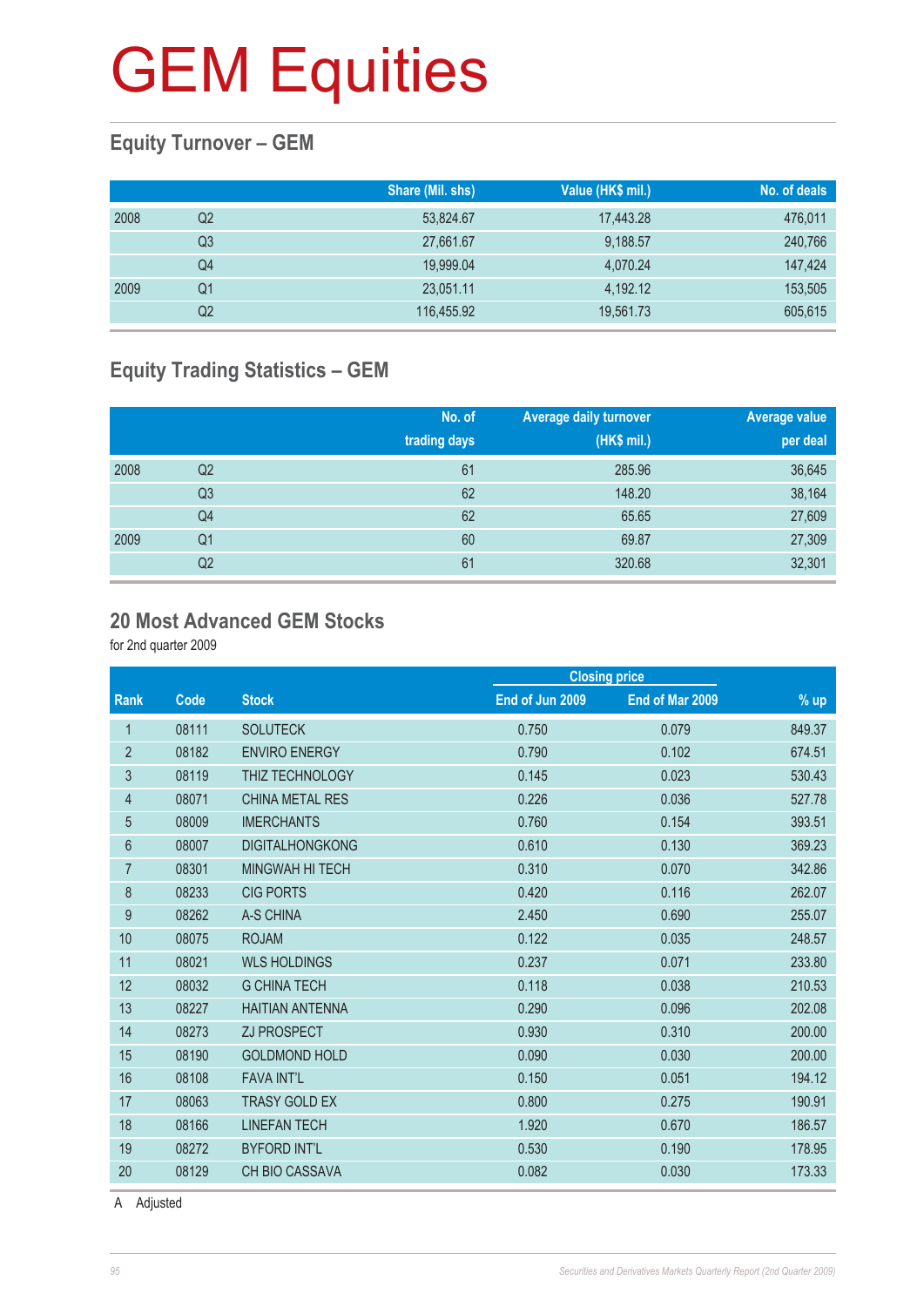#### **20 Most Declined GEM Stocks**

for 2nd quarter 2009

|                |       |                        |                  | <b>Closing price</b>    |          |  |
|----------------|-------|------------------------|------------------|-------------------------|----------|--|
| <b>Rank</b>    | Code  | <b>Stock</b>           | End of June 2009 | End of Mar 2009         | % down   |  |
|                | 08035 | <b>BINHAI INV</b>      | 0.305            | 0.640                   | $-52.34$ |  |
| $\overline{2}$ | 08055 | CHI E-LEARNING         | 0.232            | 0.400                   | $-42.00$ |  |
| 3              | 08079 | <b>B.A.L. HOLD</b>     | 0.205            | 0.275                   | $-25.45$ |  |
| $\overline{4}$ | 08250 | <b>CORE HEALTHCARE</b> | 0.026            | 0.034                   | $-23.53$ |  |
| 5              | 08047 | PALMPAY CHINA          | 0.170            | 0.206                   | $-17.48$ |  |
| 6              | 08172 | <b>GOLIFE CONCEPTS</b> | 0.098            | 0.114<br>$\overline{A}$ | $-14.04$ |  |
| $\overline{7}$ | 08285 | <b>EVOC</b>            | 1.480            | 1.690                   | $-12.43$ |  |
| 8              | 08299 | <b>GRAND T G GOLD</b>  | 0.130            | 0.144<br>$\overline{A}$ | $-9.72$  |  |
| 9              | 08239 | MING KEI ENERGY        | 0.190            | 0.210                   | $-9.52$  |  |
| 10             | 08319 | <b>YUSEI</b>           | 1.750            | 1.900                   | $-7.89$  |  |
| 11             | 08192 | <b>UURG CORP</b>       | 0.112            | 0.113                   | $-0.88$  |  |

A Adjusted

Only 11 declined stocks on share price were recorded as compared with previous quarter.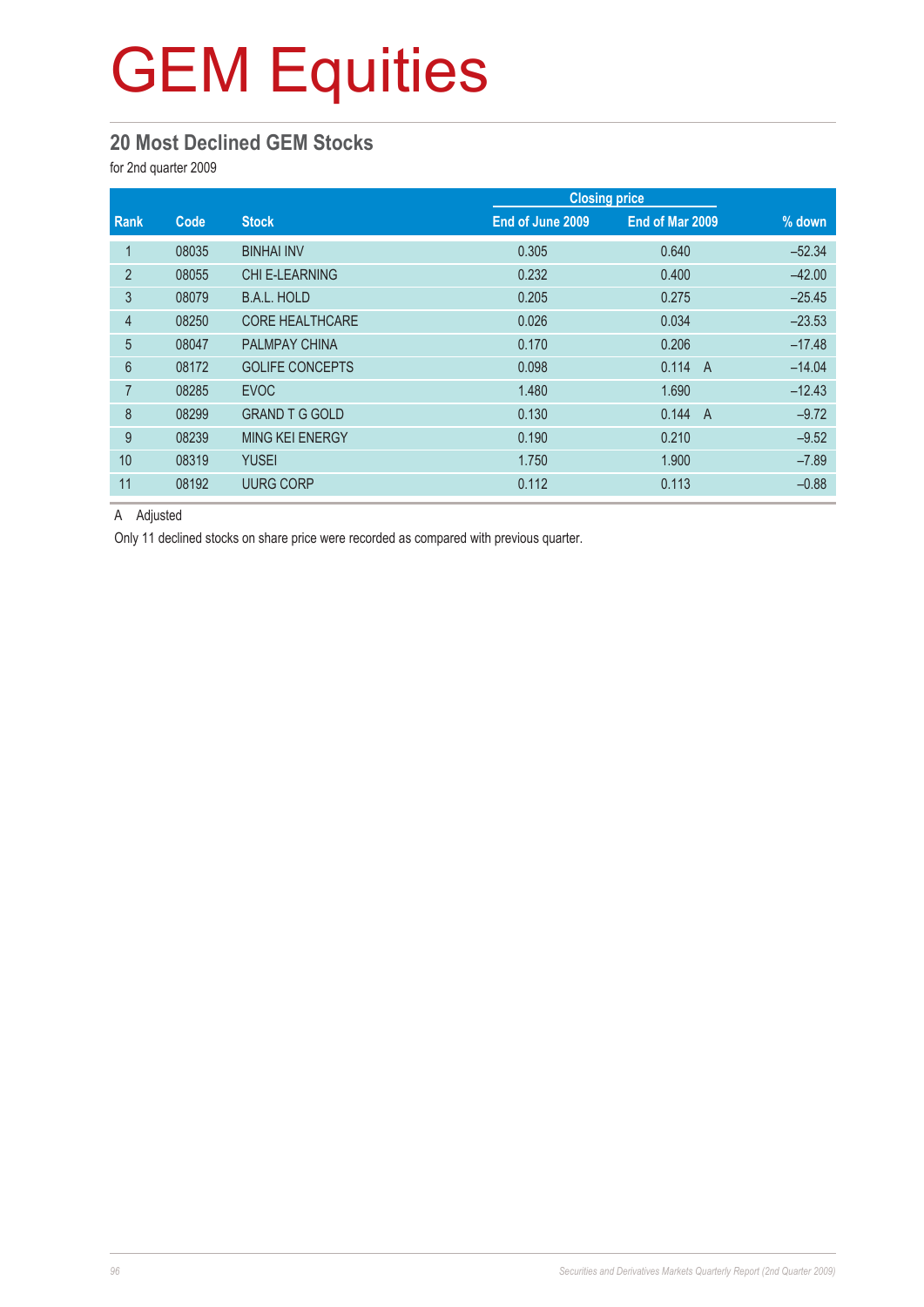### **20 Most Active GEM Stocks by Value**

for 2nd quarter 2009

| Rank             | Code  | <b>Stock</b>           | Turnover (HK\$ mil.) | % of total |
|------------------|-------|------------------------|----------------------|------------|
| $\mathbf{1}$     | 08199 | <b>WEIGAO GROUP</b>    | 2,412.94             | 11.26      |
| $\sqrt{2}$       | 08250 | <b>CORE HEALTHCARE</b> | 1,543.81             | 7.21       |
| $\mathfrak{S}$   | 08182 | <b>ENVIRO ENERGY</b>   | 1,459.81             | 6.81       |
| $\overline{4}$   | 08035 | <b>BINHAI INV</b>      | 1,185.42             | 5.53       |
| 5                | 08116 | <b>GLOBAL RES DEV</b>  | 1,159.53             | 5.41       |
| $6\phantom{1}6$  | 08046 | <b>HENG XIN CHINA</b>  | 985.40               | 4.60       |
| $\overline{7}$   | 08180 | <b>GOLDEN MEDITECH</b> | 922.70               | 4.31       |
| 8                | 08299 | <b>GRAND T G GOLD</b>  | 805.70               | 3.76       |
| $\boldsymbol{9}$ | 08277 | <b>WUMART</b>          | 785.20               | 3.67       |
| 10               | 08173 | <b>INTELLI-MEDIA</b>   | 750.47               | 3.50       |
| 11               | 08150 | <b>FAST SYSTEMS</b>    | 667.62               | 3.12       |
| 12               | 08089 | C RAILLOGISTICS        | 590.76               | 2.76       |
| 13               | 08071 | <b>CHINA METAL RES</b> | 581.86               | 2.72       |
| 14               | 08259 | <b>ANDRE JUICE</b>     | 516.33               | 2.41       |
| 15               | 08285 | <b>EVOC</b>            | 510.08               | 2.38       |
| 16               | 08202 | <b>INNO-TECH HOLD</b>  | 361.57               | 1.69       |
| 17               | 08066 | <b>CARDLINK TECH</b>   | 320.07               | 1.49       |
| 18               | 08117 | <b>CHINA P RES</b>     | 313.00               | 1.46       |
| 19               | 08306 | <b>CH NONFERROUS</b>   | 300.60               | 1.40       |
| 20               | 08329 | <b>NEP INTERLONG</b>   | 297.47               | 1.39       |
| <b>Total</b>     |       |                        | 16,470.33            | 76.88      |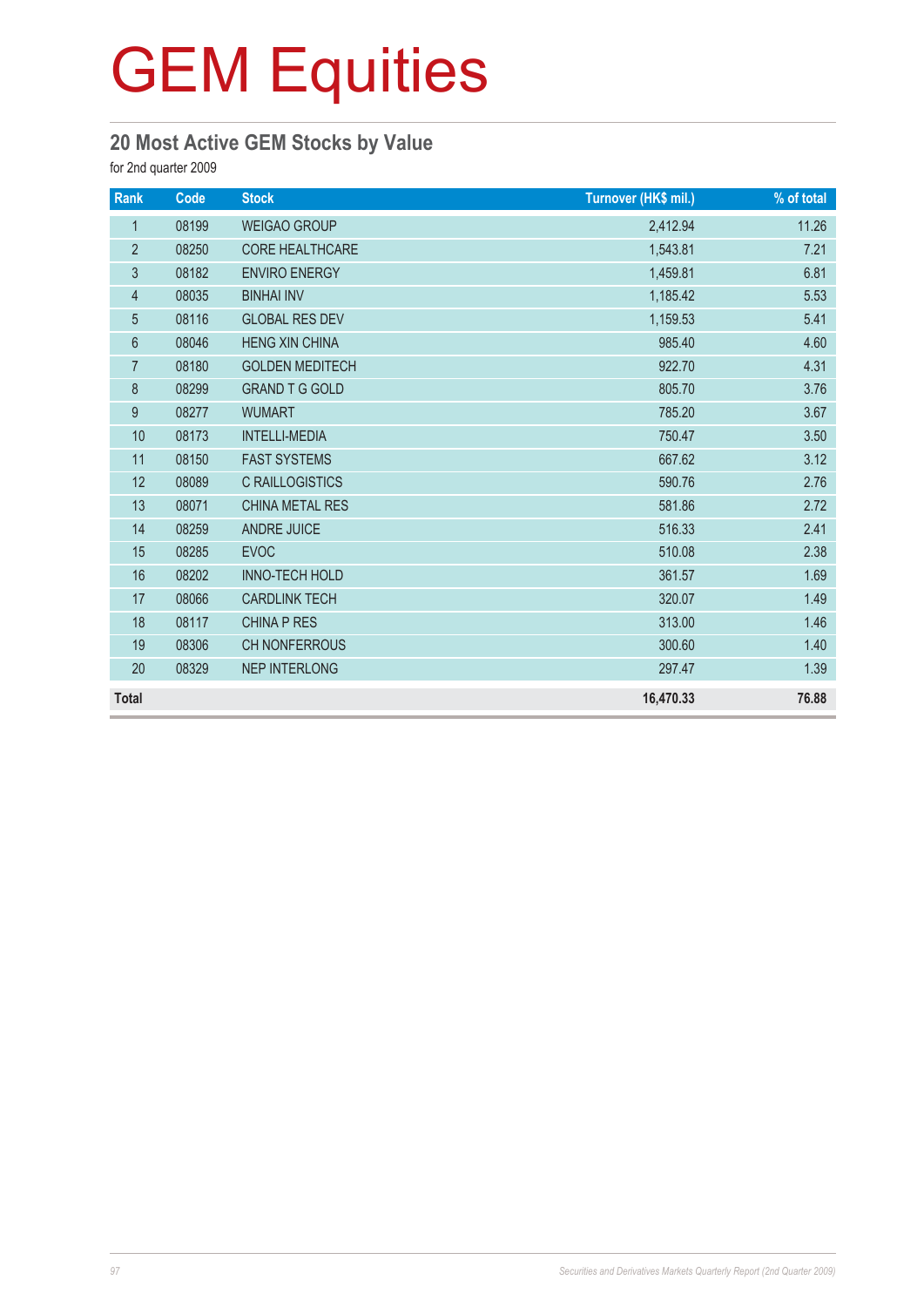### **20 Most Active GEM Stock by Shares**

for 2nd quarter 2009

| Rank           | Code  | <b>Stock</b>           | <b>Turnover (Mil. shs)</b> | % of total |
|----------------|-------|------------------------|----------------------------|------------|
| $\mathbf{1}$   | 08250 | <b>CORE HEALTHCARE</b> | 48,170.26                  | 38.19      |
| $\overline{2}$ | 08299 | <b>GRAND T G GOLD</b>  | 9,104.01                   | 7.22       |
| $\mathfrak{S}$ | 08116 | <b>GLOBAL RES DEV</b>  | 6,098.56                   | 4.84       |
| 4              | 08173 | <b>INTELLI-MEDIA</b>   | 6,067.11                   | 4.81       |
| $\overline{5}$ | 08071 | <b>CHINA METAL RES</b> | 5,569.89                   | 4.42       |
| $6\,$          | 08117 | <b>CHINA P RES</b>     | 5,019.86                   | 3.98       |
| $\overline{7}$ | 08202 | <b>INNO-TECH HOLD</b>  | 4,386.24                   | 3.48       |
| $\bf 8$        | 08035 | <b>BINHAI INV</b>      | 3,452.00                   | 2.74       |
| 9              | 08220 | <b>EMCOM INT'L</b>     | 2,907.34                   | 2.31       |
| 10             | 08182 | <b>ENVIRO ENERGY</b>   | 2,651.58                   | 2.10       |
| 11             | 08017 | LONG SUCCESS           | 2,594.99                   | 2.06       |
| 12             | 08129 | <b>CH BIO CASSAVA</b>  | 2,273.67                   | 1.80       |
| 13             | 08041 | <b>INTCERA-NEW</b>     | 2,227.30                   | 1.77       |
| 14             | 08128 | C G SOURCE ENGY        | 2,065.83                   | 1.64       |
| 15             | 08259 | <b>ANDRE JUICE</b>     | 1,667.46                   | 1.32       |
| 16             | 08167 | <b>BIG MEDIA</b>       | 1,665.99                   | 1.32       |
| 17             | 08046 | <b>HENG XIN CHINA</b>  | 1,600.94                   | 1.27       |
| 18             | 08143 | <b>HUA XIA HEALTH</b>  | 1,387.27                   | 1.10       |
| 19             | 08108 | <b>FAVA INT'L</b>      | 1,294.13                   | 1.03       |
| 20             | 08150 | <b>FAST SYSTEMS</b>    | 794.07                     | 0.63       |
| <b>Total</b>   |       |                        | 110,998.52                 | 88.01      |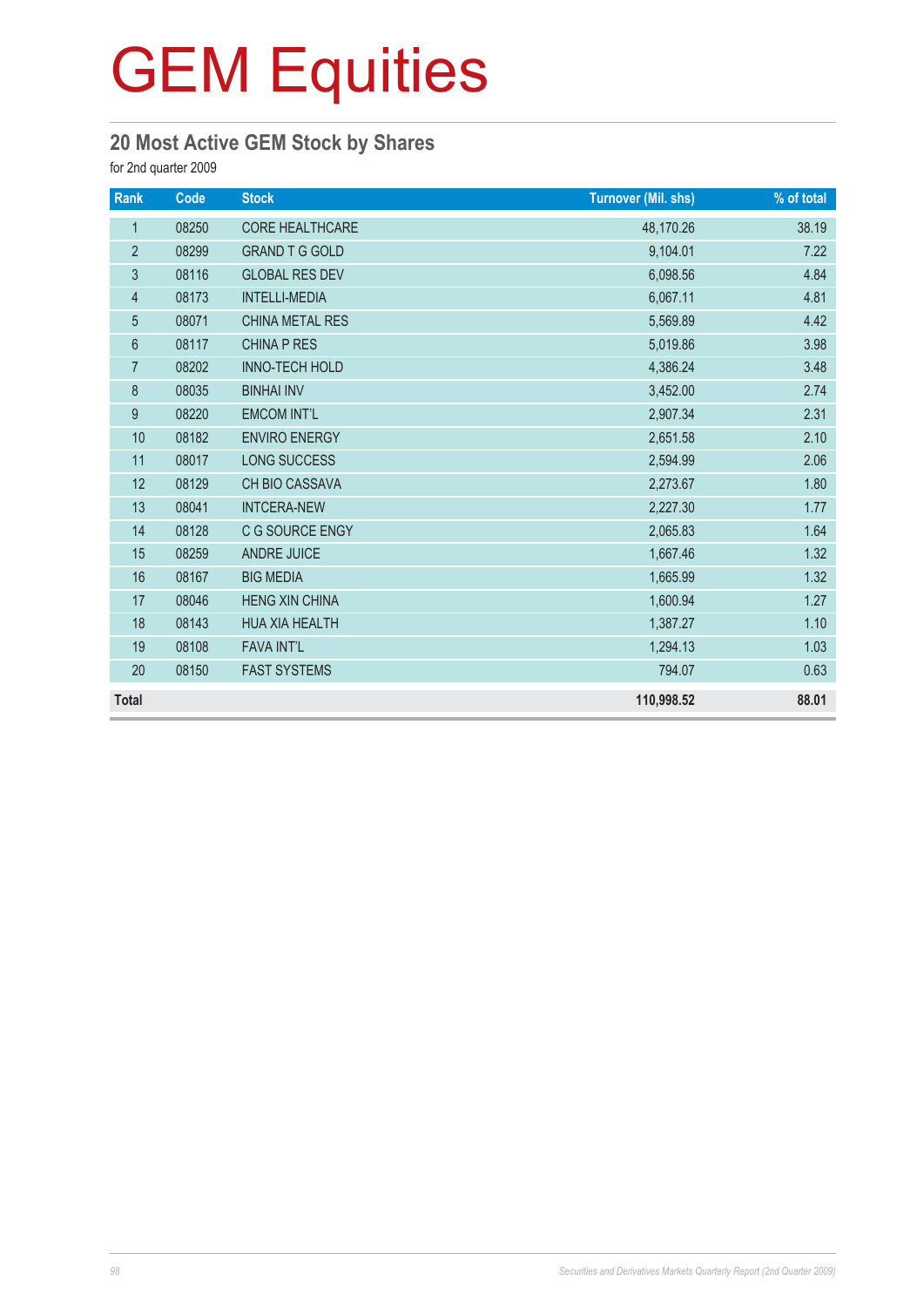#### **Market Capitalisation of Listed Companies for GEM**

as at the quarter end

|      |    | HK\$ mil.  |
|------|----|------------|
| 2008 | Q2 | 109,043.78 |
|      | Q3 | 67,153.80  |
|      | Q4 | 45,164.18  |
| 2009 | Q1 | 46,972.81  |
|      | Q2 | 73,004.28  |

#### **Market Capitalisation by Hang Seng Industry Classification System\* – GEM** Quarter-end figures



Hang Seng Industry Classification System (HSICS) is provided by Hang Seng Indexes Company Limited.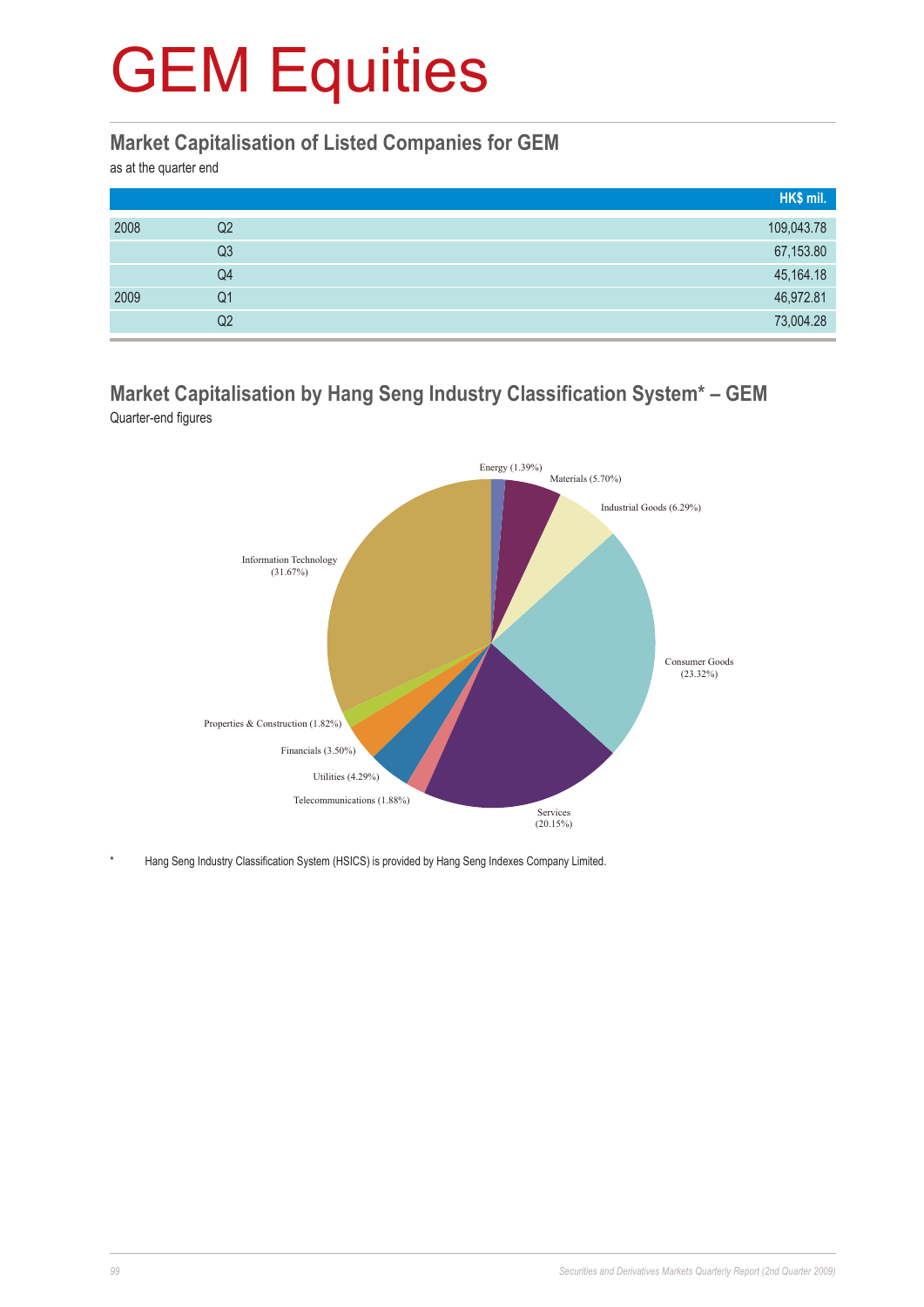### **50 Leading Companies by Market Capitalisation - GEM**

as at the 2nd quarter end 2009

| <b>Rank</b>         |       | <b>Company</b>                                            | Market capitalisation (HK\$ mil.) | % of market total |
|---------------------|-------|-----------------------------------------------------------|-----------------------------------|-------------------|
| 1                   | 08199 | Shandong Weigao Group Medical Polymer Co. Ltd. - H Shares | 8,519.61                          | 11.67             |
| $\overline{2}$      | 08277 | Wumart Stores, Inc. - H Shares                            | 4,893.45                          | 6.70              |
| 3                   | 08150 | Fast Systems Technology (Holdings) Ltd.                   | 2,713.60                          | 3.72              |
| $\overline{4}$      | 08161 | China LotSynergy Holdings Ltd.                            | 2,331.68                          | 3.19              |
| 5                   | 08118 | International Entertainment Corporation                   | 1,957.40                          | 2.68              |
| 6                   | 08182 | Enviro Energy International Holdings Ltd.                 | 1,846.14                          | 2.53              |
| $\overline{7}$      | 08035 | Binhai Investment Co. Ltd.                                | 1,827.81                          | 2.50              |
| 8                   | 08167 | Big Media Group Ltd.                                      | 1,750.00                          | 2.40              |
| $9\,$               | 08137 | Honbridge Holdings Ltd.                                   | 1,740.49                          | 2.38              |
| 10                  | 08008 | Sunevision Holdings Ltd.                                  | 1,604.87                          | 2.20              |
| 11                  | 08052 | Convenience Retail Asia Ltd.                              | 1,459.83                          | 2.00              |
| 12                  | 08116 | Global Resources Development (Holding) Ltd.               | 1,330.83                          | 1.82              |
| 13                  | 08123 | First China Financial Holdings Ltd.                       | 1,137.34                          | 1.56              |
| 14                  | 08279 | AGTech Holdings Ltd.                                      | 1,092.31                          | 1.50              |
| 15                  | 08272 | Byford International Ltd.                                 | 1,061.06                          | 1.45              |
| 16                  | 08156 | China Vanguard Group Ltd.                                 | 979.63                            | 1.34              |
| 17                  | 08069 | Tong Ren Tang Technologies Co. Ltd. - H Shares            | 960.52                            | 1.32              |
| 18                  | 08046 | Heng Xin China Holdings Ltd.                              | 900.69                            | 1.23              |
| 19                  | 08070 | Zhongyu Gas Holdings Ltd.                                 | 870.48                            | 1.19              |
| 20                  | 08306 | China Nonferrous Metals Co. Ltd.                          | 705.35                            | 0.97              |
| 21                  | 08005 | Yuxing InfoTech Holdings Ltd.                             | 684.10                            | 0.94              |
| 22                  | 08158 | China Bio-Med Regeneration Technology Ltd.                | 682.24                            | 0.93              |
| 23                  | 08129 | China Bio Cassava Holdings Ltd.                           | 672.67                            | 0.92              |
| 24                  | 08259 | Yantai North Andre Juice Co. Ltd. - H Shares              | 668.87                            | 0.92              |
| 25                  | 08066 | Cardlink Technology Group Ltd.                            | 665.70                            | 0.91              |
| 26                  | 08178 | China Information Technology Development Ltd.             | 655.99                            | 0.90              |
| 27                  | 08163 | CCT Resources Holdings Ltd.                               | 655.69                            | 0.90              |
| 28                  | 08071 | China Metal Resources Holdings Ltd.                       | 644.65                            | 0.88              |
| 29                  | 08041 | Intcera High Tech Group Ltd.                              | 631.69                            | 0.87              |
| 30                  | 08203 | Kaisun Energy Group Ltd.                                  | 623.70                            | 0.85              |
| 31                  | 08192 | <b>UURG Corporation Ltd.</b>                              | 623.62                            | 0.85              |
| 32                  | 08136 | Richfield Group Holdings Ltd.                             | 594.49                            | 0.81              |
| 33                  | 08153 | China Chief Cable TV Group Ltd.                           | 577.80                            | 0.79              |
| 34                  | 08089 | China Railway Logistics Ltd.                              | 575.09                            | 0.79              |
| 35                  | 08206 | China Cyber Port (International) Co. Ltd.                 | 545.55                            | 0.75              |
| 36                  | 08029 | Sun International Group Ltd.                              | 540.87                            | 0.74              |
| 37                  | 08173 | Intelli-Media Group (Holdings) Ltd.                       | 517.24                            | 0.71              |
| 38                  | 08212 | Aptus Holdings Ltd.                                       | 511.22                            | 0.70              |
| 39                  | 08058 | Shandong Luoxin Pharmacy Stock Co. Ltd. - H Shares        | 503.55                            | 0.69              |
| 40                  | 08239 | Ming Kei Energy Holdings Ltd.                             | 501.60                            | 0.69              |
| 41                  | 08128 | China Ground Source Energy Ltd.                           | 499.73                            | 0.68              |
| 42                  | 08285 | EVOC Intelligent Technology Co. Ltd. - H Shares           | 456.36                            | 0.63              |
| 43                  | 08117 | China Primary Resources Holdings Ltd.                     | 450.85                            | 0.62              |
| 44                  | 08006 | China.com Inc.                                            | 450.13                            | 0.62              |
| 45                  | 08055 | China E-Learning Group Ltd.                               | 435.89                            | 0.60              |
| 46                  | 08011 | Polyard Petroleum International Group Ltd.                | 432.64                            | 0.59              |
| 47                  | 08009 | iMerchants Ltd.                                           | 430.35                            | 0.59              |
| 48                  | 08290 | Tianjin Tianlian Public Utilities Co., Ltd. - H Shares    | 430.05                            | 0.59              |
| 49                  | 08085 | ZMAY Holdings Ltd.                                        | 427.34                            | 0.59              |
| 50                  | 08061 | AcrossAsia Ltd.                                           | 415.30                            | 0.57              |
| <b>Total</b>        |       |                                                           | 56,188.06                         | 76.97             |
| <b>Market Total</b> |       |                                                           | 73,004.28                         | 100.00            |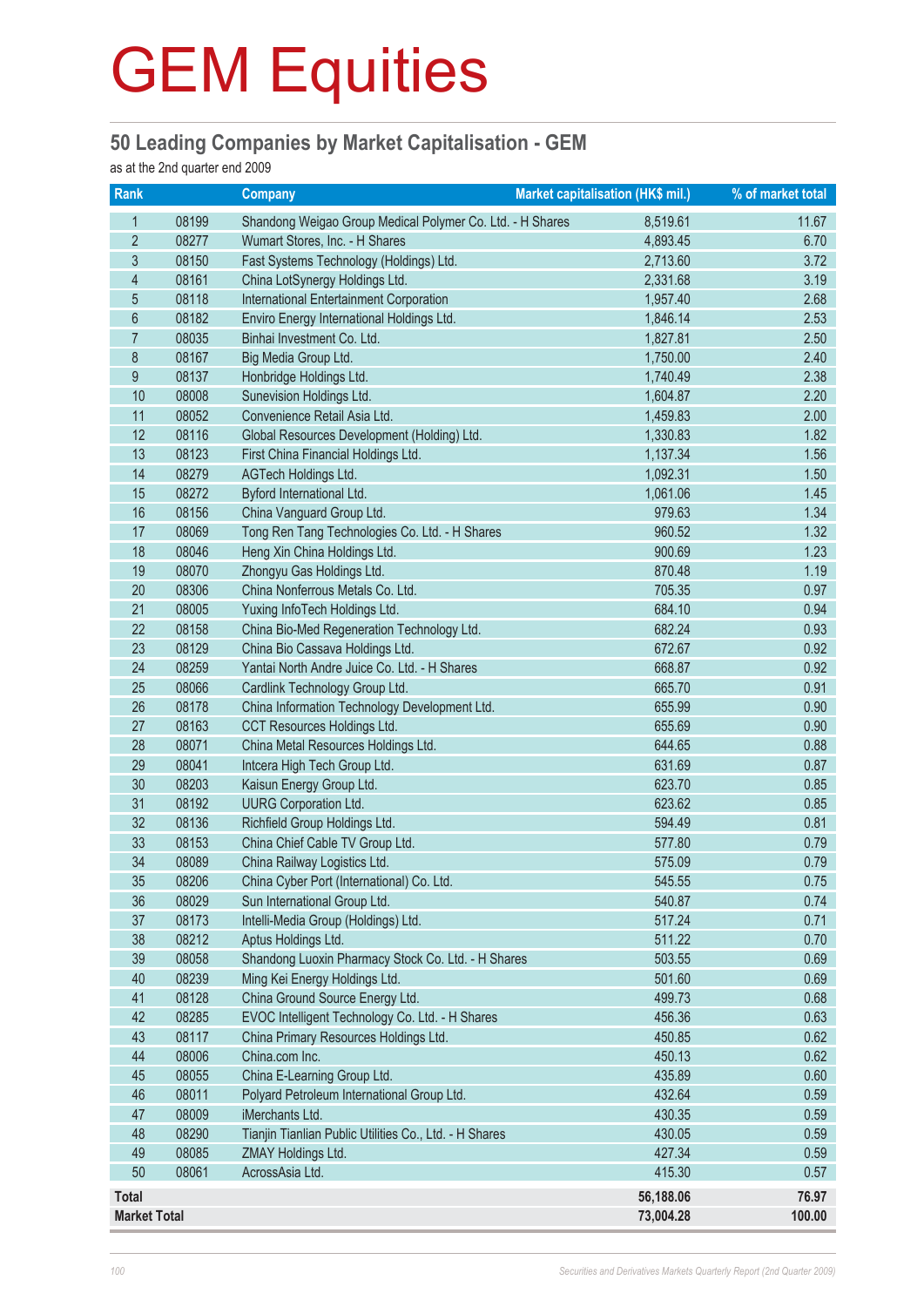#### **New Listing Statistics – equities for GEM**

|      |    | No. of newly listed companies | Funds raised (HK\$ mil.) |
|------|----|-------------------------------|--------------------------|
| 2008 | Q2 |                               | 216.84                   |
|      | Q3 | -                             |                          |
|      | Q4 | -                             |                          |
| 2009 | Q1 |                               |                          |
|      | Q2 | -                             |                          |

### **Newly Listed Companies for GEM**

for 2nd quarter 2009

| <b>NIL</b> |  |
|------------|--|
|            |  |
| Total      |  |

#### **Withdrawal of listed Companies - GEM**

for 2nd quarter 2009

| <b>Code</b> | <b>Company name</b>        | <b>Last trading date</b> | <b>Delisted date</b> |
|-------------|----------------------------|--------------------------|----------------------|
| 08313       | International Elite Ltd. * | 2009/05/22               | 2009/05/25<br>δ      |
| 08149       | TSC Offshore Group Ltd. *  | 2009/06/04               | 2009/06/05<br>S      |
| 08180       | Golden Meditech Co. Ltd. * | 2009/06/15               | 2009/06/16<br>δ      |
| 08112       | DeTeam Co. Ltd. *          | 2009/06/19               | 2009/06/22<br>δ      |

\* Transfers of listing from GEM to Main Board pursuant to the revised Rule 9.24 of the GEM Listing Rules and to the new Chapter 9A of the Main Board Listing Rules effective from 1 July 2008.

§ Effective date of the transfer of listing from GEM to Main Board.

### **Company Name Changes for GEM**

for 2nd quarter 2009

| Code  | Old name                                | New name                                    | <b>Effective date</b> | <b>Adoption date</b> |
|-------|-----------------------------------------|---------------------------------------------|-----------------------|----------------------|
| 08116 | Neolink Cyber Technology (Holding) Ltd. | Global Resources Development (Holding) Ltd. | 2009/05/07            | 2009/06/11           |
| 08035 | Wah Sang Gas Holdings Ltd.              | Binhai Investment Co. Ltd.                  | 2009/05/12            | 2009/06/19           |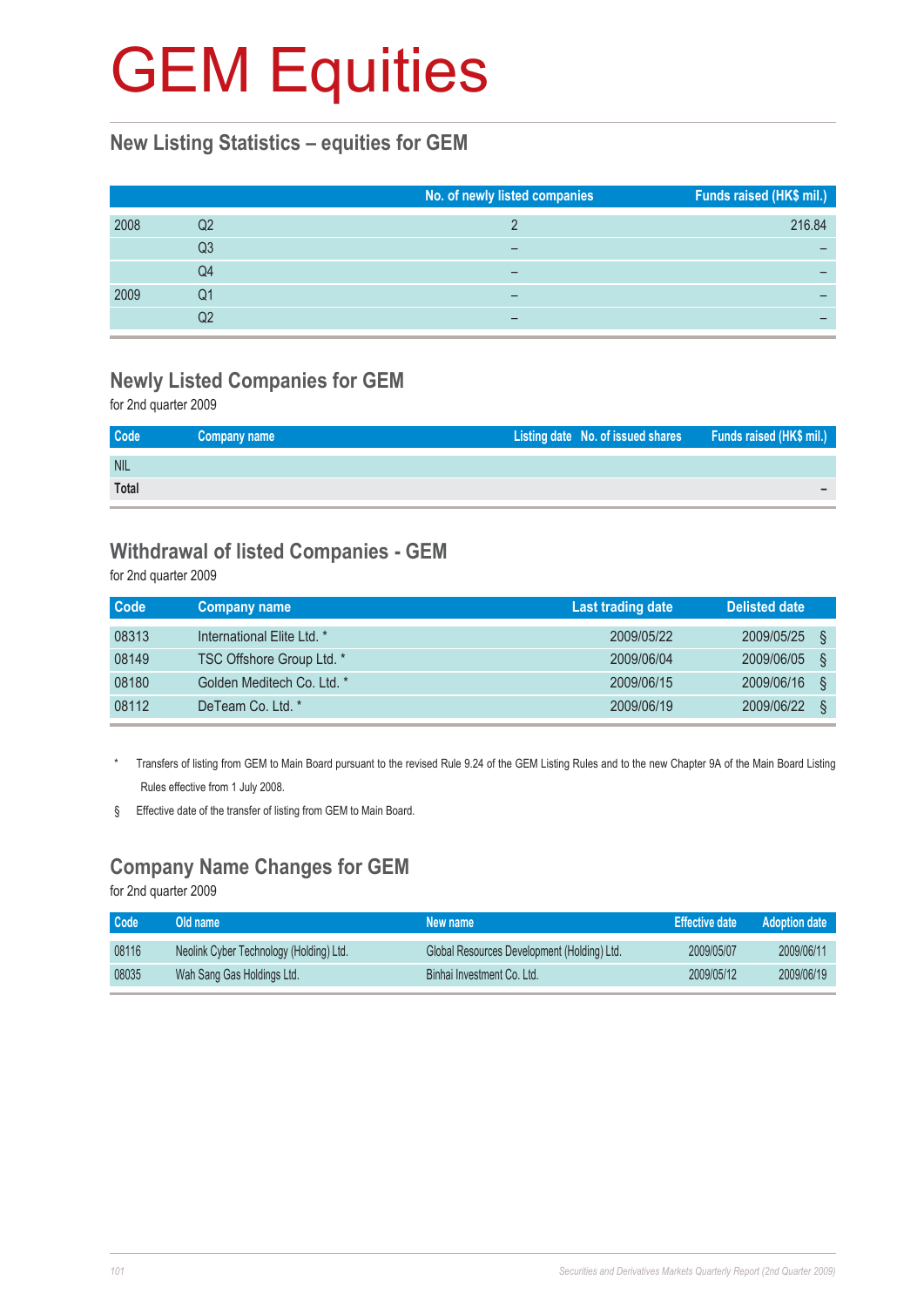#### **Bonus Issues/Bonus Warrants for GEM**

for 2nd quarter 2009

| <b>Code</b> | Company                                 | <b>Particulars</b>     | Ex-date    |
|-------------|-----------------------------------------|------------------------|------------|
| 08150       | Fast Systems Technology (Holdings) Ltd. | 3 for 1                | 2009/04/29 |
| 08112       | DeTeam Co. Ltd.                         | 1 for $5$              | 2009/05/22 |
| 08317       | Finet Group Ltd.                        | 3 wts for 10 offer shs | 2009/06/26 |

### **Share Split/Consolidation for GEM**

for 2nd quarter 2009

| Code  | Company                                 | <b>Particulars</b>      | <b>Effective date</b> |
|-------|-----------------------------------------|-------------------------|-----------------------|
| 08172 | Golife Concepts Holdings Ltd.           | Consolidation 10 into 1 | 2009/04/06            |
| 08299 | Grand T G Gold Holdings Ltd.            | Consolidation 4 into 1  | 2009/05/05            |
| 08130 | Brilliant Arts Multi-Media Holding Ltd. | Consolidation 10 into 1 | 2009/05/11            |
| 08041 | Intcera High Tech Group Ltd.            | Consolidation 5 into 1  | 2009/06/01            |

### **Rights Issues & Open Offers for GEM**

for 2nd quarter 2009

| <b>Month</b> | Code  | Company                       | <b>Ratio</b>                | Funds raised (HK\$ mil.) |
|--------------|-------|-------------------------------|-----------------------------|--------------------------|
| May          | 08035 | Binhai Investment Co. Ltd.    | Open offer 1 for 1 $@$0.04$ | 32.63                    |
|              |       |                               |                             |                          |
|              | 08081 | Computech Holdings Ltd.       | Open offer 1 for 2 @\$0.15  | 7.86                     |
|              |       |                               |                             |                          |
| Jun          | 08172 | Golife Concepts Holdings Ltd. | Open offer 8 for 1 @\$0.10  | 55.50                    |
| <b>Total</b> |       |                               |                             | 95.99                    |

### **Placing\***

|              |       |                        | No. of        |                      |                     |
|--------------|-------|------------------------|---------------|----------------------|---------------------|
|              |       |                        | new shares    | <b>Placing price</b> | <b>Funds raised</b> |
| <b>Month</b> | Code  | <b>Company</b>         | placed        | (HK\$)               | (HK\$ mil.)         |
| 2009         |       |                        |               |                      |                     |
| May          | 08176 | <b>BLU SPA</b>         | 78,720,000    | 0.200                | 15.74               |
|              | 08153 | <b>CCCTV GROUP</b>     | 50,000,000    | 0.280                | 14.00               |
|              | 08153 | <b>CCCTV GROUP</b>     | 16,500,000    | 0.320                | 5.28                |
|              | 08153 | <b>CCCTV GROUP</b>     | 8,500,000     | 0.330                | 2.81                |
|              | 08250 | <b>CORE HEALTHCARE</b> | 1,200,000,000 | 0.025                | 30.00               |
|              | 08108 | <b>FAVA INT'L</b>      | 182,000,000   | 0.102                | 18.56               |
|              | 08172 | <b>GOLIFE CONCEPTS</b> | 11,560,000    | 0.205                | 2.37                |
|              | 08299 | <b>GRAND T G GOLD</b>  | 660,000,000   | 0.100                | 66.00               |
|              | 08228 | <b>VERTEX GROUP</b>    | 96,000,000    | 0.073                | 7.01                |
| Jun          | 08035 | <b>BINHAI INV</b>      | 3,000,000,000 | 0.080                | 240.00              |
|              | 08128 | C G SOURCE ENGY        | 1,100,000,000 | 0.078                | 85.80               |
|              | 08256 | <b>NETEL</b>           | 42,856,000    | 0.056                | 2.40                |
| <b>Total</b> |       |                        |               |                      | 489.97              |

Due to the reporting time-lag, placing figures for the quarter are provisional.

\*\* Supplementary information update for previous quarters.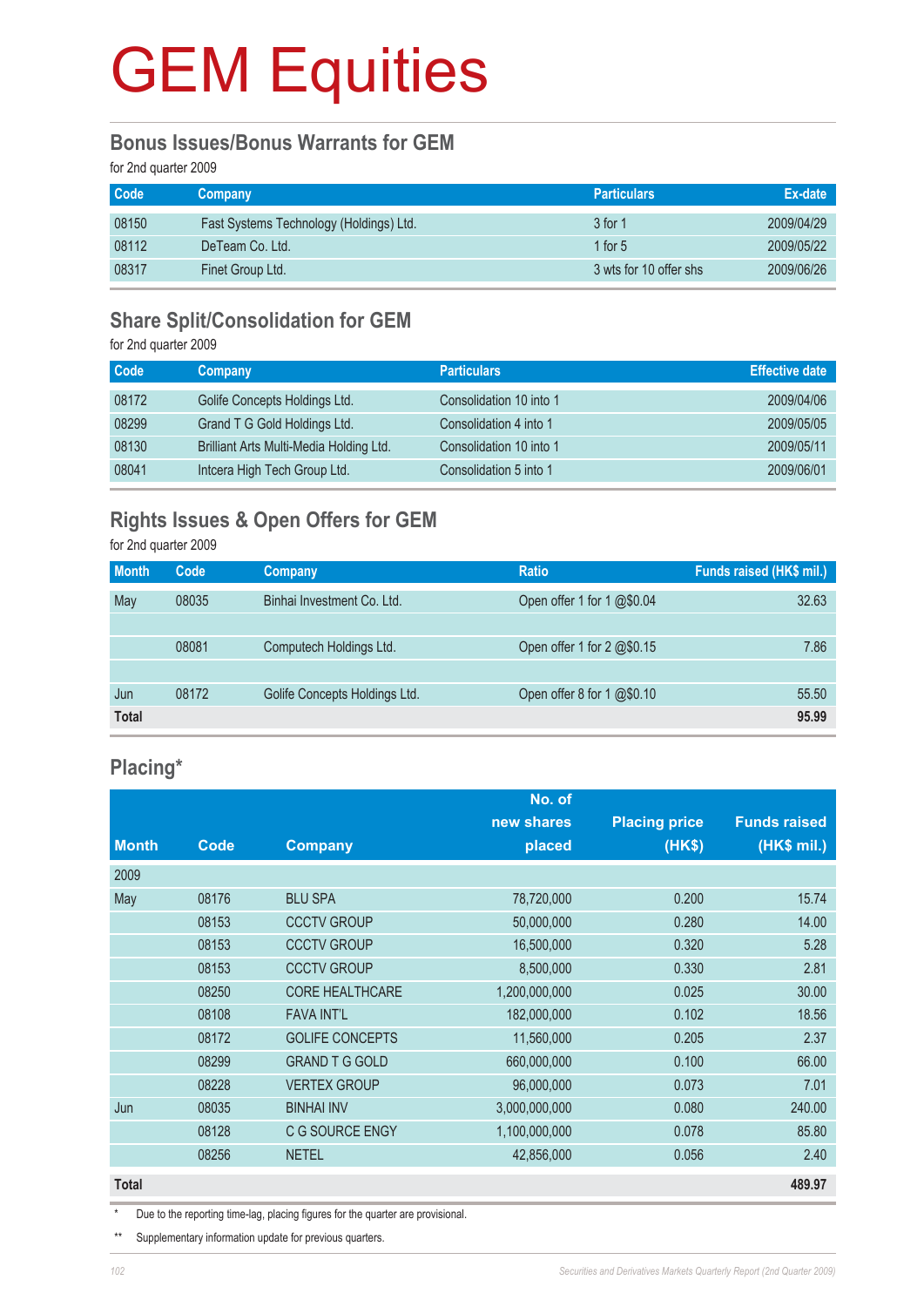### GEM Warrants

#### **Warrant Trading and Market Value Statistics – GEM**

|      |    | <b>Number</b> | Turnover value (HK\$ mil.) <sup>1</sup> | Market value (HK\$ mil.) |
|------|----|---------------|-----------------------------------------|--------------------------|
| 2008 | Q2 |               | 0.76                                    | 47.28                    |
|      | Q3 |               | 0.22                                    | 71.81                    |
|      | Q4 |               | 0.06                                    | 10.34                    |
| 2009 | Q1 |               | 0.26                                    | 1.49                     |
|      | Q2 |               |                                         | 1.94                     |

### **Newly Listed Equity GEM Warrants**

for 2nd quarter 2009

|              |                        | <b>Initial issued</b> |                     | <b>Amount raised</b> |
|--------------|------------------------|-----------------------|---------------------|----------------------|
| <b>Code</b>  | <b>Equity warrants</b> | amount (HK)           | Listing date Expiry | (HK\$ mil.)          |
| Nil          |                        |                       |                     |                      |
| <b>Total</b> |                        |                       |                     |                      |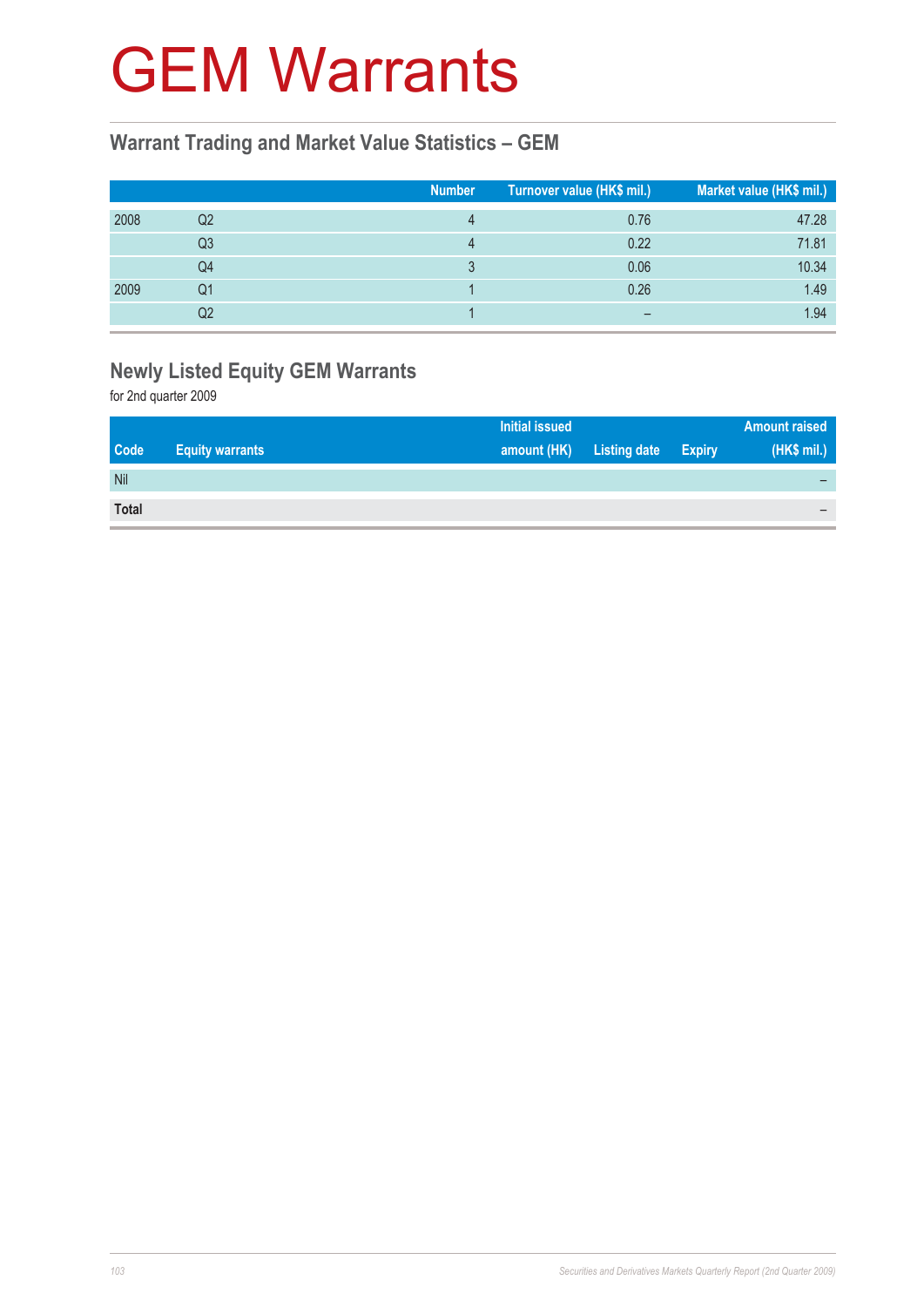# Stock Market Indices

### **Hong Kong Stock Market Indices**

|                                               | End of Jun 2009 | End of Mar 2009 |                |
|-----------------------------------------------|-----------------|-----------------|----------------|
| <b>Index</b>                                  | <b>Close</b>    | <b>Close</b>    | Change %       |
| S&P/HKEx LargeCap Index                       | 21686.87        | 16740.46        | $+29.55\%$     |
|                                               |                 |                 |                |
| S&P/HKEx GEM Index                            | 575.20          | 386.23          | 48.93%<br>$+$  |
|                                               |                 |                 |                |
| <b>HANG SENG INDEX</b>                        | 18378.73        | 13576.02        | 35.38%<br>$^+$ |
| <b>SECTORIAL INDICES</b>                      |                 |                 |                |
| Finance                                       | 27768.46        | 19418.62        | 43.00%<br>$+$  |
| <b>Utilities</b>                              | 36186.12        | 34966.97        | 3.49%<br>$+$   |
| Properties                                    | 24565.01        | 17330.49        | 41.74%<br>$+$  |
| Commerce&Industry                             | 9790.97         | 7580.55         | $+29.16%$      |
|                                               |                 |                 |                |
| HANG SENG COMPOSITE INDEX                     | 2591.05         | 1901.85         | $+36.24%$      |
| HANG SENG CHINA-AFFILIATED CORPORATIONS INDEX | 3820.14         | 3095.40         | $+ 23.41%$     |
| <b>HANG SENG CHINA ENTERPRISES INDEX</b>      | 10962.61        | 8070.13         | $+35.84\%$     |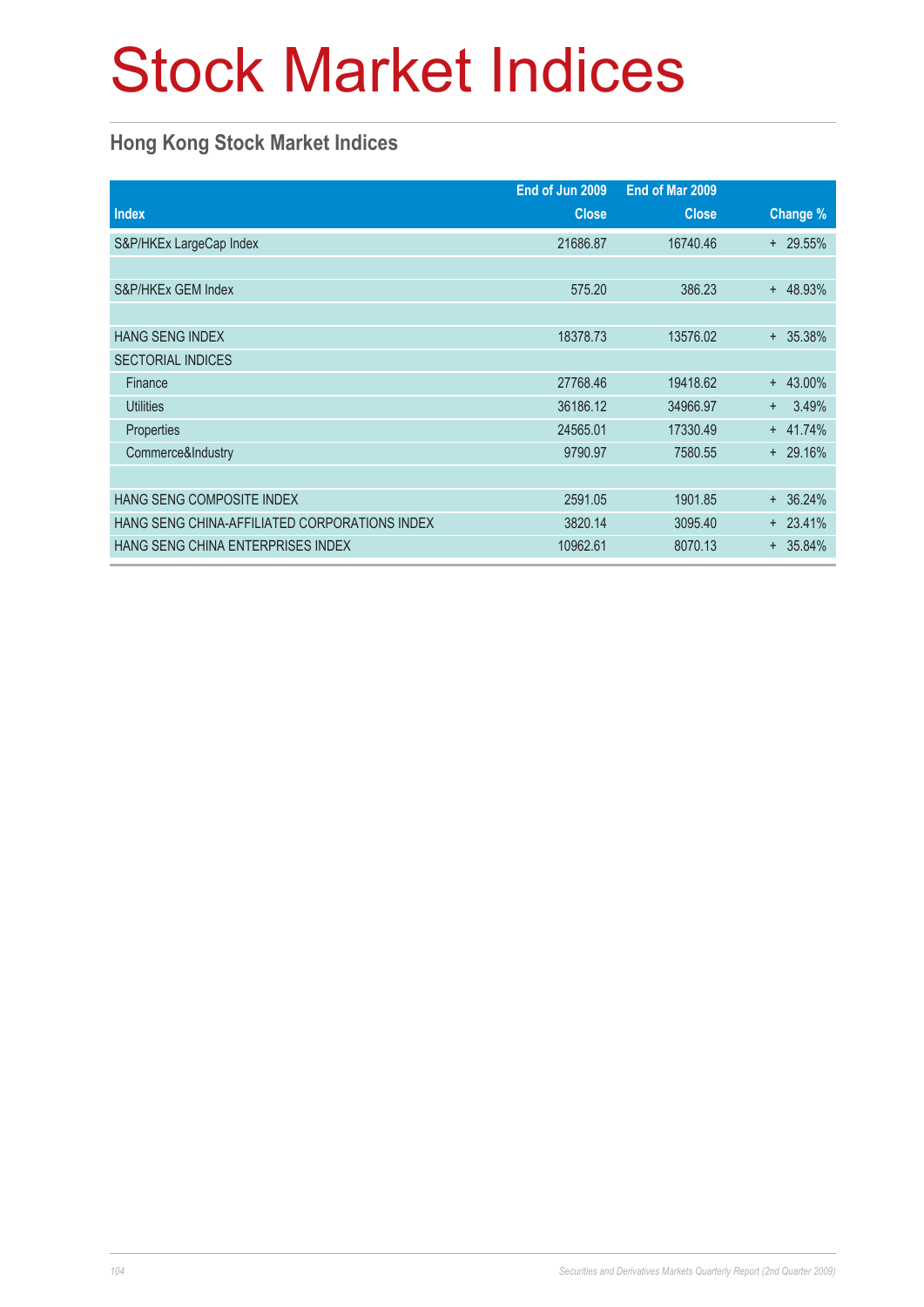## Stock Market Indices

### **Hang Seng Index (2008/04/01-2009/06/30)**



#### **S&P/HKEx LargeCap Index (2008/04/01-2009/06/30)**



#### **S&P/HKEx GEM Index (2008/04/01-2009/06/30)**

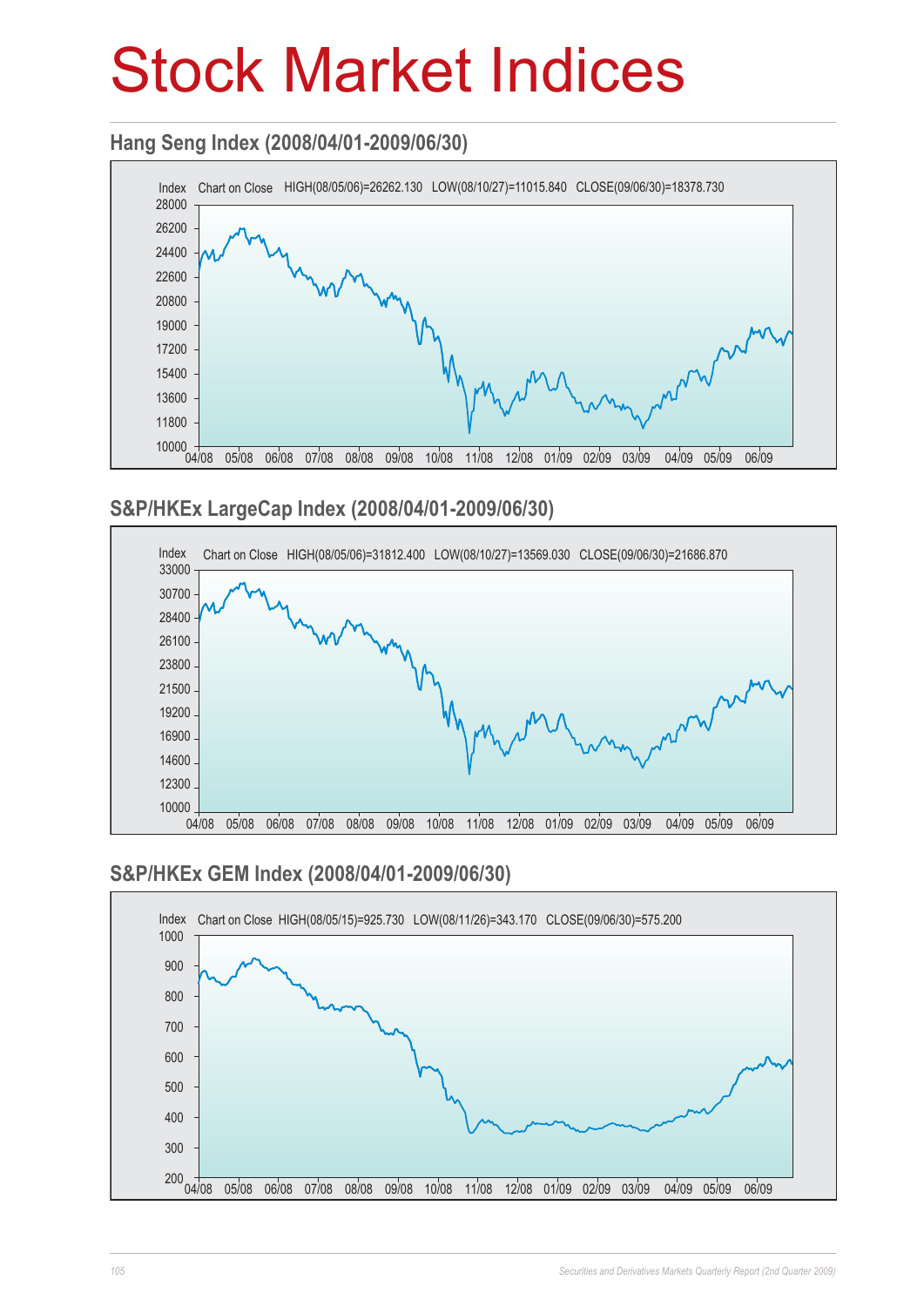## Stock Market Indices

### **WORLD INDICES**

|                                 | End of Jun 2009 | End of Mar 2009 |                     |
|---------------------------------|-----------------|-----------------|---------------------|
| <b>Index</b>                    | <b>Close</b>    | <b>Close</b>    | Change %            |
| <b>HONG KONG</b>                |                 |                 |                     |
| S&P/HKEx LargeCap Index         | 21686.87        | 16740.46        | + 29.55%            |
| Hang Seng Index                 | 18378.73        | 13576.02        | $+ 35.38%$          |
| <b>AUSTRALIA</b>                |                 |                 |                     |
| All Ordinaries Index            | 3947.80         | 3532.30         | + 11.76%            |
| <b>JAKARTA</b>                  |                 |                 |                     |
| Composite Index                 | 2026.78         | 1434.07         | $+ 41.33%$          |
| <b>JAPAN</b>                    |                 |                 |                     |
| Nikkei (225)                    | 9958.44         | 8109.53         | + 22.80%            |
| <b>KOREA</b>                    |                 |                 |                     |
| Composite Index                 | 1390.07         | 1206.26         | $+ 15.24\%$         |
| <b>KUALA LUMPUR</b>             |                 |                 |                     |
| Composite Index                 | 1075.24         | 872.55          | $+ 23.23%$          |
| <b>MANILA</b>                   |                 |                 |                     |
| Composite Index                 | 2437.99         | 1986.22         | + 22.75%            |
| <b>NEW ZEALAND</b>              |                 |                 |                     |
| <b>NZSE (50)</b>                | 2796.11         | 2590.39         | 7.94%<br>$+$        |
| <b>SHANGHAI</b>                 |                 |                 |                     |
| A Shares Index                  | 3106.59         | 2490.71         | $+ 24.73%$          |
| <b>B</b> Shares Index           | 190.30          | 161.06          | + 18.16%            |
| <b>SHENZHEN</b>                 |                 |                 |                     |
| A Shares Index                  | 1010.41         | 825.31          | $+ 22.43%$          |
| <b>B Shares Index</b>           | 496.22          | 351.49          | + 41.17%            |
| SINGAPORE                       |                 |                 |                     |
| <b>FTSE Straits Times Index</b> | 2333.14         | 1699.99         | $+ 37.24%$          |
| <b>TAIWAN</b>                   |                 |                 |                     |
| Taipei Weighted Stock Index     | 6432.16         | 5210.84         | $+ 23.44\%$         |
| <b>THAILAND</b>                 |                 |                 |                     |
| <b>SET Index</b>                | 597.48          | 431.50          | + 38.47%            |
| <b>NEW YORK</b>                 |                 |                 |                     |
| <b>DJIA</b>                     | 8447.00         | 7608.92         | $+ 11.01\%$         |
| Nasdaq Composite Index          | 1835.04         | 1528.59         | + 20.05%            |
| <b>TORONTO</b>                  |                 |                 |                     |
| S&P/TSX Composite Index         | 10374.91        | 8720.39         | + 18.97%            |
| <b>GERMANY</b>                  |                 |                 |                     |
| DAX Capital Value Index         | 2909.05         | 2570.99         | $+ 13.15%$          |
| <b>LONDON</b>                   |                 |                 |                     |
| <b>FTSE (100)</b>               | 4249.20         | 3926.10         | 8.23%<br>$\ddagger$ |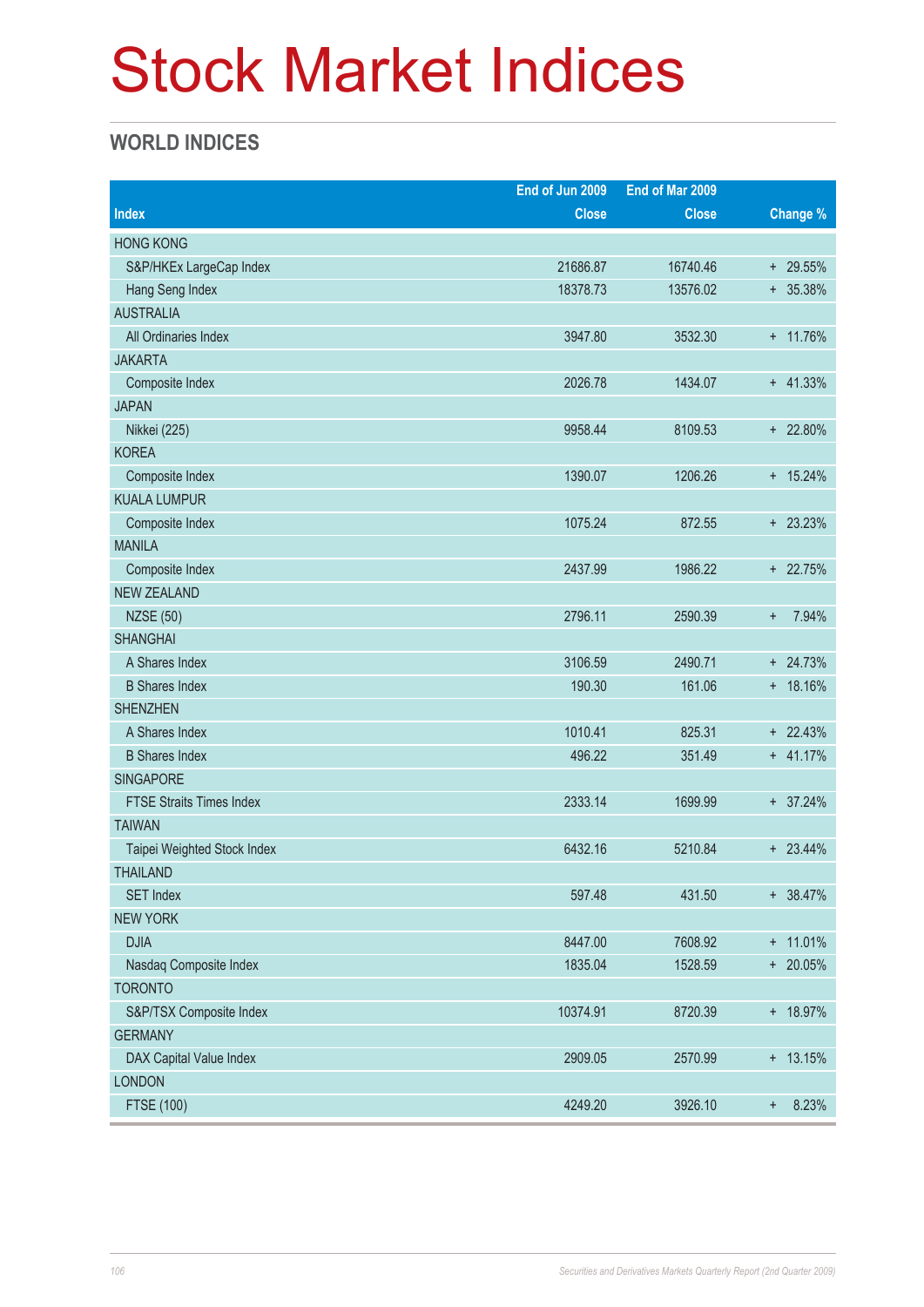# Derivatives Market – Futures and Options

### **Contract Volume by Derivatives Products**

|                                                         | <b>Contracts</b> |                  |  |
|---------------------------------------------------------|------------------|------------------|--|
| <b>Derivatives product</b>                              | 2nd Quarter 2009 | 2nd Quarter 2008 |  |
| Hang Seng Index Futures                                 | 5,816,700        | 4,759,425        |  |
| Hang Seng Index Options                                 | 1,309,363        | 840,360          |  |
| Mini-Hang Seng Index Futures                            | 2,758,113        | 1,577,435        |  |
| Mini-Hang Seng Index Options                            | 77,202           | 32,818           |  |
| H-shares Index Futures                                  | 3,376,088        | 3,064,529        |  |
| H-shares Index Options                                  | 501,202          | 297,124          |  |
| Mini H-shares Index Futures <sup>1</sup>                | 208,986          | 68,486           |  |
| Hang Seng China H-Financials Index Futures <sup>2</sup> |                  |                  |  |
| FTSE/Xinhua China 25 Index Futures <sup>3</sup>         |                  | $\overline{2}$   |  |
| FTSE/Xinhua China 25 Index Options 4                    |                  | $\overline{4}$   |  |
| <b>Stock Futures</b>                                    | 69,549           | 46,301           |  |
| <b>Stock Options</b>                                    | 13,279,436       | 12,837,557       |  |
| <b>Three-month HIBOR Futures</b>                        | 909              | 6,508            |  |
| One-month HIBOR Futures                                 | 85               | 238              |  |
| Three-year Exchange Fund Note Futures                   |                  |                  |  |
| Gold Futures <sup>5</sup>                               | 1,118            |                  |  |
| <b>Total</b>                                            | 27,398,751       | 23,530,787       |  |

1 Trading in Mini H-shares Index Futures commenced on 31 March 2008.

 $\overline{2}$ Trading in Hang Seng China H-Financials Index Futures suspended with effect from 24 Dec 2008

3 Trading in FTSE/Xinhua China 25 Index Futures suspended with effect from 31 Dec 2008

4 Trading in FTSE/Xinhua China 25 Index Options suspended with effect from 24 Dec 2008

5 Trading in Gold Futures commenced on 20 October 2008.

### **Open Interest by Derivatives Products**

|                                              | <b>Contracts</b> |                  |  |
|----------------------------------------------|------------------|------------------|--|
| <b>Derivatives product</b>                   | 2nd Quarter 2009 | 2nd Quarter 2008 |  |
| Hang Seng Index Futures                      | 79,772           | 101,711          |  |
| Hang Seng Index Options                      | 182,288          | 91,240           |  |
| Mini-Hang Seng Index Futures                 | 5,914            | 3,215            |  |
| Mini-Hang Seng Index Options                 | 4,378            | 1,611            |  |
| <b>H-shares Index Futures</b>                | 71,607           | 108,981          |  |
| H-shares Index Options                       | 114,324          | 47,697           |  |
| Mini H-shares Index Futures 1                | 623              | 520              |  |
| Hang Seng China H-Financials Index Futures 2 |                  |                  |  |
| FTSE/Xinhua China 25 Index Futures 3         |                  |                  |  |
| FTSE/Xinhua China 25 Index Options 4         |                  |                  |  |
| <b>Stock Futures</b>                         | 14,806           | 6,864            |  |
| <b>Stock Options</b>                         | 3,847,782        | 4,775,250        |  |
| Three-month HIBOR Futures                    | 550              | 1.708            |  |
| One-month HIBOR Futures                      | 35               | 107              |  |
| Three-year Exchange Fund Note Futures        |                  |                  |  |
| Gold Futures 5                               | 16               |                  |  |
| Total                                        | 4,322,095        | 5,138,904        |  |

1 Trading in Mini H-shares Index Futures commenced on 31 March 2008.

2 Trading in Hang Seng China H-Financials Index Futures suspended with effect from 24 Dec 2008

3 Trading in FTSE/Xinhua China 25 Index Futures suspended with effect from 31 Dec 2008

4 Trading in FTSE/Xinhua China 25 Index Options suspended with effect from 24 Dec 2008

5 Trading in Gold Futures commenced on 20 October 2008.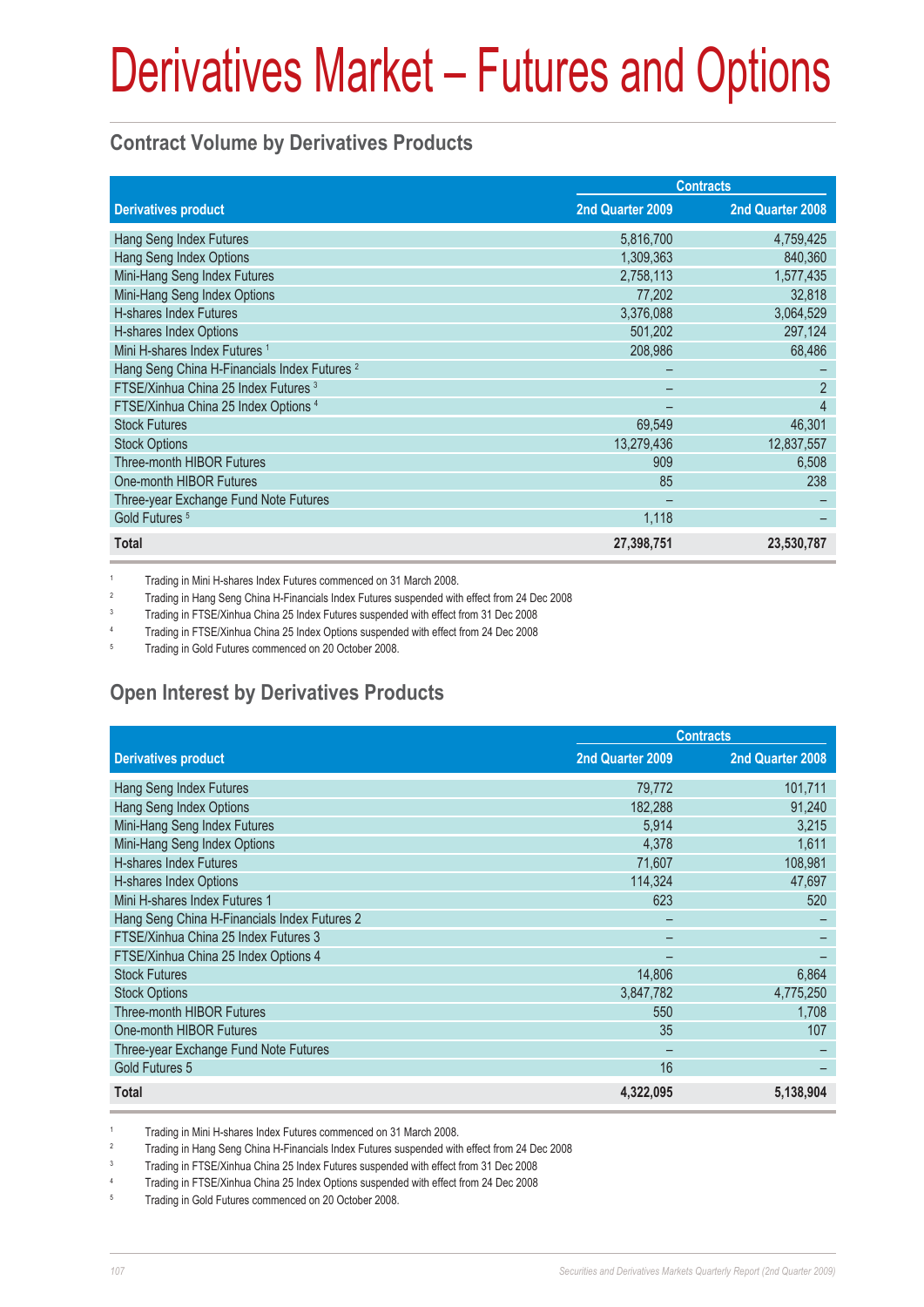## Derivatives Market – Futures and Options

### **Hang Seng Index Futures – Contract Volume and Open Interest (contracts)**

|      |                | <b>Total</b><br>contract volume | <b>Quarter-end</b><br>open interest |
|------|----------------|---------------------------------|-------------------------------------|
| 2008 | Q2             | 4,759,425                       | 101,711                             |
|      | Q <sub>3</sub> | 5,910,772                       | 97,135                              |
|      | Q4             | 5,710,013                       | 73,034                              |
| 2009 | Q <sub>1</sub> | 4,805,616                       | 80,785                              |
|      | Q <sub>2</sub> | 5,816,700                       | 79,772                              |

#### **Mini Hang Seng Index Futures – Contract Volume and Open Interest (contracts)**

|      |                | <b>Total</b><br>contract volume | Quarter-end<br>open interest |
|------|----------------|---------------------------------|------------------------------|
| 2008 | Q2             | 1,577,435                       | 3,215                        |
|      | Q3             | 2,011,680                       | 4,456                        |
|      | Q4             | 2,406,984                       | 2,945                        |
| 2009 | Q <sub>1</sub> | 1,927,153                       | 4,303                        |
|      | Q <sub>2</sub> | 2,758,113                       | 5,914                        |

### **Hang Seng Index Options – Contract Volume and Open Interest (contracts)**

|      |                | <b>Total</b>    | Quarter-end   |
|------|----------------|-----------------|---------------|
|      |                | contract volume | open interest |
| 2008 | Q2             | 840,360         | 91,240        |
|      | Q <sub>3</sub> | 1,139,643       | 99,068        |
|      | Q4             | 944,013         | 75,829        |
| 2009 | Q <sub>1</sub> | 1,030,049       | 118,571       |
|      | Q2             | 1,309,363       | 182,288       |

### **H-Share Index Futures – Contract Volume and Open Interest (contracts)**

|      |                | <b>Total</b>    | <b>Quarter-end</b> |
|------|----------------|-----------------|--------------------|
|      |                | contract volume | open interest      |
| 2008 | Q <sub>2</sub> | 3,064,529       | 108,981            |
|      | Q <sub>3</sub> | 3,609,442       | 87,386             |
|      | Q4             | 4,132,247       | 96,120             |
| 2009 | Q <sub>1</sub> | 3,287,097       | 85,412             |
|      | Q2             | 3,376,088       | 71,607             |

## **Stock Options Market Turnover and Open Interest (contracts)**

|      |    | <b>Total</b>        | <b>Total</b>    | <b>Quarter-end</b> |
|------|----|---------------------|-----------------|--------------------|
|      |    | Premium (HK\$ mil.) | contract volume | open interest      |
| 2008 | Q2 | 26,994.75           | 12,837,557      | 4,775,250          |
|      | Q3 | 26,991.11           | 13,646,790      | 4,675,934          |
|      | Q4 | 28,706.16           | 12,369,694      | 3,984,346          |
| 2009 | Q1 | 25,464.43           | 11,656,754      | 4,400,699          |
|      | Q2 | 20,116.61           | 13,279,436      | 3,847,782          |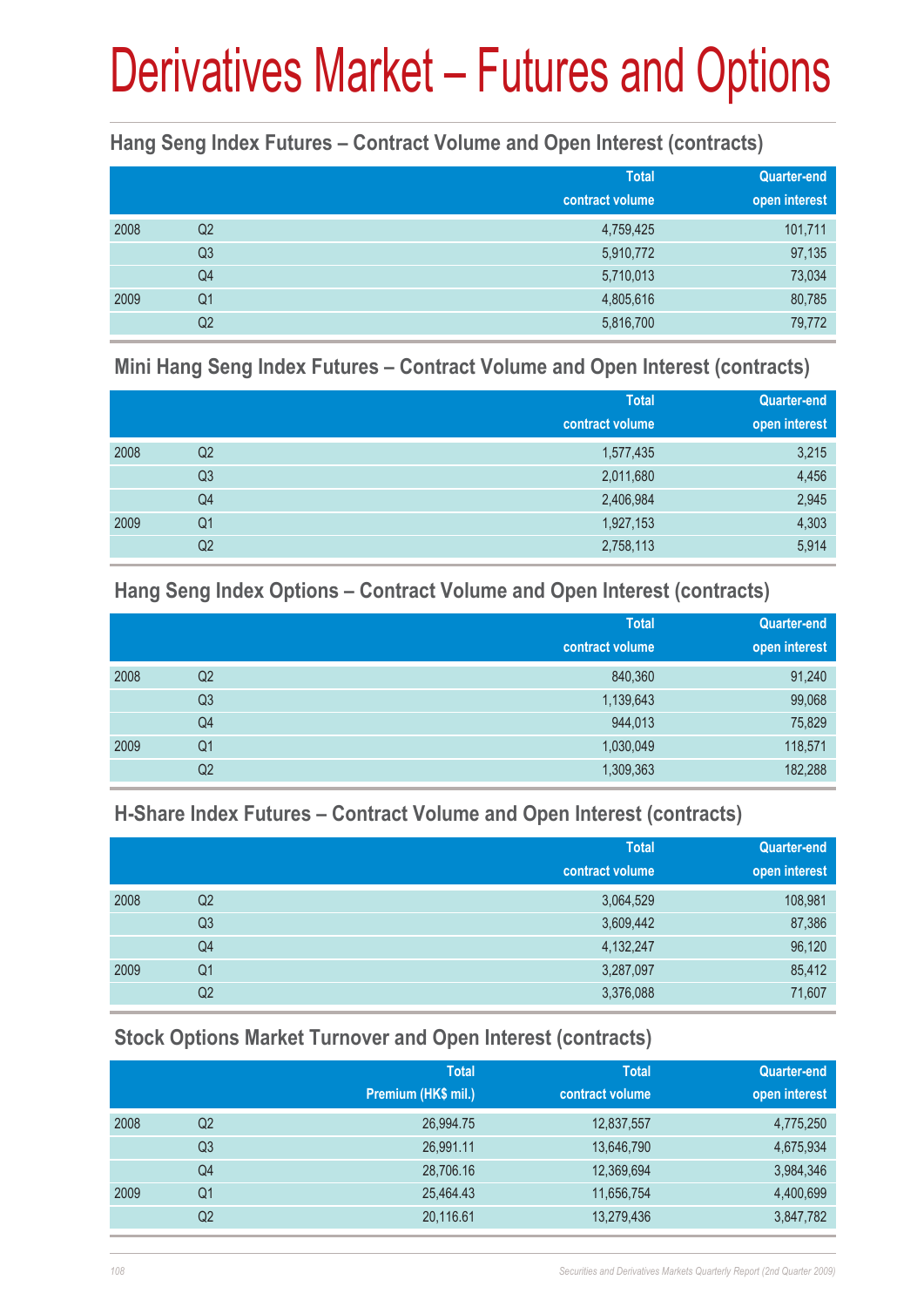## Derivatives Market – Futures and Options

### **Stock Options Premium by Class**

for 2nd Quarter 2009

|                           |            | Premium     |              |
|---------------------------|------------|-------------|--------------|
| <b>Options class</b>      |            | (HK\$ mil.) | $%$ of total |
| <b>CHALCO</b>             | <b>ALC</b> | 31.89       | 0.16%        |
| <b>BANK OF CHINA</b>      | <b>BCL</b> | 334.03      | 1.66%        |
| <b>BANKCOMM</b>           | <b>BCM</b> | 105.35      | 0.52%        |
| <b>BANK OF E ASIA</b>     | <b>BEA</b> | 16.55       | 0.08%        |
| <b>BOC HONG KONG</b>      | <b>BOC</b> | 80.16       | 0.40%        |
| <b>CCB</b>                | <b>CCB</b> | 845.27      | 4.20%        |
| CHINA COMM CONS           | CCC        | 61.84       | 0.31%        |
| <b>CHINA COAL</b>         | <b>CCE</b> | 19.62       | 0.10%        |
| <b>CHINA MOBILE</b>       | <b>CHT</b> | 3,124.71    | 15.53%       |
| <b>CHINA UNICOM</b>       | <b>CHU</b> | 46.00       | 0.23%        |
| <b>CITIC PACIFIC</b>      | <b>CIT</b> | 8.18        | 0.04%        |
| <b>CHEUNG KONG</b>        | <b>CKH</b> | 812.92      | 4.04%        |
| <b>CKI HOLDINGS</b>       | <b>CKI</b> | 5.30        | 0.03%        |
| <b>CHINA LIFE</b>         | <b>CLI</b> | 901.67      | 4.48%        |
| <b>CLP HOLDINGS</b>       | <b>CLP</b> | 143.57      | 0.71%        |
| <b>CM BANK</b>            | <b>CMB</b> | 154.81      | 0.77%        |
| <b>CNOOC</b>              | <b>CNC</b> | 340.70      | 1.69%        |
| <b>CATHAY PAC AIR</b>     | <b>CPA</b> | 14.97       | 0.07%        |
| SINOPEC CORP              | <b>CPC</b> | 394.03      | 1.96%        |
| <b>CHINA RAIL CONS</b>    | <b>CRC</b> | 16.57       | 0.08%        |
| <b>CHINA RAILWAY</b>      | <b>CRG</b> | 13.24       | 0.07%        |
| <b>CHINA SHENHUA</b>      | <b>CSE</b> | 137.27      | 0.68%        |
| <b>CITIC BANK</b>         | <b>CTB</b> | 13.85       | 0.07%        |
| CHINA TELECOM             | <b>CTC</b> | 60.61       | 0.30%        |
| <b>DENWAY MOTORS</b>      | <b>DWM</b> | 1.41        | 0.01%        |
| <b>ESPRIT HOLDINGS</b>    | <b>ESP</b> | 23.09       | 0.11%        |
| <b>FIH</b>                | <b>FIH</b> | 7.94        | 0.04%        |
| <b>HK ELECTRIC</b>        | <b>HEH</b> | 35.60       | 0.18%        |
| <b>HKEX</b>               | <b>HEX</b> | 1,115.66    | 5.55%        |
| <b>HSBC HOLDINGS</b>      | <b>HKB</b> | 7,684.98    | 38.20%       |
| <b>HK &amp; CHINA GAS</b> | <b>HKG</b> | 6.29        | 0.03%        |
| <b>HENDERSON LAND</b>     | <b>HLD</b> | 23.05       | 0.11%        |
| <b>HUANENG POWER</b>      | <b>HNP</b> | 14.92       | 0.07%        |
| <b>HANG SENG BANK</b>     | <b>HSB</b> | 478.09      | 2.38%        |
| <b>HUTCHISON</b>          | <b>HWL</b> | 334.12      | 1.66%        |
| <b>ICBC</b>               | <b>ICB</b> | 274.59      | 1.37%        |
| JOHNSON ELECH             | <b>JSE</b> | 0.52        | 0.00%        |
| <b>JIANGXI COPPER</b>     | <b>JXC</b> | 59.39       | 0.30%        |
| LI & FUNG                 | LIF        | 29.12       | 0.14%        |
| <b>MTR CORPORATION</b>    | <b>MTR</b> | 19.75       | 0.10%        |
| <b>NEW WORLD DEV</b>      | <b>NWD</b> | 13.93       | 0.07%        |
| <b>PING AN</b>            | PAI        | 389.36      | 1.94%        |
| <b>PCCW</b>               | <b>PCC</b> | 0.00        | 0.00%        |
| <b>PETROCHINA</b>         | PEC        | 478.44      | 2.38%        |
| PICC P&C                  | <b>PIC</b> | 19.79       | 0.10%        |
| <b>SHK PPT</b>            | <b>SHK</b> | 1,357.51    | 6.75%        |
| <b>SWIRE PACIFIC A</b>    | <b>SWA</b> | 38.24       | 0.19%        |
| <b>TRACKER FUND</b>       | <b>TRF</b> | 15.51       | 0.08%        |
| <b>WHARF HOLDINGS</b>     | <b>WHL</b> | 12.22       | 0.06%        |
| <b>Total</b>              |            | 20,116.61   | 100.00%      |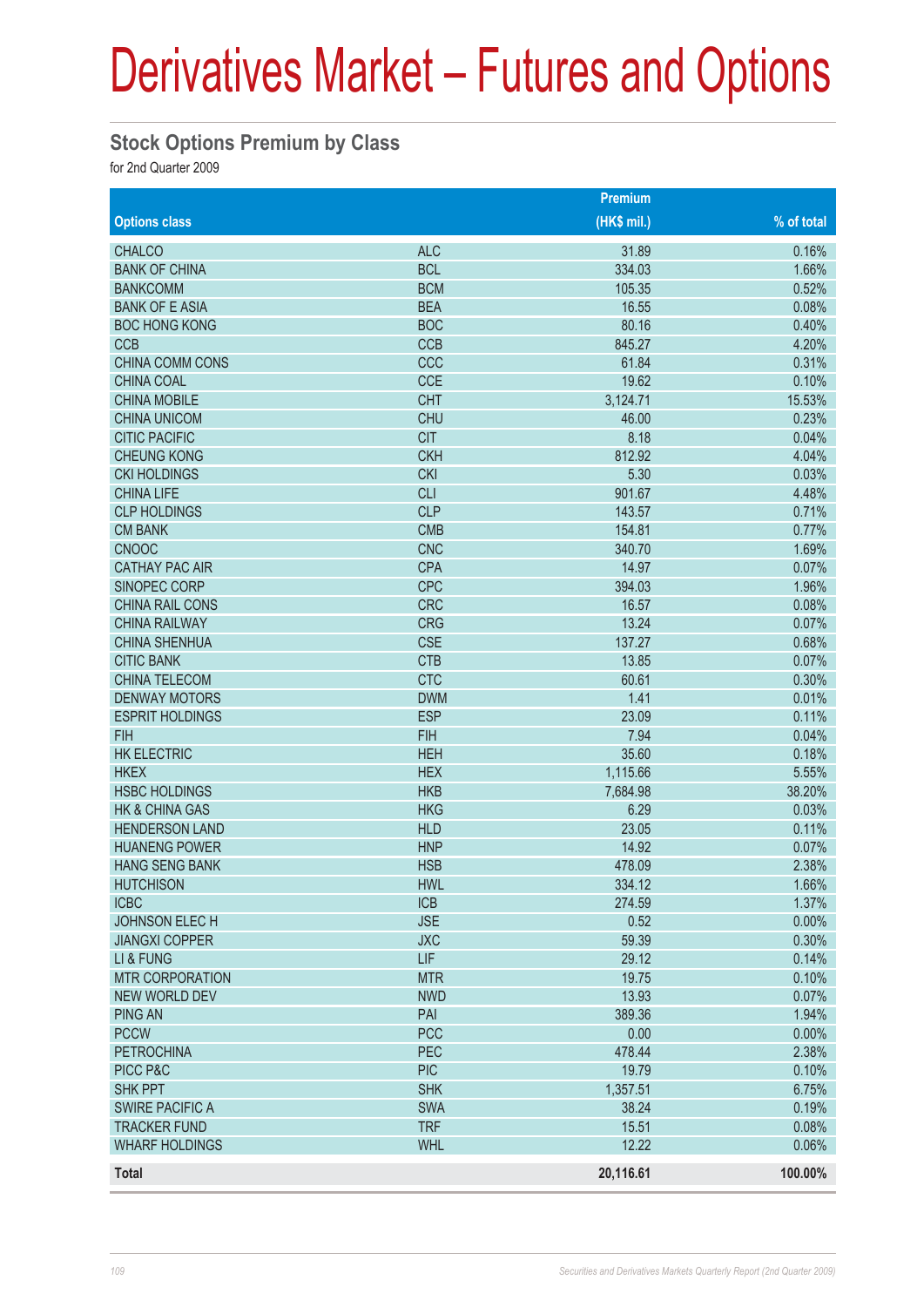## Derivatives Market – Futures and Options

### **Stock Options Contract Volume by Class**

for 2nd Quarter 2009

|                           |            | <b>Contract</b> |            |
|---------------------------|------------|-----------------|------------|
| <b>Options class</b>      |            | volume          | % of total |
| <b>CHALCO</b>             | <b>ALC</b> | 30,118          | 0.23%      |
| <b>BANK OF CHINA</b>      | <b>BCL</b> | 1,031,653       | 7.77%      |
| <b>BANKCOMM</b>           | <b>BCM</b> | 189,445         | 1.43%      |
| <b>BANK OF E ASIA</b>     | <b>BEA</b> | 55,837          | 0.42%      |
| <b>BOC HONG KONG</b>      | <b>BOC</b> | 125,515         | 0.95%      |
| <b>CCB</b>                | <b>CCB</b> | 1,442,084       | 10.86%     |
| <b>CHINA COMM CONS</b>    | CCC        | 67,310          | 0.51%      |
| <b>CHINA COAL</b>         | <b>CCE</b> | 27,630          | 0.21%      |
| <b>CHINA MOBILE</b>       | <b>CHT</b> | 1,138,216       | 8.57%      |
| <b>CHINA UNICOM</b>       | <b>CHU</b> | 31,763          | 0.24%      |
| <b>CITIC PACIFIC</b>      | <b>CIT</b> | 8,300           | 0.06%      |
| <b>CHEUNG KONG</b>        | <b>CKH</b> | 158,562         | 1.19%      |
| <b>CKI HOLDINGS</b>       | <b>CKI</b> | 6,705           | 0.05%      |
| <b>CHINA LIFE</b>         | <b>CLI</b> | 576,631         | 4.34%      |
| <b>CLP HOLDINGS</b>       | <b>CLP</b> | 112,282         | 0.85%      |
| <b>CM BANK</b>            | <b>CMB</b> | 264,183         | 1.99%      |
| <b>CNOOC</b>              | <b>CNC</b> | 339,835         | 2.56%      |
| <b>CATHAY PAC AIR</b>     | <b>CPA</b> | 26,041          | 0.20%      |
| SINOPEC CORP              | <b>CPC</b> | 314,881         | 2.37%      |
| CHINA RAIL CONS           | <b>CRC</b> | 46,032          | 0.35%      |
| <b>CHINA RAILWAY</b>      | <b>CRG</b> | 28,195          | 0.21%      |
| <b>CHINA SHENHUA</b>      | <b>CSE</b> | 143,963         | 1.08%      |
| <b>CITIC BANK</b>         | <b>CTB</b> | 46,752          | 0.35%      |
| <b>CHINA TELECOM</b>      | <b>CTC</b> | 95,243          | 0.72%      |
| <b>DENWAY MOTORS</b>      | <b>DWM</b> | 2,577           | 0.02%      |
| <b>ESPRIT HOLDINGS</b>    | <b>ESP</b> | 87,807          | 0.66%      |
| <b>FIH</b>                | <b>FIH</b> | 14,205          | 0.11%      |
| <b>HK ELECTRIC</b>        | <b>HEH</b> | 69,881          | 0.53%      |
| <b>HKEX</b>               | <b>HEX</b> | 1,408,284       | 10.60%     |
| <b>HSBC HOLDINGS</b>      | <b>HKB</b> | 2,791,423       | 21.02%     |
| <b>HK &amp; CHINA GAS</b> | <b>HKG</b> | 11,642          | 0.09%      |
| <b>HENDERSON LAND</b>     | <b>HLD</b> | 9,811           | 0.07%      |
| <b>HUANENG POWER</b>      | <b>HNP</b> | 23,334          | 0.18%      |
| <b>HANG SENG BANK</b>     | <b>HSB</b> | 494,009         | 3.72%      |
| <b>HUTCHISON</b>          | <b>HWL</b> | 135,619         | 1.02%      |
| <b>ICBC</b>               | <b>ICB</b> | 992,140         | 7.47%      |
| JOHNSON ELEC H            | <b>JSE</b> | 5,267           | 0.04%      |
| <b>JIANGXI COPPER</b>     | <b>JXC</b> | 58,347          | 0.44%      |
| LI & FUNG                 | LIF        | 11,274          | 0.08%      |
| <b>MTR CORPORATION</b>    | <b>MTR</b> | 47,842          | 0.36%      |
| <b>NEW WORLD DEV</b>      | <b>NWD</b> | 10,308          | 0.08%      |
| <b>PING AN</b>            | PAI        | 240,910         | 1.81%      |
| <b>PCCW</b>               | <b>PCC</b> | $\overline{7}$  | 0.00%      |
| <b>PETROCHINA</b>         | PEC        | 243,797         | 1.84%      |
| PICC P&C                  | <b>PIC</b> | 17,335          | 0.13%      |
| <b>SHK PPT</b>            | <b>SHK</b> | 232,010         | 1.75%      |
| <b>SWIRE PACIFIC A</b>    | <b>SWA</b> | 22,316          | 0.17%      |
| <b>TRACKER FUND</b>       | <b>TRF</b> | 34,122          | 0.26%      |
| <b>WHARF HOLDINGS</b>     | <b>WHL</b> | 7,993           | 0.06%      |
| <b>Total</b>              |            | 13,279,436      | 100.00%    |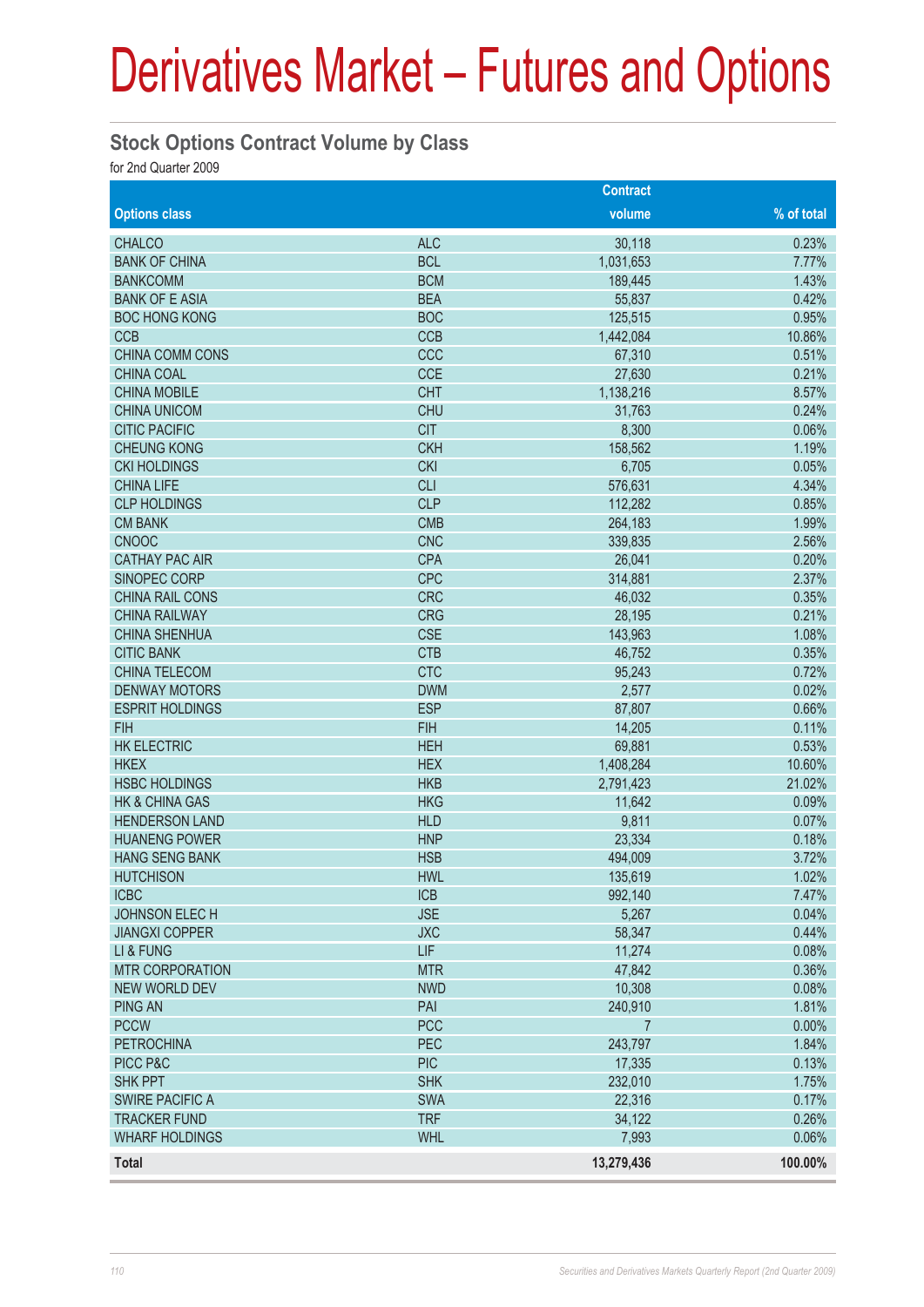#### **Average Daily Settlement Instructions (SIs) Settled in CCASS**

(both delivering and receiving SIs are counted)

|              |                |                      | Sis by shares | Sis by value |
|--------------|----------------|----------------------|---------------|--------------|
| Year / Month |                | <b>Number of SIs</b> | (bil. shs)    | (HK\$bil.)   |
| 2008         | Q <sub>2</sub> | 62,653               | 50.94         | 206.87       |
|              | Q <sub>3</sub> | 58,573               | 46.36         | 179.64       |
|              | Q4             | 62,582               | 41.46         | 146.59       |
| 2009         | Q1             | 55,676               | 33.62         | 122.39       |
|              | Q2             | 74,476               | 46.43         | 188.18       |

## **Average Daily Investor Settlement Instructions (ISIs) settled in CCASS**

(one sided ISIs are counted)

| Year / month |    | <b>Number of ISIs</b> | ISIs by shares (Mil shs) | ISIs by value (HK\$ mil.) |
|--------------|----|-----------------------|--------------------------|---------------------------|
| 2008         | Q2 | 500                   | 89.07                    | 231.16                    |
|              | Q3 | 477                   | 394.14                   | 231.78                    |
|              | Q4 | 669                   | 143.37                   | 206.22                    |
| 2009         | Q1 | 432                   | 68.40                    | 119.55                    |
|              | Q2 | 609                   | 125.20                   | 197.77                    |

### **Securities under CCASS Custody**

(balances at quarter end)

|              |                |                         | % of issued       |                     | % of market       |
|--------------|----------------|-------------------------|-------------------|---------------------|-------------------|
|              |                |                         | shares of         |                     | capitalisation of |
|              |                | <b>Number of shares</b> | admitted          | <b>Market value</b> | admitted          |
| Year / Month |                | (bil. shs)              | <b>securities</b> | (HK\$ bil.)         | <b>securities</b> |
| 2008         | Q <sub>2</sub> | 3,980.22                | 75.61             | 7,704.09            | 44.60             |
|              | Q <sub>3</sub> | 3,722.74                | 74.53             | 5,905.59            | 44.18             |
|              | Q4             | 3,408.30                | 72.57             | 5,040.50            | 44.62             |
| 2009         | Q <sub>1</sub> | 3,255.40                | 70.99             | 5,026.74            | 46.29             |
|              | Q <sub>2</sub> | 3,215.42                | 71.72             | 7,306.94            | 48.24             |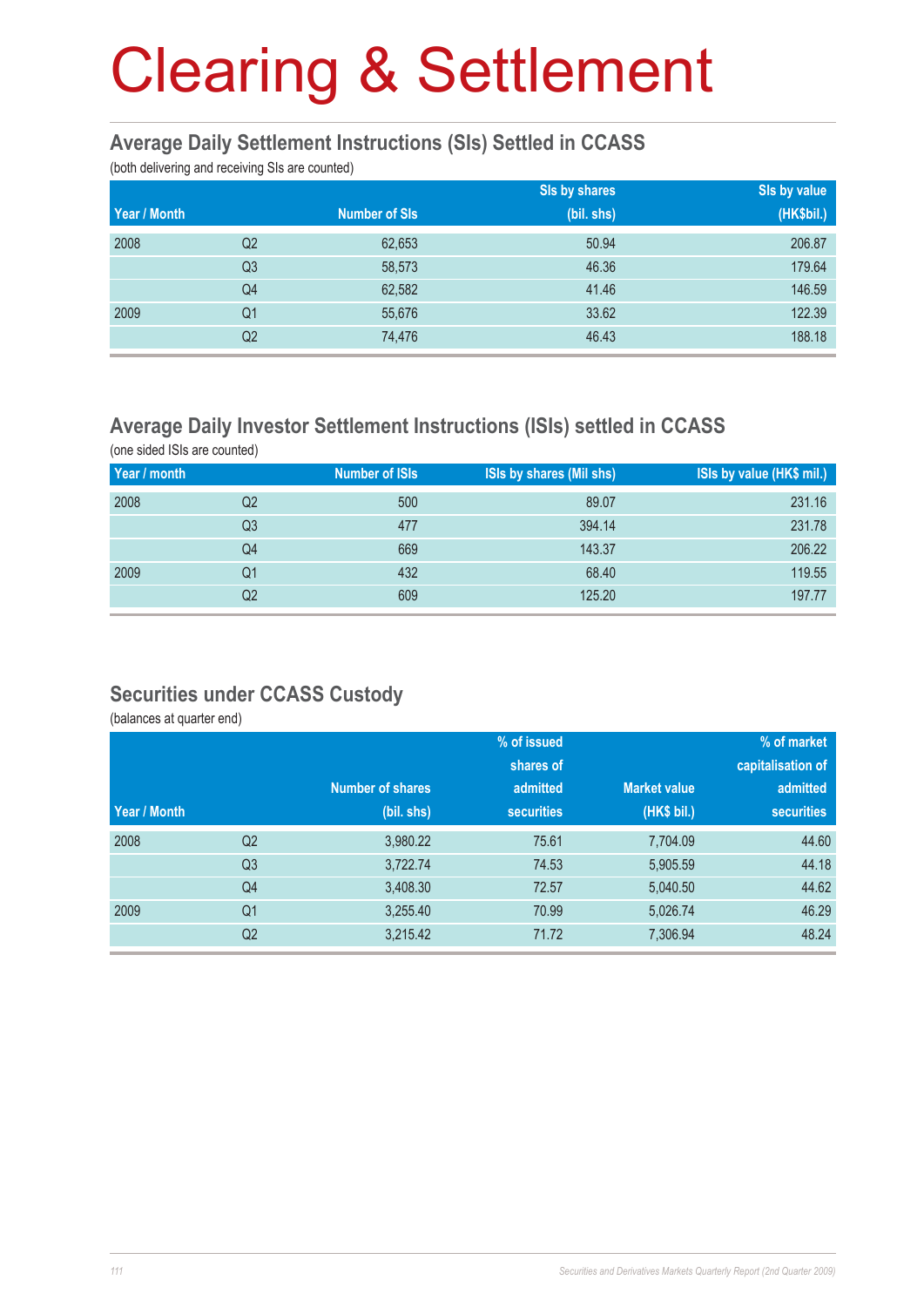#### **Average Daily Stock Exchange Trades Processed in CCASS**

(including CNS trades, isolated trades and cross trades)

|              |                | <b>No. of CCASS</b> | % of Exchange | No. of shares | % of market | Value of trades | % of market |
|--------------|----------------|---------------------|---------------|---------------|-------------|-----------------|-------------|
| Year / Month |                | trades              | trades        | (Mil. shs)    | turnover    | (HK\$ mil.)     | turnover    |
| 2008         | Q2             | 540,113             | 100           | 116,803.79    | 100         | 76.079.45       | 100         |
|              | Q <sub>3</sub> | 503.213             | 100           | 101.147.17    | 100         | 63.555.81       | 100         |
|              | Q4             | 622,593             | 100           | 71.069.05     | 100         | 50.791.52       | 100         |
| 2009         | Q <sub>1</sub> | 533.958             | 100           | 75,262.87     | 100         | 44.720.95       | 100         |
|              | Q2             | 811,938             | 100           | 109.528.00    | 100         | 71.684.42       | 100         |

## **Average Daily Netting Efficiency of CNS Trades**

(in stock positions and share quantity)

|              |                |                 | <b>Netting</b> | No. of shares due | <b>Netting</b> |
|--------------|----------------|-----------------|----------------|-------------------|----------------|
|              |                | No. of CNS      | efficiency     | for settlement    | efficiency     |
| Year / Month |                | stock positions | $(\%)$         | (Mil. shs)        | $(\%)$         |
| 2008         | Q2             | 56,171          | 94.58          | 23,868.92         | 89.60          |
|              | Q <sub>3</sub> | 46,111          | 95.13          | 18,735.28         | 90.44          |
|              | Q4             | 47,076          | 95.96          | 18,463.43         | 86.35          |
| 2009         | Q <sub>1</sub> | 46,433          | 95.46          | 17,715.25         | 87.98          |
|              | Q <sub>2</sub> | 67,305          | 95.68          | 29,281.89         | 86.43          |

## **Average Daily Settlement Efficiency of CNS Stock Positions**

|              |                | <b>Settlement efficiency (%)</b> |             |
|--------------|----------------|----------------------------------|-------------|
| Year / Month |                | S day                            | $S + 1$ day |
| 2008         | Q2             | 99.84                            | 99.99       |
|              | Q <sub>3</sub> | 99.74                            | 99.98       |
|              | Q4             | 99.81                            | 99.99       |
| 2009         | Q1             | 99.84                            | 99.99       |
|              | Q2             | 99.84                            | 99.99       |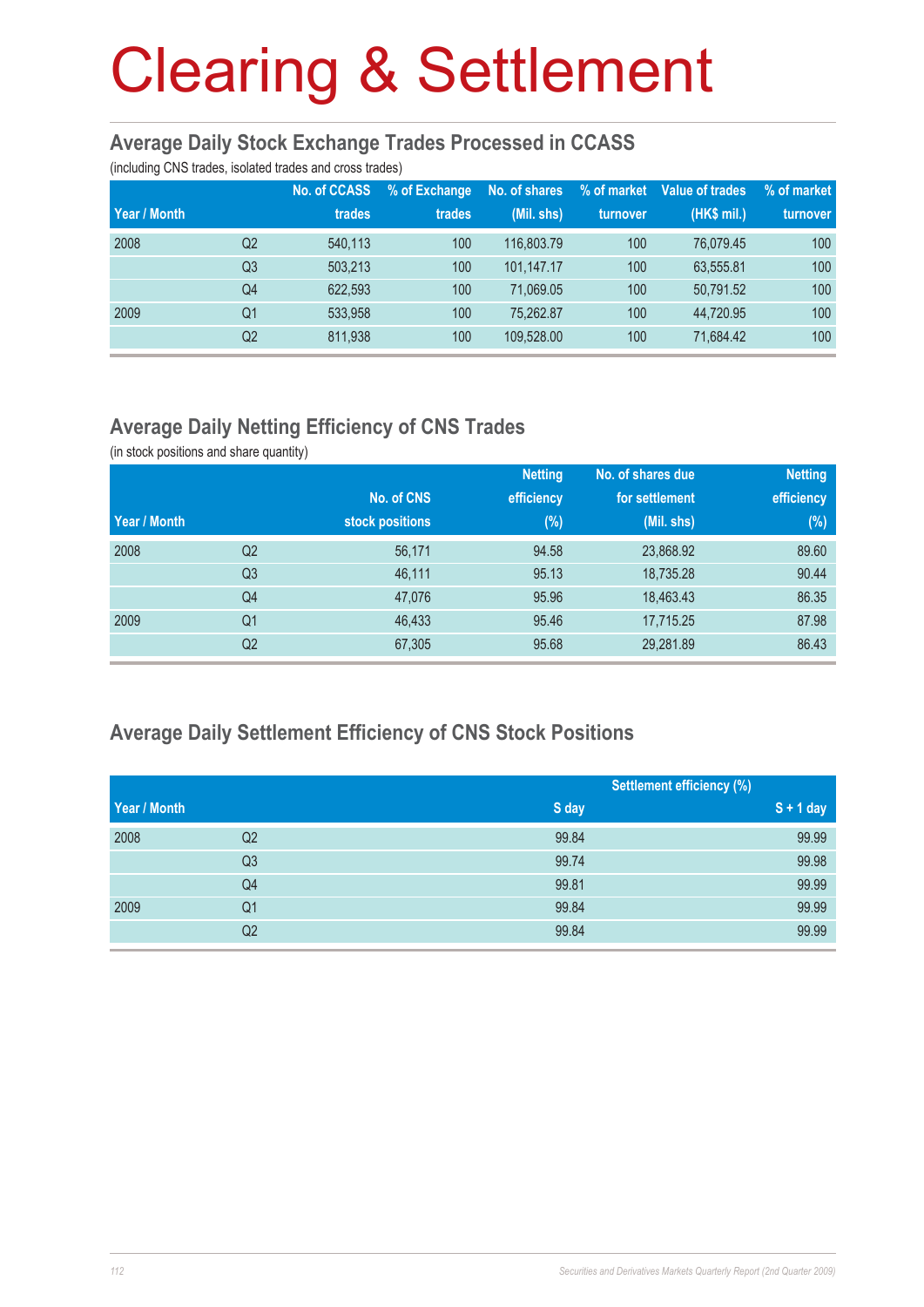## **Open Interest by Derivatives Products**

|                                                         | <b>Contracts</b> |                  |  |
|---------------------------------------------------------|------------------|------------------|--|
| <b>Derivatives product</b>                              | 2nd Quarter 2009 | 2nd Quarter 2008 |  |
| Hang Seng Index Futures                                 | 79,772           | 101,711          |  |
| Hang Seng Index Options                                 | 182,288          | 91,240           |  |
| Mini-Hang Seng Index Futures                            | 5,914            | 3,215            |  |
| Mini-Hang Seng Index Options                            | 4,378            | 1,611            |  |
| <b>H-shares Index Futures</b>                           | 71,607           | 108,981          |  |
| H-shares Index Options                                  | 114,324          | 47,697           |  |
| Mini H-shares Index Futures <sup>1</sup>                | 623              | 520              |  |
| Hang Seng China H-Financials Index Futures <sup>2</sup> |                  |                  |  |
| FTSE/Xinhua China 25 Index Futures <sup>3</sup>         |                  |                  |  |
| FTSE/Xinhua China 25 Index Options <sup>4</sup>         |                  |                  |  |
| <b>Stock Futures</b>                                    | 14,806           | 6,864            |  |
| <b>Stock Options</b>                                    | 3,847,782        | 4,775,250        |  |
| <b>Three-month HIBOR Futures</b>                        | 550              | 1,708            |  |
| One-month HIBOR Futures                                 | 35               | 107              |  |
| Three-year Exchange Fund Note Futures                   |                  |                  |  |
| Gold Futures <sup>5</sup>                               | 16               |                  |  |
| <b>Total</b>                                            | 4,322,095        | 5,138,904        |  |

1 Trading in Mini H-shares Index Futures commenced on 31 Mar 2008

2 Trading in Hang Seng China H-Financials Index Futures suspended with effect from 24 Dec 2008

3 Trading in FTSE/Xinhua China 25 Index Futures suspended with effect from 31 Dec 2008

4 Trading in FTSE/Xinhua China 25 Index Options suspended with effect from 24 Dec 2008

5 Trading in Gold Futures commenced on 20 Oct 2008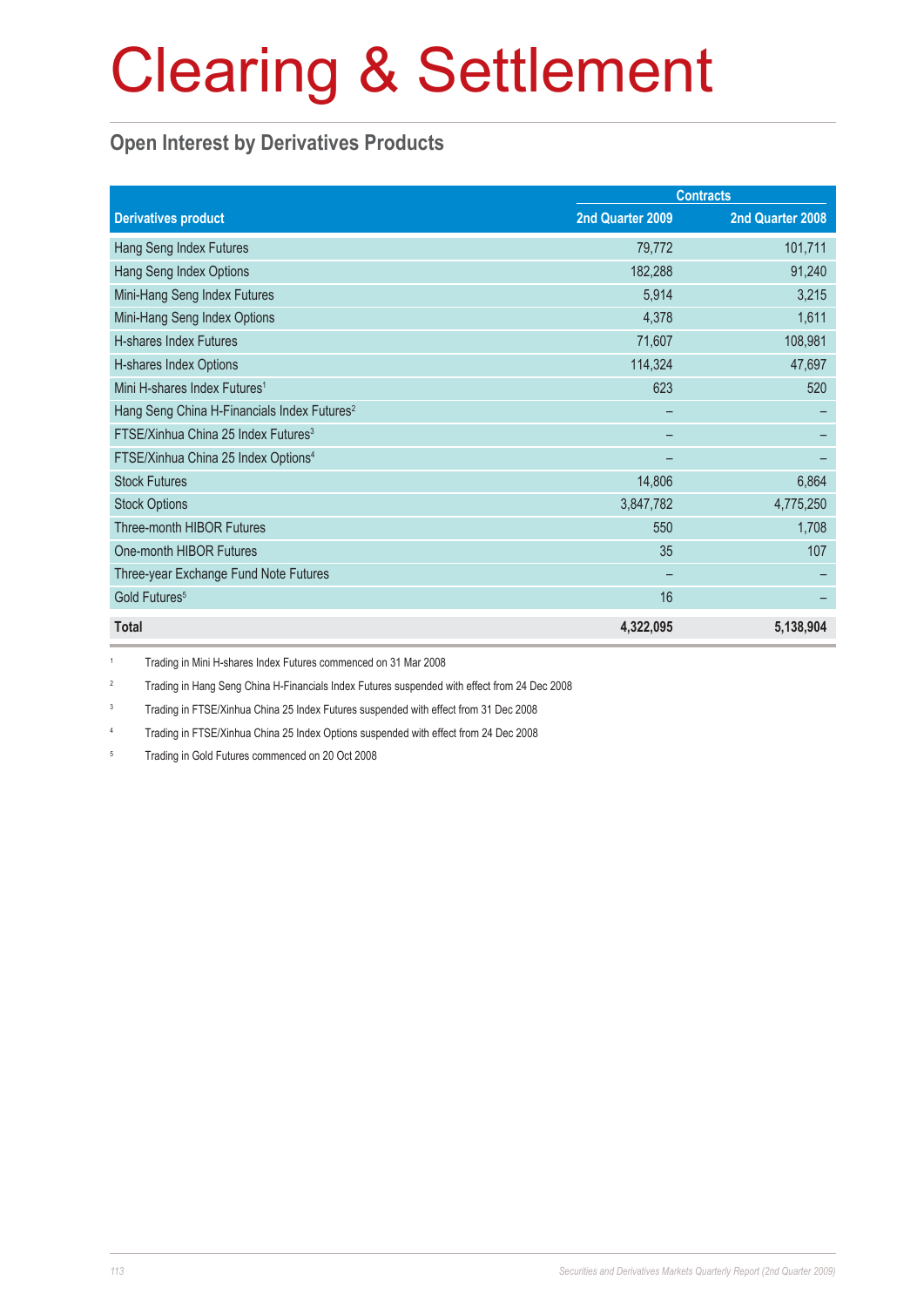#### **Stock Options Open Interest by Class**

as at the end of 2nd Quarter 2009

|                        |            | <b>Open interest</b> |            |
|------------------------|------------|----------------------|------------|
| <b>Options class</b>   |            | (contracts)          | % of total |
| <b>CHALCO</b>          | <b>ALC</b> | 9,186                | 0.24       |
| <b>BANK OF CHINA</b>   | <b>BCL</b> | 328,921              | 8.55       |
| <b>BANKCOMM</b>        | <b>BCM</b> | 84,135               | 2.19       |
| <b>BANK OF E ASIA</b>  | <b>BEA</b> | 12,786               | 0.33       |
| <b>BOC HONG KONG</b>   | <b>BOC</b> | 51,675               | 1.34       |
| <b>CCB</b>             | <b>CCB</b> | 415,735              | 10.80      |
| CHINA COMM CONS        | CCC        | 57,045               | 1.48       |
| <b>CHINA COAL</b>      | <b>CCE</b> | 10,355               | 0.27       |
| <b>CHINA MOBILE</b>    | <b>CHT</b> | 239,300              | 6.22       |
| <b>CHINA UNICOM</b>    | <b>CHU</b> | 10,195               | 0.26       |
| <b>CITIC PACIFIC</b>   | <b>CIT</b> | 1,878                | 0.05       |
| <b>CHEUNG KONG</b>     | <b>CKH</b> | 49,650               | 1.29       |
| <b>CKI HOLDINGS</b>    | <b>CKI</b> | 1,731                | 0.04       |
| <b>CHINA LIFE</b>      | <b>CLI</b> | 237,371              | 6.17       |
| <b>CLP HOLDINGS</b>    | <b>CLP</b> | 36,671               | 0.95       |
| <b>CM BANK</b>         | <b>CMB</b> | 88,491               | 2.30       |
| <b>CNOOC</b>           | <b>CNC</b> | 158,029              | 4.11       |
| <b>CATHAY PAC AIR</b>  | <b>CPA</b> | 3,693                | 0.10       |
| SINOPEC CORP           | <b>CPC</b> | 191,735              | 4.98       |
| CHINA RAIL CONS        | <b>CRC</b> | 16,244               | 0.42       |
| <b>CHINA RAILWAY</b>   | <b>CRG</b> | 12,148               | 0.32       |
| <b>CHINA SHENHUA</b>   | <b>CSE</b> | 41,554               | 1.08       |
| <b>CITIC BANK</b>      | <b>CTB</b> | 12,266               | 0.32       |
| <b>CHINA TELECOM</b>   | <b>CTC</b> | 76,283               | 1.98       |
| <b>DENWAY MOTORS</b>   | <b>DWM</b> | 511                  | 0.01       |
| <b>ESPRIT HOLDINGS</b> | <b>ESP</b> | 20,327               | 0.53       |
| <b>FIH</b>             | <b>FIH</b> | 4,029                | 0.10       |
| <b>HK ELECTRIC</b>     | <b>HEH</b> | 9,439                | 0.25       |
| <b>HKEX</b>            | <b>HEX</b> | 262,007              | 6.81       |
| <b>HSBC HOLDINGS</b>   | <b>HKB</b> | 591,993              | 15.39      |
| HK & CHINA GAS         | <b>HKG</b> | 13,300               | 0.35       |
| <b>HENDERSON LAND</b>  | <b>HLD</b> | 3,358                | 0.09       |
| <b>HUANENG POWER</b>   | <b>HNP</b> | 7,786                | 0.20       |
| <b>HANG SENG BANK</b>  | <b>HSB</b> | 87,977               | 2.29       |
| <b>HUTCHISON</b>       | <b>HWL</b> | 50,271               | 1.31       |
| <b>ICBC</b>            | <b>ICB</b> | 314,603              | 8.18       |
| JOHNSON ELECH          | <b>JSE</b> | 2,040                | 0.05       |
| <b>JIANGXI COPPER</b>  | <b>JXC</b> | 12,587               | 0.33       |
| LI & FUNG              | LIF        | 1,701                | 0.04       |
| <b>MTR CORPORATION</b> | <b>MTR</b> | 10,348               | 0.27       |
| <b>NEW WORLD DEV</b>   | <b>NWD</b> | 4,226                | 0.11       |
| <b>PING AN</b>         | PAI        | 62,775               | 1.63       |
| <b>PETROCHINA</b>      | PEC        | 152,540              | 3.96       |
| PICC P&C               | <b>PIC</b> | 7,942                | 0.21       |
| <b>SHK PPT</b>         | <b>SHK</b> | 58,097               | 1.51       |
| <b>SWIRE PACIFIC A</b> | <b>SWA</b> | 6,258                | 0.16       |
| <b>TRACKER FUND</b>    | <b>TRF</b> | 13,567               | 0.35       |
| <b>WHARF HOLDINGS</b>  | <b>WHL</b> | 3,023                | 0.08       |
| <b>Total</b>           |            | 3,847,782            | 100.00     |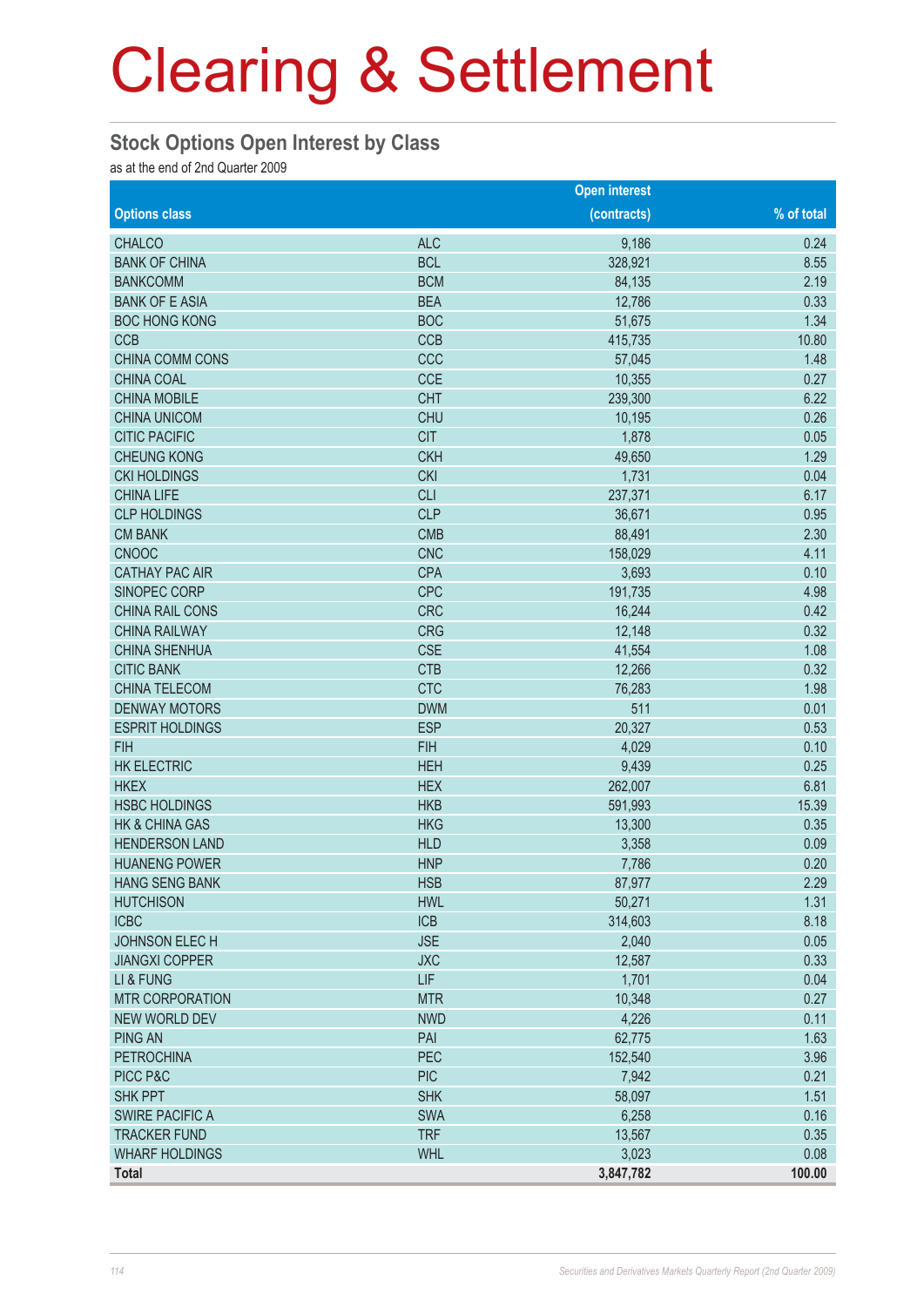# Exchange Participants Statistics

## **Stock Exchange**

|      |                | No. of Trading<br><b>Right Holders</b> | <b>Exchange</b><br><b>Participants -</b><br><b>Trading</b> | <b>Exchange</b><br><b>Participants -</b><br>Non-Trading | Non-Exchange<br><b>Participants</b> |
|------|----------------|----------------------------------------|------------------------------------------------------------|---------------------------------------------------------|-------------------------------------|
| 2008 | Q <sub>2</sub> | 519 (929)                              | 448 (852)                                                  | 35(41)                                                  | 36(36)                              |
|      | Q <sub>3</sub> | 519 (927)                              | 447 (849)                                                  | 36(42)                                                  | 36(36)                              |
|      | Q4             | 522 (931)                              | 449 (854)                                                  | 38(42)                                                  | 35(35)                              |
| 2009 | Q <sub>1</sub> | 521 (929)                              | 452 (856)                                                  | 37(41)                                                  | 32(32)                              |
|      | Q2             | 526 (937)                              | 458 (864)                                                  | 36(41)                                                  | 32(32)                              |

( ) No. of trading rights

## **Futures Exchange**

|      |                | No. of Trading<br><b>Right Holders</b> | <b>Exchange</b><br><b>Participants -</b><br><b>Trading</b> | <b>Exchange</b><br><b>Participants -</b><br><b>Non-Trading</b> | Non-Exchange<br><b>Participants</b> |
|------|----------------|----------------------------------------|------------------------------------------------------------|----------------------------------------------------------------|-------------------------------------|
| 2008 | Q <sub>2</sub> | 200 (227)                              | 147 (172)                                                  | $\overline{\phantom{0}}$                                       | 53(55)                              |
|      | Q <sub>3</sub> | 200 (226)                              | 147 (171)                                                  | $\overline{a}$                                                 | 53(55)                              |
|      | Q4             | 200 (226)                              | 148 (172)                                                  | $\overline{\phantom{a}}$                                       | 52(54)                              |
| 2009 | Q <sub>1</sub> | 204 (230)                              | 157 (181)                                                  | $\overline{\phantom{0}}$                                       | 47 (49)                             |
|      | Q <sub>2</sub> | 209 (235)                              | 162 (186)                                                  |                                                                | 47 (49)                             |

Notes:

(1) The figures in blanket is the number of trading rights held.

(2) An Exchange Participant is a corporation who may trade on or through the Exchange and is licensed under the Securities and Futures Ordinance to carry on securities/ futures/options dealing activity.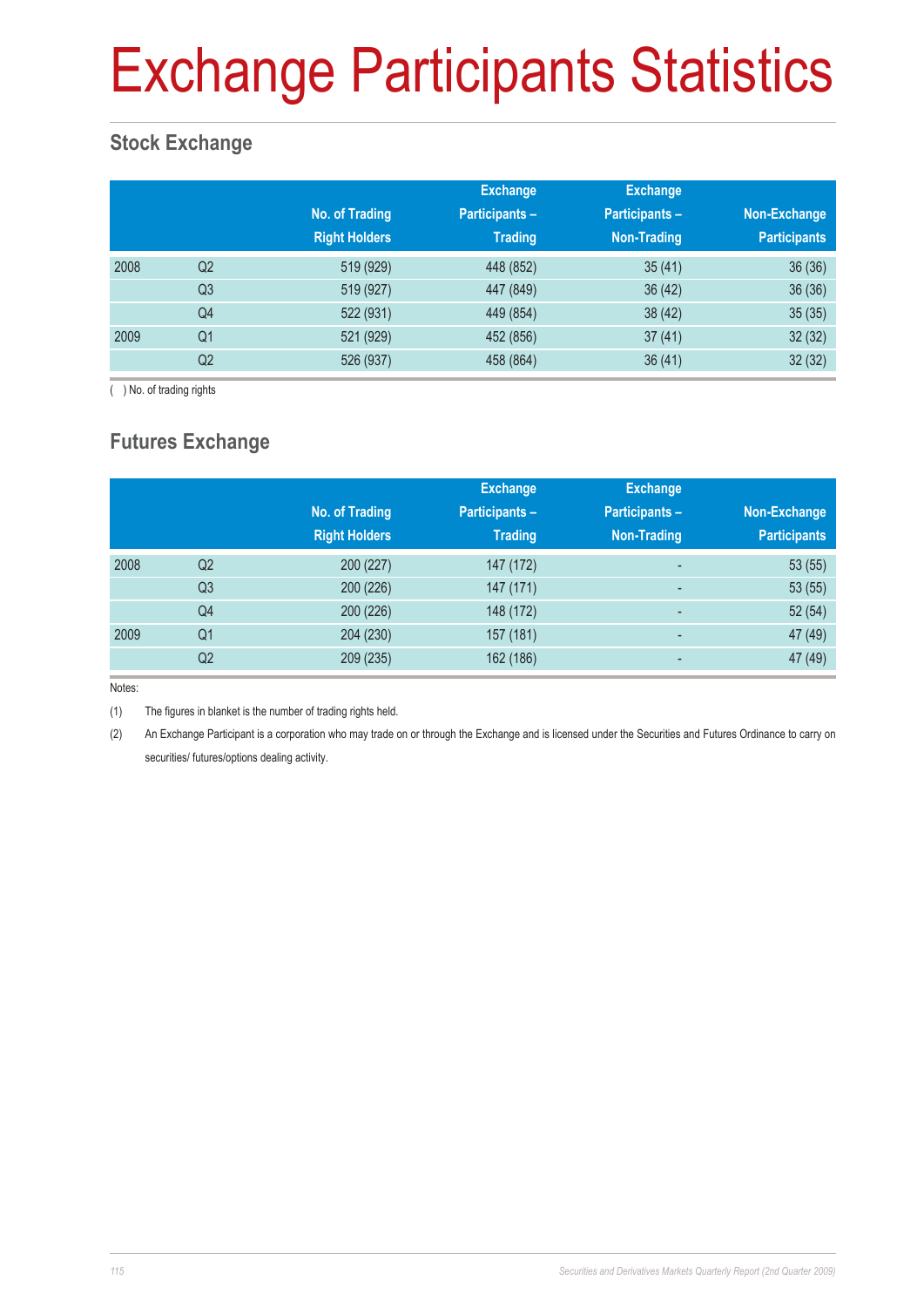# Clearing Participants Statistics

## **HKCC Participants**

| Year / month |                | <b>Clearing Participants</b> | <b>General Clearing</b><br><b>Participants</b> |
|--------------|----------------|------------------------------|------------------------------------------------|
| 2008         | Q2             | 134                          |                                                |
|              | Q <sub>3</sub> | 134                          |                                                |
|              | Q4             | 133                          |                                                |
| 2009         | Q <sub>1</sub> | 139                          | 8                                              |
|              | Q2             | 140                          | 9                                              |

## **SEOCH Participants**

|              |                |                                     | <b>General Clearing</b> |
|--------------|----------------|-------------------------------------|-------------------------|
| Year / month |                | <b>Direct Clearing Participants</b> | <b>Participants</b>     |
| 2008         | Q2             | 49                                  | 4                       |
|              | Q <sub>3</sub> | 49                                  | 5                       |
|              | Q4             | 49                                  | 5                       |
| 2009         | Q1             | 48                                  | 6                       |
|              | Q2             | 49                                  | $6\phantom{1}$          |

## **HKSCC Participants**

|              |    | <b>Direct Clearing</b> | <b>General Clearing</b> | Non-broker                   |
|--------------|----|------------------------|-------------------------|------------------------------|
| Year / month |    | <b>Participant</b>     | <b>Participant</b>      | <b>Participants (Note 1)</b> |
| 2008         | Q2 | 450                    | 3                       | 44                           |
|              | Q3 | 449                    | 4                       | 43                           |
|              | Q4 | 452                    | 5                       | 41                           |
| 2009         | Q1 | 454                    | 5                       | 42                           |
|              | Q2 | 450                    | 6                       | 40                           |

Note 1: Non-broker participants include Clearing Agency Participants, Custodian Participants and Stock Pledgee Participants.